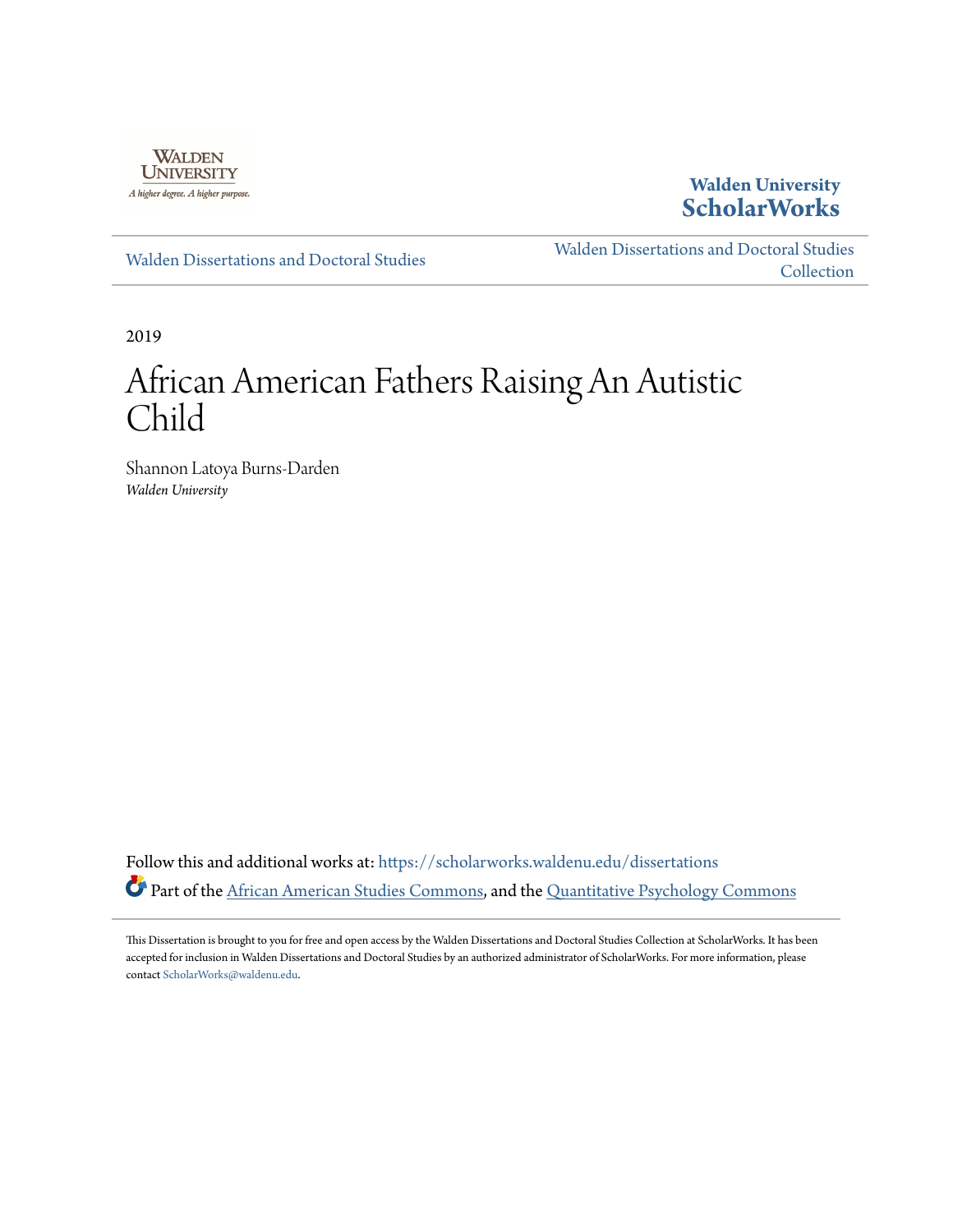## **Walden University**

College of Social and Behavioral Sciences

This is to certify that the doctoral dissertation by

Shannon Burns-Darden

has been found to be complete and satisfactory in all respects, and that any and all revisions required by the review committee have been made.

Review Committee Dr. Susana Verdinelli, Committee Chairperson, Psychology Faculty Dr. Nina Nabors, Committee Member, Psychology Faculty Dr. Penny McNatt Devine, University Reviewer, Psychology Faculty

> Chief Academic Officer Eric Riedel, Ph.D.

> > Walden University 2018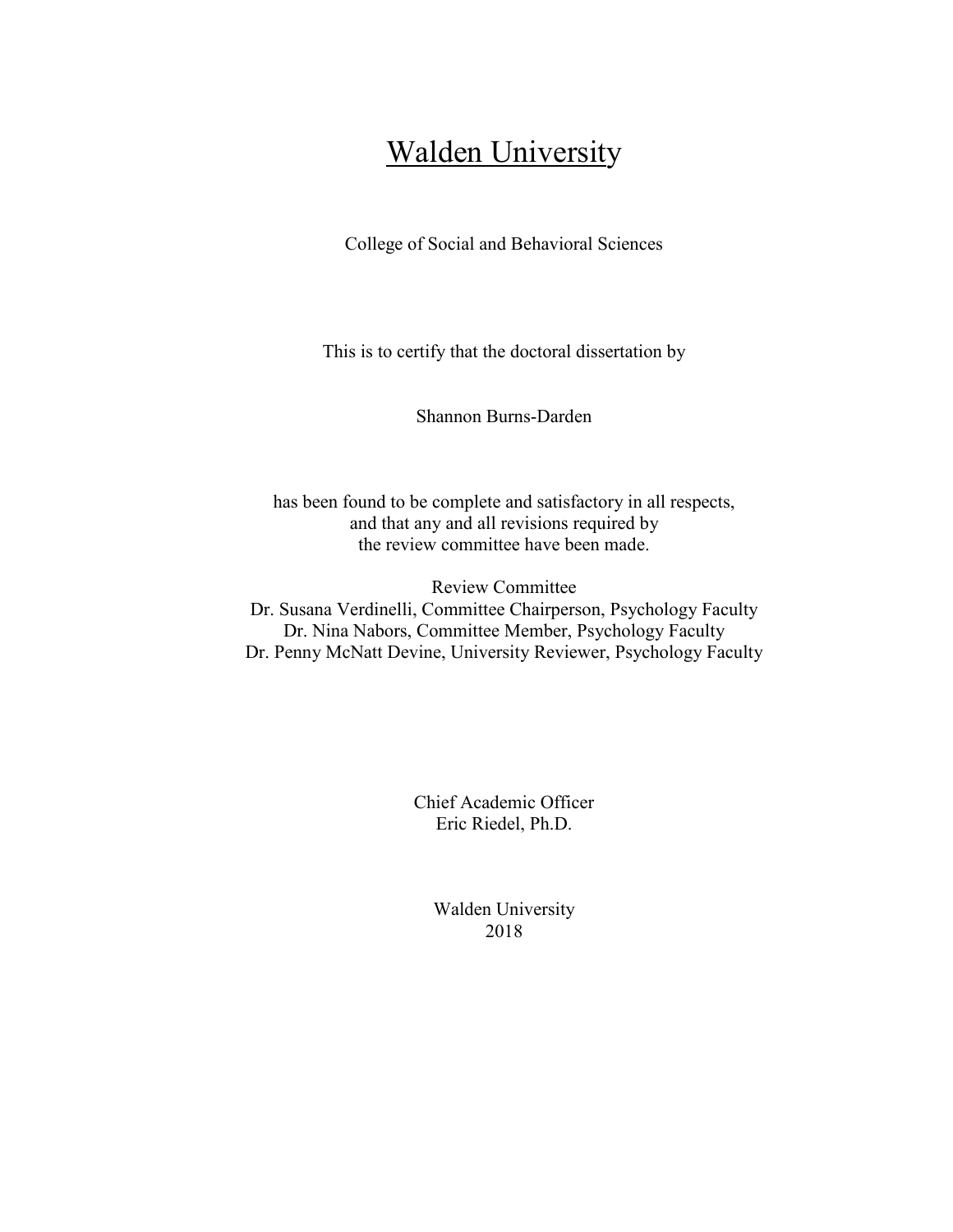#### Abstract

African American Fathers Raising an Autistic Child

by

Shannon Burns-Darden

MS, Walden University, 2015

MS, Albany State University, 2008

BS, Albany State University, 2004

Dissertation Submitted in Partial Fulfillment

of the Requirements for the Degree of

Doctor of Philosophy

Clinical Psychology

Walden University

December 2018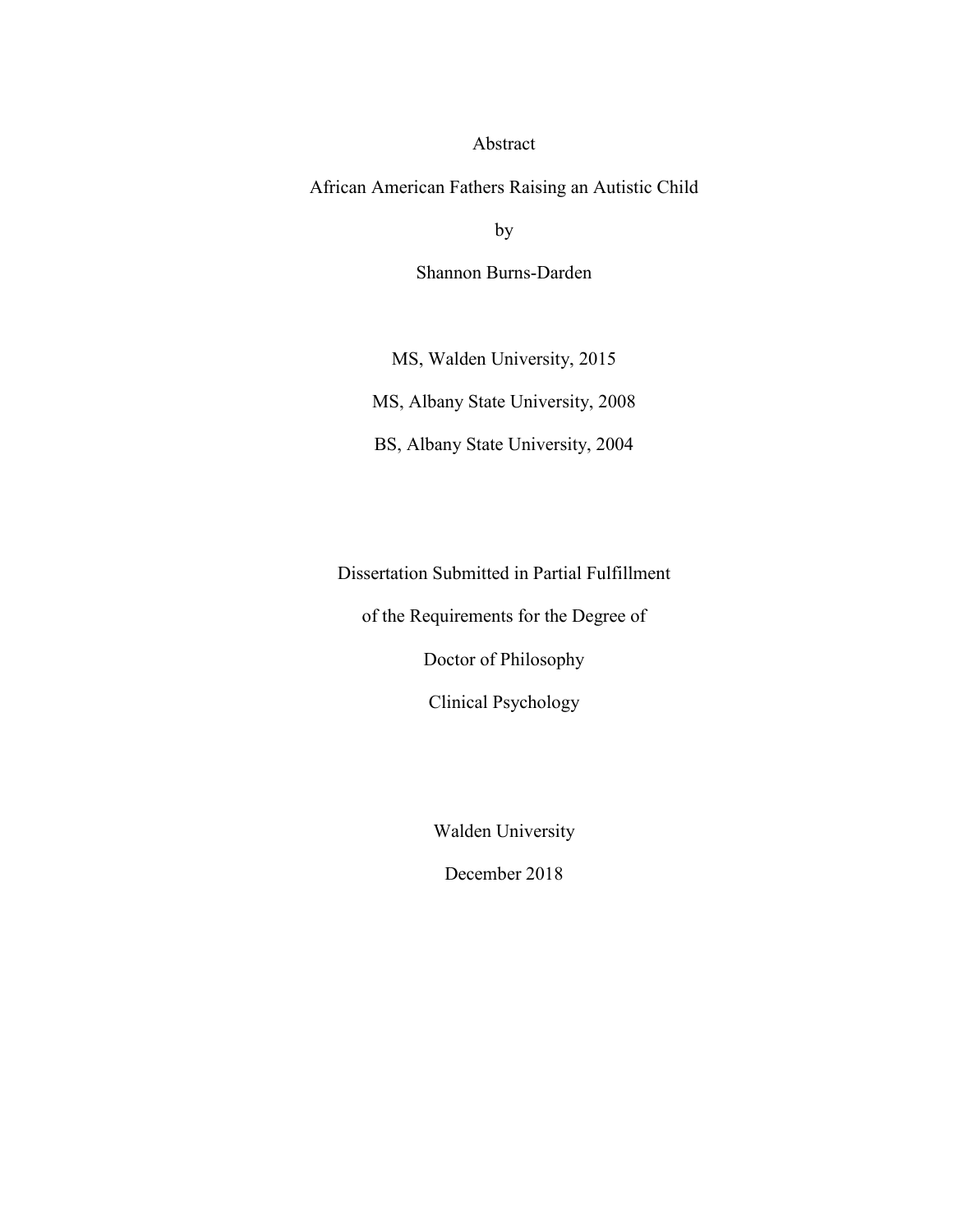**Abstract** 

Parents of a child diagnosed with autism have a high risk for physical and emotional stress with mental health difficulties. Little research exists regarding fathers with an autistic child, and less information exists on African American fathers who struggle with coping and finding appropriate interventions and resources for raising an autistic child. The purpose of this interpretative, phenomenological study was to analyze the lived experiences of 12 African American fathers raising their child diagnosed with autism spectrum disorder. This study's theoretical lens was Bowen's family systems theory. The data from this study consisted of 12 interviews with African American fathers using an open-ended and semistructured format. Data were analyzed using thematic analysis. The fathers' descriptions of their lived experiences yielded 4 themes: father's interaction with the child, emotional reactions, discipline of the child, and awareness support of autism spectrum disorder. African American fathers indicated positive results caring for their child with autism and desired effective interventions to increase the child's continued success for the future. Findings supported the father's presence as significant as the mothers when caring for a child diagnosed with autism. Implications for positive social change include professionals understanding the lived experiences of the African American father, such as increased community supports, resources, advocates, education, and awareness in the African American community.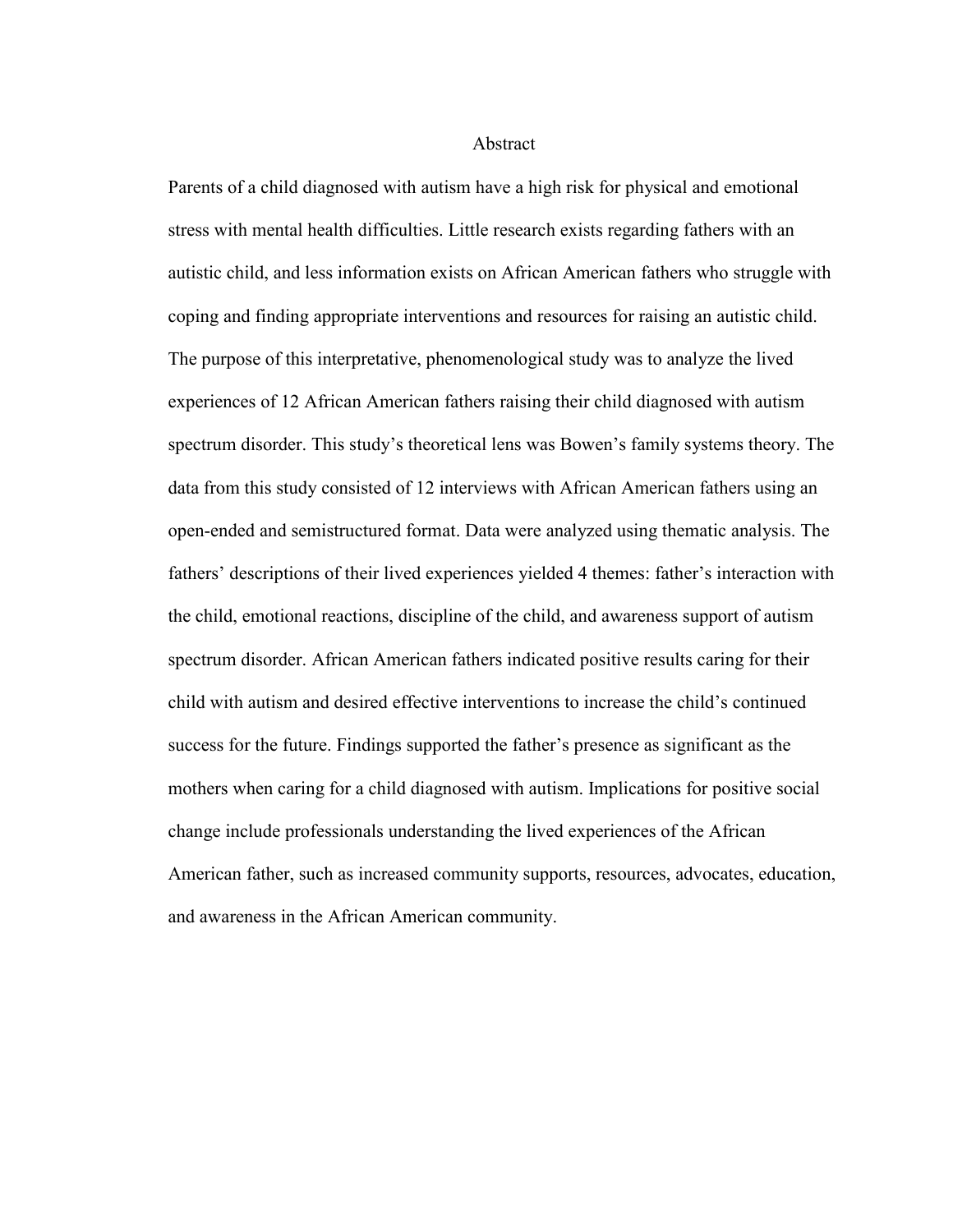African American Fathers Raising an Autistic Child

by

Shannon Burns-Darden

MS, Albany State University, 2008

MS, Walden University, 2015

BS, Albany State University, 2004

Dissertation Submitted in Partial Fulfillment

of the Requirements for the Degree of

Doctor of Philosophy

Clinical Psychology

Walden University

December 2018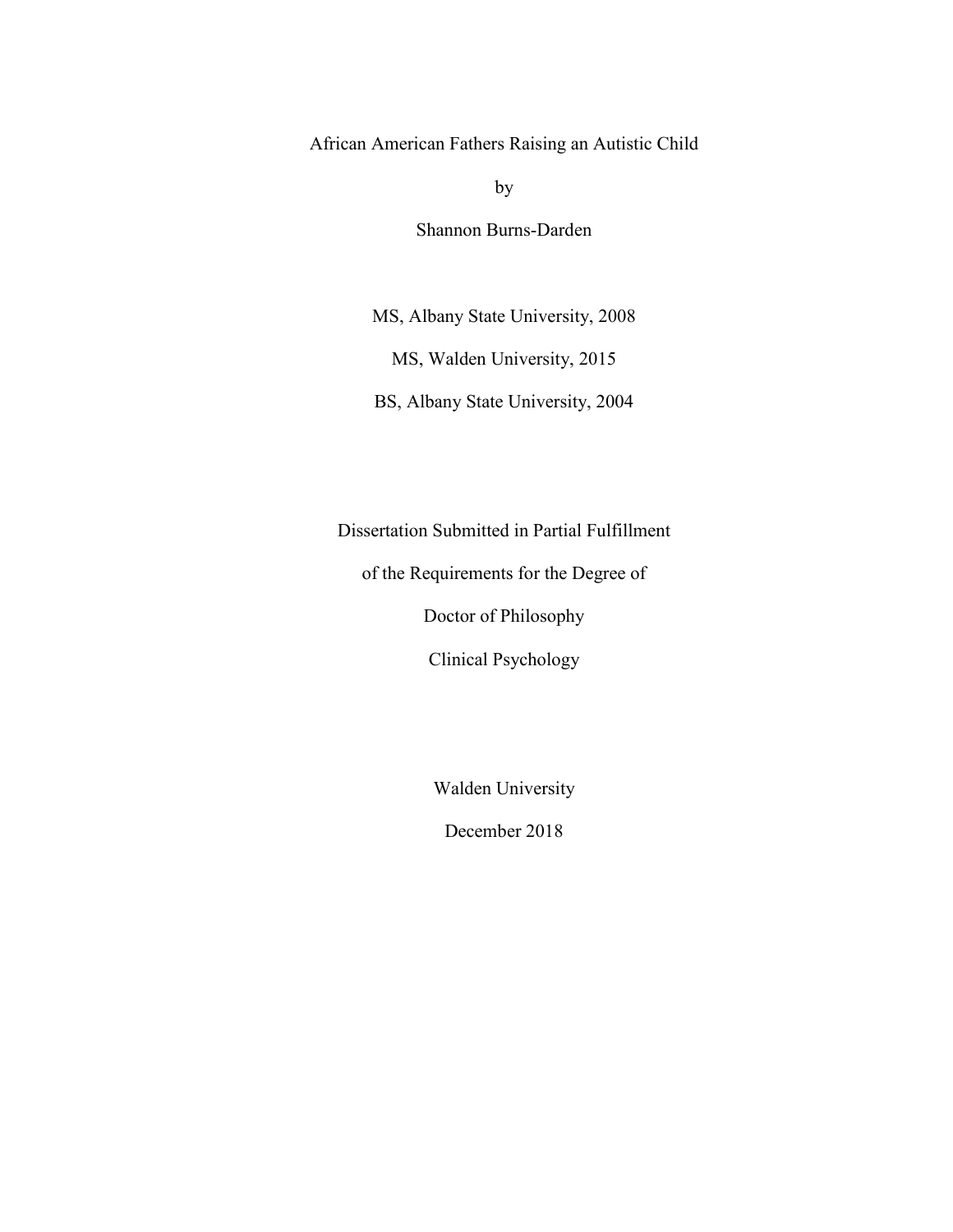#### Dedication

First, I dedicate this dissertation to God, as I would not have completed this degree without him. I also dedicate this research to all those diagnosed with autism. I pray my research provides awareness and education to all communities. To my husband (Reynard Darden) and best friend; you have sacrificed so much during this trying time as I have never heard you complain about the mistress we call "the dissertation". Many times you have watched the tears fall as I have questioned the ability to sustain such pressure of succeeding. You continued to have a listening ear during the late nights as your words were always motivating and encouraging. I thank God for you and appreciate your patience as I traveled along this road of knowledge. To my cubs, my children, my reason for breathing air; London and Logan. You two I have always called my Ph.D. babies as I sat in the hospital bed while completing this dissertation. As I think of the strength it took to complete this degree, without you two I question how much I could have endured. You two will continue to be my reason for wanting better, and I pray you are better than me when you too travel this road of knowledge. To my mother and father (Janet & Dr. Columbus Burns III); without you there would be no me! I thank the two of you for the drive and wisdom I possess. You two have always pushed education for Courtney and me, and we thank you for it!!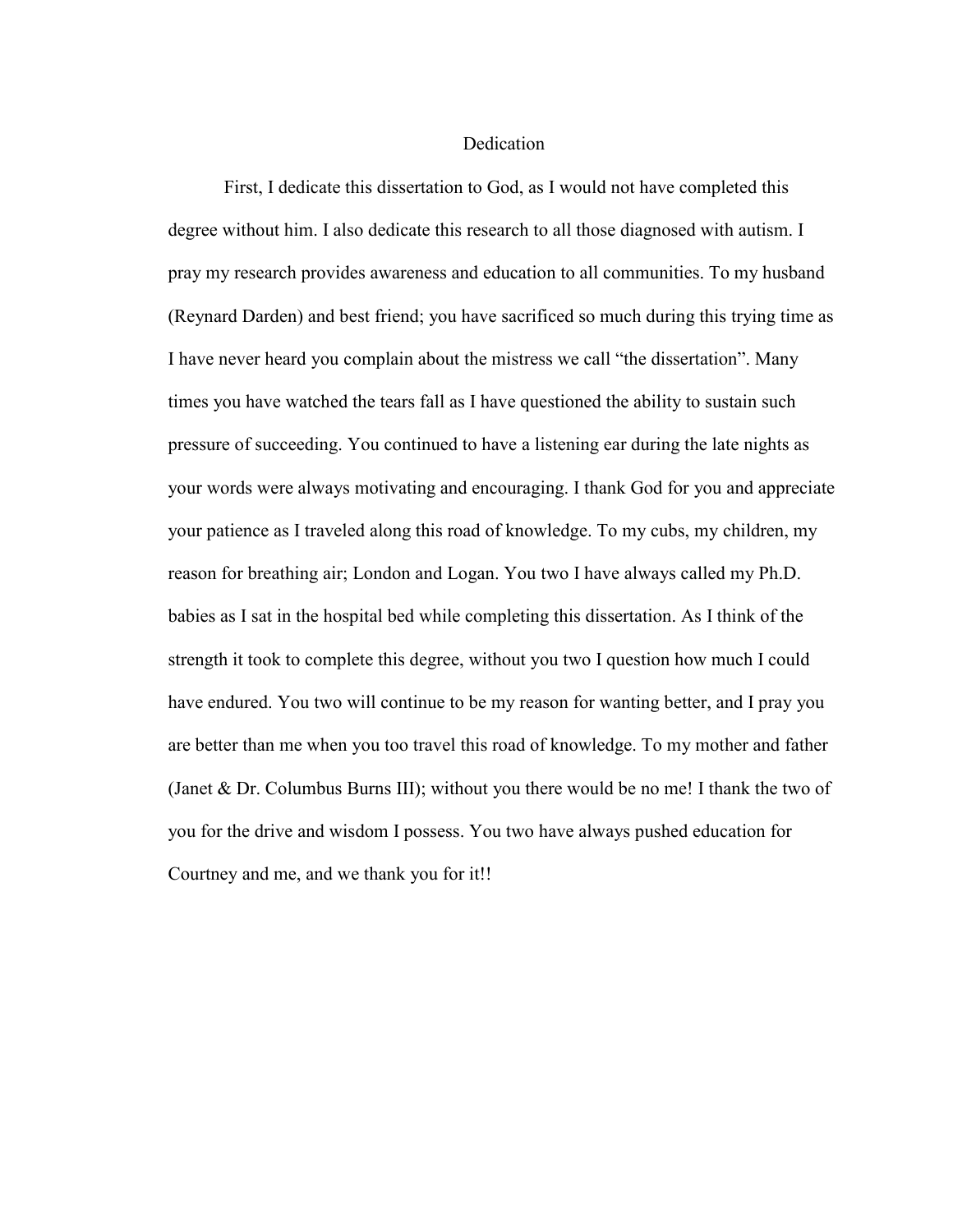#### Acknowledgments

I must begin with acknowledging my chairperson, Dr. Verdinelli. You never gave up on me and believed in me throughout this dissertation journey. I cannot thank you enough as I don't think I would have completed this degree without your guidance. Special thanks to Dr. Nabors as you too, provided great suggestions and motivation during this time. Again Dr. Verdinelli, I can't thank you enough and you are truly an inspiration.

Thank you to my editor Lynn Feneis who welcomed me with open arms and made this process that much easier. I thank you and I appreciate all you have done for me. One day I hope to be as good of a writer as you. To my friend, Dr. Tracee Williams, thank you for pushing me through during this final stretch. To my BFF, Sharolyn Brown-Turnbow..thanks for the motivation and I love you dearly

To my cousin who has never ignored my early morning and late night calls; Dr. Felecity "Nikki" Burns, words can't express the gratitude I have for you as you never left my side. We have motivated one another and never accepted failure during this trying time. You have continued to have a listing ear as your words kept me motivated. You have passed the torch to me as you have accomplished what I strive for with this dissertation. As our family motto says: Built Burns Tough! Love you BFF/Cousin.

To my sister and brother in-law (Courtney and Ken Alderman) what can I say; I did it baby!! You two have been my cheerleader since day one, and I thank you both for it. Courtney, If I had a million tongues I couldn't thank you enough for all you have done for me. I love you more than you will ever know, your little sister Dr. SHAN!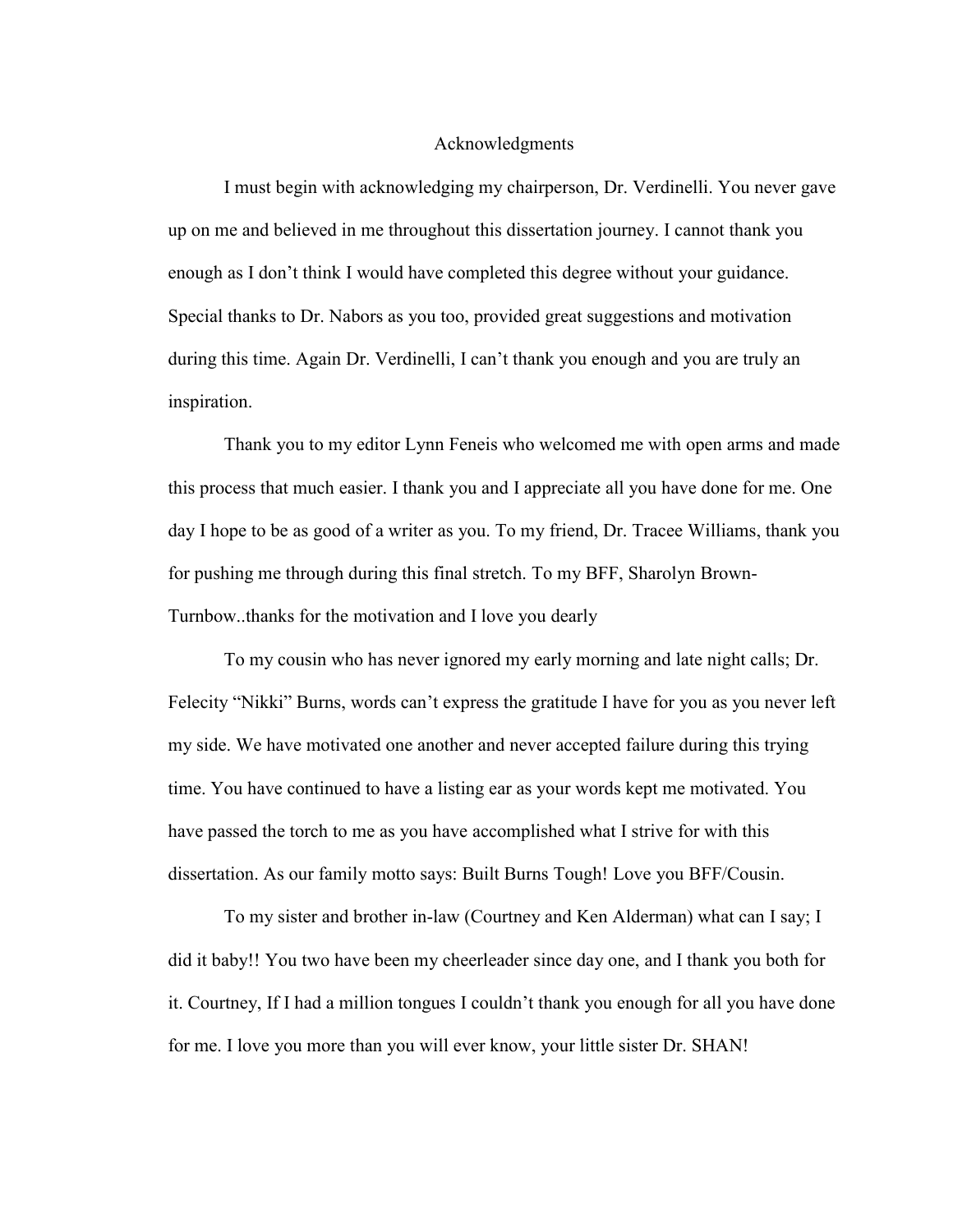## Table of Contents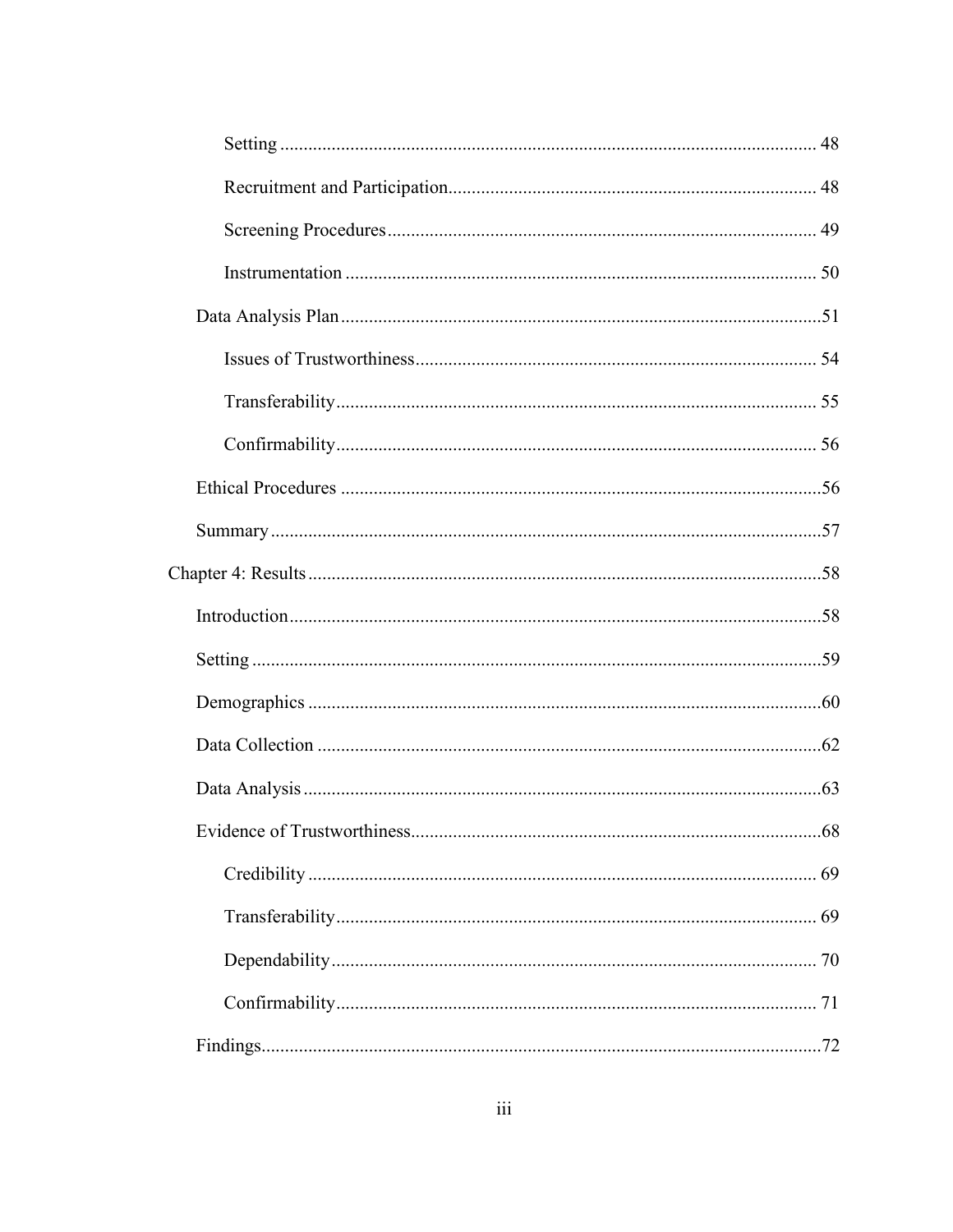| Studies on African American Fathers Raising Children With Autism 108 |  |
|----------------------------------------------------------------------|--|
|                                                                      |  |
|                                                                      |  |
|                                                                      |  |
|                                                                      |  |
|                                                                      |  |
|                                                                      |  |
|                                                                      |  |
|                                                                      |  |
|                                                                      |  |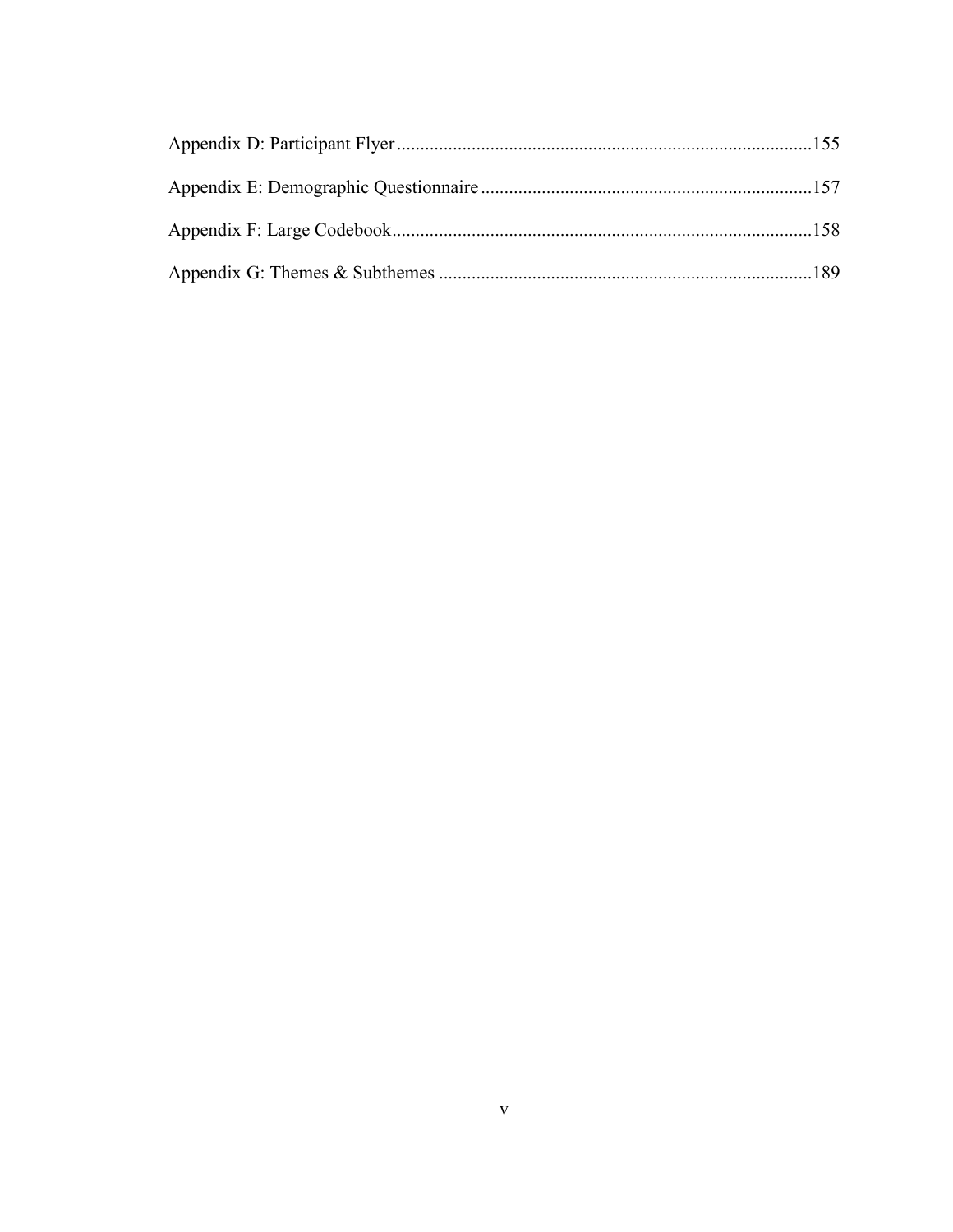## List of Tables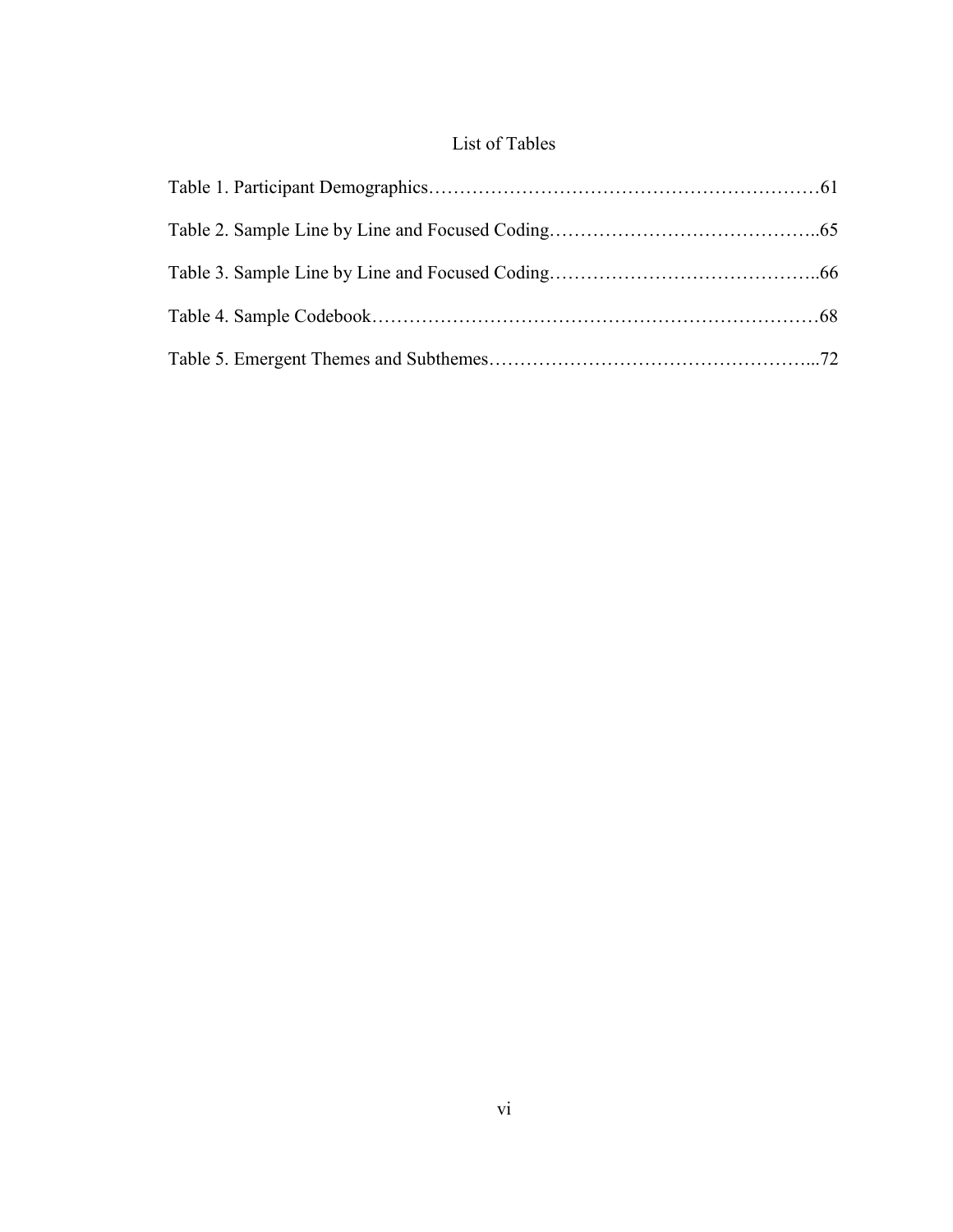Chapter 1: Introduction to the Study

#### **Introduction**

Parents of children who have incurable illnesses can experience stress. Researchers have shown that parents of a child diagnosed with autism have a high risk for physical and emotional stress and mental health difficulties (Benson, 2006; Gau et al., 2012; Gra, 2002; Hamlyn-Wright, Draghi-Lorenz, &, Ellis, 2007; Lecavalier, Leone, & Wiltz, 2006; Little, 2002; Sivberg, 2002; Woodgate, Ateah, & Secco, 2008). Although many researchers have examined the needs of mothers who have autistic children, fathers also require and seek support for raising an autistic child. Men as caregivers play a role in the development of the child (Cabrera, Tamis-LeMonda, Bradley, Hofferth, & Lamb, 2000; Ramchandani & McConachie, 2005). However, few scholars have examined the mental health needs of fathers who have autistic children (Keenan, Dillenburger, Doherty, Byrne, & Gallagher, 2010). In addition, researchers have not explored the experiences of African American fathers who are raising an autistic child. More research is needed on fathers and autism to provide them with the support that they need in their role as caregivers (Meadan, Halle, & Ebata, 2010; Papageorgiou & Kalyva, 2010).

The purpose of the study was to examine the lived experiences of African American fathers who are raising an autistic child. I explored the emotions of fathers who have an autistic child, their challenges in parenting the child, their ways of coping, and their overall lived experience raising a child diagnosed with autism. In Chapter 1, I provide an overview of the background of the study, prevalence and consequences of autism. The study, key terms, research questions, assumptions and delimitations,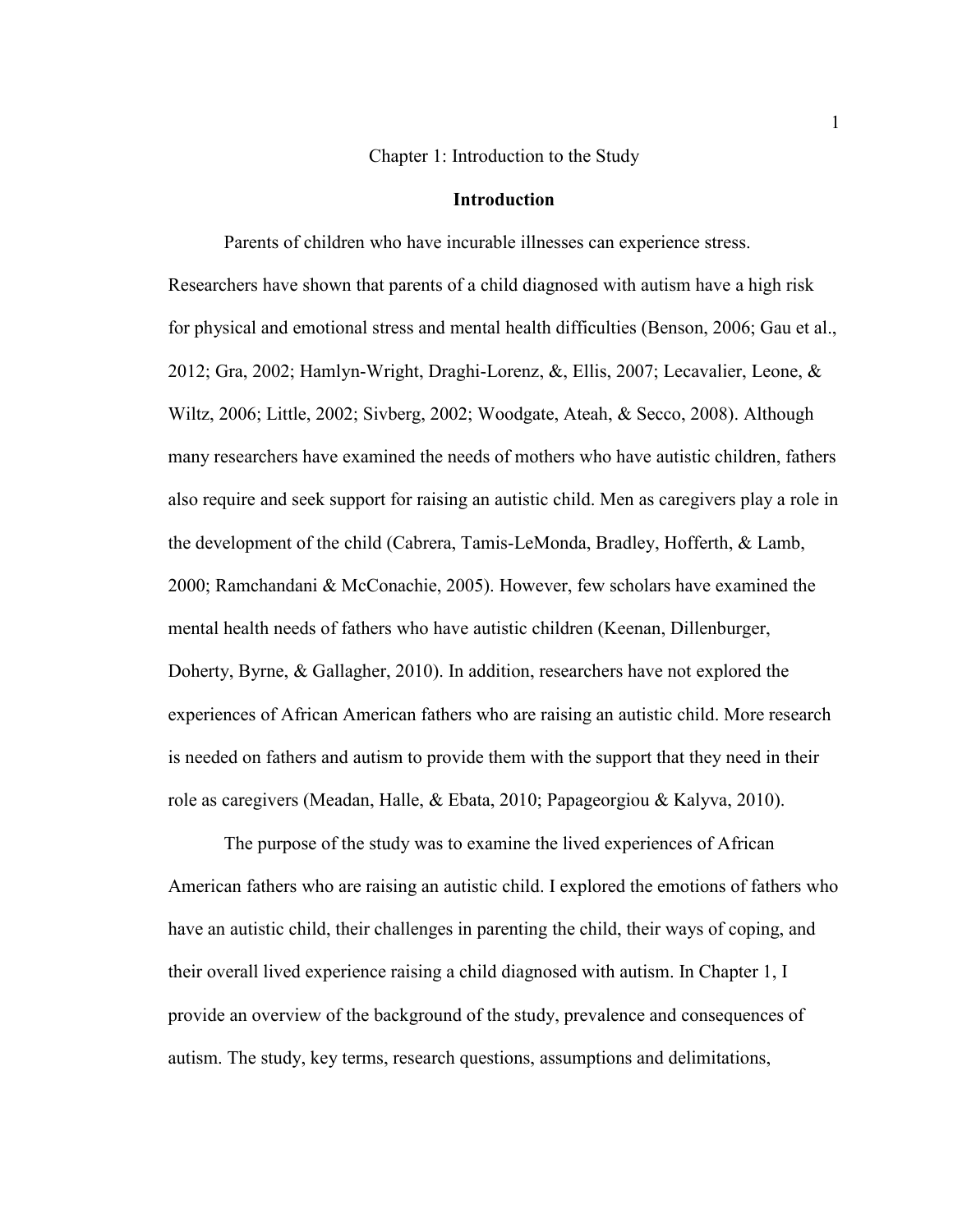theoretical framework, and research design are also presented. The chapter closes with the potential for establishing social change and implications for an increase of awareness and support for African American fathers raising an autistic child.

#### **Background of the Study**

Autism is now one of the fastest growing developmental disorders in the United States (Levere, 2013). The autism spectrum disorder (ASD) is a neurological condition that can affect any ethnicity, race, and socioeconomic status (Centers for Disease Control and Prevention [CDC], 2010). According to the American Psychological Association (APA, 2013), autism is described as a persistent deficit in social communication and social interaction across multiple contexts, as manifested by the individual displaying a deficit in social and emotional reciprocity. Signs of autism can be seen in children aged 18 to 24 months. Children who are diagnosed late in age are known to have more negative symptoms, such as lack of eye contact, attention behaviors, lack of pretend play, and a deficit in language development (APA, 2013). According to Maino, Viola, and Donati (2009), there are several factors that may contribute to a diagnosis of autism, such as brain injuries, constitutional vulnerabilities, or structural cerebellum deficiencies. However, at present, the etiology of autism is not fully understood.

The CDC (2012) reported that the average number of children in the United States diagnosed with ASD is 1 in 88. The (CDC, 2014) now reported the number of children diagnosed with autism is one in 68, which is an increase from 2 years ago. The CDC (2014) indicated that European American children were 1.2 times more likely than African American children to receive autism diagnosis. African American children were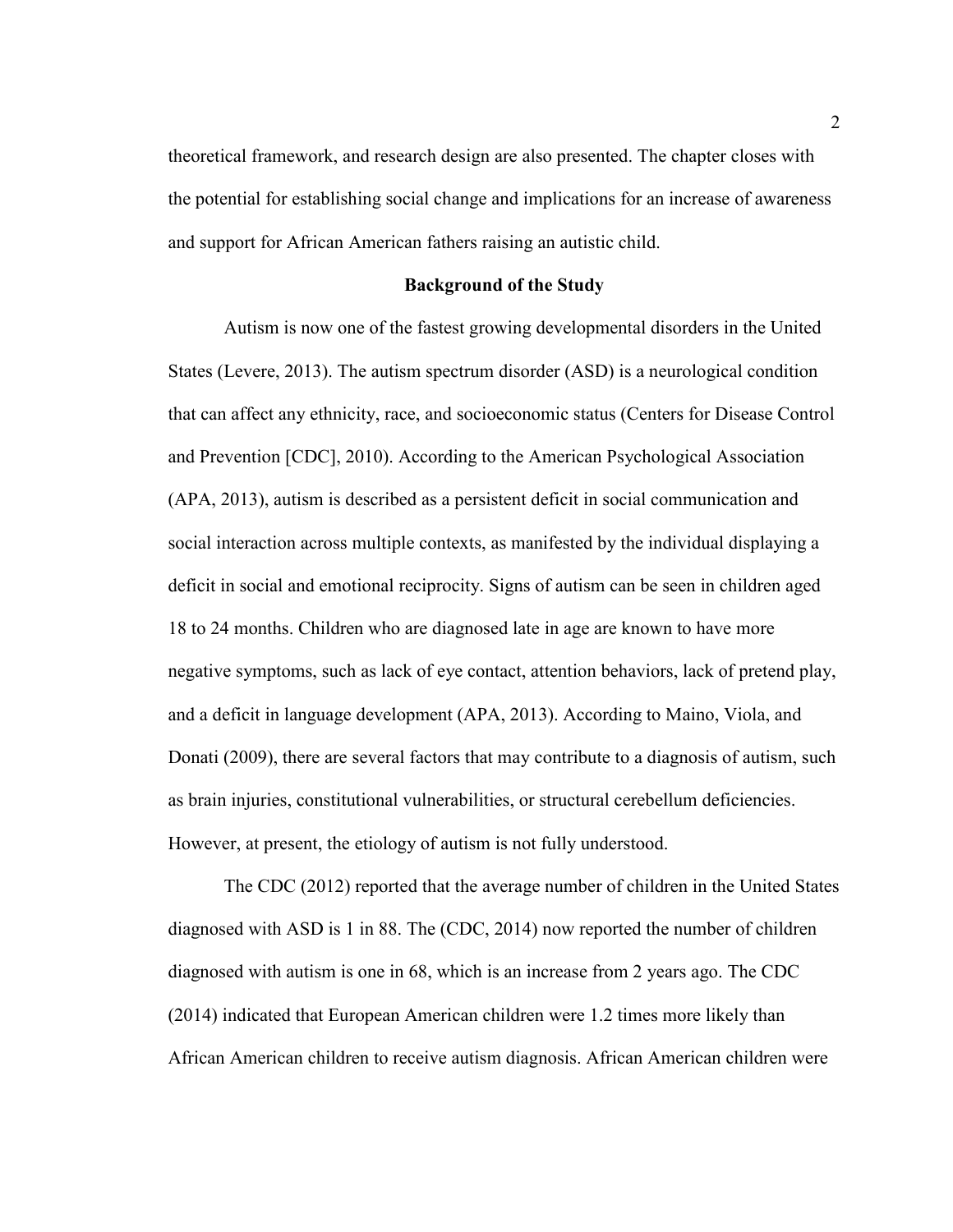1.3 times more likely than Hispanic Americans to be diagnosed with the autism disorder (CDC, 2014). Given the prevalence of autism, research concerning autism in all ethnic groups should be conducted. According to the CDC (2014), the percentage of African American children diagnosed with autism is 13.2 to 1,000. There is a gap in literature on fathers and their experiences with raising a child with autism (Vacca, 2013), and there is even less information on African American fathers' experiences of caring for children with autism (Carr & Lord, 2013; Simon, 2013). Researchers have concentrated on mothers, as they are more likely viewed as the primary caregiver (Ryan & Runswick, 2009).

Many African American parents seek help in caring for their autistic child because they fear that their child may be removed from their homes (Tape, 2011). However, parents might encounter barriers to seeking advice for their child diagnosed with autism. Mandell, Novak, and Zubritsky (2005) stated that providers often have a poor understanding of the symptoms, prognosis, and treatment options for autism, as parents often receive conflicting information regarding treatment. Medical professionals should also take into consideration the parents' culture and socioeconomic status when offering services. Santarelli, Koegel, Casas, and Koegel (2001) reported that if there is a discrepancy between the provider and client, it can result in cultural dissonance, which can affect the success of the program.

African American children are often diagnosed with autism at a later age than European American children. African Americans are 2.6 times less likely to receive an autism diagnosis during their first visit (Mandell, Ittenbach, Levy, & Pinto-Martin, 2007).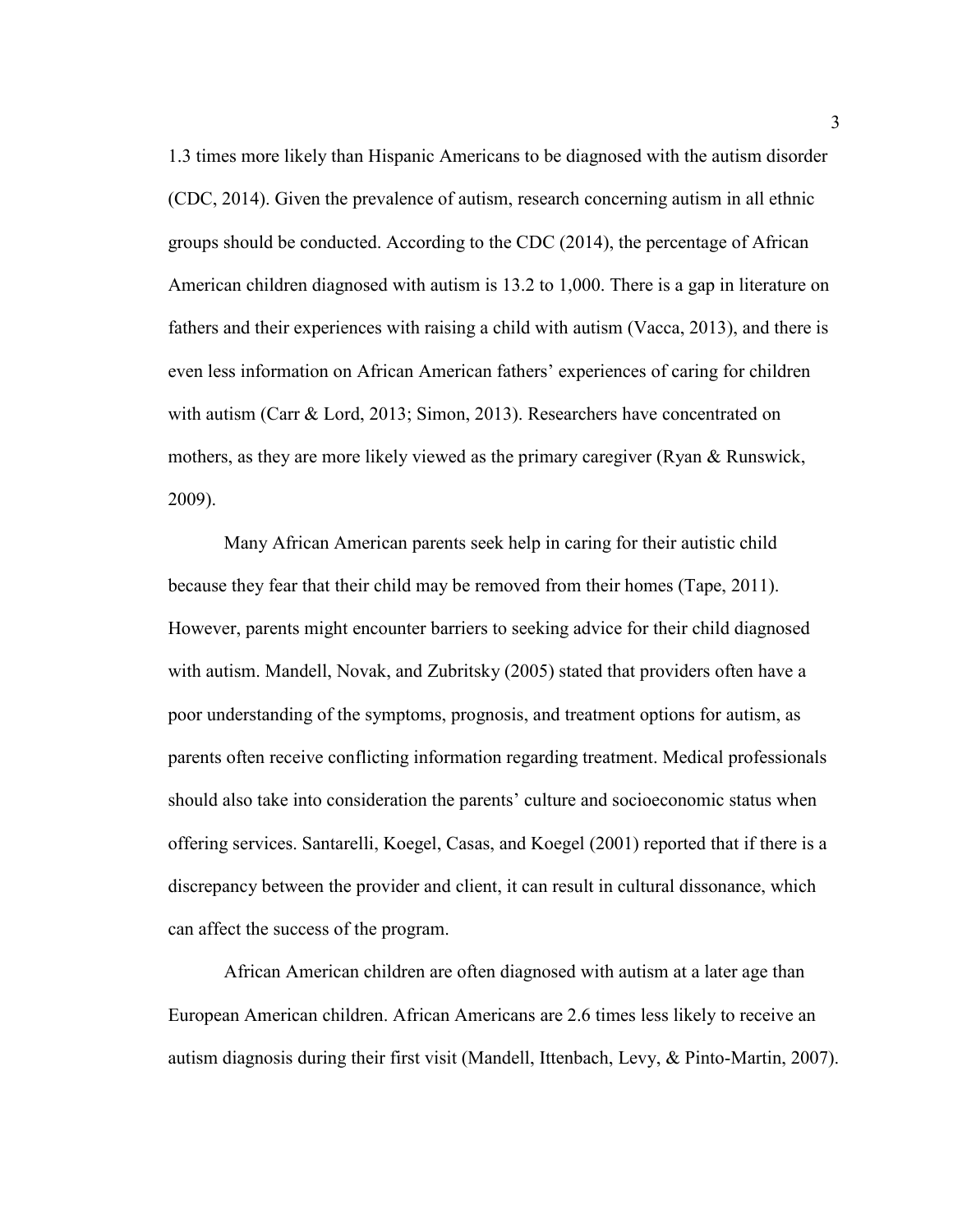African American children were 5.1 times more likely than European American children to receive a diagnosis of adjustment disorder than attention deficit hyperactivity disorder (ADHD). African American children were also 2.4 times more likely than European American children to have a diagnosis of conduct disorder than ADHD. According to these numbers, ethnicity may influence the parents' descriptions of the symptoms of autism and the clinicians' interpretations, expectations, and symptom presentation of autism (Mandell et al., 2007). According to the CDC (2014), the prevalence among European American children (15.5 per 1,000) was significantly higher than it was among African American children (13.2 per 1,000), Asian American children (11.3 per 1,000), and Hispanic American children (10.1 per 1,000; CDC, 2014).

According to Liebman and Abell (2000), the father is often the forgotten parent due to noninvolvement in the care of the child and the secondary role within the family unit. For many years, the mother's role was in the home while the father worked and provided financial stability. Over the past 30 years, the roles of the mother and father have now changed. Currently, it is not uncommon for the mother to work and the father to act as the caregiver for the children (Cabrera, Tamis-LeMonda, Bradley, Hofferth, & Lamb, 2000; Flippin & Crais, 2011; Towers, 2009).

There are current qualitative studies that have showed the benefit of the father playing a more active role in their children lives (Honig, 2008). Carpenter and Towers (2008) reported that fathers felt any support person helped their spouse more than themselves as they were perceived as "hard to reach," "invisible," or a "shadow." Medical professionals also have a tendency to neglect the father as they often inform the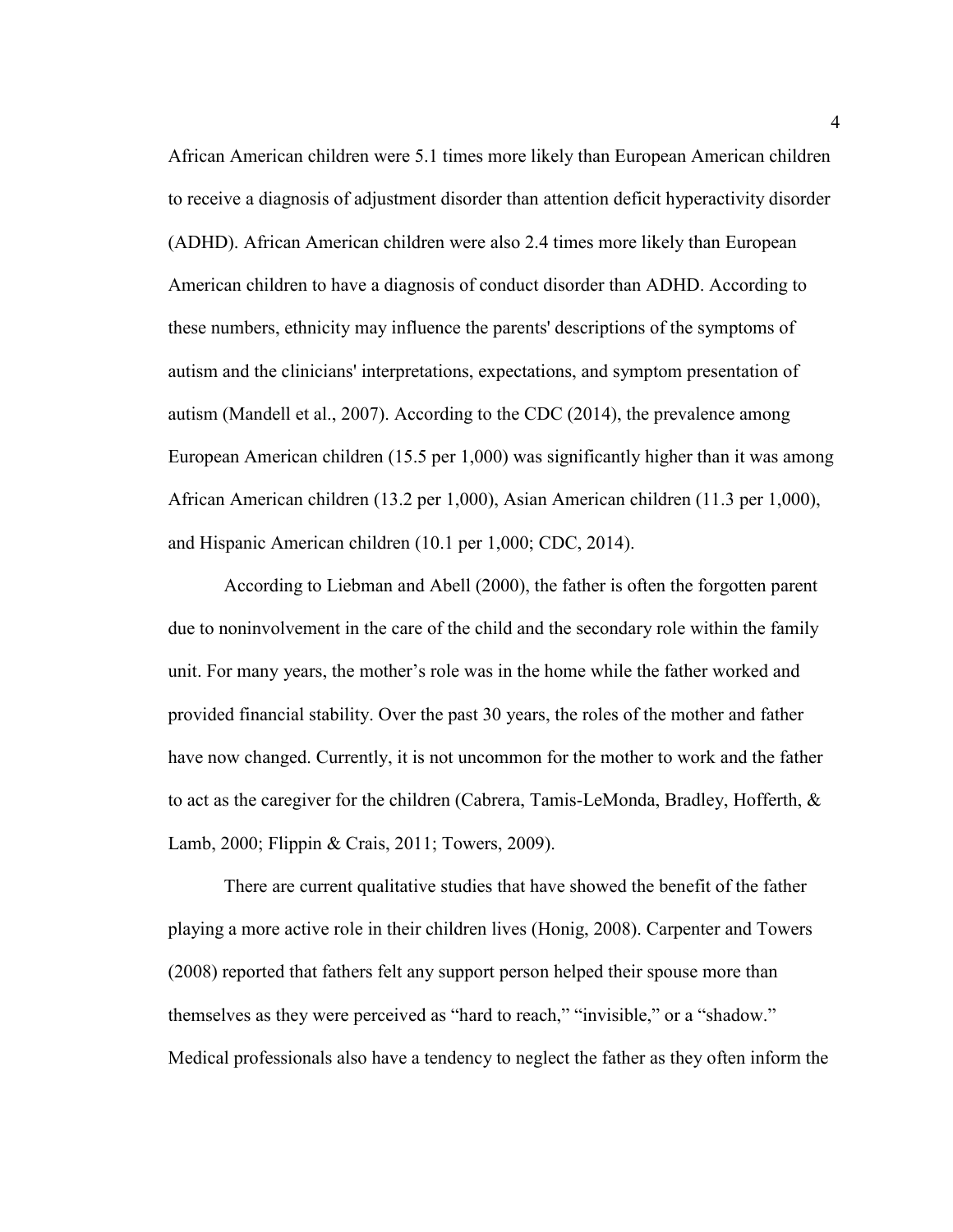mother of the child's medical condition rather than the father (Lamb  $\&$  Lauman-Billings, 1997). For decades, mothers have been perceived as the primary caregiver and not until recent years have fathers had the chance to play a more active role in the care of the child with economic and societal changes (Garfield & Isacco, 2006; Towers, 2009). According to DePape and Lindsay (2015), studies on maternal caregivers are overrepresented as mothers account for three quarters of the respondents. This may be the result of a stronger aspiration to target only the primary caregiver, even though fathers have begun to act in this role more frequently (Ellison et al., 2009). More scholars should target fathers and their roles in the home raising an autistic child.

There is limited research on African American caregivers raising an autistic child due to the underrepresentation of the diagnosis. Knowledge of African American families caring for a child diagnosed with autism is limited due to the scarcity of research specific to the autism disorder as it compares to African American families (Dyches et al., 2004).

#### **Fathers and Autism**

 According to Nease and Austin (2010), fathers often feel that their life has new meaning when finding out they are going to become a father. The new father experiences thoughts of being the protector, provider, and decision maker (Habib, 2012). However, when the father learns that his child has a disability, the feeling is often diminished. Fathers who raise a child with autism report higher levels of stress, parenting issues, and less life satisfaction than a father raising a child without the autism disorder (Benjak, Vuletic, & Kolaric, 2011; Darling, Senatore, & Strachan, 2012; Hayes & Watson, 2013). According to Baker, Blacher, and Olsson (2005), fathers who have a child with a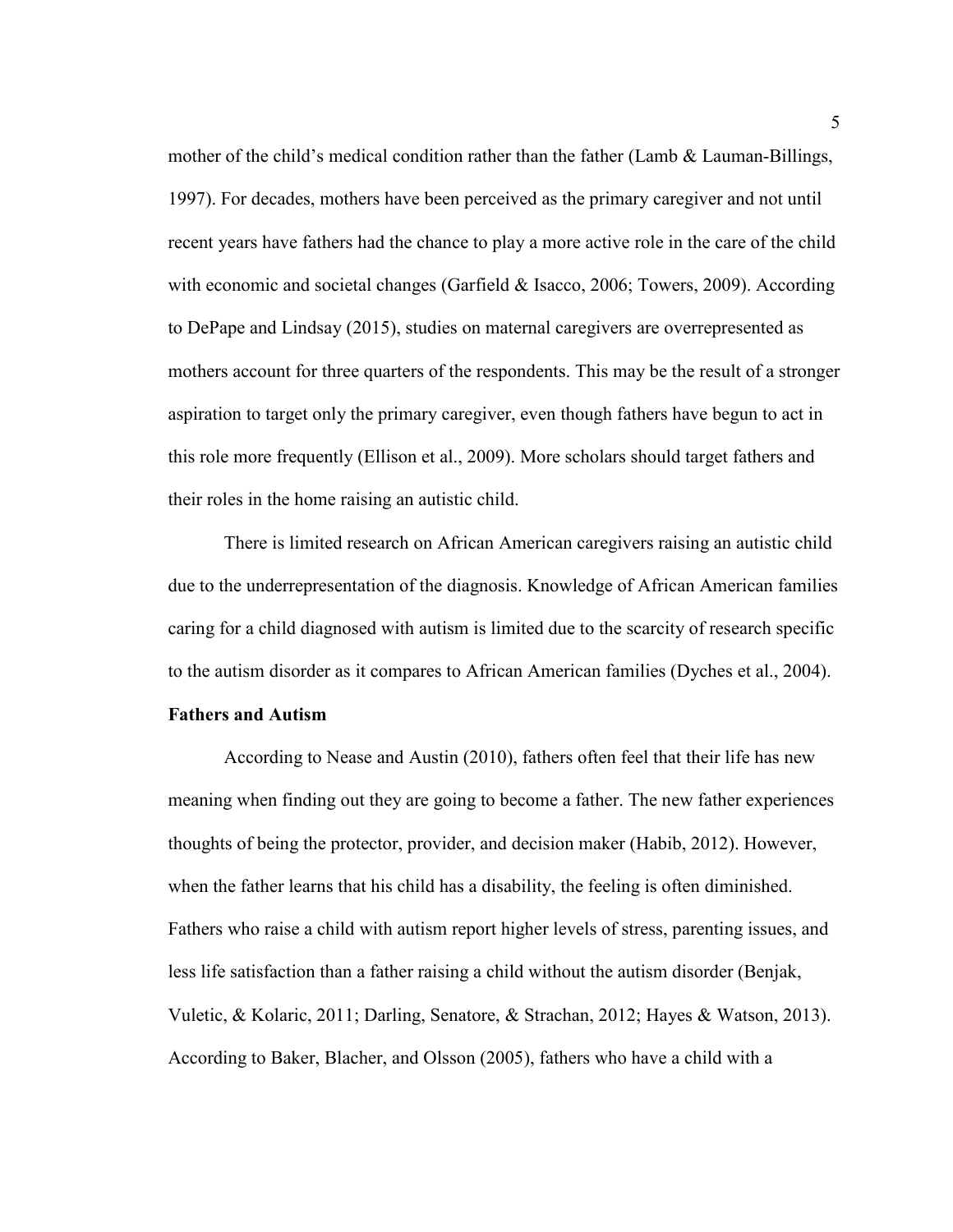developmental delay (such as autism) report experiencing more stress as they often must work overtime or take on extra jobs to pay for medical expenses or to supplement the mother's income as she often stops working to care for the child. This causes stress for the father as he is not able to engage in family activities or outside extracurricular activities for himself (MacDonald & Hastings, 2010).

#### **Mothers and Autism**

 According to Irey and Silver (1996), stay-at-home mothers who act as the primary caretaker are more stressed emotionally and physically than fathers. Mothers who are raising a child with autism report high levels of stress as they struggle with their child's lack of affection. The mother feels stress or anxiety when their child does not smile at them, hold their hand, look them in the eye, or interact with their siblings (Seung, Ashwell, Elder, & Valcante, 2006). Mothers often sacrifice careers and extracurricular activities to care for their child with autism (Harper, Dyches, Harper, Roper, & South, 2013; Myers, Mackintosh, & Goin-Kochel, 2009). Mothers also become the child's primary caregiver and teacher; she makes sure that bills are paid while caring for siblings and being a wife (Hock, Timm, & Ramisch, 2012). Mothers may have unrealistic expectations for the child diagnosed with autism, which also leads to frustration and stress.

#### **Parents and Autism**

 Cowan (2010) reported that parents of a child diagnosed with autism suffer from higher levels of stress because they are uncertain of the child's future, and they have often isolated themselves from family and friends. Parents also reported experiencing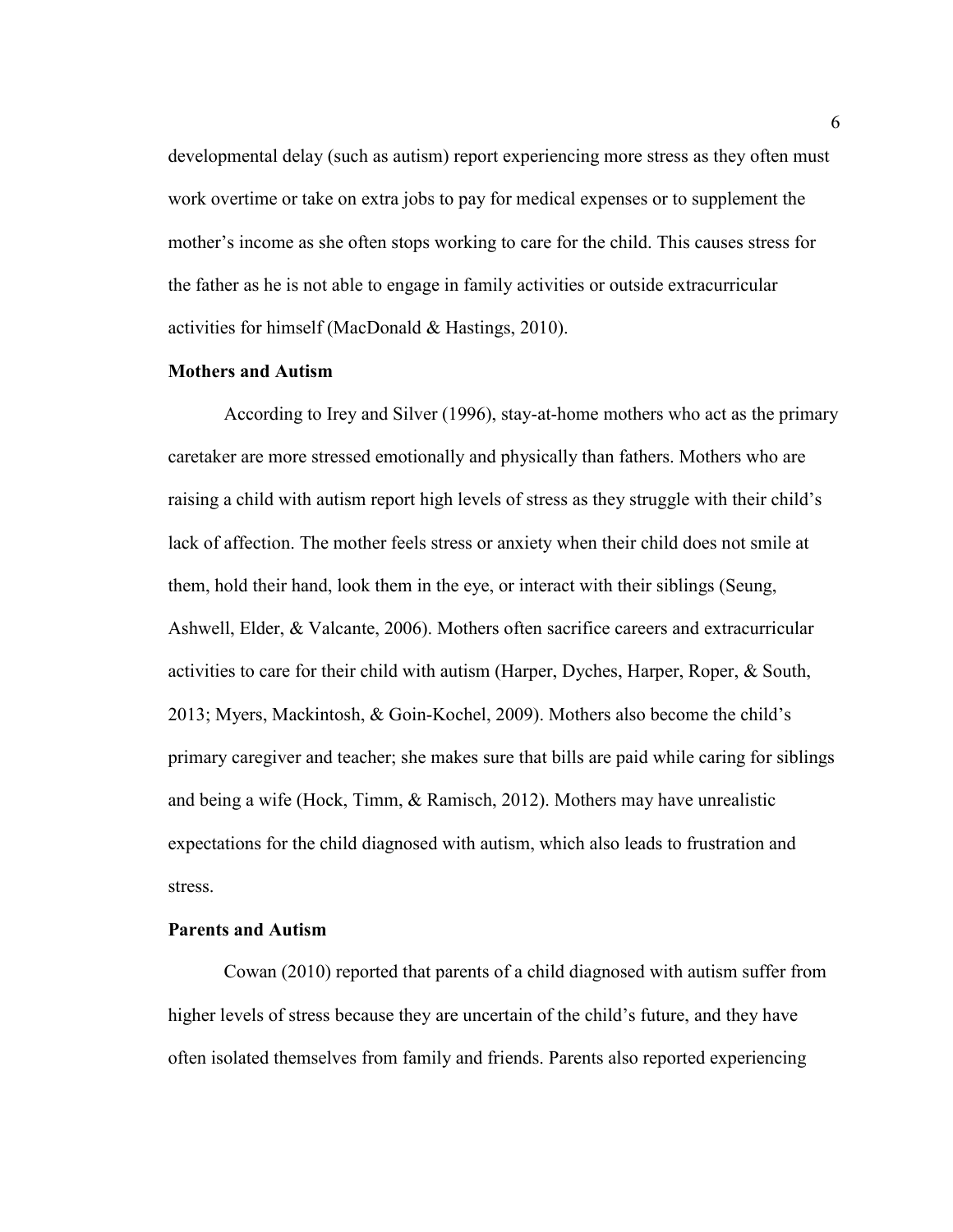financial stress as the child's medical expenses are high, with the mother having to stay home to support the child. According to Featherstone (1980), parents reported negative emotions, guilt, anger, and frustration. Couples often report marital dissatisfaction that leads to higher divorce rates.

#### **Financial Cost and Autism**

There are several stressors that parents raising an autistic child may experience. Parents report financial stress as one of the most challenging factors of raising a child with autism. According to Lavelle et al. (2014), in 2011, the total cost of caring for a child diagnosed with autism was more than \$11 billion dollars. The cost per child equaled over \$17, 000 per child (author, year). Although a child with autism is often provided insurance to cover medical needs, most insurance companies have a certain limit that each child may receive (Lavelle et al., 2014). Parents report feeling overwhelmed as medical expenses force them to find alternate ways to pay for medical services, pay out of pocket, or eliminate the services for the child (Hock et al., 2012; Lutz, Patterson,  $\&$ Klein, 2012). As the prevalence of autism continues to rise, the financial burden for parents will also continue to increase.

#### **Autism and Education**

Education plays a role in a child's long-term treatment and success. Children who are diagnosed with autism are still afforded the same educational opportunities as a child without autism (Artiles, Klingner, & Tate, 2006). However, parents of a child with autism report disparities in the child's education. Parents of African American child report inequalities that often go unnoticed in the education system. According to Losen and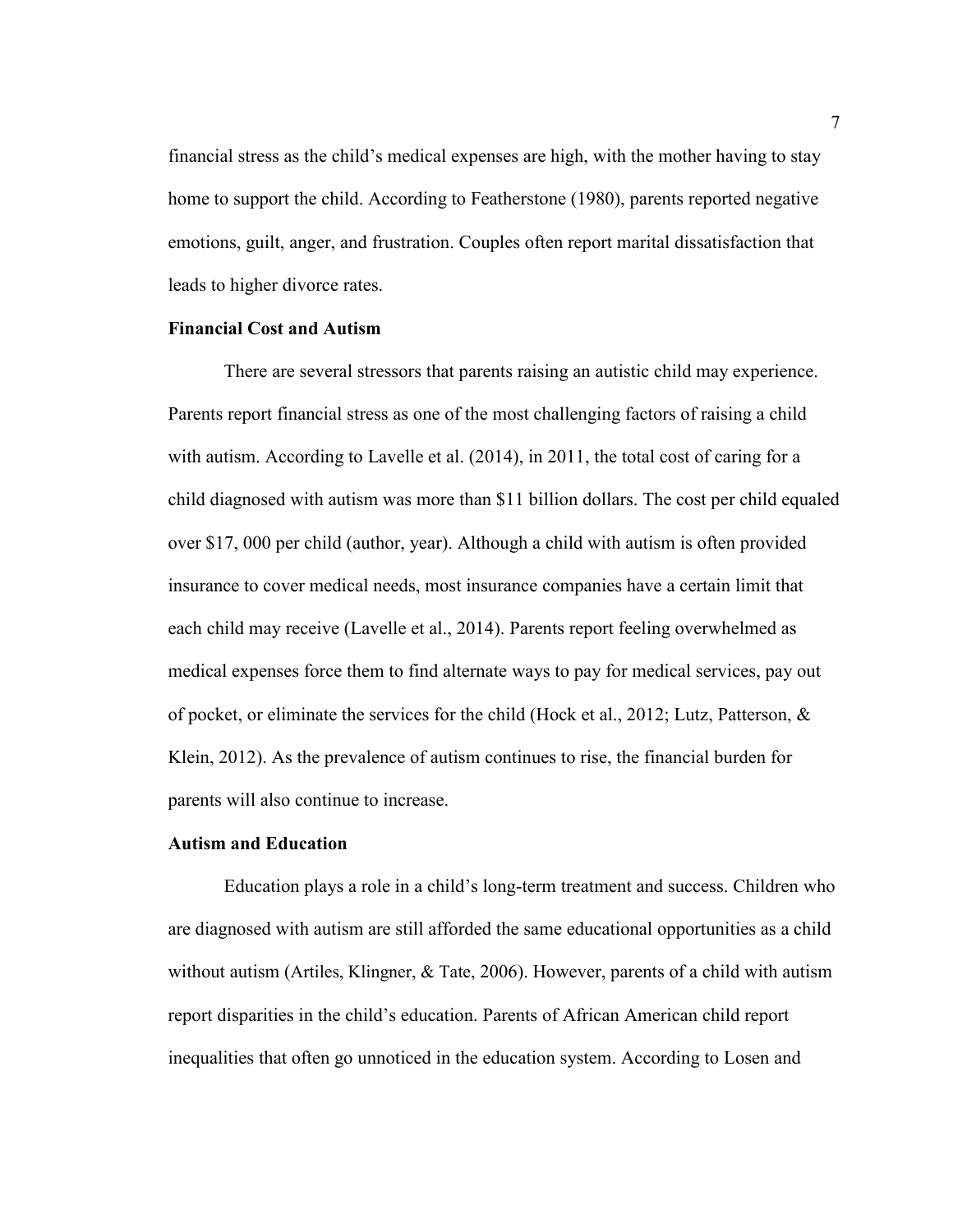Orfield (2002), minority children may receive poor instruction, isolation from those without a disability, and little curriculum instructions from teachers. Since 1970, researchers have advocated for individualized treatment programs for children diagnosed with autism in the school system.

#### **Statement of the Problem**

This study was needed because there have been few studies that included fathers when examining being a caregiver to a child diagnosed with autism. Little research exists regarding fathers with an autistic child, with the majority of the research targeting mothers' experiences (Hornby, 1992; Sawyer et al, 2010). Research targeting fathers acting as the caregiver is significant as scholars have shown fathers can have a positive influence on children by acting as their caregiver, educator, and advocate (Honig, 2008). Due to the prevalence of autism, the father's perspective of the disorder is vital for future studies.

#### **Nature of the Study**

The purpose of this qualitative, interpretative phenomenological study was to explore the lived experiences of African American fathers who were raising a child diagnosed with autism. There is little research on autism and the African American culture (Simon, 2013; Vacca, 2013). There are also few studies on autism and caregivers in general. As the number of children diagnosed with autism increases, there is a need for more information about raising autistic children in the African American community.

In this study, I used a phenomenological, qualitative method. This method was the most appropriate way to gather the lived experiences of individuals (Barbour, 2008;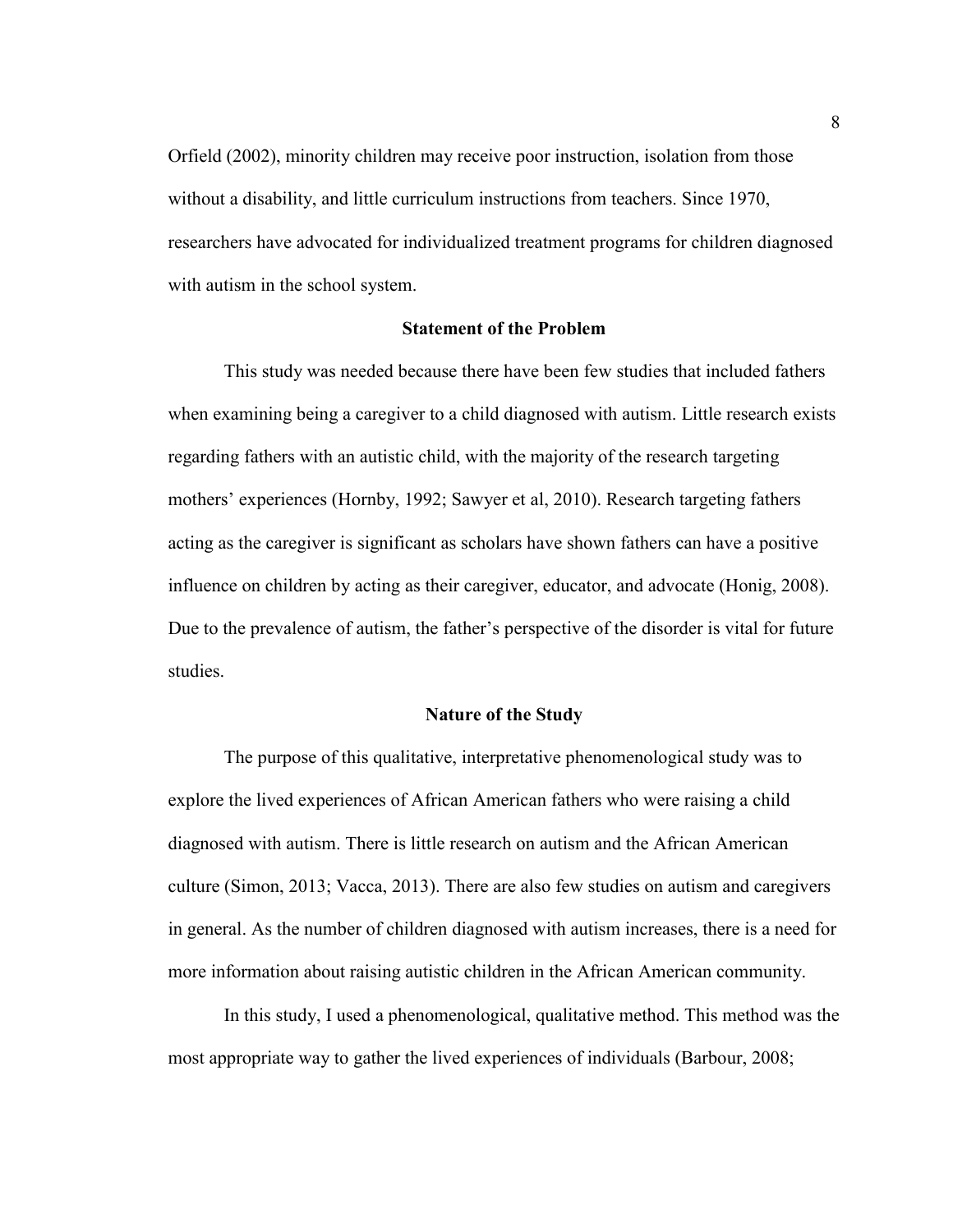Bryman, 2008; Denzin & Lincoln, 2008; Dickson, Swift, James, & Liamputtong, 2008; Leedy & Ormrod, 2010; Liamputtong, 2007). More studies about African American fathers and their experiences of raising a child with autism could increase awareness of the autistic disorder within the African American community.

#### **Research Questions**

I addressed the following questions:

- 1. What are the experiences of African American fathers raising an autistic child?
- 2. What are the emotional reactions of African American fathers after they have learned of their child's diagnosis?
- 3. How do African American fathers describe their parenting experiences with their autistic children?
- 4. What are the challenges that African American fathers experience when raising an autistic child?

#### **Rationale, Relevance, and Significance for the Study**

In this study, I targeted the lived experiences of African American fathers who were raising an autistic child. The study was limited to African American fathers who were raising a biological child diagnosed with autism between 18 months and 18-yearsold with or without their spouse. The study of African American fathers' experiences in caring for an autistic child was significant due to the prevalence of children diagnosed with autism and the lack information about autism in general in the African American community.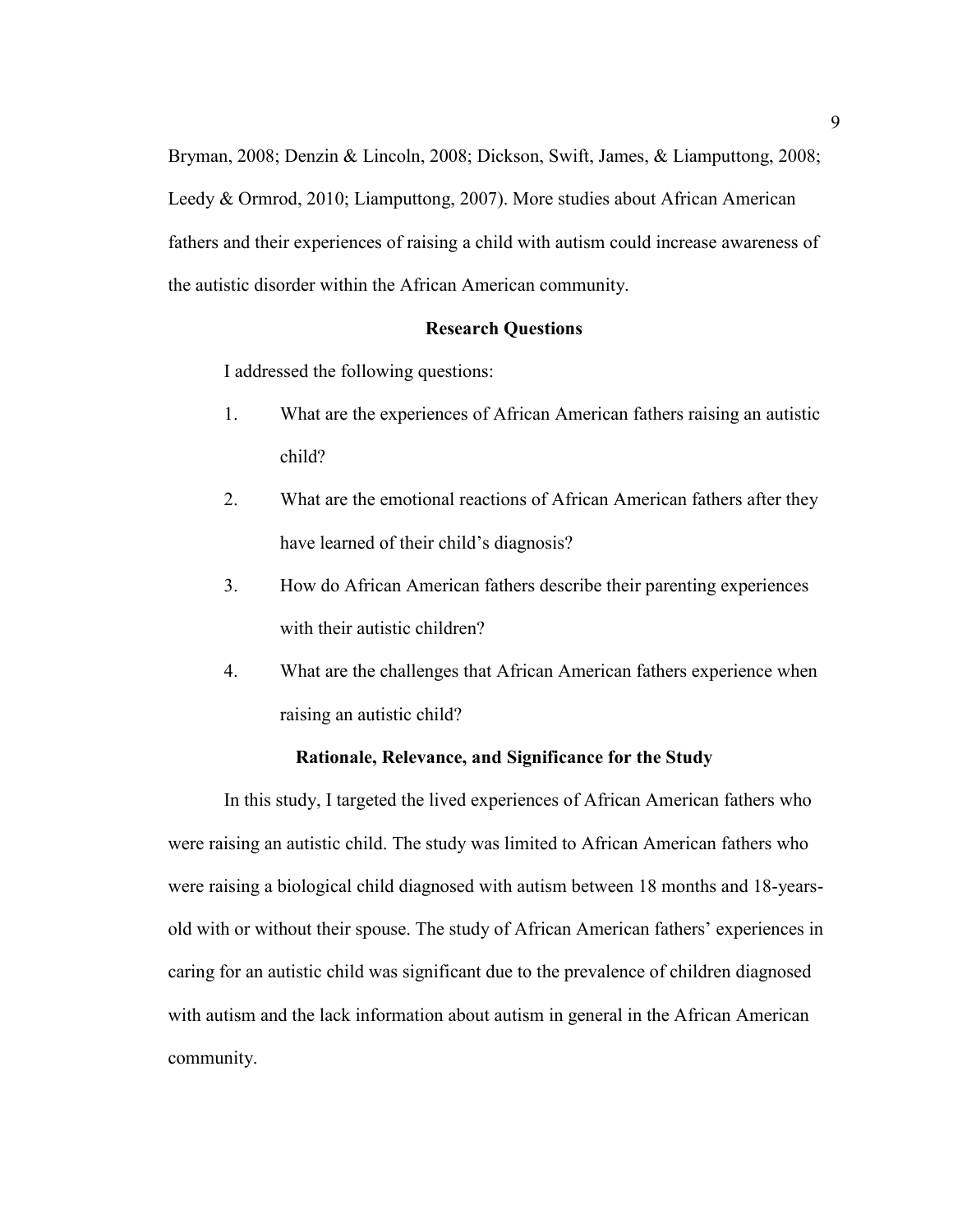In this study, I expanded on the work of previous research through an exploration of a small group of fathers who have a child with autism. An increased understanding of their lived experience has the potential to facilitate positive social change in terms of more effective interventions, earlier diagnosis, resources for psychological stressors, community support, education, and overall awareness for parents of children with autism. This study may provide insights for researchers, clinicians, and others who work with African American fathers who have children with autism.

#### **Theoretical Framework**

The theoretical framework for this study was based on Bowens's (1978) family systems theory (BFST). The BFST stated, "the human family is a multigenerational, natural, living system and that the emotional functioning of each member of the system affects the functioning of the other members in predictable ways" (Comella, Bader, Ball, Wiseman, & Sagar, 1995, p. 5). According to Bowen, family systems theory relates to the autistic child within the family in several ways. The autistic child has an influence on family functioning and interactions between family members, which includes parents, siblings, and the family as a whole. Broderick (1993) described the family system as a way people fit together and that each individual must "maintain its shape so the system can maintain its' shape" (p. 8). How parents of the child diagnosed with autism copes with anger, despair, grief, guilt and stress affects every member of the family, including the child diagnosed with autism. Support and resources are significant in assisting the family, especially fathers, with ways to cope.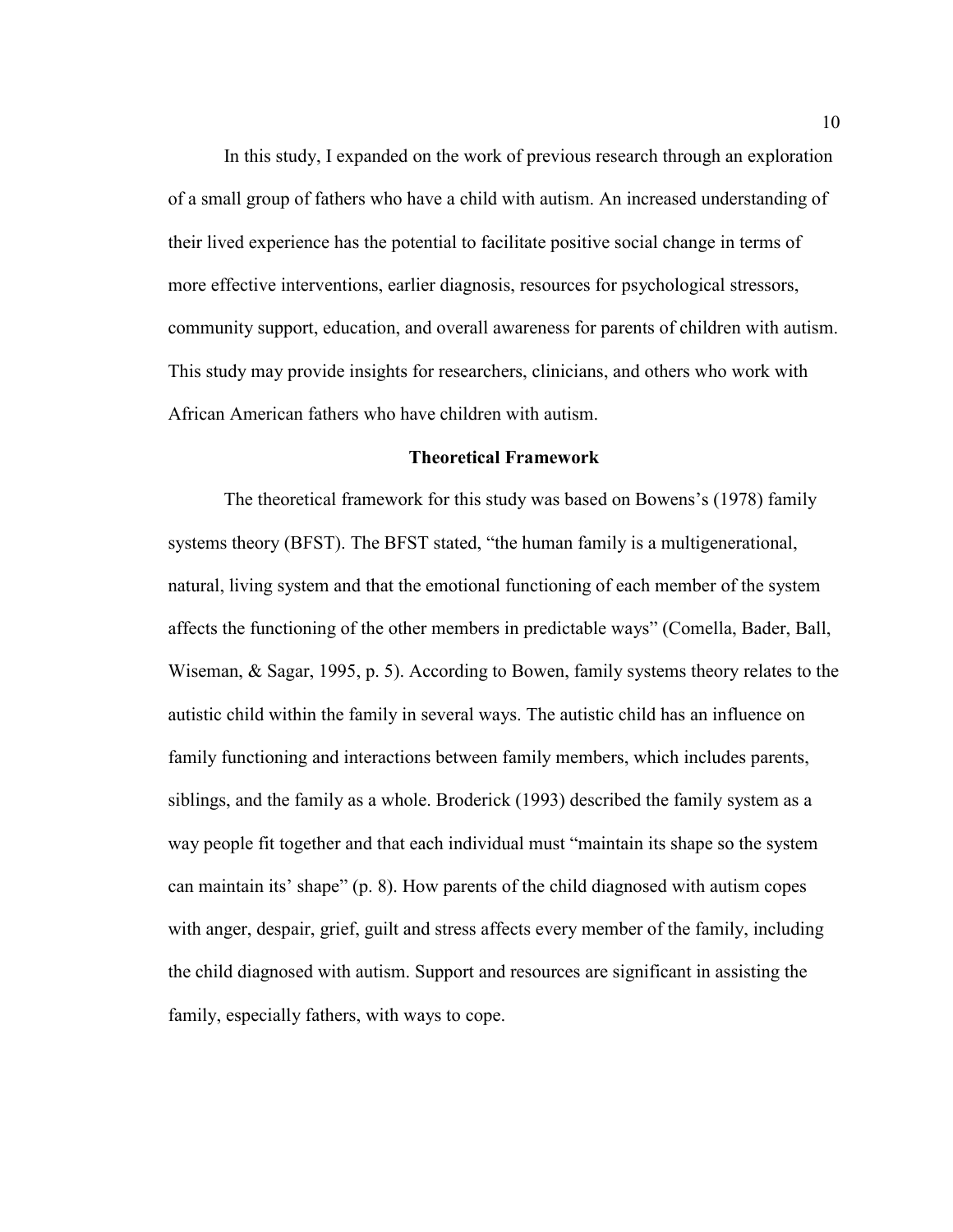#### **Definition of Terms**

The terms that were used in my study appear below.

*Autism*: A host of conditions that affects an individual's way of reciprocating with others, and it may include a behavior of routine (APA, 2000; Dworzynski, Happe, Bolton, & Ronald, 2009; Leekam, Prior, & Mirko, 2011).

*African American:* African Americans are individuals who were born in and/or residing within the United States whose ethnicity was that of African origin (U.S. Census Bureau, 2010).

*Fatherhood*: The male role within the family structure who assumes not only the identity of provider, nurturer, and disciplinarian, but also teacher, protector, and caregiver (Olmstead, Futris, & Pasley, 2009).

*Family systems theory:* A theory that the family is a structure and events affecting any one person essentially affect everyone associated with the unit (Wehman, 1998).

*Phenomenological theory:* A perspective of research where the goal is to gain knowledge about how individuals experience things (Creswell, 2007).

#### **Assumptions**

While conducting a phenomenological study, the aim was to remain truthful so that the participants' words are accurately reflected. The goal of this research was to bring awareness to the African American father who too raises an autistic child. It was my assumption that all responses from the participants were honest and valid. I ensured that the participants felt comfortable and all responses were confidential. I assumed that all participants read well, and their comprehension was normal. I assumed all participants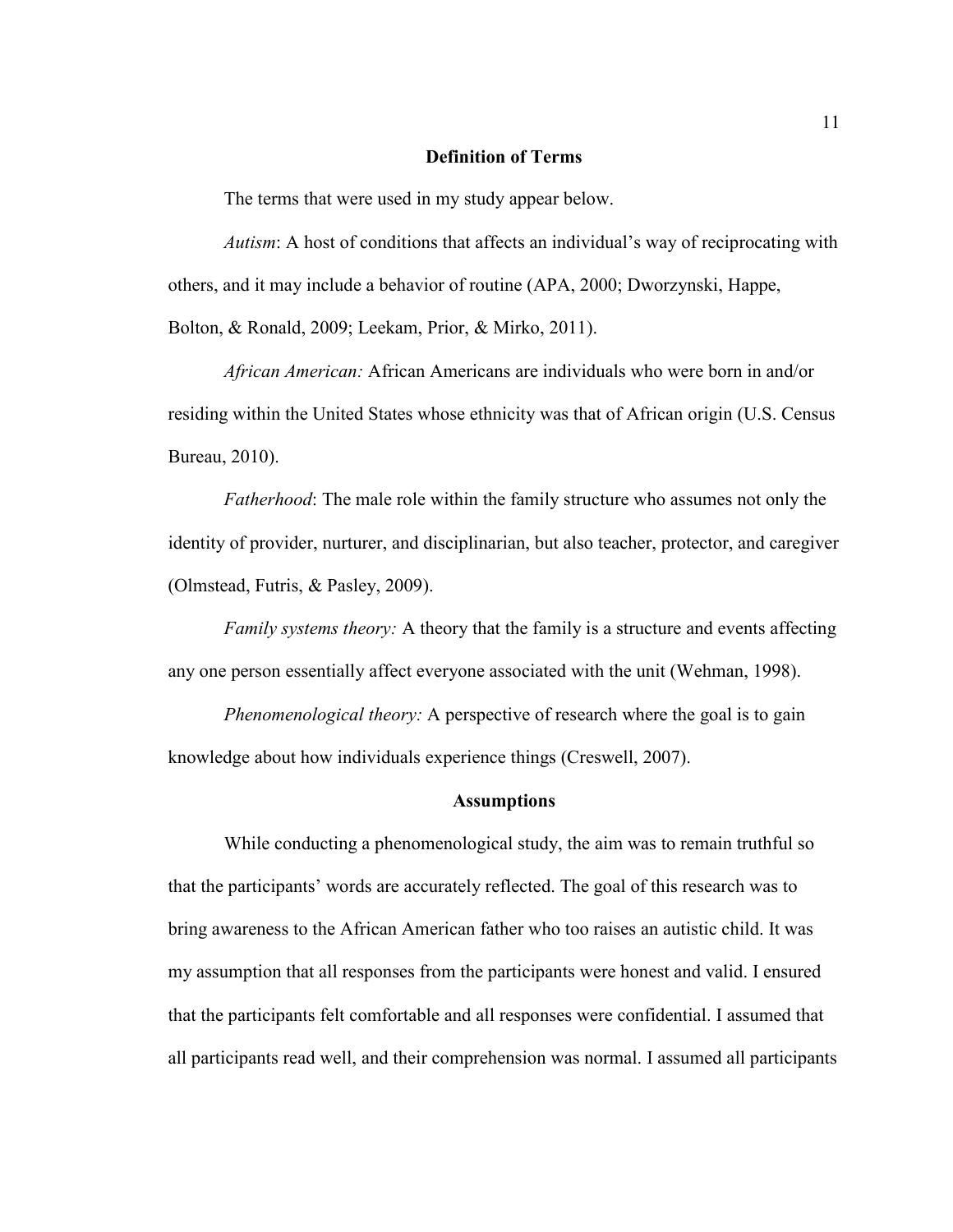had experienced the same or similar phenomenon. I also assumed that participants had a sincere interest in participating in the research and did not have any other motives.

#### **Scope and Delimitations**

In this study, I planned to interview African American fathers who had a biological autistic child between the ages of 18 months to 18-years-old. Their child had to have been diagnosed with autism and not any other developmental disorder. The father had to be living with their child. Consequently, other ethnic groups, mothers, or other caretakers were excluded. Additionally, children with other developmental delays and children younger than 18 months or older than 18 were excluded from the study.

#### **Limitations**

A potential limitation associated with this investigation was based that the data in my study solely depended on the narrated voices and experiences of a group of individuals who shared the same phenomenon. To refine the essence of the experience of African American fathers raising an autistic child, the data were based on the subjective and conscious recollection of such experiences during the interview. I relied on the accuracy of the self-reporting structure that characterized the interview. Participants possessed the ability to engage in such narrative and displayed a willingness to provide rich details as they were guided by the open-ended and semistructured format of the interviewing process. If there was an inability to do so, this resulted in a limitation of the study. Concerns about privacy and confidentiality could have been other limitations during research. There was the possibility that a participant experienced discomfort while sharing his experience due to the sensitive nature of the topic of the interview. The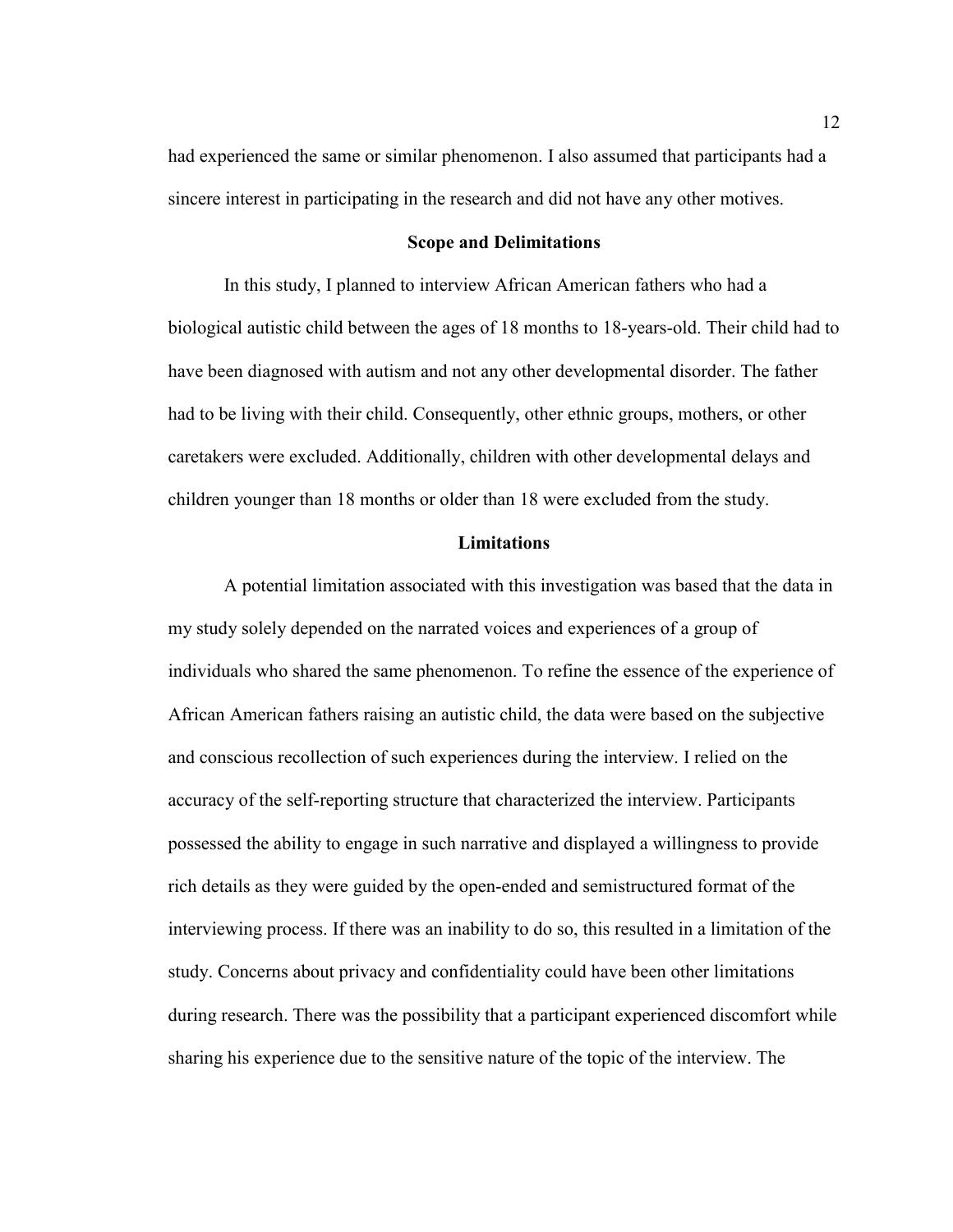participants could have been reluctant to share personal information associated with their experiences There is a common theme among the African American culture which states, "family business is family business." The participants could have held certain information. It was imperative to inform all participants prior to the interview about the strict adherence to ethical standards and the IRB protocols endorsed by the dissertation committee and myself.

Another potential limitation was my limited experience conducting one–on-one interviews. Such limited experience could have affected the necessary rapport and the dynamics of the interview. Also, during the research interviews, I asked for clarification to the provided responses and/or asked additional questions if the information obtained by the participant was not clear. Throughout the interview process, I maintained objectivity and avoided imposing personal biases, ideas, and opinions that could have negatively impacted the outcome of the interview.

#### **Significance**

The research served as a catalyst to promote social change by expanding the knowledge based on the lack of information about fathers of autistic children and by identifying the obstacles that these fathers faced. The results from this study provided insight into the world of African American fathers and autism and how it affected various aspects of their life. The significance of an early diagnosis is vital, as once the disorder is known, resources for the child can be put in place (Keenan et al., 2010). The findings from this study have the potential to help medical professionals understand how African American fathers are affected in their daily lives and to provide resources and support.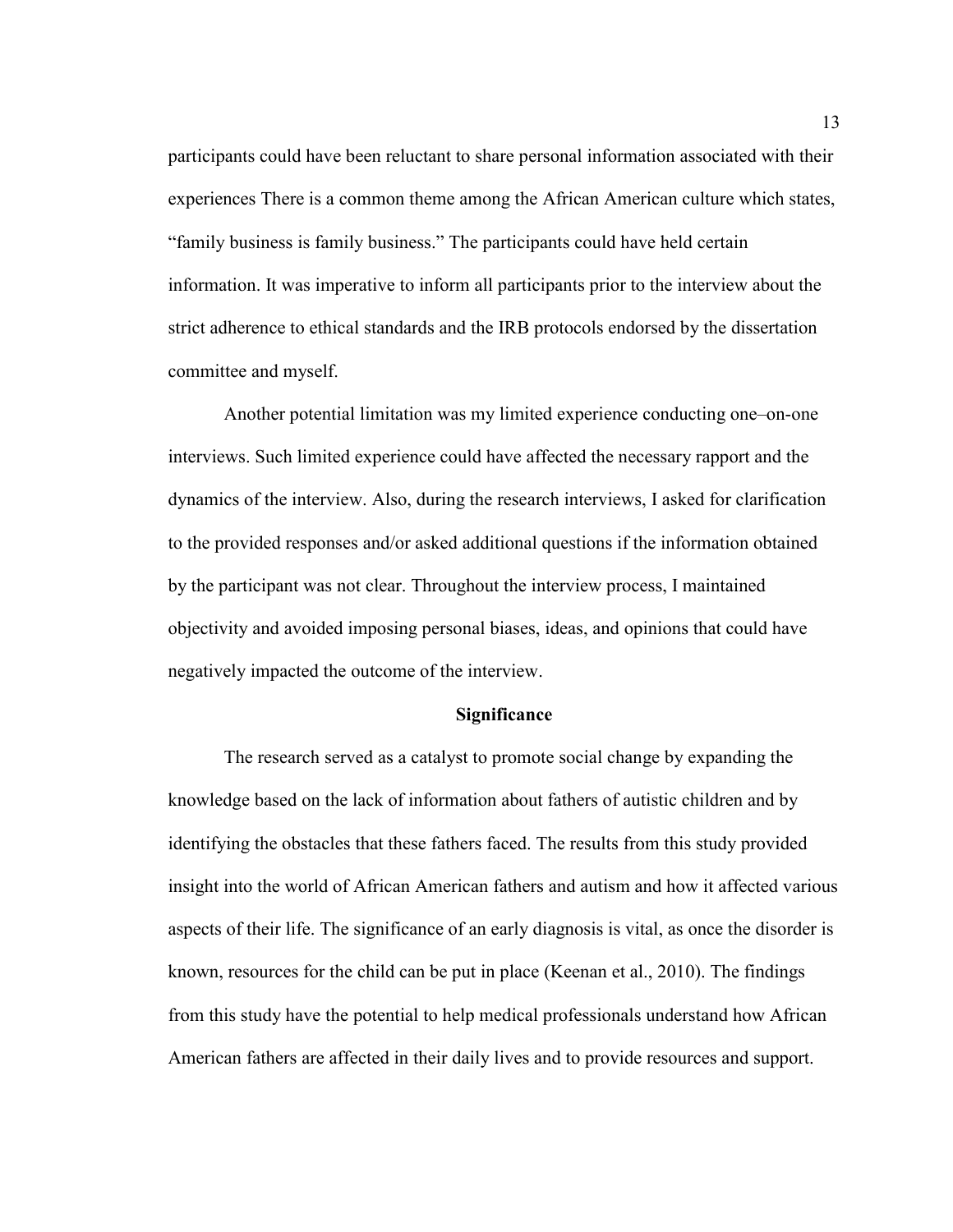The results from this research could lead to resources for psychological stressors, community support, education, and overall awareness for all parents of an autistic child. This study can provide positive social change and a voice to the African American father as he continues to provide data to possible interventions to aid in the awareness and road to success raising an autistic child.

#### **Summary**

In this chapter, I described background information regarding African American fathers raising an autistic child. I presented the research questions for this study. The theoretical frameworks for this study were identified, and the family systems theory and social support theory were described. In Chapter 2, I present the literature review of autism and its impact on the African American father.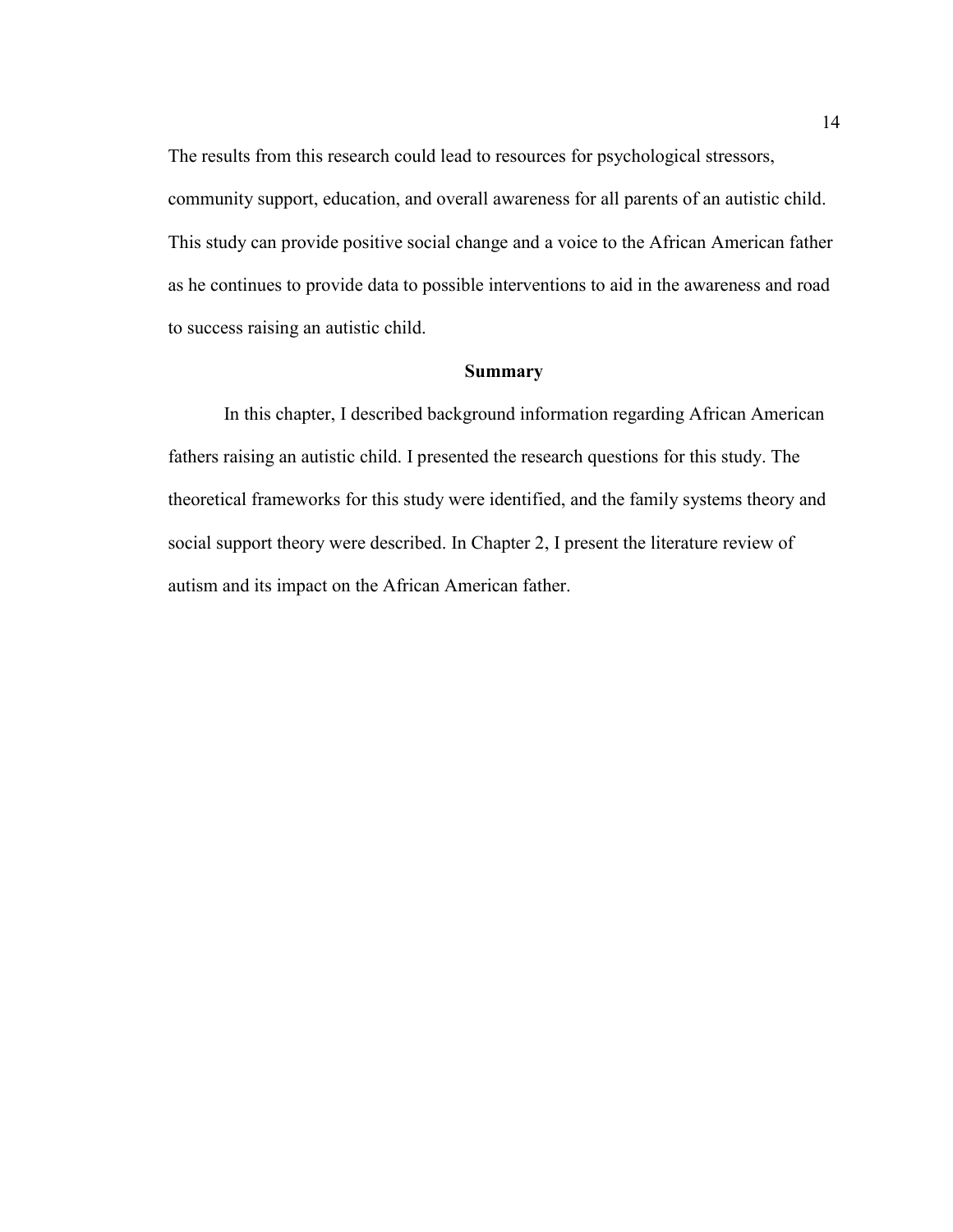#### Chapter 2: Literature Review

#### **Introduction**

The purpose of this study was to fill the research gap regarding African American fathers and their lived experiences of having a child with autism. A parent who knows that his or her child has an illness that has no cure experiences stress. Parents of a child diagnosed with autism have a high risk for physical and emotional stress with mental health difficulties (Benson, 2006; Gra, 2002; Gau et al., 2012; Hamlyn-Wright et al., 2007; Lecavalier et al., 2006; Little, 2002; Sivberg, 2002; Woodgate et al., 2008). Few scholars have examined the experiences and needs of fathers of children with autism. Additional research is needed about fathers and autism to provide them with the support that they need in their role as caregivers. Medical professionals and researchers can use the results of this study to create more community resources and raise awareness of autism.

In this literature review, I describe autism. I discuss the symptoms of a child who has been diagnosed with autism, as well as assessments or screening tools used to diagnose a child with autism. I then explain how the autism disorder can affect the family with an emphasis on the father. I outline ways that African American fathers identify challenges and cope with having a child with autism. I identify the importance of research about African American fathers raising an autistic child. Finally, I present the theoretical framework for the study.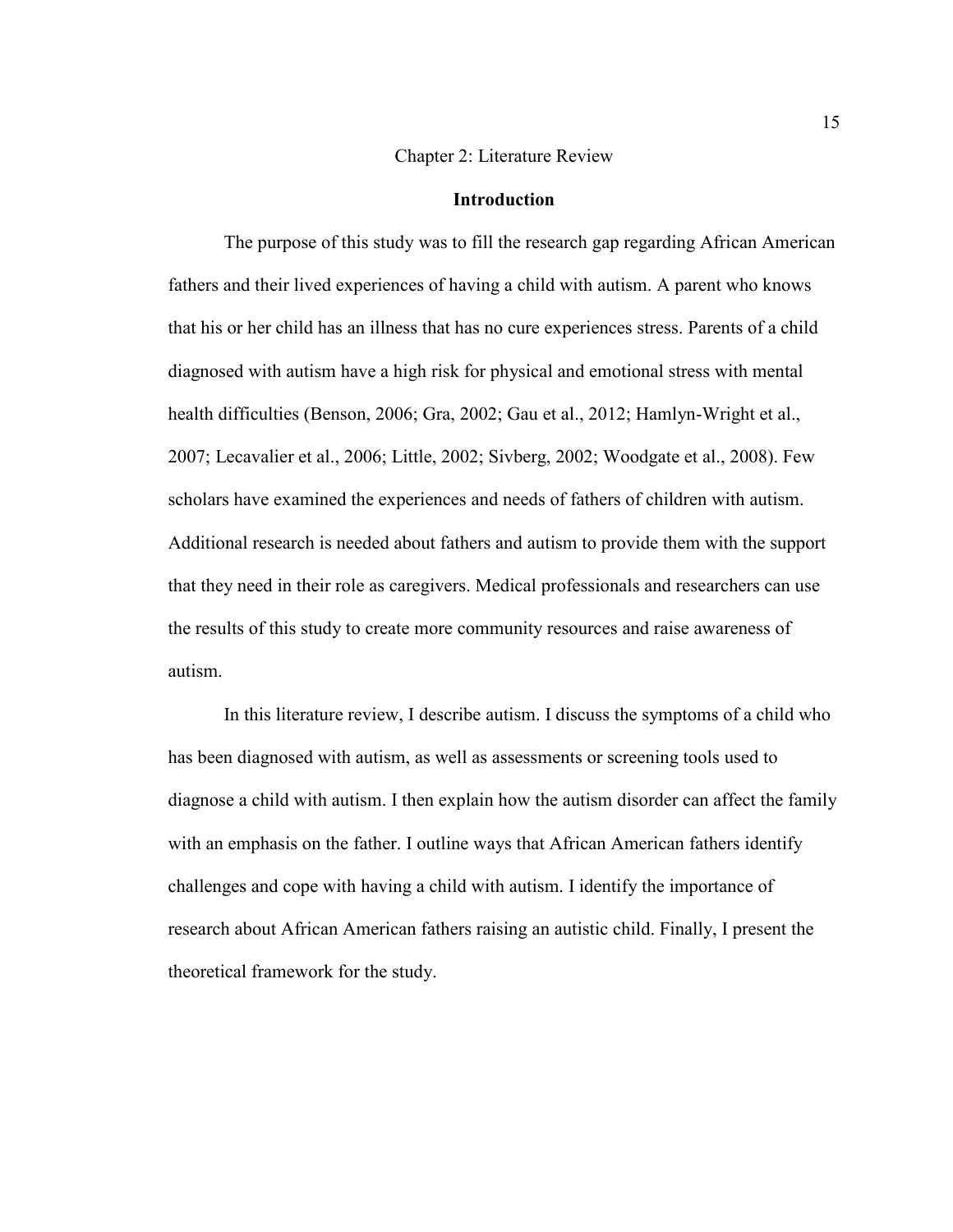#### **Search Strategy**

Literature searches were conducted using the following Walden library databases: PsycINFO; Google Scholar; PsycARTICLES; PsycCRITIQUES; PsycEXTRA; SocINDEX; ProQUEST Dissertations at Walden; and ERIC-Educational Resource Information Center, Health Sciences, and Nursing Collection. There were several key words used to access the literature, such as *autism, father, African American fathers, diagnosis, stress, fatherhood, motherhood, family system theory, etiology, interventions,*  and *community*.

#### **Theoretical Framework**

The theoretical framework of this phenomenological study was Bowen's (1978) family systems theory. According to Wehman (1998), family events affect everyone in the family system. I used the family systems theory because it includes a description of the family traits, life cycles, and relationships within the family (Pang, 2010); fathers are an integral part of this dynamic. A child diagnosed with any disability will affect the entire family in some way. The disability of the child could lead to marital issues between parents, and siblings may feel a sense of resentment (Ross & Cuskelly, 2006; Seligman & Darling, 2007).

According to Seligman and Darling (2007), by using the family systems theory, the entire family can be studied as each individual plays a role in the family unit. According to Pang (2010), children with autism benefit from early intervention strategies on topics such as family characteristics and their interactions among each other. Baker,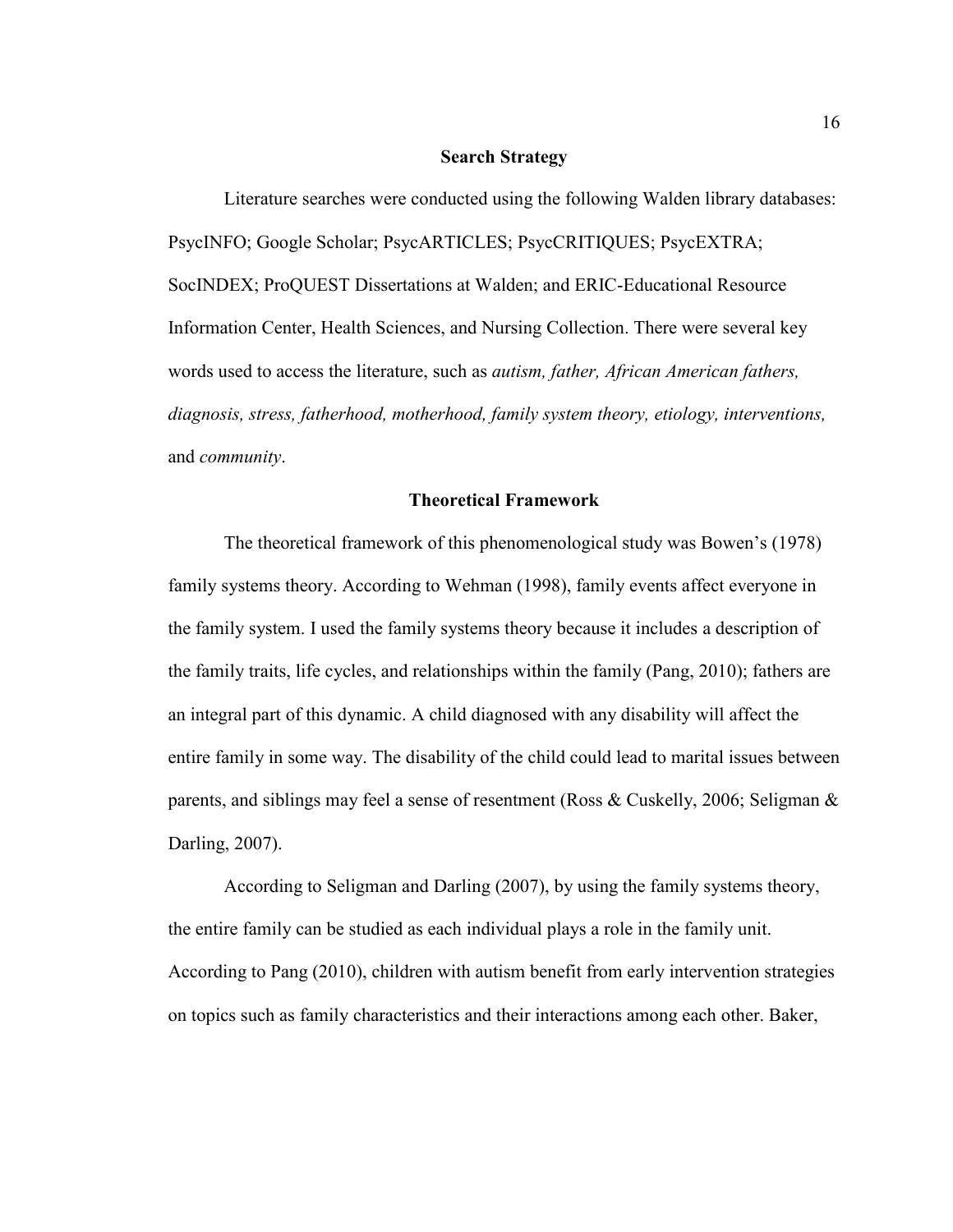Mailick-Seltzer, and Greenberg (2011) claimed that children diagnosed with autism, like any other child, will respond to their family environment rather than acting upon it.

Parents do not anticipate having a child with a disability (Duis, Summers, & Summers, 1997; Freeman et al., 1991; Hutton & Caron, 2005, Moses et al., 1992). There are parents who report feeling grief when thinking about the many dreams, hopes, and promises for their child they envisioned (Moses, 2004). There are fathers who report blaming their wives for their child being diagnosed with autism (Goin-Kochel, Mackintosh, & Myers, 2009). Both parents have blamed themselves for the child having the diagnosis (Neely-Barnes, Hall, Robert, & Graff, 2011). Sibling report feeling proud as their sibling with autism accomplishes a certain task. However, the sibling also reports feeling an urgency of responsibility that comes with frustration and at times embarrassment (Angell, Meadan, & Stoner, 2012). The entire family dynamic can be affected as families adjust to the diagnosis and needs of child with autism (Wall, 2010). For professionals to understand a child, they must understand the needs of a family as a whole (Turnbull et al., 2006).

There are studies that also used the family system's theory that described having a child with a disability and the result it had on the caretaker and other family members. The studies described how the family life cycle has distinct stages, and depending on family events, family members may experience a shift in family roles. The family life cycle is a view of a developing family spanning from adulthood to death, and common transitional challenges often are encountered by predicted changes in the family system (Carter & McGoldrick, 1999, Nichols & Schwartz, 2004).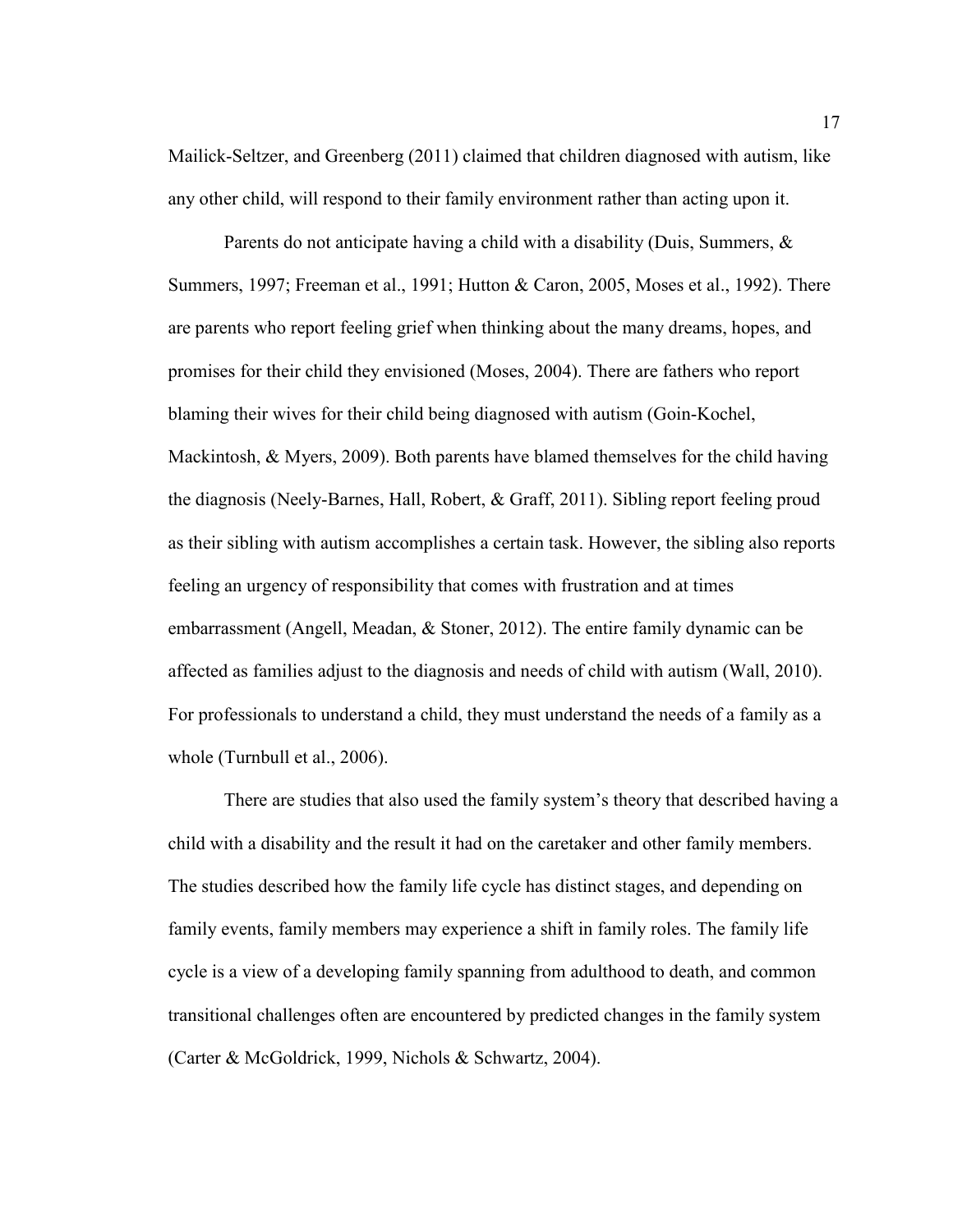According to Troster (2001), a group of mothers who had a child with a disability described the life of the mother as stressful. The mothers in the study reported extreme stress due to behavioral competencies, such as limited adaptability; hyperactivity; temperaments; and parental functioning, such as health, partnership, and social relations (Troster, 2001). Parents of a child with a disability often report lower scores of wellbeing and an increase in feelings of depression than parents of children with no disability (Oelofsen & Richardson, 2006). Most of the stress that has been reported by mothers of children diagnosed with a disability is due to increased responsibilities of the mother that consists of raising, caring for, and providing for the child with the disability (Horton  $\&$ Wallander, 2001; Tröster, 2001). Most families that had a child with a disability experience discontinuity in the various stages of the life cycle that may force the family system to change (DeMarle & Le Roux, 2001).

Social support is one positive coping strategy that is common in reducing stress in a family system. Support is described as "resources provided by individuals outside the family" and it includes informational, instrumental, emotional/psychological, and physical/maternal support (Keller & Honig, 2004, p. 338). According to Hodapp, Findler, and Smith (1998), several studies have researched the relationship between the size of the family's social support network and stress in the family. Social supports have been shown to offer relief for families with a child diagnosed with a disability (Boyd, 2002; Dunst, Trivette, & Cross, 1986; Tröster, 2001). Although there are some families that display negative coping skills, there are some that report positive coping skills. Positive coping skills may include accepting the child's disability and feelings towards the child,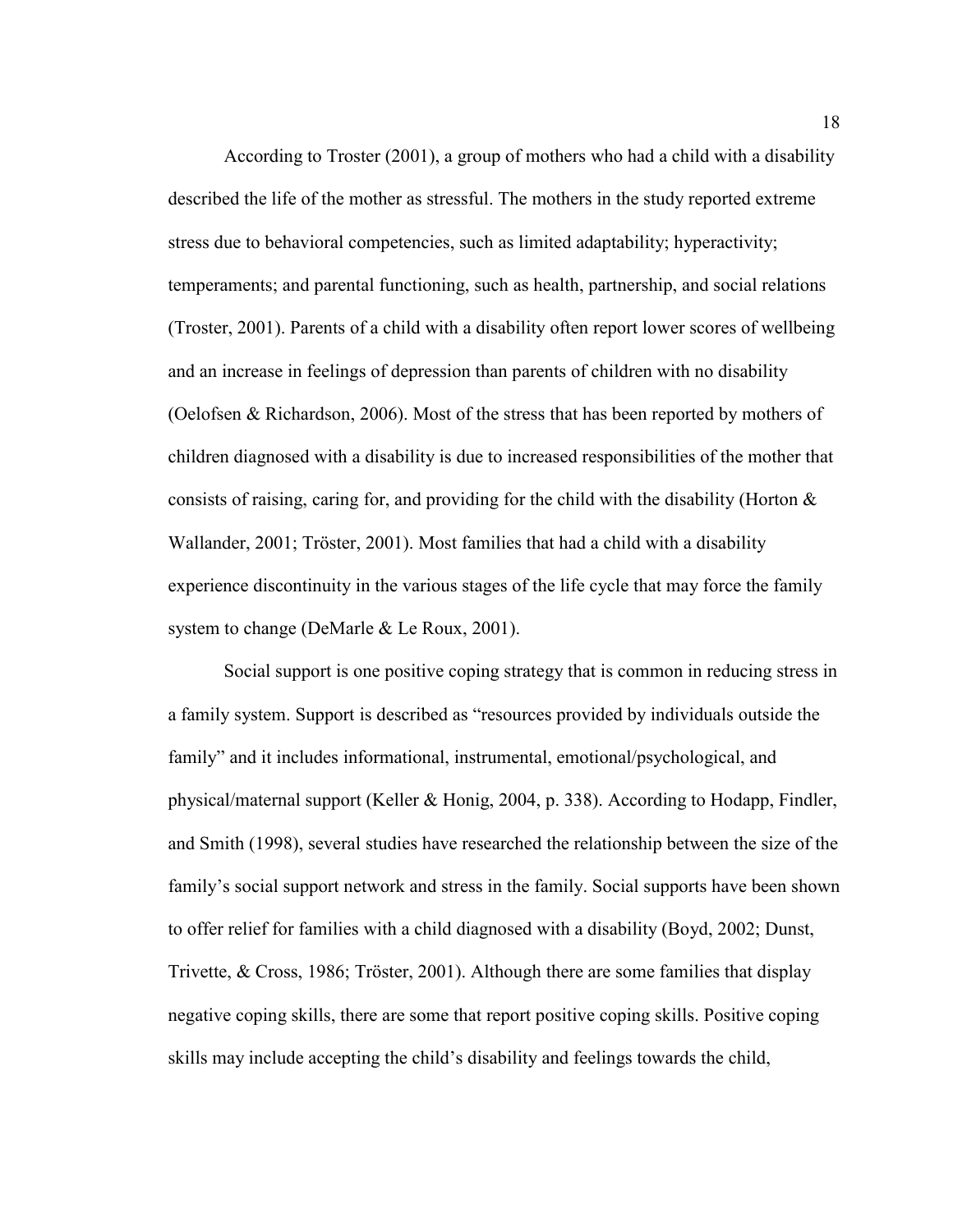providing support and much needed education for the family, ensuring a consistent and active social support system, using community resources, and having faith (Kuster & Merkle, 2004).

#### **Literature Review**

Autism is described as a host of conditions that affect an individual's ability to reciprocate to another person and may include a behavior of routine (APA, 2000; Dworzynski et al., 2009; Leekam et al., 2011). As of 2012, one in every 88 children have the autism disorder (Ramisch, 2012; Solomon & Chung, 2012). Individuals of any ethnicity can be diagnosed with autism. According to the CDC (2014), the prevalence of autism among European American children (15.5 per 1,000) was significantly higher than it was among African American children (13.2 per 1,000), Asian American children (11.3 per 1,000), and Hispanic American children (10.1 per 1,000). Boys are four to five times more likely to have this disorder (Baron-Cohen et al., 2011; Rice, 2011). According to the CDC (2014), autism has been diagnosed in boys (1 in 89) while girls are 1 in 42.

The first sign of autism was described in the literature in 1938 when Asperger described a population in a hospital; these patients were called autistic psychopaths. Kanner is also identified as a pioneer of autism (Lyons & Fitzgerald, 2007). Kanner (1944) studied a group of 11 young boys and identified distinct symptoms of autism. Kanner identified the boys as "having a sense of loneliness as they were all occupied with the preservation of sameness" (Kanner, 19744, p. 100). While studying the boys, Kanner noticed that the parents of the children were cold, obsessive, and detached. Despite the parents' behaviors, they could not account for the cause of the behaviors observed in their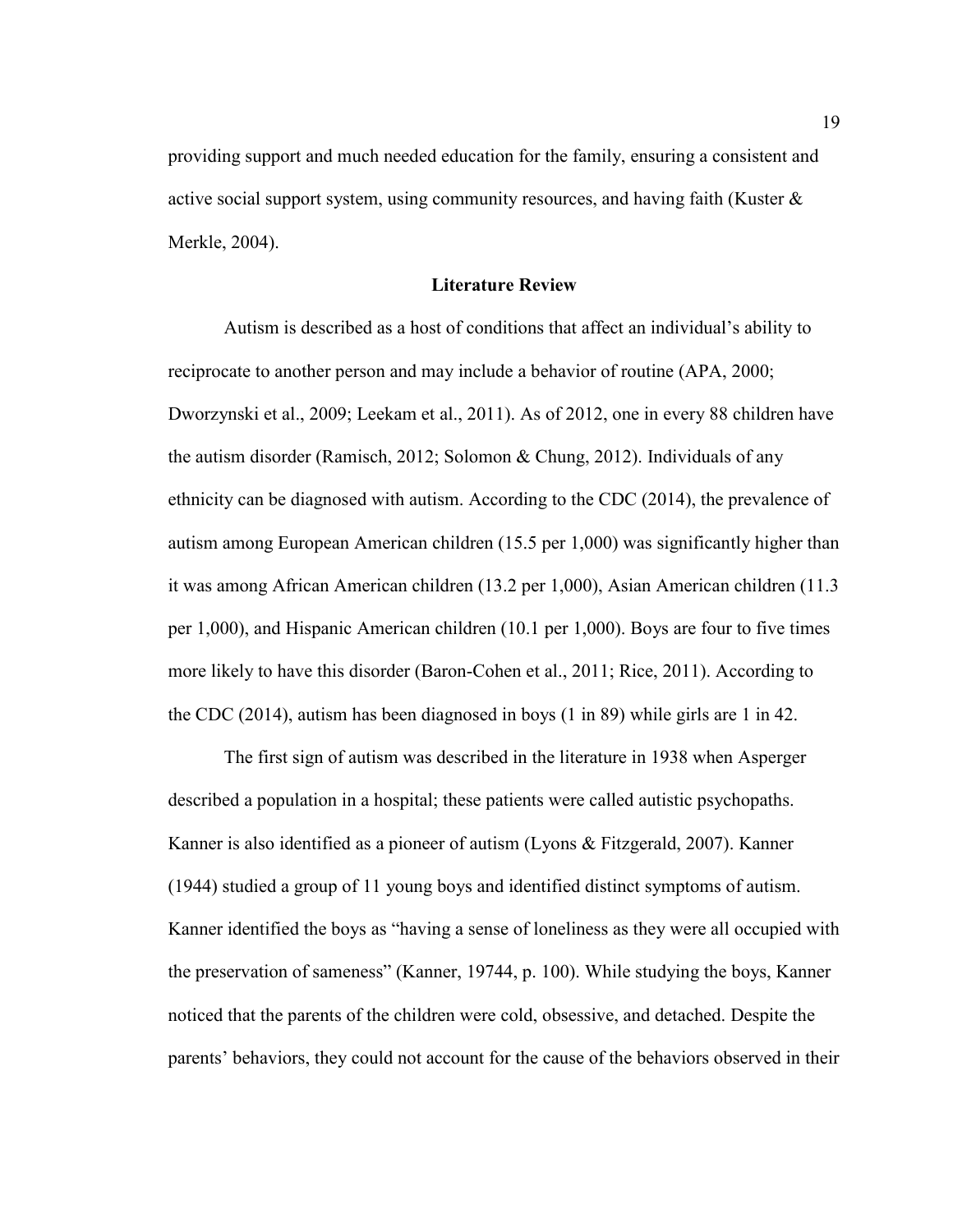children. Kanner then requested information regarding the biological, psychological, and social characteristics of autism. Kanner claimed that the cause of autism was due to environmental and biological factors.

There is no known cause for autism. Some researchers have suggested that autism comes from the environment or genetics. Other scholars claimed that the cause of autism is based on the mother's or father's age at the time that the mother conceives. Some researchers have suggested that autism is due to pollutants and chemical exposure (Adams et al., 2009; Dietert, Dietert, & Dewitt, 2011; Grandjean & Landrigan, 2006; Kern et al., 2011). However, there has not been any confirmed autism diagnoses linked to genetic or environment factors.

The etiology of autism is confusing as scholars have suggested that heterogeneity plays a role in the genetic transmission of autism, such as rare recessive or de novo mutations, inherited mutations, and common alleles (Constantino, Zhang, Frazier, Abbacchi, & Law, 2010), as well as chromosomal anomalies found in 7.4% of ASD cases (Marshall et al., 2008). Individuals diagnosed with autism are more like to have Chromosomes 2, 7, and 15. Individuals with certain syndrome are also at a higher risk of being diagnosed with autism such as Fragile X syndrome (FXS). This is a gene that results in the absence of fragile X mental retardation protein (Nolin et al., 2003). Despite past and present research, there is no known cause for autism.

The APA (2013) described autism as a persistent deficit in social communication and social interaction across multiple contexts, as manifested in the individual displaying a deficit in social and emotional reciprocity, either currently or historically. Examples of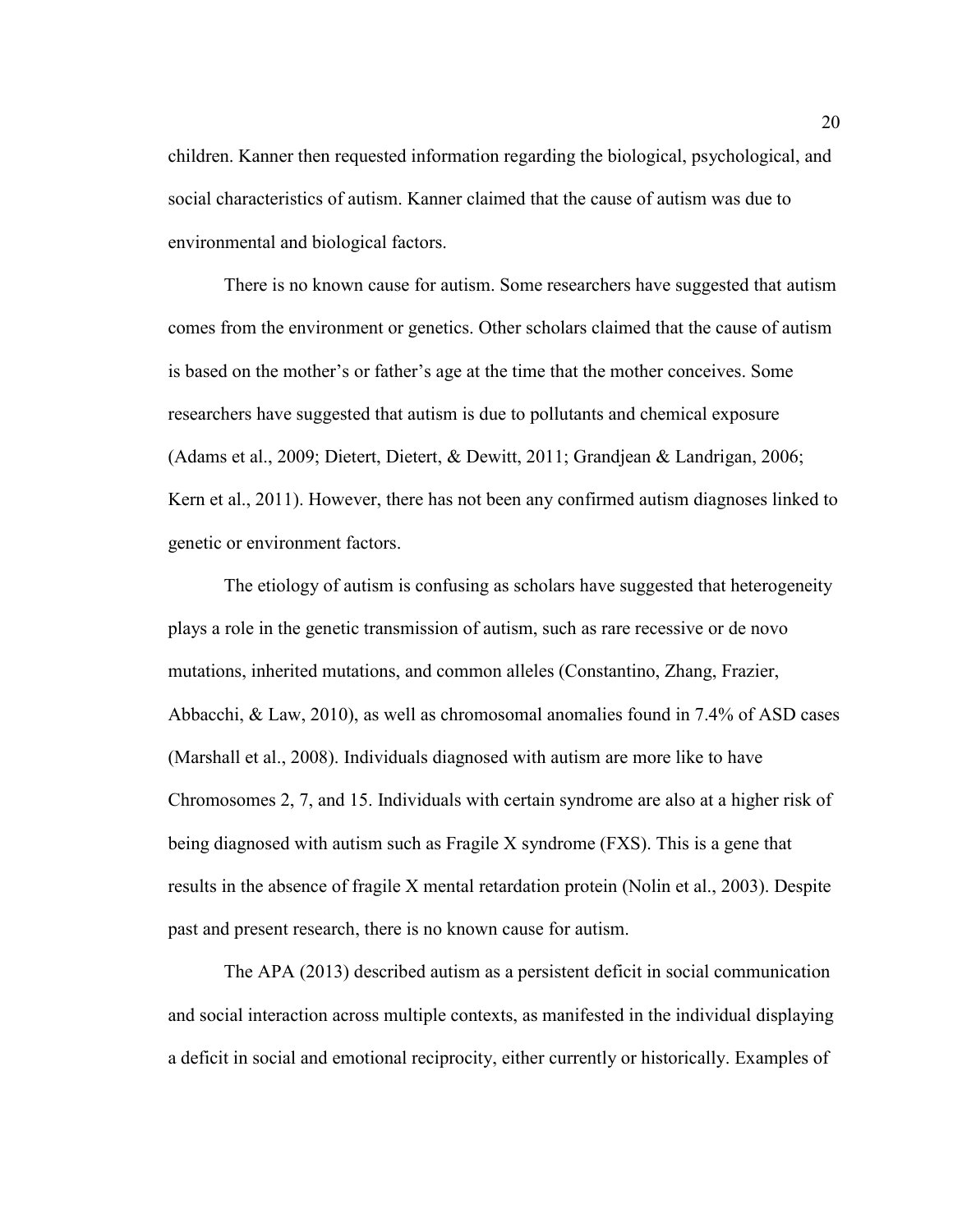deficits in social and emotional reciprocity include uncommon or abnormal back and forth communication with another individual, a lack of interests or emotions, or a delay or elimination of response to social interaction. Autism disorder affects the way in which the child interacts with others, and autistic individuals demonstrate repetitive motions or patterns. These impairments could be severe or mild, and early detection of autism is vital to the future success of the child (APA, 2013).

Children can exhibit signs of autism as early as 18 to 24 months. Children who are diagnosed later on in life are more likely to exhibit additional symptoms, such as poor eye contact, attention behaviors, pretend play, and a deficit in language development. There is debate as to the most effective age for screening a child for autism. For example, Cohen et al. (2000) stated that if a child is screened for autism before the age of 16 months, the diagnosis may not be valid because at that age, normal infants may have the same behaviors as a child with autism. This is known as a false-positive diagnosis (Cohen et al., 2000).

There have been several theories on why a child is born with autism (Folstein  $\&$ Sheidley, 2001). A single etiology of the autism disorder has yet to be determined. According to Maino et al. (2009), there are theories on the potential causes of autism disorders, such as parentally induced autism, brain injuries, constitutional vulnerabilities, structural cerebellum deficiencies, viral infections, and certain vaccines. Parentally induced autism is one of the first etiologies of autism. Parentally induced autism is defined as mothers who are cold and have no feeling, which causes their children to have autistic symptoms and signs. Historically, the only treatment for the disorder was the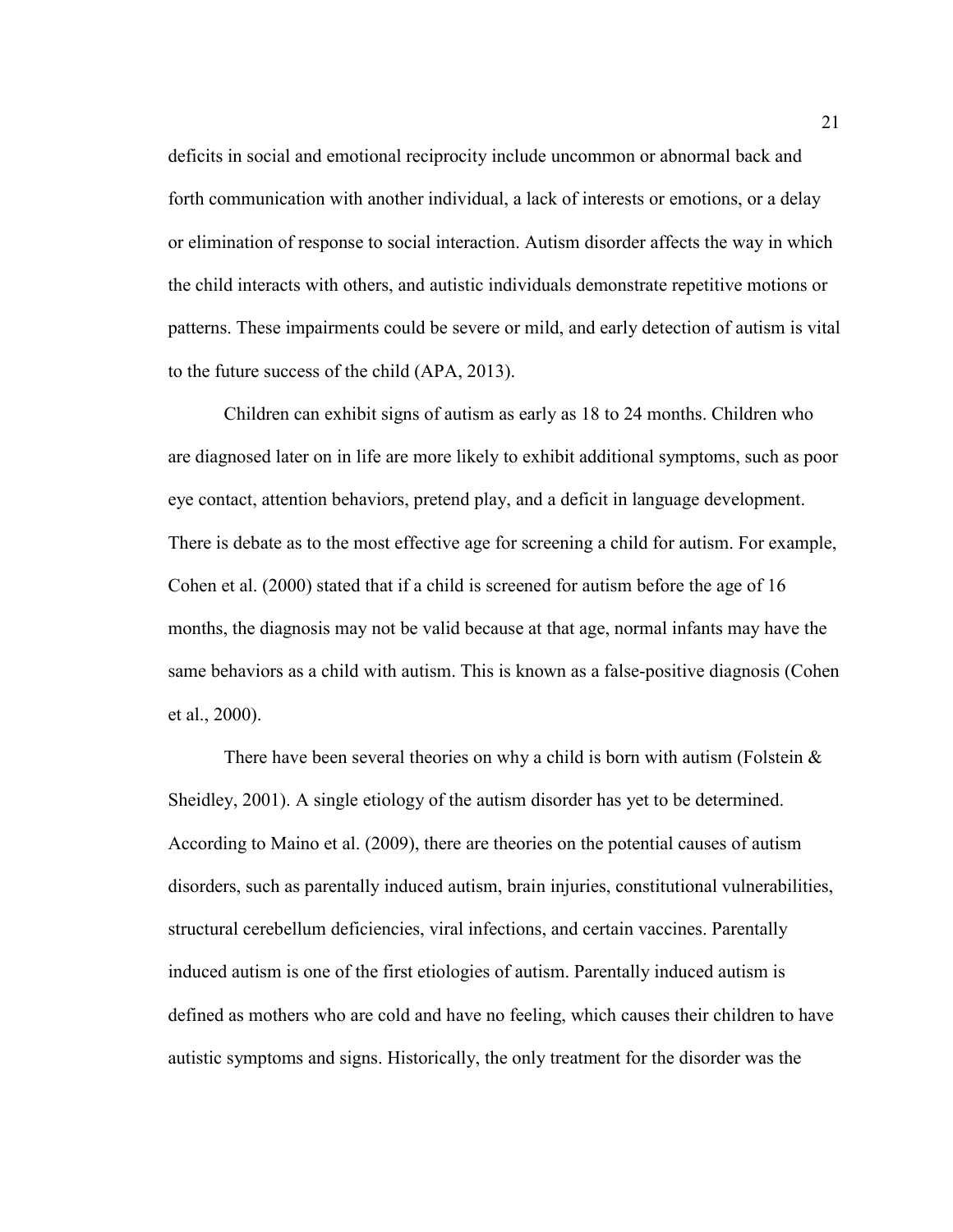recommendation of psychotherapy for parents and play therapy for the child. Some practitioners would recommend that the child be removed from the parent's home and admitted into a mental institution **(**Schopler & Mesibov, 1986; Schreibman, 1988). However, scholars have recently not supported this theory. Autism is among the few disorders that have no known concrete cause.

In the early 1950s and 1960s, researchers suggested that autism was due to stress levels among family members. Researchers suggested that if parents separated, the stress would result in a tragedy to the child, which was a traumatic event during the ego developmental stage (Cantwell & Baker, 1984). In the 1970s and 1980s, researchers began to look at biological factors as the cause of autism (Cantwell & Baker, 1984; Schopler, 1994). Researchers encouraged parents to help their child in the home and enter them in individualized and behavioral treatment programs (Schopler & Mesibov, 1986).

According to Cannell (2010), the cause of autism is associated with a Vitamin D deficiency either during pregnancy or early childhood. Cannell (2008) believed that the autism epidemic could be eliminated with the increase of Vitamin D supplementation. Cannell (2008) stated that many people have become afraid of the sun due to the skin cancer, which may limit their exposure to Vitamin D in the sun. Cannell (year) also asserted that many pregnant women are taking a small percentage of prenatal vitamins orally, but are not receiving Vitamin D exposure on their skin. The majority of Vitamin D comes from the skin, not from oral intake. Cannell (year) argued that sun exposure has decreased during the past 20 years, which was the timeframe in which the rate of autism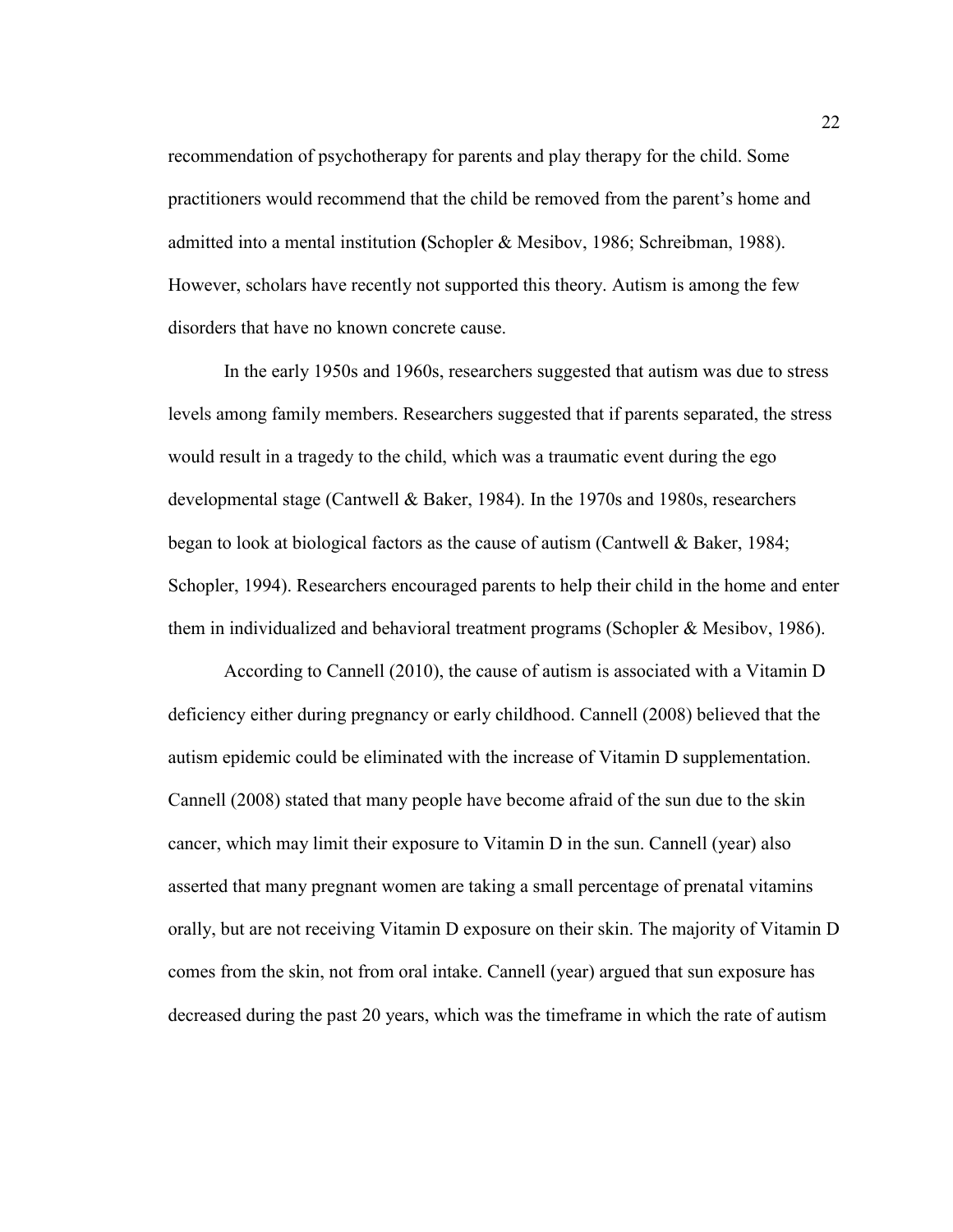has increased. According to Park (2012), the increase of autism is the result of more awareness by parents, school administrators, and doctors.

The etiology of autism is complex as it surpasses multiple developmental anomalies (Maino et al., 2002). Autism is not based on a cultural relative condition (Berry, Poortinga, Segall, & Dasen, 1992), but rather a universal cultural psychiatric condition which is now an epidemic worldwide. To date, there is no cure for autism. However, early intervention and identification of autism are used to ensure positive outcomes for the child and family (Wetherby, Watt, Morgan, & Shumway, 2006; Wetherby & Woods, 2003, 2006; Wetherby et al., 2004).

#### **Screening Tools Used for Diagnosing**

According to Bilszta and Bilszta (2013), there are several screening tools that can be used to confirm a diagnosis of autism. CHAT is a parent and health practitioner questionnaire that is comprised of 14 questions divided into two sections (Bilszta  $\&$ Bilszta, 2013). The health practitioner asks parents a series of questions concerning their child's play to determine whether it is normal or impaired. The first nine questions are used to determine if the child pretend plays, has normal development, and/or has social interests. The last five questions are answered by the health professional and focus on gazing, social interaction, pretend play, and protodeclarative pointing. The screening is commonly used because it does not take long to administer (Bilszta & Bilszta, 2013). Children who fail this screening are at a high risk of having autism disorder. However, if the child passes the gazing assessment but fails the other components of the assessment, they are at a high risk of having some developmental delay.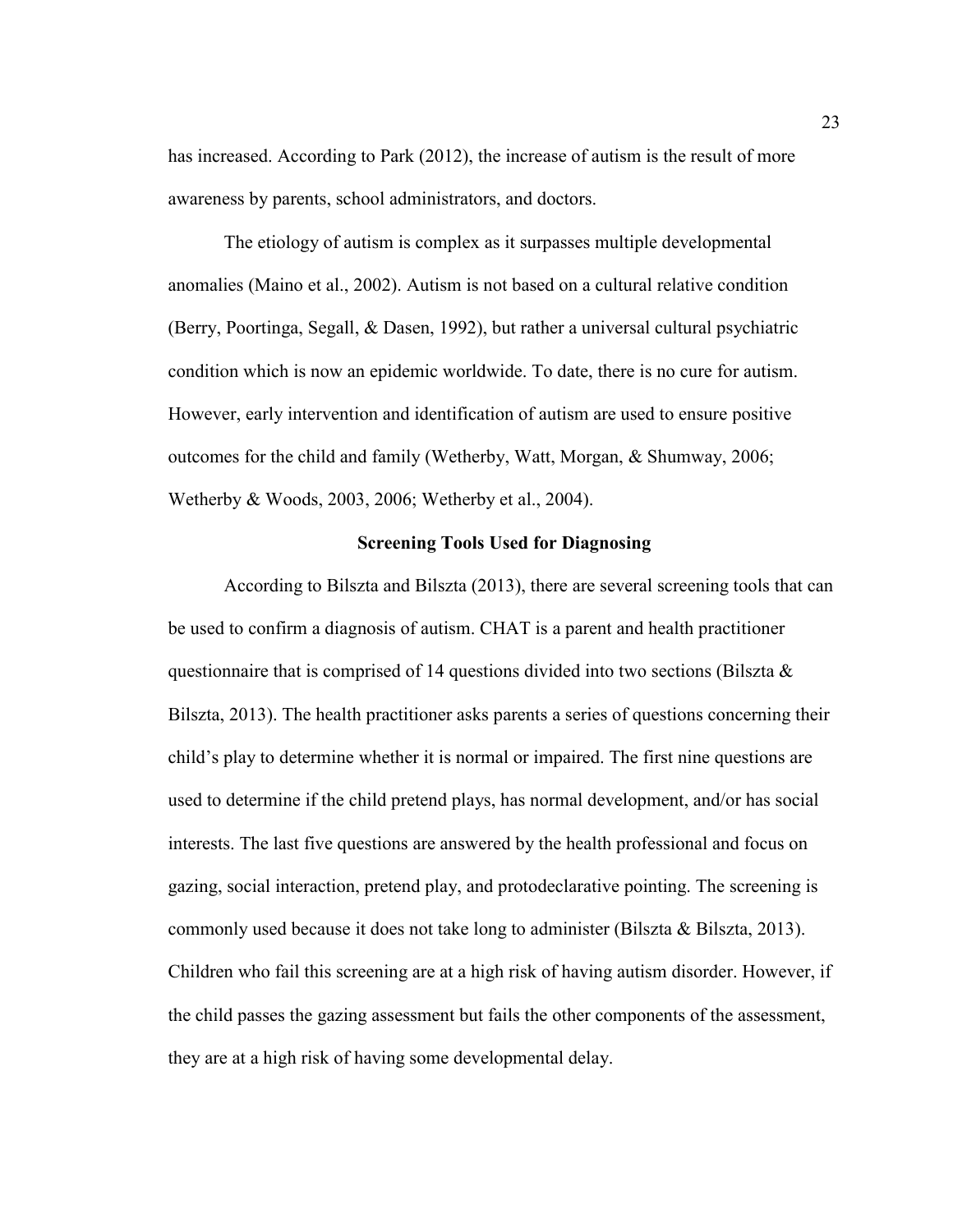M-CHAT is an expanded screen for autism disorder, with 23 questions that are answered by the parents. This assessment includes a focus on sensory and motor abnormalities, social interactions, joint attention, playing ability, early language, and communication abilities (Bilszta & Bilszta, 2013). Although the M-CHAT is an early detection screening tool, it has some limitations to its validity. The M-CHAT is based on behavioral observations of the child; however, if the child has some developmental delays due to the lack of interactions with others, the child may be misdiagnosed with autism (Bilszta & Bilszta, 2013). The assessments may be used to determine if a child may not need to be assessed until he or she has had some interaction with others, such as preschool (Bilszta & Bilszta, 2013).

Scholars have also used the Vineland Adaptive Behavior Scales (Sparrow, Balla, & Cicchetti, 1984), which is a known norm-referenced tool to measures the dysfunction within the autistic child (Carter, Davis, Klin, & Volkmar, 2005). The most effective programs and assessment measures in most schools for autism include the Treatment and Education of Autistic and Communication Handicapped Children (TEACCH), Applied Behavior Analysis (ABA), and the Observation Scale (BOS).

Raising a child with autism is stressful because it is difficult to obtain a correct diagnosis (O'Brien, 2007). Behaviors are difficult to manage (Brobst, Clopton, & Hendrick, 2009; Davis & Carter 2008; Higgins, Bailey, & Pearce, 2005), and the child's behaviors may cause parents to isolate themselves from others in the community (Hock, 2012; Myers, 2009). The parents of a child with autism have stated that they feel stressed out, exhausted, and burned out because of they are caring for an autistic child (Doig,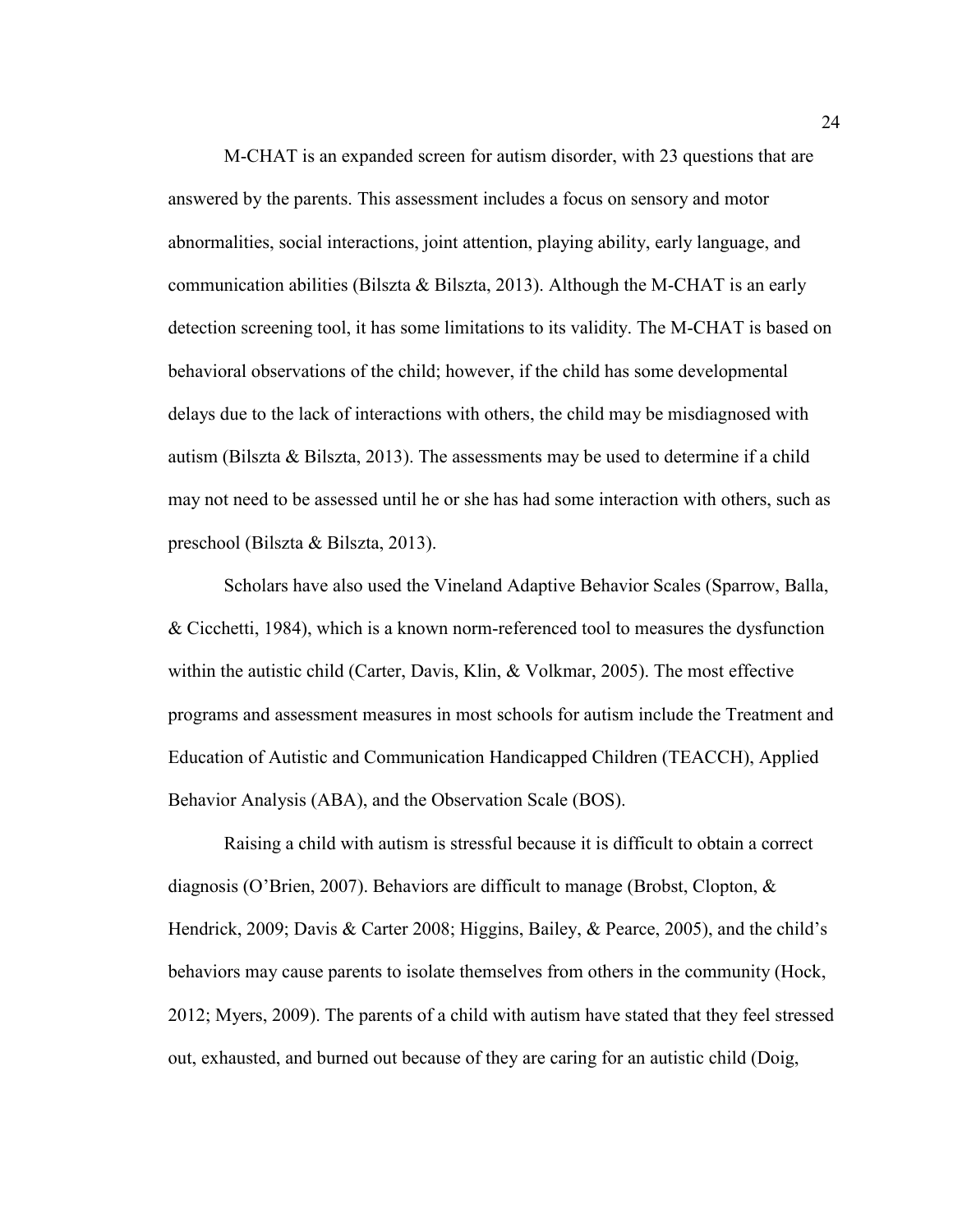McLennan, & Urichuk, 2009). Parents of an autistic child have more burdens and less time to enjoy activities in the community, and they are more likely to quit their jobs due to issues with childcare than parents of children diagnosed with any other disability (Lee et al., 2008).

#### **Sensory Deficit**

One of the most significant components associated with a child with autism may be sensory integration (Aylott, 2011; Lane, Dennis, & Geraghty, 2011; Mays, Beal-Alvarez, & Jolivette, 2011; Wiggins, Robins, Bakeman, & Adamson, 2009). For an autistic child, a soft wind may hurt his or her ears; yet, he or she may show no signs of pain standing in an ant bed being bitten by several ants. A simple shower may seem as though the water pierces the child's skin, or the sounds of construction may cause an extreme reaction because the sounds may seem damaging to the child's ears. A child with autism may suffer from several sensory impairments, such ways as auditory, gustatory, visual, tactile, olfactory, vestibular, and proprioceptive. Myler, Fantacone, and Merritt (2003) found that a child with autism may have issues with light, which could lead to extreme reactions such as seizures. A child with autism may also experience a sensitive reaction to sound (Hitoglau, Veveri, Antoniadis, & Zafeiriou, 2010; Menzinger & Jackson, 2009; Myck-Wayne, Robinson, & Henson, 2011). Parents often describe their child diagnosed with autism as being unusual eaters (Nadon, Ehrmann Feldmann, Dunn, & Gisel, 2011; Paterson & Peck, 2011). Autistic children may also be affected by a disorder called pica, the sensation for or a desire to eat items such as dirt, clay, paint, or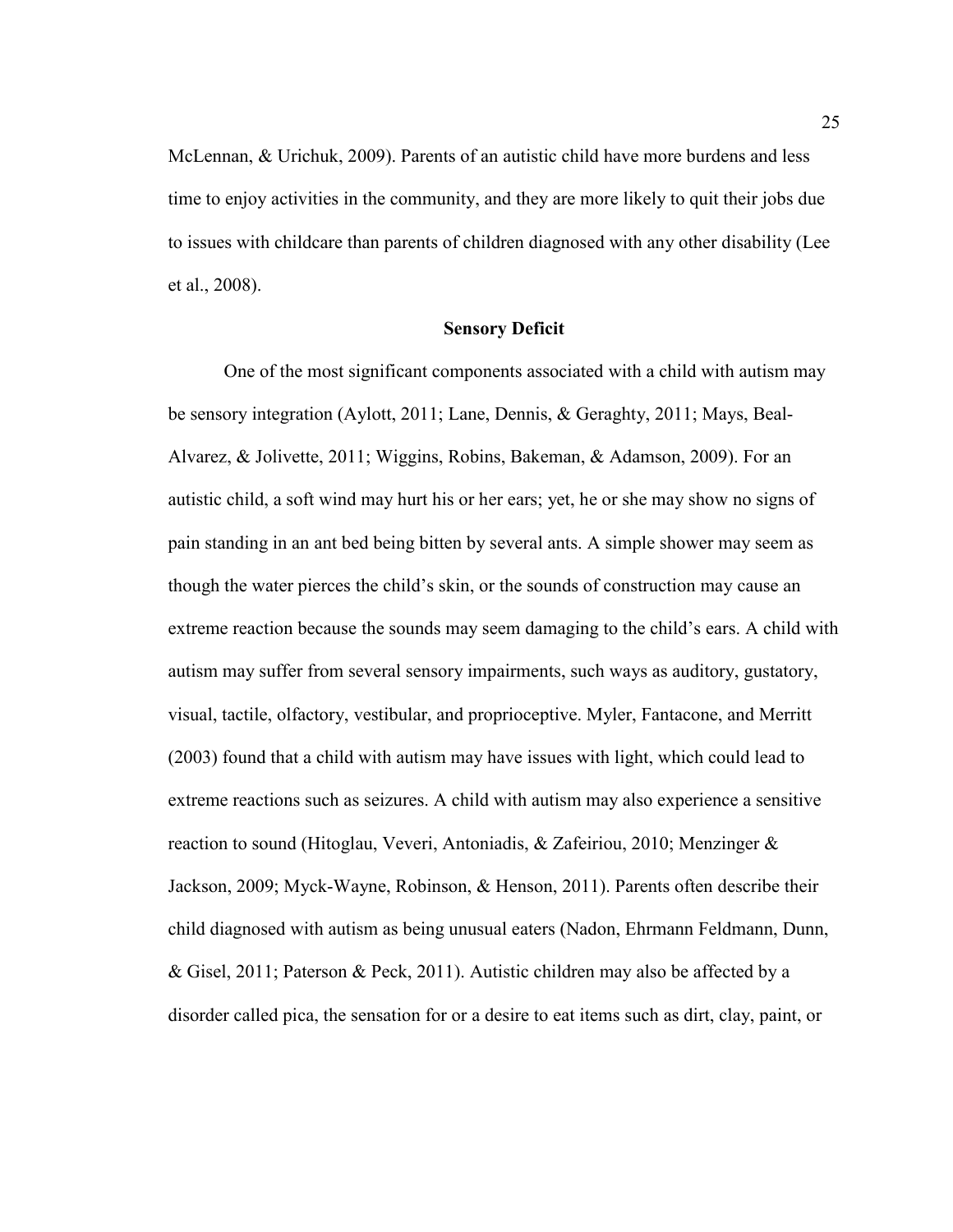hair (Corsini, 2002). I stopped reviewing here. Please go through the rest of your chapter and look for the patterns I pointed out to you. I will now look at Chapter 3.

### **Autism and Social Development**

Kanner (1944) first introduced the term early infantile autism in 1943 when observing 11 children who seemed to lack the ability to socialize and accept affection. Kanner believed that such children did not have the ability to understand the social world; Kanner used the term autism to describe the self-contained behaviors that were observed in such children (as cited in Volkmar & Klin, 2005, p. 6). Kanner also observed children who had issues with change, isolation, and disordered communication. These characteristics remain prevalent in current autism diagnoses. During observations, Kanner noticed that three of the 11 children did not speak and displayed language impairments of echolalia, literalness, and difficulty with pronouns as they often described themselves in the third person (as cited in Volkmar & Klin, 2005, p. 6).

Approximately 50% of children diagnosed with autism are mute, while the rest display some language deficit. These children lack the ability to hold a normal conversation with their peers that often results in isolation and social withdrawal (Charlop-Christy & Kelso, 2003). Approximately 30% of individuals with autism lack the ability to communicate well into adulthood (Anderson et al., 2007; Hus, Pickles, Cook, Risi, & Lord, 2007). Those who remain minimally verbal are at an increased risk for a decreased quality of life (Howlin & Rutter, 1989). Those with autism may rely on visual aids and pictures to assist them with communication (Cafiero & Meyer, 2008).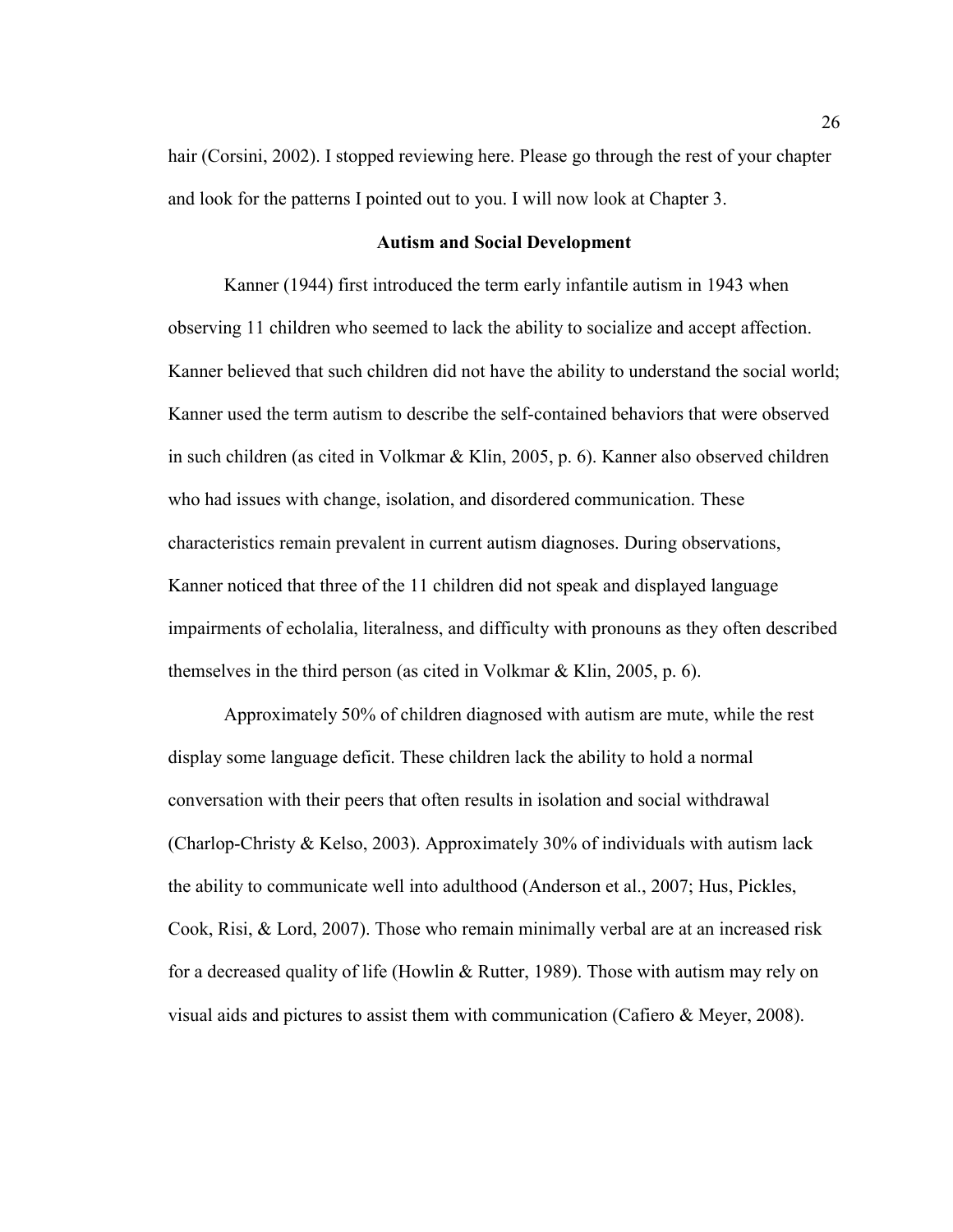Autism is characterized by social and communication deficiencies and the way in which information is shared with others. Autism is defined by social deficits that are seen as unique deficits to autism (Tager-Flusberg, 1999). Children with autism received their diagnosis before the age of 4. Younger children diagnosed with autism may have difficulty responding to their name, unlike other children of the same age group. Children with autism may not respond to their mother's voice, are delayed in expression, and also lack receptive skills (Klin, 1991; Lord, 1995; Lord, Pickles, DiLavore, & Shulman as cited in Tager-Flusberg et al., 2005).

Herbert et al. (2005) used MRI technology to study brain patterns and electrochemical functions of children with a developmental language order and high functioning autism. Herbert et al. found that the cerebral patterns were the same. However, the control groups were different as cerebral symmetry was examined. Herbert et al. found that the gray and white areas of the cortical lobes were similar; the brain areas were different as the parcellation units were divided. Herbert et al. concluded that the cortical asymmetry for both experimental groups were suggestive of pervasive anatomical changes that have the ability to affect connectivity within hemispheres in the cortex regions.

Although children with autism often present with communication and language deficits, interventions, such as the use of nonverbal cues along with imitation and joint attention may be beneficial for the child (Charman et al., 2003). In addition, scholars have recommended assistance with the child's comprehension ability during the child's early years (Paul, Cohen, & Caparulo, as cited in Tager-Flusberg et al., 2005). Joint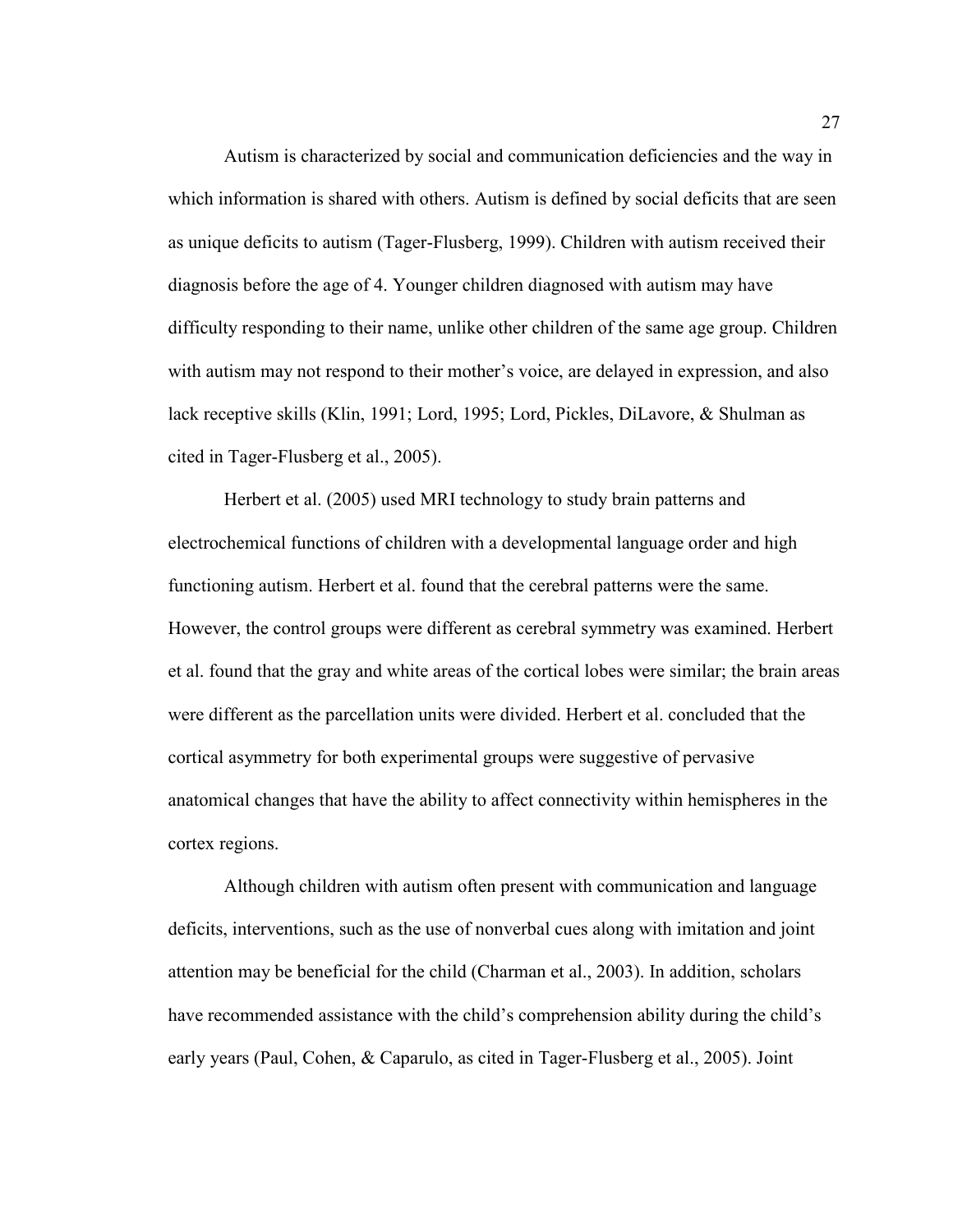attention is an early developing social gesture skill typically between an adult and a child that consists of gazing with respect to an object or event (Jones & Carr, 2004). Children with autism may lack the ability to initiate conversations, repeat behaviors and language, and maintain a normal pitch and tone (APA, 2000). According to Hancock and Kaiser (2002), if a child with autism improves his or her language skills, then the child's way of behaving, way of learning academically, and way of interacting with its peers will increase reciprocally.

According to the APA (2000), repetitive and restrictive behaviors are common behaviors in autistic individuals. For example, an autistic child may play with the same toy daily while refraining from playing with another toy. The child may also become obsessed with routine so that any change may result in extreme behavior. A child with autism may repeat the same body movement, such as rocking backwards and forward, hand movements, and pacing in the same direction for an extended period of time (Koegel & Koegel, 1995; Scott et al., 2000).

Richler, Bishop, Kleinke, and Lord, (2007) observed repetitive and restricted behaviors in 165 children with autism and 49 with a nonspectrum developmental disorder, and 65 normally developing children at the age of 2. A nonspectrum disorder is also referred to as non-other-specified for individuals who fail to meet the criteria for autism or any other defined developmental disorder, but may have deficits in communication, social interactions with others, reciprocal communication, and stereotypical behavioral (APA, 2013). Scholars have found that autistic children have similar sensorimotor behaviors and sameness factors. Richler et al. (2007) found that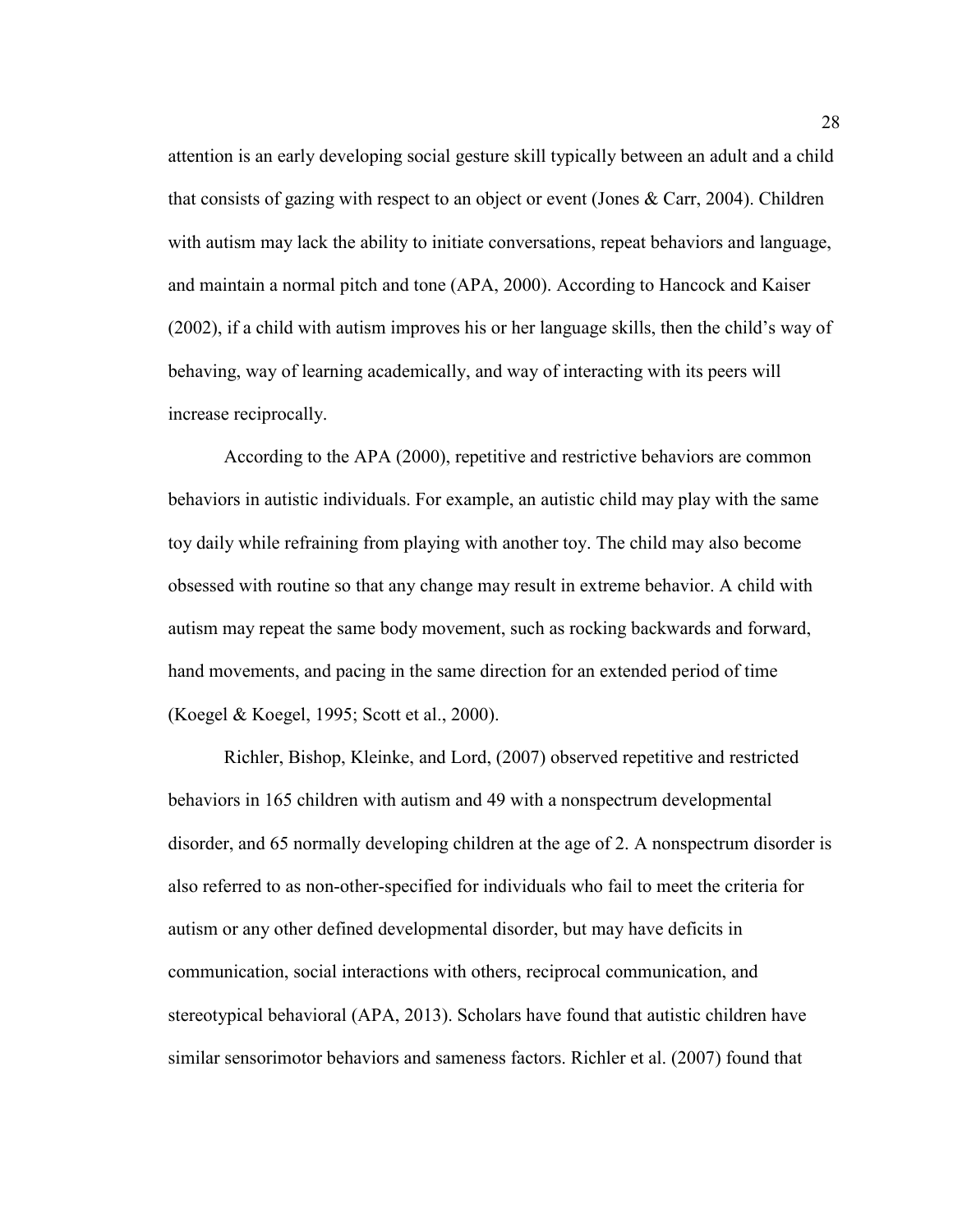autistic children displayed finger and hand motions, the repetitive use of the same object, unusual sensory awareness, compulsions, rituals, issues with change, and environmental changes.

A child with autism may seem as though he or she would rather be alone than with his or her peers. Children with autism have social interaction deficits that cause them to struggle with nonverbal behaviors, such as facial expressions, inappropriate peer relationships, interests with peers, a lack of affection, failure to respond to verbal cues, and a lack of social and emotional reciprocity.

## **African American Autistic Children and Education**

African American children are overrepresented in special education (Artiles et al., 2006; Blanchette 2009; Blanchette, Klingner et al., 2009; Connor & Ferri 2005; Donovan & Cross 2002; Harry, Klingner, & Hart, 2006; Reid & Knight 2006). African American students are twice as likely, compared to other ethnicities, to be diagnosed as intellectually disabled, twice as likely to be emotional disturbed, and almost two times as likely to have the label of developmentally delayed (Blanchette, Klingner et al., 2009; Connor & Ferri, 2005). Although there are disparities regarding African American children and special education, many families do not know how to address these disparities. Harry et al. (2006) reported that families often lack the knowledge or rapport with the right supporters to dispute any decisions made by the school system. According to Harry et al., once African American children are in the system, parents report experiences of educators making them feel guilty if their child has a disability as children are blamed for their uncontrollable behaviors. Parents report that educators make them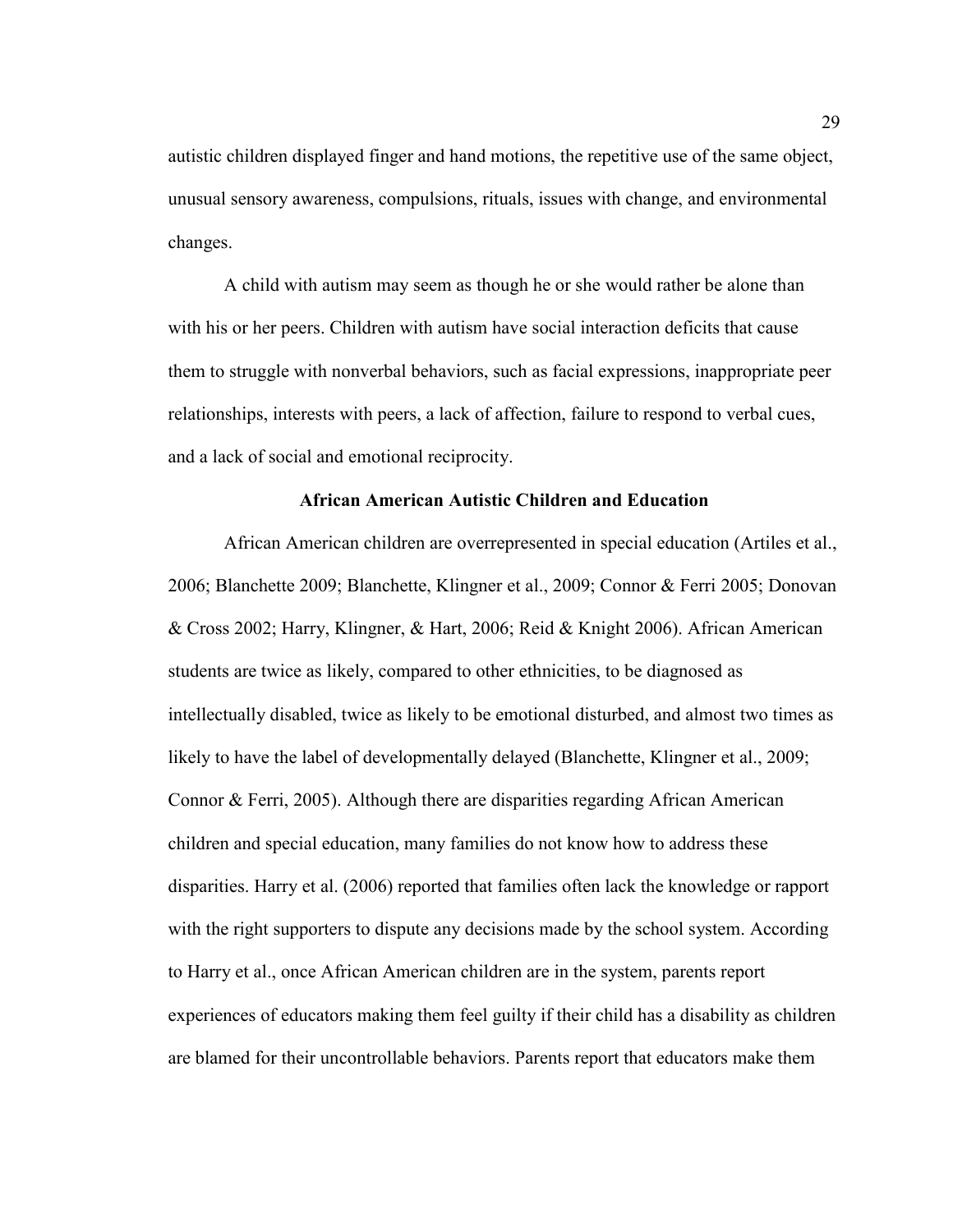feel as though their parenting skills precipitated the child's behaviors (Alameda-Lawson, & Lawson, 2004; Brandon, Higgins, Pierce, Tandy, & Silieo, 2010; Zionts, Zionts, Harrison, & Bellinger, 2003).

Schools must provide modifications for children with ASD because children diagnosed with autism benefit from educational services and mastering subject matters (Simpson, de Boer-Ott, & Smith-Myles, 2003). Losen and Orfield (2002) stated that minority children with disables experience inadequate educational care, isolation from students without a disability, and low curriculum instruction. Consideration to flexible schedules, the amount of time the student is being mainstreamed and exposed to general students, and effective support must be considered when educating a child with autism (Autism Research Institute, 2007). Children with autism should receive combinations of educational interventions to meet the students' needs (Mesibov, 1994). Educational programs should be individualized to assist the autistic child with social skills and daily functioning skills (Huang & Wheeler, 2006).

## **Family Relationships and Autism**

Parents of an autistic child experience higher levels of stress as they struggle to get the child to interact with them. The child lacks the ability to look the parents in the eye, hold their hands while walking, respond with a smile, and or have a conversation with them (Rodrigue, Morgan, & Geffken, 1992; Seung, Ashwell, Elder, & Valcante, 2006). A parent who has a child with an illness that has no cure may experience stress. Parents of a child diagnosed with autism have a high risk for physical and emotional stress that may result in mental health difficulties (Benson, 2006; Gau et al., 2012; Gra,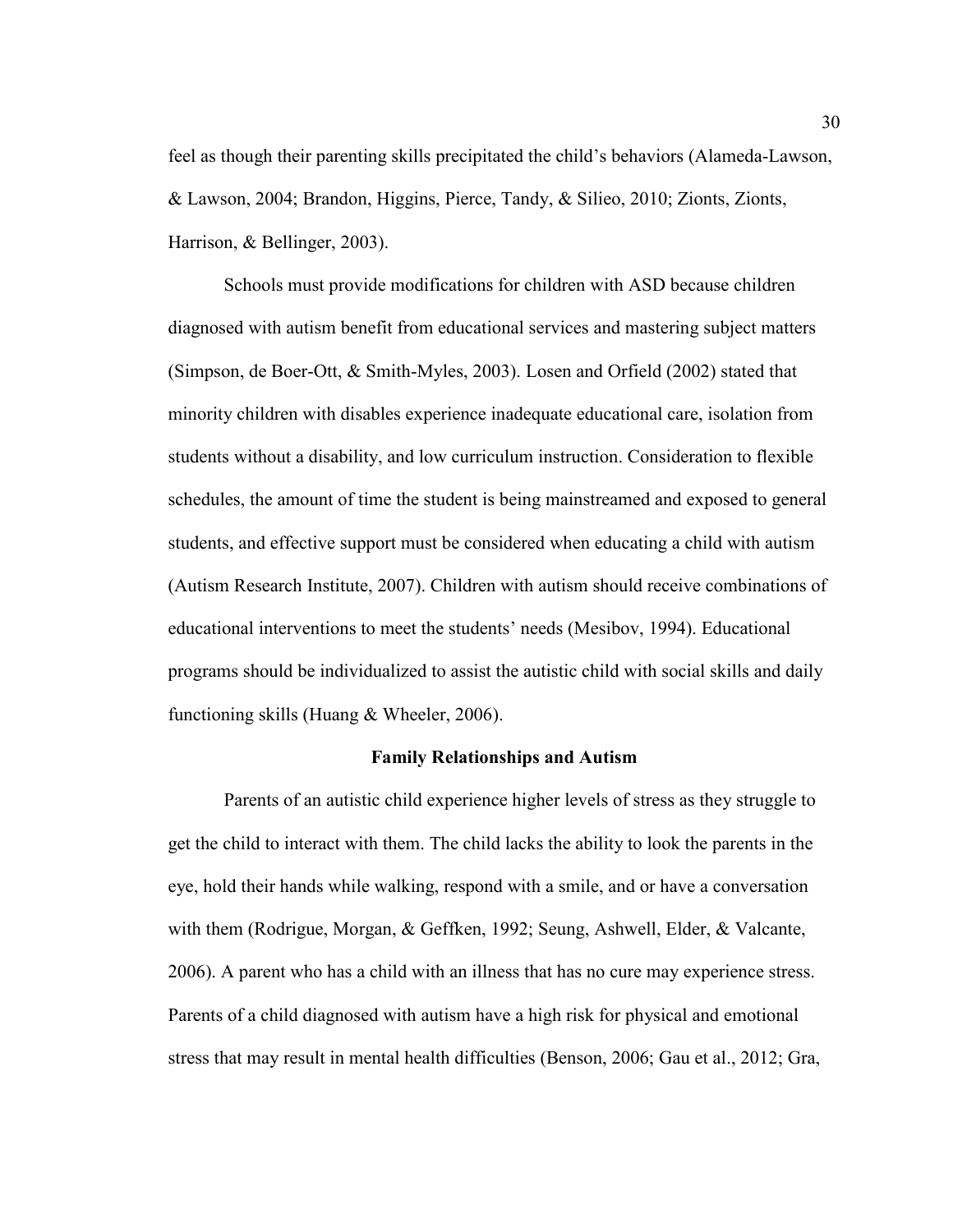2002; Hamlyn-Wright et al., 2007; Lecavalier et al., 2006; Little, 2002; Sivberg, 2002; Woodgate et al., 2008). According to Al-Kandari (2007), caring for a child with a physical or developmental disorder could lead to parental feelings of dissatisfaction. Such stress may be due to unrealistic expectations, a lack of respite support, a lack of resources in the community and schools, or their inability to meet the child's needs. Raising a child with autism is more stressful than raising a child without a disability.

There has been extensive research on autism and how it affects mothers (Baker  $\&$ Drapela, 2010; Meirsschaut, Roeyers, & Warreyn, 2010; Ogston, Mackintosh, & Myers 2011; Watson, 1998). However, there is little research on the father, stress, and how he copes with raising a child with autism (Altiere & Kluge, 2009). The automaticity of the mother and her relationship with her child has outweighed the impact of fathers and how they affect their autistic child's development (De Falco, Esposito, Venuti, & Bornstein, 2008; Flippin & Crais, 2011; Grossman et al., 2002). The mother and her relationship with the autistic child is often targeted more than fathers and their relationship with the autistic child.

Researchers have claimed that mothers of autistic children experience more stress than fathers (Baker-Ericzen, Brookman-Frazee, & Stahmer, 2005; Dabrowska & Pisula, 2010; Merkaj, Kika, & Simaku, 2013). However, fathers with an autistic child experience comparable levels of stress (Davis  $\&$  Carter, 2008) or greater levels than mothers (Rivard, Terroux, Parent-Boursier, & Mercier, 2014), According to Baker et al. (2005), fathers who have a child with a developmental delay report more negative impacts on the family than fathers with a child without a disability. More research about fathers and their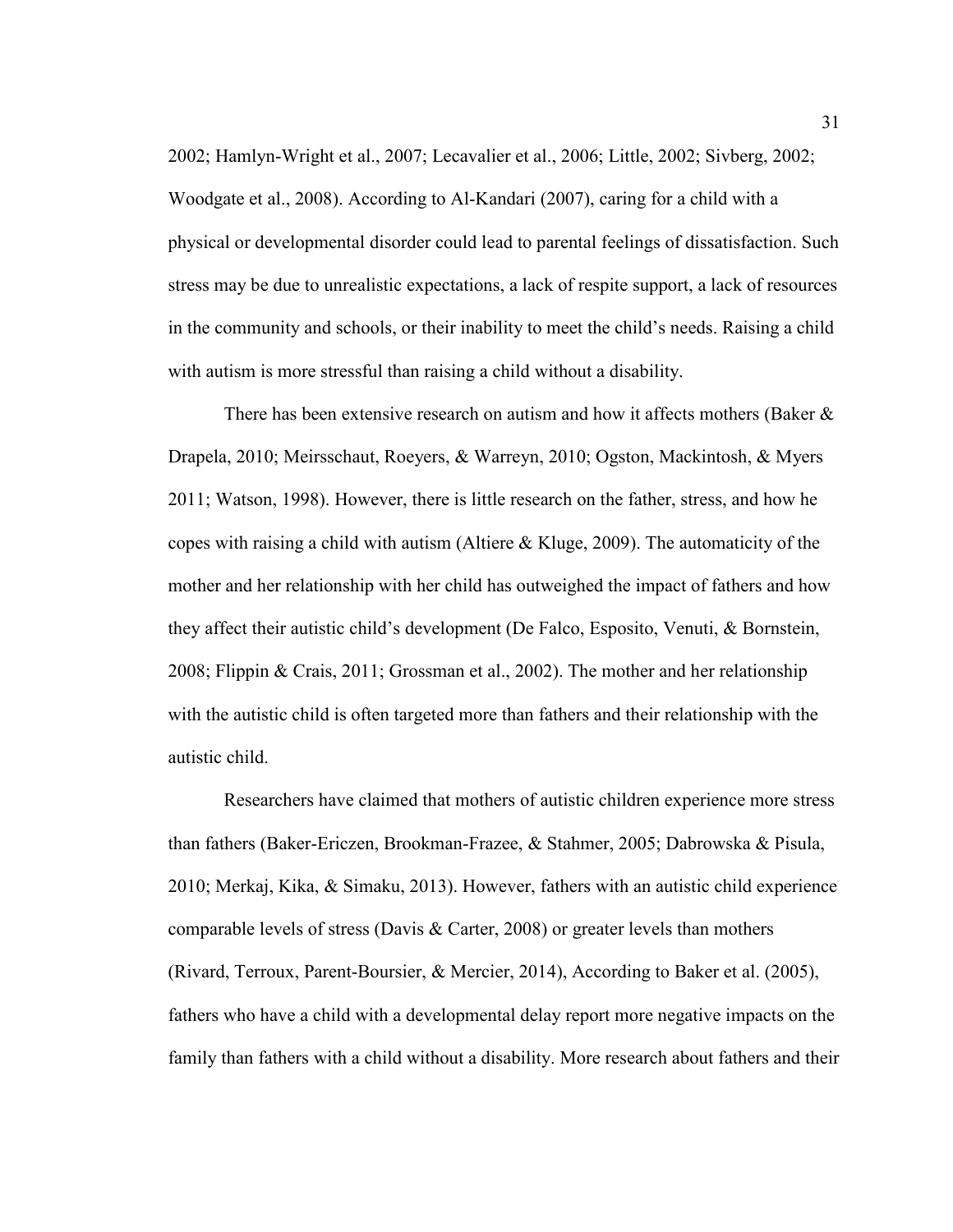autistic child is needed to provide fathers with the support needed to help them care for their autistic child. Because autism is one of the most commonly diagnosed developmental disability in the United States, there is a need for mental health programs to help fathers cope with the daily stressors of a child diagnosed with autism.

Stress can be leveled out if the individual feels supported. There could be resources implemented to help the parent with stress (Lazarus, 1999). Parents cope with the stress via social supports are more likely to be resilient (McCubbin, Thompson,  $\&$ McCubbin, 1996). Parents of a child with autism often seek outside resources in the community if there are no immediate family members to help them deal with stress (Lazarus, 1999).

Family members are also affected by the child's diagnosis. According to researchers (Baker et al., 2005; Johnson, Frenn, Feetham, & Simpson, 2011; Phetrasuwan & Miles, 2009), family members often experience feelings such as being overwhelmed, which can affect the family members' mental health. The severity of the autism, marital quality, how angry the parent becomes, and the number of children the parent has also affects how the family copes with a child with autism.

#### **Marital Satisfaction**

According to Doumas, Margolin, and John (2003), marital satisfaction is comprised of the couple's interaction with each other and how they feel about each other. Marriage is viewed as a system where both individuals react to one another's behaviors. Children who have been diagnosed with a developmental disorder are 3% to 6% more likely to be the product of divorced parents (Risdal & Singer, 2004). Floyd and Zmich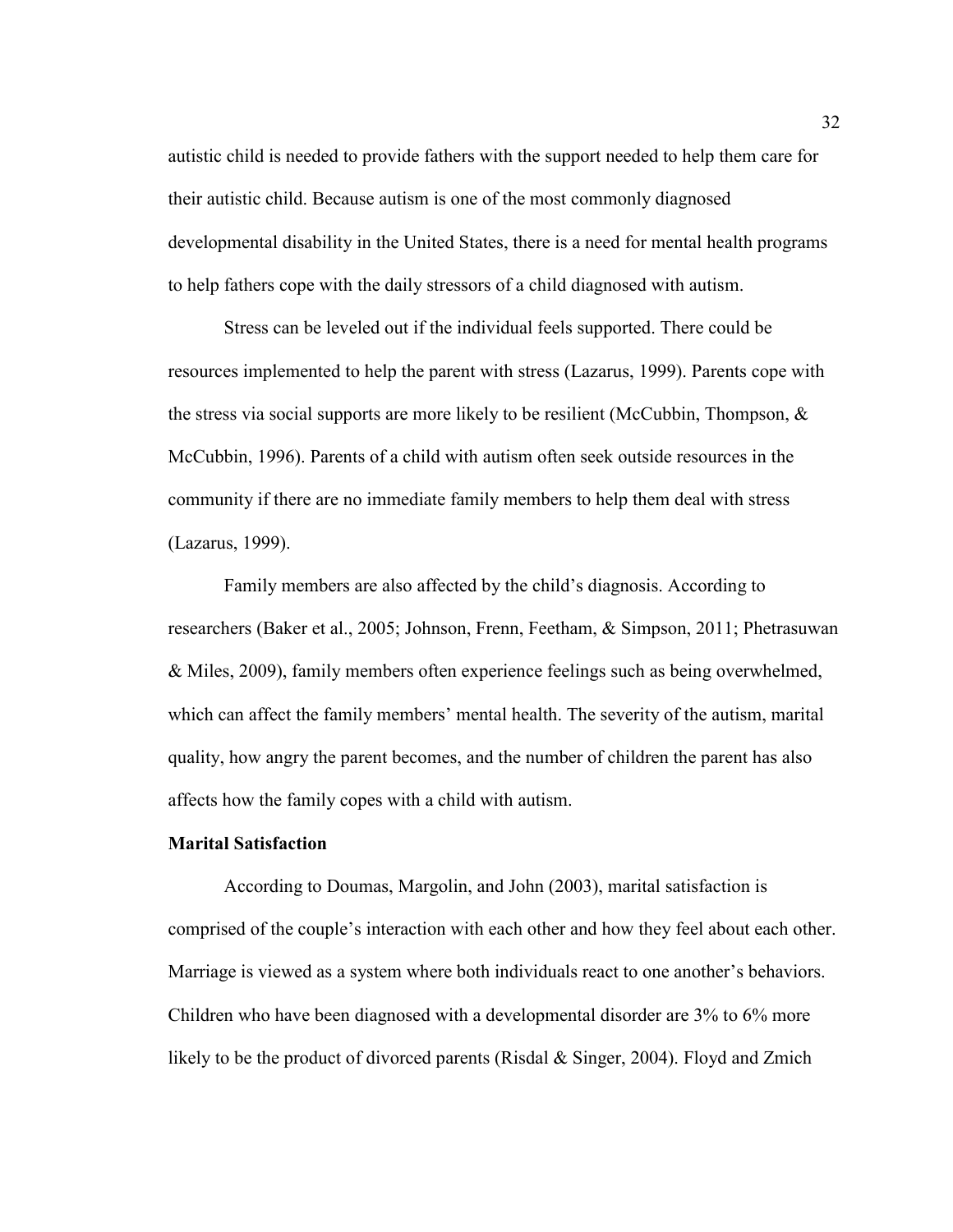(1991) compared the level of marital satisfaction between parents with and without a child with a developmental disorder. Floyd and Zmich indicated that there was lower marital satisfaction with the married couple with a child with a developmental disorder. According to Dyson (1997), both parents raising a child with autism report stress with regards to parenting, but at different levels. Couples are more likely to experience resilience compared to single parents. For example, parents of a child with a developmental disorder are more likely to stay together as (Seltzer, Greenberg, Floyd, Pettee, & Hong, 2001; Urbano & Hodapp, 2007).

#### **Siblings**

For many families, the brother and sister relationship are the most important bond they will have with another individual in their life. From birth, siblings begin to learn from one another as they begin to become one another's best friend, companion, enemy, protector, and role model. Older siblings begin to act as the teacher as the younger sibling begins to imitate their actions and behaviors (Azmitia & Hesser, 1993). Richmond, Stocker, and Rienks (2005) found that the quality of the sibling relationship in the middle childhood years predicts the child's life during adolescence. The sibling relationship is a connection of biological and affective ties (Tsao, 2013).

The sibling of an autistic child may internalize or externalize their problems, have issues with peers around them, and demonstrate delinquent behaviors as well as an increase in hyperactivity and withdrawal behaviors (Benson & Karlof 2008; Gau et al., 2010; Verte, Roeyers, & Buysse, 2003). The autistic child may cause the sibling to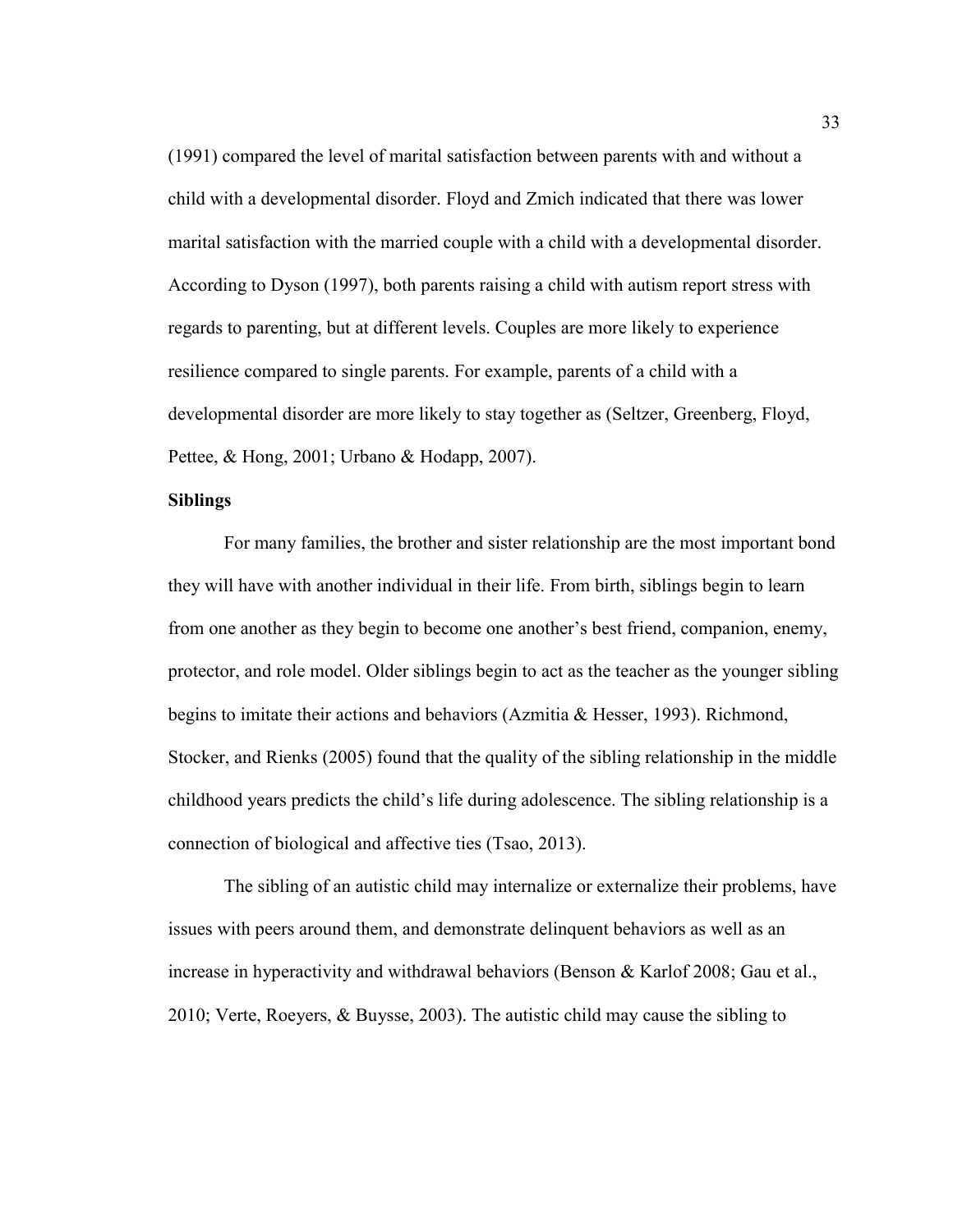experience anxiety, which may negatively affect the sibling relationship (Hastings, 2007; Orsmond, Kuo, & Seltzer, 2009).

Cook (2006) estimated that there are 7 million children with a sibling who has been diagnosed with a disability. As the normally developing child is introduced to the disability, he or she may have difficulties maintaining and building positive relationships in the future (Crnic & Leconte, 1986). The sibling of a child with a disability usually assumes an increased level of responsibility, which could potentially become a problem (Marks, Matson, & Barraza, 2005). The sibling may experience anxiety with concerns of the disabled child's future and well-being. However, if a sibling is educated about the diagnosis, they are less likely to experience stress and anxiety.

 The Simons Foundation Autism Research Initiative Simplex Collection (SSC) explored whether siblings of an autistic child suffered from anxiety (as cited in Shivers, Diesenroth, & Taylor, 2013). The SSC predicted that female siblings would experience more anxiety than boys (as cited in Shivers et al., 2013). It was postulated that the more behavioral problems that the autistic child exhibited, the higher the anxiety of the sibling affected (SSC as cited in Shivers et al., 2013). The SSC concluded that siblings of an autistic child do not have an increased rate of anxiety (as cited in Shivers et al., 2013). The SSC suggested that females might be at a greater risk of increased anxiety (as cited in Shivers et al., 2013). However, male siblings may be more likely to seek professional help (SSC as cited in Shivers et al., 2013).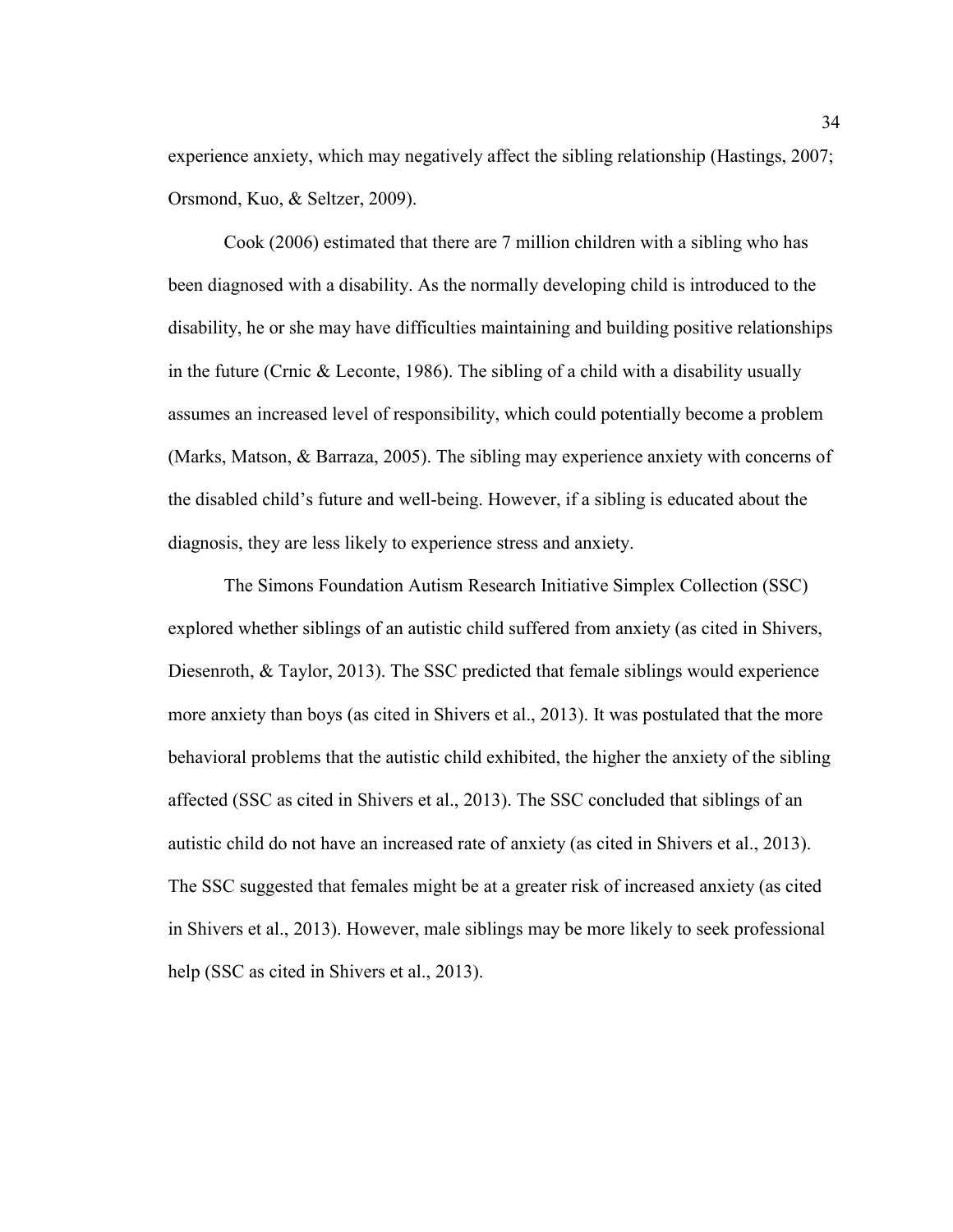#### **Autism and Cost Expenses**

 Being the caregiver to a child diagnosed with autism could be a financial burden. The average medical expense for a child diagnosed with autism in 2011 was about \$3,020 (Lavelle et al., 2014). This cost was 18% higher than a child without a diagnosis of autism (Lavelle et al., 2014). The caregiver of a child with autism may experience costly prescriptions, ER visits, physician office visits, occupational, speech, and physical therapy (Lavelle et al., 2014). In 2011, the cost for a child with autism was \$11.5 billion, which equaled to \$17, 081 per child (Lavelle et al., 2014).

 Most insurance companies have a cap that each child may receive, which often results in caregivers paying themselves for care or eliminating services once they have received the limited amount of service offered (Hock, Timm, & Ramish, 2012; Lutz, Patterson, & Klein, 2012). Approximately 43% of parents with a child diagnosed with autism reported financial burdens due to cost for multiple therapies (Child and Adolescent Health Measurement Initiative [CAHMI], 2013). However, the Affordable Care Act the helps families with payment for behavioral health treatment and assists the caregiver until the child reaches the age of 26 (U. S. Department of Health & Human Services [HHS], 2013). A child under the age of 3 is eligible to receive state and government funds to assist parents with expenses (Montes, Halterman, & Magyar, 2009; Texas Department of Assistive & Rehabilitative Services [DARS], 2013).

#### **Fatherhood and Child Development**

Fathers raising a child with autism experience more stress than raising a child without a disability (Herring et al., 2006). Fathers raising a child with autism reported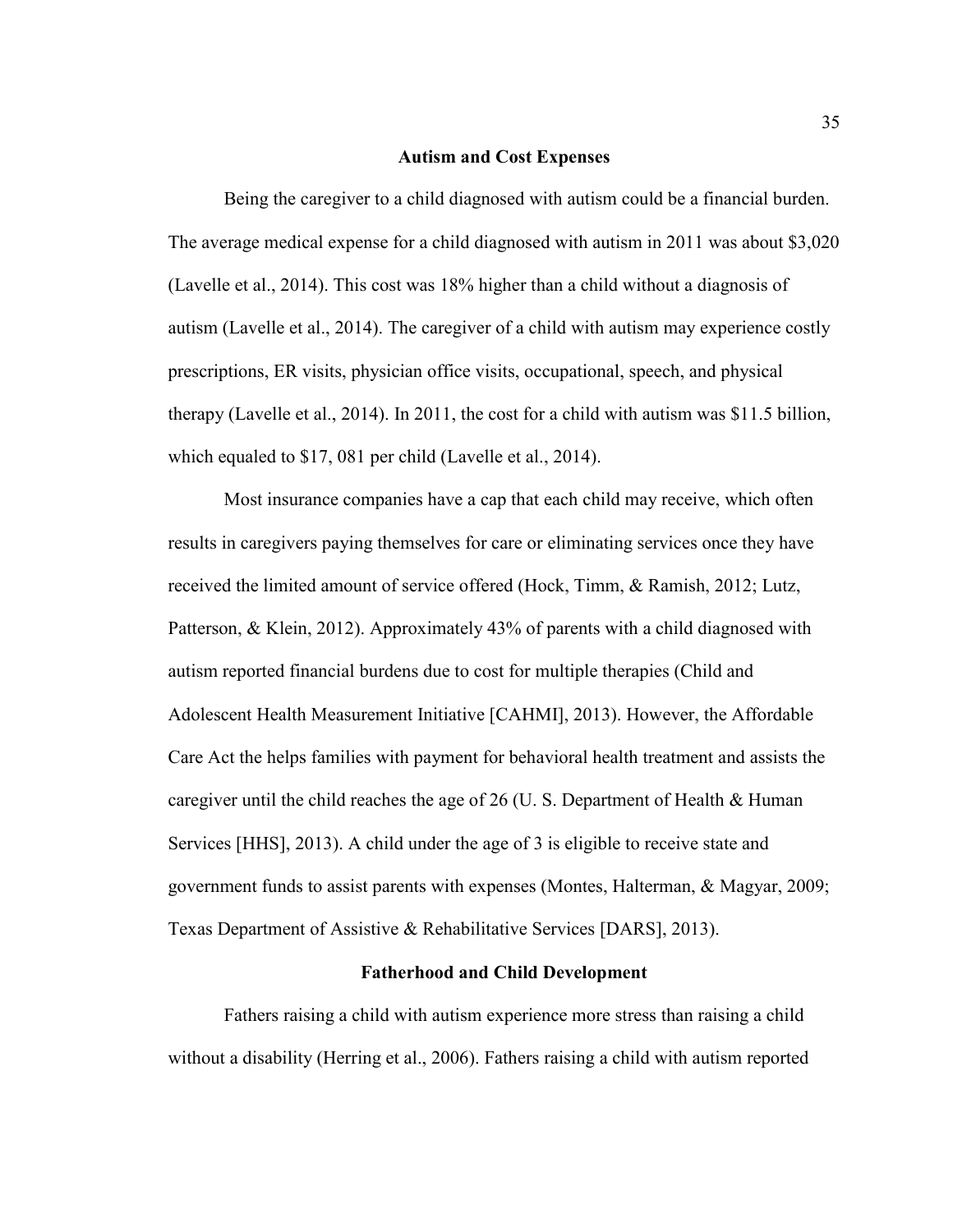stress and marital dissatisfaction and difficulty finding support (Brobst et al., 2009). According to Pleck (2010), a father is the male figure of the two biological parents. The father could be identified as an uncle, grandfather, or step or adoptive father. Pleck explained that fatherhood is measured by the male's interaction in the child's life, warmth responsiveness, and the decision making for the child. Pleck (2010) acknowledged the significance of the father's role in the development of a child. Pleck stated that fathers uniquely contribute to child development, as outlined in the fatherhood-masculinity model. The fatherhood-masculinity model has six components: gender differences in parenting, father presence resulting in childhood outcomes, frequency and paternal presence, a father's sense of maleness, child outcomes, paternal involvement, and father presence. A new father must adjust to new responsibilities.

Fathers provide many several roles throughout their lifetime, such as a protector, provider, and decision maker (Habib, 2012). According to Nease and Austin (2010), firsttime fathers describe fatherhood as providing meaning in the meaning of their lives. However, their expectations as fathers may decrease if they learn that their child is born with a disability. According to Cowan (2010), fathers have a strong emotional reaction to their child being diagnosed with autism, which causes high levels of stress. Having a child diagnosed with autism can place a strain on the fathers and change the meaning of fatherhood for the father (DePape & Lindsey, 2015).

 There are few studies on fathers of autistic children and stress, stigma, and coping skills for the father. Fathers of children diagnosed with autism reported higher levels of stress, parenting issues, and lower life satisfaction than fathers of a child without a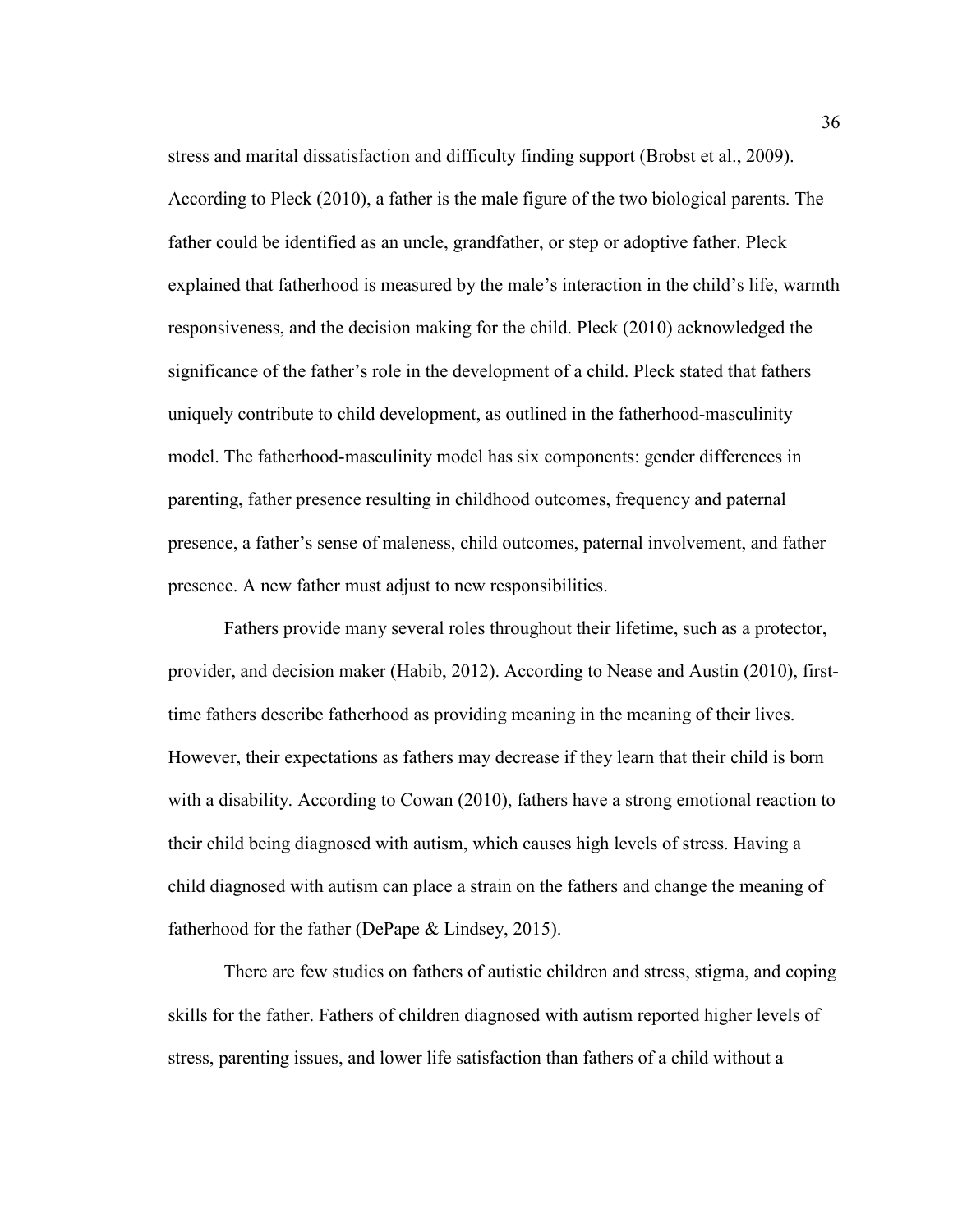disability (Benjak et al., 2011; Darling et al., 2012; Hayes & Watson, 2013). Heamn (1995) noted that mothers are concerned about support while fathers are focused on appropriate health insurance, the child's health, and marital satisfaction. Seligman and Darling (2007) claimed that fathers usually focus on the long-term outcome of the child where mothers focus on ways to understand and cope with the disorder. Fathers also focus on how society will accept the child, especially the family as a whole.

 According to Rosenbaugh (2009) a report of fathers caring for a child diagnosed with Down Syndrome was examined. In the research, it was revealed there were few negative reports of fathers of the child diagnosed with Down Syndrome. However, a few fathers did report a lack of information in the beginning and feeling alone. Fathers reported the need for emotional support, religious support and support from other fathers.

Fathers of children diagnosed with Down Syndrome reported a large amount of positive aspects when caring for the child. According to Rosenbaugh (2009) fathers of a child with Down Syndrome reported they received a large amount of help from their communities. Fathers reported they received a large amount of information from their healthcare provider and it was very helpful. Fathers were immediately offered respite care as well as professional psychological help. Fathers of the child diagnosed with Down Syndrome wanted to sit down with other fathers to hear their experiences. Fathers reported there was more than enough literature regarding the diagnosis; especially on the internet. Fathers reported once they learned of the diagnosis, they were offered occupational and physical therapy. Fathers reported they could cope with the diagnosis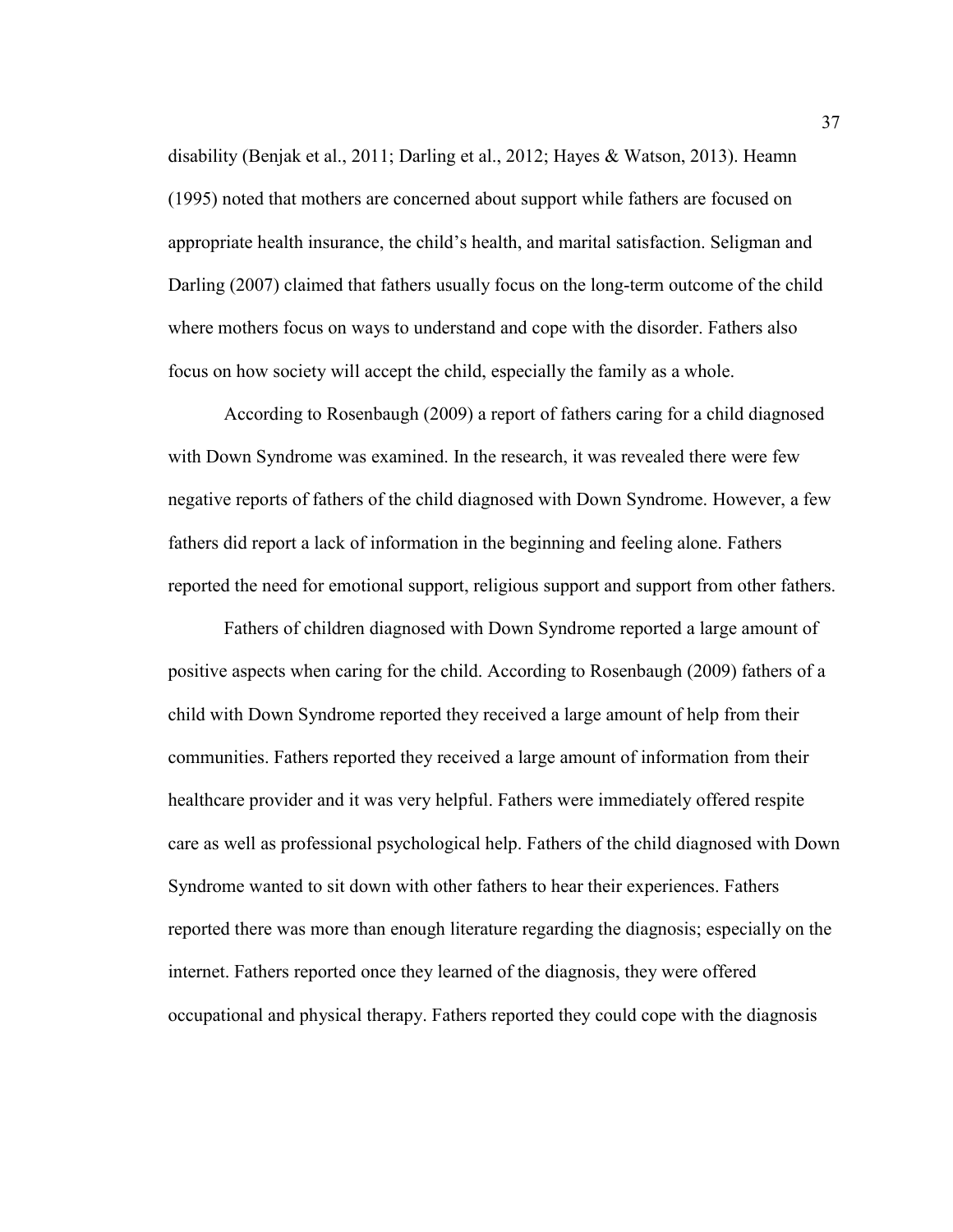better due to the amount of services they were offered. Fathers encouraged other dads to attend conferences regarding the child's diagnosis.

## **African American Fathers and Autism**

While searching other dissertations targeting African American fathers raising an Autistic child, there was only one dissertation that appeared and few targeted African American families. Results of dissertations and thesis studies are described in this section. One study in particular was that of (Hannon, 2013). In this study, the father which was the researcher was also the father of an autistic child. Similar to my study, the researcher reported he also experienced various emotions and challenges caring for his child diagnosed with autism. Similarity, fathers in his study also reported a lack of awareness and never knew what autism was. Fathers in the study also described parenting a child with autism as rewarding. Hannon's study also reported fathers found the lack of awareness in the community regarding autism as a challenge; also in the school environment. Fathers in Hannon's study also displayed optimism for the child's future success.

According to Schrader (2013), there are few studies on fathers acting as the caregiver for an autistic child. Most scholars focused on mothers and their lived experiences (Hornby, 1992; Sawyer et al., 2010). Schrader (2013) conducted a study to address the gap in research on fathers and their lived experience with autistic child. The fathers reported experiencing high levels of frustration and anxiety after doctor appointments, tests, and evaluations before they understood that their child was diagnosed with autism (Schrader, 2013). The fathers also reported that doctors behaved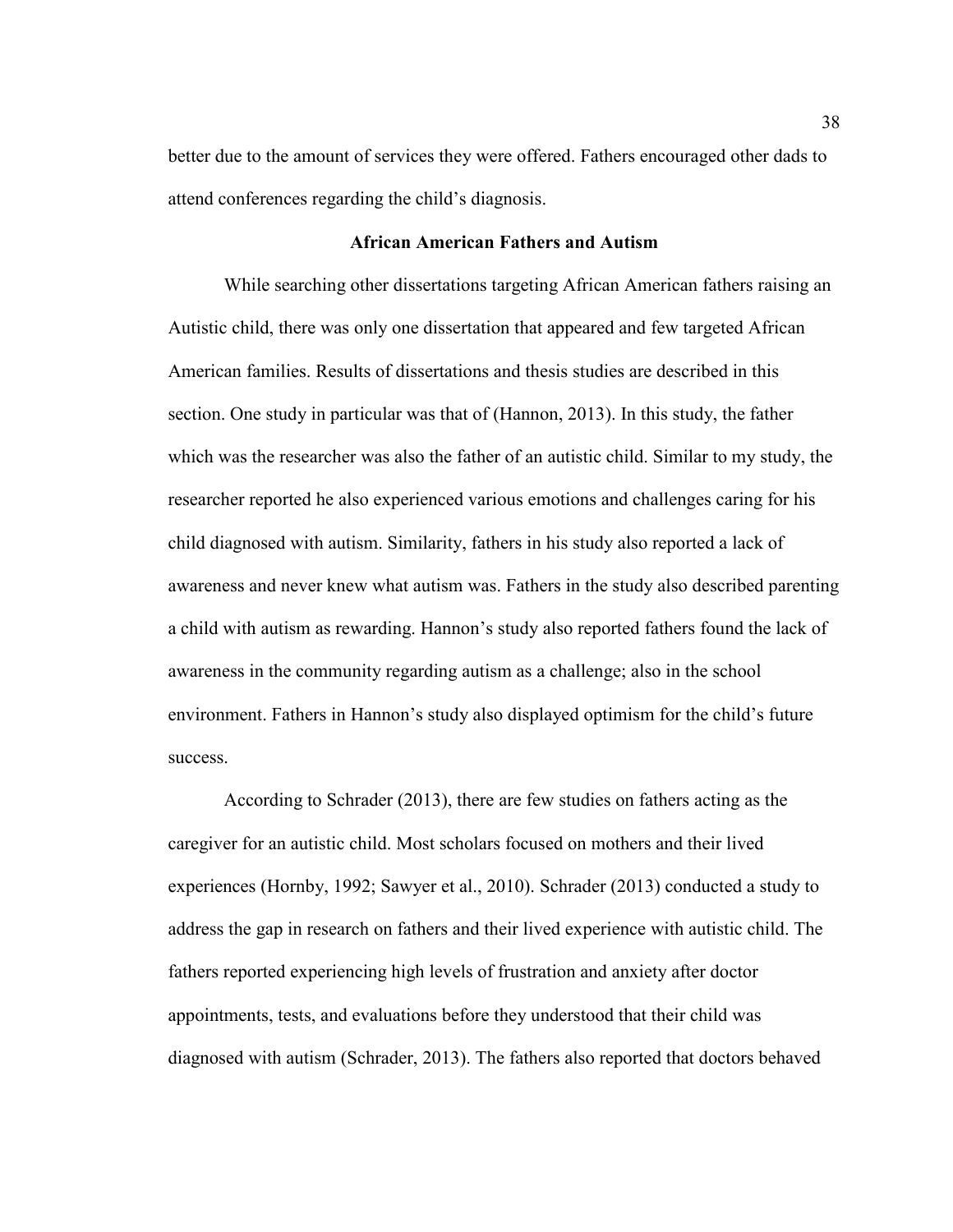as though they had no knowledge of autism and provided the father with a referral to seek specialists (Schrader, 2013). Four out of seven of the fathers reported that they have increased coping skills to maintain a normal life to the best of their ability (Schrader, 2013). All seven fathers reported that there is a need for more social supports for fathers raising a child with autism.

Simon (2013) investigated African American families and their lived experience raising a child diagnosed with autism. Overall, African American parents experienced feelings of being overwhelmed as well as feelings of empowerment. Similar to my study, the parents in the study reported that not only did they receive the autism diagnosis at a later age, they also dealt with their child being diagnosed with several disorders, such as mental retardation, developmental delay, oppositional defiant disorder, obsessive compulsive disorder, and socially emotionally disturbed. These findings were aligned with reports from other researchers (Mandell et al., 2007; Mandell et al., 2005).

Another study conducted by Parks (2017) focused on African American families raising an autistic child. In this study, parents reported there was a lack of awareness within their communities and family members. She reported her family questioned why they allowed their child to be labeled by "those White doctors"? However, her study also speaks about the African American community labeling "their own kind" because they have a disability. She reports she and other families raising an autistic child, engage with other ethnicities as Blacks "just don't get it."

A study by Bethel (2016) also described the parenting experiences from an African American's perspective. In the study, parents reported raising a child with autism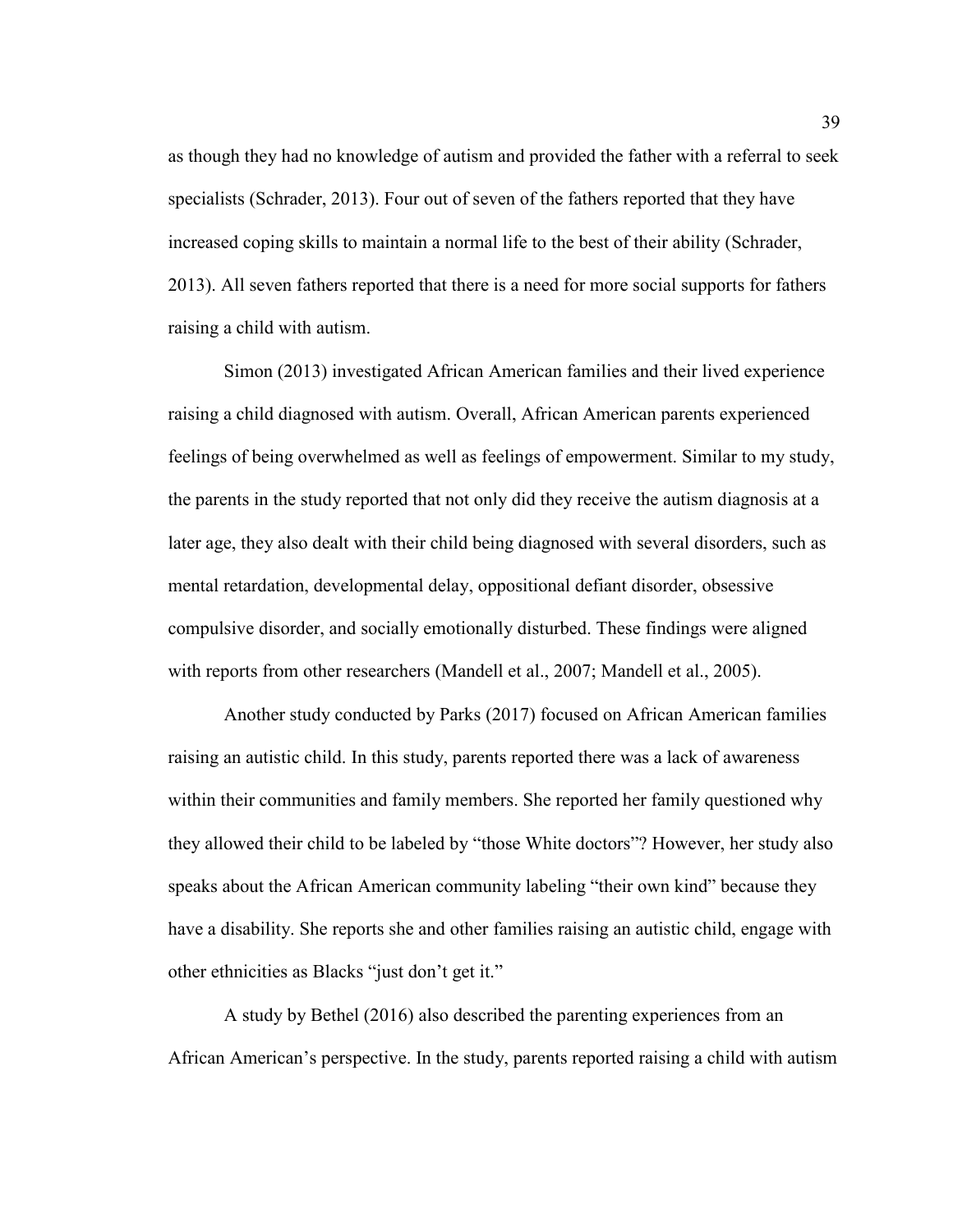has its challenges. The study described the lack of awareness among the Black community has a barrier. The report described parents attempting to explain autism and its symptoms to their parents as one parent reported "she'll be fine, you didn't talk until later either". This is an indication the family members were not aware the communication deficit with autistic children. Parents in the study also reported the late diagnosis of autism for their child. Parents in the study reported never knowing what autism was until Black celebrities began to speak out about their children diagnosed with autism such as; Holly Robinson-Pete and Toni Braxton.

 Due to the lack of resources and awareness in the African American community, African American parents are forced to educate themselves regarding their child's diagnosis and available resources as there is little help from outside agencies. The parents learn to navigate the Internet, network with other parents with children of autism, read, and form support groups for parents (Simon, 2013). African American families lack social support with early intervention, interventions that focus on cultural beliefs, and ways to cope with their child being diagnosed with autism (Simon, 2013). This research provided information regarding early intervention assistance in the home and community, medical professionals having a clearer understanding of belief systems from the African Americans perspective, and coping skills used to cope with demands of caring for a child with autism disorder.

In addition to Hannon's study, he outlined the richness, uniqueness, complexities, and nuances of the African American father and his narratives raising a child with autism. The fathers in the study all reported that they experienced frustration as there was little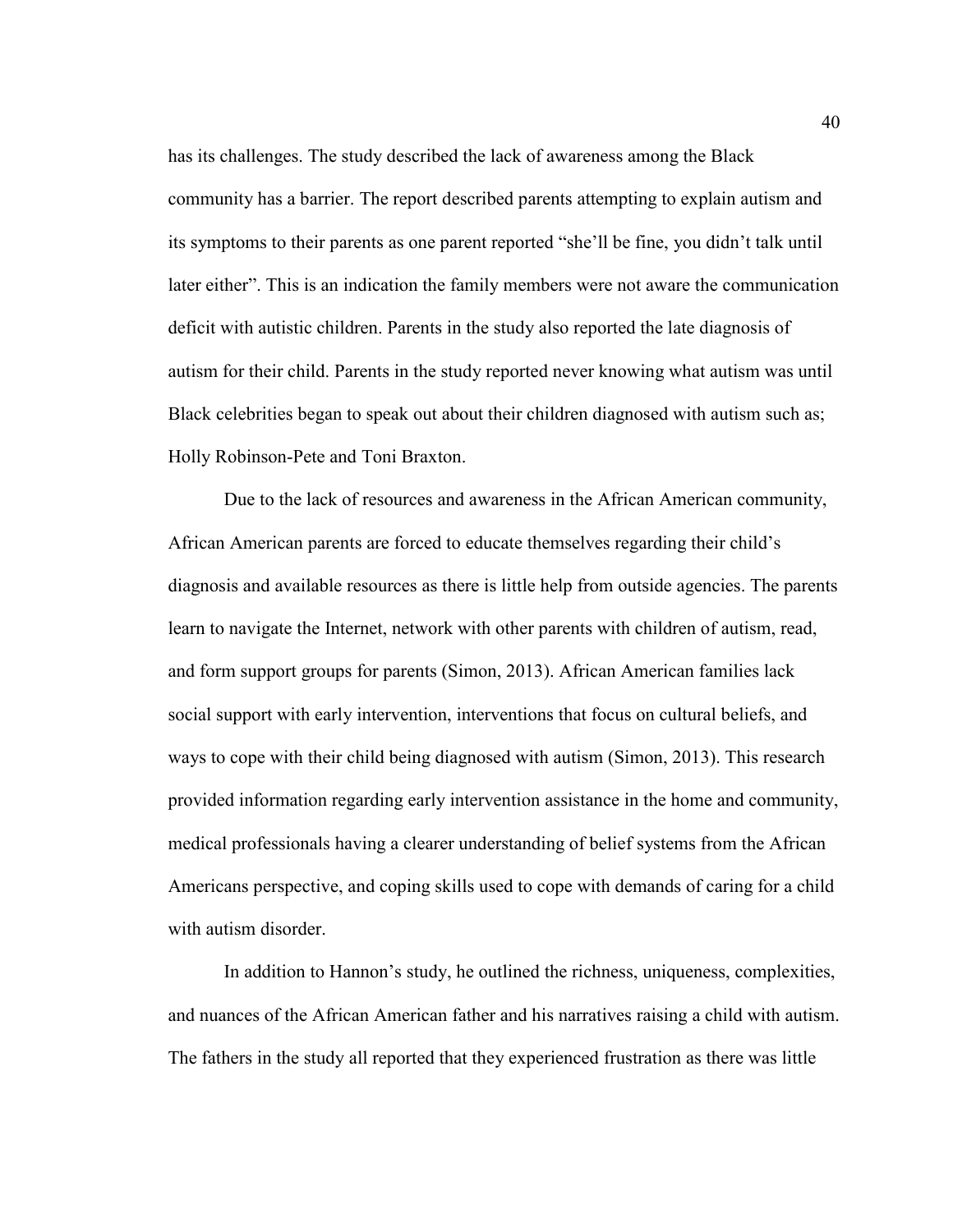information regarding autism (Hannon, 2013). The fathers reported that they wanted to make sure their families were aware of the disorder as well. The fathers in this study reported that they maintained hope, although the child being diagnosed with autism was challenging (Hannon, 2013). The fathers experienced negative racial interactions in various contexts (Hannon, 2013). The fathers reported that it may be difficult to compare his situation to that of a non-African American father as they may not experience issues of disparities of within the schools and difficulty finding services (Hannon, 2013). African American fathers in this study engaged in various coping mechanisms to deal with the stressors of raising a child with autism (Hannon, 2013). The fathers in this study were all a part of a social organization that helped secure adequate services by using their capital (Hannon, 2013). Hannon identified several suggestions for future implications such as a wider participant pool from gay fathers, single fathers, racially diverse fathers, and those with various educational backgrounds. My study differs from Hannon (2013) as his theoretical framework targets the family life cycle theory.

However, this researcher will target the family systems theory. The family life cycle theory explains this framework as family members being affected when an event occurs within the family circle. The life cycle is comprised of several transitional stages throughout the family such as; the coming and going of family members, marriages, births, deaths and retirement. When a family member is diagnosed with an illness, the family takes on a shift. Each family member has a role and function, but the main value within the family is support and nature. Hannon (2012) also used a case study method as this researcher used the interpretative phenomenological analysis (IPA) method.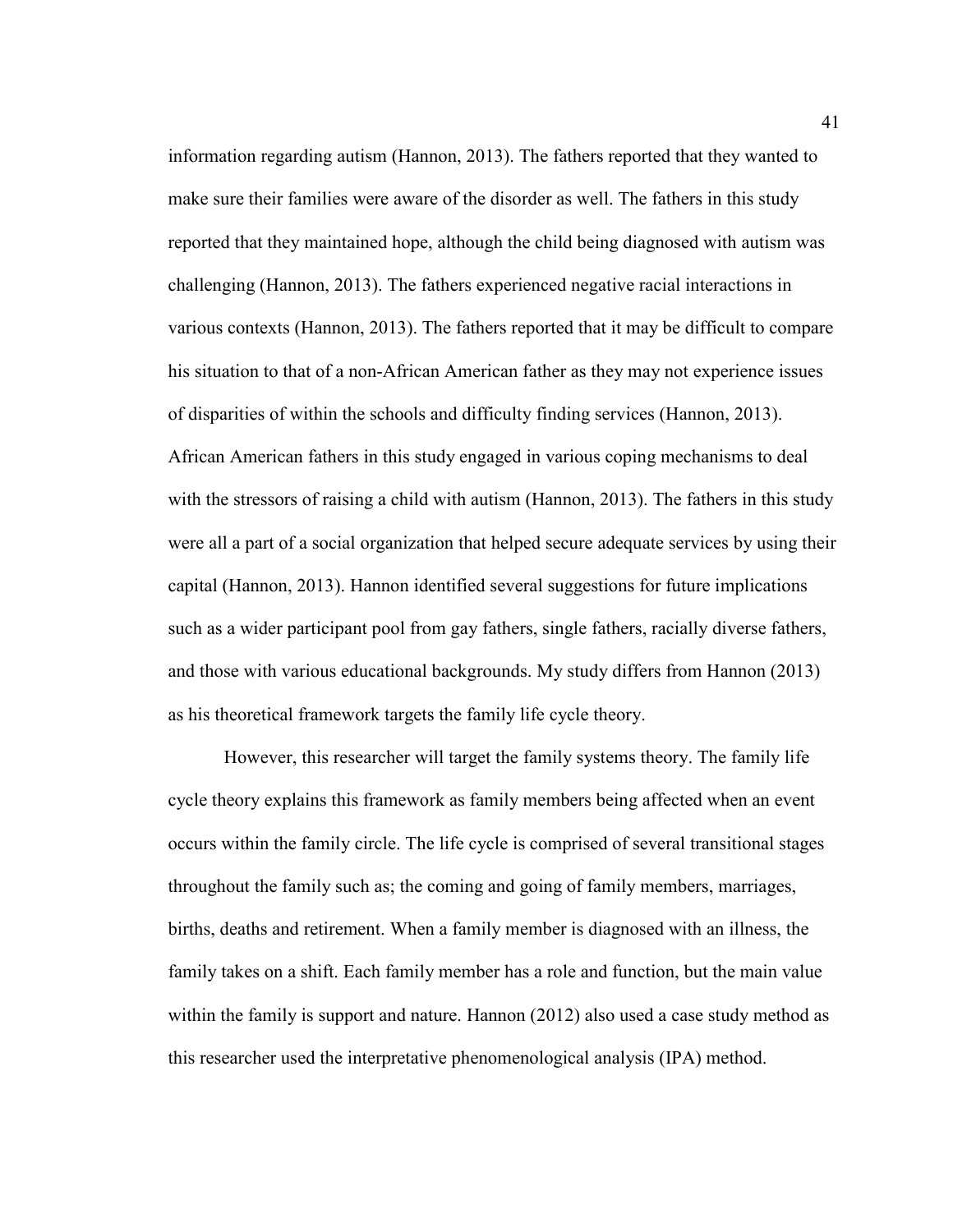Santos (2014) conducted a study to explore fours fathers' share experiences of having a child with the autism disorder. The fathers in the study reported that there were challenges in raising a child with autism, but they each displayed courage while taking steps to make sure that the child had a bright future (Santos, 2014). The fathers in this study reported involvement with their child (Santos, 2014). Santos reported limitations to the study, such as there not being enough time to conduct research and choosing to ask sensitive questions regarding the father's autistic child.

#### **Summary**

This literature review included a description of several characteristics of autism. For many, raising a child means two parents are working together to improve the success of the child. However, as a father takes on this significant role, he is faced with many barriers. Researchers have explored mothers and their perspectives on raising an autistic child. However, there are fathers in the same communities playing the same roles.

Men, as caregivers, play a role in the developmental of the child (Cabrera et al., 2000; Ramchandani & McConachie, 2005). Even though there is little research regarding fathers and their autistic children, there are only few dissertation studies addressing the complexities of African American fathers and their autistic child and more research in this area is warranted. Men are underrepresented in the research as most of the recent studies focus on the mother (Flippin & Crais, 2011). However, fathers require ways to decrease stress, increase positive family dynamics, and increase resources in the school. In Chapter 3, I described the methodology used in the study.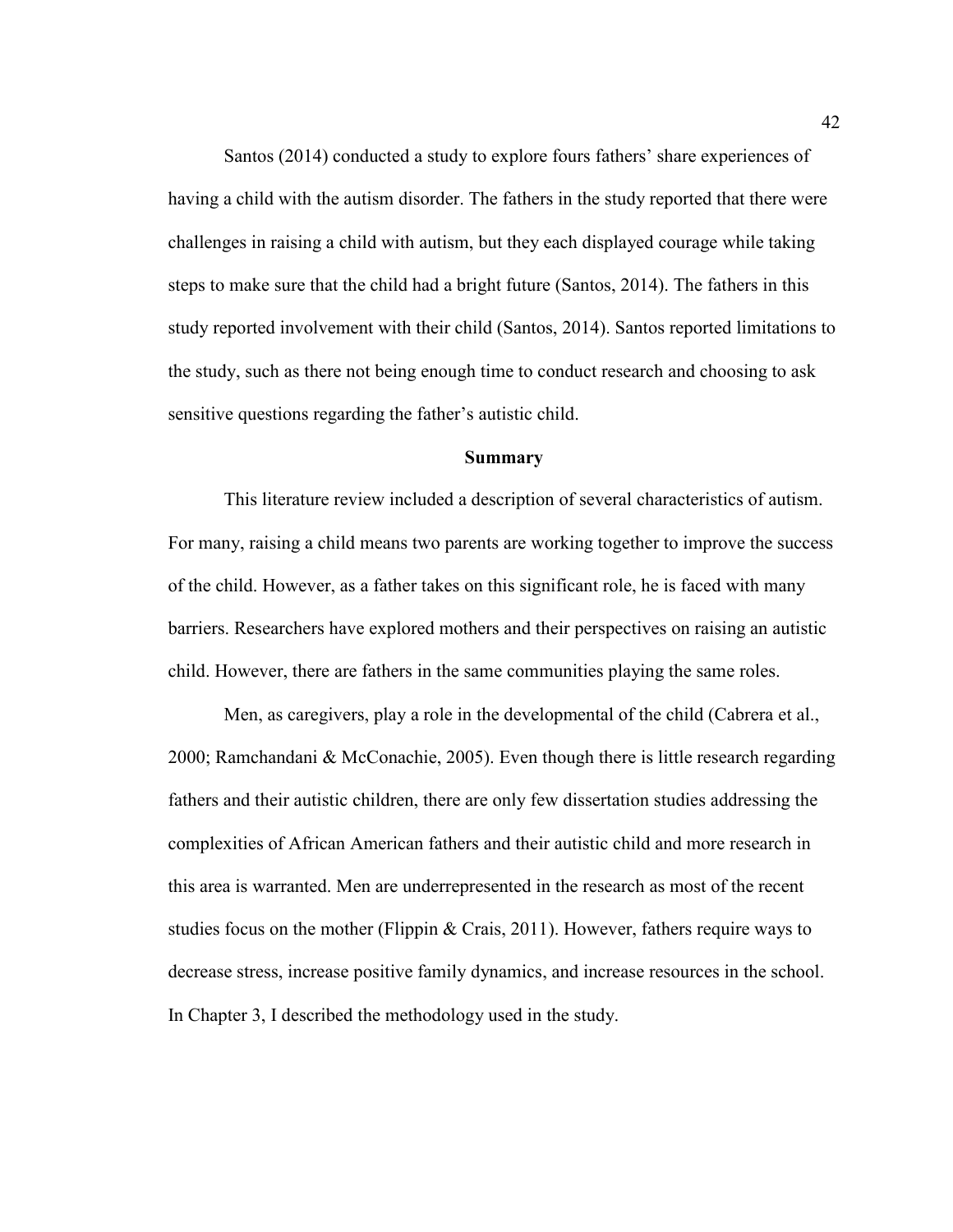#### Chapter 3: Research Method

## **Introduction**

The purpose of this interpretative phenomenological analysis (IPA) was to examine the lived experiences of African American fathers who are raising an autistic child. The emotions of fathers who have an autistic child, their challenges in parenting the child, and their ways of coping were also explored. In this chapter, I review this study's research design and rationale. I also discuss the role of the researcher, participants, sample, data collection, data analysis, and conclusion.

# **Research Design and Rationale**

Researchers use the IPA design to gather the lived experience of several individuals (Smith, Flowers, & Larkin, 2009). Smith and Osborn (2003) reported that an IPA is a fitting approach when the researcher's goal is to discover how participants perceive the experiences they endure. According to Eglander (2012), a phenomenological approach begins with knowing that there is a need to understand a phenomenon from the lived experiences of the participants to discover the true meaning of it. According to Moustakas (1994), phenomenological researchers attempt to find the essences of the participants' experiences. During the IPA, the researcher interviews participants according to their interest in the cause or purpose of the phenomenon. According to Creswell (2013), the scholars should highlight the essence of the experience from more than one person.

 I chose a qualitative approach versus a quantitative approach because I desired to explore the participants' lived experience rather than interpret statistical data. According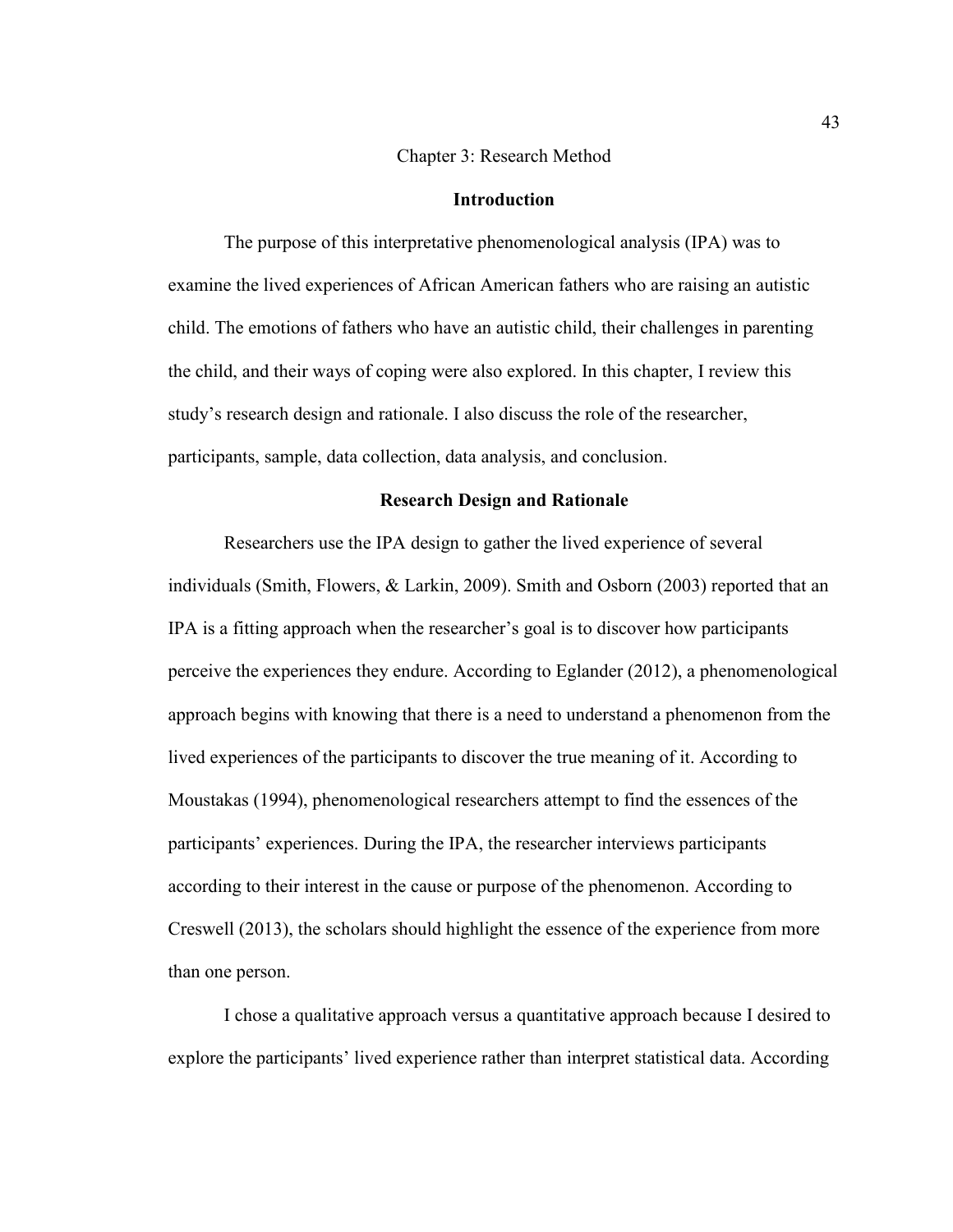to Creswell (2013), a qualitative study will allow the researcher to gain a new understanding about a phenomenon, gather and develop new ideas, hypothesize viewpoints about facts, and discover issues that are present within the participants' lived experience. I chose a qualitative versus quantitative study because numerical measurements lack the sensitivity of the participant's race, gender, economic status, and individual differences (Creswell, 2007). The qualitative methodology was more appropriate to respond to the research questions in this study. Qualitative research was best suited for this study as it allows the participants to speak for themselves (Gillian, 2002). Qualitative researchers use in-depth words to provide rich meaning to the given phenomenon (Munhall, 2012). I used the IPA approach to capture the lived experiences of African American fathers raising an autistic child.

I targeted African American fathers raising an autistic child. The research consisted of 12 participants ages 18 and older. According to Creswell (2013), it is recommended that the researcher use five to 25 interviews and participants. By using more than one participant, it is possible the information may be similar or different (Baxter & Jack, 2008; Yin, 2003a, 2003b).

I addressed the following questions:

- 1. What are the experiences of African American fathers raising an autistic child?
- 2. What are the emotional reactions of African American fathers after they have learned of their child's diagnosis?
- 3. How do African American fathers describe their parenting experiences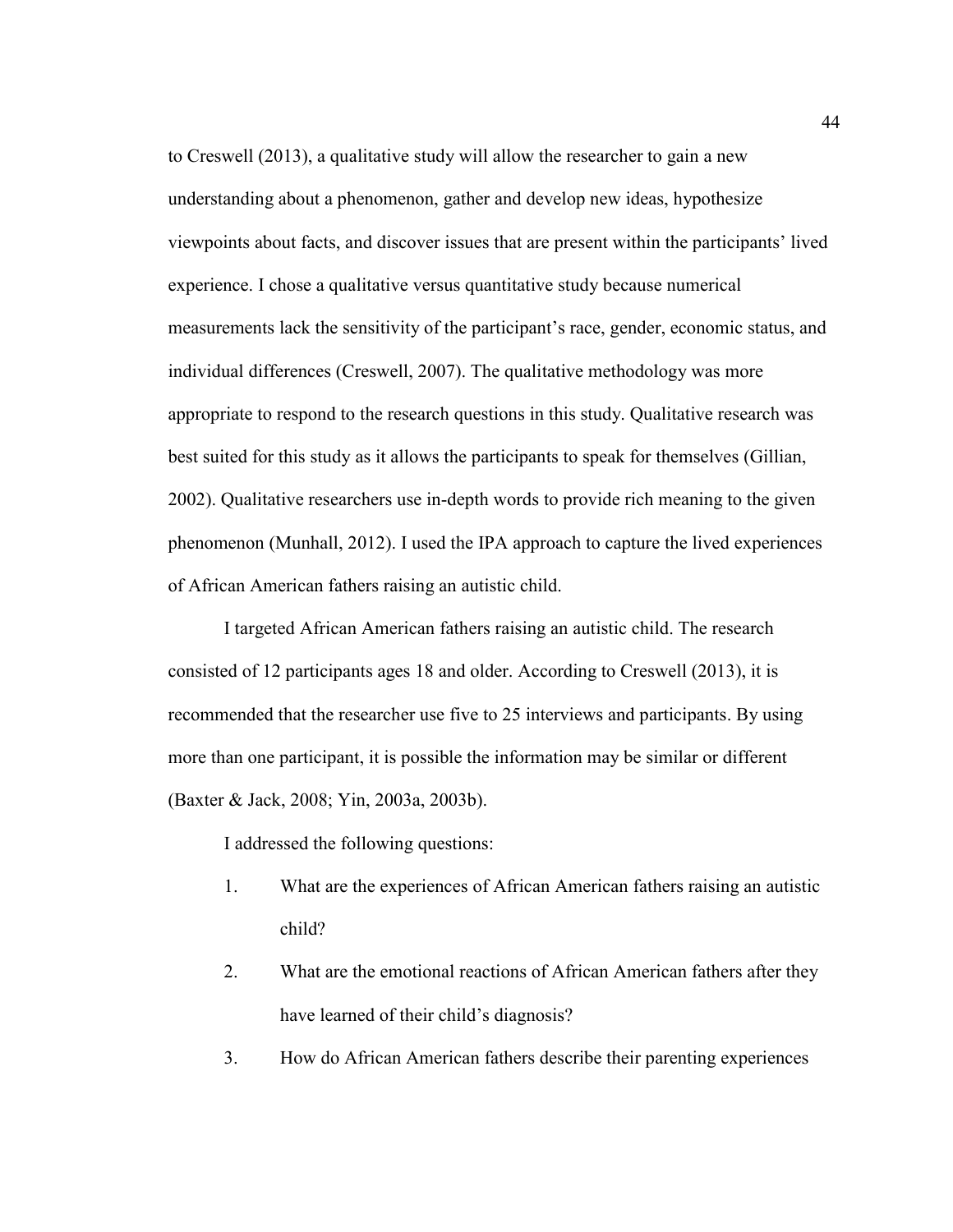with their autistic children?

4. What are the challenges that African American fathers experience when raising an autistic child?

# **Role of the Researcher**

According to Merriam (2002), the researcher's role is the most significant as the researcher is the primary instrument for data collection and analysis in qualitative research. Qualitative researchers are viewed as the main instrument of the collection and data analysis (Greenbank, 2003; Page, 1997). According to Creswell (2013) and Leedy and Ormrod (2010), there are several significant characteristics in the collection of data when using a qualitative method:

- The researcher is the main tool as data are collected
- The researcher uses open-ended questions during interviewing
- The researcher uses themes that are collected after the participants are interviewed
- Data collected during interviews are only focused on the participant and not the researcher
- The research design has the ability to change
- During research, the information provided is used by allowing the participant to view the lived experience through a wide lens
- The researcher conducts this research in a natural setting while observing, recording, interpreting, and reporting the described picture of the phenomenon, setting, and meaning to the participants (Stake, 2006).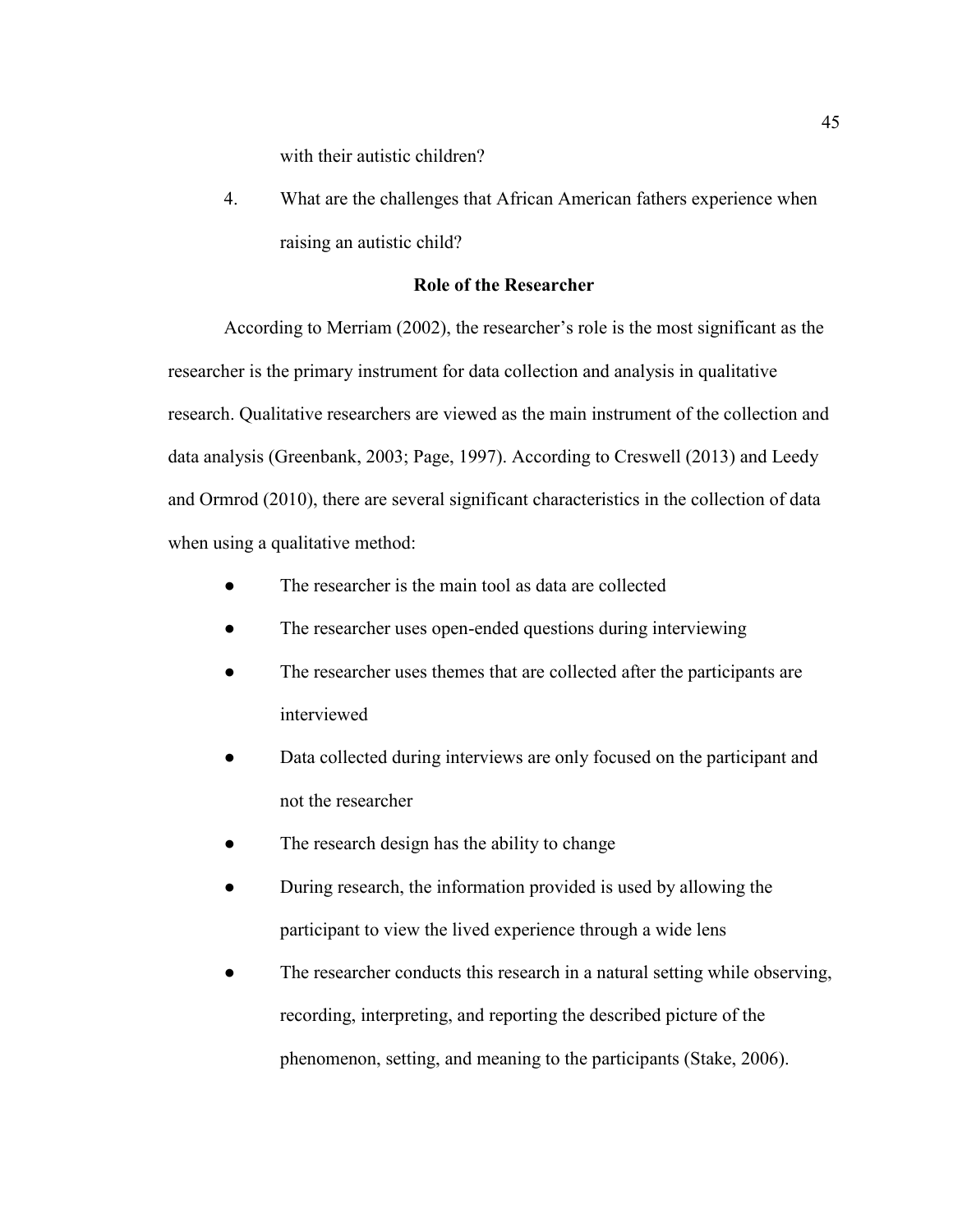In this study, I designed this project, conducted interviews, transcribed the interviews, conducted the analysis, and wrote up results.

## **Methodology**

## **Participant Selection Criteria**

Smith and Osborn (2003) claimed that IPA researchers strive to achieve a homogenous sample during the study. Researchers use purposeful sampling. During IPA studies, the researcher uses an inductive approach generating coding that emerges from data collected rather than testing a theory.

The lack of information on the study population made this research significant as there was a gap in the literature. According to Carr and Lord (2013), there is little research on the experiences of African American families with autistic children. In this study, I focused on adult African American males ages 18 and older who spoke English and who had a biological child diagnosed on the ASD. The participants' socioeconomic status, background, and educational levels differed. I targeted African American fathers who resided in the home with an autistic child. Although some fathers were married, I focused only on the father and not the mother or other caregivers in the home. If scholars learn how these processes interact in one person or organization, they will know more about how these processes apply to other similar persons or organizations (McNabb, 2008).

#### **Sampling**

When conducting research, the sample size is important (Creswell, 2013). According to Mason (2010), there are guidelines regarding the number of participants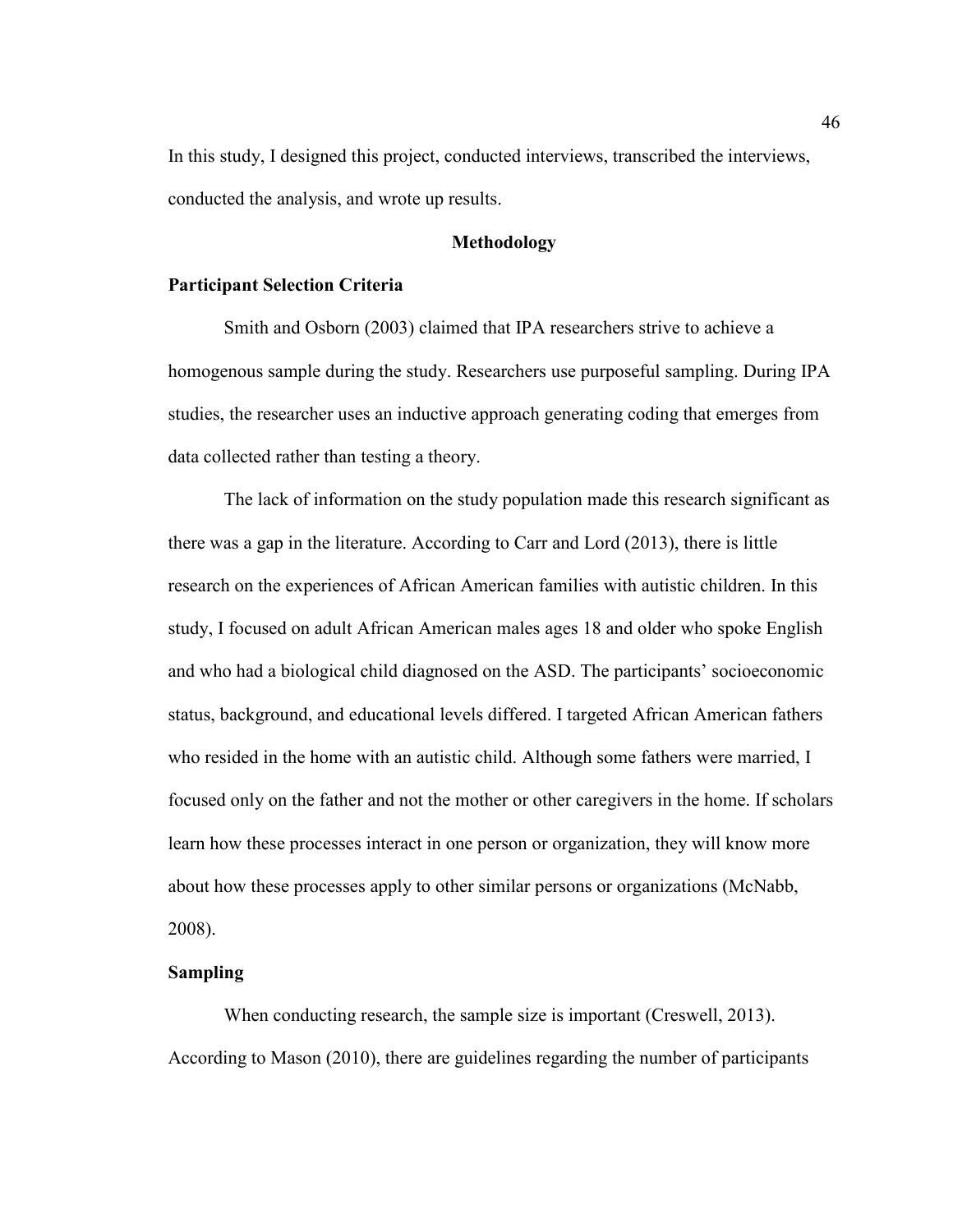needed for a qualitative study. Sample size for an IPA consists of five to 25 participants with a minimum of six. According to Lodico, Spaulding, and Voegtle (2010), qualitative research generally involves a "small number of individuals to study with "no tables of minimum size samples" (pp. 163-164). The sample size of this study consisted of 12 participants until saturation occurred. Saturation occurs when there are no new data to be observed by the researcher (Dworkin, 2012; Guest, Bunce, & John, 2006), or "when gathering fresh data no longer has the ability to provide new theoretical insights, or theoretical categories" (Charmaz 2006, p. 113). Guests et al. (2006) conducted 60 indepth interviews which resulted in saturation occurring within the first 12 interviews.

Patton (1996) stated that the meaningfulness and depth that comes from information-rich cases is the aim of qualitative studies, with the skill and knowledge of the researcher as the primary tool for eliciting this data. According to Creswell (2013), a criterion sampling consists of participants who experience the same or similar lived experiences. The sample consisted of fathers who were African American, over the age of 18, were fluent in English, had a biological child diagnosed with autism, and who lived with the child.

### **Purposeful Sampling**

For this study, participants were selected through a purposeful sampling method. According to Lodico et al. (2010), purposeful sampling is the selection of those participants who have key knowledge or information related to the purpose of the study. Purposeful sampling also consisted of selecting participants who provided the most indepth information. To assist with the recruitment process, I used the technique identified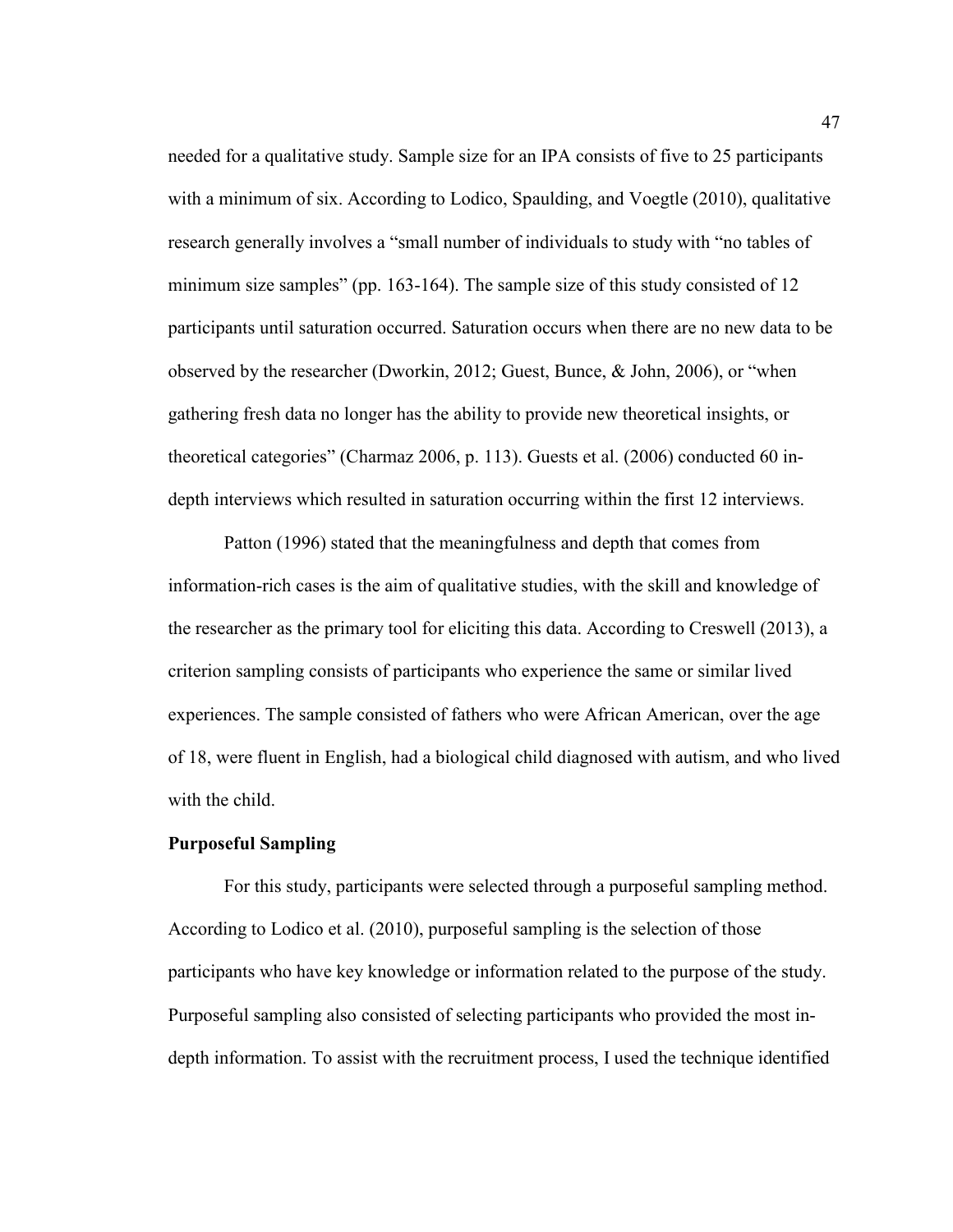as snowballing sampling. Snowballing sampling, or chain sampling, is a recruitment technique that facilitates the identification of potential participants by other research participants who may be aware of other individuals who meet the research eligibility criteria because they share the phenomenon under investigation (Creswell, 2013). I used the snowballing method as information regarding the study spread within the community as a result from giving participants a flyer of the study from the outpatient clinic (Appendix D).

# **Setting**

During this study, I gathered the lived experiences of fathers who were raising an autistic child. I interviewed the participants in selected confidential environments to ensure that each participant felt free of any biases that might affect validity. According to Creswell (2007), Leedy and Ormrod (2010), and Phelps, Hodgson, McCammon, and Lamson (2009), it is vital that the interview is given in a natural setting where the participants can relive their lived experiences. The interviews took place in a natural setting at the library. However, I was sure to make the setting safe and comfortable to conduct the interview. I allowed the participants to choose the time of the interview to decrease the likelihood of any distractions that may have interfered with responses. It is expected that using the participants' selected setting will also increase the participant's' level of confidentiality.

## **Recruitment and Participation**

I obtained access to a local outpatient center that treated autistic children and helped their families as well. The clinical psychologist allowed me to post flyers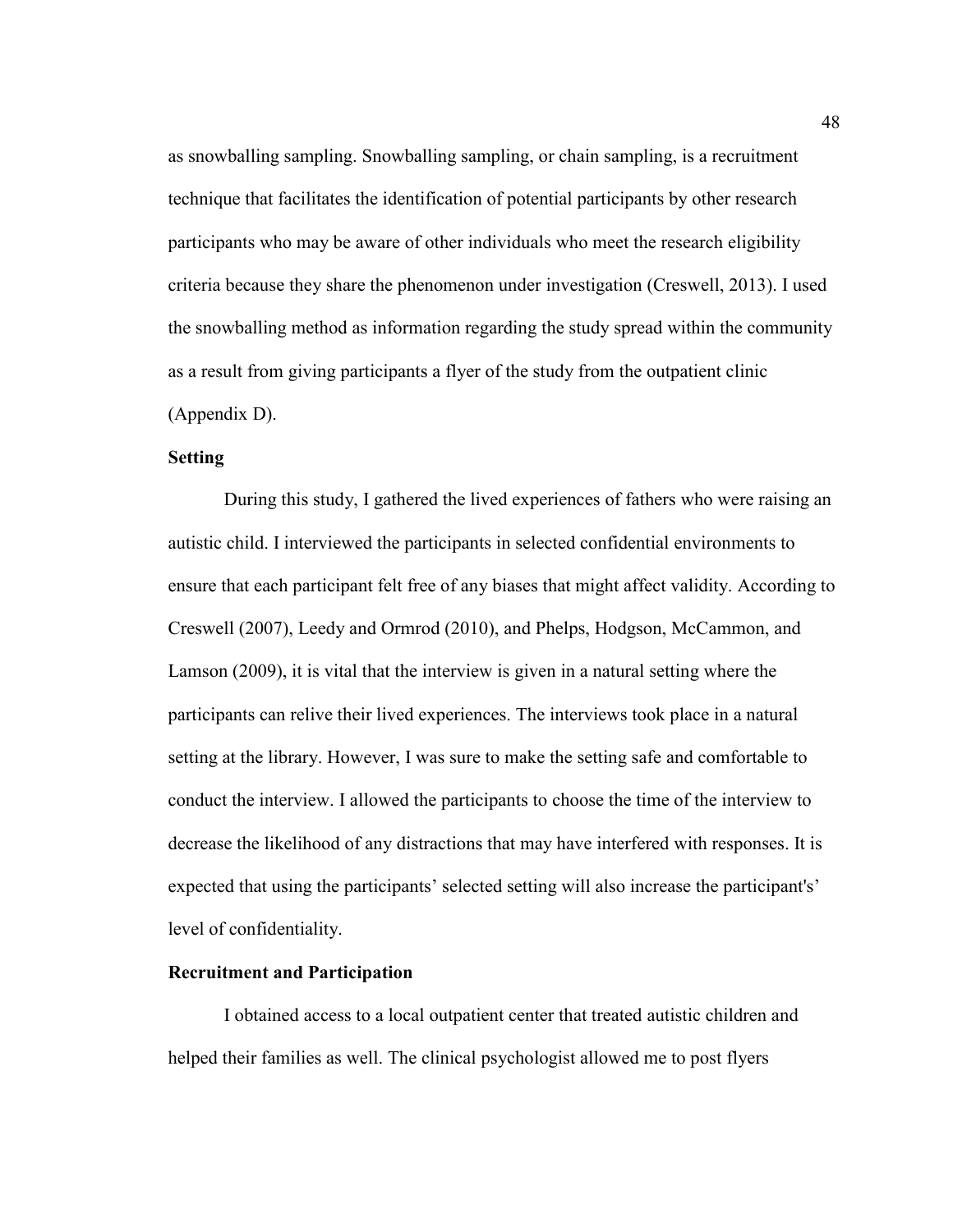(Appendix D) on the bulletin boards in the outpatient clinic regarding the research. Participants who were interested contacted me with a time and place for the interview. I sought fathers in the community to participate in the study who met these criteria as well. Next, fathers who responded to the letter of invitation were contacted and made aware of the title of the study, qualifications needed to participate, participant expectations, and my information. The fathers were provided research guidelines that explained that participation in the study is voluntary (Appendix A). Following these steps, a face-to-face interview was scheduled with the participants. Fathers who selected were African American, at least 18 years of age, had a biological child diagnosed with autism, and spoke English fluently. Participants were informed they could stop participation at any time. The participants' names were changed to ensure confidentiality.

All interviews except one, lasted no longer than 30-60 minutes and included open-ended questions. Those who were not African American fathers, who did not have a biological child diagnosed with autism, and who were under the age of 18 were excluded from the sample. Finally, to facilitate the recruitment, I used snowball sampling. Snowball sampling or chain sampling is a recruitment strategy that can facilitate the identification of potential participants by other research participants who might know individuals who fit the research eligibility criteria because they share the phenomenon under investigation (Creswell, 2013).

#### **Screening Procedures**

Screening took place as the fathers were contacted regarding their participation with the study. The screening criteria included African American fathers at least 18 years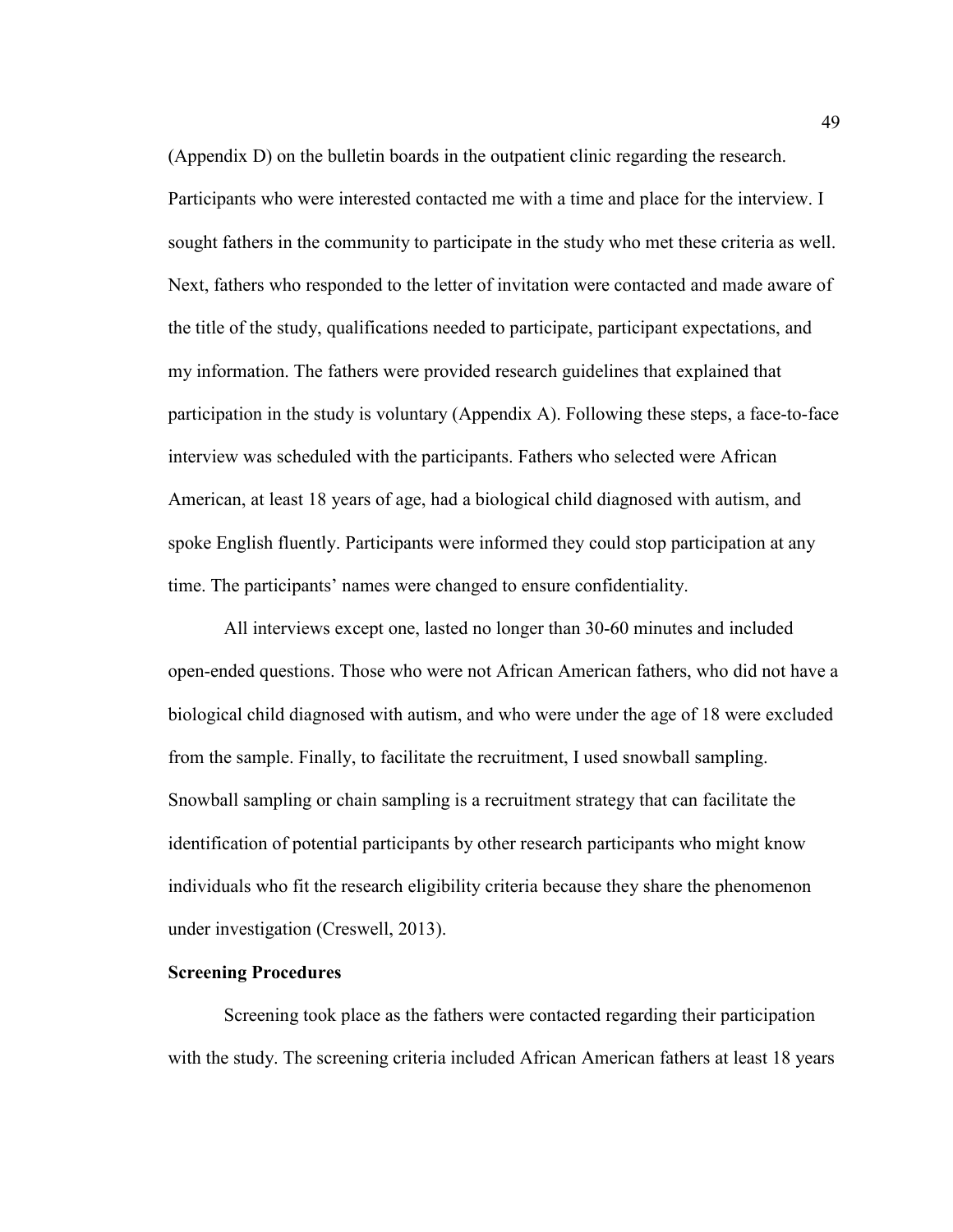of age and older who were raising a biological child diagnosed with autism between 18 months and 18-years-old with or without their spouse and had a willingness to participate. Fathers who were most willing to participate in the study were selected. There were a total of 12 fathers selected for research.

#### **Instrumentation**

 According to Yin (1994), the interview is the most vital source of qualitative data collection methods. The interview consisted of open-ended, semistructured questions that allowed the participant to express themselves freely. The research questions were developed due for the qualitative study. I created the questions with the participants in mind. The research questions were designed from previous studies, the literature review/conceptual issues, and from the theoretical framework. The research questions were created with the intent to help the lives of the participants. The interview was an indepth conversation. Once the information was shared with me, the information was immediately transcribed for manual coding to eliminate any flaws.

# **Data Collection**

Data collection within qualitative research consists of documented analysis, observations, and interviews. The researcher can use more than one method for collecting data to create more credible findings (Lodico et al., 2010). I listed the data collection methods below.

**Demographic questionnaire**. Participants were asked to complete some basic demographic questions: age of the child, age of the father, number of children in the home, and the gender of the child.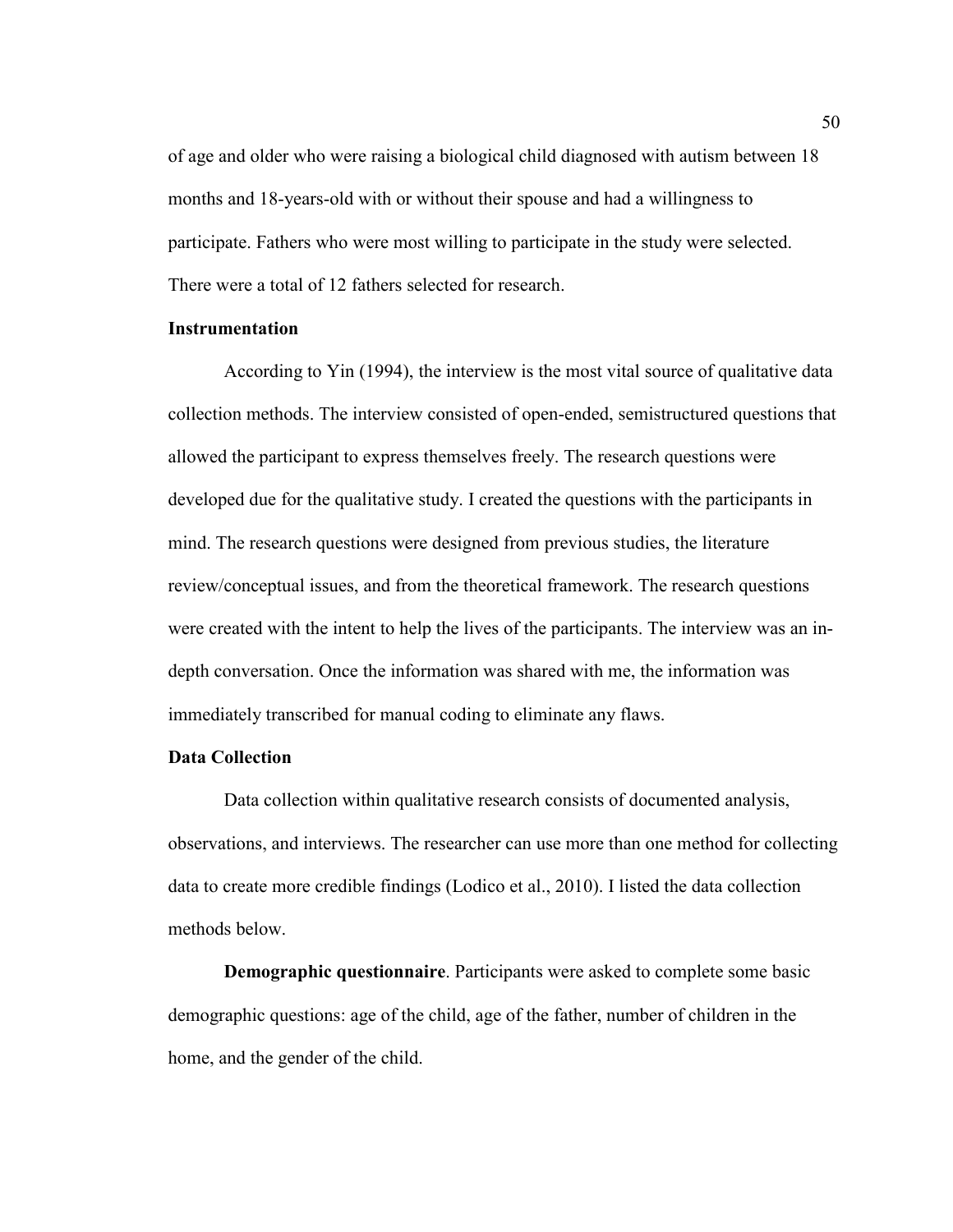**Semistructured interview**. The primary method for data collection was the use of semistructured interviews, in which an interview protocol made of a list of topics to be explored was the focus point discussed with the participants. "Semi structured interviews are controlled and organized" (Lodico et al., 2010). During the interviews, I asked fathers questions from a list of interview questions (Appendix C). I had the ability to change the order of the questions from a guiding interview list of questions depending on emerging topics (Lodico et al., 2010).

I used the purposeful sampling method. I recorded this information from the participants. The information collected was held in a secure location. The interview questions allowed fathers to speak openly of their thoughts as they learned of the child's diagnosis, emotional reactions, and challenges of being a father of a child diagnosed with autism. I also asked questions to address respite supports and the lack of and recommendations to other fathers raising an autistic child. Observation and field notes were a part of the data collection used in the research. I referred to notes created during qualitative fieldwork to remember and record the behaviors, activities, events, and other features of an observation. I used the field notes to produce meaning and an understanding of the culture, social situation, or phenomenon being studies.

#### **Data Analysis Plan**

In phenomenology, there are several layers involved in the process of data analysis. According to Creswell (2013), data analysis requires questions that help facilitate the interpretation of the data while documenting observations during and following the interview. Data analysis is comprised of investigation, classification,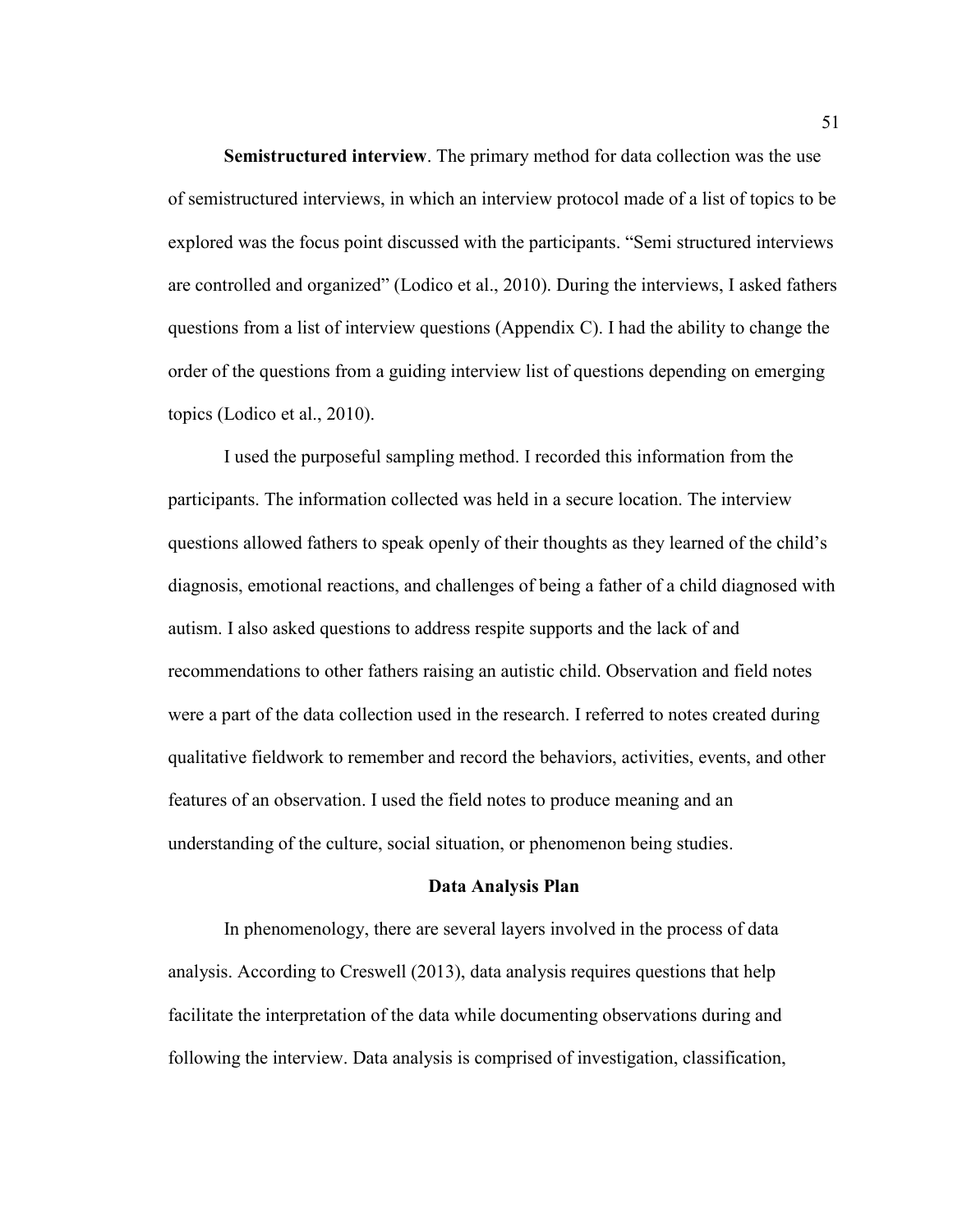organization, checking, and the reincorporation of documentation or evidence that allows the researcher to arrive at conclusions or inferences that possess empirical support (Yin, 2014). Miles, Huberman, and Saldana (2014) suggested that data analysis should not be a separate activity from the data collection. In qualitative research, data collection and data analysis are conducted simultaneously. This process allows the researcher to analyze data collected that may reveal new information to help with future research. The researcher then analyzes the data collected for themes or significant statements (Creswell, 2009). The search for meaningful statements relates to the research questions that allow the researcher to develop a greater understanding of the participants' experience as they relate to the phenomenon under investigation.

I analyzed the detailed lived experiences of African American fathers raising an autistic child. During this step, I uncovered recurrent themes and or perspectives. According to Rogers (1957), the researcher interprets the data to help expose the father's personal meaning of their lived experiences. Rogers (1949) believed that the clinician's goals should be to "perceive as sensitively and accurately as possible all of the perceptual field as it is being experienced by the individual " by indicating to the individual the extent to which he is experiencing the issue through the individual's eyes (p.87). The data allowed me to identify areas of concern quoted from the fathers raising a child diagnosed with autism. Data found during this phase contributed to the conclusion of recurring themes.

I used an Olympic recorder to audio tape the interviews with each individual father. I listened to the audio recordings several times to confirm the validity of the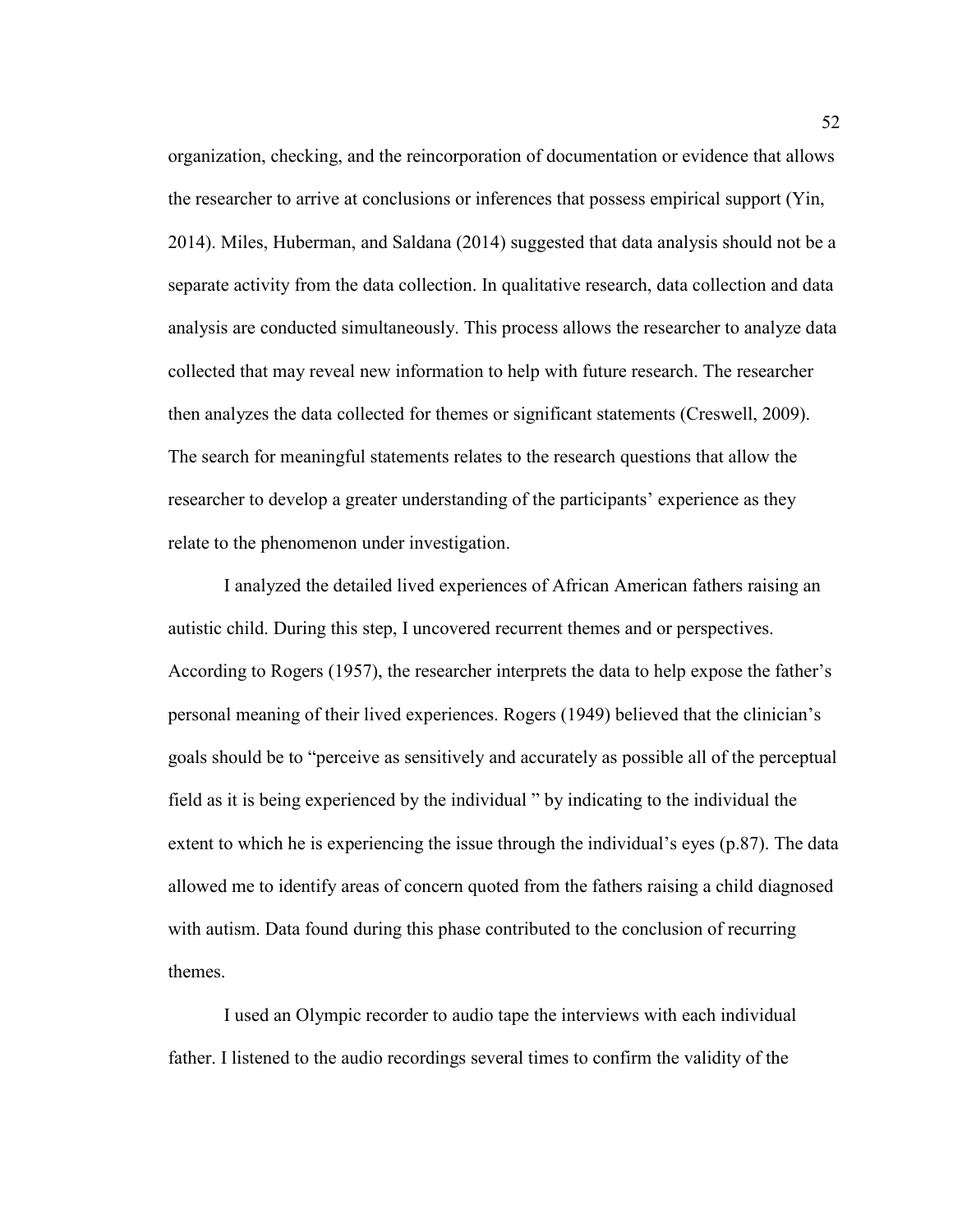father's statements. I transcribed and organized the information collected from the fathers. I focused on the method that consisted on the selection of codes. A code is used to concisely summarize. Miles et al. (2014) described coding as a "chunk of information" based on the collected data. A codebook was used to guide the analysis from the interviews. A codebook consists of a record of the emerging codes to facilitate the organization or reorganization of data into categories (Saldana, 2015).

Using a codebook allowed the researcher to stay organized as data quickly changed and data analysis progressed. The researcher recorded the themes with paper and pencil on hardcopies of the transcribed data. A significant part of the coding method is the condensation of information that allows the researcher to extract the most significant information. During this process, salient codes were used to eliminate the possibility of duplicate themes. However, if a code is assigned to a data chunk the purpose is to screen for reoccurring patterns of data (Miles, Huberman & Saldana, 2015). Codes have the ability to change during the data analysis process (Miles, Huberman & Saldana, 2015).

Thematic analysis is a technique that recognizes, scrutinizes, evaluates, describes and informs others about pattern and themes that have been noted within the data; ergo, Yin's pattern matching data analysis technique is closely related to thematic analysis (Braun & Clark, 2006). The purpose of thematic analysis is to recapitulate the data into themes (Ryan & Bernard, 2000). Thematic analysis is rich in its usefulness as it can be an essentialist or realist tool. Thematic analysis describes the reality and meanings of the participants in the everyday lives; or acts as a constructionist's method targeting the lived experiences and realities are the outcome of discourses operating within the walls of a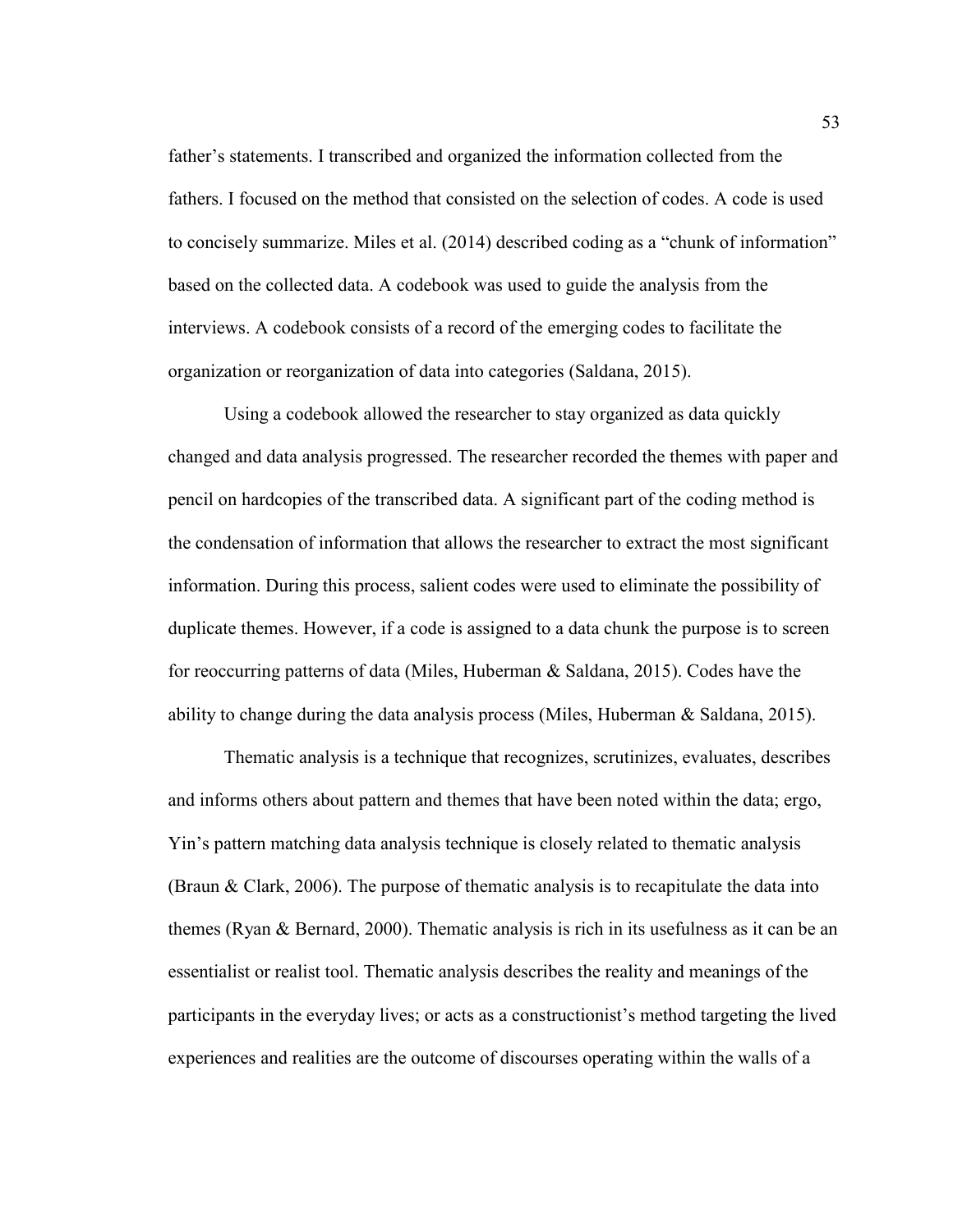society. As I complied all data, I then identified emerging themes associated with the lived experiences of African American fathers raising an autistic child that were coded.

# **Issues of Trustworthiness**

Trustworthiness during qualitative research refers to the process of being complaint with research protocol and upholding integrity during the study's findings. Trustworthiness involves the research process and design, data analysis, and reporting of findings (Hays  $\&$  Singh, 2012). According to Creswell (2007), qualitative studies entail verification whereas, quantitative studies have validity and reliability measures. Thomas and Magilvy (2011) reported that in qualitative research, the goal is to develop an understanding of the lived experience. However, during quantitative research, the focus is based upon data that builds theory and knowledge.

I was sure to confirm the study findings were accurate and valid so that this research can be used for future implications in the field of psychology. I used several characteristics, such as accuracy, credibility, transferability, dependability and confirmability (Denzin & Lincoln, 1994; Lincoln & Guba, 1984).

## **Accuracy**

I allowed the participants to review each document that included information derived from their lived experience. Each participant was asked to make any corrections to any errors found within the manuscript. All participants confirmed their information was accurate. I also used the method of triangulation. This method consisted of crossreferencing for verification.

# **Triangulation**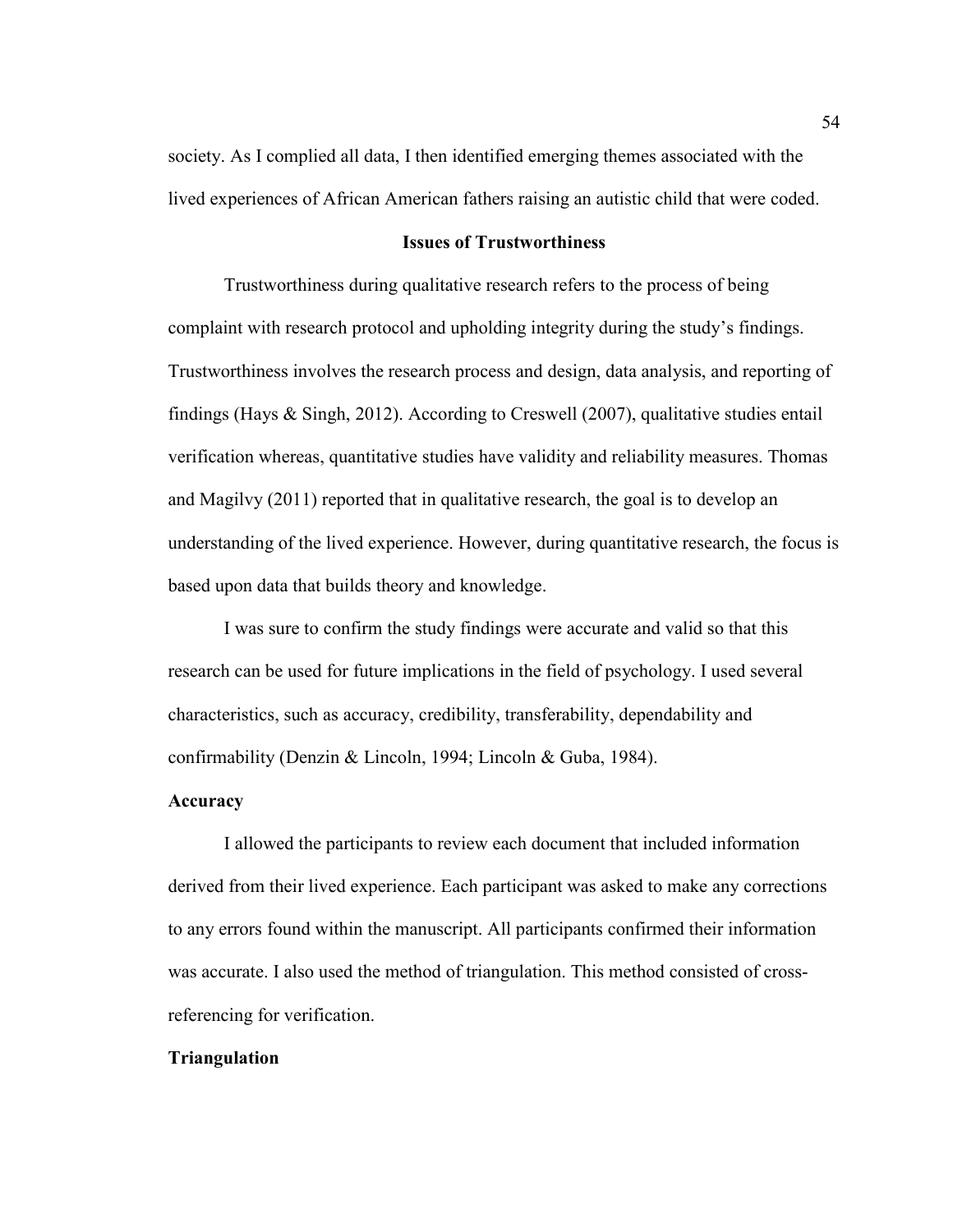As themes emerge as the researcher manipulates multiple resources, triangulation evolves (Creswell, 2013). According to Barusch, Gringeri, and George (2011), triangulation is the use of multiple data sources about the same topic, which that adds richness to multiple perspectives. When conducting qualitative research, researchers use triangulation to pin-point effects, create a common point of view, and establish and maintain rigor. Triangulation of data gives the researcher the ability to uncover imminent data and to provide richer and truer reflections (Casey & Murphy, 2009).

## **Credibility**

According to Patton (2002) credibility is an assessment that detects the information provided by the participants is correct. An example is the accuracy of representation of the participants lived experiences and actions. I maintained contact with the participant's over a period of time to produce a credible foundation. I confirmed there were no repetitious statements from the participants which helped confirm the credibility of the data provided. I confirmed the data are credible by performing saturation of the themes resulted from interviews.

#### **Transferability**

Transferability in this study refers to how closely the findings of this research might be compared to studies researched along the same lines, involving a similar number of participants. Although qualitative research is argued not to be generalizable, basic qualitative research transferability, meaning the research site may be similar to other sites and settings. To improve transferability, the study gathered detailed descriptions and background and context information (Lodico, et al., 2010). The focus to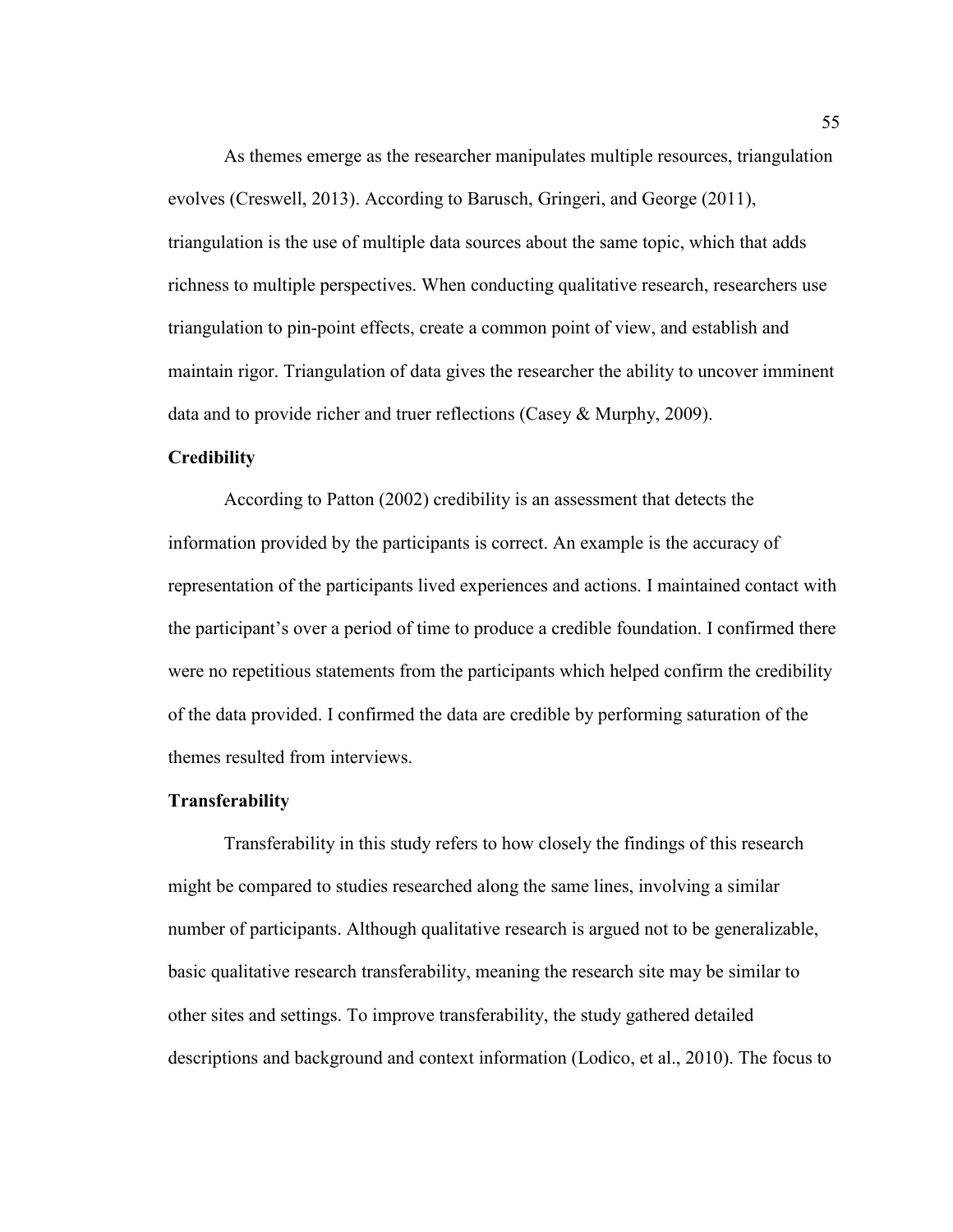thick descriptions and detail can better allow the reader to decide the usefulness of the study to their own situations.

## **Confirmability**

The coding methods were clearly in the results section of this study for future implications. A chronological audit was stated in the researcher's log which described every research activity, from when IRB approval was granted, to the last step in data analyses process. The researcher's log documented the researcher's mode of thinking, decisions made during the research process, and reflexivity.

# **Ethical Procedures**

Approval to conduct this research was provided by the institutional review board (IRB) before the researcher began the experimental process. I confirmed confidentiality by refraining from the use of the participants' names. The participants were identified by Participant #1, Participant #2, Participant #3 etc. A password was used for the security of the raw data collected from the participants during the research. I provided informed consent forms to confirm the participant's' approval to be a part of the research. However, the participants were informed that they have the right to discontinue the process at any time.

The informed consent provided the participant with the purpose of the study they were involved in, my role as well as their role, and the risks and benefits of the research. The risks of the study may have resulted in fathers becoming emotionally involved as past events may have resurfaced. The benefits of the research may have resulted in an increased awareness of the disorder. The researcher could have provided resources to the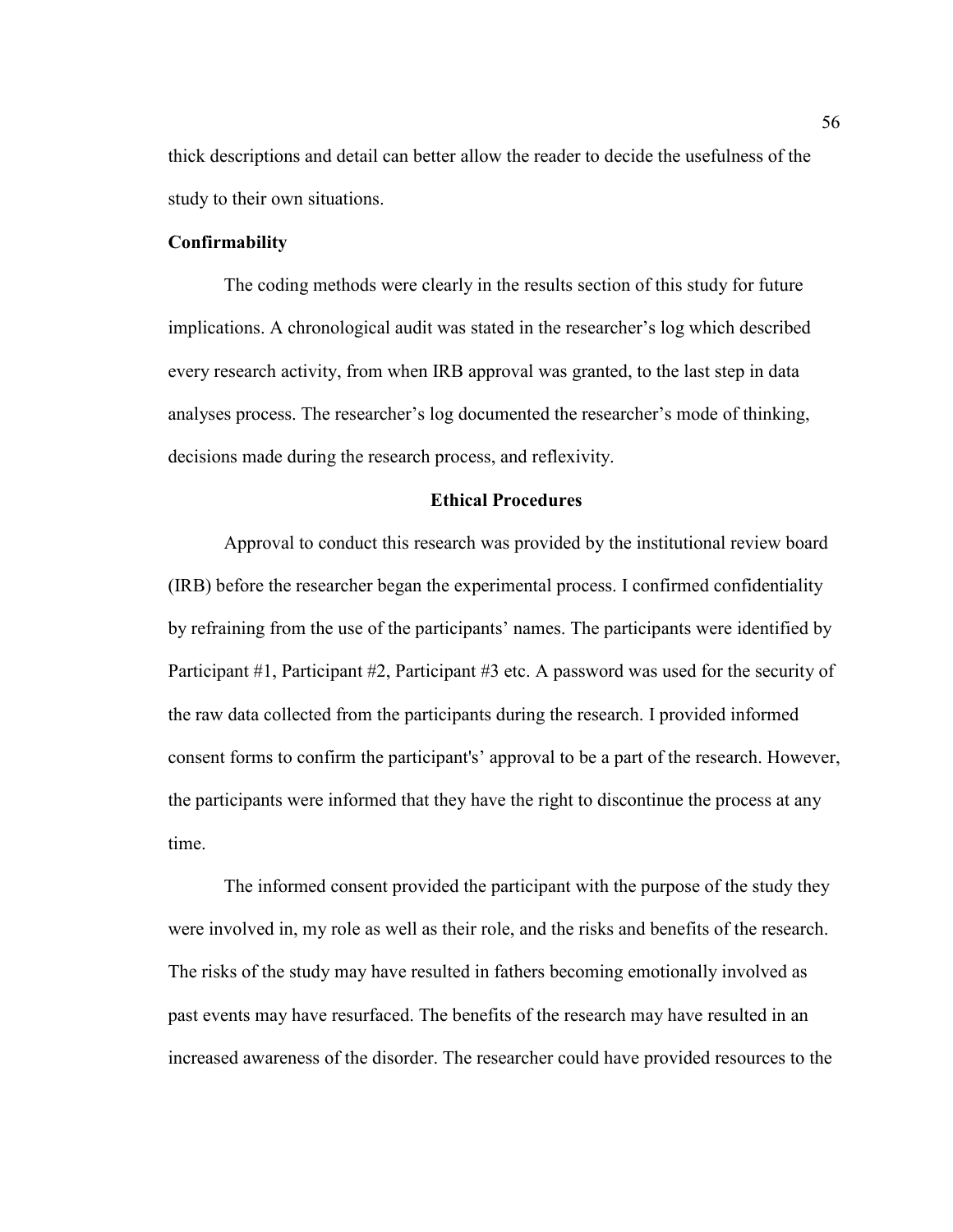fathers to eliminate stress. The data collected from the research, such as notes, recordings, and personal information, was locked in a safe to maintain security and confidentiality. The information saved on audio tapes, notes, and the hard drive is saved and will for 5 years before it is then shredded (Creswell, 2013).

#### **Summary**

 The purpose of this study was to explore African American fathers' lived experience of raising an autistic child. An interpretative phenomenological analysis was conducted during this research. The researcher used open-ended, semi-structured questions during the interview. The participants were African American, married and single, had a biological child diagnosed with autism, be 18 or older, and resided in the state of Georgia. I used audio tapes and direct observation for data collection during this study. Information from these data produced themes that were transcribed. The goal of this study was to provide a greater awareness of autism and to provide the African American father hope for support and resources in the future.

In Chapter 4, I discussed the findings of this study about African American fathers lived experience of raising a child with autism. The results of the study indicated African American fathers appeared more hopeful rather than depressed, but did report being angry and sadness about their child being diagnosed with autism. African American fathers did not report signs of anxiety or depression when discussing the effects of raising their child diagnosed with autism.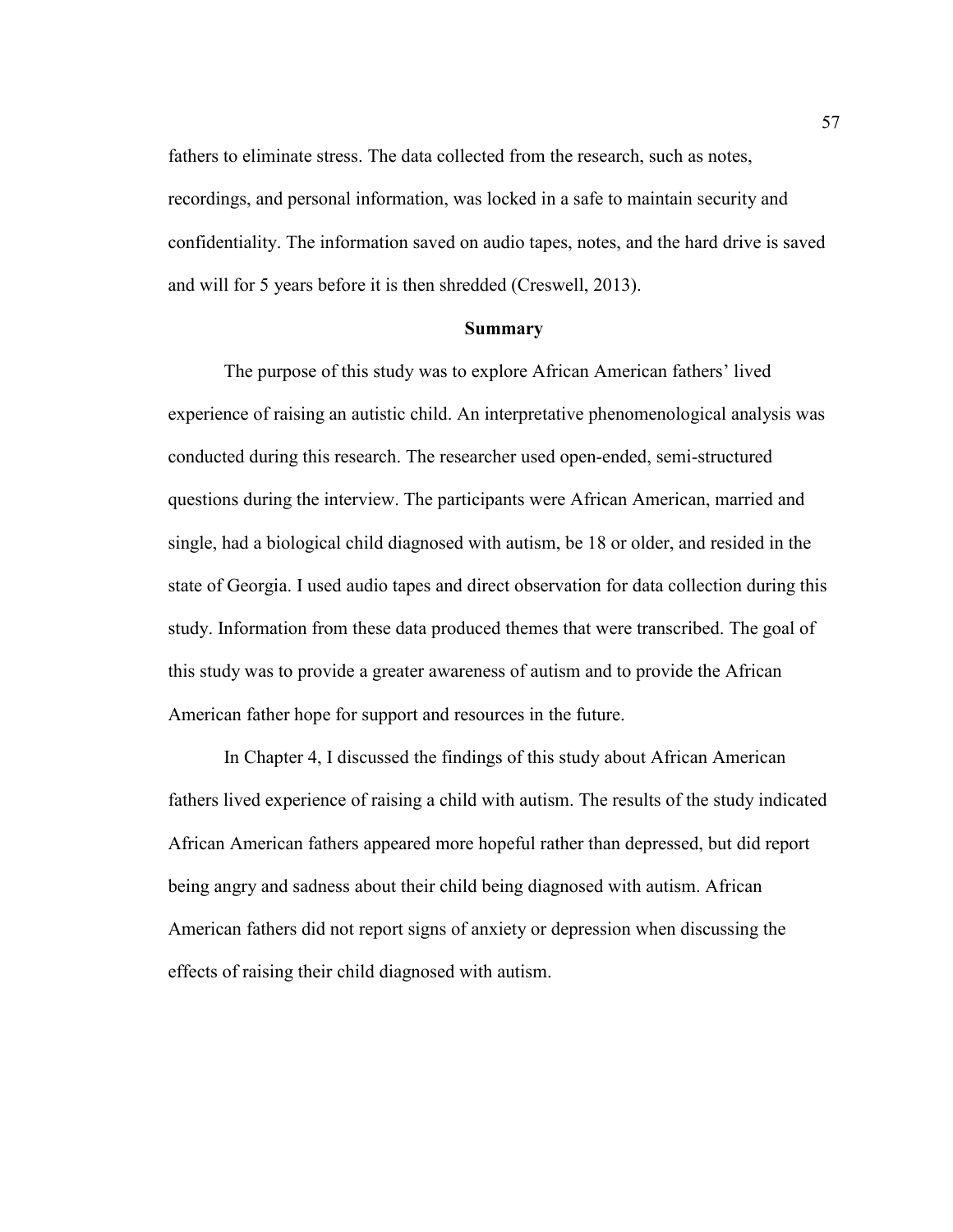## Chapter 4: Results

## **Introduction**

The purpose of this qualitative, interpretative phenomenological study was to explore the lived experiences of African American fathers who are raising a child diagnosed with autism. The interviews focused on four main questions: RQ 1. What are the experiences of African American fathers raising an autistic child? RQ2. What are the emotional reactions of African American fathers after they have learned of their child's diagnosis? RQ3. How do African American fathers describe their parenting experiences with their autistic child? RQ4. What are the challenges that African American fathers experience when raising an autistic child?

The data have the ability to identify the ways to appropriately prepare and support African American fathers in raising their child diagnosed with autism. This study can contribute to social change through understanding and raising awareness regarding the psychological and emotional needs of African American fathers in their task of raising their child diagnosed with autism. This understanding and awareness will help those African American fathers who struggle with accepting their child's diagnoses and who may be reluctant to seek help. This chapter presents the findings of this interpretative phenomenological qualitative study of African American fathers raising an autistic child. Sample characteristics, data analysis, codes grouped by themes, participant quotes supporting the findings, evidence of trustworthiness, and chapter summary are included in the chapter.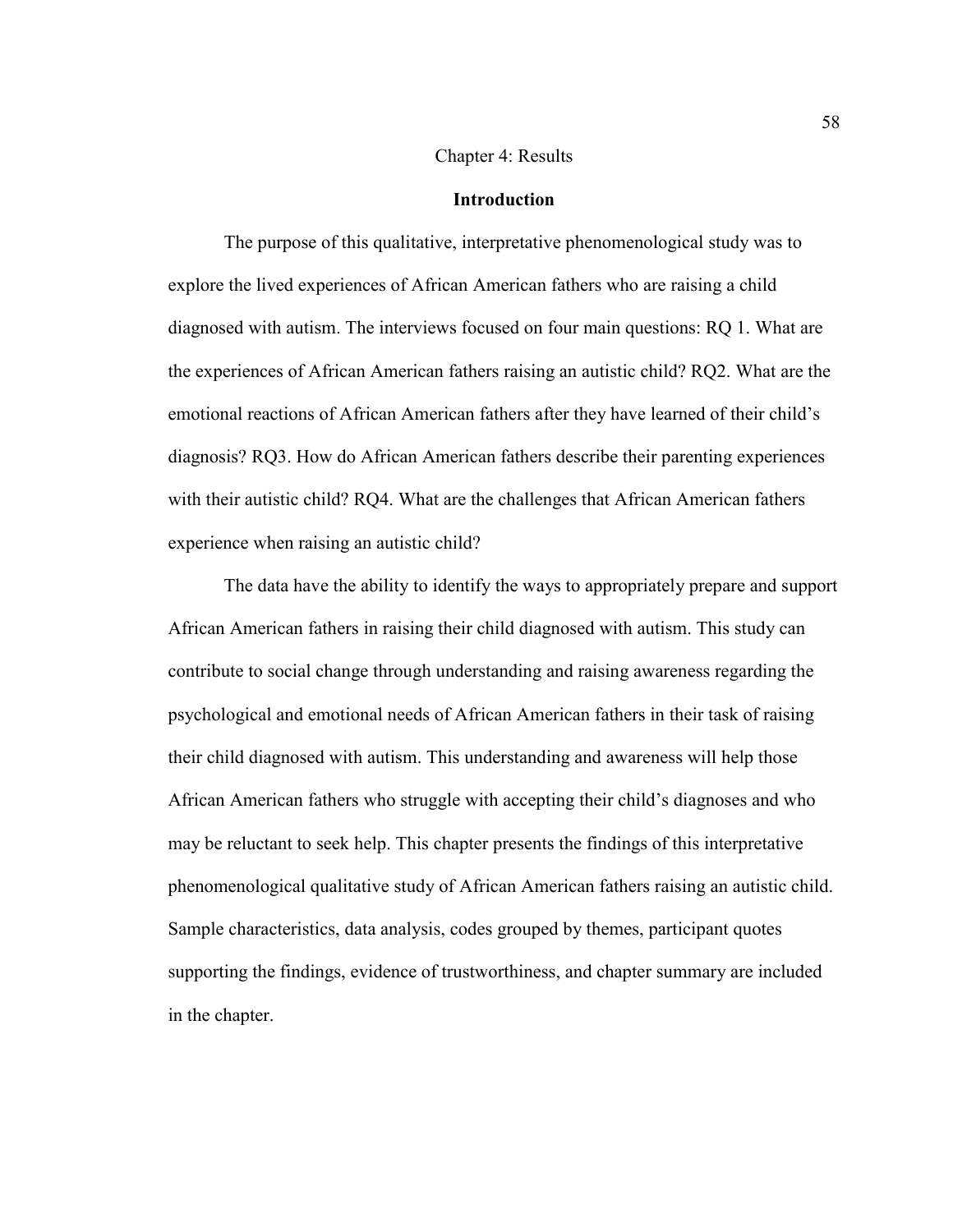This chapter begins with a general description of the demographics of the participants as a group. Data collection methods are explained. Next, the data analysis procedures are outlined, and emergent themes are discussed. Evidence of trustworthiness are presented. Finally, the results are presented, and themes are discussed in greater detail.

## **Setting**

I obtained access to a local outpatient center that treats autistic children and helps their families as well. The clinical psychologist allowed me to post flyers (Appendix D) on the bulletin boards in the outpatient clinic regarding the research. Participants who were interested contacted me with a time and place for the interview. I also sought out fathers in the community to participate in the study who met these criteria as well. Fathers who responded to the letter of invitation were contacted and made aware of the title of the study, qualifications needed to participate, participant expectations, and my information.

The fathers were provided with research guidelines that explained participation in the study is voluntary (Appendix A). A face-to-face interview was scheduled with three father participants (in a local library) as the remaining 12 were conducted over the phone. Fathers selected were African American, at least 18 years of age, had a biological child diagnosed with autism, and spoke English fluently.

Participants were informed that they had the right to stop the interview at any time. However, none of the participants did so and completed the interview process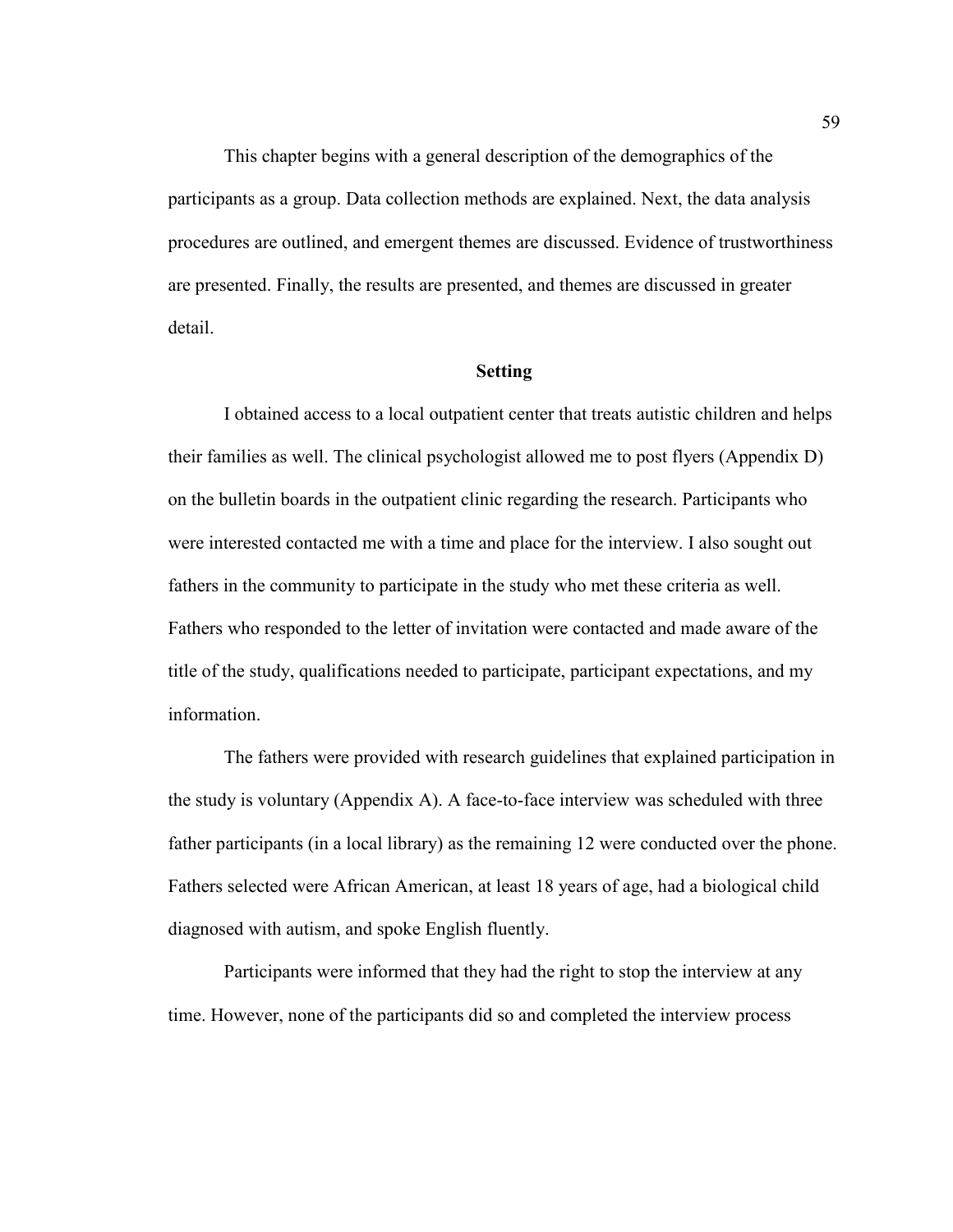successfully. Participants' names were changed to ensure confidentiality. Interviews did not last longer than 30-60 minutes and included open-ended questions.

#### **Demographics**

 The descriptive data explores and summarizes how African American fathers raising an autistic child describes their lived experiences. All fathers were African American, at least 18 years of age, residing in the home with the child diagnosed with autism, and spoke fluent English. All fathers except one had other siblings in the home. One father reported his son was the only child. All fathers confirmed that their child was diagnosed with autism. All of the fathers except one was married to the child's mother.

 For the purpose of this research, none of the father's real names were used, and participants were identified by fictitious names. All participants were identified as "fathers" or "participants" to protect their identities. Interviews took place over the phone or at a local library, which was chosen as it is a public setting. All fathers were connected by being the African American father raising an autistic child. All participants were provided a \$25.00 Starbuck's gift card for their participation. A sample of the father's demographics can be found in Tables 1.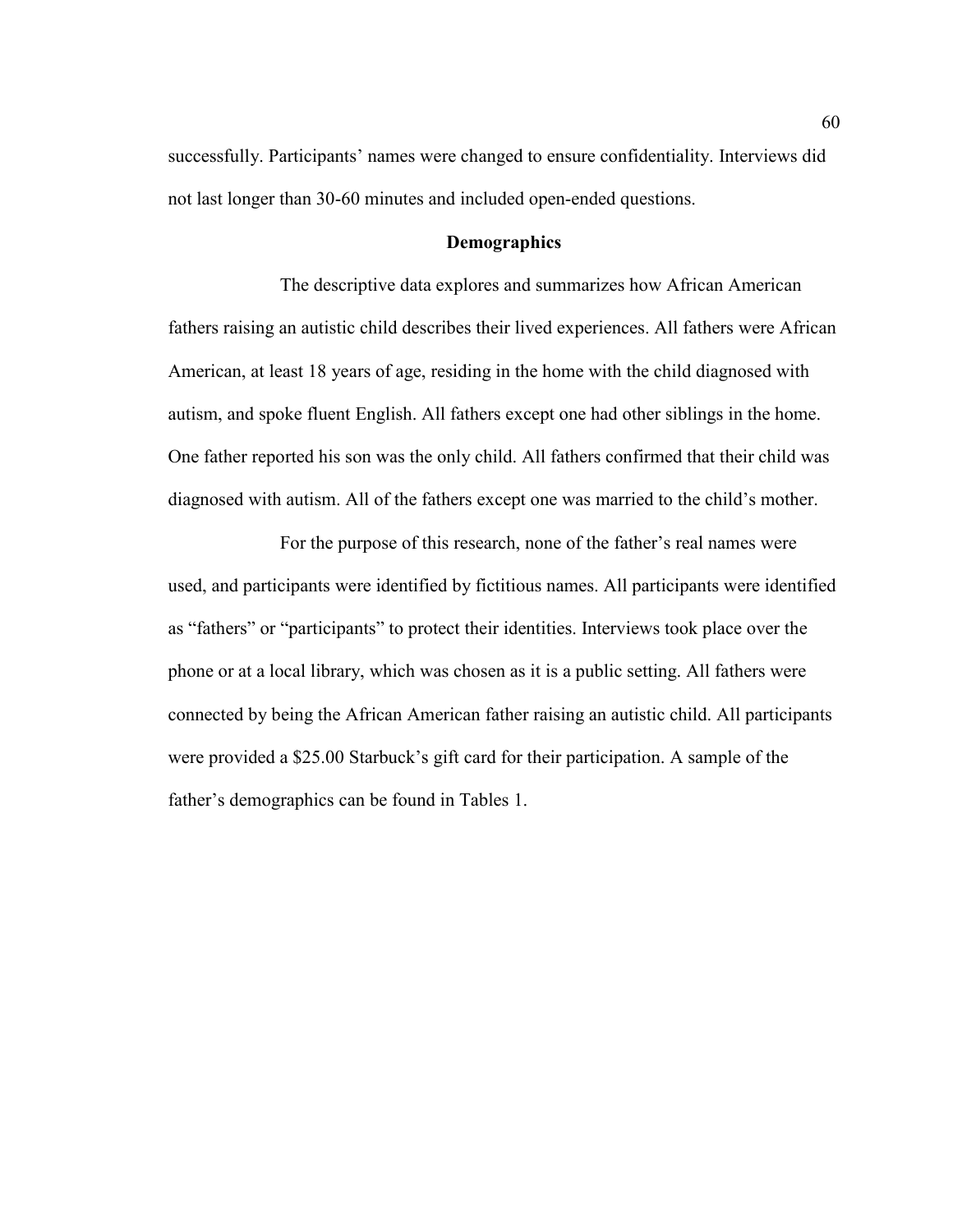# Table 1

# *Participant Demographics*

|           | Father's Age | Child's Age | # of Children at<br>Home | Gender of<br>Child |
|-----------|--------------|-------------|--------------------------|--------------------|
| Father 1  | 42           | 12          | $\overline{2}$           | Male               |
| Father 2  | 40           | 12          | $\overline{2}$           | Female             |
| Father 3  | 40           | 9           | $\overline{2}$           | Male               |
| Father 4  | 40           | 11          | $\mathbf{1}$             | Male               |
| Father 5  | 30           | $8\,$       | $\overline{2}$           | Male               |
| Father 6  | 27           | $\tau$      | $\overline{3}$           | Male               |
| Father 7  | 39           | 13          | $\mathbf{1}$             | Male               |
| Father 8  | 48           | 10          | 3                        | Female             |
| Father 9  | 30           | 6           | $\overline{3}$           | Male               |
| Father 10 | 42           | 13          | $\overline{4}$           | Male               |
| Father 11 | 41           | 16          | 3                        | Male               |
| Father 12 | 42           | 9           | $\overline{4}$           | Female             |
|           |              |             |                          |                    |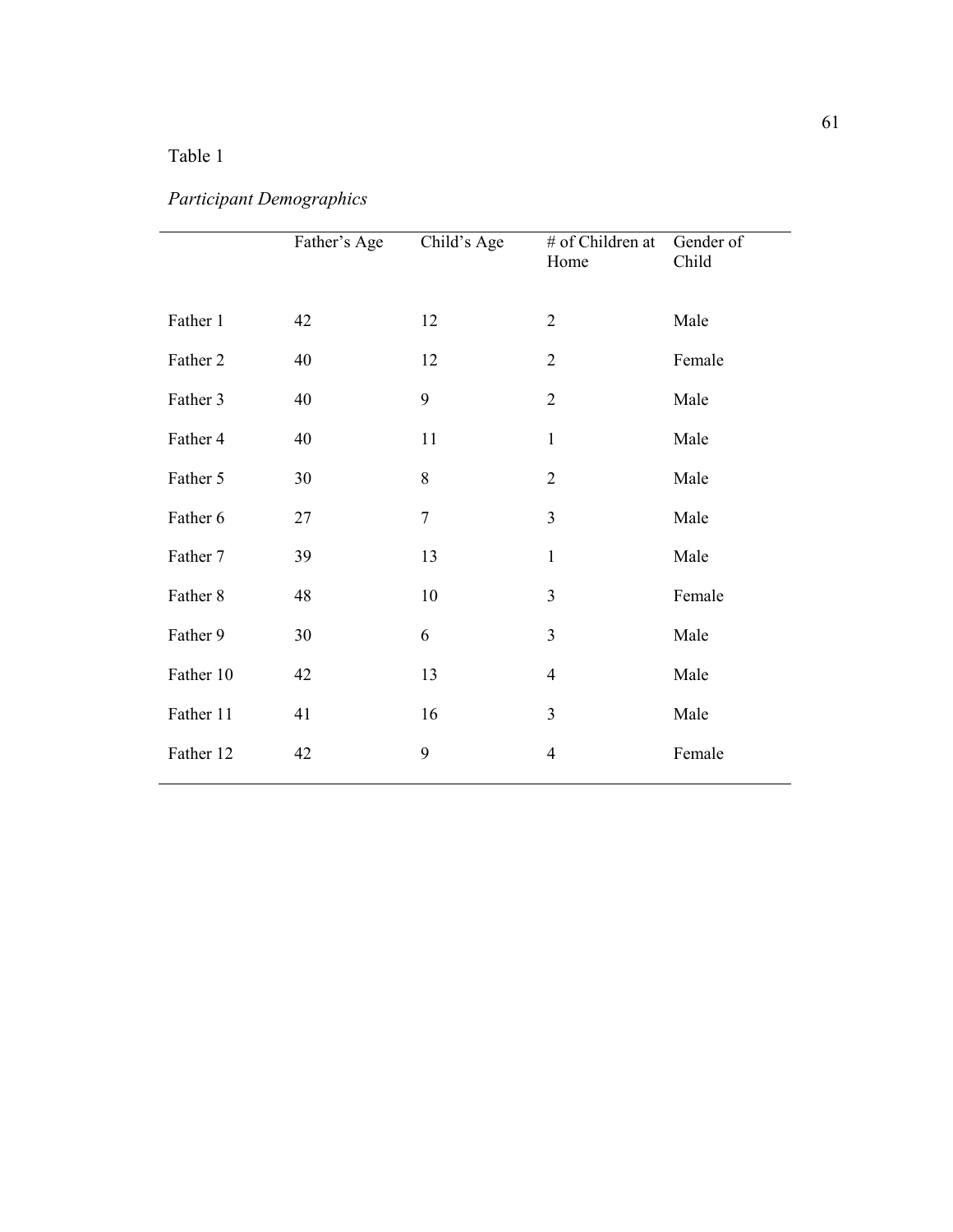#### **Data Collection**

 I collected the data for 6 weeks from 12 African American fathers raising a child diagnosed with autism. All data were collected through semistructured interviews using the interview protocol (Appendix C). I followed my procedures for recruitment and data collection, and all interviews were completed successfully. I desired to interview more fathers face-to-face; but, only three of the 12 fathers were able to do so. The remaining nine fathers completed the interviews over the phone successfully.

 To maintain privacy, each face-to-face interview was conducted at a local library that consisted of a natural setting. The length of the interviews ranged between 45-60 minutes. One father's interview lasted longer than 60 minutes. I used an Olympus digital voice recorder to record the responses during the open-ended interviews. The recordings were then stored onto a separate USB flash drive. I then transferred the recorded responses from the fathers to a separate Word document that was hand-written. I listened to the responses carefully as I hand wrote the open-ended responses. I listened to the responses several times for validity for accuracy.

 Copies of the transcriptions were placed on a USB flash drive and stored in a locked cabinet in my home. I called each participant to schedule a date and time to e-mail the responses following the interview to confirm validity and accuracy. All fathers confirmed the accuracy of their transcripts over the phone as I read their responses aloud. All fathers shared their lived experiences. There were a few fathers who shared more than others.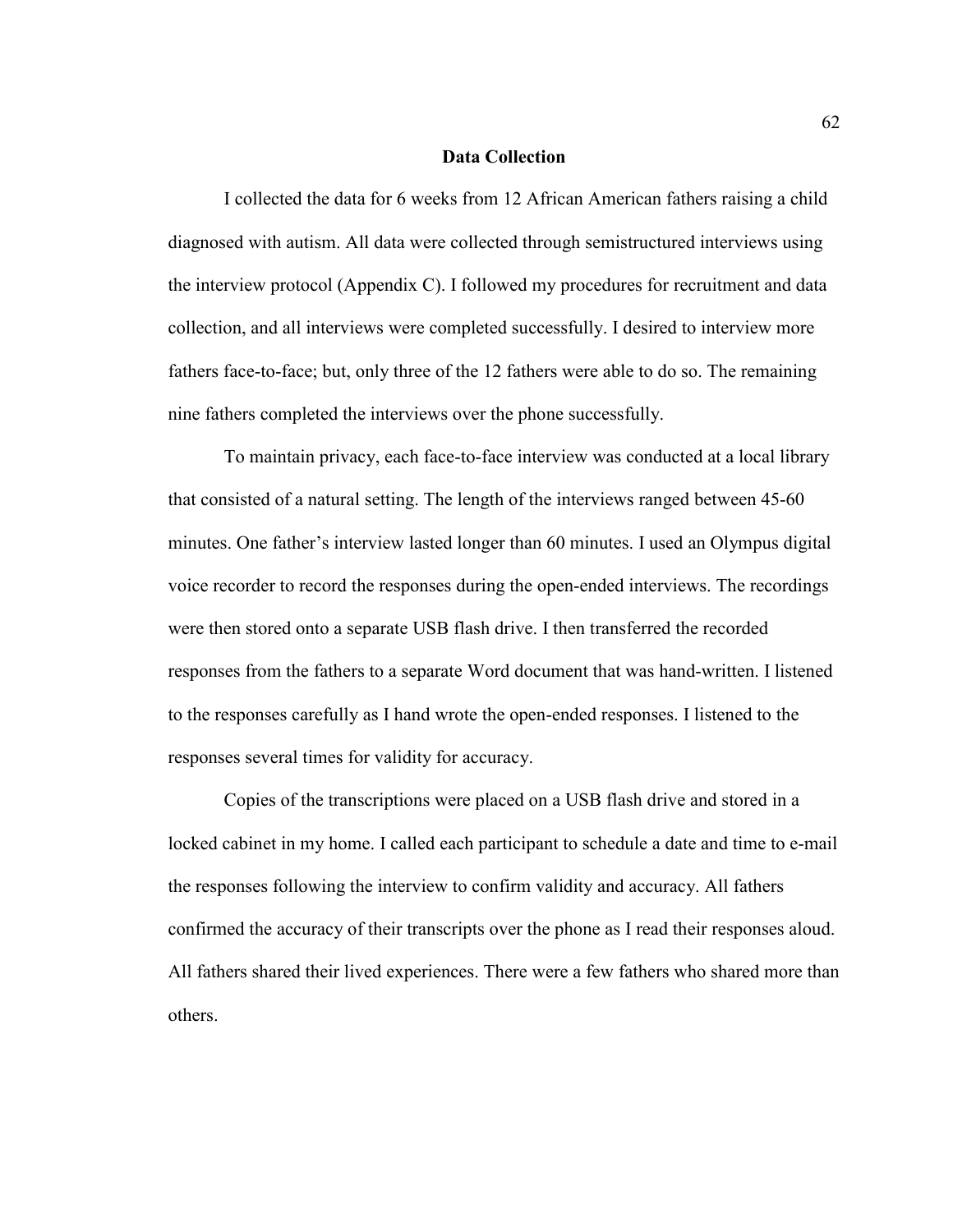#### **Data Analysis**

 The process of coding data, according to the IPA qualitative research tradition, is flexible and led by the goal of uncovering the ways in which participants make sense of their lived experiences (Braun & Clarke, 2006; Smith et al., 2009). Upon the completion of data collection, I became the transcriber, a role I took to be sure I experienced every step of this phase of the study. Although it took time to transcribe each interview, I was able to internalize the participants' thoughts.

 While transcribing the data, the goal was not only to familiarize myself with participants' self-reports, but also to develop a deeper understanding about participants' lived experiences with regard to the phenomenological research questions under exploration (Moustakas, 1994). Rogers (1949) believed that the clinician's goals should be to perceive as sensitively and accurately as possible all of the perceptual field as it is being experienced by the individual. This is accomplished by explaining to the individual the extent to which he or she is experiencing the issue through the individual's eyes. The data allowed me to identify areas of concern quoted from the fathers raising a child diagnosed with autism.

Each father was numbered 1 to 12 as this helped with identifying each father. I identified each father by his number and removed any names. Once the interviews were transcribed, each father read and confirmed his transcript was accurate. None of the fathers requested any changes of their documented statements. Once accuracy was confirmed, I began the process of coding. I was able to keep my data organized by creating a coding template that I used to code each transcript. Each code was saved from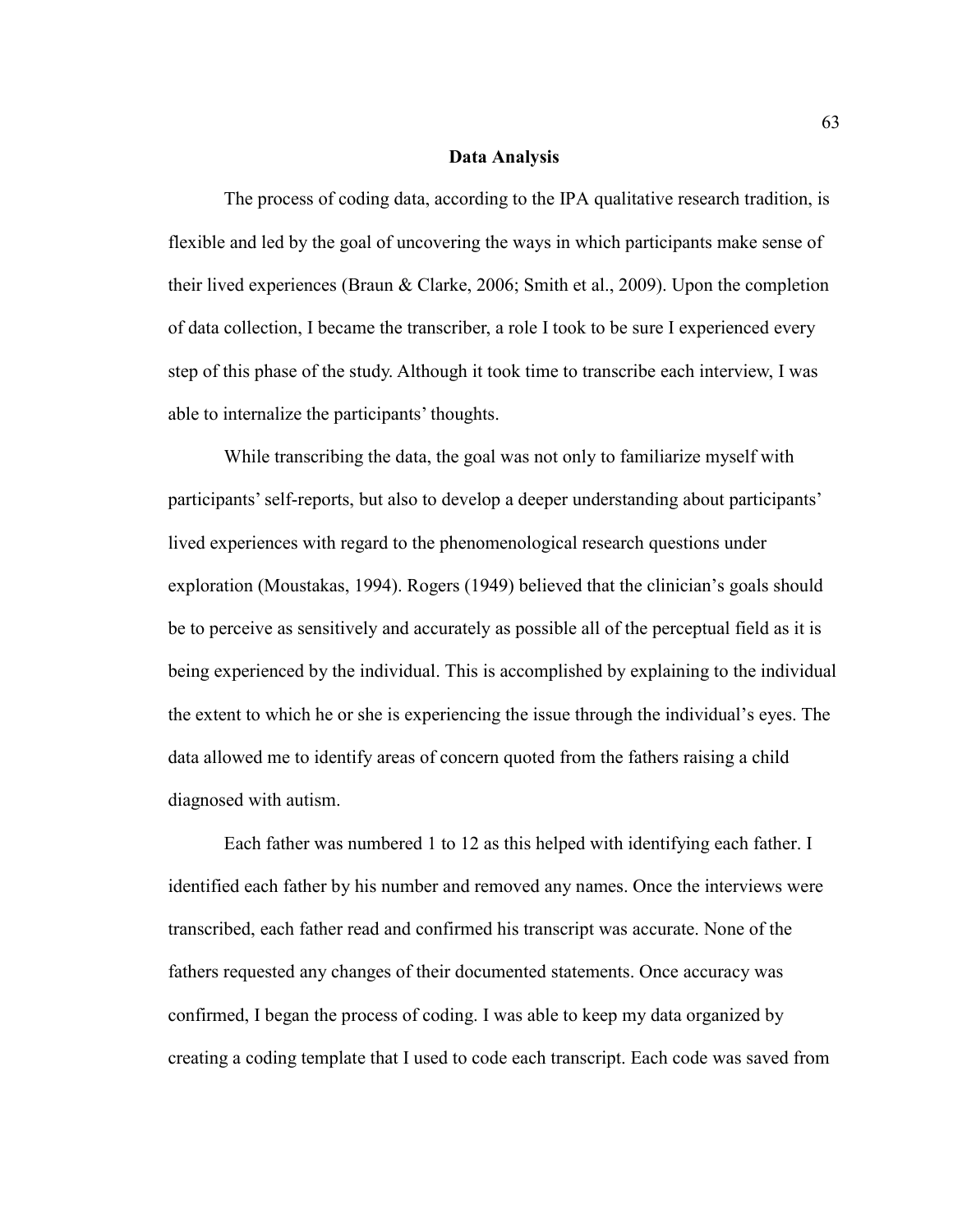the father's transcript as "Father 1 Coding" The coding consisted of three individual columns as the first consisted of raw data, the second consisted of the line-by-line coding, and the third was identified as focused coding. A sample of this line-by-line and focused coding can be found in Tables 2 and 3.

Table 2

| Sample of Interview Excerpt Line-by-Line and Focused Coding |  |  |  |
|-------------------------------------------------------------|--|--|--|
|                                                             |  |  |  |

| Raw data                                                                                                                                                                                                                                                                                                                                                 | Line-by-line coding                                                                                                                       | Focused coding                                                                  |
|----------------------------------------------------------------------------------------------------------------------------------------------------------------------------------------------------------------------------------------------------------------------------------------------------------------------------------------------------------|-------------------------------------------------------------------------------------------------------------------------------------------|---------------------------------------------------------------------------------|
| Q. Tell me about your child diagnosed<br>with autism. How would you describe<br>him?<br>My child with autism is high on the<br>spectrum a lot of times non-verbal, he's a<br>lot of times slow moving, he is<br>nonsociable, he doesn't like to go a lot of<br>places; especially around a lot of people<br>and he just really wants a lot of attention. | High spectrum autism<br>Aware of her diagnosis<br>Autism symptoms may not<br>be noticed initially<br>May appear to be a<br>"normal" child | Characteristic of<br>autism<br>Awareness of<br>autism<br>Awareness of<br>autism |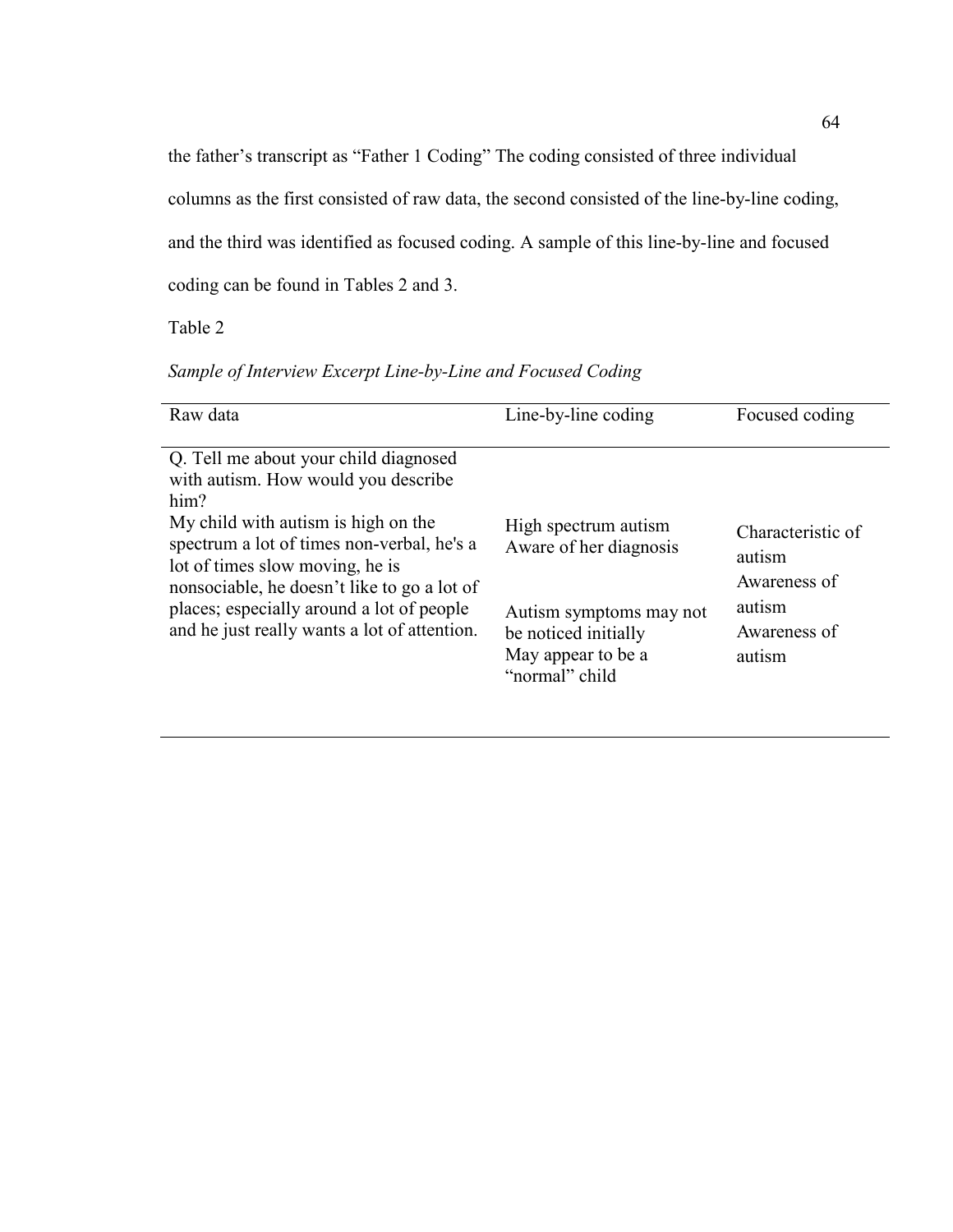Table 3

| Raw data                                                                                                                                                                                                                                                                         | Line-by-line coding                                                                                                                                  | Focused<br>coding                                                                                                                      |
|----------------------------------------------------------------------------------------------------------------------------------------------------------------------------------------------------------------------------------------------------------------------------------|------------------------------------------------------------------------------------------------------------------------------------------------------|----------------------------------------------------------------------------------------------------------------------------------------|
| Q. Tell me about your child diagnosed with<br>autism. How would you describe him?                                                                                                                                                                                                |                                                                                                                                                      |                                                                                                                                        |
| My child, you have to tell him things over<br>and over and I have to re-direct him with<br>that. He also says things over and over and I<br>have to tell him, "son I don't want to hear<br>that again". He's the same a7s other little<br>kids, but he's just a little different | Forgetfulness<br>Teacher of his<br>child<br>Repetition of<br>words<br>Teacher of his<br>child/blunt with<br>child<br>Father feels child<br>is normal | Symptom of autism<br>Disorder<br><b>Father Interaction</b><br>With son of<br><b>Autism Disorder</b><br>Father normalizing<br>behaviors |

*Sample of Interview Excerpt Line-by-Line and Focused Coding* 

As Smith and Dunworth (2003) discussed, engaging in the process of coding each interview separately assists in gaining the necessary insight about each participant's lived experiences. The line-by-line coding was important in guiding the data analysis as it helped clarify my decision regarding the kind of data needed to focus to begin to distill the qualitative inquiry. The focused coding process was necessary in narrowing my inquiry on data that were relevant and meaningful in conceptualizing emerging themes (Charmaz, 2004). The coding process, including the line-by-line coding and focused coding, was an essential aspect of data analysis as it assisted with identifying emerging trends or themes from all 12 interviews (Dcuir-Gunby, Marshall, & McCulloch, 2011). At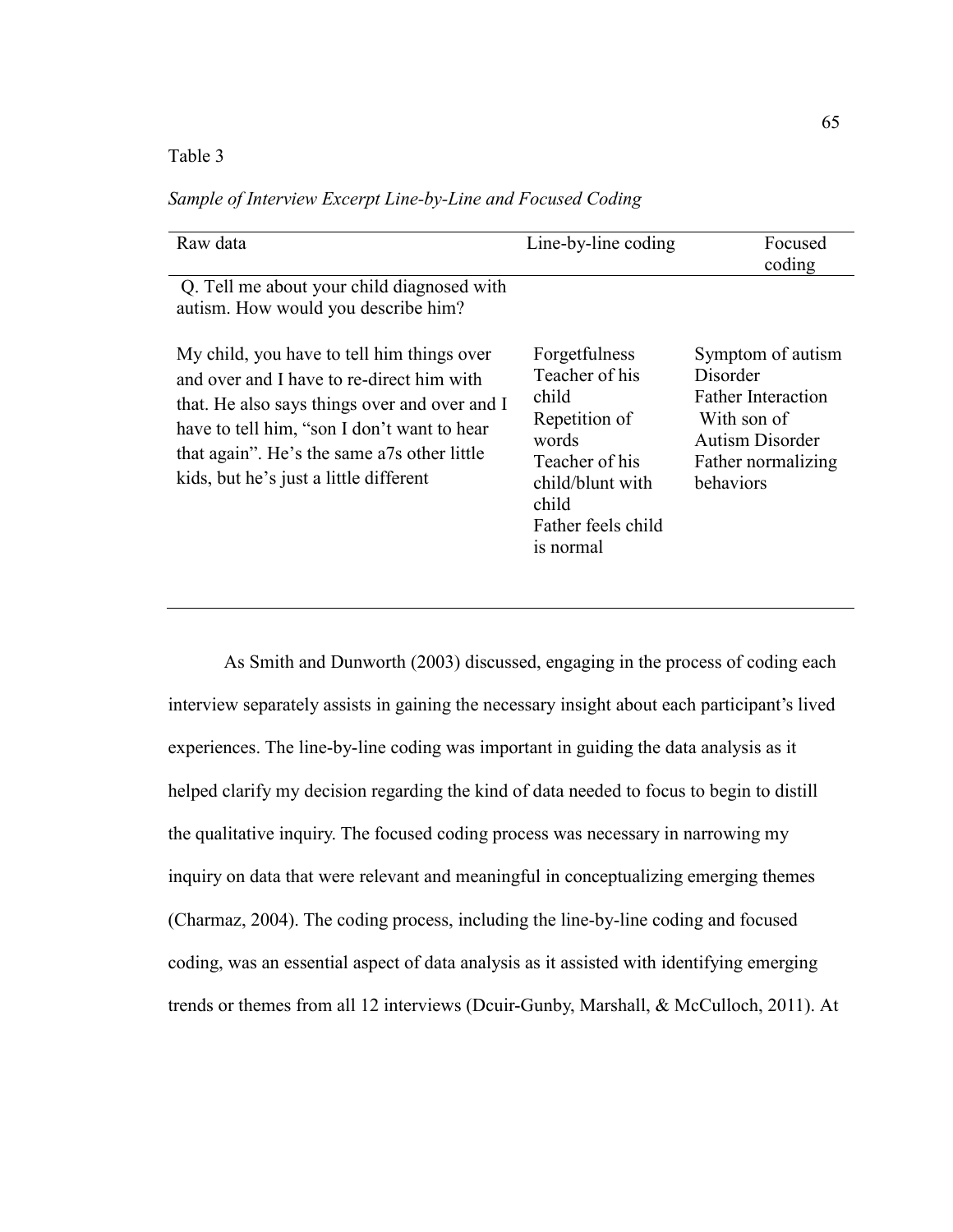the end of each father's coding, I created a section titled: memo. The memo allowed me to insert my overall opinion of the father's interview. A sample memo is below.

MEMO: This father made me feel as though learning his child was diagnosed was scary as he felt lost as a parent. The father made me feel as though with a lack of information, he never gave up on his child as he identified himself as being his son's "go-to" person for anything. The father painted the picture of having a close bond with his son. The father increased his knowledge of the diagnosis and shared this with other parents with similar experiences. The father made it seem as though raising a child diagnosed with autism isn't easy, but possible.

Following creating the memo, I then created definitions of data located in the focused coding column. The definitions consisted of the father's exact words to name and define such definitions. For example for "activities father shares with child," the definition consisted of activities the father engages in with the son such as playing video games and play basketball. Once all codes for the interview were listed and defined, I began the process of abstraction. In abstraction, codes are grouped together in terms of the similar themes that they express (Smith et al., 2009).

One of the themes that was identified in each father's interview was "father's emotional reaction." I defined this theme as the father reported feeling sadness, crying, and being distraught when he found out details of the diagnosis. After this theme was created, I then went through the interview and found all codes that related to the overarching theme. In comparing each interview and the participant's shared and unique experiences, I reverted back to my first transcriptions to edit and refine themes that were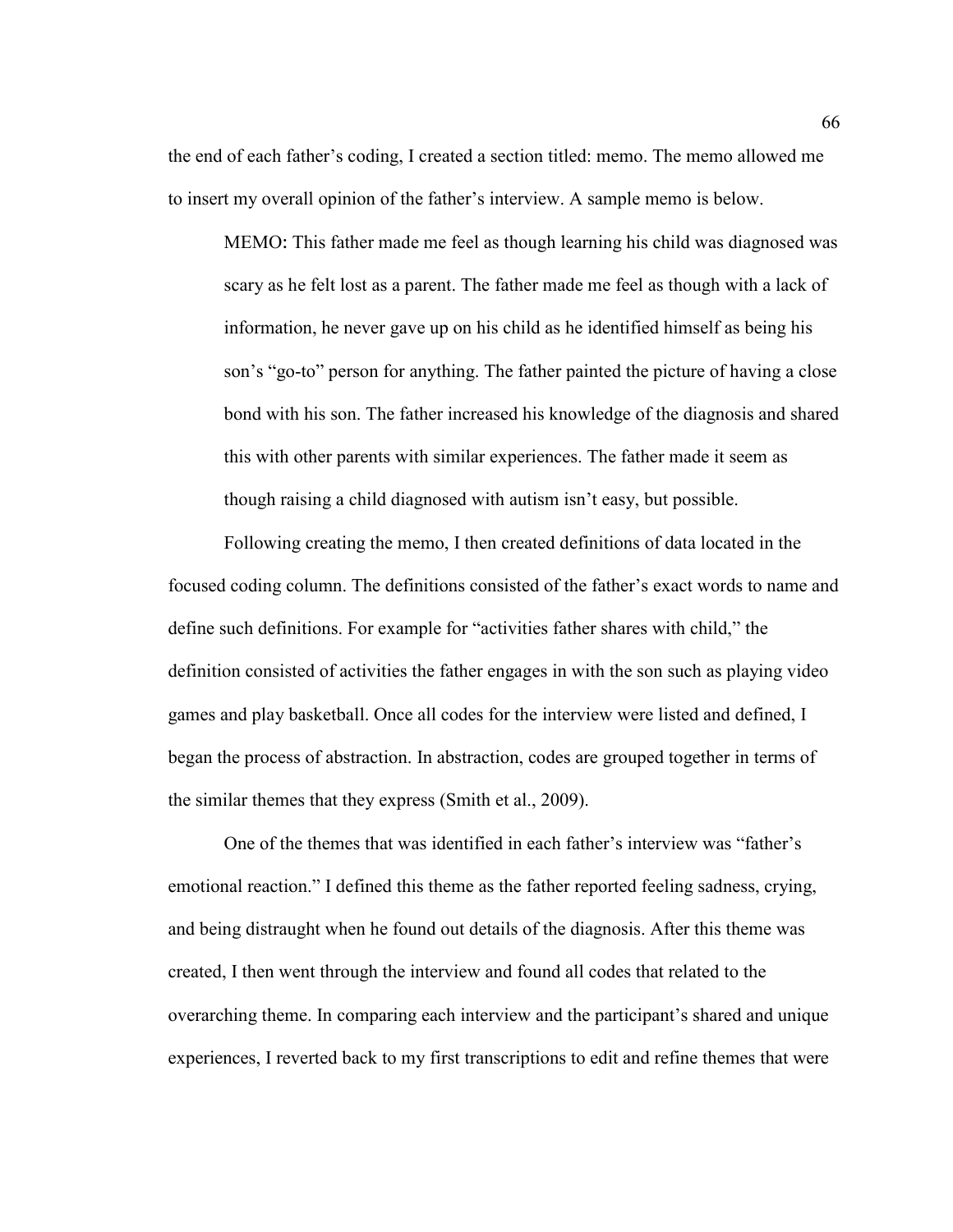previously identified in earlier transcripts. I was sure to minimize themes that fit in the category of previously recorded themes. For example, if a theme stated, "father felt unsure of how others would treat his son at the family reunion," I went back to the transcript and broke this statement down to fit into two overarching themes. I targeted themes focused on the father's emotional reaction and the lack of awareness of autism disorder.

Finally, once all transcripts had been coded and the family of themes created for each individual form of data, I then created one large document to capture the themes from all fathers' interviews. A codebook was used to guide the analysis from the interviews. A codebook consists of a record of the emerging codes to facilitate the organization or reorganization of data into categories (Saldana, 2015). Using a codebook allowed me to stay organized as data quickly changed and data analysis progressed. The left column listed the theme and its definition. The middle column considered the numeration of each code, and the third column represented how many times it appeared in each interview throughout the data (Smith et al., 2009).

Table 4

#### *Sample Codebook*

| Theme                                 | Number of Times | Number of Interviews I |
|---------------------------------------|-----------------|------------------------|
|                                       | It Appears      | Appears In             |
| The overarching theme refers to       |                 | Interviews 1-12        |
| fathers identifying such descriptions |                 |                        |
| as sadness, anger, guilt, blessed and |                 |                        |
| optimism.                             |                 |                        |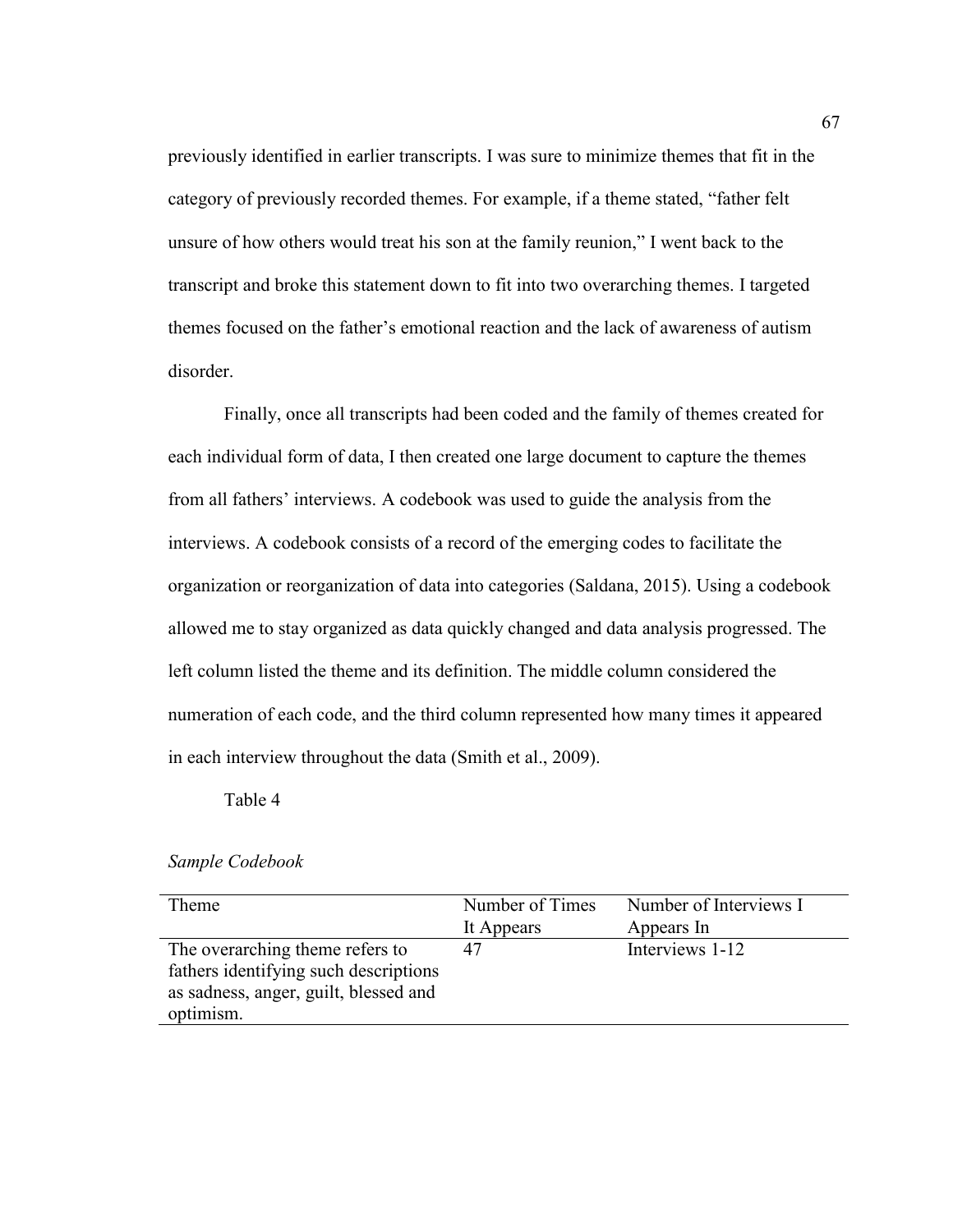Following the creation of my large codebook, I identified codes that presented the most significant to the fathers and how these codes and themes related to the research questions. My goal was to identify reoccurring patterns and or experiences. Data collected from the fathers' responses were compared, consolidated, coded, and compiled at the end to confirm the consistency and accuracy of the data interpretation. There were no instrumentation changes, alterations, or modifications to data strategies. I stopped reviewing here. Please go through the rest of your chapter and look for the patterns I pointed out to you. I will now look at Chapter 5.

# **Evidence of Trustworthiness**

 The data from this study resulted from open-ended interviews of the 12 participants. The interviews were audio-taped, and I manually transcribed them. I checked each transcript for accuracy and validity. Each participant received a copy of the transcript of his interview via e-mail to provide the participants the opportunity to confirm accuracy and also to correct responses to interview responses if necessary.

 All participants confirmed their responses to the interviews were correct. Safeguards were discussed to minimize potential bias from influencing results obtained in this study. Merriam (2009) described this step as essential to the internal validity process of qualitative research. I became familiar with standards of quality for the specific type of qualitative investigation that was utilized in this study; but, I also worked to demonstrate credibility, transferability, dependability, and confirmability in this study.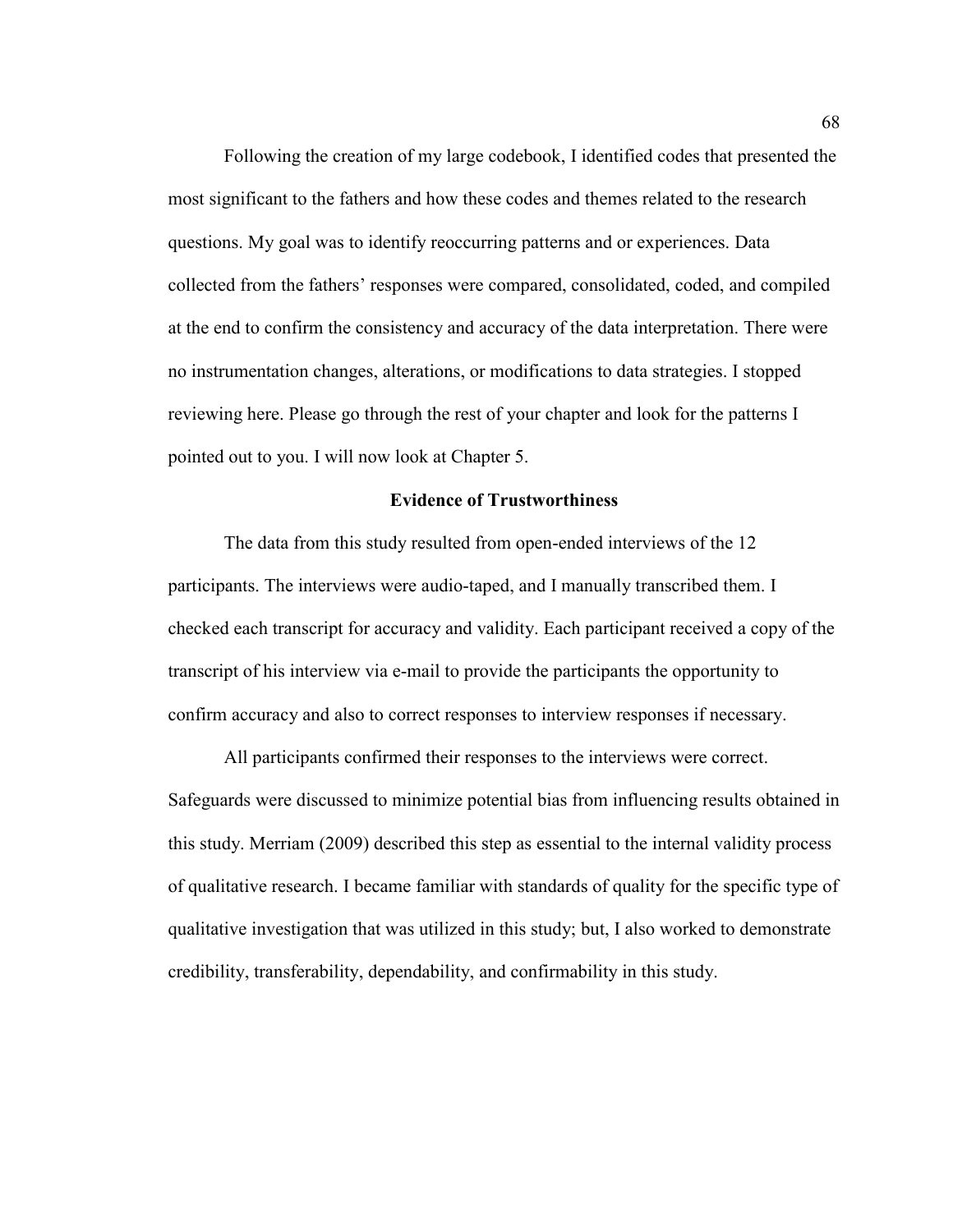# **Credibility**

As discussed in Chapter 3, the accuracy of the data was based on verbatim transcripts of the recorded interviews. One digital recording device was utilized for each interview to ensure accuracy of the narrated accounts provided by each participant during the interview process. All of the collected data was transcribed from the recording device and typed into a Word document to ensure the integrity of the content of all provided responses. After the initial transcript was created the researcher re-played each interview to ensure that the transcribed data was accurately captured word by word based on the content of the interview. This extra step helped detect any potential omissions that could compromise the integrity of the data and the responses provided by the participants. Credibility was attained as a result of an accurate description of the lived experience of African American fathers raising a child diagnosed with autism.

# **Transferability**

 According to Yin (2011) transferability can be established by ascertaining if the findings of one study can be applied and generalized to another study. According to Patton (2002), findings are considered to have a transferable quality when researchers conduct a similar inquiry in a new or different setting and obtain an outcome consistent with the original study. It was significant for me to identify and describe each father's unique experience so this study can increase data researched and collected by other African American father's raisins an autistic child. Information about each participant was collected in the interview process, and information was also explained both in words and in figures so readers can comprehend other fathers who have shared these lived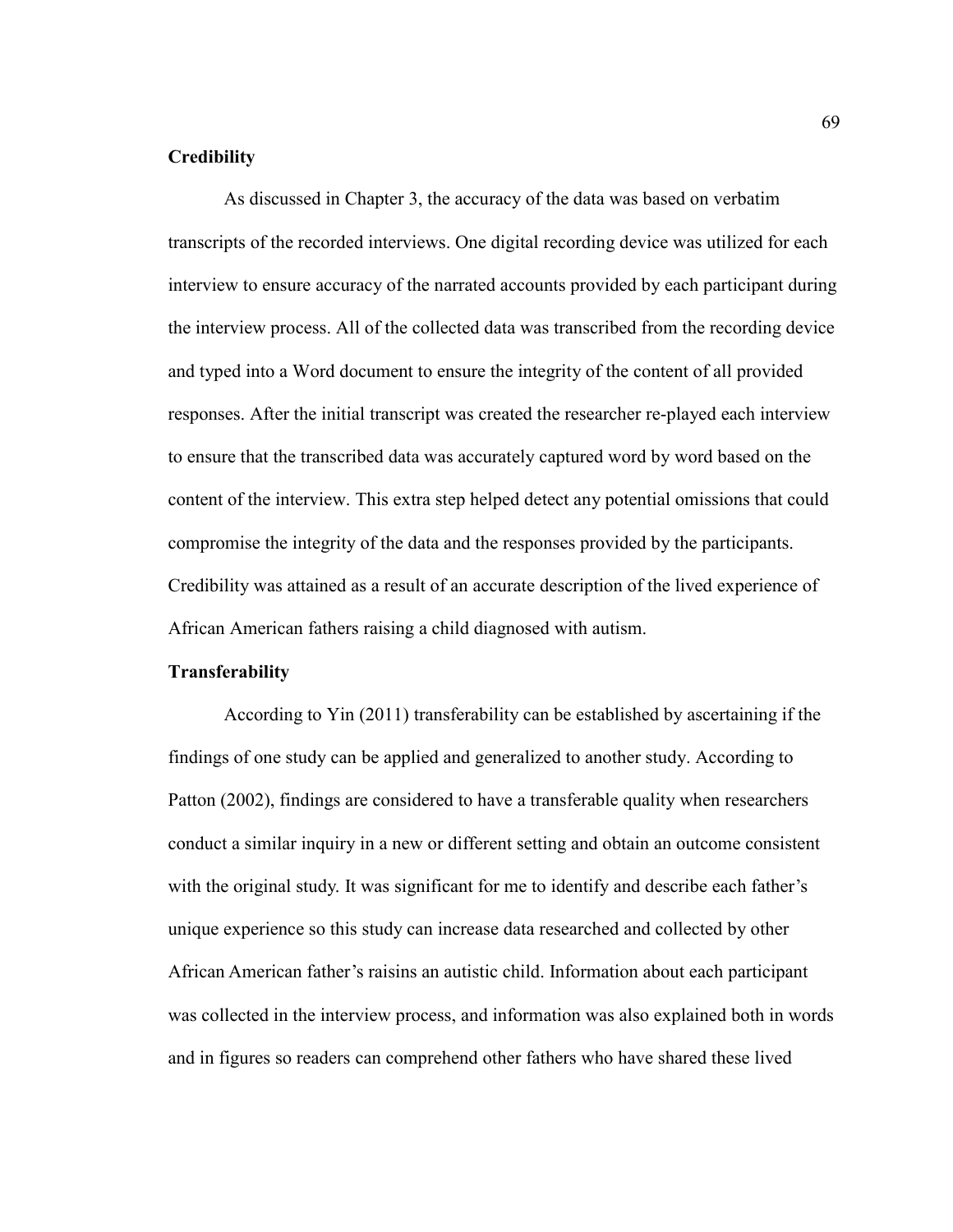experiences. Throughout the data collection process, I paid careful attention to the context of the participant's experiences. Through these efforts, I was able to obtain a thick description of the participant's experiences and promote the transferability of this study (Mills, Durepos, & Wiebe, 2010).

## **Dependability**

Dependability relates to the degree at which findings from the research are consistent and valid and could also be repeated in yet another study. Dependability was confirmed through the use of quotes from the transcripts, which included textural and structural descriptions. In this way, congruence between the data and the report were maintained. I was sure to include quotes from participants within the context. The issue of dependability involves the attempt to examine and ensure the process of the qualitative inquiry in the way in which there is consistency overtime under different conditions (Lincoln & Guba, 1985). To increase the research dependability, each step of this research was described in detail, and evidence of empirical support and researcher decision making was thoroughly documented. Throughout the process of data collection, a detailed audit trail was maintained to confirm all processes for this study were organized and accessible during analysis (Nowell et al., 2017). Full disclosure was important in ensuring that the data was dependable and presented without bias or exclusion. The duration of the study and the content quality contribute to dependable results. It is very likely if this research were conducted in this same manner, the same results would exist.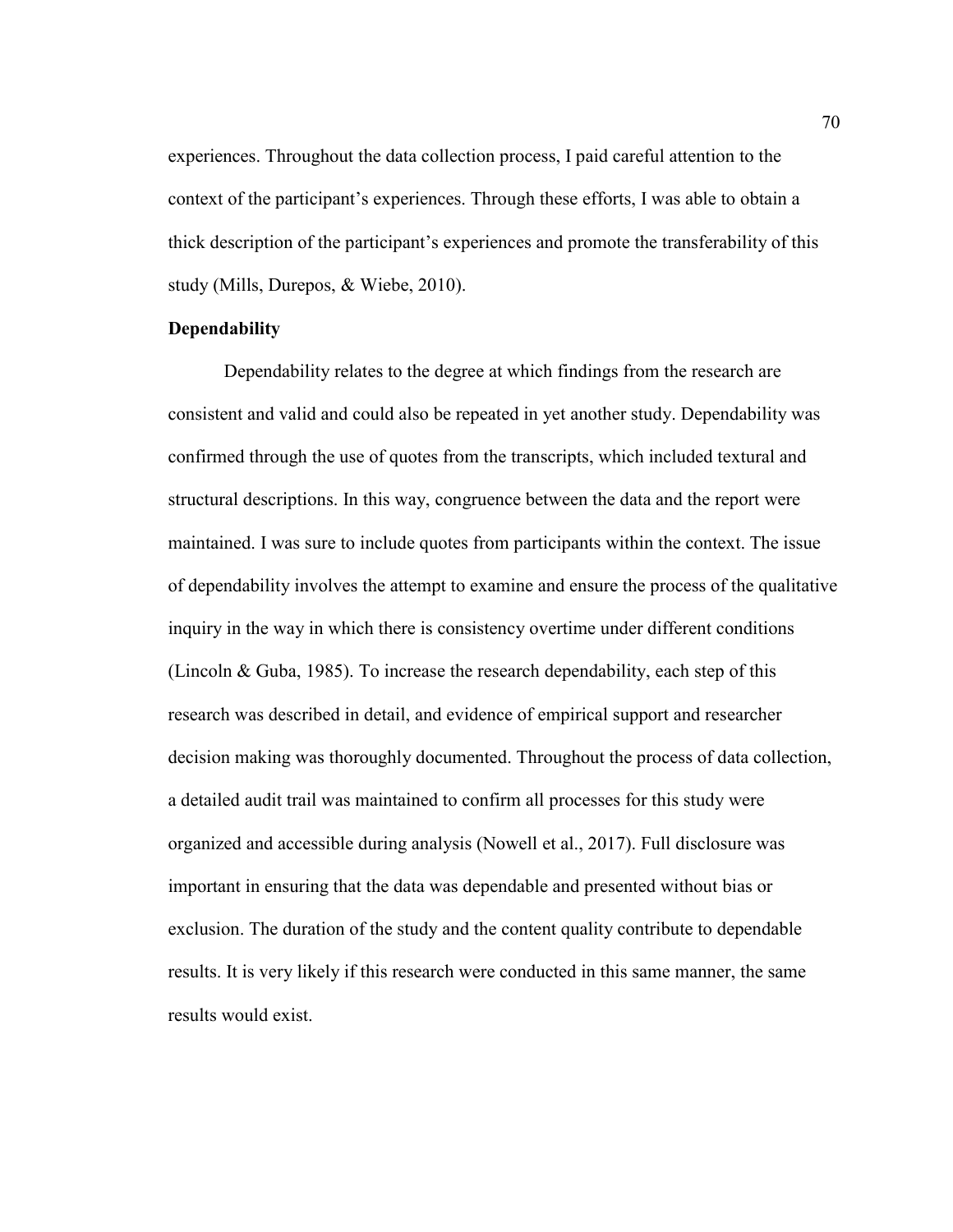#### **Confirmability**

Confirmability is the extent in which the researcher maintains neutrality so that participants' responses dictate the outcome of the study (Bloomberg & Volpe, 2008). Confirmability involves steps taken to ensure the minimization of personal bias diluting the quality of the study include ongoing self-reflection or checking throughout the inquiry. The other step utilized to address concerns of confirmability involved documenting data collection and steps of analysis. To confirm the results from this study, I minimized the possibility of personal bias by diluting the quality of the study by ongoing self-reflection and checking data throughout the inquiry. The other step utilized to address concerns of confirmability involved myself documenting data collection and steps of analysis throughout the study. I, also read and re-read, listened carefully and analyzed all data. Member checking will ensure credibility by allowing the participant to review the transcript for accuracy (Creswell, 2013). To address member checking, I used probes as needed, for participants to clarify or expand on their information. I also sent each participant through shared e-mail addresses, a summary of their interview transcript to review, correct as needed, and e-mail back to me (if needed). Member checking took place during the interview process and the conclusion of the study where participants reviewed their responses which increased credibility.

 The next section will include four major themes of the study: father's interaction with the child, father's emotional reactions, discipline of the child, awareness of autism and supports for autism. Table 5 contains the various themes that emerged from the data, including a description from the themes.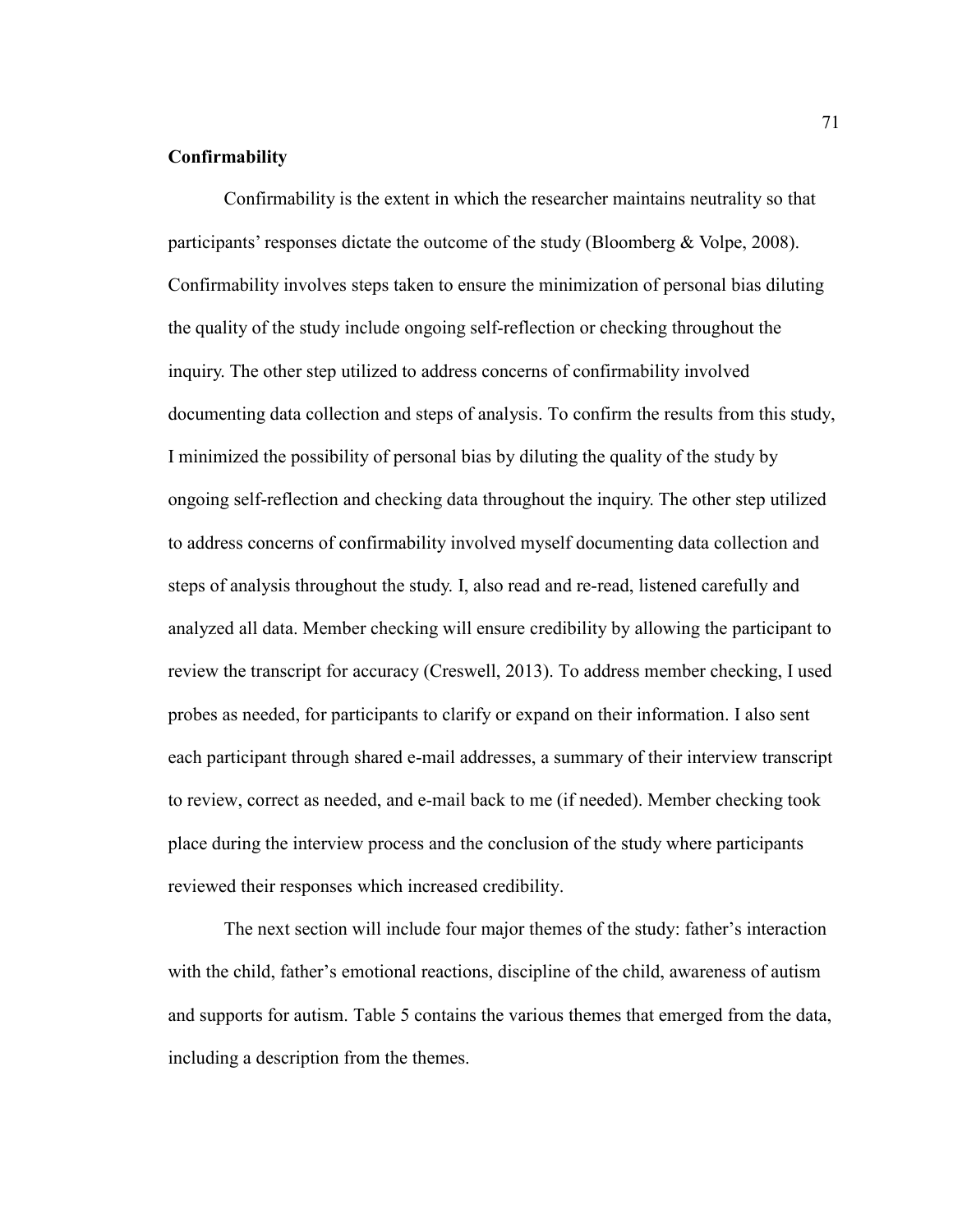# Table 5

*Emergent Themes and Subthemes* 

| <b>Emergent Themes</b>                     | Subthemes                                                                                                                   |
|--------------------------------------------|-----------------------------------------------------------------------------------------------------------------------------|
| Theme 1: Father interaction with the child | Playing video games<br>Interacting in Outside Activities                                                                    |
|                                            | Taking the child to their appt's (Therapy)                                                                                  |
| Theme 2: Emotional Reactions               | Sadness, Guilt, Anger, Blessed, Relieved,<br>& Optimistic                                                                   |
| Theme 3: Discipline of the Child           | Child manipulates father<br>Does child understand discipline and<br>punishment<br>Father often unsure of ways to discipline |
| Theme 4: Awareness $\&$ Support of Autism  | Father lack of awareness of autism<br>Society's lack of knowledge of autism<br>Resources                                    |

# **Findings**

 All of the fathers in the study reported this was the first time they participated in a study regarding the father's experience raising their child diagnosed with autism. The fathers reported it made them feel as though they had a voice and that it also felt great to give advice to other fathers who also have a child diagnosed with autism. The fathers reported that if they had participated in a study as this earlier, they would have been better prepared to raise a child diagnosed with autism. Fathers reported that before their child was diagnosed with autism, they never knew much about the diagnosis. A few of the fathers became emotional during the interview feeling happiness, guilt, and sadness. Most of the tears occurred as fathers spoke about how proud they are of the child and about being their father.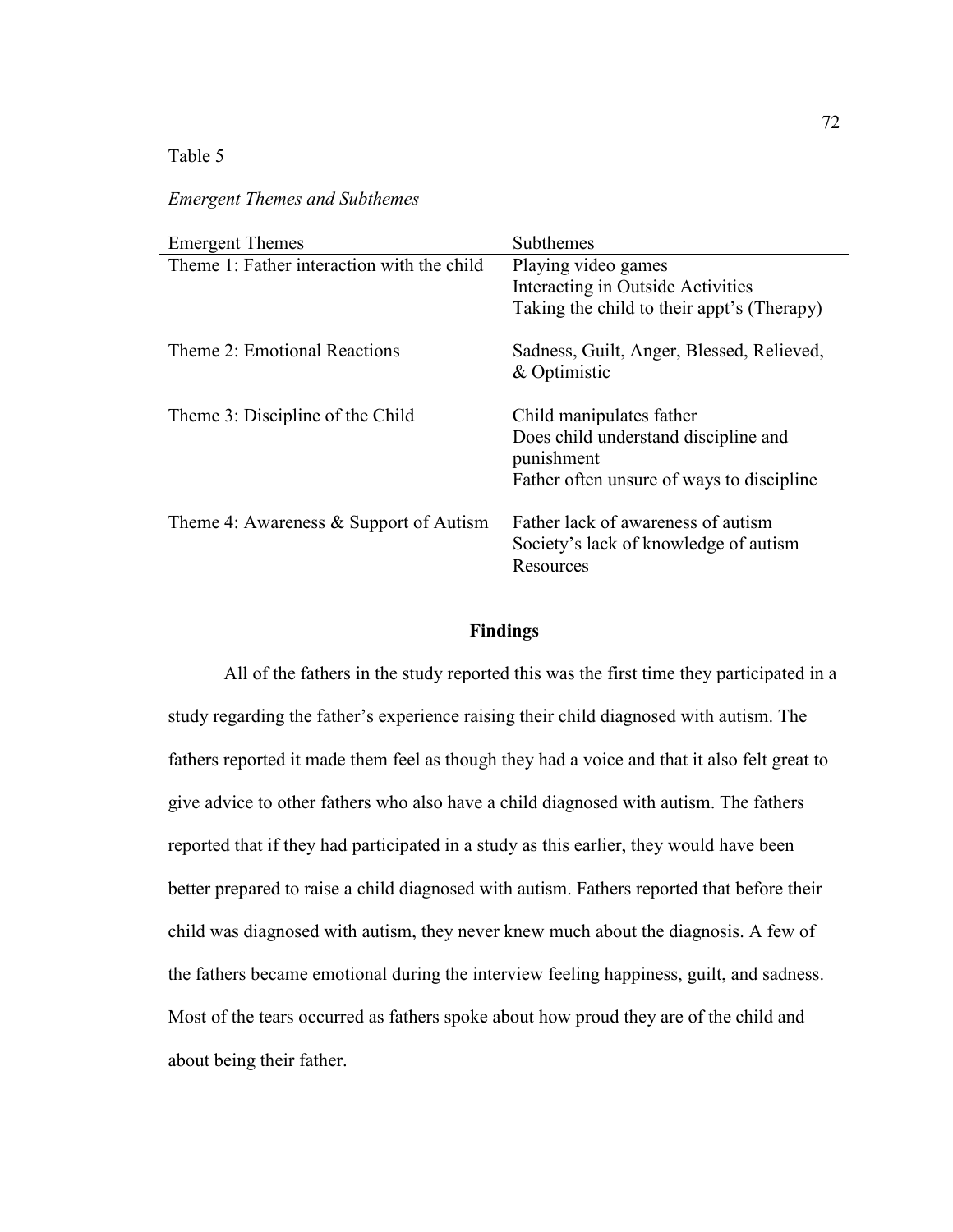#### **Research Question 1**

 The first research question of the study was: What are the experiences of African American fathers raising an autistic child? One theme reflected a response to this research question, father's interaction with the child. The following subthemes were related to the main theme and they represent the many ways in which fathers interacted with their children: Playing video games, interacting with the child in outside activities, and taking the child to their appointments.

 **Theme 1: Father's interaction with the child.** The first organizing theme to emerge in these data was present in all 12 interviews with participants. This theme referred to how fathers interacted with their child diagnosed with autism. Across all participants accounts, father's interaction with the child and codes related to this theme appeared consistently throughout the data. Fathers saw themselves as being more involved with their children than their spouses. Three subthemes were identified to make the meaning of the ways in which fathers interacted with their children. The first subtheme involved playing video games as an activity in which fathers interacted with the child. The second subtheme identified the father interacting with the child with outside activities. The third subtheme consisted of taking the child to their appointments as means of interacting with the child.

**Playing video games.** The subtheme playing video games was consistent with most fathers in the study. Fathers described playing video games as a way of establishing rapport and increasing communication with the child. Participant 1 shared, "the pediatrician told me I have to find a way to get into his world and only then would I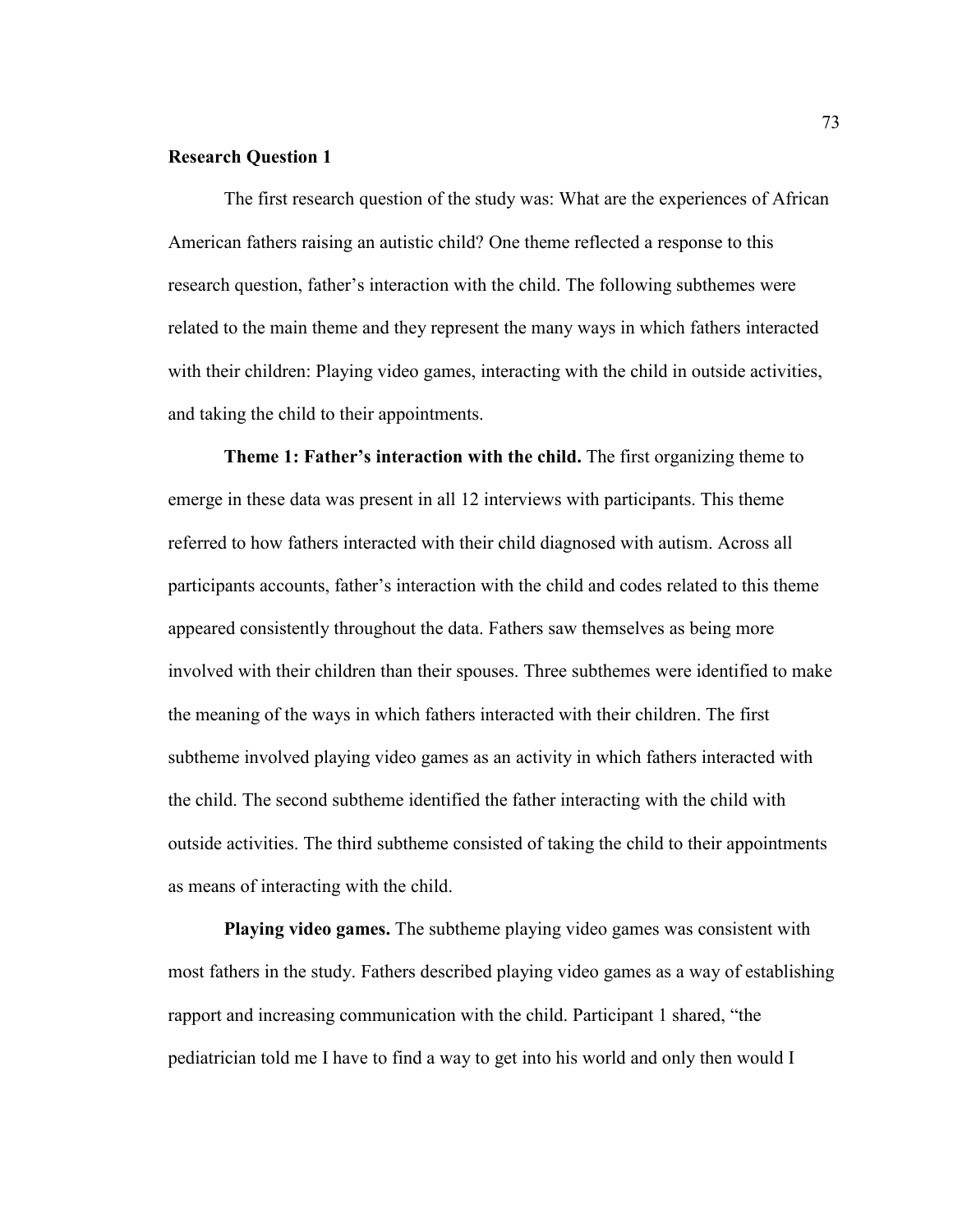notice a breakthrough." Participants shared that the purpose of playing video games together was to increase interaction and contact with their children. Participants disclosed that their child's doctor encouraged them to try to find things their child enjoys doing and also increasing more hands-on activities to build rapport with their child.

Several fathers mentioned Mind Craft as a very popular video game among children diagnosed with autism. Fathers described that while playing the video game, they realized their child began to communicate more. Participants shared in the eyes of the child it was just a game; but, to the father it was a great communication tool. Participants described playing video games began to be a daily interaction following homework.

Participant 1 said:

I noticed he was watching a lot of video games and I kind of asked him do you want to play it or you just like to watch it? He said he likes to play it, I got it, and he's been playing it a lot; you know I play it with him.

One father shared that when he and his son play the video game Mind Craft, they talked and laughed a lot. Participant 9 said, "Before me and my son started playing video games together, he would walk pass me like I wasn't there because he lacked communication skills." Participant 10 disclosed, "When we play the game, my son talks a little. However, he doesn't like to talk much and gets easily irritated." The father disclosed he allows his son to lead the conversation, and it is still an enjoyable interaction among them.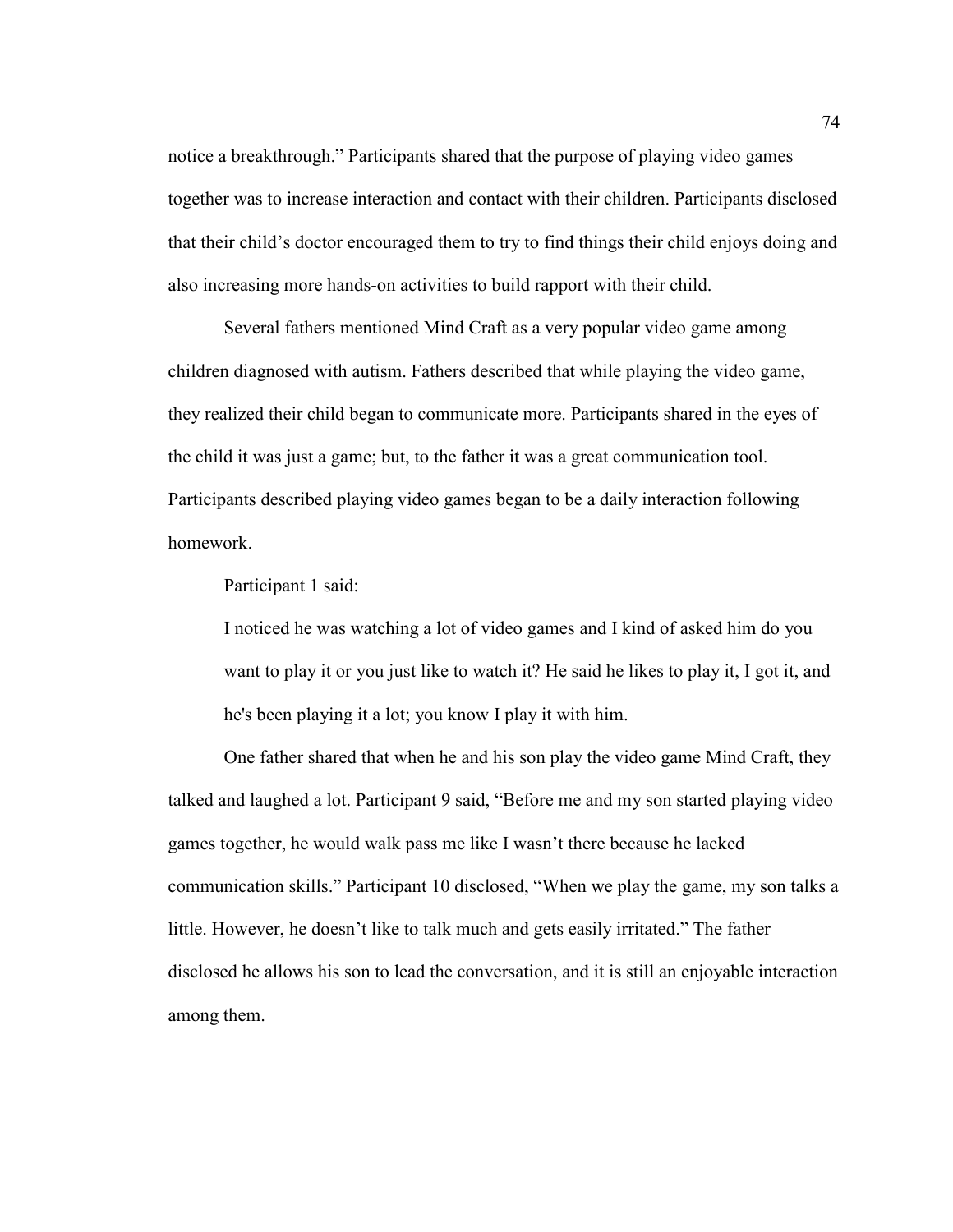**Interacting in outside activities.** The second subtheme was identified as fathers providing examples of interaction with outside activities. Fathers explained this activity as a sign of progress as most children diagnosed with autism may display a dislike for interacting outside of the home. Fathers described ways in which they interact with their children in public, and also stated the difficulties of doing this. One father reported his son will go out to eat in public; but, they really have to monitor the length of the activity as the child began feeling very uncomfortable.

Participant 1 said:

He is nonsociable, he doesn't like to go a lot of places; especially around a lot of people. I have to really think about where we're going, how long we will be there, how many people are there; even where the table is located in the restaurant. My son with autism got to the point he would not eat in public. My son has to learn how to overcome challenges and taking him out to eat in a public place helps. Other father reported similar experiences with their child diagnosed with autism.

Fathers appeared to express happiness when describing the activities that they engaged in with their child; despite the diagnosis of autism. Participant 2 shared activities he and his daughter enjoy although she would rather be alone and inside of the home.

My daughter enjoys the movies, but she has a sensory deficit. However, I don't allow this to stop us from enjoying the movies and I take her out of the movie if I notice her covering her ears. But um she's not very, I don't want to say outgoing; she would much rather be inside, if it's up to her. She has no issues being to herself.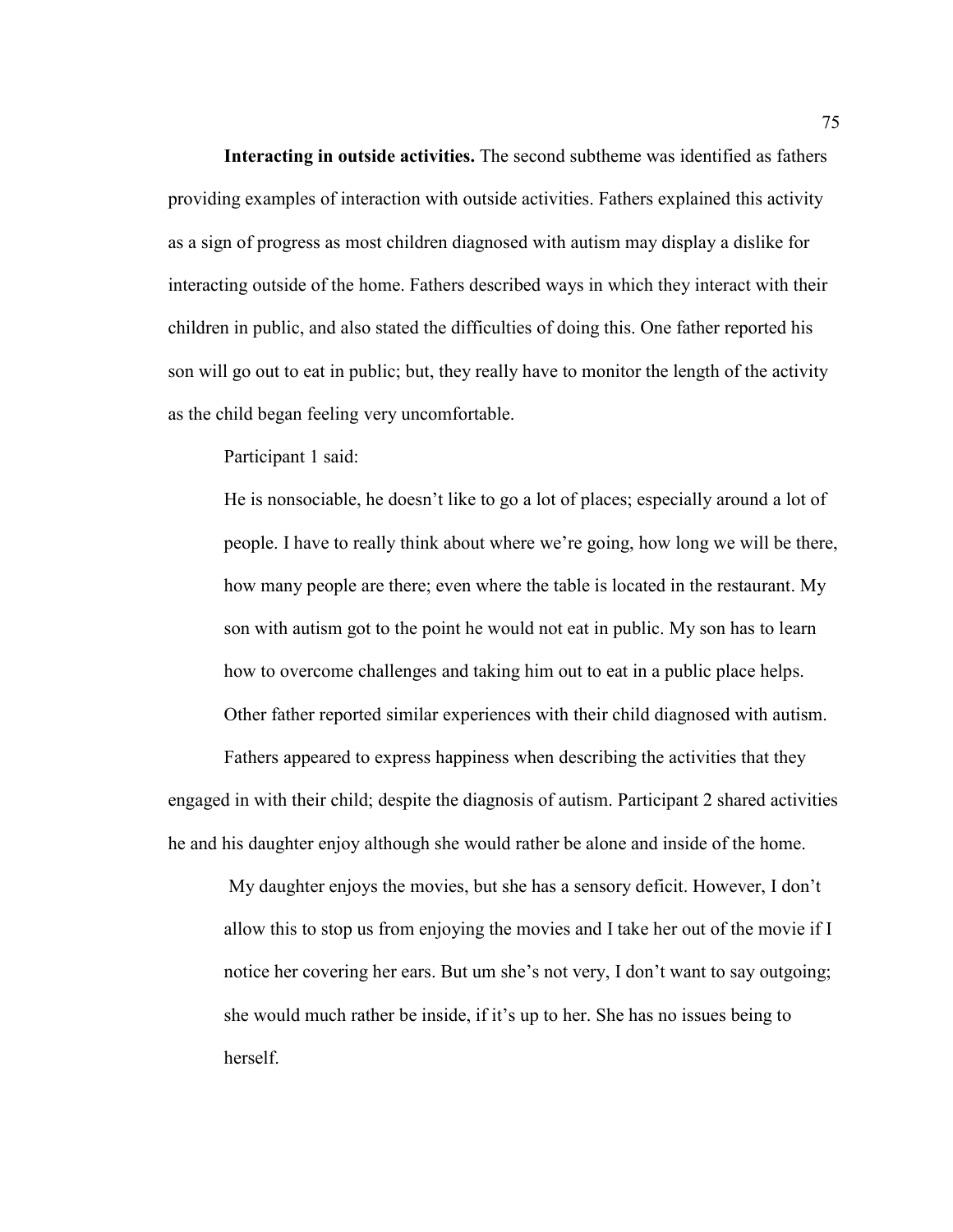Other participants expressed similar experiences regarding taking their child diagnosed with autism to outside activities despite challenges. Participant 4 disclosed, "My son doesn't like going out of the house much, but we go to the playground, movies and to restaurants together a lot".

Participant 9 said:

Although, church is not her favorite place to go and she tells me the choir hurts her ears sometimes. I can tell she is getting aggravated and myself or my wife will take her outside until the song is over. I think the people in church look at us crazy sometimes when we leave as soon as the song starts, we still get up like it's nothing. They may be looking, but back in the days she uses to have meltdown when the choir sang, now we just step outside when she covers her ears.

Participant 3 said, "Me and my son like to attend football games; he loves Alabama games." Participant 4 said "If there is one activity me and my son do the most, it would be going to the movies, going to the playground and restaurants."

Participant 6 reported, "Me and my son run a lot, this is a skill we have in common. My son wants to be an Olympic runner one day." Participant 7 said:

Me and my son go to the playground a lot. However, our number one activity to do outside of the home is swimming. As a child I never liked to swim, but now it's something I actually look forward to. We also like to hang out in my mancave together.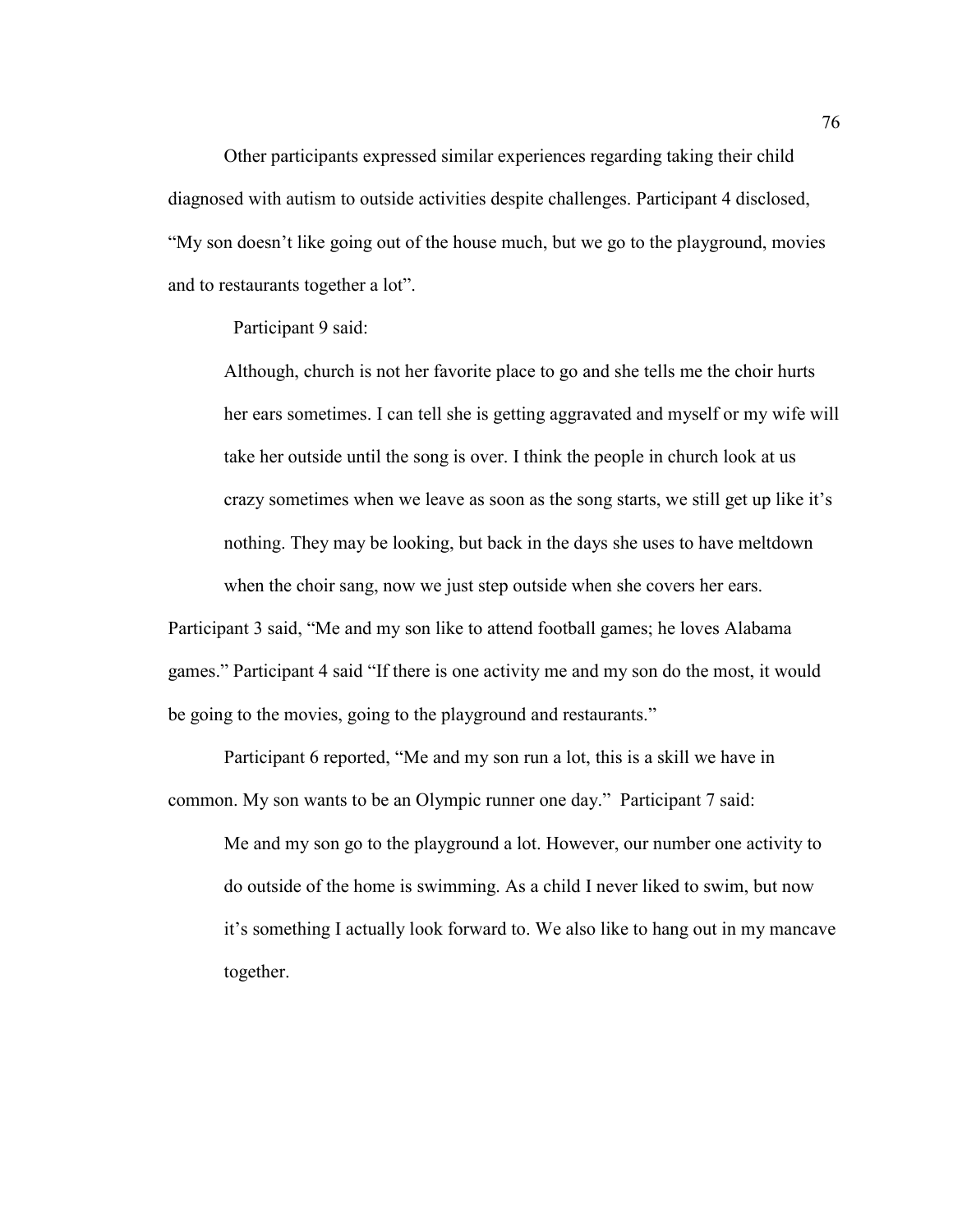Participant 9 shared he and his son enjoy going to the playground, swimming and bowling. Fathers described engaging in outside activities with their child, and they appeared to look forward to the experience just as much as the child.

**Taking child to appointments.** The third overarching subtheme was identified as fathers taking the child to their appointments which increased the father and child's interaction. None of the fathers described taking their child to their appointments as a burden or hassle. The fathers desired to take on this task, even changing work shifts to be able to do so. Participant 1 said:

I am always the parent that takes my son to his appointments. This is a time when we bond in the car and we sing and talk along the way". "I'm normally the one that takes him to his appointments, counseling sessions, speech sessions, um and you know I think it's very important for him to learn more. I'm normally the one that attends the field trips and those activities and I'm normally the only father there, or parent there.

Participant 9 disclosed:

I had been laid off from my job, but this allows me more time to interact with my son. I also wanted to take him to his appointments so I can bond and know my son like his mother does.

Participant 11 said:

I take my son to his appointment so my wife doesn't have to. My son only likes being out with me most of the time and my wife hate this. I know she's jealous,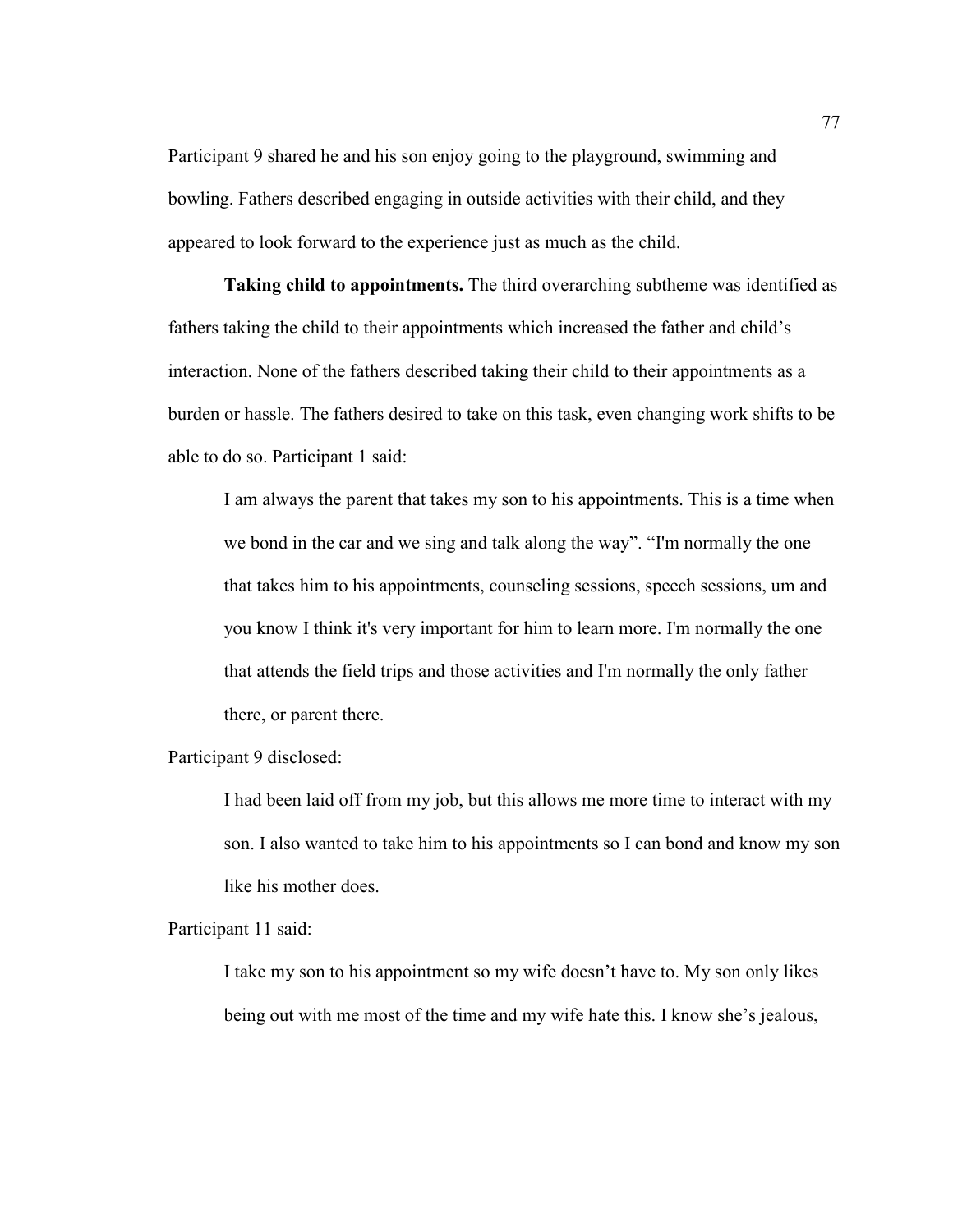but she said she aint, I know she lying though. He really doesn't like being out with his mama and he said she takes too long.

Most of the fathers also saw the task as relieving their spouse of being concerned with taking the child to the appointments. The fathers appeared to have a desire to ease the load off of the mother by taking on such a task. None of the fathers described this task as a burden and enjoyed this time with their child.

# **Research Question 2**

The second research question of the study was: What are the emotional reactions of African American fathers after they have learned of their child's diagnosis? One theme reflected a response to this research question, fathers' reaction after learning their child was diagnosed with autism. The following subthemes were related to the main theme and they represent the many ways in which fathers emotionally reacted to the autism disorder, that is, sadness, guilt, anger, blessed, relief, and optimistic.

**Theme 2: Fathers' reaction to autism.** The first organizing theme to emerge in this data was present in all 12 interviews with participants. This theme referred to how fathers reacted after learning their child was diagnosed with autism. Across all participants accounts, father's emotional reaction after learning of the disorder and codes related to this theme appeared consistently in the data. The father's description of their reactions resulted in five subthemes. The subthemes were sadness, guilt, anger, blessed, relief, and optimism.

**Sadness.** While describing emotional reactions after learning their child was diagnosed with autism, fathers reported feeling a sense of sadness. However, fathers did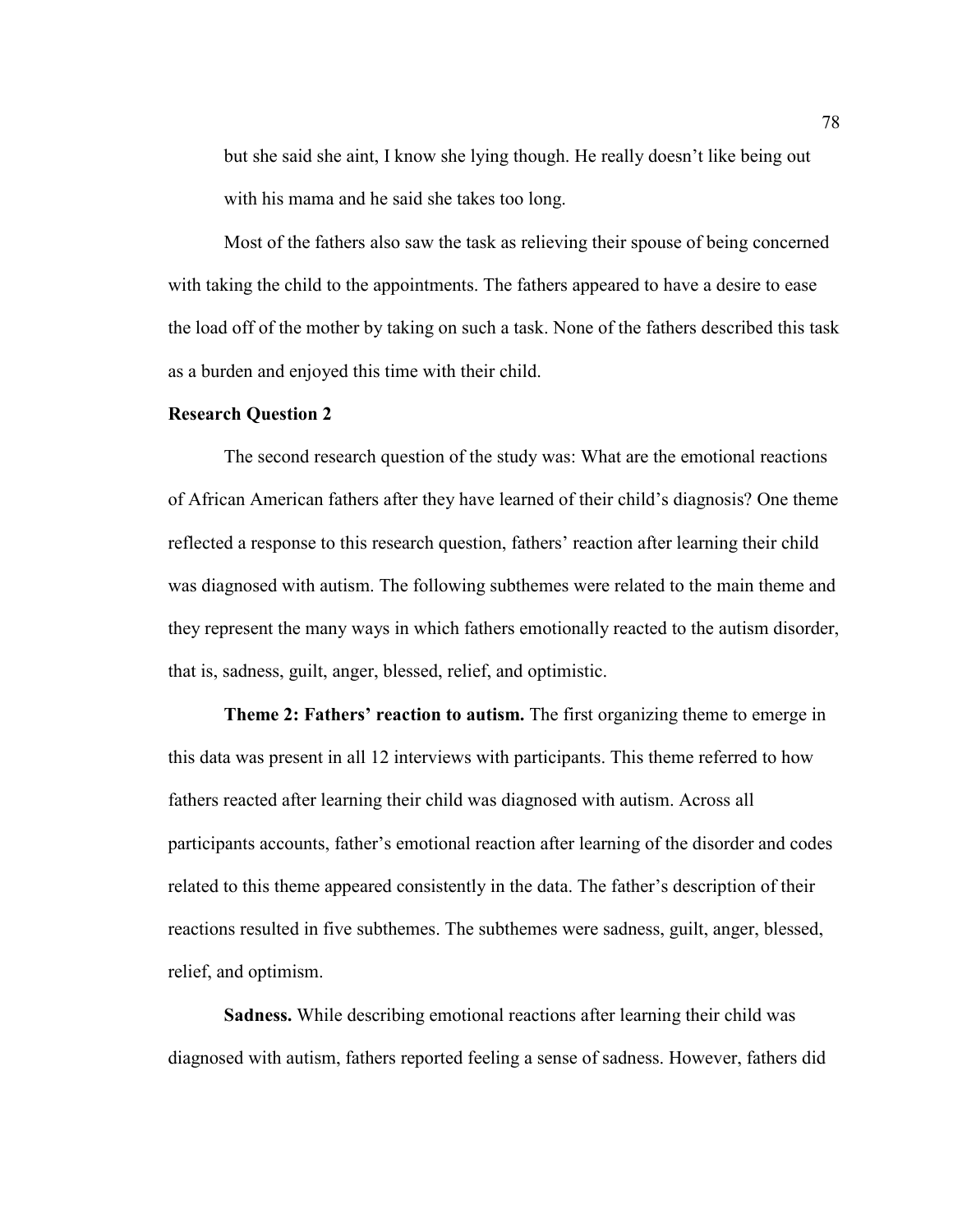not report sadness for themselves, but for their child. Fathers thought of all the challenges the child would endure as a result of the autism disorder. Fathers described their times of sadness following learning their child was diagnosed with autism.

 Participant 11 said, "I would sometimes pull over on the side of the road and cry before going home. I cried a lot of nights." Participants described experiencing several emotions and questioning their manhood. Participant 4 shared, "When they told us my son had autism, I felt sad at first because like I um said, I really didn't know what it was." Participant 9 said:

Man, you talking about a man with his emotions all over the place. I use to think a man shouldn't feel that way, but I did. Hell, one time I thought I needed to be in therapy and looking back I probably should have been.

**Guilt.** Fathers reported feeling guilty for several reasons following learning their child was diagnosed with autism. Fathers described guilt for past mistakes, for being old, for not testing the child earlier, and for drinking beer while the mother was pregnant with the child.

Participant 1 disclosed:

I felt guilty after learning my son was diagnosed with autism because we should have had him tested for autism earlier. I think there were many challenges that could have been avoided. You know it tough having one child with autism and one without it.

Another father reported feeling guilty because he thought his daughter had autism because he was old. The father stated he was distraught when he found out this was not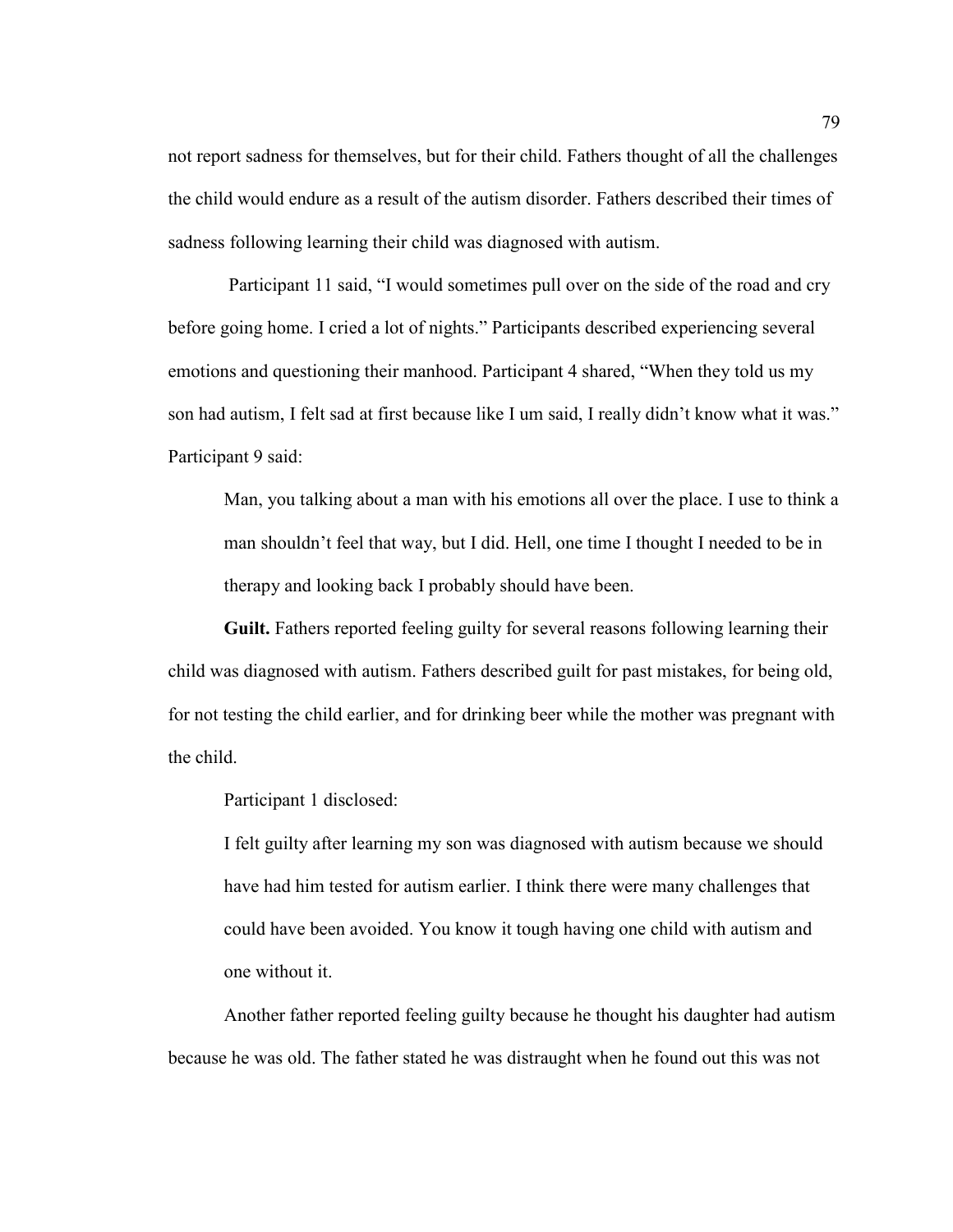the case. A second father reported feeling guilt after finding out his son was diagnosed with autism and began blaming himself. The father cited to how quiet he was a child and did not speak or socialize much.

The father reported he too, began to blame himself following the autism diagnosis. The father admitted he did not know exactly what he did wrong, but for some reason he felt it was his fault as a father. Fathers felt guilt due to unhealthy habits engaged in while the mother was pregnant. Participant 10 cited, "Shit, I thought it was my fault for drinking beer when she was pregnant."

One father blamed his incarceration stating, as he found out his son was diagnosed with autism, he instantly felt guilty as he was in and out of jail growing up. The father reported he felt it was his bad luck as he was not the nicest person in the past. Fathers continued to experience blame as one father reported he felt guilty and told his wife they had to have missed something when he was a baby. Fathers appeared to experience more self-blame following their child being diagnosed with autism. None of the fathers reported blaming their wives for their child being diagnosed with autism

**Anger.** There were not many fathers that identified anger as an emotion following finding out their child was diagnosed with autism. However, two fathers experienced the emotion of anger for several reasons. Fathers reported they felt angry for not knowing about the diagnosis to being angry at God. One father reported experiencing selfishness after learning his son was diagnosed with autism.

Participant 6 reported: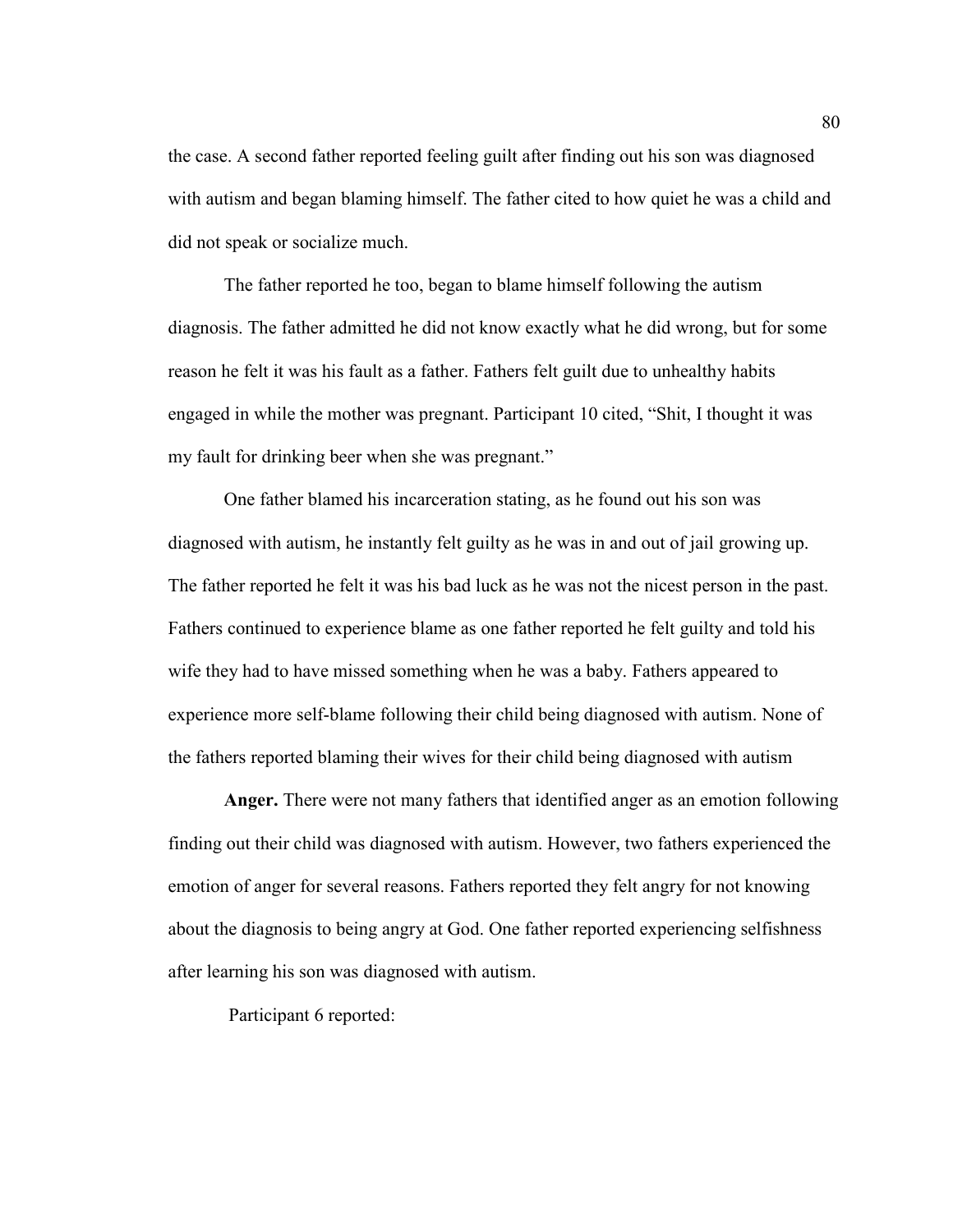I immediately thought of all the father and son things we would not be able to do together. What father doesn't dream of playing sports, getting dirty in the mud and climbing trees like I use to, liking fast cars like me and taking him to all kinds of games. But I came to realize my son does like sports, just not the one's I use to enjoy as child.

One father disclosed during the interview he asked God why would he give him a son that has autism. However, the father quickly stated he knows he cannot play God and there is nothing he can do to make his son not have autism. One father reported, after his wife suspected his son showed signs of autism, he immediately became angry with her for thinking something was wrong with his son. Participant 2 stated, "I won't lie and say I wasn't upset by it because it wasn't about myself, but about the challenges she would have"

**Blessed.** Following the fathers providing accounts of emotional reactions such as sadness, guilt and anger, fathers also reported feeling blessed. Participant 1 stated, "Following the sadness and hurt, I began to realize I was blessed to be my son's father." Participant 2 disclosed, "There were challenges early on, but we got over them. She is a testament to that and I am blessed to have her and be her dad."

Another father reported during the interview, he felt even more blessed to be his son's father following learning of his son was diagnosed with autism. Participant 4, "I feel really blessed to be my son's father." Participant 6 reported, "Although my son gets on my nerves, I am blessed and thankful for my son." Fathers continued to report feeling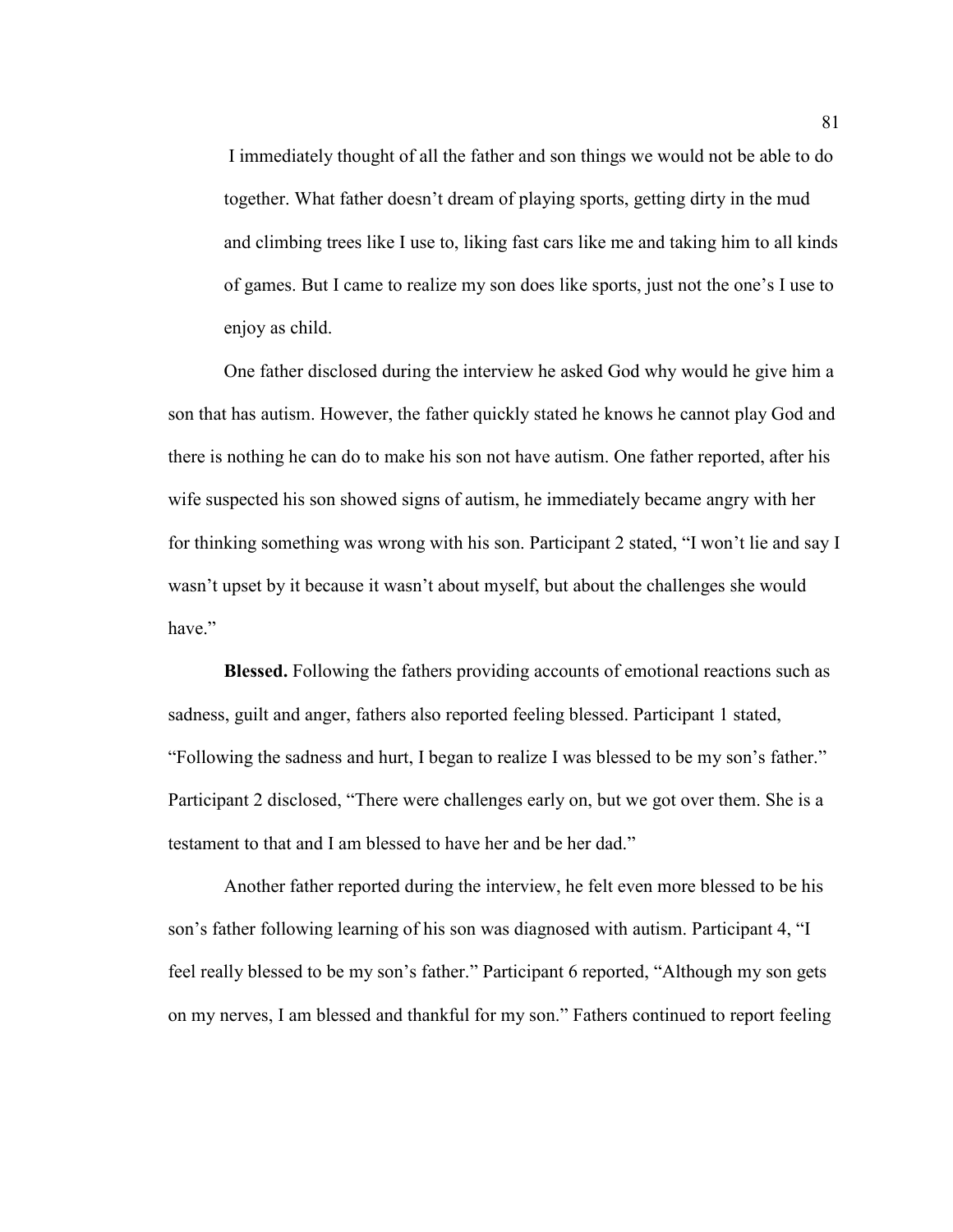blessed following finding out about the autism diagnosis. Participant 8 stated, "I know my baby was a gift from him you know, she's my little angel and blessing."

**Relief.** Father's also expressed a sense of relief following learning their child was diagnosed with autism. Participant #1 shared, "I was relieved when we received the news, but thankful to receive answers. I mean, my son is my best friend." Fathers reported their wives also felt a sense of relief as well after finding out about the autism diagnosis. Participant # 9 expressed "My wife admitted she felt relieved about the diagnosis and I told her I couldn't lie because I was too.". Fathers expressed though they didn't want anything to be wrong with their child, they were relieved to finally get answers. One father reported he immediately jumped into finding out ways to help his son.

Participant #2 said: But, all and all there was something different about her and when she was diagnosed it was a relief and about getting her right and the proper diagnosis, getting the right therapy and I can say she is far beyond what I feared when she was diagnosed at this point.

Although, fathers felt many emotions regarding autism, they experienced similar emotions after learning their child was diagnosed with autism. Participant 11 reported, "I felt so much relief when I found out I was not the cause of his autism and the damn doctors don't even know where it come from."

**Optimistic.** Although fathers identified feelings of sadness, anger and guilt, there were also positive feelings such as optimism. Fathers described a sense of optimism despite their child being diagnosed with autism and continued to focus on the things the child could do, rather than their diagnosis. Fathers appeared to continuously set goals for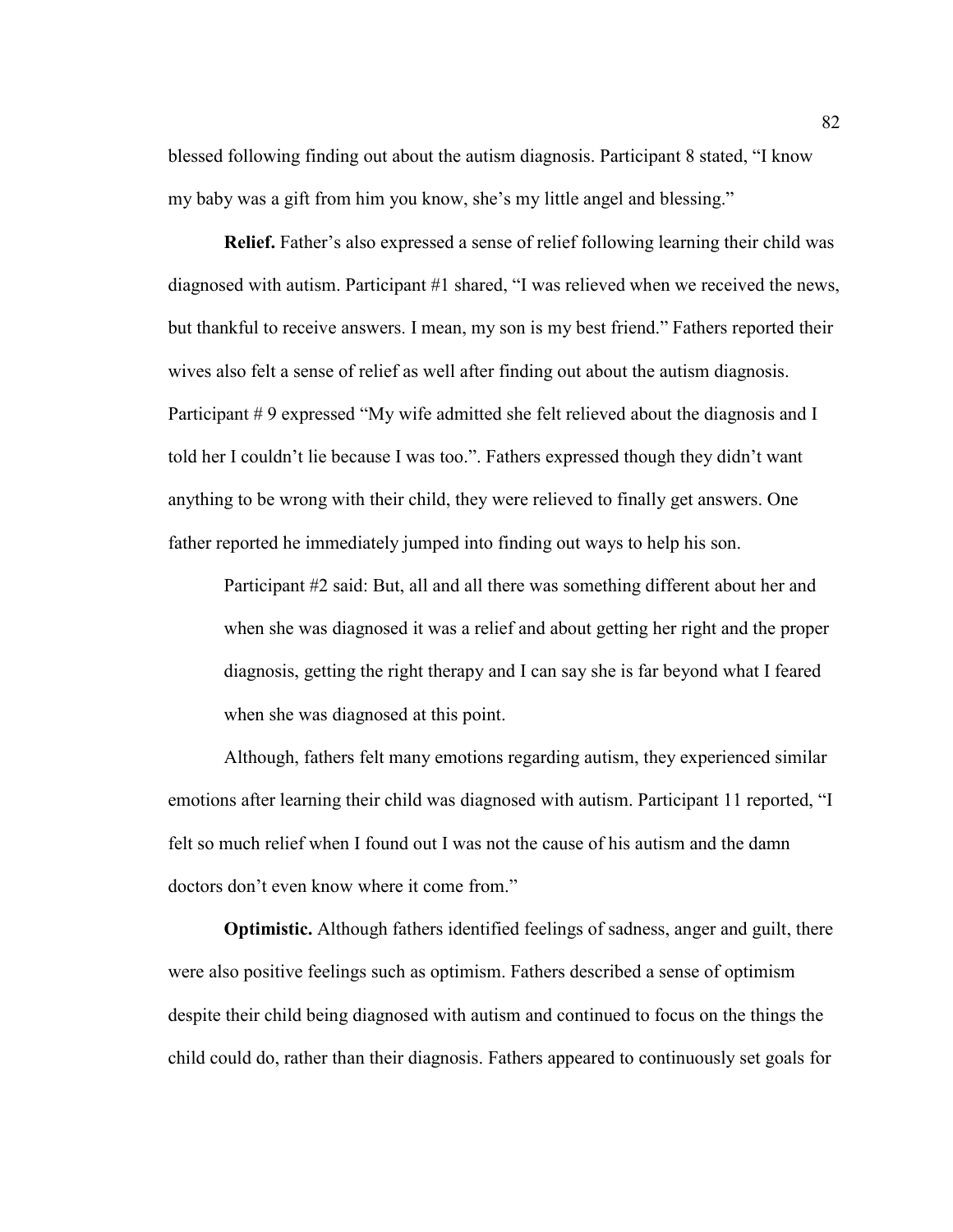their child as they refused to allow the autism diagnosis to define or hider their child's future.

 Participant 1 shared, "When I first heard about the diagnosis I thought it is something that he may not overcome, but I believe that he can. I will do whatever it takes for him to succeed." He went on to say, "I look at the progress that she has made as far as her being extremely intelligent and it's evident she is. I have faith in what I've seen and what I believe in."

Participant 2 stated, "I see myself as serving a great purpose in her life and showing her ways to, you know just showing her rights and wrongs. Participant 4 said, "Even though my son has autism, I try to see him the same as I see other kids." Participant 8 disclosed, "My baby may have autism, but I know her future is bright just like other girls her age. You know this is what was given to me and so I really did not see it as something to get down about." Participant 11 shared his optimism about his son stating, "I know my son has a lot of potential and I'm just waiting to see what hurdles he will jump."

Participant 1 stated:

The more I learned the more I wanted to be involved, the more I wanted to be supportive and the main thing is to provide for him, to show him, you know going forward that he can be independent that you know it's a condition that I had to learn.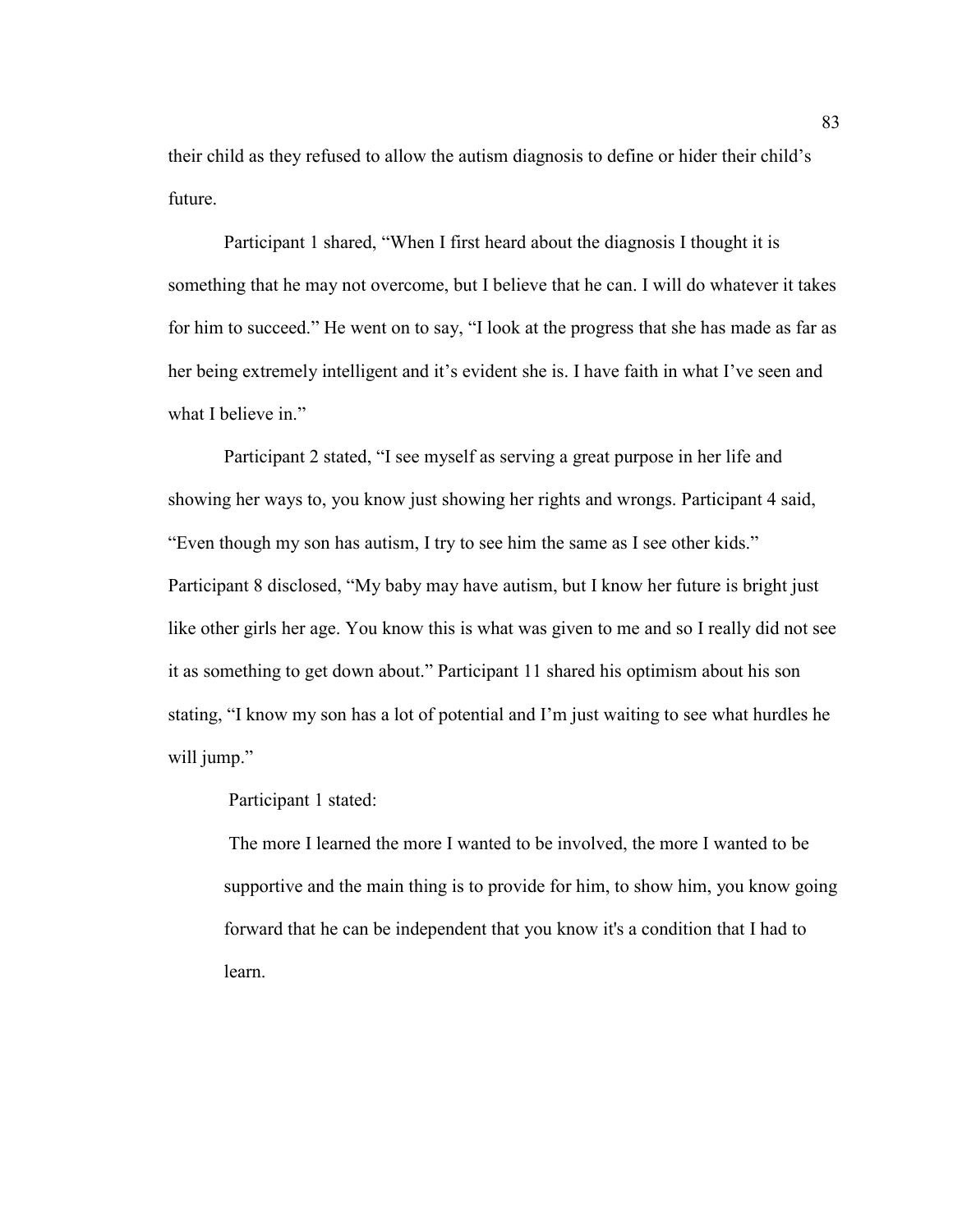Fathers reported feeling optimistic about their child's future despite the autism disorder and its challenges. Participant 1 could not have given a clearer picture as evidence by this statement:

I like to do affirmations with him to let him know that he is loved, he is strong, that he is brilliant and he can do anything he sets his mind to do. And, just show him that we really love him and that um, that you know the things you're having issues with are the things you have to be successful with in this life.

Fathers did not report the autism diagnosis as a barrier for success, but a reason to succeed even further in life.

# **Research Question 3**

The third research question of the study was: How do African American fathers describe their parenting experience raising a child diagnosed with autism? One theme reflected a response to this research question, discipline of the child. The following subthemes were related to the main theme and they represent the many ways in which fathers describe their parenting experience: child manipulation of the father, father being unsure of ways to discipline, and the child's awareness of discipline and punishment.

**Theme 3: Discipline of the child.** The first organizing theme to emerge in these data was present consistently throughout the participants interviews. This theme referred to how fathers described the discipline of a child diagnosed with autism. Fathers disclosed focusing more on when and how to discipline their child diagnosed with autism. Across all participants accounts, father's discipline of the child and codes related to this theme appeared several times in the data. The father's description of the discipline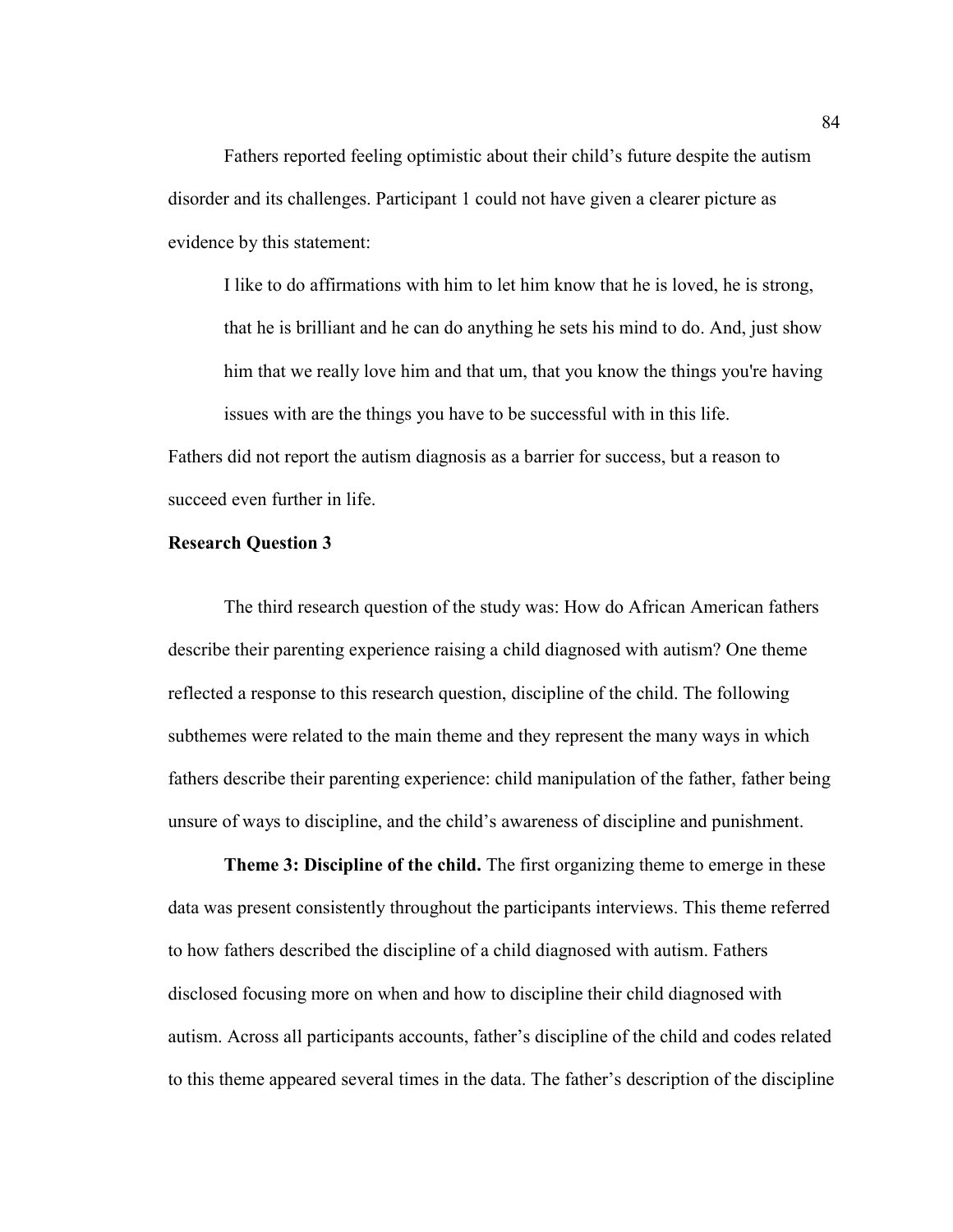of the child resulted in three subthemes. The first subtheme involved child manipulation of the father, the second subtheme consisted of fathers being unsure of ways to discipline their child, and the third was identified as the child's understanding of discipline and punishment.

**Manipulation of the father.** Fathers in this study described ways their child displayed manipulation by using their autism diagnosis to their advantage. Fathers reported the disciplining of a child diagnosed with autism could be very challenging. Participant 2 reported, "My daughter is manipulative at times and I really have to think if her actions are justly; only because of the difficulties that comes with the autism disorder. I would allow her to get away with certain things and I take the blame for that."

However, there are times when fathers reported there was no doubt the child was being manipulative and was aware of what he or she was doing. Fathers reported certain techniques used to assess if the child was aware of their actions. One father reported he asked questions and listened to his son's response to figure out if he was being manipulative with the father. Another reported when his son misbehaves, he attempts to act as though is not aware of his behaviors.

However, the father reported he continued with the consequence of taking his favorite items from him. Fathers appeared to know their child was aware of the manipulative behaviors. Participant 4 stated, "When he gets in trouble it's mostly because I have asked him to something he may not want to do and he ignores me (on purpose)." Participant # reported "My daughter is my kryptonite and I think she plays on this gift."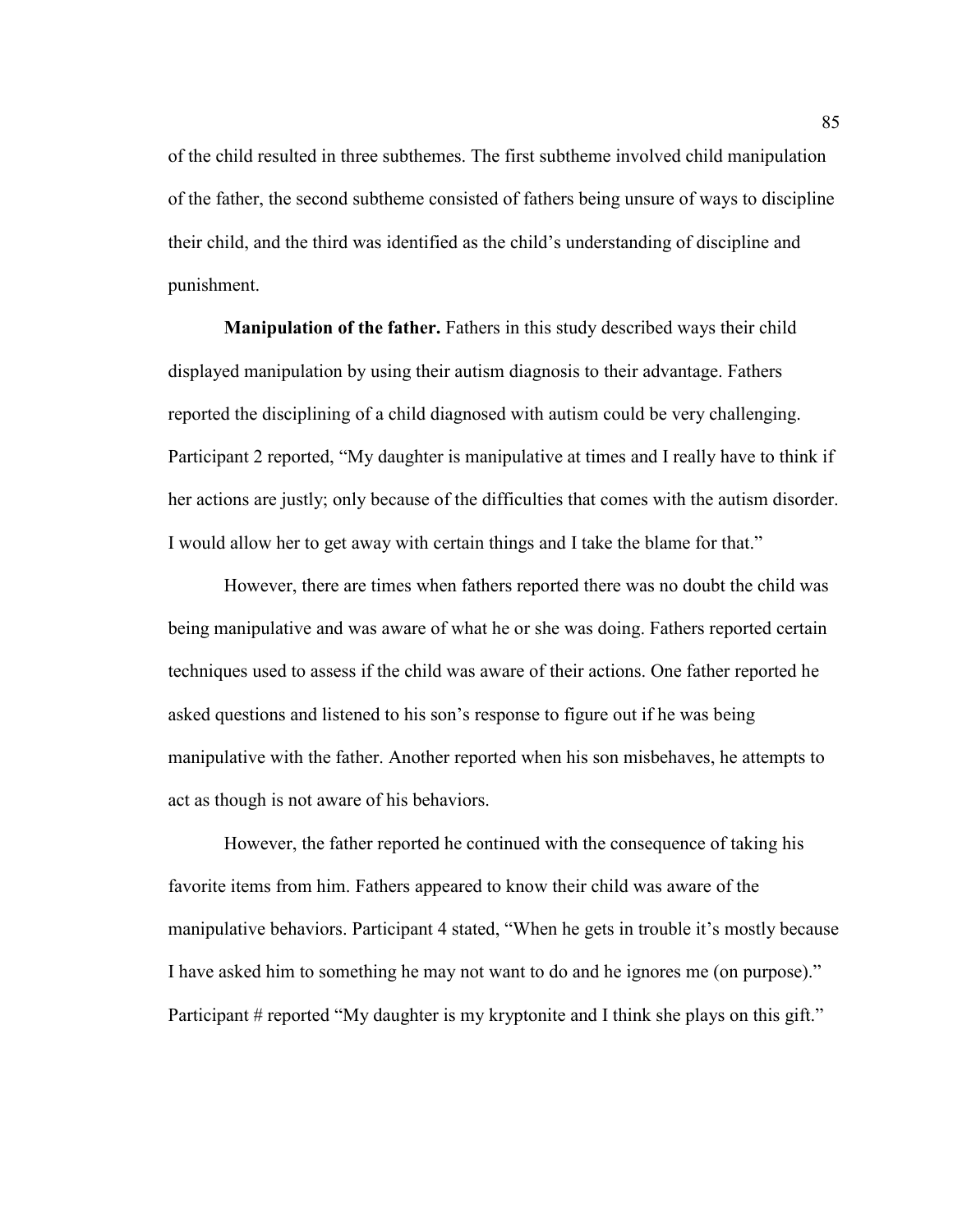**Father unsure of ways to discipline.** Most fathers reported struggling with ways to discipline their child diagnosed with autism. Fathers were unsure if they should verbally talk to the child, put them in the corner, take their favorite items, spank, or ignore behaviors because of the autism diagnosis. There were some fathers that were more aware of their child's autism symptoms which helped decipher if the child was aware of his or her behavior. This topic appeared to be one of the most challenging among fathers.

Participant 1 disclosed:

When my son misbehaves, I take his video game away and it changes his behavior. I also increase his homework assignment as well at times. I sit him down and allow him to figure out what he did wrong. I have to make sure the punishment is within whatever he did to be reprimanded.

However, the fathers reported discipline at times still remains a challenge. Participant 2 shared, "I find balance between discipline because of her age and her disorder can be extremely challenging. You know I try to identify what's right." Several fathers experienced similar struggles with the follow through of discipline which causes conflict in the home. One father expressed marital conflict in reference to the disagreements experienced in his home about the discipline of his son.

Participant 10 stated, "Me and my wife argue about some of the things and off the wall decisions he'll make sometimes." Another father shared at times it is hard to discipline his son because they are so close to one another. However, the father reported when he does discipline him, he only takes things away from him.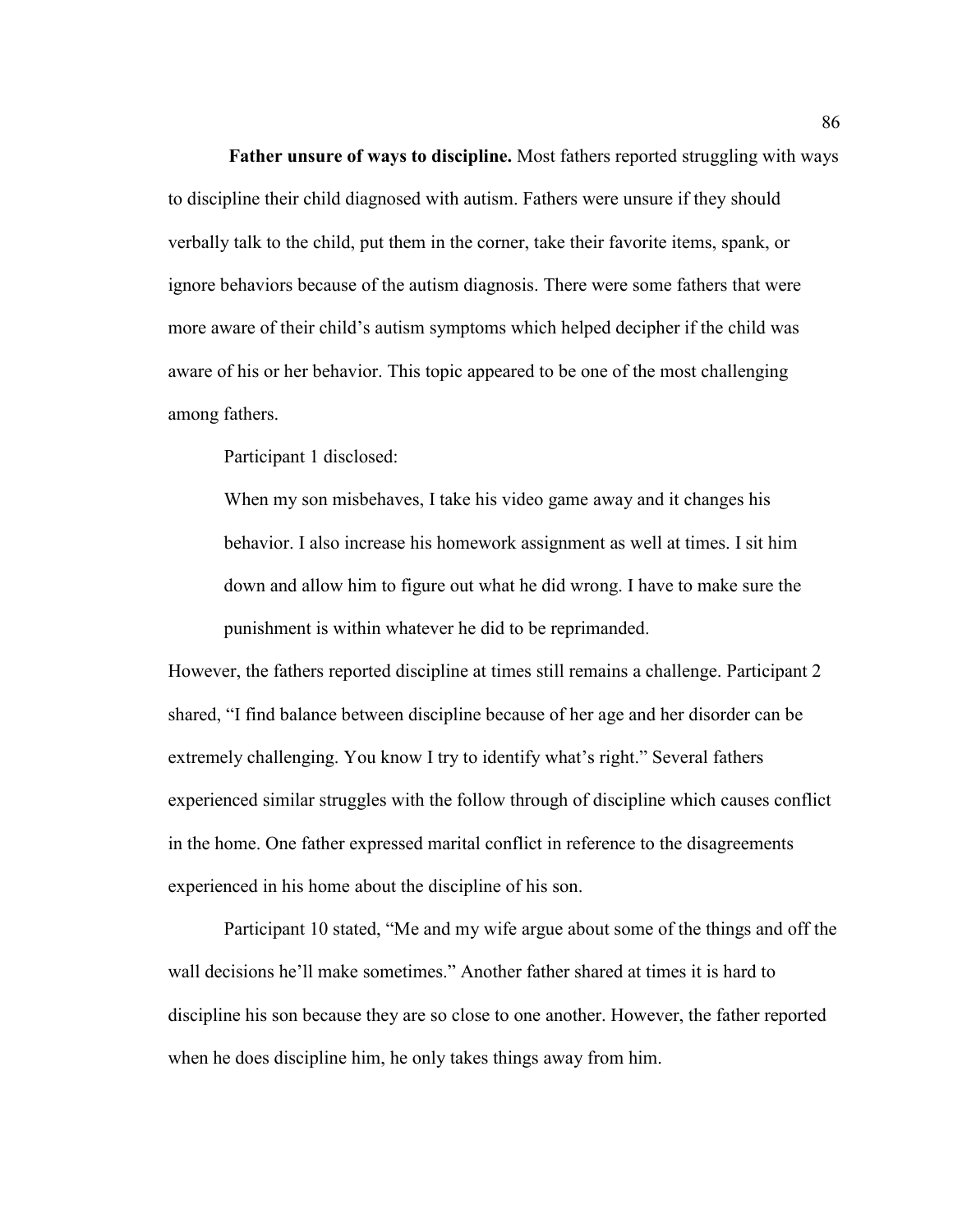Another father reported he never spanks his child; but, he does take items away from him. The father reported his son does not get in much trouble and follows directions most of the time. The father reported this is an area he has to really improve in. However, one father reported he has no problem disciplining his child.

During the phone interview, the father's son began to have a temper tantrum and it caused the researcher and father to stop the interview. However, within a couple of minutes, the father had placed the child in time-out and spoke to him about his behavior. The child appeared calm and his behavior had ceased. The father reported his son responds to him well and he is the disciplinarian in the home.

Participant 7 shared, "I learned more information about his diagnosis and learned ways to work with him which has made me a stronger man." Several fathers disclosed having a lack of discipline with their children. One father admitted he allows his daughter to get away with many things and refuse to allow anyone to discipline her. One father reported his wife has told him several times he does not discipline his son enough.

 However, the father reported he thinks he does and they just have different ways to discipline. The father stated he is the calm one of the two. The father did admit to the lack of follow through as he described taking an item away from him for a short period of time and returning it right back to him. Participant 10 stated, "I learned a long time ago spanking does not work."

However, the father reported he takes things away from him. Just as other fathers in this study, another father also admitted he takes his son paint away and gives it right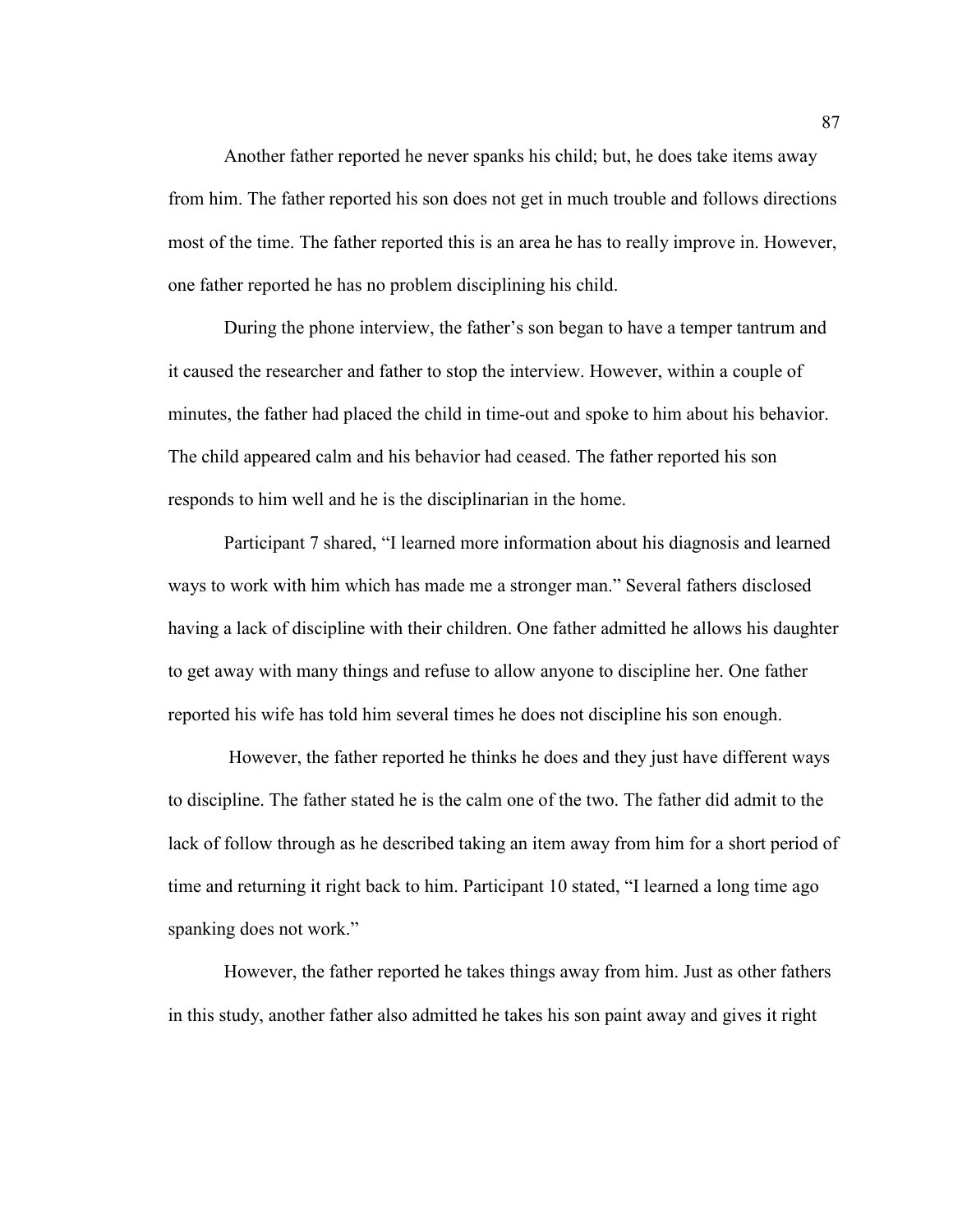back to him as long as he can tell him what he did wrong. Participant 12 stated, "I like to discipline my daughter because I does not like her to be mad at me."

**Child's awareness of discipline and punishment.** Fathers in this study reported being confused if their child was aware of discipline and punishment. Participant 2 said:

I take things from her and it generally works, but that doesn't mean 3 days later she won't do it again. It could be something as simple as clean up your mess, but she's not as messy as she use to be. Discipling her such as taking something from her works, but it takes repeatedly effort.

Because the father is aware of his daughter's autism symptoms, it is easier to assess when and how to discipline her. Fathers wanted to be sure they were not punishing the child if he or she were not aware if they were doing something wrong. Fathers reported this being a challenge when deciding if and when to punish the child. Participant 1 said, "I have to make sure the punishment is within whatever he did to be reprimanded."

Participant 2 said, "I wanted to be sure she was aware of her actions before I disciplined her. The challenge is knowing what is her disorder and her just being an eleven-year-old." The father described in detail some of the things he daughter does consists of her being a typical teenage girl. For example, she argues with her siblings and has the typical teenage adolescent attitude as other girls her age. It appears when the father is more aware of the child's and the symptoms of autism, they are able to make better decisions regarding punishment.

Participant 7 shared, "I use to think this little tantrum were because of him being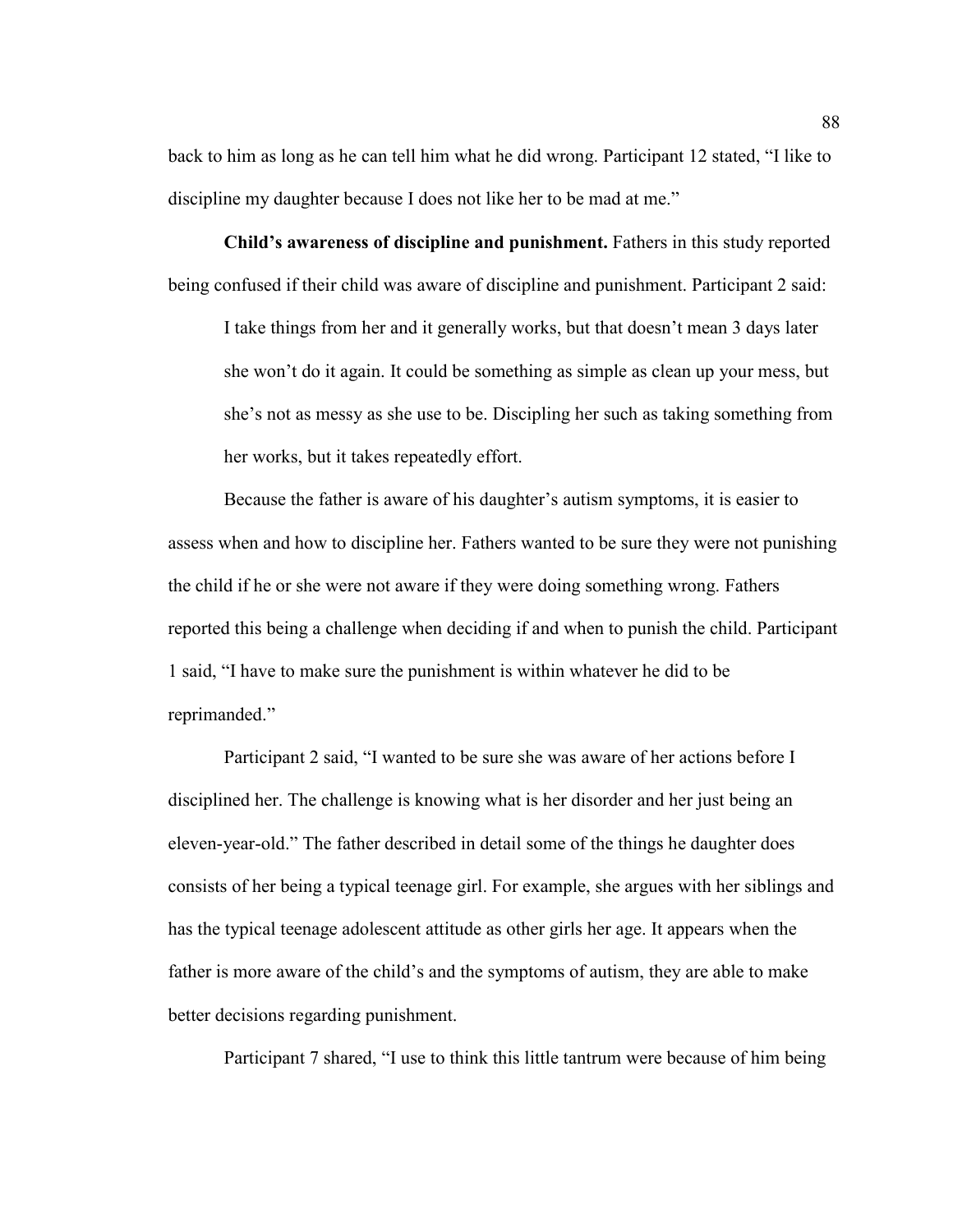autistic, but nah." There were fathers that were adamant their child was aware of their behaviors. Participant 2 said, "If there is someone in an authoritative role, if they let her she will attempt to walk over them." One father described his son has the ability to understand just like his siblings so there is no need for him to get in trouble. Despite the participants children being diagnosed with autism, participants described their child having the ability differentiate right from wrong.

# **Research Question 4**

The fourth research question of the study was: What are the challenges African American fathers experience while raising a child diagnosed with autism? One theme reflected a response to this research question, awareness and support for autism. The following subthemes were related to the main theme and they represent the many ways in which fathers describe awareness and support for autism: the first overarching subtheme was identified as the father's lack of knowledge regarding symptoms, the second subtheme consisted of society's lack of awareness regarding autism, the third subtheme consisted of resources, and the fourth identified late diagnosis.

**Theme 4: Awareness and support for autism.** The fourth organizing theme to emerge in these data was present consistently throughout interviews with participants. This theme referred to how fathers described their awareness and support for autism. Across all participants accounts, father's description of awareness and support for autism and codes related to this theme appeared consistently throughout the data. The father's description resulted in three subthemes. The first overarching subtheme was identified as the father's lack of awareness of autism, the second subtheme was society's lack of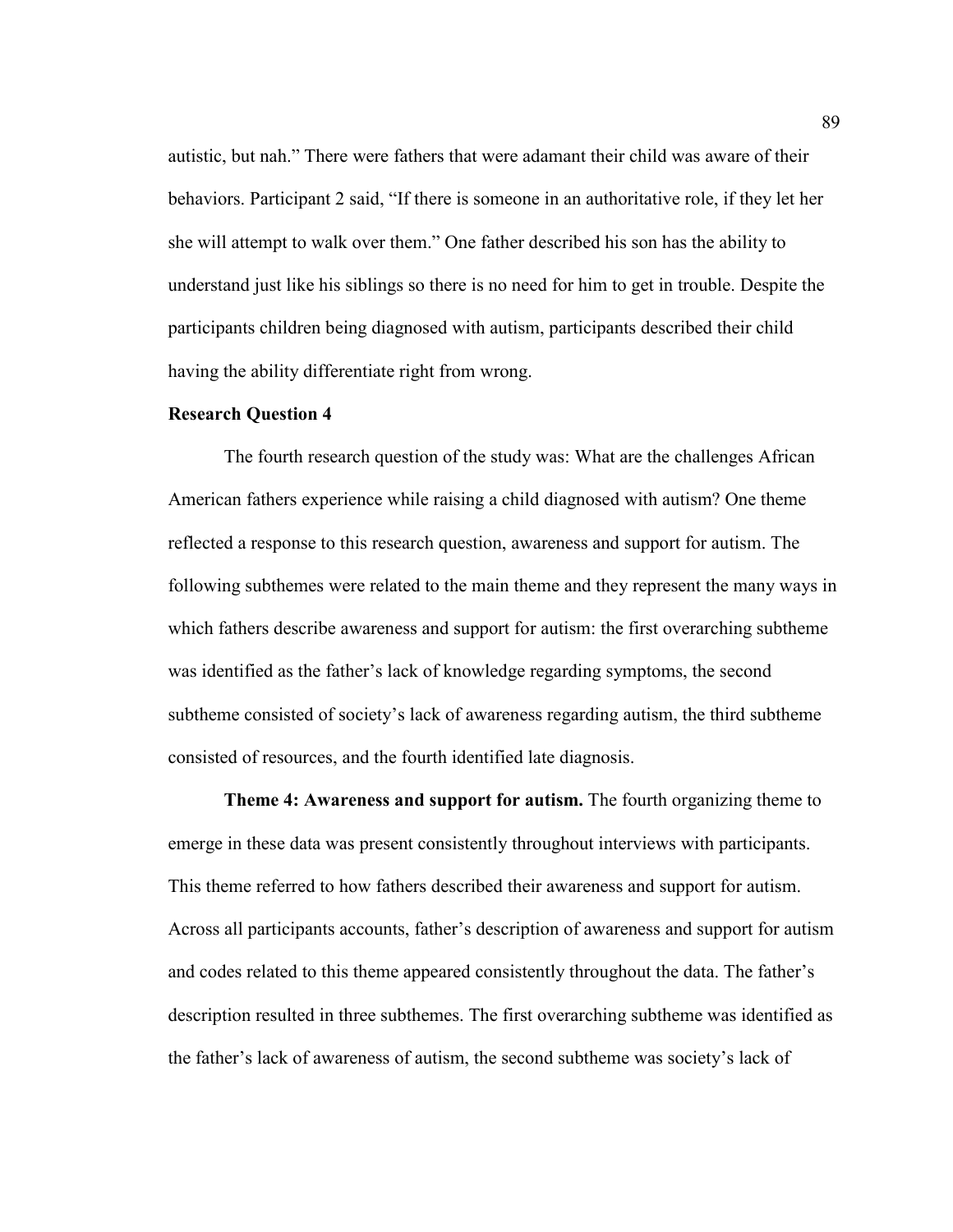knowledge of autism, the third listed as resources for the child diagnosed with autism and the fourth was late diagnosis.

**Fathers lack of awareness of autism.** Fathers described their lack of knowledge regarding autism. Fathers should rely on trained clinicians to provide an accurate diagnosis. The evidence of a child being misdiagnosed could increase the father's experience lack of awareness regarding the autism diagnosis. One father reported his son was given multiple diagnosis and told he would eventually grow out it. Participant 1 said:

They were diagnosing him and they were coming up with all these different things like selected mutism, um different things um, EEB; even telling us not to worry because he would grow out it. They basically said this is what your child is diagnosed with and they gave me a long print-out, but basically that was based on a lot of information that I gave them of the behaviors and the different actions he was going through.

Fathers were unaware of specific signs to look for in the child that was later diagnosed with autism. One father disclosed his son did not show eye contact; but, he thought he was just a shy kid as he too was a shy child growing up. Participant 4 shared, "I also knew there was something different, but I really didn't know um much about autism. I mean I have some experience working with kids, but autism was new to me." Participant 6 said:

You know at first, I didn't know what the hell they were talking about and I was reading on how to get rid of it. I know that sounds crazy huh, but I'm for real. Me and my wife started asking each other how we missed the stuff these folks were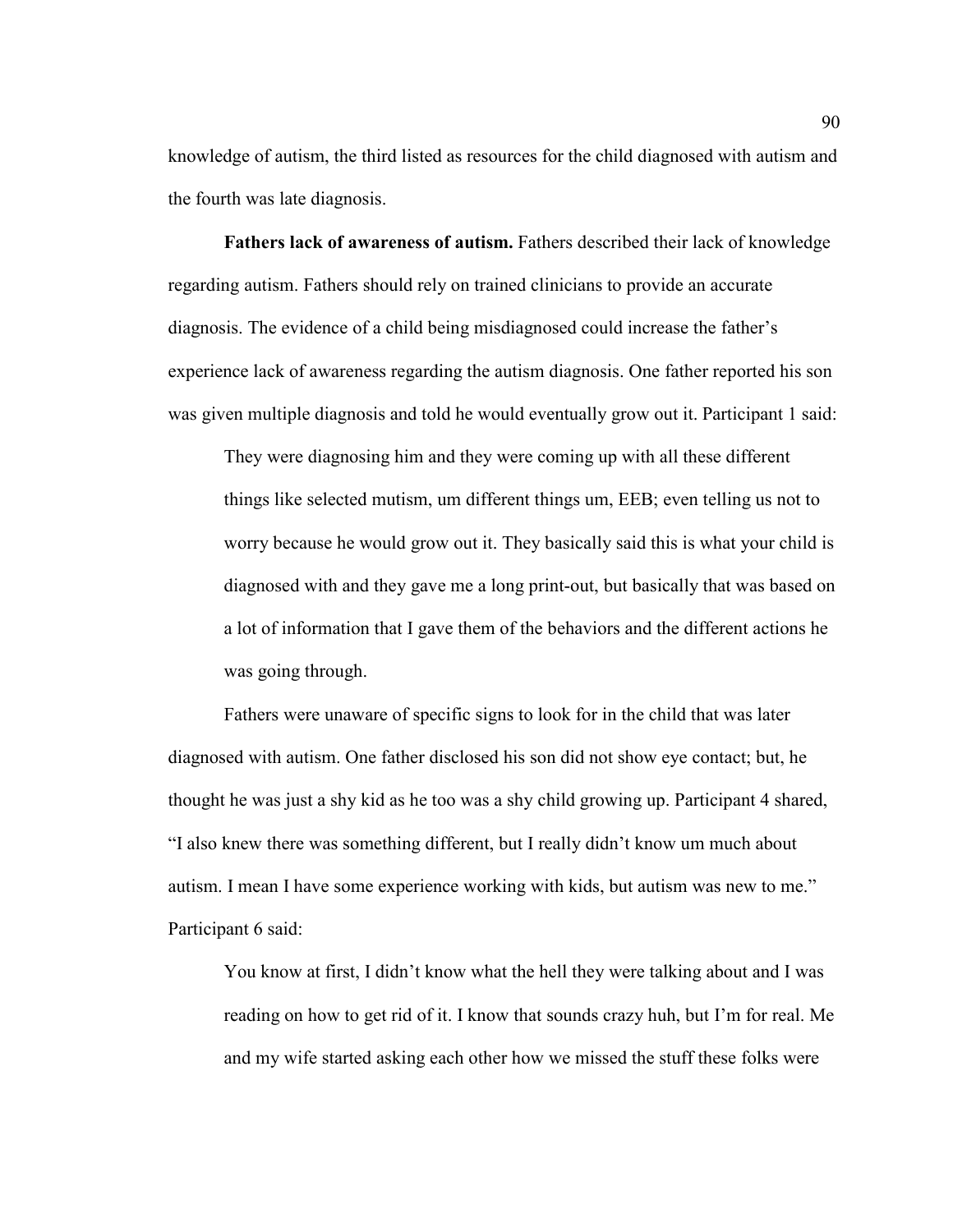talking about. I thought he was a pretty normal baby, but I guess if you don't know whacha looking for you would miss it huh? Another father described his lack of awareness regarding autism as well. I didn't know what she meant when she said spectrum.

Fathers described not knowing what autism was and immediately feeling as though the child would be placed on medications or would never be able to have sex. Participant 1 stated, "I didn't know what to do as a parent I was unsure of what it was, but I knew it was something and my, as time went on it got worse, before it got better, but it did get better."

**Society's lack of knowledge of autism**. The first overarching theme was identified as society's lack of knowledge of autism. Fathers described several instances where people around them were not aware of autism and its symptoms.

Participant 1 said:

I often worry about my son being around people that are not aware of the autism diagnosis. I wonder about other people's response when they ask his son a question and he does not respond. I especially get anxious around holidays and family functions when my family members don't understand why he doesn't look them in the eye when he is being spoken to.

Father's reported experiences where those in the community would become obviously frustrated with his child as they were not aware of the symptoms of autism. Fathers explained challenges with family members as well. Another father described his daughter spending time with his mother is a challenge at times as she is not aware of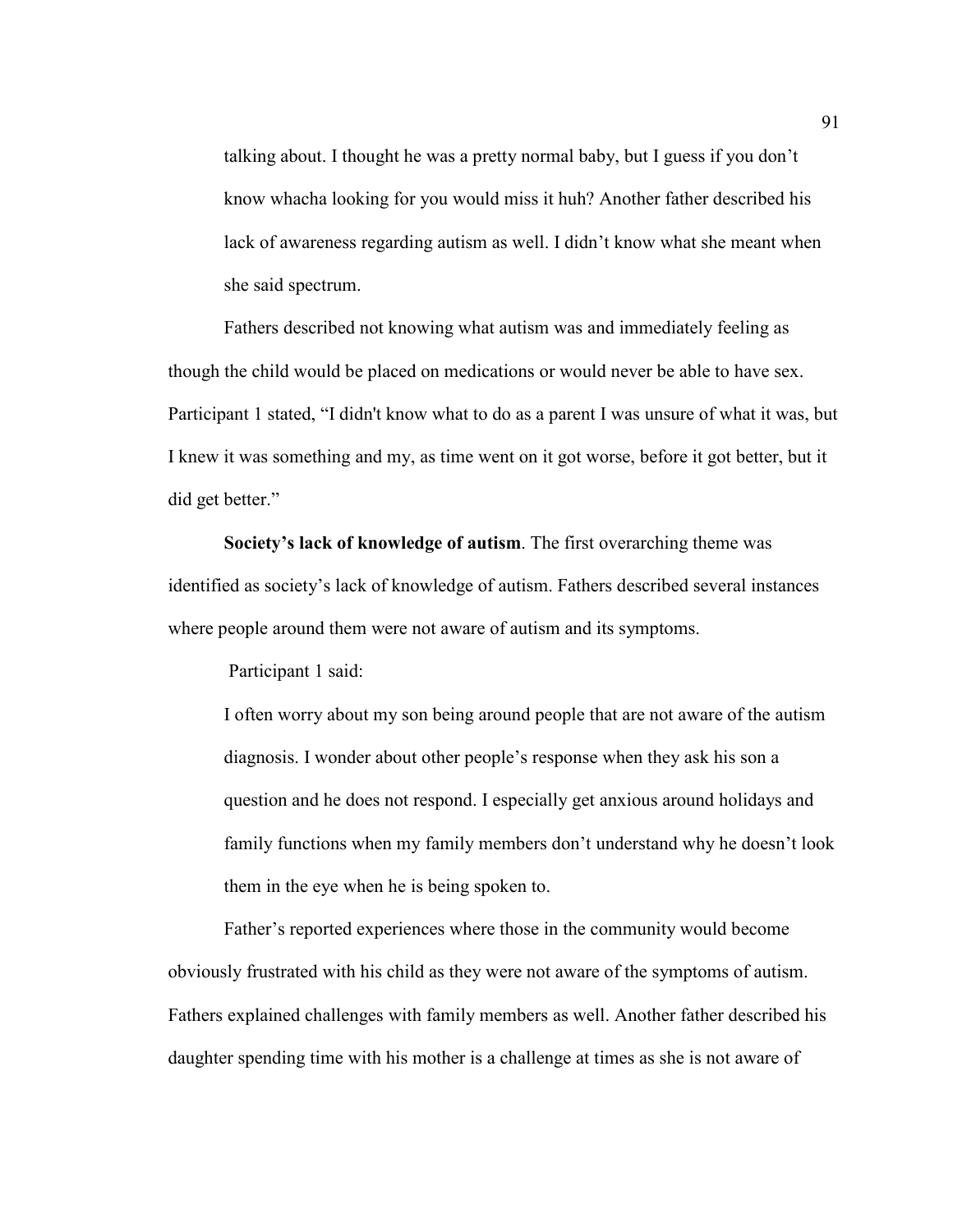autism and its' symptoms. The father stated his mother becomes frustrated at times with his daughter and wants her to act like the other grandchildren. However, his daughter has autism and she is different.

Fathers expressed their opinions regarding the lack of autism awareness stating this is a community issue and society should be better informed of the autism disorder. Several fathers reported they were informed by the child's clinician to inform people of their child's diagnosis beforehand to eliminate the possibility of any discomfort. Even though there were fathers that informed others of the child's autism disorder, there were fathers that questioned to inform others of his child's diagnosis they wanted others to see the child for who for who he or she is, not her autism diagnosis.

**Resources.** Fathers described current and needed resources raising a child diagnosed with autism. Fathers reported their children received support in school, but there is a need for continued therapy. For example, the father stated he continues to work with his son to increase his vocabulary, despite him being in speech therapy. The father described his son as enjoying the services such as speech and physical therapy and could really notice progress. One father reported his daughter receives services at home and therapy has helped her with her speech and awareness. Participant 2 said, "There was a time my daughter had no sense of fear and would jump into a pool without a second thought. We would also go to public places and she would sit in other men laps because she lacked the awareness of boundaries."

However, with therapy his daughter has overcome such challenges. Although she has come a long way, the father states supports are still needed. One father reported his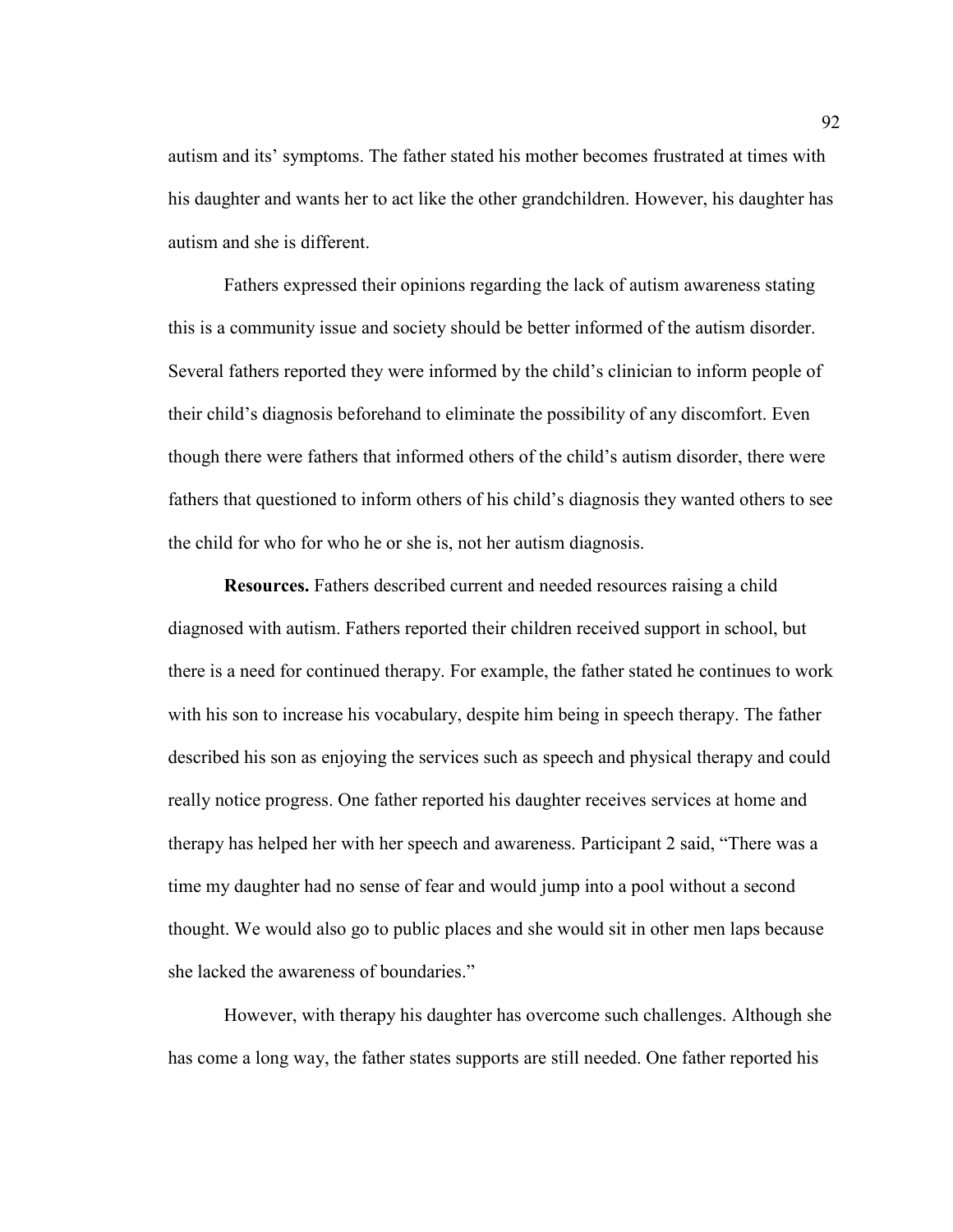son has a therapist and they get along great. He described the importance of much needed supports for children diagnosed with autism.

Another father described the need for services for the child diagnosed with autism and how his son has progressed since being in therapy. The father described the way his son use to stay in his room and only came out to eat. Fathers described issues with supports as well that are in place currently for the child. Participant 11 said:

My son gets services in school, but I have to go to school and show my face and remind them he has a daddy that knows and cares about what's going on with him now. Yeah, they have trouble remembering his school work is supposed to be accommodated. Just like the damn IEP, I had to get on them about that. But, I think they know I'm serious and I ain't going nowhere so they doing better with it now.

The father found that the more he is visible in the child's school, the more compliant the staff are.

Late diagnosis. The fathers in the program reported it was a challenge when their children were diagnosed at a later age. Fathers reported the late diagnosis caused a delay in interventions. Participant 7 said, "I would tell other fathers to take time for yourself and get their child tested early." Fathers reported the significance of early detection and education is the key. The father stated his son was diagnosed at age 9.

Participant 2 shared, "You know your child and if there is something different; there's nothing wrong with seeking advice from a professional. I love my mother, but if I had listened to her it would have been years before my daughter was diagnosed." The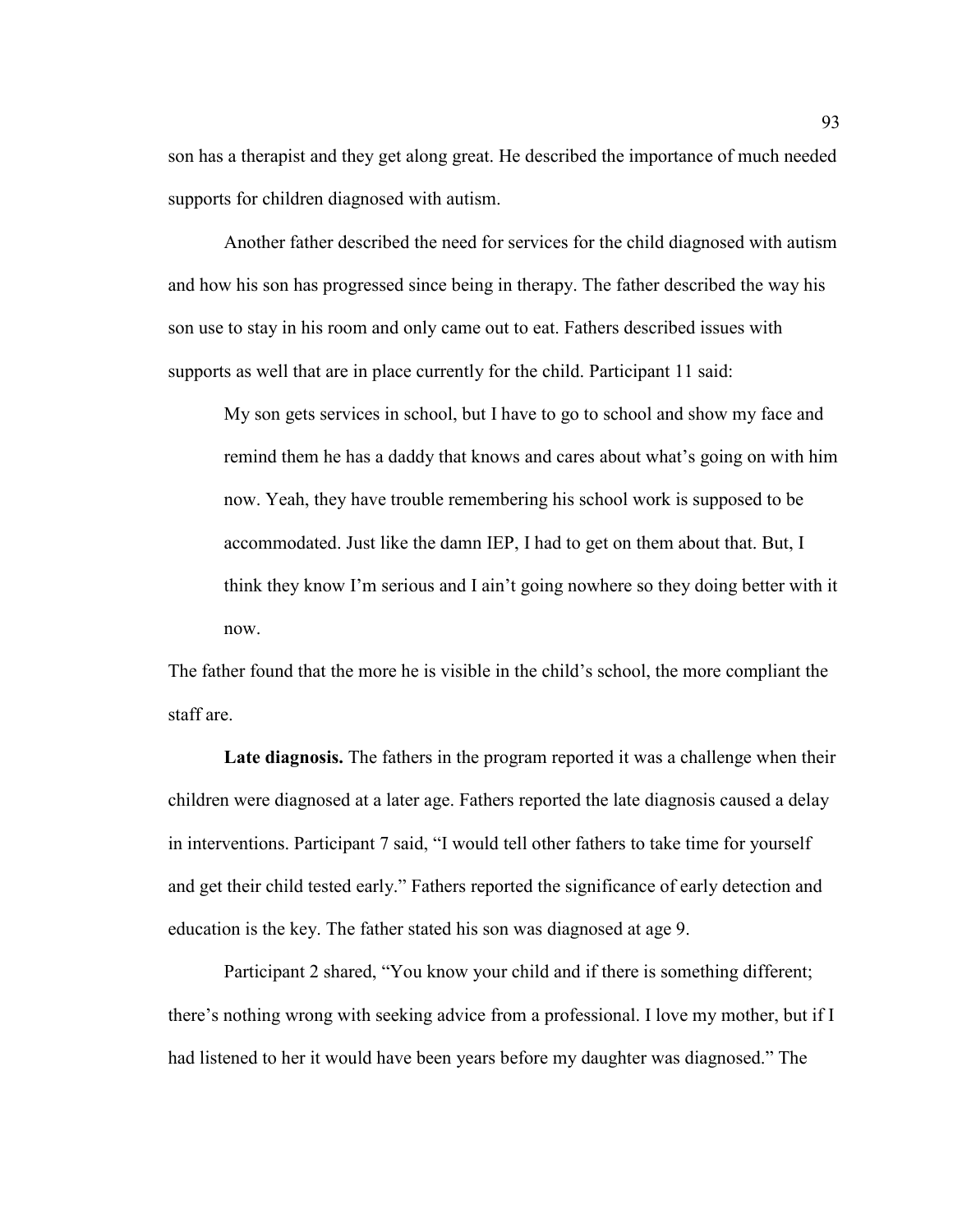father described how his mother thought his daughter was being stubborn, but he knew there was something more. This father's daughter was diagnosed at age 2 and immediately began receiving therapy. One father reported his son was diagnosed at age 5 and began receiving help that has really been beneficial. A second father reported he too would advise fathers to seek early testing for their child.

Participant 8 shared, "I would also tell them to get that baby tested early because my son been getting help since 2." Participant 11 reported his son was diagnosed at age 7, but wish he had been diagnosed at an earlier age. Participant 7 stated, "I would tell other dads to get their child tested early and there is even help for us out here too to help us." Fathers reported experiencing guilt and blamed themselves for not seeing the sings of autism earlier. He reported he would advise other fathers to start their child in therapy early and try to help other fathers. Participant 9 disclosed, "I mean I wish I knew this stuff when my baby was diagnosed with autism, but I guess it's better late than never huh." Fathers consistently expressed concern regarding the need for early testing of autism.

#### **Negative Case Analysis**

Thematic analysis of all the cases considered in this study consistently yielded the key findings of this investigation. However, there were some minor discrepancies between the details of the participant's accounts. Out of the 12 fathers reported during the interview that he noticed something was not right with his daughter and took her to get tested for autism. The remaining 11 fathers were encouraged or told to seek testing by a family friend, family member, teacher, or their child's pediatrician.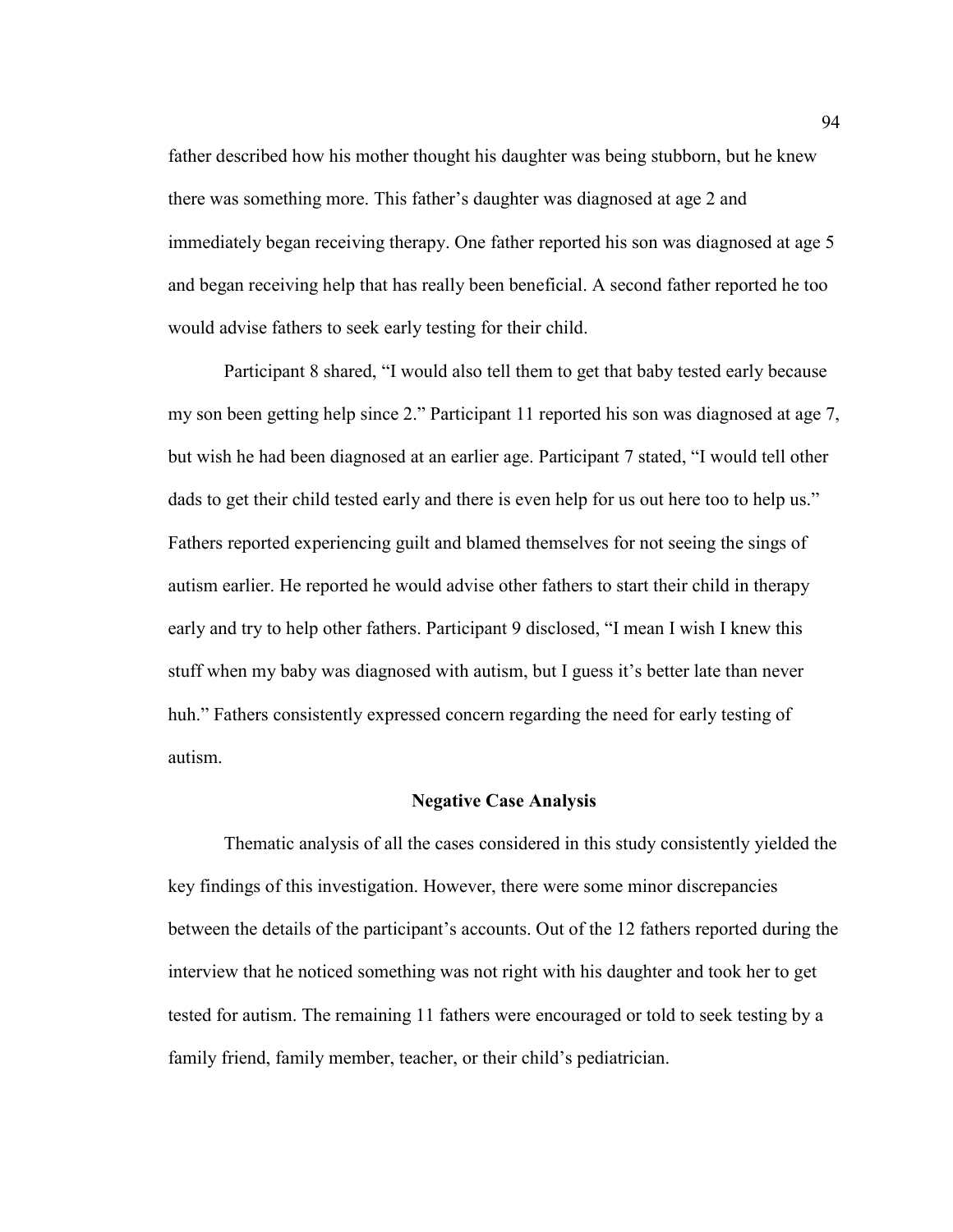**"**She was diagnosed at 4, but I started seeing signs as early as 3. I realized early on there was something different about her. But you know how we are in Black families; aint nothing wrong with that child, she's just stubborn. I've heard it all," Another discrepancy during the interviews was the father that never questioned his son's ability to differentiate between right and wrong. Although, his son was diagnosed with autism at age 5, he was sure his son was aware when he was misbehaving. "He's the same as other little kids, but he's just a little different."

This particular father reported his son with autism always received the same consequence as his daughter without the autism diagnosis. One father felt It necessary to attend fiend trips with his son to show the child as well as his peers the importance of interacting with his son. One father reported being in therapy to cope with parenting a child diagnosed with autism. Only one father reported seeking counseling to cope with his child being diagnosed with autism. This father also appeared to be the most vocal regarding interventions for his son diagnosed with autism.

#### **Summary**

The purpose of this qualitative, interpretative phenomenological study was to explore the lived experiences of African American fathers who are raising a child diagnosed with autism. This study targeted the 12 fathers providing their lived experiences raising a child diagnosed with autism. I sought to address an identified gap in the literature regarding the lack of information on African American fathers raising their autistic child.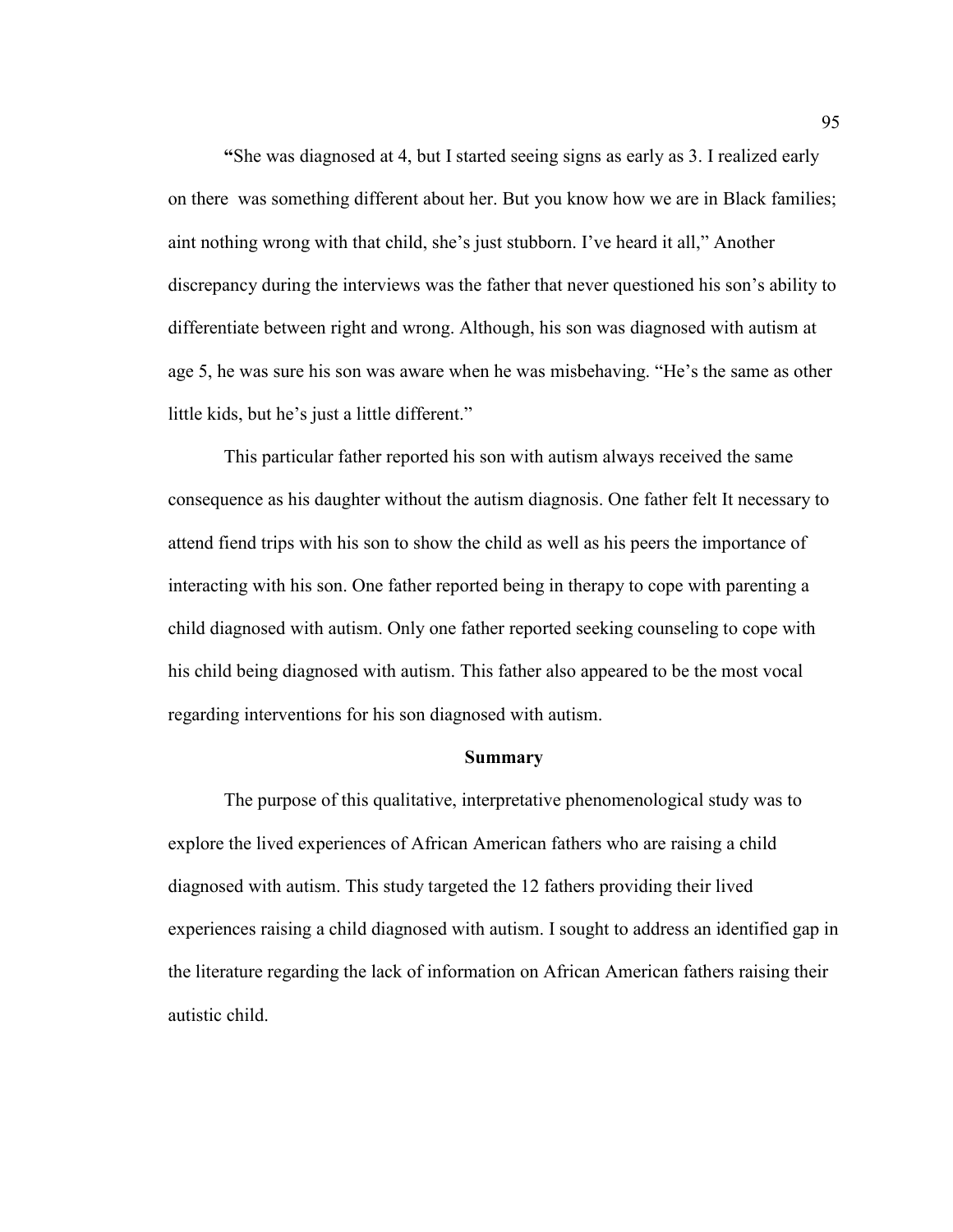Data from each father were analyzed to identify the essence of their lived experiences through the process of the identification of the major themes that were derived from the interview questions of the research study. The major themes were father's interaction with child, father's emotional reactions, discipline of the child, and awareness and support of autism.

In Chapter 5, I present information regarding the interpretation of the findings as they relate to the social support theoretical framework. In Chapter 5, I address social change implications, recommendations for action, recommendation for further study, limitations of the study, and conclusions. The results from this study identified ways to appropriately prepare and support African American fathers in raising their children with autism. This study has the ability to contribute to social change through understanding and raising awareness regarding the psychological and emotional needs of African American fathers in their task of raising their child diagnosed with autism. This understanding and awareness has the potential to help those African American fathers who struggle with accepting their children's diagnoses and those reluctant to seek help.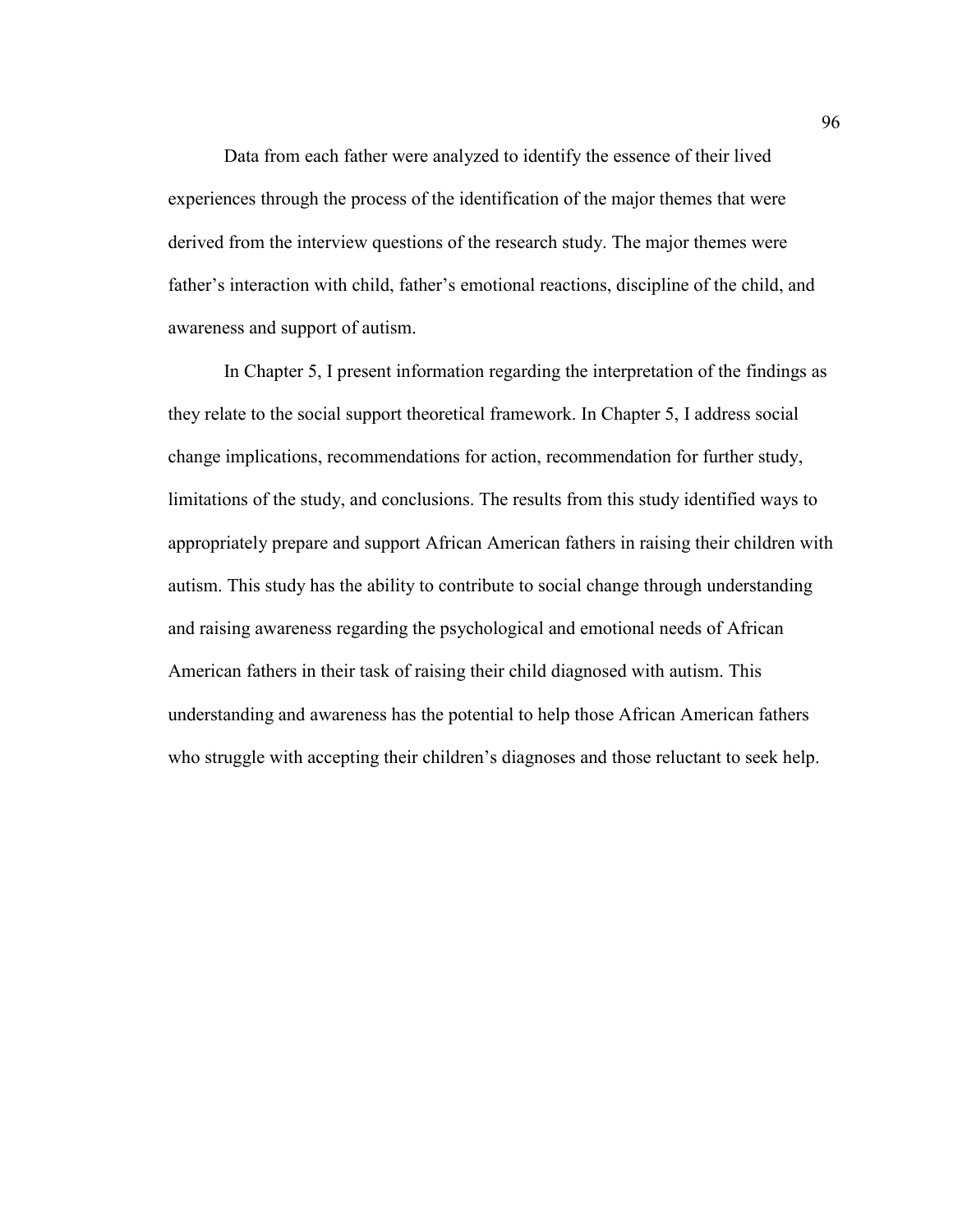Chapter 5: Discussion, Conclusions, and Recommendations

## **Introduction**

The purpose of this study was to fill the research gap regarding African American fathers and their lived experiences of raising a child with autism. This study was needed because there have been few studies that included fathers when examining being a caregiver to a child diagnosed with autism. Little research exists regarding fathers with an autistic child, with the majority of the research targeting mothers' experiences (Hornby, 1992; Sawyer et al, 2010). Braunstein et al. (2013) discussed potential reasons for fathers' limited inclusion in research as tied to researcher assumptions of traditional gendered caregiving roles, perceptions that fathers are less available to take part in studies, and researcher tendency to overlook the father-child relationship. Scholars have shown fathers can have a positive influence on children by acting as their caregiver, educator, and advocate (Honig, 2008). This pervasive underrepresentation is detrimental for fathers, and by extensions their partners, children, and communities, because research recommendations and corresponding developments in support services cannot account for, and address, fathers' experiences and needs. According to Corcoran et al. (2015) and DePape and Lindsay (2015), of 42 reviews of parents raising an autistic child, only one review involved the father. Due to the prevalence of autism on the rise, the father's perspective of the disorder is vital for future studies.

According to Carr and Lord (2013), there is little research on the experiences of African American families with autistic children. Seligman and Darling (2007) stated that there are still not enough studies of fathers whose children have disabilities, and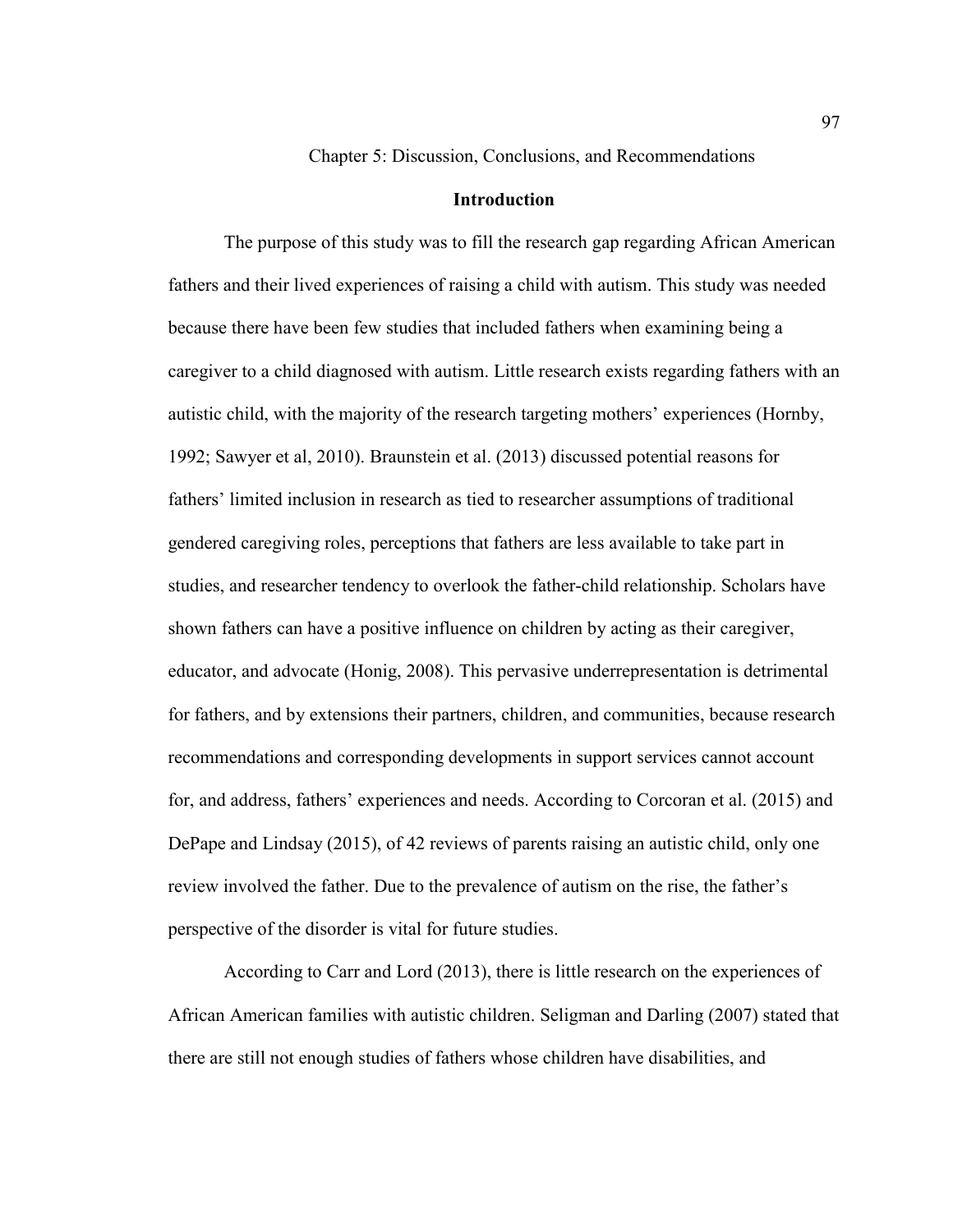conclusions about fathers' adjustment must be made cautiously. Although there is little research regarding fathers and their autistic child, there are few dissertations addressing the complexities of African American fathers and their autistic child. Men are underrepresented in the research as most of the recent studies focus on the mother (Flippin & Crais, 2011).

The purpose of this IPA was to examine the lived experiences of African American fathers raising an autistic child. I chose a qualitative approach versus a quantitative approach because I desired to explore the participants' lived experiences rather than interpret statistical data. According to Creswell (2013), a qualitative study will allow the researcher to gain a new understanding about a phenomenon, gather and develop new ideas, hypothesize viewpoints about facts, and discover issues that are present within the participants lived experience.

The following research questions were used to provide an understanding of the lives experiences of African American fathers raising an autistic child:

- 1. What are the experiences of African American fathers raising an autistic child?
- 2. What are the emotional reactions of African American fathers after they have learned of their child's diagnosis?
- 3. How do African American fathers describe their parenting experiences with their autistic children?
- 4. What are the challenges that African American fathers experience when raising an autistic child?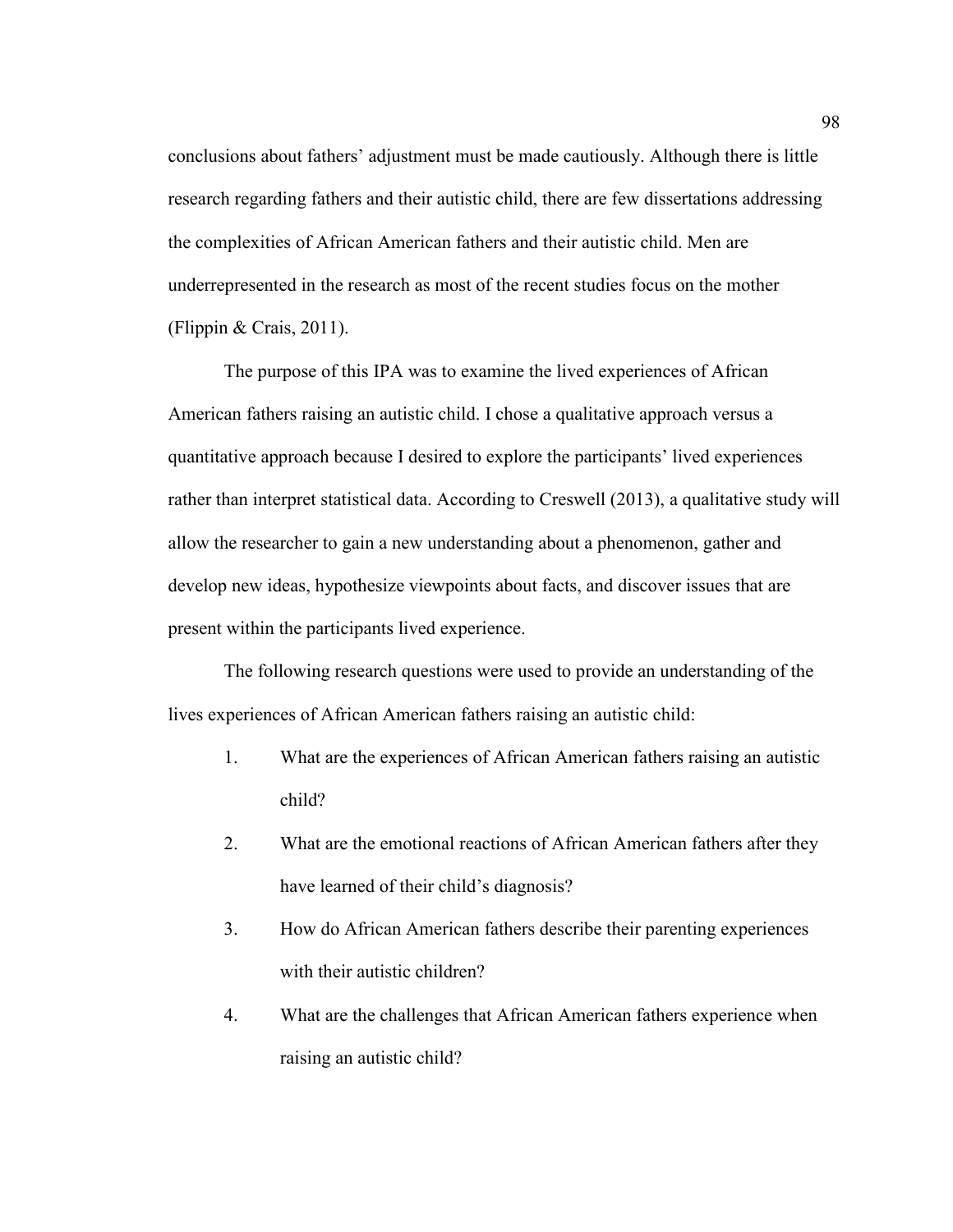There were four themes and 15 subthemes that emerged from this study. The first theme was fathers' interaction with the child with subthemes of playing video games, interacting in outside activities, and taking the child to their therapy appointments. The second theme was emotional reactions of the father with subthemes of sadness, guilt, anger, blessed, relieved, and optimistic. The third theme was discipline of the child with subthemes of child manipulates father, child's understanding of discipline and punishment, and father often unsure of ways to discipline. The fourth theme was awareness and support of autism with subthemes of fathers' lack of awareness of autism, society's lack of knowledge of autism, and resources.

## **Interpretation of the Findings from Interviews**

Participants in this study described their experiences of raising a child with autism. The findings from this study both confirmed and extended the empirical knowledge about African American fathers raising an autistic child. The themes that emerged in this project are supported by findings in the existing literature.

### **Fathers Interaction With the Child**

The first theme that appeared to be one of the most prevalent was the fathers' interaction with the child diagnosed with autism. The findings showed how fathers perceived their interaction with the child as a benefit as it resulted in several positive outcomes. Researchers reported that the father-child relationship plays a role in determining the outcomes of autism (Falk et al., 2014; Vacca (2013). Jordan (2003) argued that children with autism should engage in physical play with their parents. Fathers in my study reported themselves as the primary parent who engages in interacting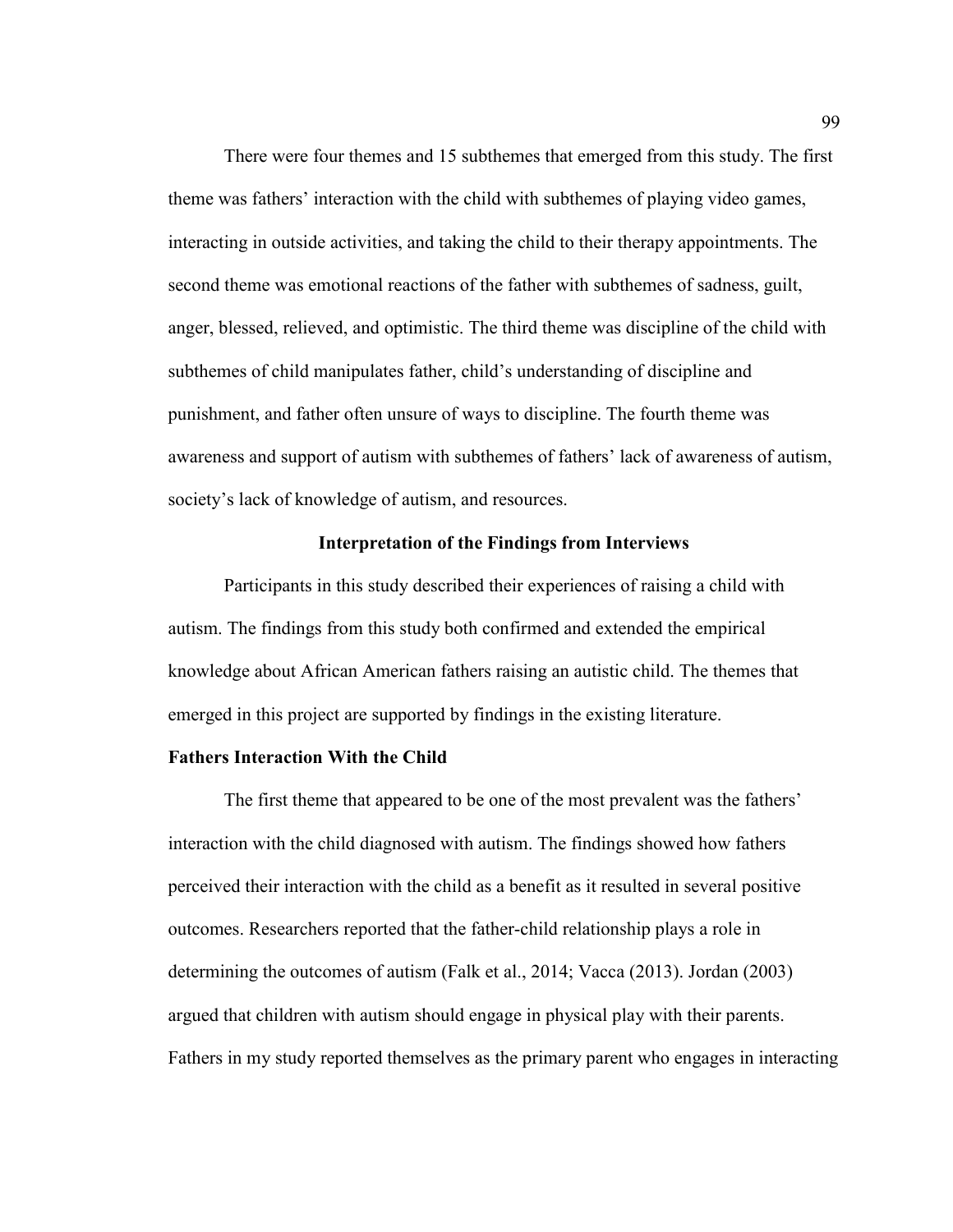with the child. Although mothers interacted with the child, fathers interacted more. Just as in El-Ghoroury and Romanczyk's (1999) study, children with autism made more verbal play initiations to their fathers than to their mothers, indicating that fathers may still act as these children's primary play partners.

In comparison to my study, fathers also reported a desire to increase interactions with their child to establish a bond and rapport between the father and child. Fathers disclosed that their child's doctor encouraged them to try to find things their child enjoys doing and also increasing more hands-on activities to build rapport with their child. Fathers reported activities such as outside activities, playing video games, and taking the child to their appointments. According to Bagner (2013), children with developmental delays who had actively engaged fathers had significant improvements in their emotional regulation, cognitive development, and language development.

The reported activities stated by fathers in this study may appear simple to some. However, fathers reported that, as a result of these activities, communication was increased between the father and child. Fathers reported communication was once perceived as a deficit for their child before the increased interaction between the father and child. The foundation literature on the intersection of fathers interacting with their child and its benefits has been identified through other studies as well. Fathers in Santos's (2014) study reported their involvement with their child diagnosed with autism was beneficial as well. In other research, play was associated with numerous benefits for children, with and without disabilities (Brown, 2009; Childress, 2011; Coyl-Shepherd &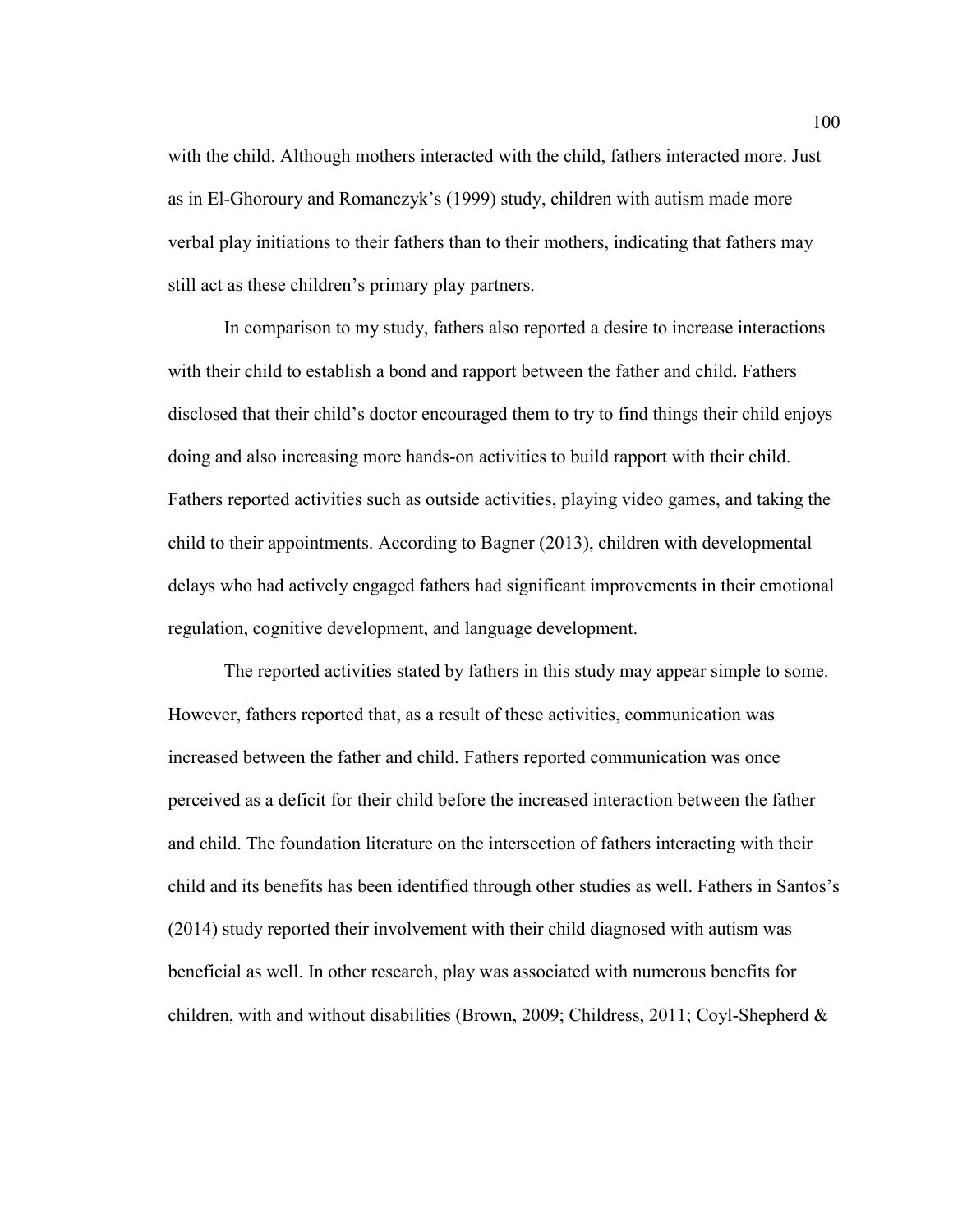Hanlon, 2012; Frost et al., 2012). Lamb (2004) also conceptualized father involvement as positive engagement activities, warmth, and control.

Positive engagement activities included direct physical interaction with the child, such as going to the playground, playing video games, playing basketball, and going to the movies and church. Fathers felt a responsibility to interact with their child diagnosed with autism. Fathers did not identify the interaction as a burden, but as an enjoyable experience that would be beneficial then and in the future. Wolfberg (1999) stated that adults (i.e., parents) have the responsibility to facilitate play development with children diagnosed with autism. I stopped reviewing here. Please go through the rest of your chapter and look for the patterns I pointed out to you. I will now look at your references.

Mactavish and Schleien (2004) surveyed parents of children with developmental disabilities, including Autism. The researchers found parental benefits for recreation activities with their children, including improved communication with their children, quality of life, satisfaction with life, and ability to deal with stress. As in this study by Mactavish and Schleien (2004), I also found a similar correlation where fathers reported an increase of communication following interacting with the child diagnosed with autism. However, I did not target life satisfaction and quality of life and these topics did not emerge from the semi-structured interviews.

### **Emotional Reactions**

The second theme focused on the father's reactions once they found their child was diagnosed with autism. Fathers reported experiencing several emotions such as sadness, guilt, anger, blessed, relieved and optimism. Although fathers experienced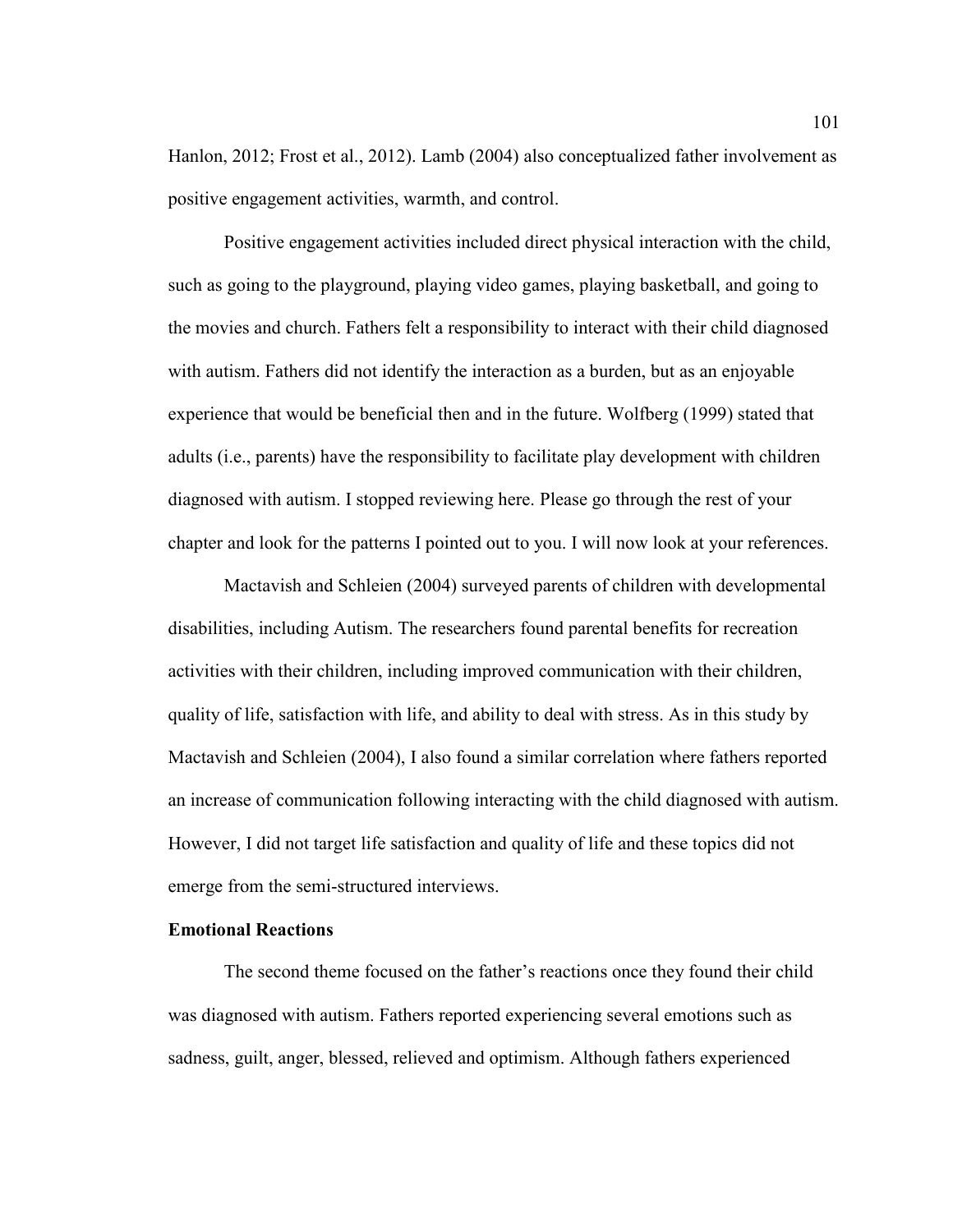challenges, no father reported being angry at the child or feeling resentment due to the autism diagnosis. However, researchers indicated fathers of children diagnosed with autism experience stress and see the diagnosis as overwhelming (Hartley et al., 2010; Hoogsteen & Woodthgate, 2013; Myers et al., 2009). My study did not support the findings of the father being overwhelmed. However, fathers in my study did report feeling negative emotions following the autism diagnosis. Fathers in my study reported a sense of optimism and reported never giving up on their child or their future success despite challenges.

The positive emotions that participants in this study described were also reported in other studies in which fathers described the joys of raising their children with autism and an appreciation for "small moments" of progress and connection. This would likely go unnoticed or uncelebrated by parents of typically developing children (Corcoran et al., 2015; DePape & Sally, 2015). According to Bekhet et al. (2012), parents also reported positive descriptions such as resilience; while others reported feelings of anxiety, depression, and poor mental health. Studies consistently indicated that families who worked together had better coping skills and improved resiliency against the challenges they faced (Altiere & van Kluge, 2009; Bagner, 2013; Bultas, 2012; Cassidy et al., 2008; Hock et al., 2012; Lee et al., 2008).

MacDonald and Hastings (2010) reported children with developmental and intellectual disabilities who were actively engaged in their children's treatment reported a more positive outlook about the children's future, provided emotional support and comfort to the mothers, had better family cohesion, and had improved well-being for the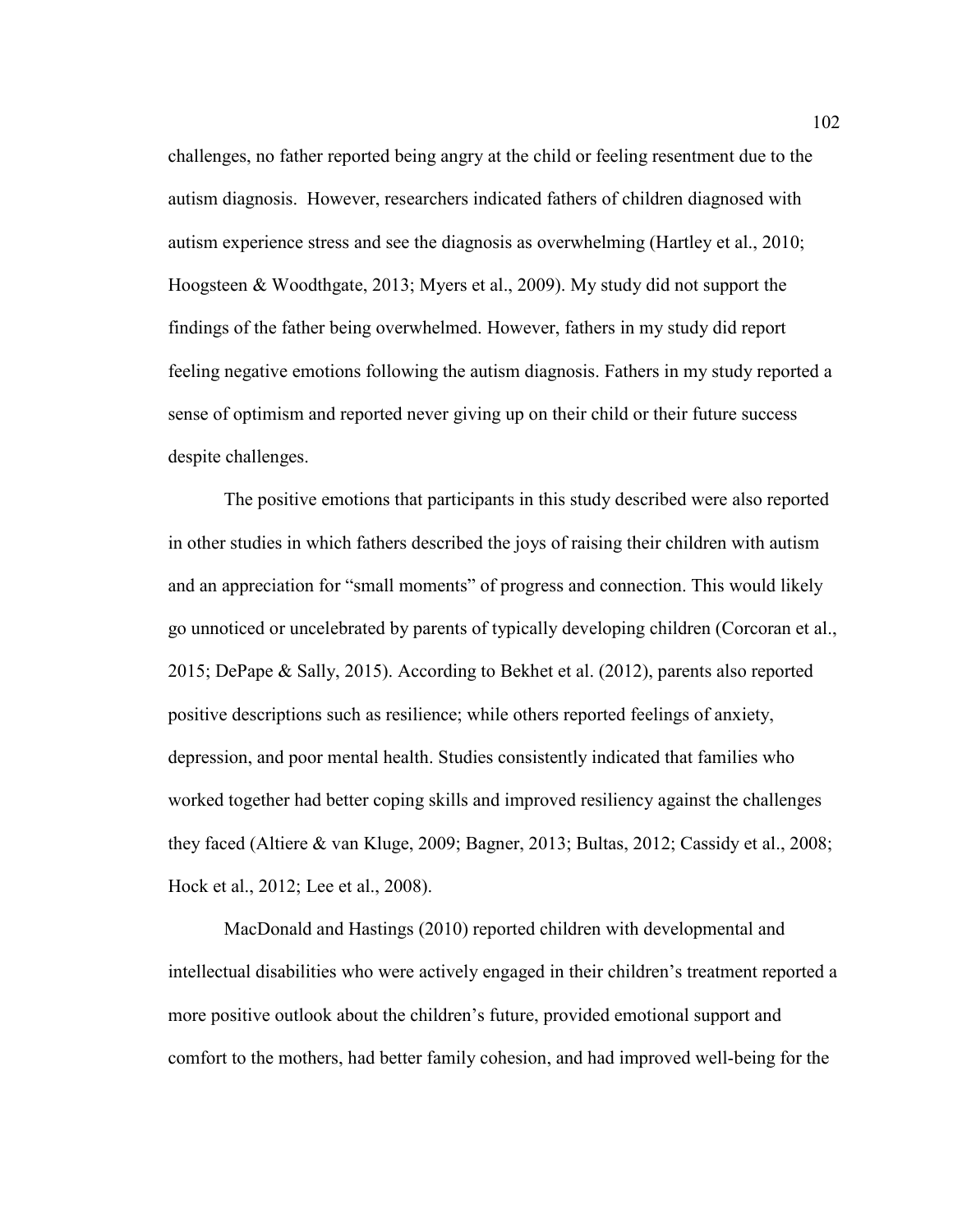family. However, in another study 41.1% of fathers reported mild levels of depression (Benson & Karlof, 2009; Lee, 2009). I supported these finding as fathers in my study reported feeling a sense of guilt, denial and sadness. In another study, fathers reported facing extreme challenges trying to balance the extra workload, family responsibilities, and providing emotional support to the primary caregiver, which can become overwhelming for fathers (MacDonald & Hastings, 2010). In my study, fathers worked to provide for their families. However, several fathers reported acting in the role of a stay at home father to lessen the responsibilities of the mother and carry the responsibility of taking the child to their appointments and any other needs.

Researchers in previous studies reported that the lifelong burden of autism for the parents can lead to feelings of anger, blame, and frustration; taking on multiple roles; and to a higher divorce rate (Hartley et al., 2010; Hoogsteen & Woodthgate, 2013; Myers et al., 2009). I concluded fathers also experienced anger and questioned why their child was diagnosed with autism. Fathers also reported blame, but not towards the child. Fathers blamed themselves due to the lack of knowledge regarding the etiology of the autism diagnosis. Fathers questioned if past behaviors increased the likelihood of their child being diagnosed with autism such as drinking and criminal behaviors. Fathers attributed their child's diagnoses to their old age or to "being a loner." My results did not support the theory stating fathers experienced frustration for taking on multiple roles and to a higher divorce rate. Rodrigue et al (1992) reported out of 60 fathers raising a child with a developmental disability, 20 fathers raising a child diagnosed with autism reported negative effects on their families. Hartley et al. (2012) conducted a similar study where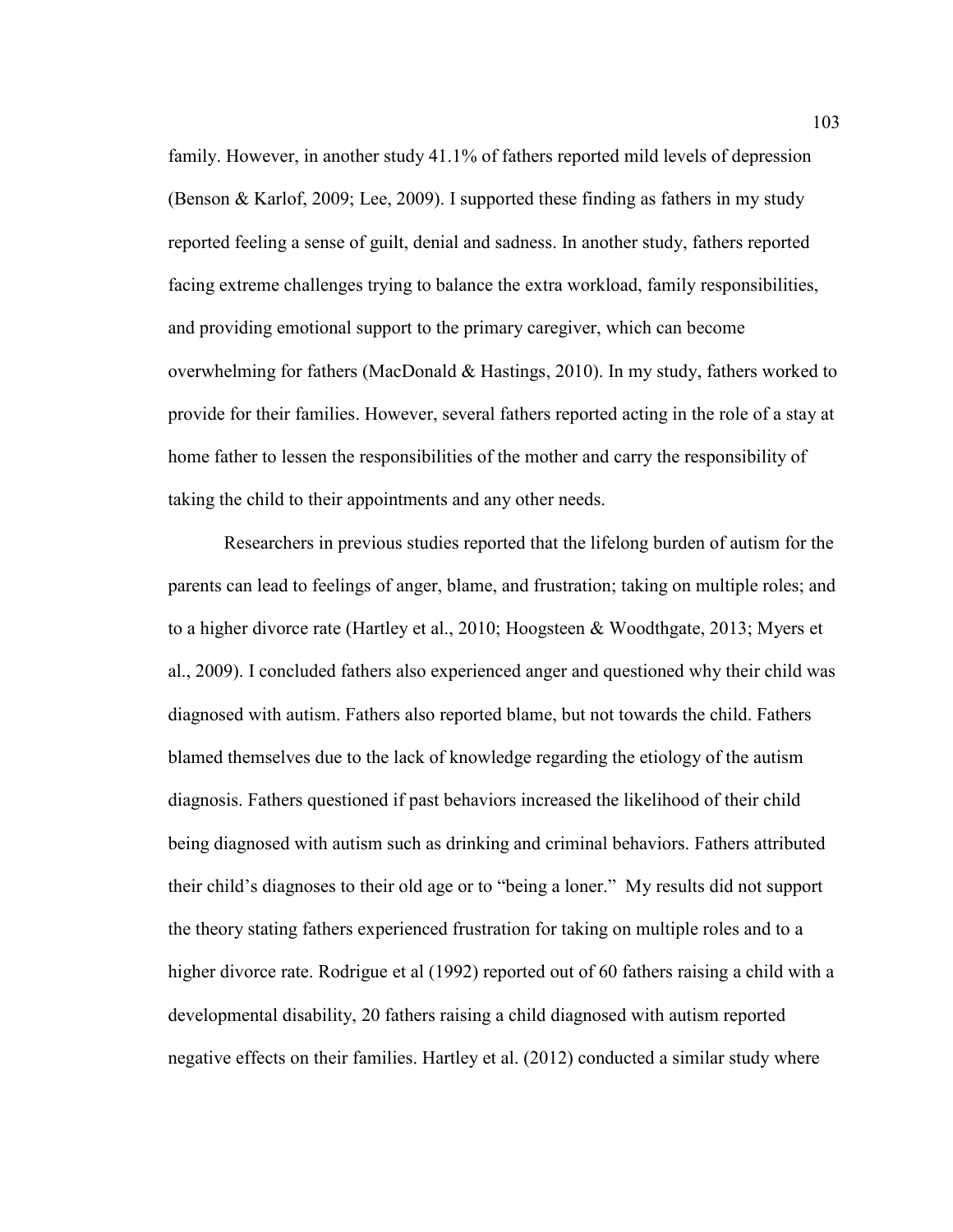out of 240 fathers raising a child with a developmental disability; 135 fathers raising a child with autism reported higher levels of depressive symptoms. In my study, fathers reported a few negative effects such as not having the ability to go to various social environments and being forced to separate the family at times. One father reported siting in certain areas of restaurants due to the child with autism being uncomfortable and refusing to eat. However, none of the fathers in my study reported depressive symptoms as a result of the child being diagnosed with autism.

## **Discipline of the Child**

Another prevalent theme was the discipline of the child diagnosed with autism. Children diagnosed with autism commonly display negative behaviors in and out of the home. Children with ASD are more likely to present with problem behaviors than those without the diagnosis (Hattier, Matson, Belva, & Horovitz, 2011). Fathers in my study reported that knowing how and when to discipline their child was the most challenging component while raising their child with autism. Fathers reported they struggled to discern whether their children were aware of their behaviors. As a discipline strategy, most fathers reported taking items away from the child to alter their behaviors.

Fathers also admitted there were times they allowed their child to get away with negative behaviors due to the autism diagnosis. Fathers in my study reported several reasons why their passive strategy such as ignoring maladaptive behaviors was effective. Shawlyer and Sullivan (2017) reported a sample of 130 parents of autistic children ages 3 to 11 found parents used harsh punitive parental discipline strategies to alter disruptive behaviors. They found parental discipline strategies should be a major target in the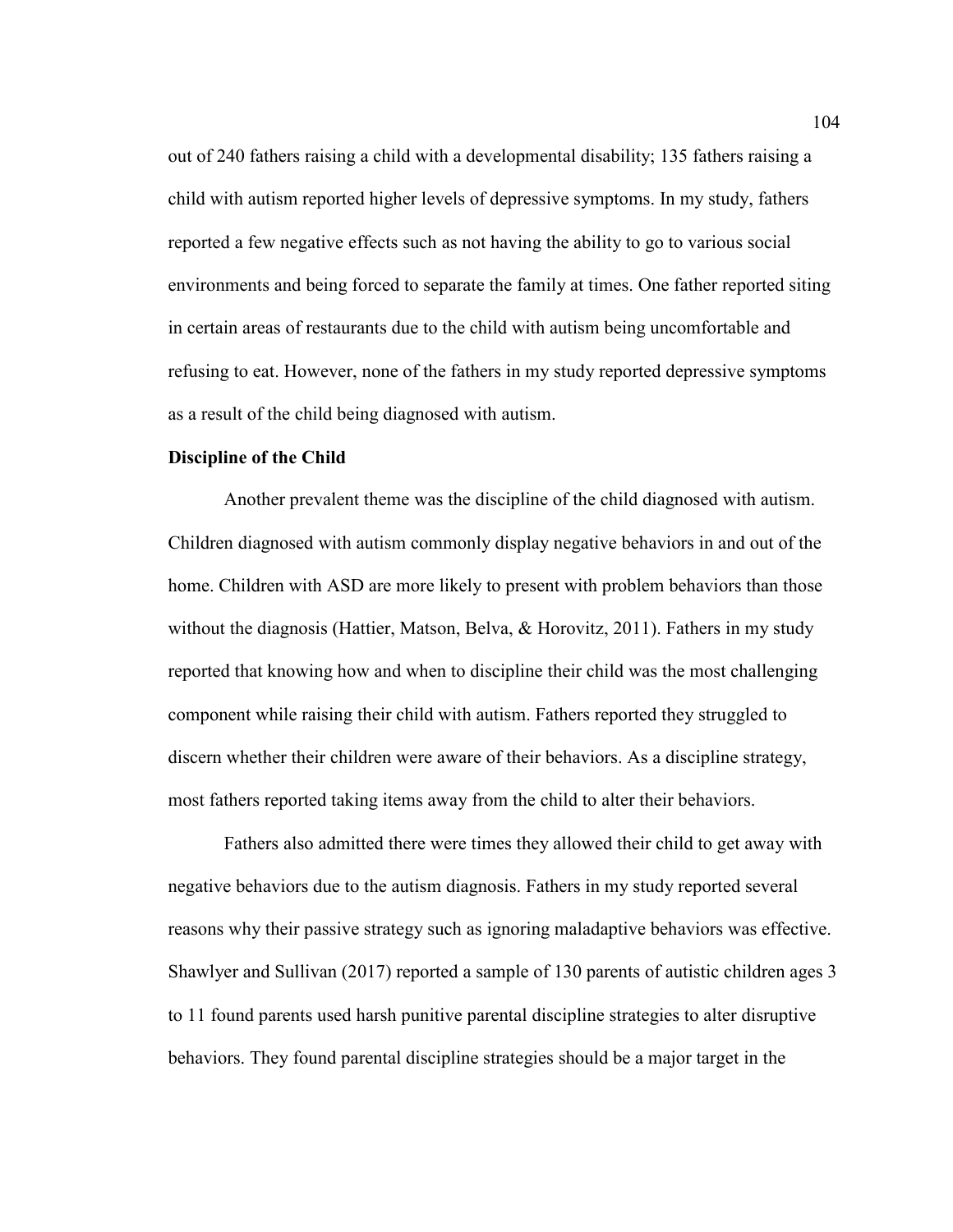prevention and treatment interventions for to children with autism to reduce maladaptive behaviors. I did not support the need for harsh punitive strategies as fathers did not report such extreme behaviors from their child. However, results of the present study do support the recommendation for the need of some type of discipline strategy as children with autism may display the same negative behaviors as a child without a disability.

Maljaars et al. (2014) reported a survey that targeted passive mothers of children with and without autism and their parenting style. In the study, mothers completed a questionnaire that showed mothers of children with autism reported significantly lower scores on rules and discipline and higher scores on positive parenting. My study supports these results as several fathers reported they did not discipline their child and found consequences to be very challenging. All fathers in the study reported positives to parenting their child with autism and stated themes of verbal redirecting of negative behaviors.

## **Awareness and Support of Autism**

Fathers in the study reported the need for more support; with special focus on African American fathers. Fathers reported such support should be increased with medical professionals and in the school environment. Fathers also reported a need for family members and communities to increase their knowledge and awareness regarding autism and its symptoms. Although, there is a lack of awareness of information targeting African Americans and autism, it appears that awareness and knowledge regarding autism is increasing in some areas. There are more individuals that seem to know about autism than in recent years. An anonymous survey by Tipton and Blacher (2014) was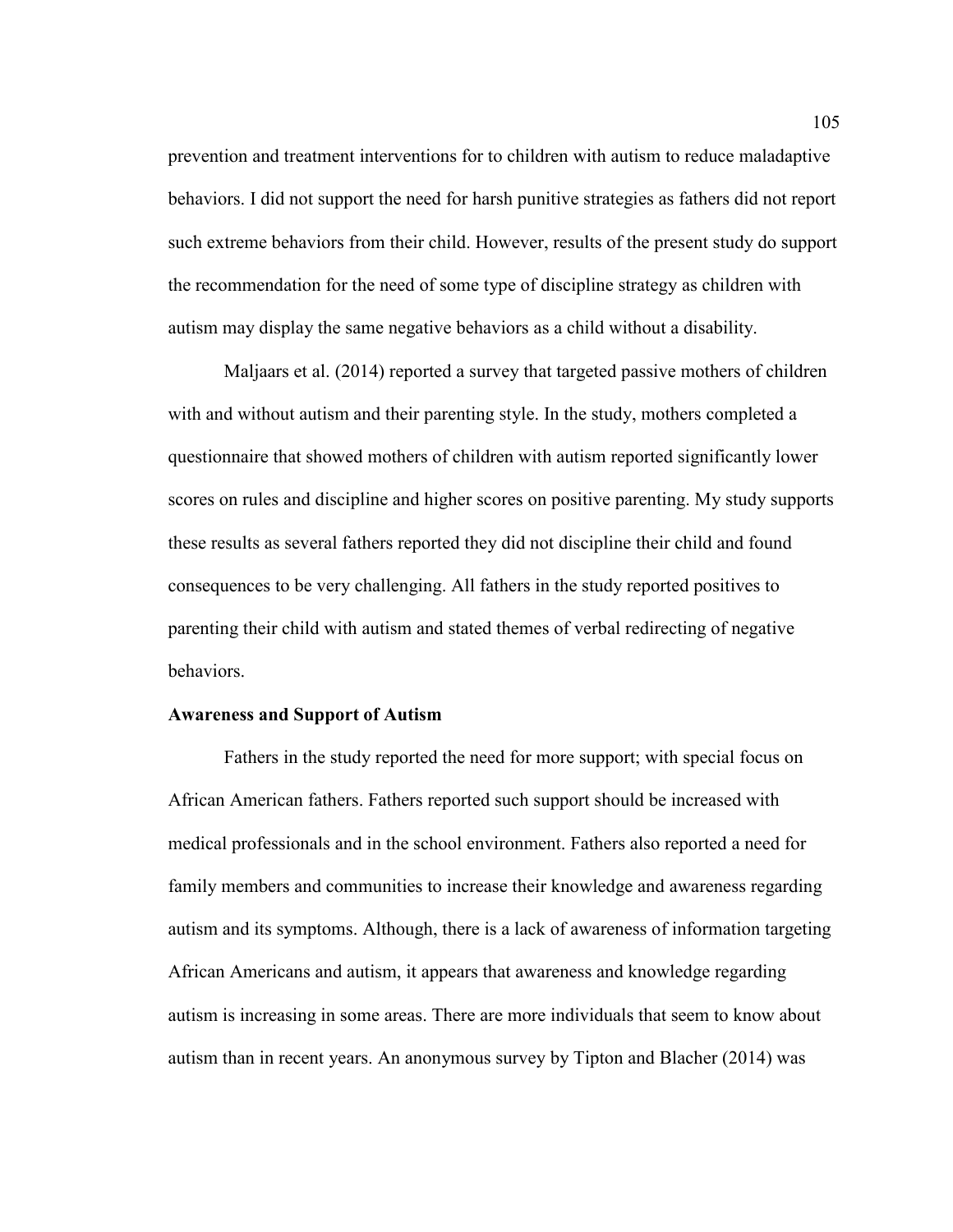given to undergraduates, graduate students, staff and faculty asking their knowledge about autism. Of the 1,057surveys completed, 76% of respondents had more correct responses than incorrect responses about autism. The survey showed those individuals that had a family member with autism had a significantly amount of correct answers. Dillenberger et al. (2017) surveyed 3,353 16 and 11 years old children and the majority of them were aware of autism. The study also found teenagers were more aware of the disorder than younger children. In addition, 50% of the children knew someone with autism and displayed supportive attitudes. Children in the study reported they would help an autistic kid if they witnessed bullying.

Although there is an increased awareness, there is not much support targeting African American fathers. Medical professionals should study parenting styles and experiences of African American fathers and mothers rather than concentrating only in those of Caucasian mothers and fathers. According to Raina et al. (2005) it was reported that understanding parents' experiences is an important factor for the implementation of policies, effective interventions, and other support services. Professionals should consider fathers how parenting style may differ from mothers regarding the way they parent their child. Research studies suggest that gender may play a role in differences in coping responses utilized as a result to exposure in different parenting stressors and roles within families (Glidden, Billings, & Jobe, 2006; Porter et al., 2000; Pottie & Ingram, 2008). Support such as parent education and behavioral support programs could also be implemented for African American fathers as well. Hall and Gaff (2010a) supported the recommendation of increasing support and awareness where 75 parents and primary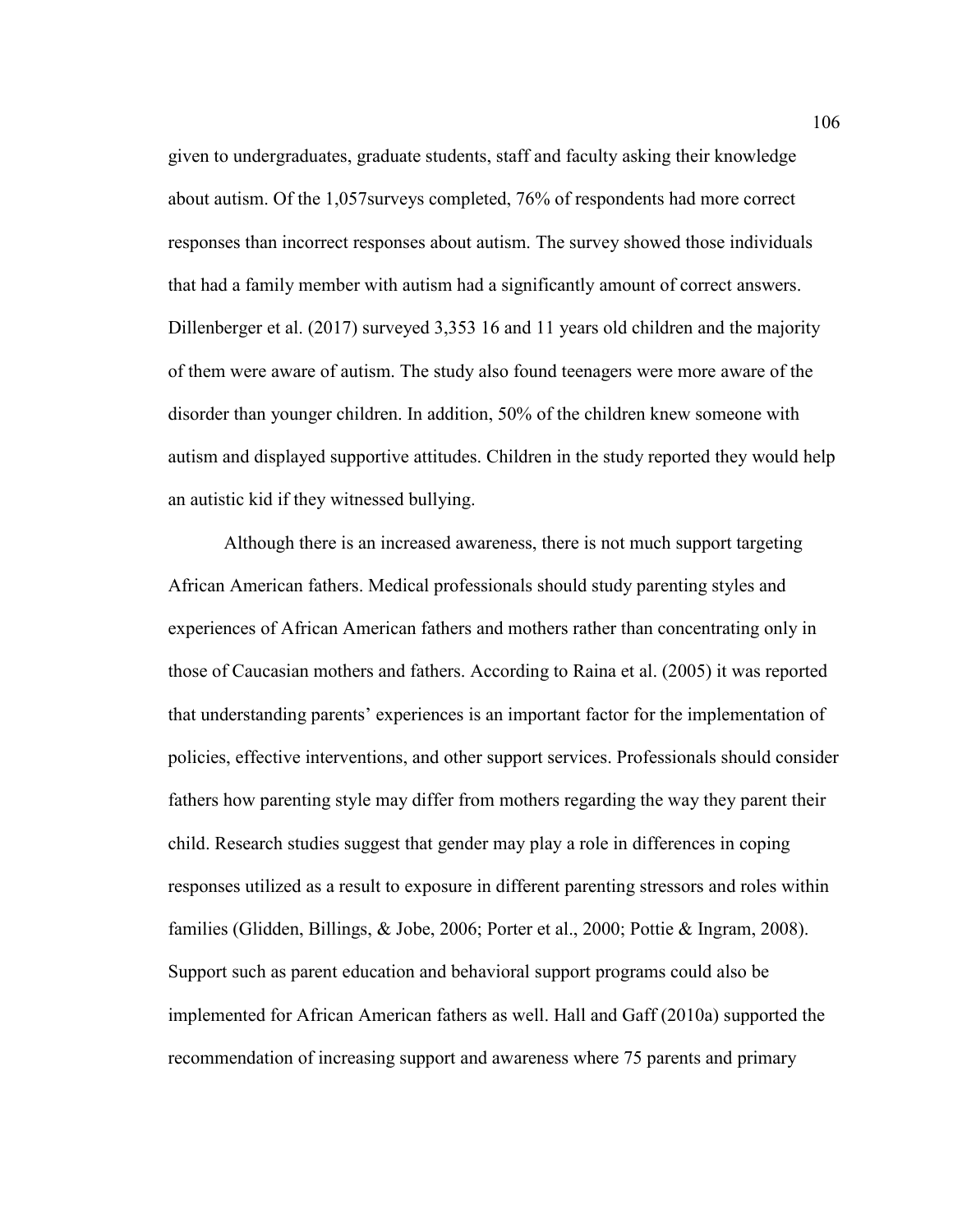caregivers of children diagnosed with autism were surveyed. The researchers used the McCubbin and Patterson model of family behavior, adaptive behaviors of children with autism, family support networks, parenting stress, and parent coping were measured. Their findings concluded an association between low adaptive functioning in children with autism and increased parenting stress actually created a need for additional family support as parents often searched for different coping strategies to assist the family with continued new challenges. The study also reported medical professionals should possess current knowledge of the supports accessible to families and refer them to the correct resources to avoid overwhelming families with unnecessary and inappropriate referrals.

Hall and Gaff (2010b) interviewed parents of children diagnosed with autism to allow them to express their feelings about challenges to raising their child. The study revealed parents reported the need for supports and resources in need of expansion and development to help them with their child's needs. Parents voiced the need for a partnership with healthcare providers. This study is similar to my study as fathers reported the need for additional help from medical professionals. Several fathers in my study reported their child's doctor simply gave them a print out about autism with no additional direction. Another father in my study reported his child's doctor informed him his son would grow out of the disorder and not to worry. The disconnect between the medical professionals and fathers appears to be a recurring theme in other studies as they too, indicated issues beginning with obtaining a diagnosis for their child diagnosed with autism (Corcoran et al., 2015; DePape & Sally, 2015).

According to Kohl and Seay (2015), African American fathers reported the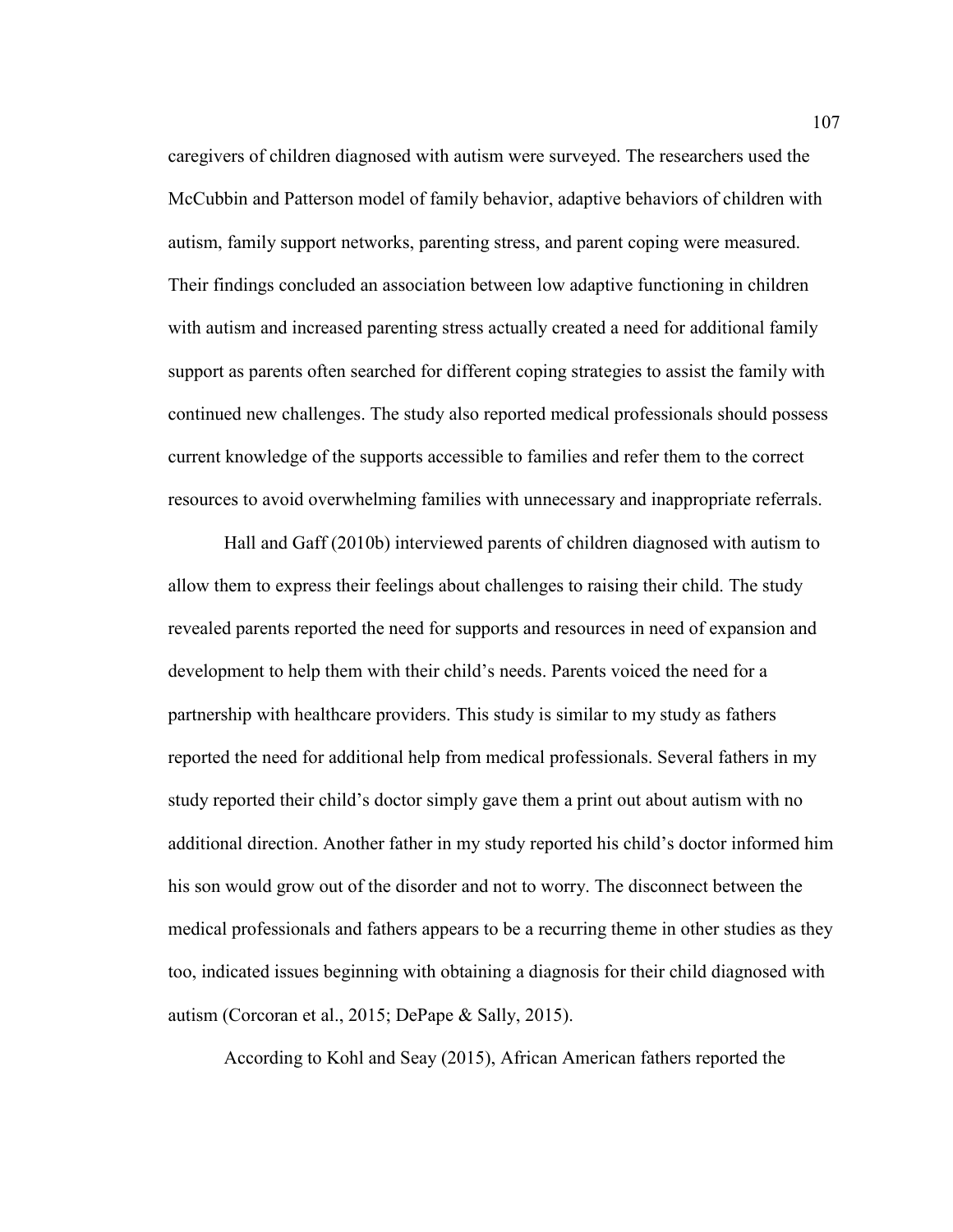resource of parent training was needed to understand cultural adaptation. Findings from the study concluded the need for African American fathers was indeed different from the majority population. The need for parent training to the language and culture of this population was deemed necessary for success. The study correlates to my study as fathers reported the need for continued resources in the African American community.

# **Studies on African American Fathers Raising Children With Autism**

In Chapter 2, I reported that there are no peer-reviewed publications on the lived experiences of African American fathers raising autistic children. Only few dissertations and thesis studies targeted the topic and population. In this section, I specifically compare the findings of my study with these studies that targeted the population and topic. My study and Hannon's (2013) study reached similar results as they both reported fathers felt there was a lack of autism knowledge and awareness in the African American communities. Both studies reported fathers felt various emotions after learning their child was diagnosed with autism, but the most significant was a sense of hope and optimism for their child's future. The studies also compared as fathers in both studies felt there was a disconnect in the school environment and lack of supports as well. My study and Schrader (2013) both reported fathers received limited assistance from medical professionals and desired the need for more supports. There were also similarities in a study by Simon (2013) as she also reported positive and negative reactions from African American families raising an autistic child. Parents reported their child also being misdiagnosed and a late diagnosis of autism. Parks (2017) and Bethel (2016) also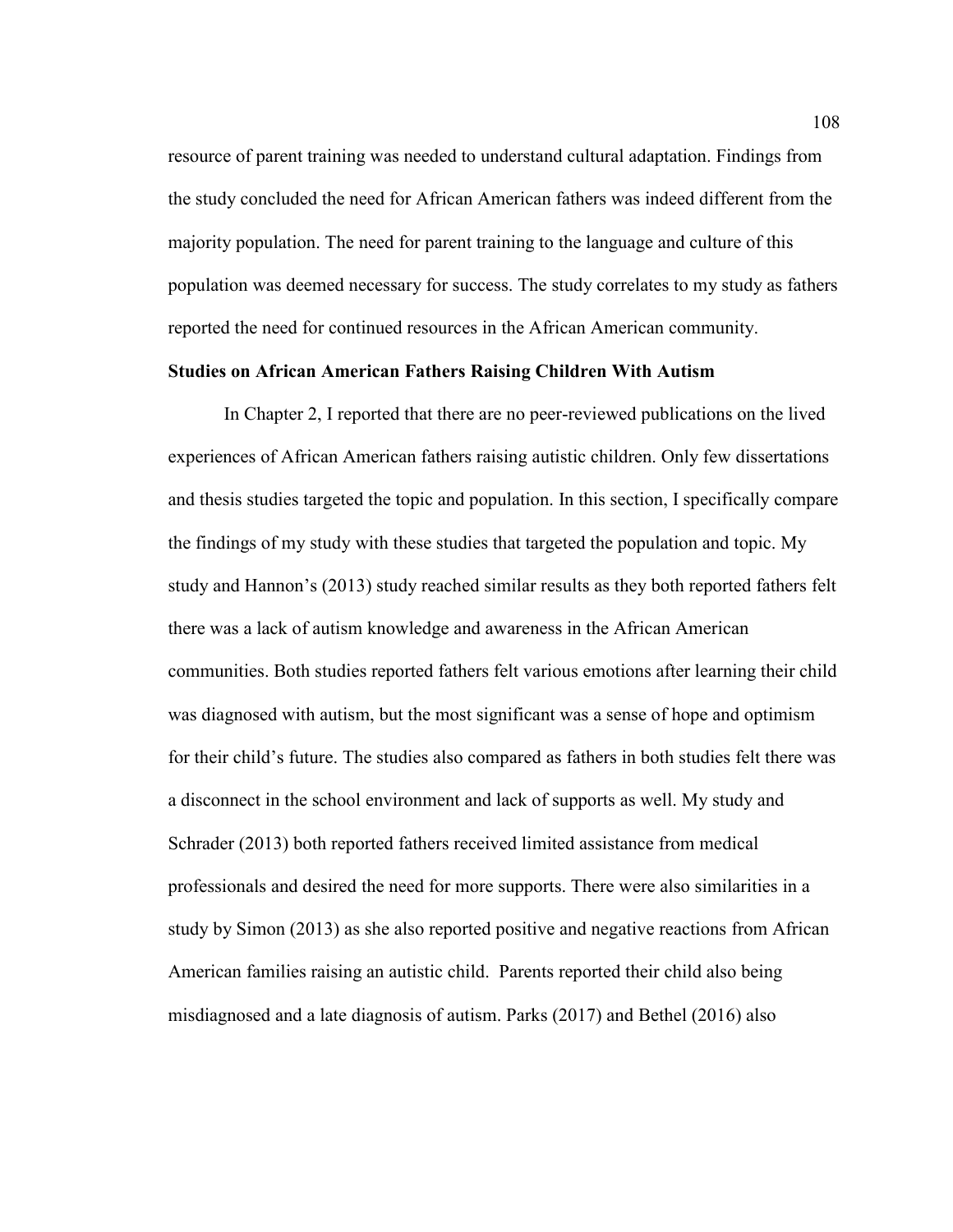reported similar results as she reported there was a lack of autism knowledge and awareness in the African American communities.

# **Theoretical Framework**

The findings from this study was supported by existing empirical data related to the experiences of African American fathers raising an autistic child and also to the theoretical constructs including the family systems theory. The theoretical framework used in this study was Bowen's (1978) family systems theory. The BFST stated "the human family is a multigenerational, natural, living system and that the emotional functioning of each member of the system affects the functioning of the other members in predictable ways" (Comella, Bader, Ball, Wiseman, & Sagar, 1995, p. 5).

According to Baker, Mailick-Seltzer, and Greenberg (2011) researchers suggested children diagnosed with autism, like any other child, will respond to their family environment rather than acting upon it. My study revealed congruency with this theory as children displayed a positive reaction to their father's interacting with them. Following fathers interacting with their child diagnosed with autism, the father and child bond increased as well as rapport. Fathers reported an increase of communication between the father and child and among other family members as well. Children that once feared the public began to comply with everyday activities such as eating in public, attending church, going to the movies and an act that some may take for granted, showing laughing.

The Bowen's family systems theory was used to shed light into the findings of this research. The theory states the family is a living system and emotional functions of each member is affected. In my study the fathers were greatly affected Though, the effect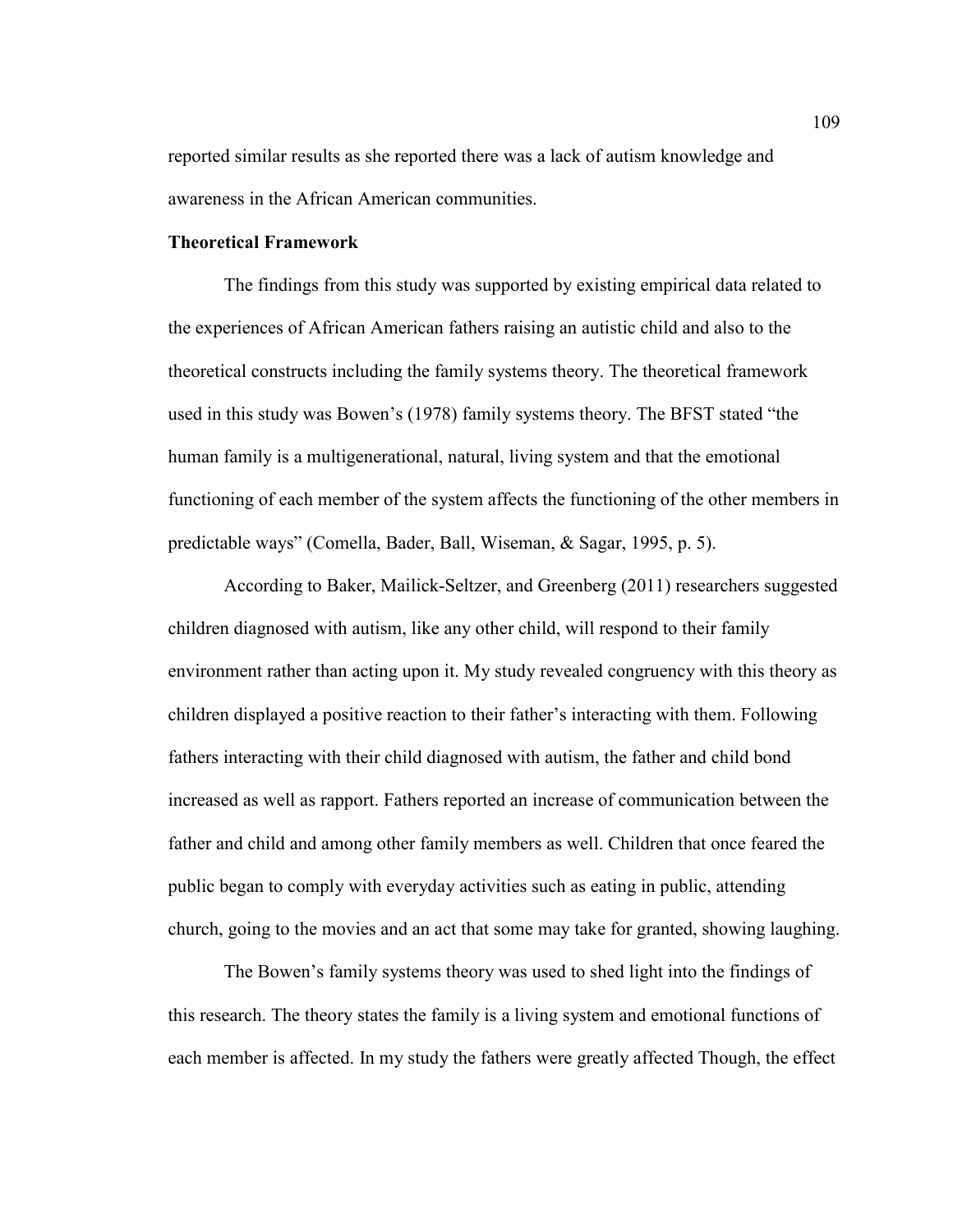was not so much in a negative realm, but mostly positive. Fathers found themselves wanting to engage more with their child with activities they never had not done since children. Fathers experienced sorts of emotions from questioning their parenting styles to the first feeling experienced when finding out the child was diagnosed with autism. Although, fathers did not desire their child to become diagnosed with autism, optimism was very evident. Fathers greatly desired the need for more awareness and resourced for not only their child, but the autism community. The study addressed the affects experienced by mothers, siblings and extended family members due to the child being diagnosed with autism.

## **Limitations of the Study**

There were limitations to this study. All participants were required to be the biological father of an autistic child, at least 18 years of age and fluent in English. The individual thoughts shared by the African American fathers represents their lived experiences and perspectives into the phenomenon and may not be a representative of the population of all fathers raising a child diagnosed with autism. As a result, the study was limited by the characteristics of the sample. In conducting a qualitative study, it was not the intent to generalize to the larger population as this is not the intent of qualitative inquiry (Creswell, 2009). A sample that constituted a larger demographic range may have yielded additional themes not founded by this sample. The findings are therefore a representative of the experiences of this particular group of fathers only and caution should be used in drawing any conclusions when interpreting such findings.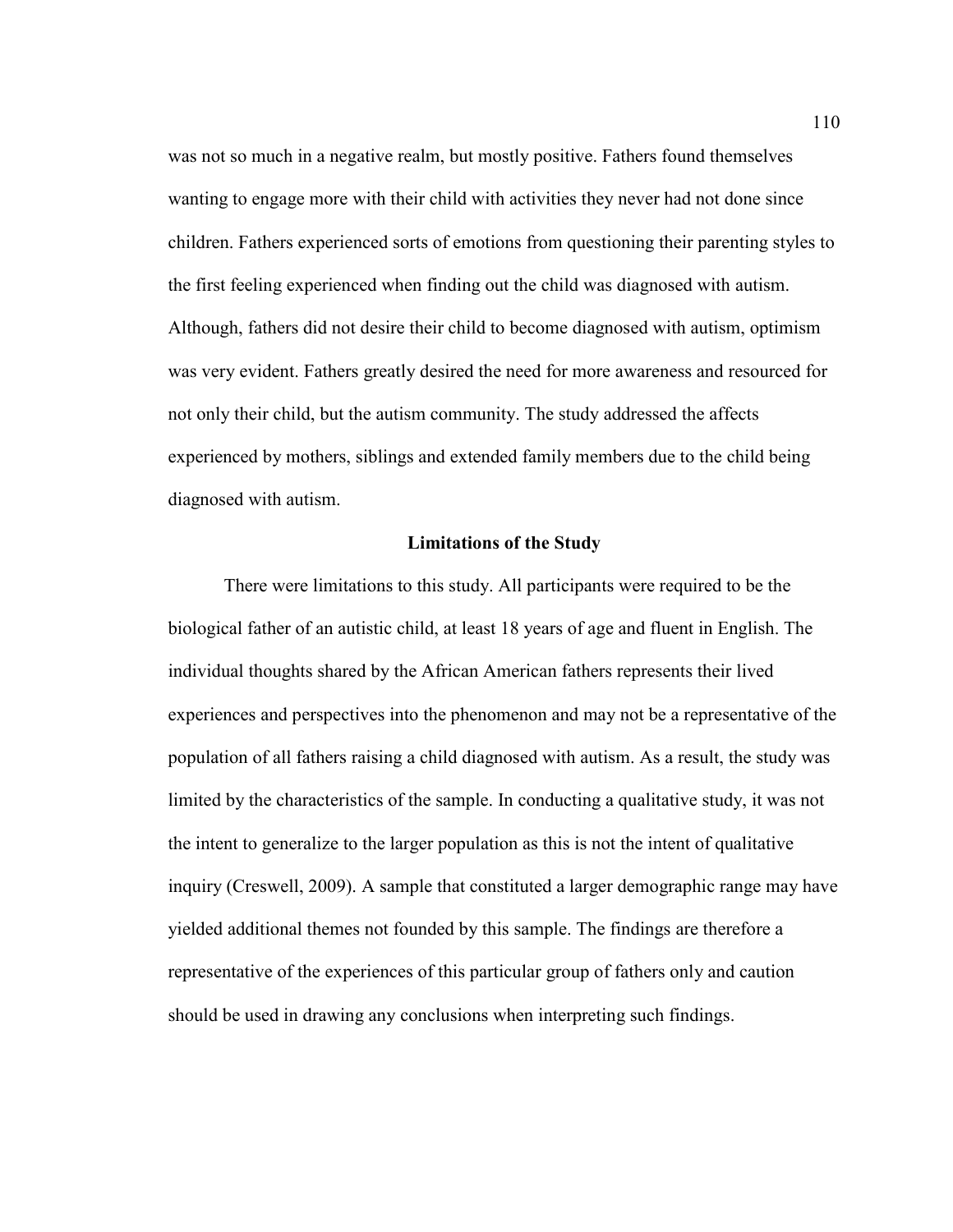Telephone interviews were also a limitation of the study. Telephone interviews as opposed to face-to-face interviews had several limitations as I was unable to observe the participant's body language and or facial expressions during the interviews. I had no choice but rely on the father's tone of voice to determine any emotions experienced during the interview. One must be cognizant that participants may have been mistrustful of the researcher, may not have been entirely truthful and may have attempted to present themselves in a more positive light to the researcher. Consequently, the findings of the study are limited to the extent at which the participants were being truthful.

Another limitation of the study regards the subjective nature of conducting qualitative research. Qualitative research mainly relates to the use of semi-structured interviews and as such is dependent upon interpersonal exchanges between the researcher and the participant. Researchers are mostly interested in gathering more comprehensive and in-depth data as opposed to specific data in quantitative research and has an active role in data collection (Wimmer  $\&$  Dominick 1997, 2011). There is always the chance for researchers to influence participants' responses. This is an acceptable limitation of qualitative research. Creswell (2007) reported that researchers, in conducting qualitative inquiry, acknowledge and set aside their personal experiences before beginning their research in order to present a fresh perspective of the psychological experience or the phenomenon being investigated. However, it is difficult to either prevent or detect researcher bias entirely in the study.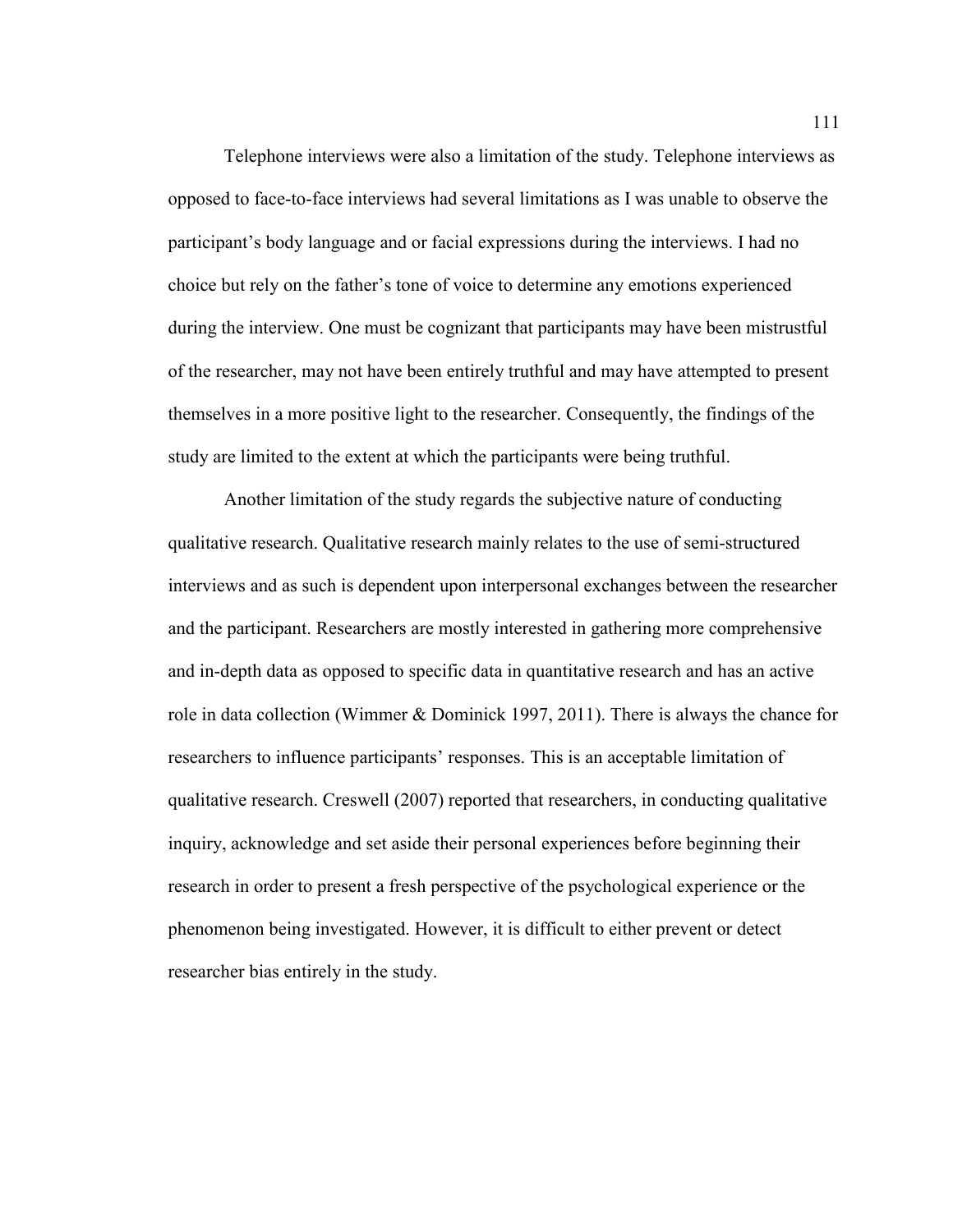#### **Recommendations for Future Research**

Through this interpretative phenomenological analysis study, I sought to address the identified gap in the literature regarding the lived experiences of African American fathers raising their child diagnosed with autism. While this study required participants ages 18 and older, further research from any age group is recommended. The participants of this study also resided in the state of Georgia. Future studies may target fathers in other geographical areas as current studies examining African American fathers raising an autistic child are needed in all areas.

This study also targeted African American fathers, future studies may seek to target other minorities as well "since culture has a major effect on concepts such as child rearing, parenting and disability" (Koydemir & Tosun, 2010, p. 57). Most studies examining parents raising an autistic child targets the Caucasian ethnicity and mostly mothers. Future studies may also target the LBGT community as well. Future studies may target LGBT fathers that raise an autistic child alone and with their male partner. All of the fathers except one, was married or cohabitating with the mother of the child diagnosed with autism in this study. Future studies may target single African American fathers raising an autistic child in the home alone.

Future studies may also target extended family members raising or assisting with the care of a child diagnosed with autism. African American families are known for allowing extended family members to help care for children with and without a disability. Extended family members are also affected and may have a certain perception regarding the care of a child diagnosed with autism. This could offer further insight into African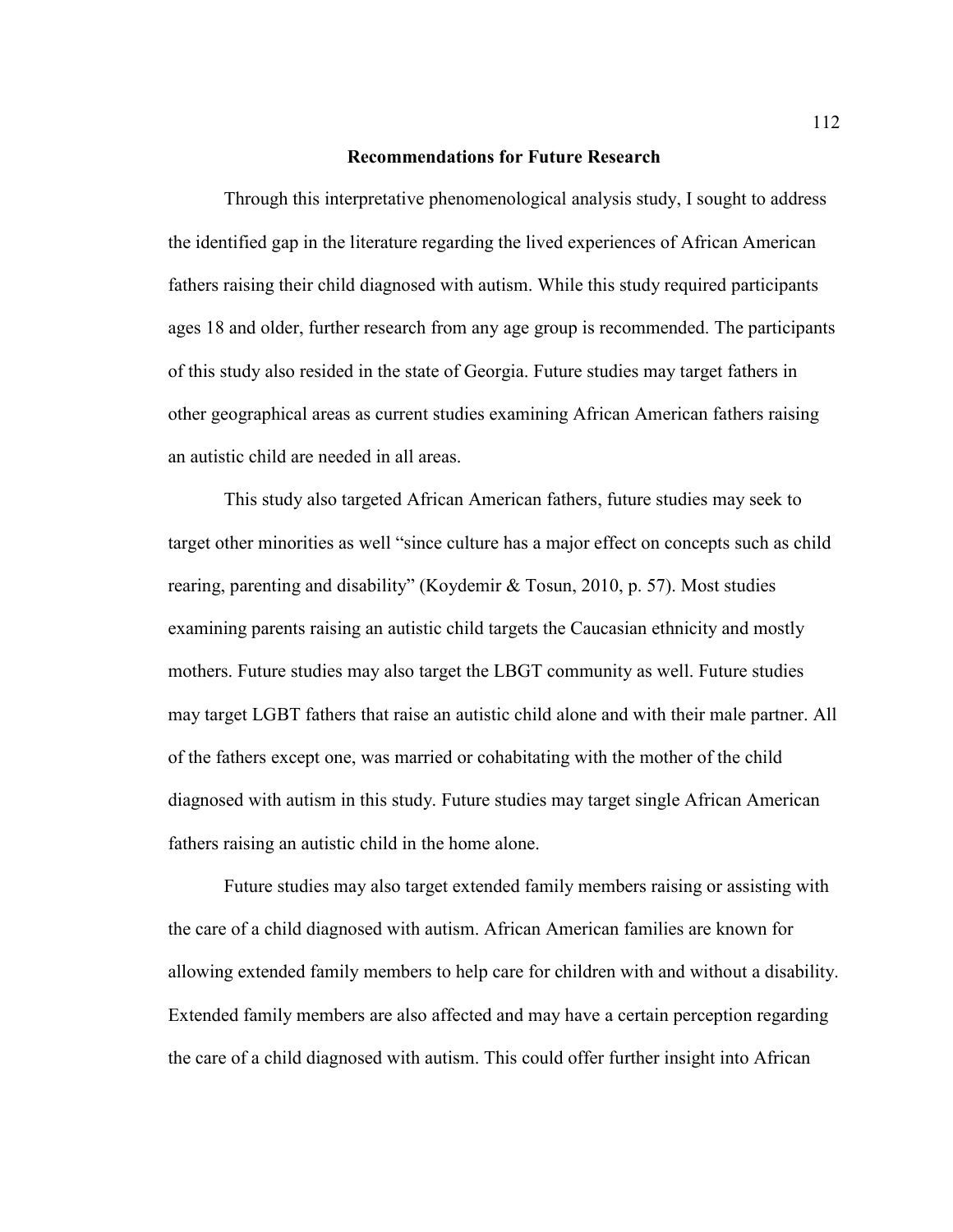American families' perceptions of caring for their children with autism. This study also did not focus on the gender of the child. The genders of the children were not the focus, though there were 10 boys and only two girls. However, through searching previous studies, there were no studies that targeted African American girls diagnosed with autism.

Fathers reported experiencing a range of emotions when finding out their child was diagnosed with autism including sadness, angry, or guilt among others. They also reported that little information or follow up occurred from the medical staff after identifying the diagnosis. A suggested recommendation may be to incorporate a course for the family that consists of an introduction to autism and its symptoms as a requirement immediately following a child's diagnosis. Fathers also reported a lack of supports for African American fathers and also a lack of awareness in communities. Another suggestion may consist of increasing social supports for African American fathers that begins with medical professionals that could also create a partnership upon the initial diagnosis. Medical professionals should study parenting styles and experiences of African American fathers to grasp a greater understanding of their cultural need. Santarelli et al. (2001) noted that parent training programs have been developed primarily for families and children of European-American backgrounds and such programs may prove less effective for culturally diverse families and children because of the differences in values. Another needed area for African American fathers is the support to extended family members. African American families tend to turn to family, friends and the church community as their first line of support (Rogers-Dulan & Blancher, 1995). In this study, several fathers utilized the supports from family members to cope with raising their child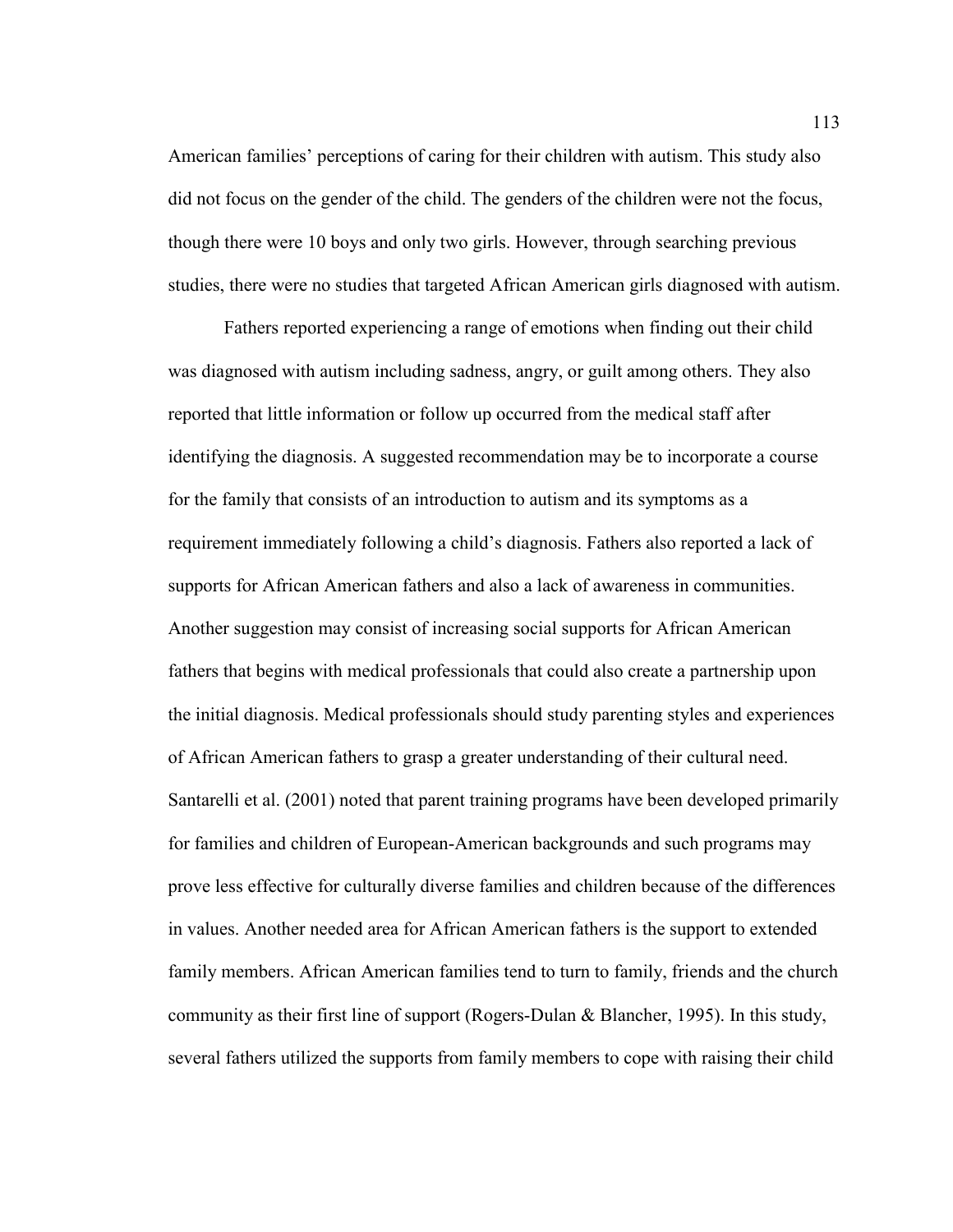with autism. However, family members weren't fully aware of the child's diagnosis and effective ways to care for the child. In addition, supports for the African American father and family members should be explored.

## **Implications for Social Change**

The purpose of this interpretative phenomenological analysis study was to explore the lived experiences of African American fathers who are raising a child diagnosed with autism. Fathers reported several challenges while raising a child diagnosed with autism. Fathers reported a lack of information provided to them following the diagnosis. Some fathers reported they never heard of autism until their child was diagnosed. One father reported their pediatrician informed them their son would "grow out of it" and "not to worry."

The research participants provided valuable insight, from an emic perspective, into the father's lived experiences and day-to-day challenges as an African American father raising a child with autism. Understanding their lived experiences, contributed towards understanding the most effective way to raise their child with autism. The findings from this study should help in identifying ways to appropriately prepare and support African American fathers in raising their child diagnosed with autism.

This study should contribute to social change through understanding and raising awareness regarding the psychological and emotional needs of African American fathers in their task of raising their child diagnosed with autism. Professionals have the ability to understand the African American father and their lived experiences to increase community supports in the African American community. Community support and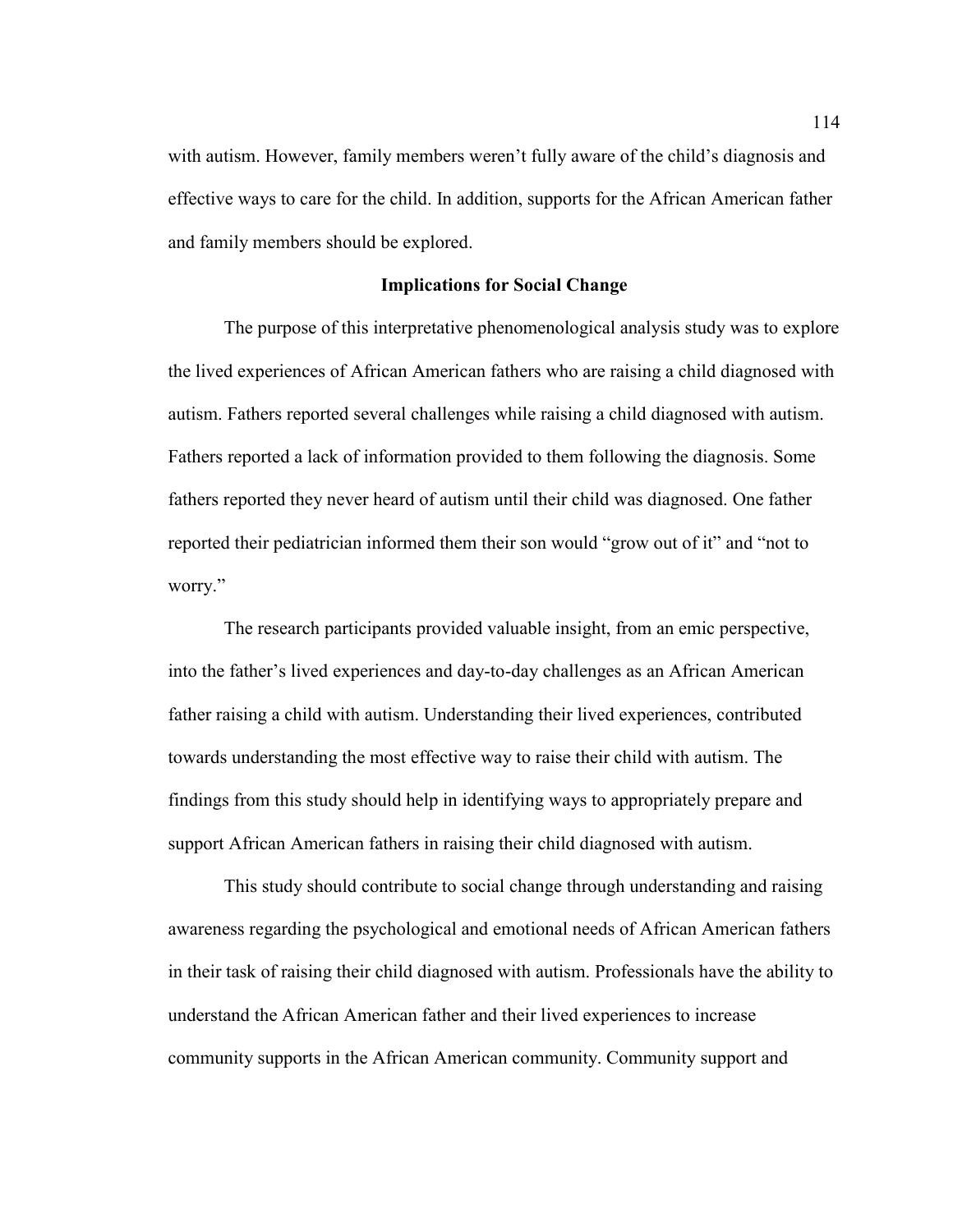resources may consist of neighborhood support groups, therapist and or doctor partnerships, in-home therapies and respite options. This need could increase knowledge about autism in the Black community and inform African Americans about its symptoms to increase earlier diagnosis and interventions. The African American fathers should also have community advocates, those designated to help African American fathers say what they want and need, secure their rights, represent their interests, and obtain services they need. There is also the need for increased education and awareness in the African American community. This understanding and awareness should help those African American fathers who struggle with accepting their child's diagnoses and fathers who may be reluctant to seek help from medical professionals and others in their communities. In this study, African American fathers were given the opportunity to voice their experiences of being the primary caregiver of their child with autism. This study will allow professionals the ability to provide African American fathers with resources, advocates, education, and awareness in the African American community.

### **Conclusion**

The goal of this interpretative phenomenological analysis study was to offer a meaningful understanding of the lived experiences of African American fathers raising a child diagnosed with autism. Most of the research findings were a reflection of data stated in the literature review targeting African American fathers raising an autistic child. Participants consisted of 12 fathers selected through a purposeful snowball sampling approach. Data were collected using semistructured- in- depth interviews that were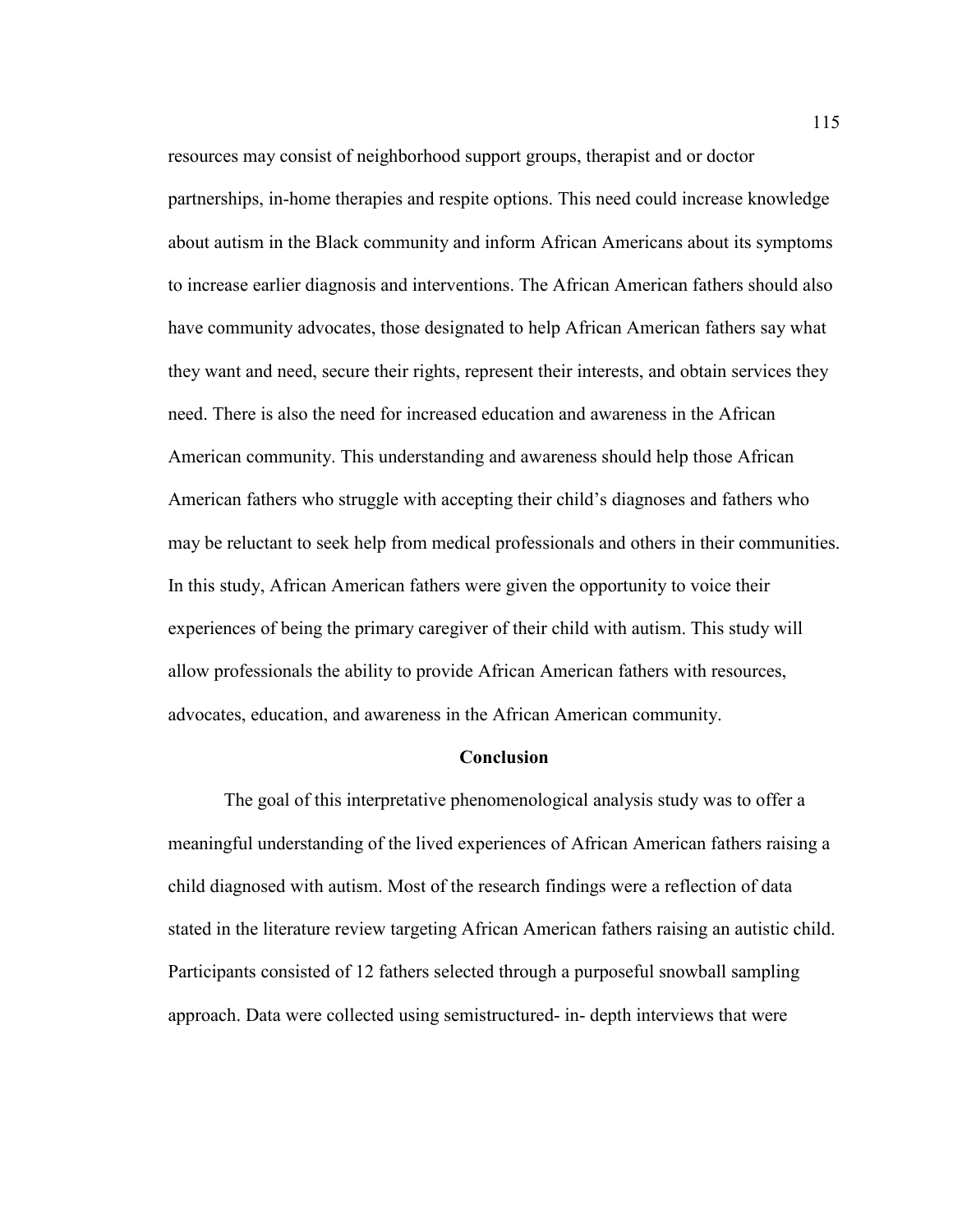digitally recorded and transcribed. The microanalysis of the data was aided by the use of the Olympic recorder used for qualitative coding.

The findings revealed African American fathers were very hands-on with their child diagnosed with autism. Fathers experienced several emotions following the diagnosis of their child which consisted of: anger, guilt, sadness, blessed, and optimism. The study also revealed fathers struggled with knowing when and how to discipline their child with autism. Fathers reported being confused of normal behaviors and those symptoms as a result of the autism diagnosis. Finally, the study revealed fathers desired an increase of awareness and supports for autism. Fathers reported the lack of enough awareness and resources. Fathers also reported experiencing a lack of supports from schools and communities. However, there were a few fathers that reported school supports were very beneficial to their family and the child.

The interpretative phenomenological analysis study accomplished its purpose as it allowed fathers to explore the lived experiences of an African American father raising a child diagnosed with autism. Each father appeared to have a close bond with their child and looked forward to this study aiding other African American fathers raising their child diagnosed with autism. I could not end this study on a better quote from one of the fathers, "look at the world through their eyes and get into their world".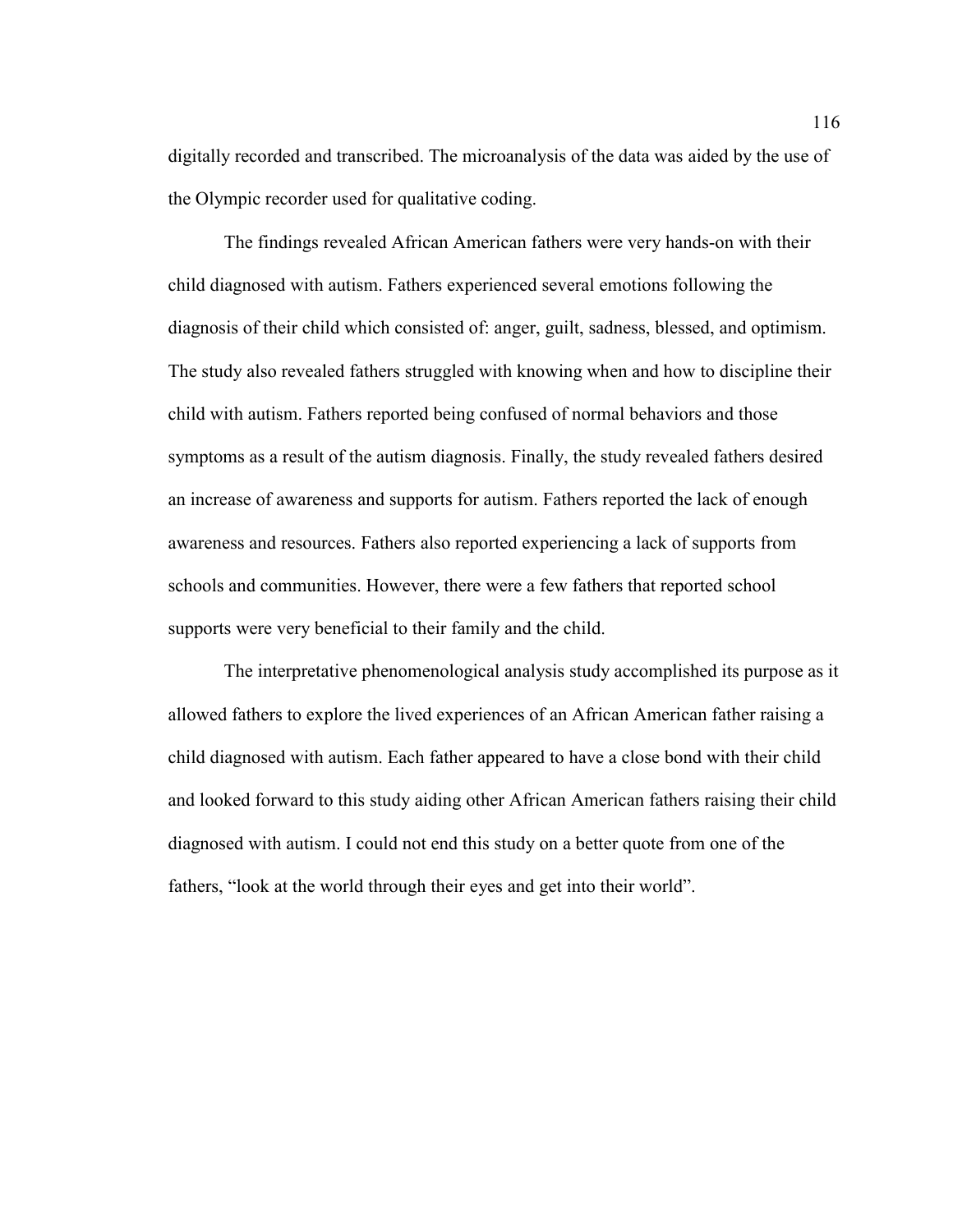#### References

- Adams, J. B., Baral, M., Geis, E., Mitchell, J., Ingram, J., Hensley, A., & El-Dahr, J. M. (2009). The severity of autism is associated with toxic metal body burden and red blood cell glutathione levels. *Journal of Toxicology*, 1-7. doi:10.1155/2009/532640.
- Al-Kandari, H. (2007). Parenting stressors of mothers of children with and without disabilities. *Journal of the Social Sciences, 34*(3), 11-29. Retrieved from http://thescipub.com/journals/jss
- Alameda-Lawson, T., & Lawson, M. A. (2004). Ecologies of parental engagement in urban education. *Educational Researcher, 33*(4), 3-12. https://doi.org/10.1177/0042085916636654
- American Psychiatric Association. (2013). *Diagnostic and statistical manual of mental disorders: Fifth edition DSM-5*. Washington, D.C: American Psychiatric Association.
- Anderson, D. K., Lord, C., Risi, S., DiLavore, P. S., Shulman, C., Thurm, A., Welch, K. & Pickles, A. (2007). Patterns of growth in verbal abilities among children with autism spectrum disorder*. Journal of Consulting and Clinical Psychology, 75*(4), 594-604. Retrieved from http://www.apa.org/pubs/journals/ccp/
- Angell, M., Meadan, H., & Stoner, J. (2012). Experiences of siblings of individuals with autism spectrum disorders. *Autism Research and Treatment*, 1-11. doi:10.1155/2012/949586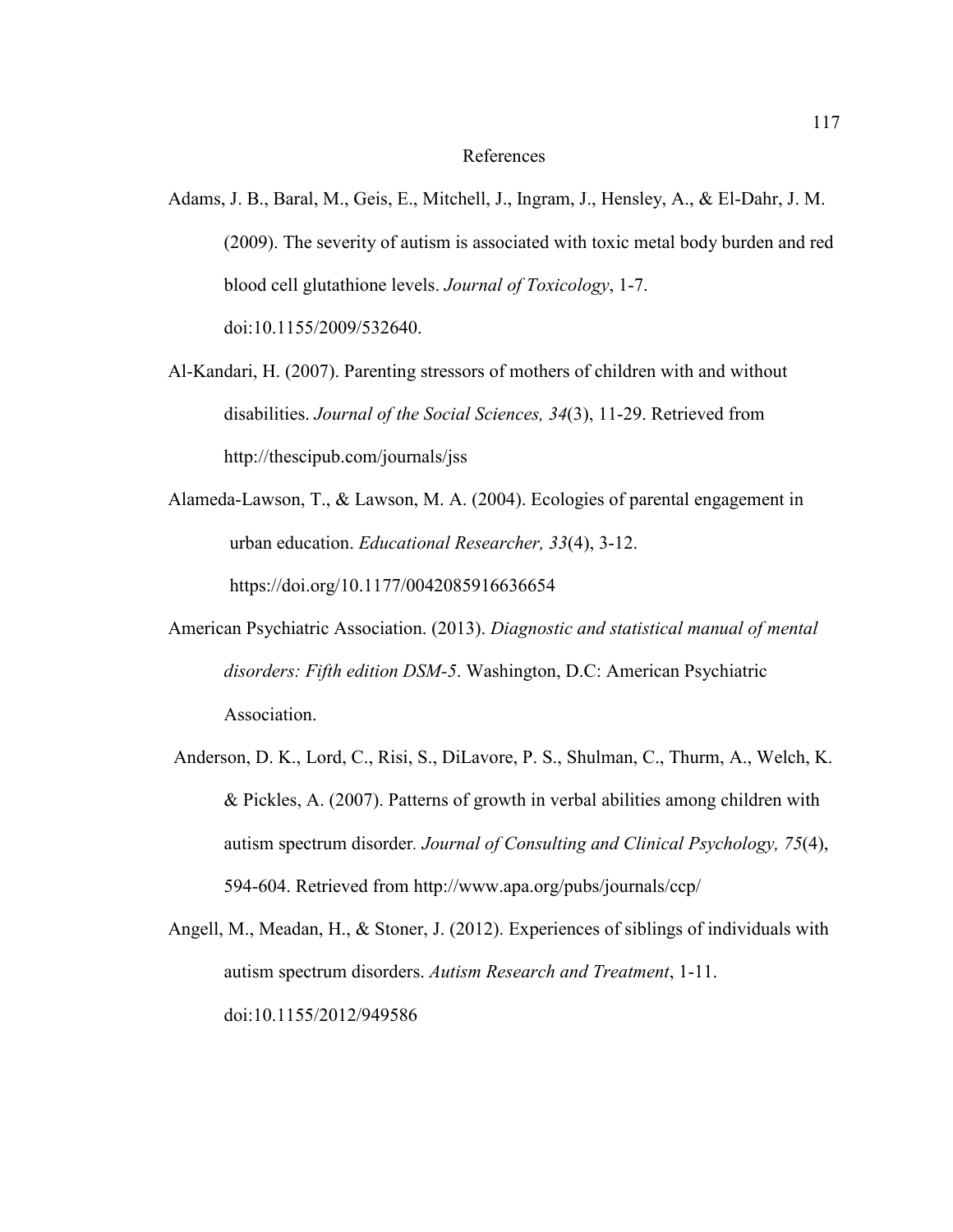- Armstrong, M. I., Birnie-Lefcovitch, S., & Ungar, M. T. (2005). Pathways between social support, family well-being, quality of parenting, and child resilience: What we know. *Journal of Child and Family Studies, 14*(2), 269-281. https://doi.org/10.1007/s10826-005-5054-4
- Artiles, A., J., Klingner, J. K., & Tate, W. F. (2006). Representation of minority students in special education: complicating traditional explanations. *Educational Researcher, 35*(6), 3-5. https://doi.org/10.3102/0013189x035006003
- Attride-Stirling, J. (2001). Thematic networks: An analytic tool for qualitative research. Qualitative Research, *1,* 385-405. doi:10.1177/146879410100100307
- Autism Research Institute. (2007). Autism is treatable*.* Retrieved from http://www.autism.com/
- Aylott, J. (2011). The Autism Act 2009: Developing specialist skills in autism practice. *Mental Health Practice, 2011*, 1-23. Retrieved from http://journals.rcni.com/journal/mhp
- Baker, B., Blacher, J., & Olsson, M. (2005). Preschool children with and without developmental delay: Behaviour problems, parents' optimism, and well-being. *Journal of Intellectual Disability Research*, *49*(Part 8), 575–590. https://doi.org/10.1111/j.1365-2788.2005.00691.x
- Baker D. L., & Drapela, L. A. (2010). Mostly the mother: Concentration of adverse employment effects on mothers of children with autism. *The Social Science Journal, 47*(3), 578-592. https://doi.org/10.1016/j.soscij.2010.01.013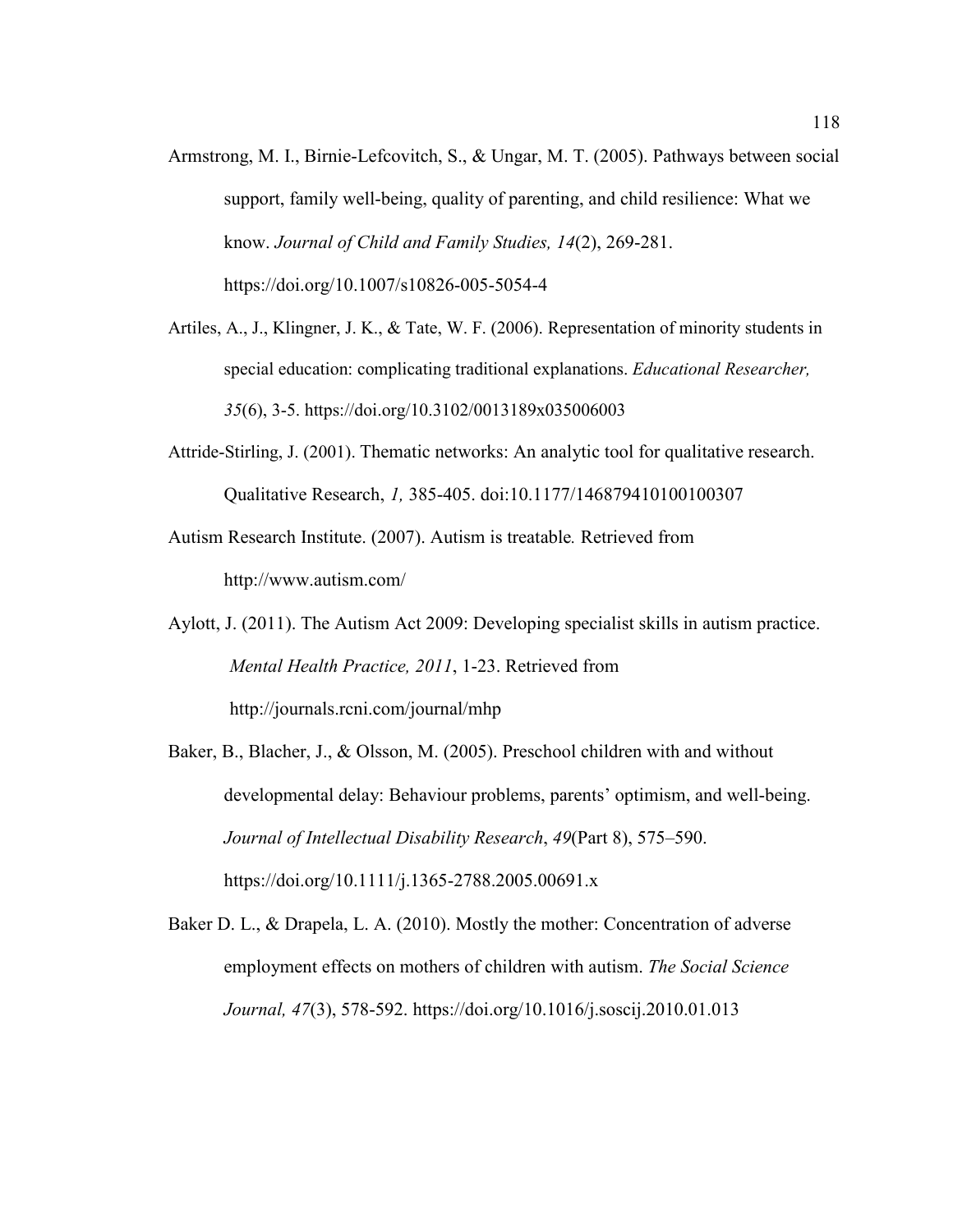- Baker, J. K., Mailick Seltzer, M., & Greenberg, J. S. (2011). Longitudinal effects of adaptability on behavior problems and maternal depression in families of adolescents with autism. *Journal of Family Psychology, 25*(4), 601-609. doi:10.1037/a0024409
- Barbour, R. (2008). *Introducing qualitative research: A student's guide to the craft of doing qualitative research*, London, UK: Sage.
- Baron-Cohen, S., Lombardo, M. V., Auyeung, B., Ashwin, E., Chakrabarti, B., & Knickmeyer R. (2011). Why are autism spectrum conditions more prevalent in males? *PLoS Biology, 9*(6), 1-10. doi:10.1371/journal.pbio.1001081
- Barusch, A., Gringeri, C., & George, M. (2011). Rigor in qualitative social work research: A review of strategies used in published articles. *National Association of Social Workers, 35*(1), 11-19. https://doi.org/10.1093/swr/35.1.11
- Baxter, P., & Jack, S. (2008). Qualitative case study methodology: Study design and implementation for novice researchers. *The Qualitative Report, 13*, 544-559. Retrieved from http://www.nova.edu/ssss/QR/QR13-4/baxter.pdf
- Benjak, T., Vuletic, G., & Kolaric, B. (2011). Subjective quality of life for parents of children with autism spectrum disorders in Croatia. *Applied Research in Quality of Life, 6*(1), 91-102. https://doi.org/10.1007/s11482-010-9114-6

Benson, P. R. (2006). The impact of child symptom severity on depressed mood among parents of children with ASD: The mediating role of stress proliferation. *Journal of Autism and Developmental Disorders, 36,* 685–695. https://doi.org/10.1007/s10803-006-0112-3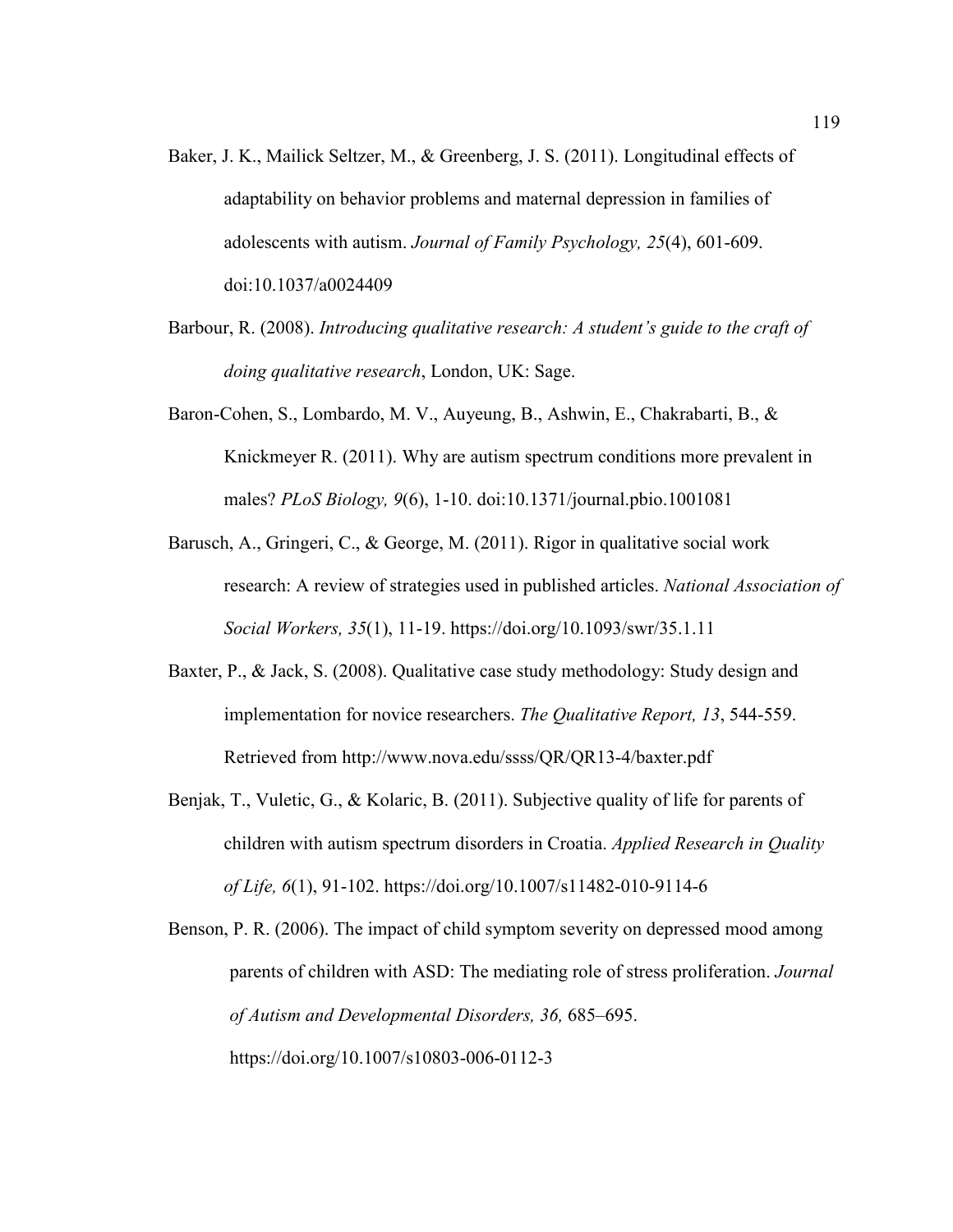- Benson, P. R., & Karlof, K. L. (2008). Child, parent, and family predictors of latter adjustment in siblings of children with autism. *Research in Autism Spectrum Disorders, 2*(4), 583–600. https://doi.org/10.1016/j.rasd.2007.12.002
- Berry, J., Poortinga, Y., Segall, H., & Dasen, P. (1992). *Cross cultural psychology: Research and applications*. Cambridge, MA: Cambridge University Press.
- Bethel-McKenzie, A. (2016). Challenge of being black with Autism, difficult to overcome. The South Florida Times.
- Blanchette, W. (2009). A retrospective examination of urban education: From Brown to the resegreation of African Americans in special education-it is time to "Go for broke". *Urban Education, 44*(4), 370-388.

https://doi.org/10.1177/0042085909338688

- Bloomberg, L. & Vlope, M. (2008). Completing Your Qualitative Dissertation: A Roadmap from Beginning to End. *Qualitative Social Research, http://dx.doi.org/10.17169/fqs-10.3.1337*
- Boyd, B. A. (2002). Examining the relationship between stress and lack of social support in mothers of children with autism. *Focus on Autism & Other Developmental Disabilities, 17*, 208-216. doi: 10.1177/10883576020170040301
- Brandon, R., K., Higgins, B. L., Pierce, T., Tandy, R., & Silieo, N. (2010). An exploration of the alienation experienced by African American parents from their children's educational environment. *Remedial and Special Education, 31*(3), 208- 222. https://doi.org/10.1177/0741932509338350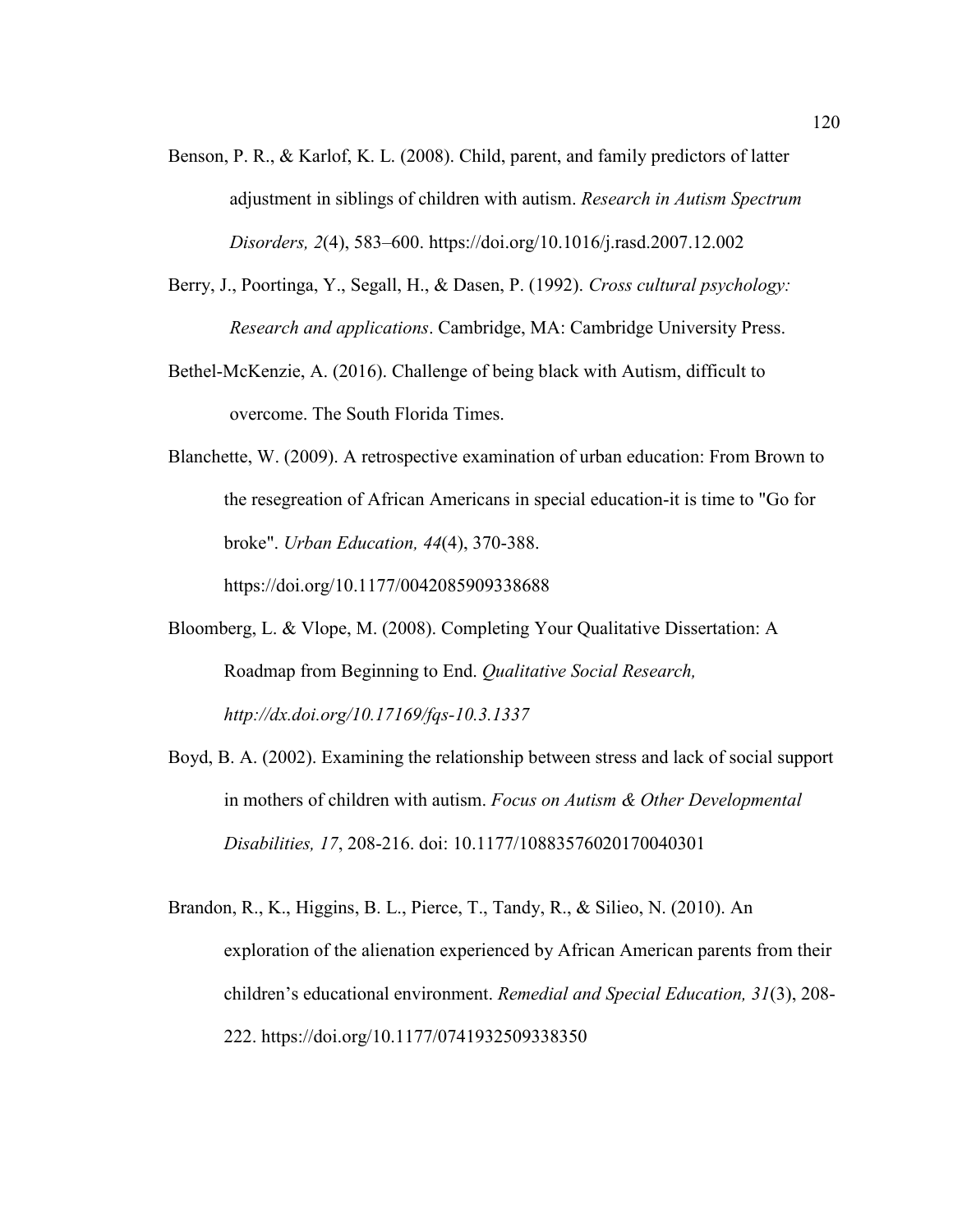Braunstein VL, Peniston N, Perelman A, et al. (2013) The inclusion of fathers in investigations of autistic spectrum disorders. Research in Autism Spectrum Disorders 7(7): 858–865

Brobst, J. B., Clopton, J. R., & Hendrick, S. S. (2009). Parenting children with autism spectrum conditions: The couple's relationship. *Focus on Autism and Other Developmental Disabilities, 24*(1), 38-49.

https://doi.org/10.1177/1088357608323699

- Broderick, C. (1993). *Understanding family process: Basics of family systems theory.*  Thousand Oaks, CA: Sage.
- Bryman, A. (2008). *Social research methods* (3rd ed.), Oxford, UK: Oxford University Press.
- Burrell, A., Ives, J., & Unwin, G. (2017). The Experiences of Fathers Who Have Offspring with Autism Spectrum Disorder. *Journal of Autism and Developmental Disorder, 47*(4), 1135-1147.
- Cabrera, N. J., Tamis-LeMonda, C. S., Bradley, R. H., Hofferth, S., & Lamb, M. E. (2000). Fatherhood in the twenty-first century. *Child Development, 71*(1), 127- 136. Retrieved from http://onlinelibrary.wiley.com/journal/10.1111/(ISSN)1467- 8624
- Cafiero, J., & Meyer, A. (2008). Your child with autism: When is augmentative and alternative communication (AAC) an appropriate option? *Exceptional Parent*, *38*(4), 28-30. Retrieved from http://www.eparent.com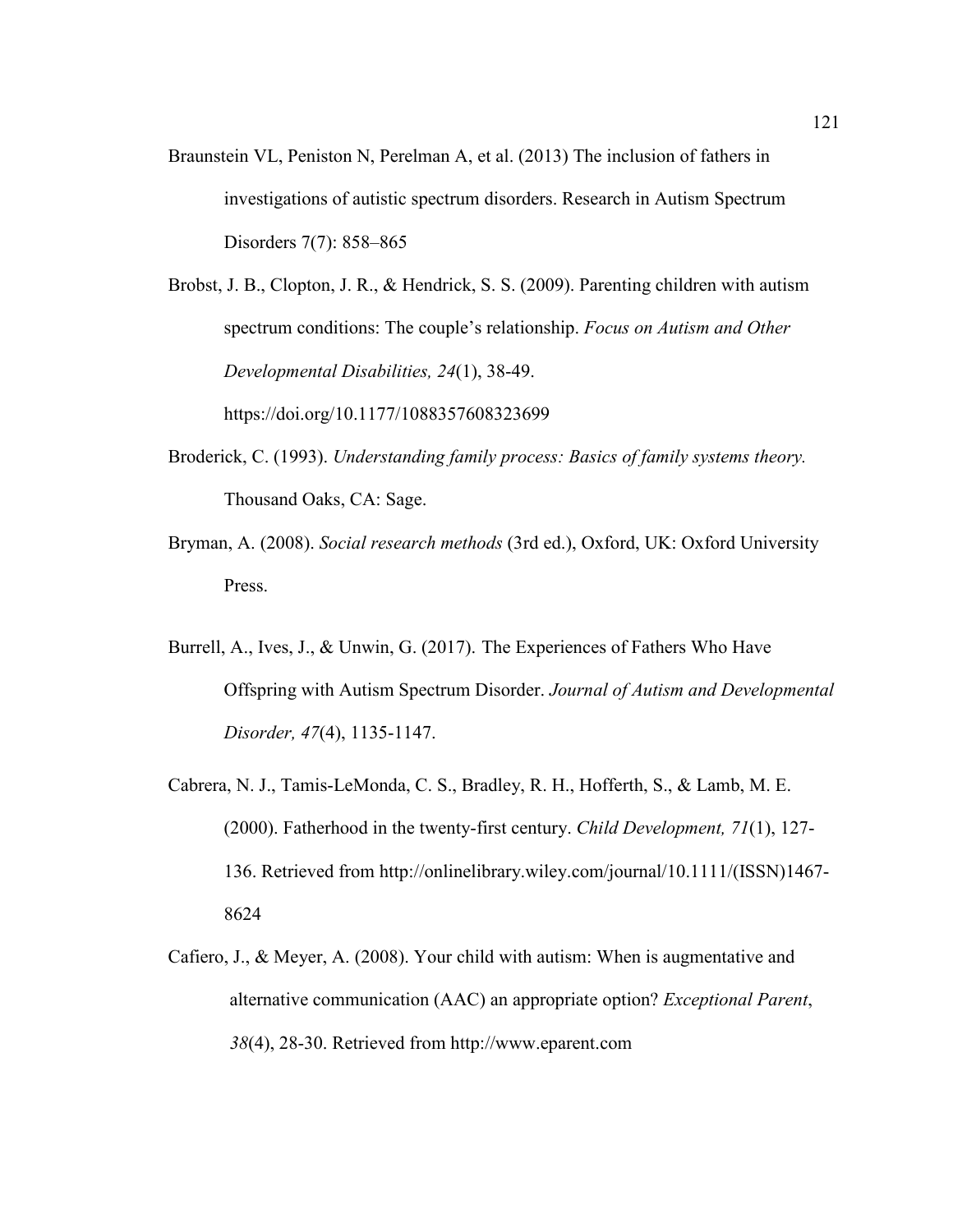- Cannell, J. J. (2008). Autism and vitamin D. *Medical Hypotheses, 70*(4),750-9. Retrieved from *Med Hypotheses*
- Cannell, J. (2010). On the etiology of autism. *Journal Compilation, 99*, 1128-1130. Retrieved from https://www.journal.rw/journal-compilation/

Cantwell, D. P., & Baker, L. (1984). Research concerning families of children with Autism. In E. Schopler & G. B. Mesibov (Eds.), *The effects of autism on the family* (pp. 41-63). New York, NY: Plenum Press.

- Carr, T., & Lord, C. (2013). Longitudinal study of perceived negative impact in African American and Caucasian mothers of children with autism spectrum disorder. *National Center for Biotechnology Information*, *17*(4), 405-17. doi: 10.1177/1362361311435155.
- Carter, A. S., Davis, N. O., Klin, A. & Volkmar, F. R. (2005). Social development in autism. In F. R. Volkmar, R. Paul, A. Klin, & D. Cohen (Eds.), *Handbook of autism and pervasive developmental disorders* (3rd ed.; pp. 312-334). New York, NY: Wiley.
- Casey, D. & Murphy, K. (2009). Issues in using methodological triangulation in research. Nurse Researcher, 16 (4), 40-55. doi: 10.7748/nr2009.07.16.4.40.c7160
- Centers for Disease Control and Prevention. (2014). Facts about ASD. Retrieved from http://www.cdc.gov/ncbddd/autism/facts.html

Charlop-Christy, M. H., & Kelso, S. E. (2003). Teaching children with autism conversational speech using a cue card/written script program. *Education and Treatment of Children, 26*(2), 108-127. Retrieved from http://www.educationandtreatmentofchildren.net/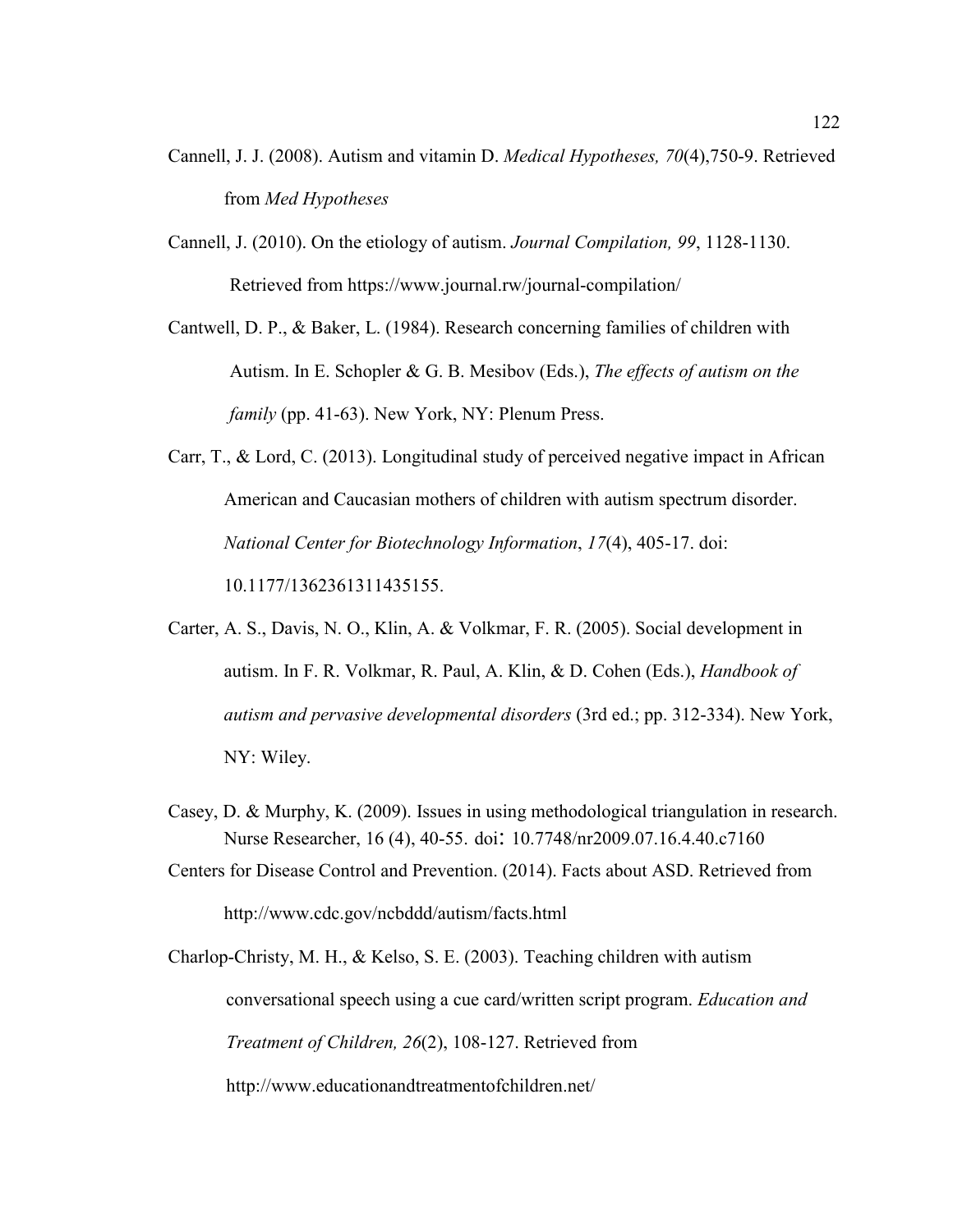- Charman, T., Baron-Cohen, S., Swettenham, J., Baird, G., Drew, A., & Cox, A. (2003). Predicting language outcome in infants with autism and pervasive developmental disorder. *International Journal of Language & Communication Disorders, 38*(3), 265-285. https://doi.org/10.1080/136820310000104830
- Charmaz, K. (2006). *Constructing grounded theory: A practical guide through quantitative analysis*. Thousand Oaks, CA: Sage Publications, Inc.
- Child and Adolescent Health Measurement Initiative. (2013). *2011/2012 National survey of children's health: National chart book profile for Texas vs.nationwide.*  Retrieved from http://www.childhealthdata.org/browse/snapshots/nsch-profiles.
- Cohen, S., Wheelwright, S., Cox, A., Baird, G., Charman, T., Sweetenham, J., Drew, A., & Doehring, P. (2000) Early identification of autism by the Checklist for Autism in Toddlers (CHAT). *Journal of Royal Society of Medicine, 93*(10), 521-525. Retrieved from http://journals.sagepub.com/home/jrs
- Connor, D., & B. Ferri (2005). Integration and inclusion- A troubling nexus: Race, disability, and special education. *The Journal of African American History, 90*(1/2), 107-127. Retrieved from http://www.jaah.org/
- Constantino, J. N., Zhang, Y., Frazier, T., Abbacchi, A. M., & Law, P. (2010). Sibling recurrence and the genetic epidemiology of autism. *The American Journal of Psychiatry, 767*(11), 1349-1356. https://doi.org/10.1176/appi.ajp.2010.09101470
- Cook, G. (2006, April 4). Siblings of disabled have their own troubles. *The New York Times*. Retrieved from http://www.nytimes.com/2006/04/04/health/04sibs.html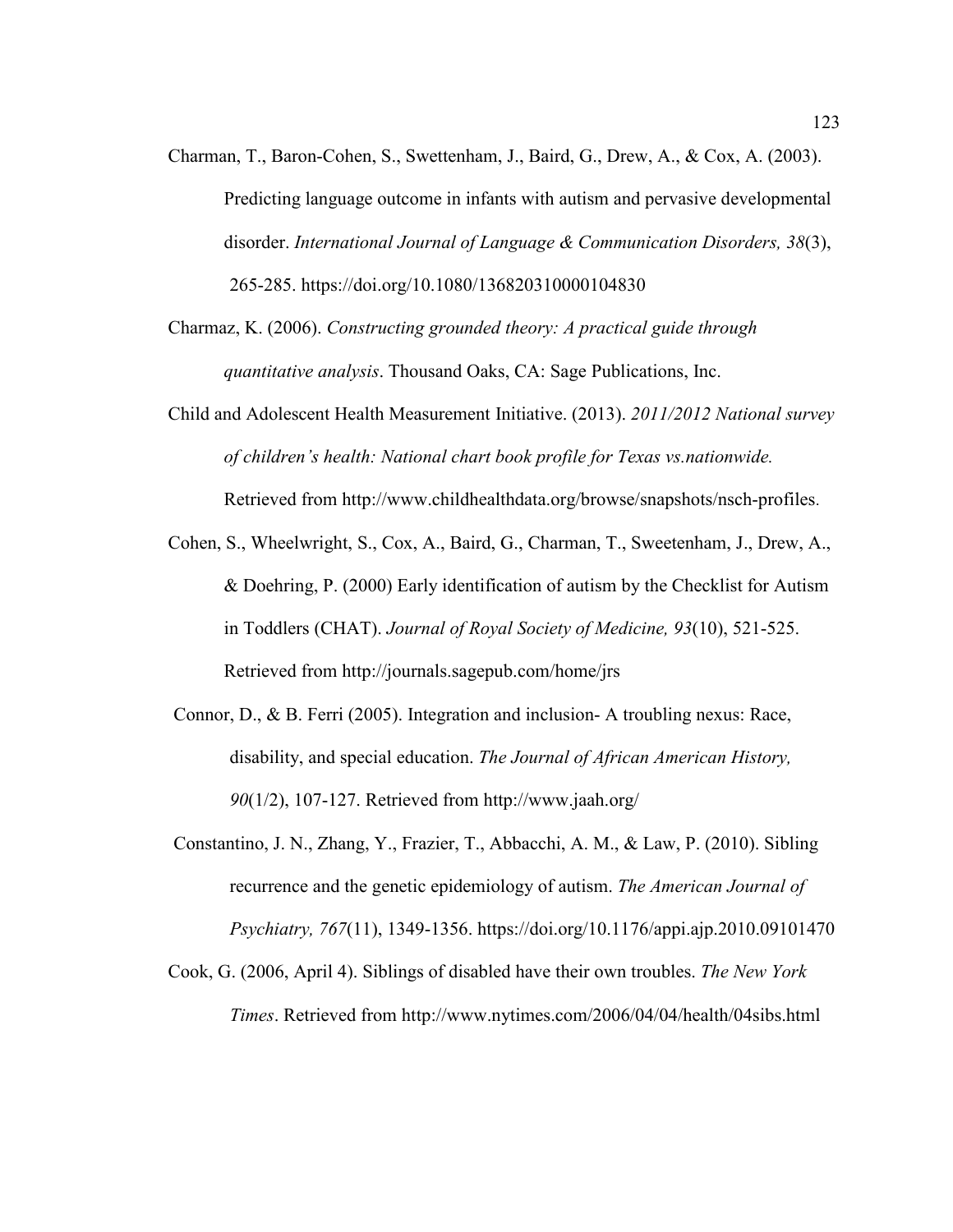- Corcoran J, Berry A, and Hill S (2015) The lived experience of US parents of children with autism spectrum disorders: a systematic review and meta-synthesis. Journal of Intellectual Disabilities 19(4): 356–366.
- Cowan, R. (2010). *Couples' experience of raising a child on the autism spectrum: A narrative study* (Doctoral dissertation). Available from ProQuest Dissertations and Theses database. (UMI No. 3429149)
- Creswell, J. W. (2007). *Qualitative inquiry and research design: Choosing among five approaches* (2nd ed.). Thousand Oaks, CA: Sage.
- Crnic, K. A., & Leconte, J. M. (1986). Understanding sibling needs and influences. In R. R. Fewell & P. F. Vadasy (Eds.), *Families of handicapped children: needs and supports across the lifespan* (pp.75-98). Austin, TX:PRO-ED.
- Darling, C. A., Senatore, N., & Strachan, J. (2012). Fathers of children with disabilities: Stress and life satisfaction. *Stress and Health, 28*(1), 269-278. https://doi.org/10.1002/smi.1427
- Davis, N. O., & Carter, A. S. (2008). Parenting stress in mothers and fathers of toddlers with autism spectrum disorders: Associations with child characteristics. *Journal of Autism and Developmental Disorders, 38*, 1278–1291. https://doi.org/10.1007/s10803-007-0512-z

De-Cuir-Gunby, J., Marshall, P. & McCulloch, A. (2011). Developing and Using a Codebook for the Analysis of Interview Data: An Example from a Professional Development Research Project. *Sage Journal, 23 (2), https://doi.org/10.1177%2F1525822X10388468*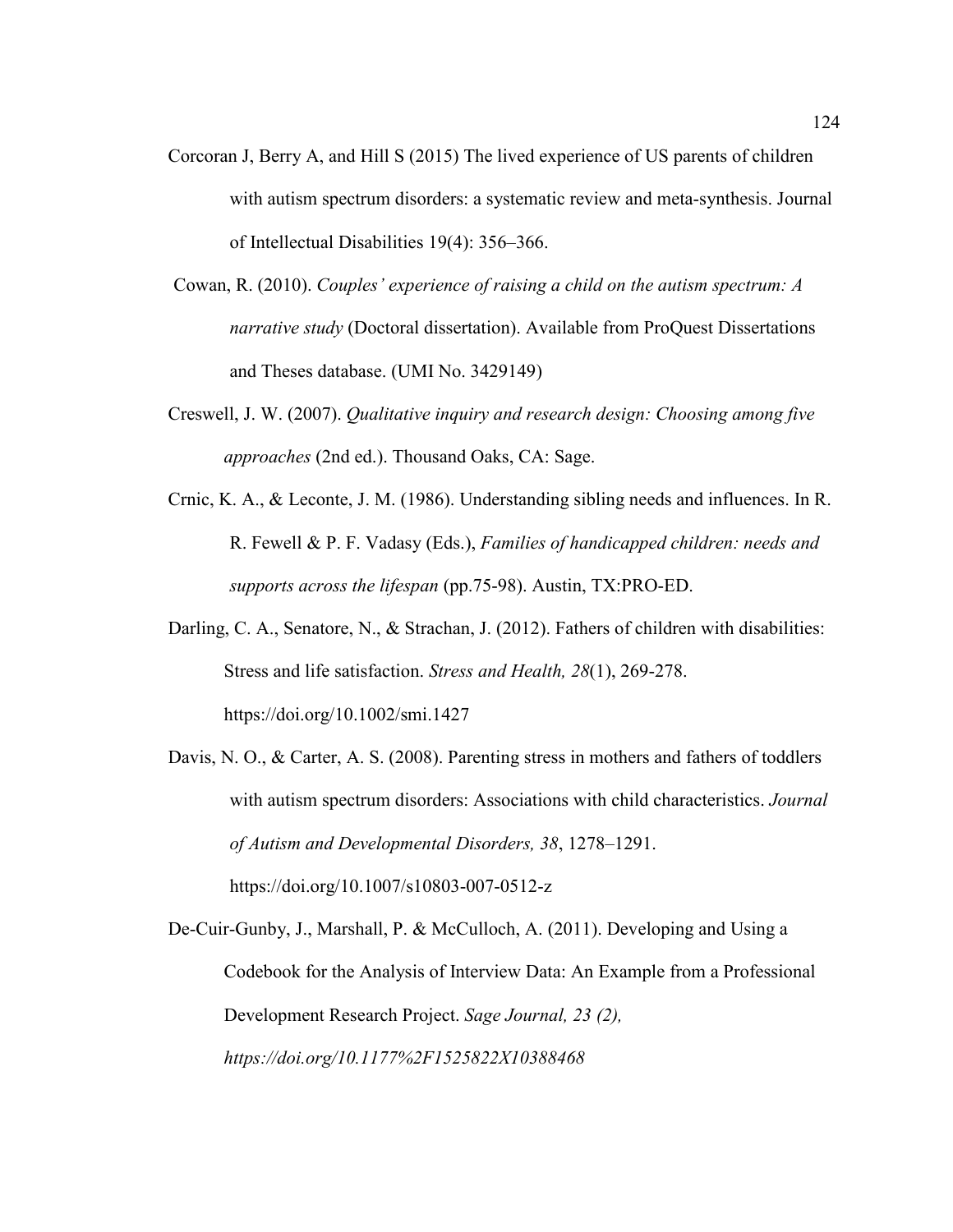- De Falco, S., Esposito, G., Venuti, P., & Bornstein, M. H. (2008). Fathers' play with their Down syndrome children. *Journal of Intellectual Disability Research*, *52*, 490– 502. https://doi.org/10.1111/j.1365-2788.2008.01052.x
- Denzin, N. K., & Lincoln, Y. S. (2008). Introduction: The discipline and practice of qualitative research. In N. K. Denzin & Y. S. Lincoln (Eds), *Strategies of qualitative inquiry* (3rd ed., pp 1-43). Thousand Oaks, CA: Sage.
- DePape, A., & Lindsey, S. (2015). Parents' experiences of caring for a child with autism spectrum disorder. *Qualitative Health Research, 25*(4), 569-583. doi:10.1177/1049732314552455
- Dickson, Swift, V., James, E., & Liamputtong, P. (2008). *Undertaking sensitive research in the health and social sciences: Managing boundaries, emotions, and risks*. Cambridge, UK: Cambridge University Press.
- Dietert, R. R., Dietert, J. M., & Dewitt, J. C. (2011). Environmental risk factors for autism. *Emerging Health Threats, 4*, 1-11. doi:10.3402/ehtj.v410.7111.

Dillenberger, K., Jordan, J., Mckerr, L., Lloyd, L., & Schubotz, D. (2017). Autism awareness in children and young people: surveys of two populations. *Journal of Intellectual Disability, 61(8),* p. 766-777. http://dx.doi.org.ezp.waldenulibrary.org/10.1111/jir.12389

Doig, J. L., McLennan, J. D., & Urichuk, L. (2009). 'Jumping through hoops': Parents' experiences with seeking respite care for children with special needs. *Child: Care Health and Development, 35*, 234–242. doi:10.1111/j.1365- 2214.2008.00922.x.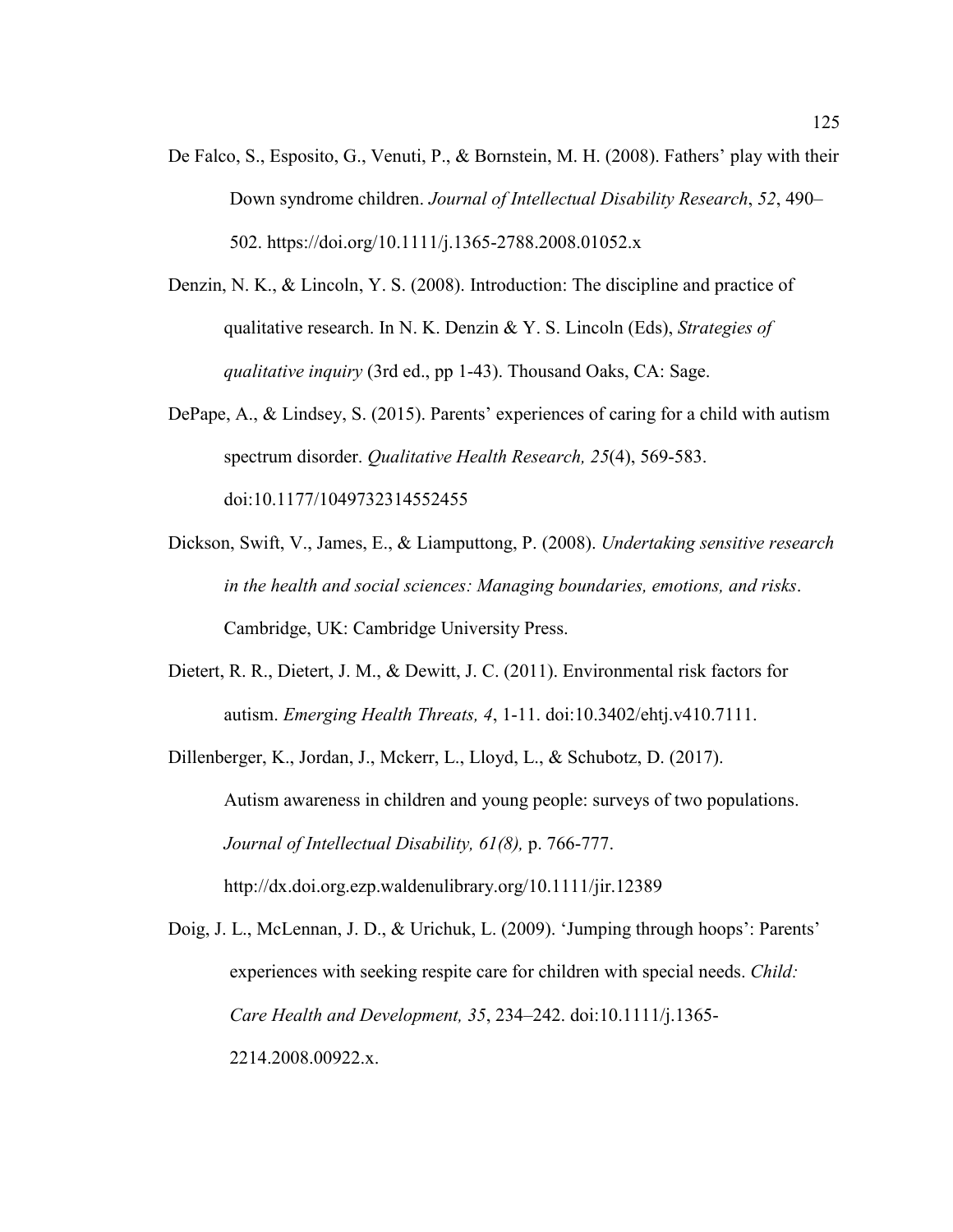- Doumas, D. M., Margolin, G., & John, R. S. (2003). The relationship between daily marital interaction, work, and health-promoting behaviors in dual-earner couples: An extension of the work-family spillover model. *Journal of Family Issues, 24*(3), 3–20. doi:10.1177/0192513X02238518.
- Duis, S., Summers, M., & Summers, C. (1997). Parent versus child stress in diverse family types: An ecological approach. *Topics in Early Childhood Education, 17*, 53-73.
- Dunst, C. J., Trivette, C. M., Hamby, D., & Pollock, B. (1990). Family systems correlates of the behavior of young children with handicaps. *Journal of Early Intervention, 14(3),* 204-218.
- Dworzynski, K., Happe, F., Bolton, P., & Ronald, A. (2009). Relationship between symptom domains in autism spectrum disorders: A population based twin study. *Journal of Autism and Developmental Disorders, 39*(8), 1197-1210. doi:10.1007/s10803-009-0736-1.
- Dyches, T. T., Wilder, L. K., Sudweeks, R. R., Obiakor, F. E. & Algozzine, B. (2004). Multicultural issues in autism. *Journal of Autism and Developmental Disorders, 34,* 211-222.
- Dyson, L. L. (1997). Fathers and mothers of school-age children with developmental disabilities: Parental stress, family functioning, and social support. *American Journal on Mental Retardation, 102*(3), 267–279. doi:10.1352/0895-8017(1997) 102<0267:FAMOSC>2.0.CO;2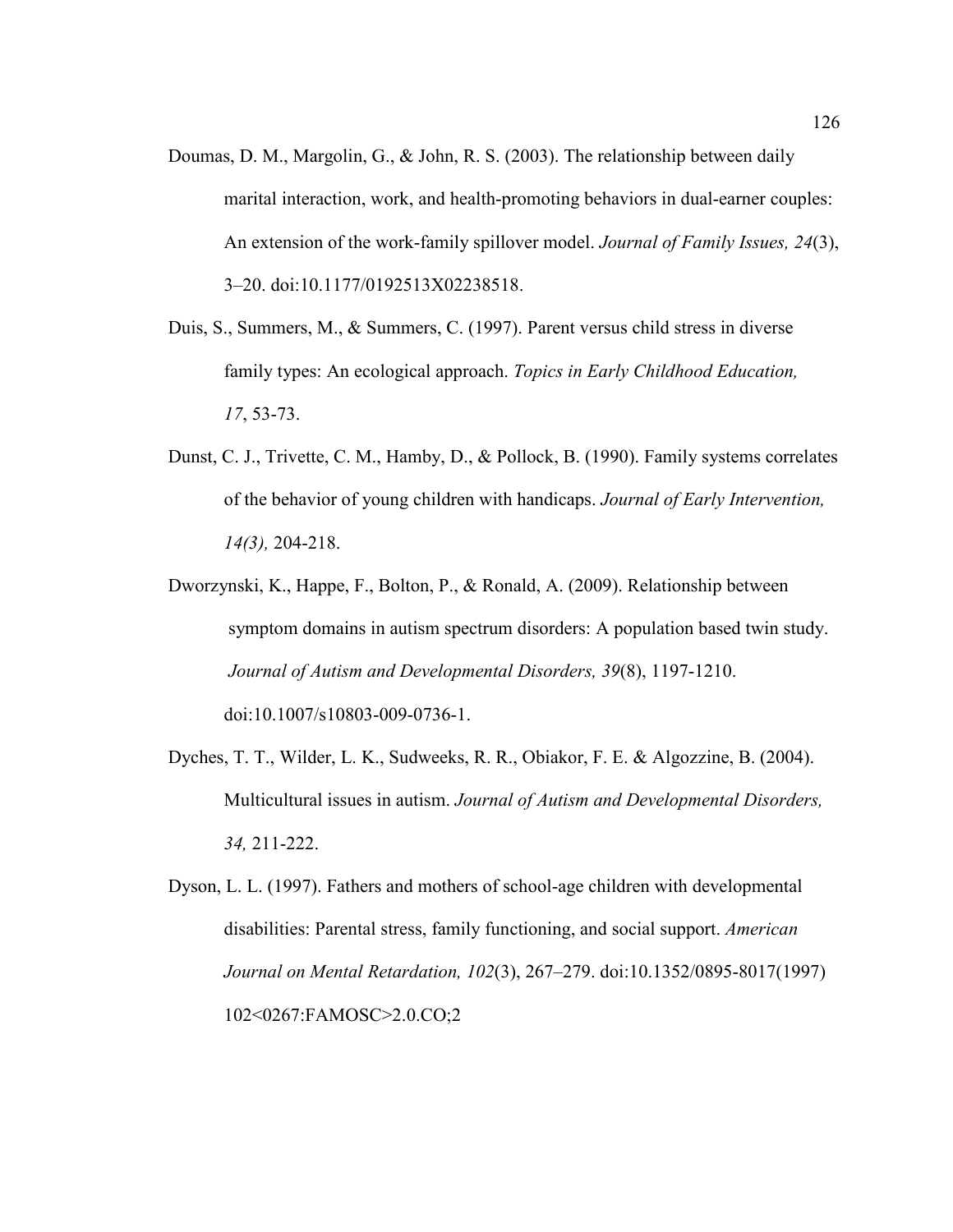Eglander, M. (2012). The interview: Data collection in descriptive phenomenological human scientific research*. Journal of Phenomenological Psychology, 43*(1)*,* 13- 35. https://doi.org/10.1163/156916212x632943

Ellison G, Barker A and Kulasuriya T (2009) *Work and Care: A Study of Modern Parents*. Research Report 15. London: Equality and Human Rigths Commission. Retrived from: http://www.equalityhumanrights.com/uploaded\_files/research/15.\_work\_an d\_care\_modern\_parents\_15\_report.pdf.

- Featherstone, H. (1980). *A difference in the family: Living with a disabled child.* New York, NY: Basic Books.
- Flippin, M., & Crais, E. R. (2011). The need for more effective father involvement in early autism intervention: A systematic review and recommendations. *Journal of Early Intervention*, *33*(1), 24–50. https://doi.org/10.1177/1053815111400415
- Floyd, F. J., & Zmich, D. E. (1991). Marriage and the parenting partnership: Perceptions and interactions of parents with mentally retarded and typically developing children. *Child Development, 62*(6), 1434–1448. doi:10.1111/1467- 8624.ep9202105171
- Folstein, S., & Sheidley, B. (2001). Genetics of austim: Complex aetiology for a heterogeneous disorder. *Nature Reviews Genetics, 2*, 943-955. doi: 1038/35103559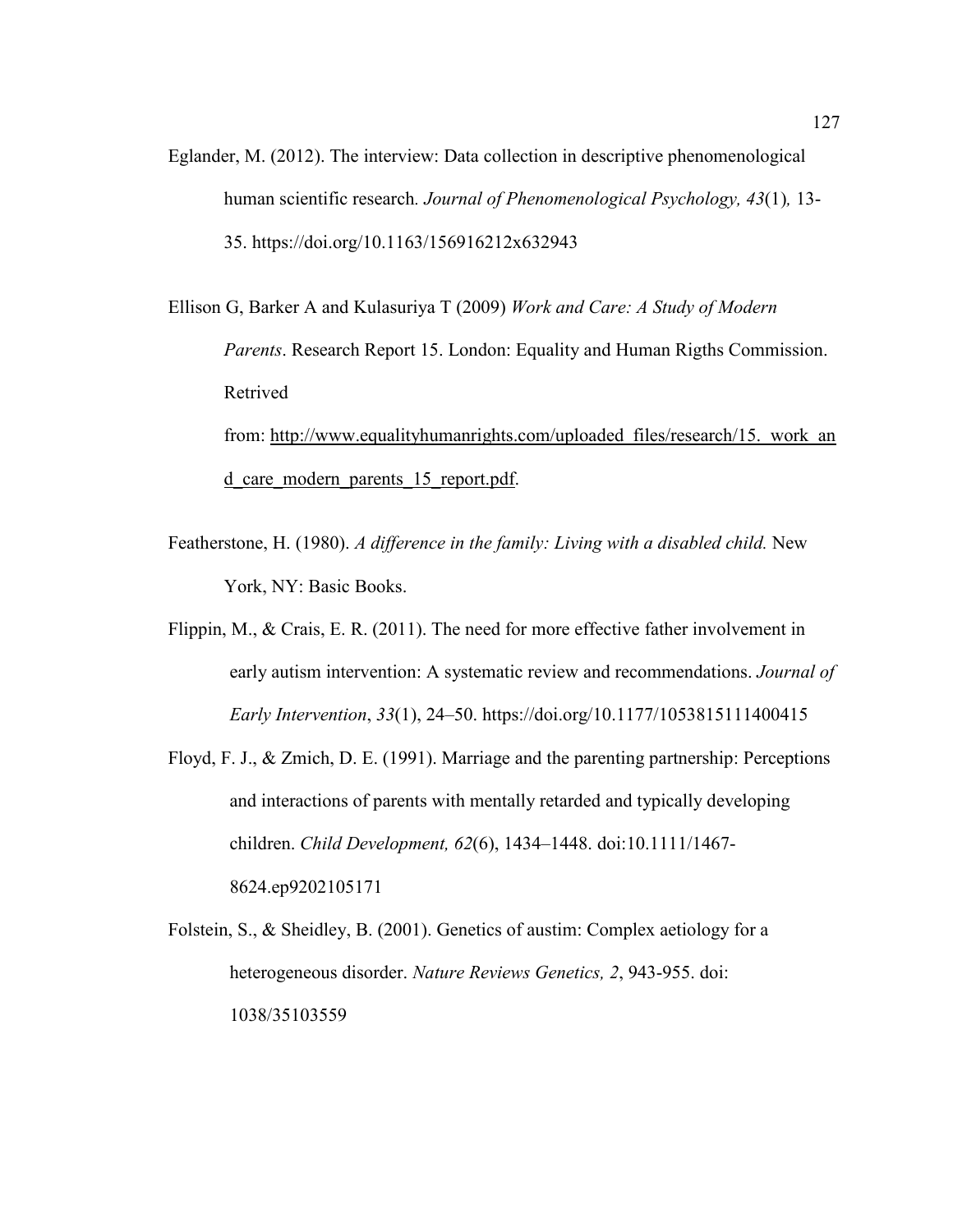- Frechtling, J., & Sharp, L. (Eds.). (1997). User-friendly handbook of mixed method evaluation. *Division of Research Evaluation and Communication: National Science Foundation* (NSF). Retrieved from http://www.nsf.gov/pubs/1997 /nsf97153/start.htm
- Freeman, N., Perry, A., & Factor, D. (1991). Child behaviors as stressors: Replicating and extending the use of CARS as a measure of stress. *Journal of Child Psychology & Psychiatry & Allied Disciplines, 32*, 1025-1030.
- Garfield, C. F., & Isacco, A. (2006). Fathers and the well-child visit. *Pediatrics, 117*(4), 645. doi:10.1542/peds.2005-1612
- Gau, S. S., Chou, M., Lee, J., Wong, C., Chou, W., Chen, M., Wu, Y. Y. (2010). Behavioral problems and parenting style among Taiwanese children with autism and their siblings. *Psychiatry and Clinical Neurosciences, 64*(1), 70–78. https://doi.org/10.1111/j.1440-1819.2009.02034.x
- Gau, S. S., Chou, M., Chiang, H., Lee, J., Wong, C., Chou, W., Wu., Y. Y. (2012). Parental adjustment, marital relationship, and family function in families of children with autism. *Research in Autism Spectrum Disorders, 6*, 263–270. https://doi.org/10.1016/j.rasd.2011.05.007
- Gillian, S. (2002). Positioning qualitative research: Meaning and value. *Contemporary Psychology, 47*(2), 176-178. https://doi.org/10.1037/001086
- Glidden, L. M., Billings, F. J., & Jobe, B. M. (2006). Personality, coping style and wellbeing of parents rearing children with developmental disabilities. Journal of Intellectual Disability Research, 50, 949-962.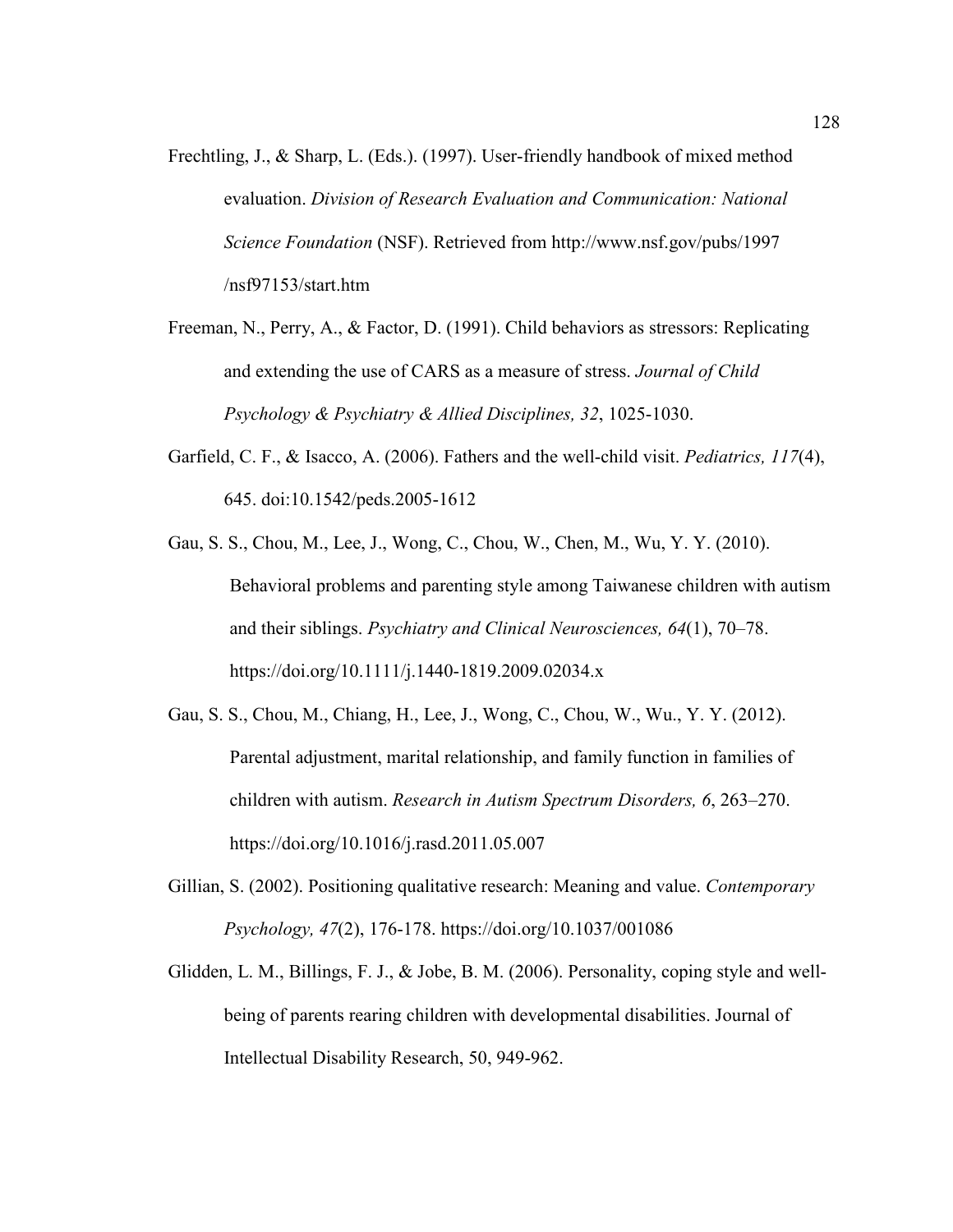- Goin-Kochel, R., Mackintosh, B., & Myers, B. (2009). Parental reports on the efficacy of treatments and therapies for their children with autism spectrum disorders. *Research in Autism Spectrum Disorders, 3*, 528-537.
- Grandjean, P. & Landrigan, P. J. (2006). Developmental neurotoxicity of industrial chemicals. *Lancet, 368*(9553), 2167-2178. doi:10.1016/s0140-6736(06)69665-7
- Greenbank, P. (2003). The role of values in educational research: The case for reflexivity. *British Educational Research Journal, 29*(6), 78-86. Retrieved from http://www.psycnet.apa.org
- Grossman, K., Grossman, K. E., Fremmer-Bombik, E., Kindler, H., Scheuerer- Englisch, H., & Zimmermann, P. (2002). The uniqueness of the childfather attachment relationship: Father's sensitive and challenging play as a pivotal variable in a 16 year longitudinal study. *Social Development*, *11*(3), 307–331. https://doi.org/10.1111/1467-9507.00202
- Habib, C. (2012). The transition to fatherhood: A literature review exploring paternal involvement with identity theory. *Journal of Family Studies, 18*(2), 103-120. https://doi.org/10.5172/jfs.2012.18.2-3.103
- Hall, H. & Gaff, C. (2010). The Relationships Among Adaptive Behaviors of Children with Autism, Family Support, Parenting Stress, and Coping. *Issues in Comprehensive Pediatric Nursing, 34 (1)*, 4-25. https://doi.org/10.3109/01460862.2011.555270
- Hamlyn-Wright, S., Draghi-Lorenz, R., & Ellis, J. (2007). Locus of control fails to mediate between stress and anxiety and depression in parents of children with a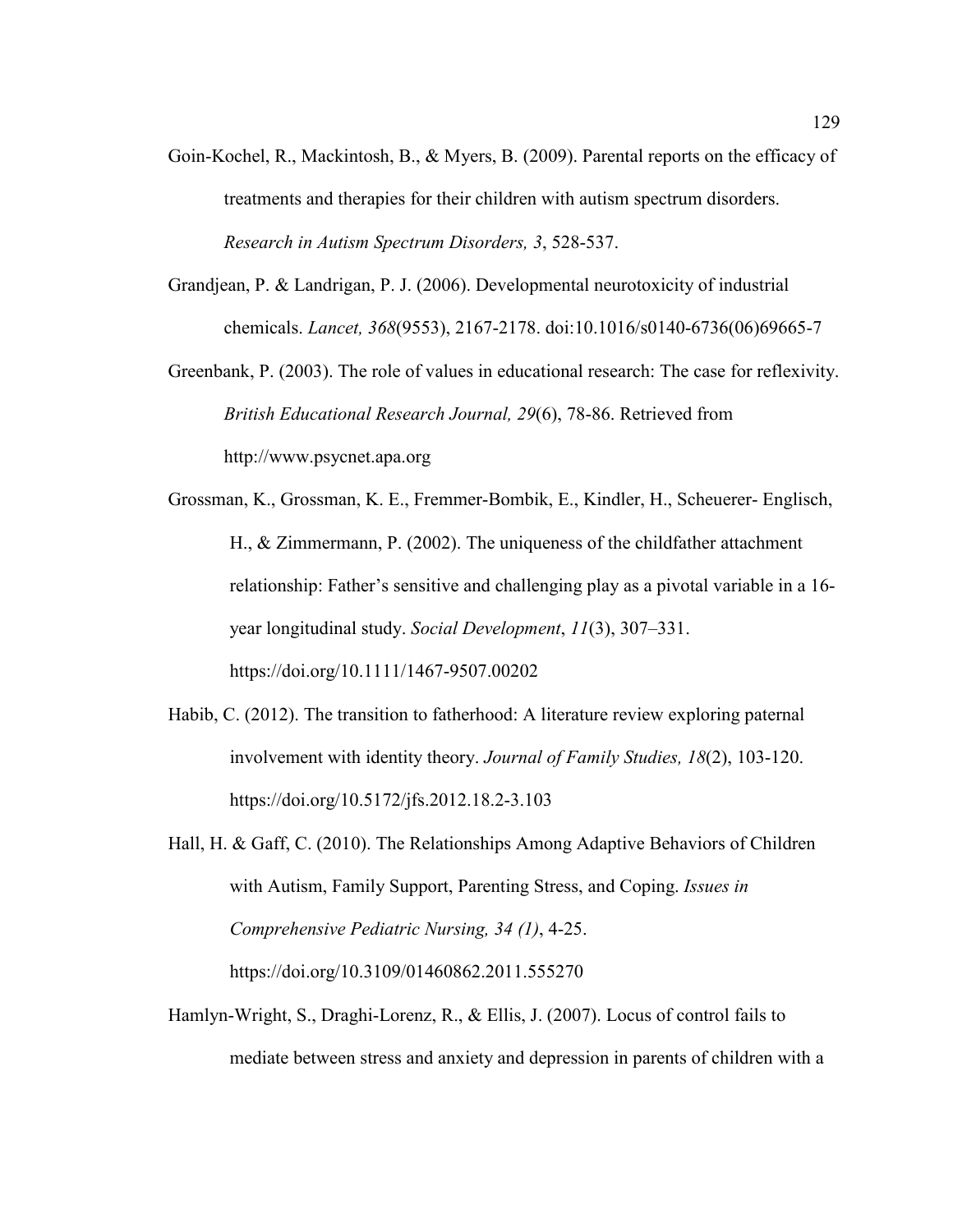developmental disorder. *Autism, 11*, 489–501.

https://doi.org/10.1177/1362361307083258

- Hancock, T. B., & Kaiser, A. P. (2002). The effects of trainer-implemented enhanced Milieu teaching on the social communication of children with autism. *Topics in Early Childhood Special Education, 22*(1), 39-55. https://doi.org/10.1177/027112140202200104
- Hannon, M. (2013). Love him and everything else will fall into place": An analysis of narratives of African-American fathers of children with autism spectrum disorders. The Pennsylvania State University, ProQuest Dissertations Publishing, 3576535.
- Harper, A., Dyches, T. T., Harper, J., Roper, S. O., & South, M. (2013). Respite care, marital quality, and stress in parents of children with autism spectrum disorders. *Journal of Autism and Developmental Disorders, 43*, 2604-2616. doi:10.1007/s10803-013-1812-0.
- Harry, B., Klingner, J. K., & Hart, J. (2006). African American families under fire: Ethnographic views of family strengths. *Remedial and Special Education, 26*(2), 101-112. https://doi.org/10.1177/07419325050260020501
- Hartley S.L., Seltzer M.M., Head L., & Abbeduto L. (2012). Psychological well-being in fathers of adolescents and adults with Down syndrome, Fragile X syndrome, and Autism. *Family Relations. 61*:327–342. doi: 10.1111/j.1741-3729.2011.00693.
- Hastings, R. P. (2007). Longitudinal relationships between sibling behavioral adjustment and behavior problems of children with developmental disabilities. *Journal of*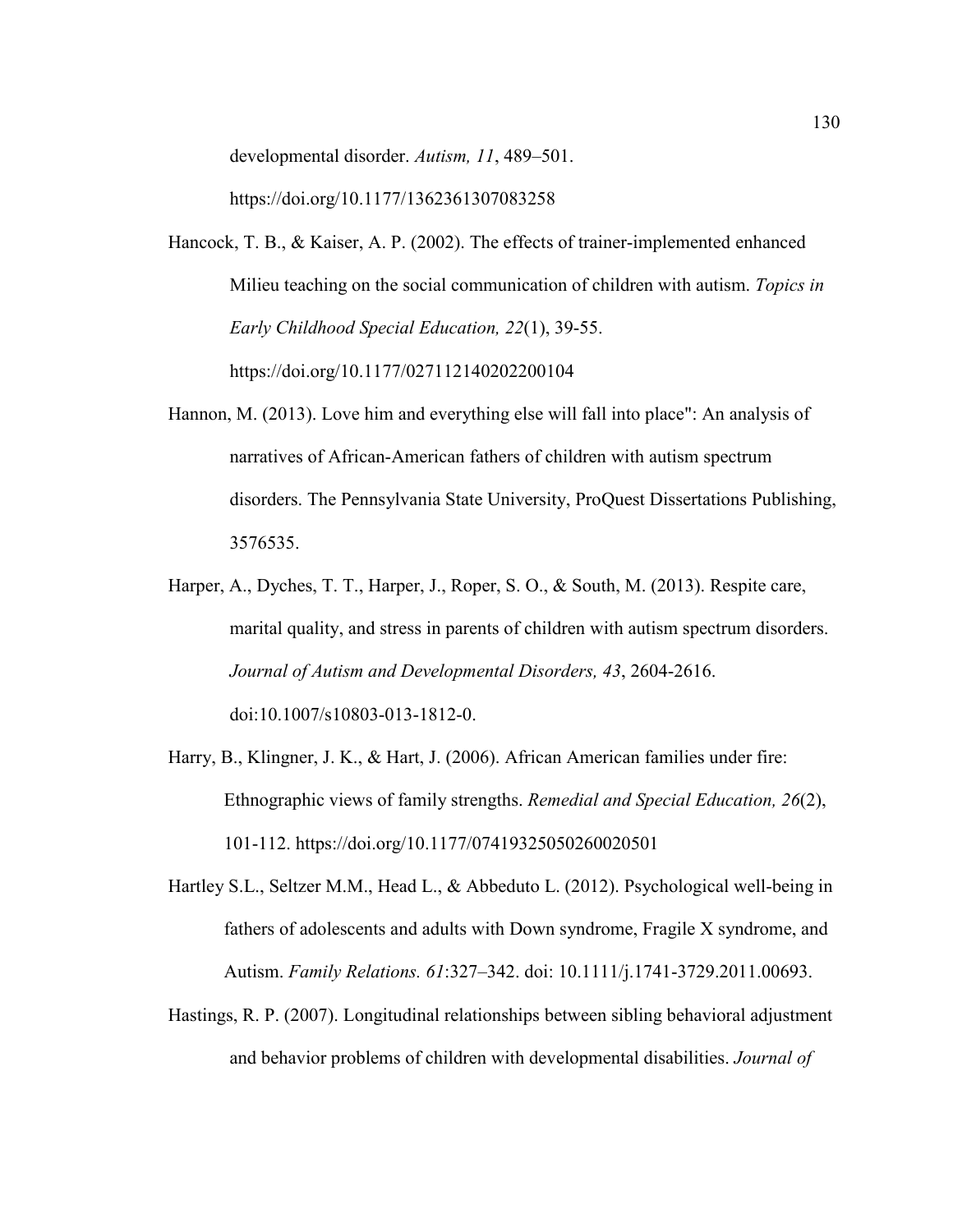*Autism and Developmental Disorders, 37*(8), 1485–1492.

https://doi.org/10.1007/s10803-006-0230-y

- Hattier, M. A., Matson, J. L., Belva, B. C., & Horovitz, M. (2011). The occurrence of challenging behaviors in children with autism spectrum disorders and atypical development. Developmental Neurorehabilitation, 14(4), 221-229.
- Hays, D. G., & Singh, A. A. (2012). Qualitative inquiry in clinical and educational settings. New York, NY: Guildford Press.
- Hayes, S. A., & Watson, S. L. (2013). The impact of parenting stress: A meta-analysis of studies comparing the experience of parenting stress in parents of children with and without autism spectrum disorder. *Journal of Autism and Developmental Disorders, 43*(1), 629-642. https://doi.org/10.1007/s10803-012-1604-y
- Herring, S., Gray, K., Taffe, J., Tonge, B., Sweeney, D., & Einfeld, S. (2006). Behavioral and emotional problems in toddlers with pervasive developmental disorders and developmental delay: Associations with parental mental health and family functioning. *Journal of Intellectual Disability Research, 50*(12), 874-882. doi: 10.1111/j.1365-2788.2006. 00904.x
- Higgins, D. J., Bailey, S. R., & Pearce, J. C. (2005). Factors associated with functioning style and coping strategies of families with a child with an autism spectrum disorder. *Autism, 9*, 125–137. https://doi.org/10.1177/1362361305051403
- Hitoglau, M., Ververi, A., Antoniadis, A., & Zafeiriou, D. I. (2010). Childhood autism and auditory system abnormalities. *Pediatric Neurology, 42*(5), 309-314. doi: 10.1016/j.pediatrneurol. 2009.10.1009\*0887-8994/10/\$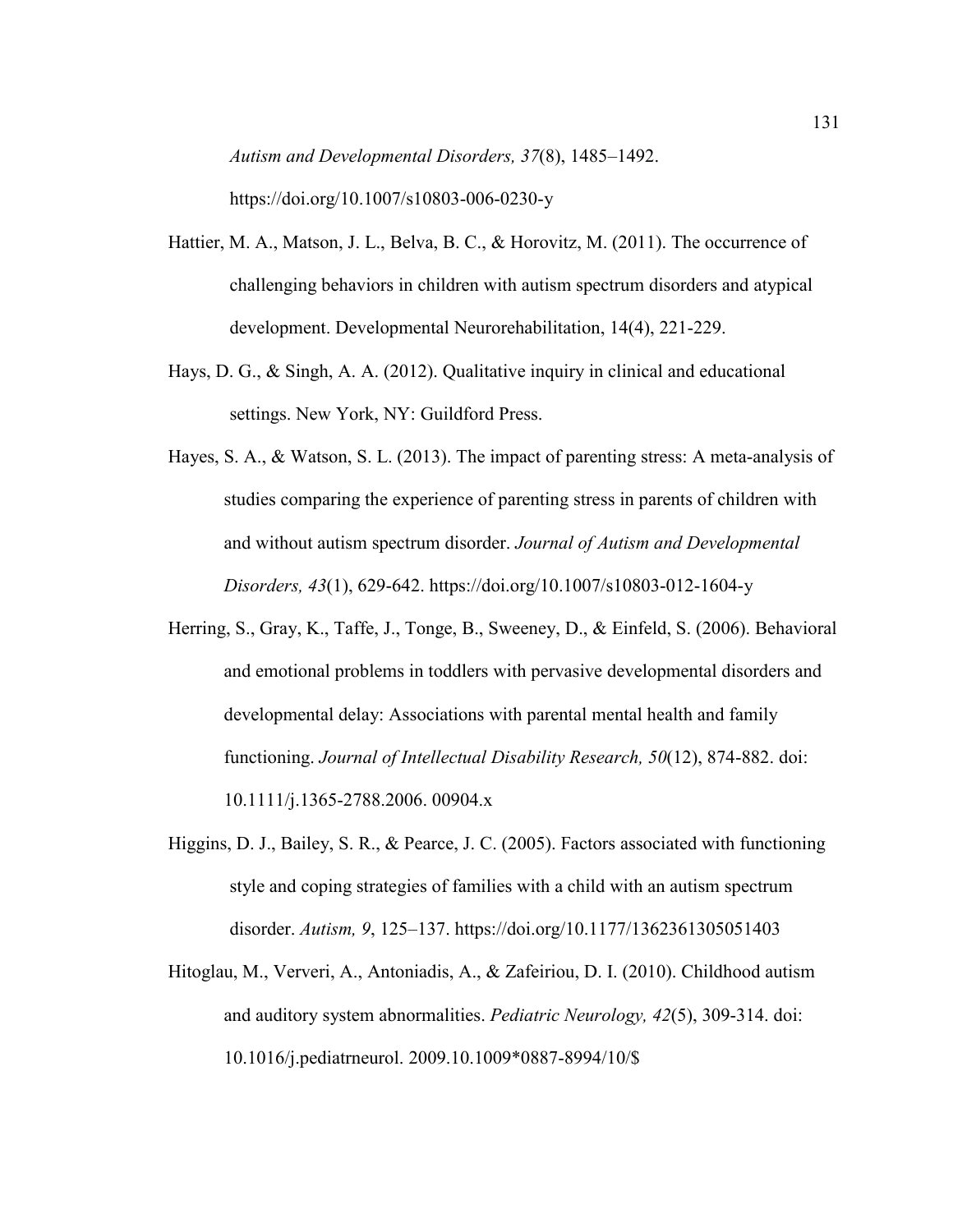- Hock, R. M., Timm, T. M., & Ramisch, J. L. (2012). Parenting children with autism spectrum disorders: A crucible for couple relationships. *Child & Family Social Work, 17*(4), 406-415. doi:10.1111/j.1365-2206.2011.00794. x.
- Hodapp, R. M., Fidler, D. J., & Smith, A. C. M. (1998). Stress and coping in families with Smith-Magenis syndrome. *Journal of Intellectual Disability Research, 42*, 331-340.
- Horton, T. V., & Wallander, J. L. (2001). Hope and social support as resilience factors against psychological distress of mothers who care for children with chronic physical conditions. *Rehabilitation Psychology, 46(4),* 382-399.
- Howlin, P., & Rutter, M. (1989). Mothers' speech to autistic children: A preliminary causal analysis*. Journal of Child Psychology and Psychiatry, 30*, 819–843. https://doi.org/10.1111/j.1469-7610.1989.tb00285.x

Hus, V., Pickles, A., Cook, E. H., Risi, S., & Lord, C. (2007). Using the Autism Diagnostic Interview—Revised to increase phenotypic homogeneity in genetic studies of autism. *Biological Psychiatry*, *61*(4), 438-448. doi: 10.1016/j.biopsych.2006.08.044

- Hutton, A., & Caron, S. (2005). Experiences of families with children with autism in rural New England. *Focus on Autism and Other Developmental Disabilities, 20*, 180-189.
- Institute of Medicine. (2002). *Unequal treatment: Confronting racial and ethnic disparities in health care.* (No. 978-0-309-08265-5). Washington, D.C.: Author.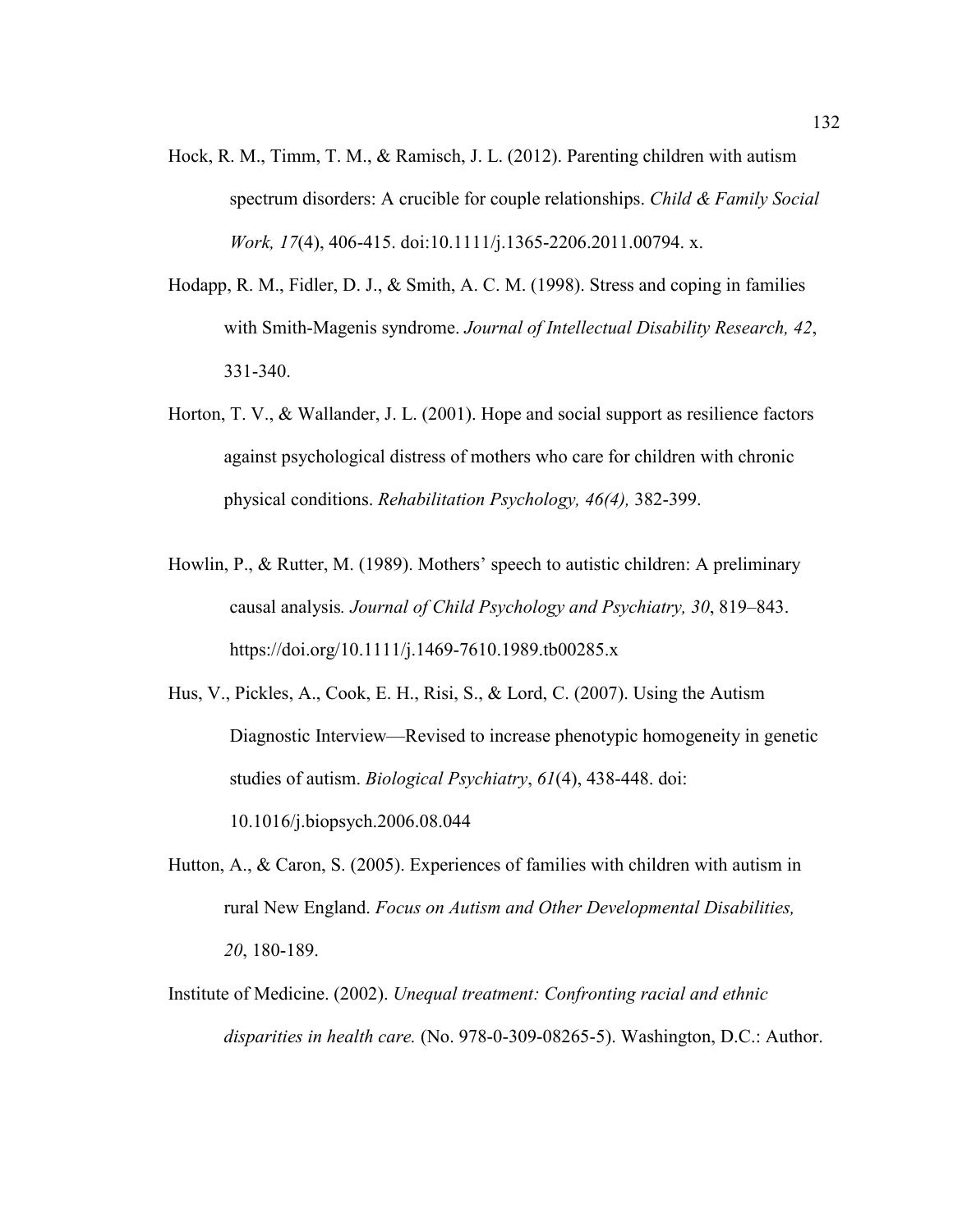- Johnson, N., Frenn, M., Feetham, S., & Simpson, P. (2011). Autism spectrum disorder: Parenting stress, family functioning and health-related quality of life. *Families Systems & Health*, *29*(3), 232–252. doi: 10.1037/a0025341
- Jones, A., & Carr, E. G. (2004). Joint attention in children with autism theory and intervention. *Focus Autism Other Development Disabilities, 9*(1), 13-26. https://doi.org/10.1177/10883576040190010301
- Kanner, L. (1944). Early infantile autism. *The Journal of Pediatrics, 26*(3), 211-217.
- Keenan, M., Dillenburger, K., Doherty, A., Byrne, T., & Gallagher, S. (2010). The experiences of parents during diagnosis and forward planning for children with autism spectrum disorder. *Journal of Applied Research in Intellectual Disabilities, 23*(4), 390-397. doi:10.1111/j.1468-3148.2010. 00555.x
- Keller, D. & Honig, A. S. (2004). Maternal and paternal stress in families with schoolaged children with disabilities. *American Journal of Orthopsychiatry, 74(3*), 337- 348.
- Kern, J. K., Geier, D. A., Adams, J. B., Mehta, J. A., Grannemann, B. D., & Geier, M. R. (2011). Toxicity biomarkers in autism spectrum disorder: A blinded study of urinary porphyrins. *Pediatrics International, 53*(2), 147-153. doi:10.1111/j.1442- 200x.2010. 03196.x
- Koegel, R. L., & Koegel, L. K. (Eds.). (1995). *Teaching children with autism: Strategies for initiating positive interaction and improving opportunities* (6th ed.). Baltimore: MD, Paul H. Brookes Publishing.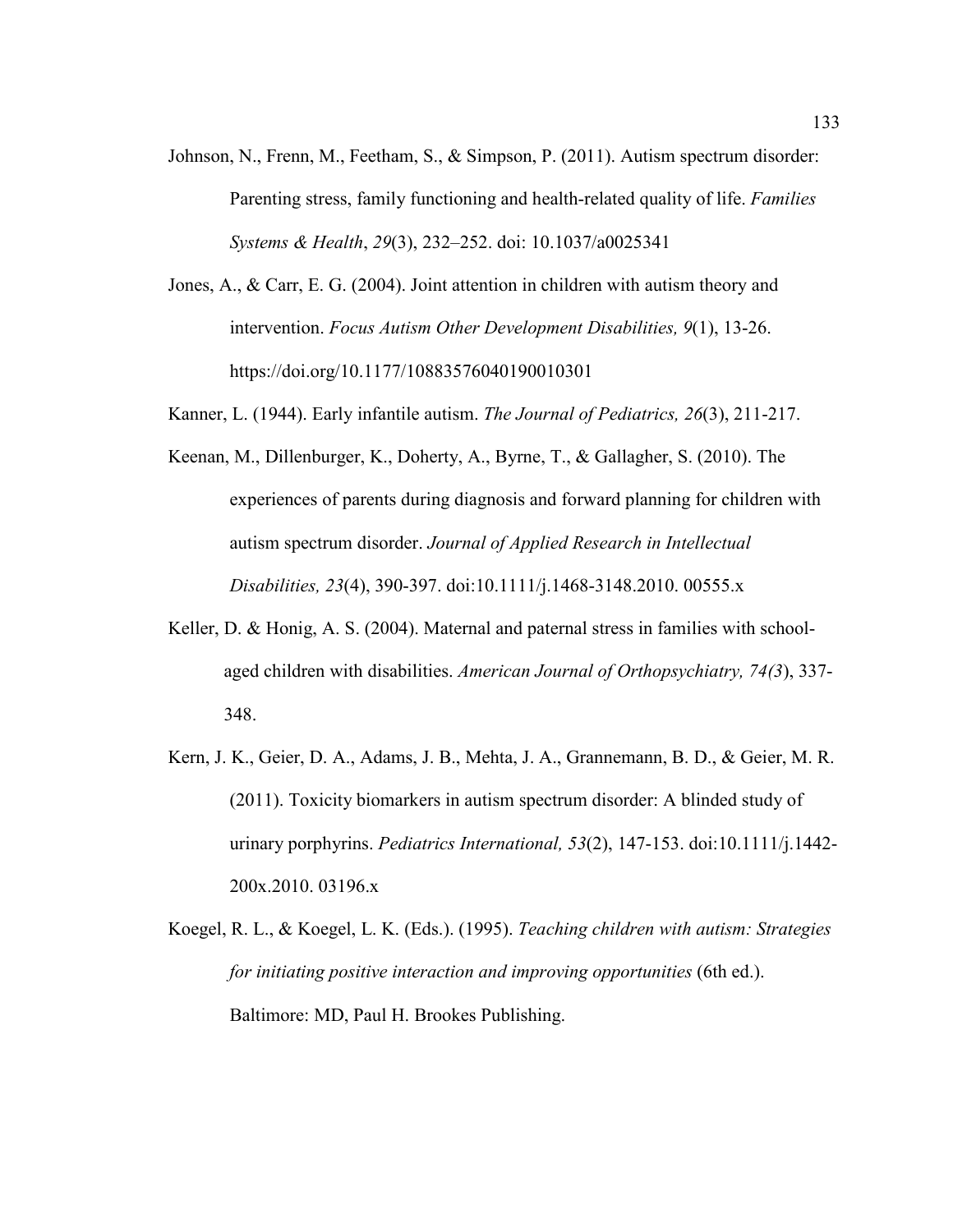- Kohl, P. L., & Seay, P. D. (2015). Engaging African-American fathers in behavioral parent training: To adapt or to not adapt. Best Practices in Mental Health, 11(1), 54-68.
- Koydemir-Ozden, S., & Tosun, U. (2010). A qualitative approach to understanding Turkish mothers of children with autism: Implications for counseling. Australian Journal of Guidance & Counseling 20(1), 55-68.
- Kuster, P. A. & Merkle, C. J. (2004). Caregiving stress, immune function, and health: Implications for research with parents of medically fragile children. *Issues in Comprehensive Pediatric Nursing, 27(4*), 257-276. doi: 10.1080/01460860490884165
- Lamb, M. E., & Lauman-Billings, L. A. (1997). *The role of the father in child development.* New York, NY: Wiley.
- Lavelle, T. A., Weinstein, M. C., Newhouse, J. P., Munir, K., Kuhlthau, K. A., & Prosser, L. A. (2014). Economic burden of childhood autism spectrum disorders. *Pediatrics, 133,* e520-e529. doi:10.1542/peds.2013-0763
- Lazarus, R. S. (1999). *Stress and emotion: A new synthesis*. New York, NY: Springer.
- Lecavalier, L., Leone, S., & Wiltz, J. (2006). The impact of behavior problems on caregiver stress in young people with autism spectrum disorders. *Journal of Intellectual Disability Research, 50,* 172–183. https://doi.org/10.1111/j.1365- 2788.2005.00732.x
- Leedy, P. D., & Ormrod, J. E. (2010). *Practical research: Planning and design* (9th ed.). Upper Saddle River, NJ: Pearson.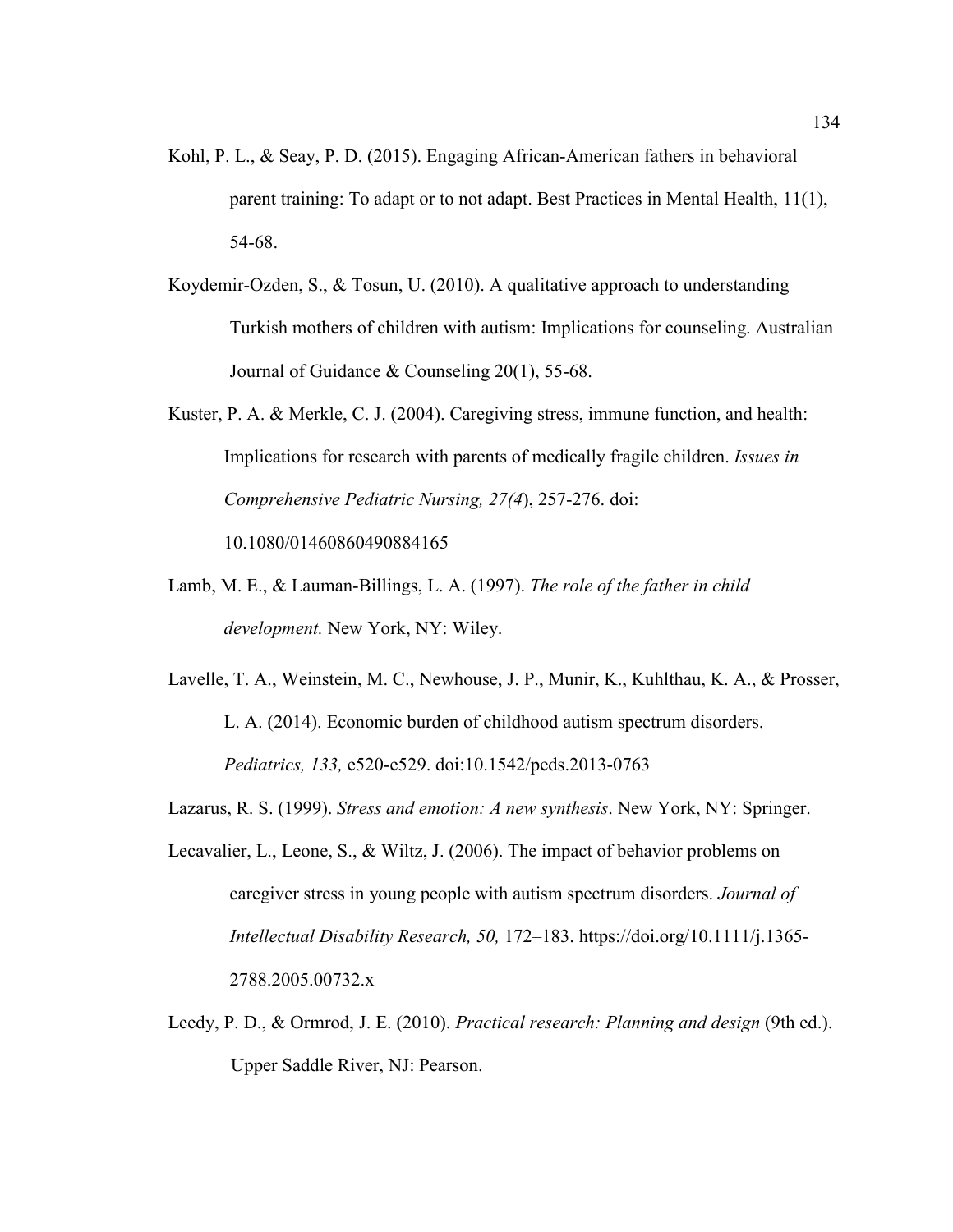- Leekam, S. R., Prior, M. R., & Mirko, U. (2011). Restricted and repetitive behaviors in autism spectrum disorders: A review of research in the last decade. *Psychological Bulletin, 137*(4), 562-593. doi:10.1037/a0023341
- Lever, A.G. & Geurts, H.M. (2013). *Journal of Autism Development Disorder, 46*: 1916. doi:10.1007/s10803-016-2722-8
- Liamputtong, P. (2007). *Researching the vulnerable: A guide to sensitive research methods*. London, UK: Sage.
- Lin, M. J., Huang, X. Y., & Hung, B. J. (2009). The experiences of primary caregivers raising school-aged children with attention deficit hyperactivity disorder. *Journal of Clinical Nursing, 18*(12), 1693-1702. doi:10.1111/j.1365-2702.2008. 02604.x
- Lincoln, Y. S., & Guba, E. G. (1984). *Naturalistic inquiry.* Beverly Hills, CA: Sage Publications.
- Little, L. (2002). Differences in stress and coping for mothers and fathers of children with asperger's syndrome and nonverbal learning disorders. *Pediatric Nursing, 28*, 565–583. Retrieved from http://www.pediatricnursing.org/
- Lodico, M. G., Spaulding, D. T., & Voegtle, K. H. (2010). *Methods in educational research: From theory to practice* (2nd ed.). San Francisco, CA: Jossey-Bass.
- Losen, D., & Orfield, G. (2002). Introduction: Racial inequity in special education. In D. Losen, & G. Orfield (Eds.), *Racial inequity in special education* (pp. xv-xxxvii). Cambridge, MA: The Civil Rights Project at Harvard University Harvard Education Press.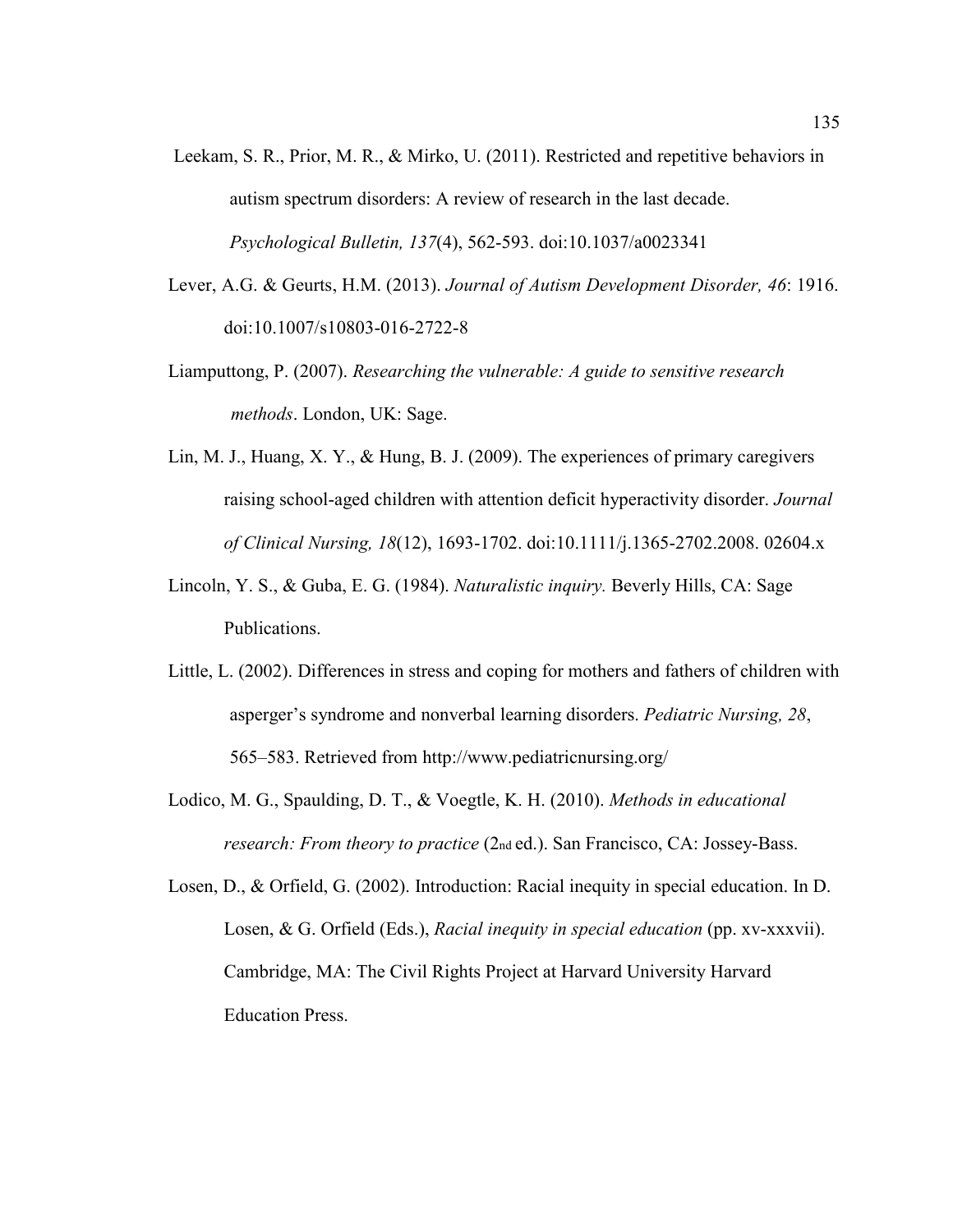- Lutz, H. R., Patterson, B. J., & Klein, J. (2012). Coping with autism: A journey to adaptation. *Journal of Pediatric Nursing, 27,* 206-213. doi: 10.1016/j.pedn.2011.03.013
- Ly, A. R., & Goldberg, W. A. (2012). New measure for fathers of children with developmental challenges. *Journal of Intellectual Disability Research*, *56*(1), 1- 14. https://doi.org/10.1111/jir.12044
- Lyons, V., & Fitzgerald, M. (2007). Asperger (1906-1980) and Kanner (1894-1981), the two pioneers of autism. *Journal of Autism and Developmental Disorders, 37*(10), 2022-2023. https://doi.org/10.1007/s10803-007-0383-3
- MacDonald, E. E., & Hastings, R. P. (2010). Fathers of children with developmental disabilities. In M. E. Lamb (Ed.), *The role of the father in child development* (5th ed.; pp. 486-516). Hoboken, NJ: John Wiley  $&$  Sons, Inc.
- MacDonald, E., & Hastings, R. (2010). Mindful parenting and care involvement of fathers of children with intellectual disabilities. *Journal of Child & Family Studies, 19*(2), 236-240. doi:10.1007/s10826-008-9243-9
- Madison, D. S. (2005). *Critical ethnography: Methods, ethics, and performance.* Thousand Oaks, CA: Sage.
- Mandell, D. S., Novak, M., & Zubritsky, C. (2005). Factors associated with the age of diagnosis among children with autism spectrum disorders. *Pediatrics, 116*(6), 1480–1486. https://doi.org/10.1542/peds.2005-0185
- Mandell, D. S., Ittenbach, R. F., Levy, S. E., Pinto-Martin, J. A. (2007). Disparities in diagnoses received prior to a diagnosis of autism spectrum disorder. *Journal of*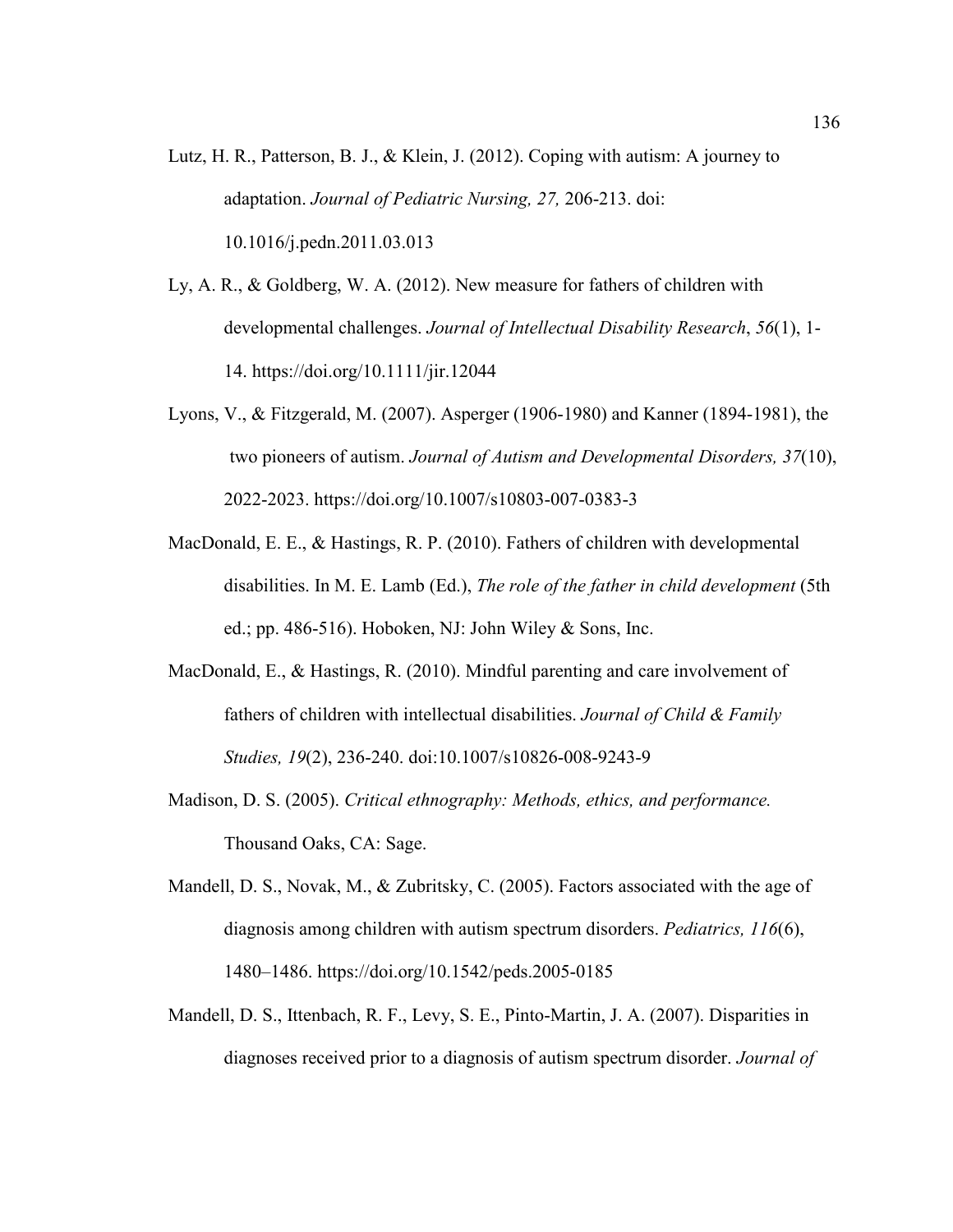*Autism and Developmental Disorders, 37*, 1795-1802.

https://doi.org/10.1007/s10803-006-0314-8

- Maino, D., Viola, S., & Donati R. (2002). The etiology of autism. *The Journal of Optometry and Vision Development, 40*(3), 150-156. Retrieved from http://www.covd.org/?page=OVP
- Maljaars, J., Boonen, H., Lambrechets, G., Van Leeuwen, K., & Noens, L. (2014). Maternal Parenting Behavior and Child Behavior Problems in Families of Children and Adolescents with Autism Spectrum Disorder. *Journal of Autism and Developmental Disabilities, 44(3)*, 501-512.
- Marks, S. U., Matson, A., & Barraza, L. (2005). The impact of siblings with disabilities on their brothers and sisters pursuing a career in special education. *Research and Practice for Persons With Severe Disabilities, 30*(4), 205-218. https://doi.org/10.2511/rpsd.30.4.205
- Marshall, C. R., Noor, A., Vincent, J. B., Lionel, A. C., Feuk, L., Skaug, J., Scherer, S. W. (2008). Structural variation of chromosomes in autism spectrum disorder. *American Journal of Human Genetics, 82*(2), 477-488. http://www.cell.com/ajhg/home
- Mason, M. (2010). Sample size and saturation in PhD studies using qualitative interviews. *Forum: Qualitative Social Research, 11*(3), 1-19.
- Mays, N. M., Beal-Alvarez, J., & Jolivette, K. (2011). Using movement-based sensory interventions to address self-stimulatory behaviors in students with autism.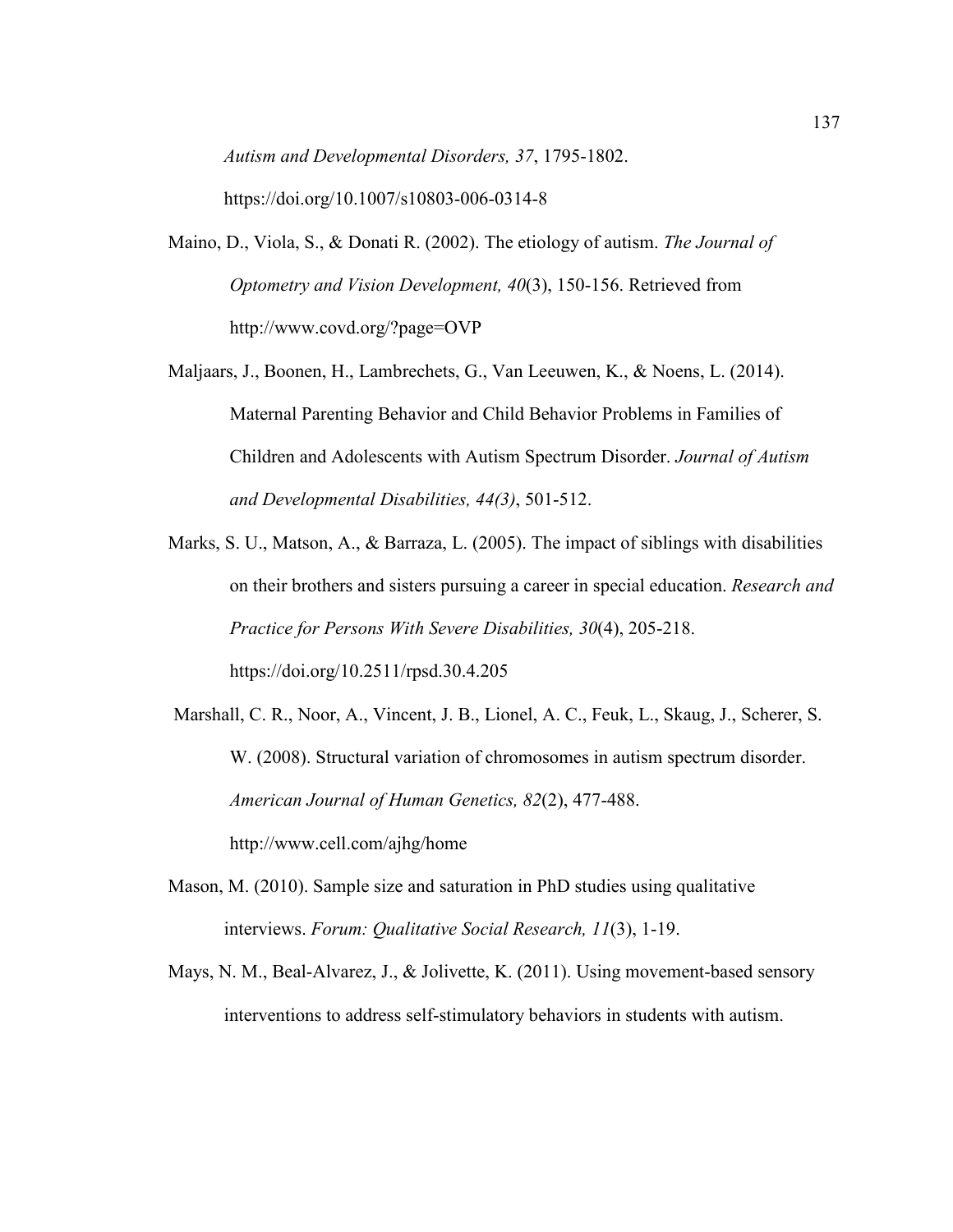*Teaching Exceptional Children, 43*(6), 46-52.

https://doi.org/10.1177/004005991104300605

- McCubbin, H. I., Thompson, A., & McCubbin, M. A. (1996). *Family assessment: Resiliency coping and adaptation—inventories for research and practice*. Madison, WI: University of Wisconsin System.
- Meadan, H., Halle, J. W., & Ebata, A. T. (2010). Families with children who have autism spectrum disorders: Stress and support. *Exceptional Children, 77*(1), 7-36. https://doi.org/10.1177/001440291007700101
- Meirsschaut, M, Roeyers, H., & Warreyn, P. (2010). Parenting in families with a child with autism spectrum disorder and a typically developing child: Mothers' experiences and cognitions. *Research in Autism Spectrum Disorders, 4*(4), 661- 669. https://doi.org/10.1016/j.rasd.2010.01.002
- Menzinger, B., & Jackson, R. (2009). The effect of light intensity and noise on the classroom behaviour of pupils with Asperger syndrome. *Support for Learning, 24*(4), 170-175. doi:10.1111/j.1467-9604.2009. 01420.x
- Merriam, S. B. (2002). *Qualitative research in practice: Examples for discussion and analysis.* San Francisco, CA: Jossey-Bass.
- Miles, M. B., Huberman, M. A., & Saldana, J. (2014). Drawing and verifying conclusions. Qualitative data analysis: a methods sourcebook.
- Mills, A. J., Durepos, G. & Wiebe, E. (2010). Encyclopedia of Case Study Research, 1 (11), Thousand Oaks, Sage.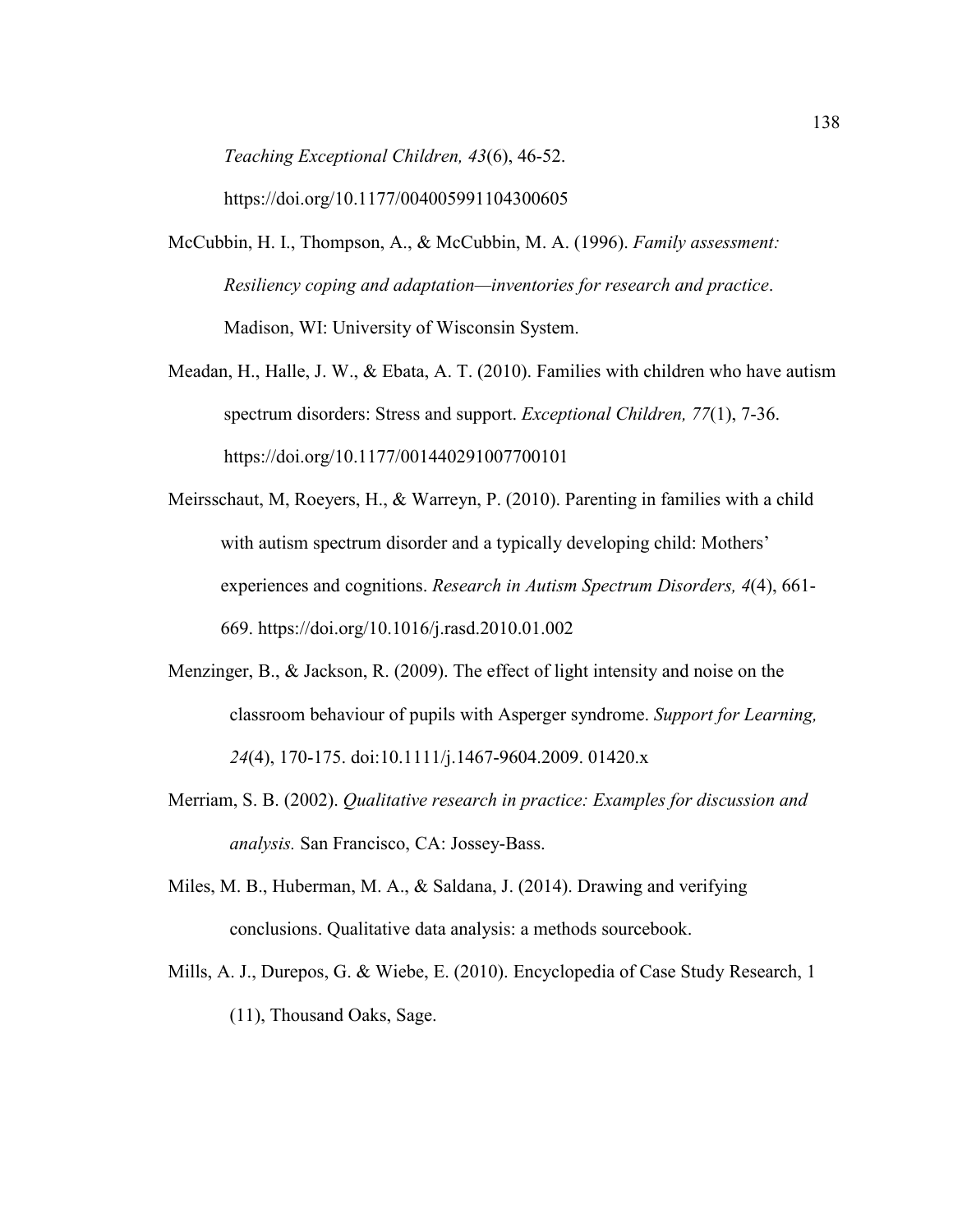- Montes, G., Halterman, J. S., & Magyar, C. I. (2009). Access to and satisfaction with school and community health services for US children with ASD. *Pediatrics, 124,* S407-S413. doi:10.1542/peds.2009-1255L
- Morrow, S. L. (2005). Quality and trustworthiness in qualitative research in counseling psychology. Journal of Counseling Psychology, 52(2), 250-260. Retrieved from http://www.safranlab.net/uploads/7/6/4/6/7646935/quality trustworthiness 2005 .pdf
- Moses, K. (2004). The impact of childhood disability: The parents' struggle. Los Angeles, CA: PENT Forum. Retrieved from http://www.pent.ca.gov/beh/dis/parentstruggle\_DK.pdf
- Munhall, P. L. (2012). *Nursing research: A qualitative perspective* (5th ed.). Sudbury, MA: Jones & Bartlett Learning.
- Myck-Wayne, J., Robinson, S., & Henson, E. (2011). Serving and supporting young children with a dual diagnosis of hearing loss and autism: The stories of four families. *American Annals of the Deaf, 156*(4), 379-390.

https://doi.org/10.1353/aad.2011.0032

Myers, B. J., Mackintosh, V. H., & Goin-Kochel, R. P. (2009). ''My greatest joy and my greatest heart ache:'' Parents' own words on how having a child in the autism spectrum has affected their lives and their families' lives. *Research in Autism Spectrum Disorders, 3*, 670–684. https://doi.org/10.1016/j.rasd.2009.01.004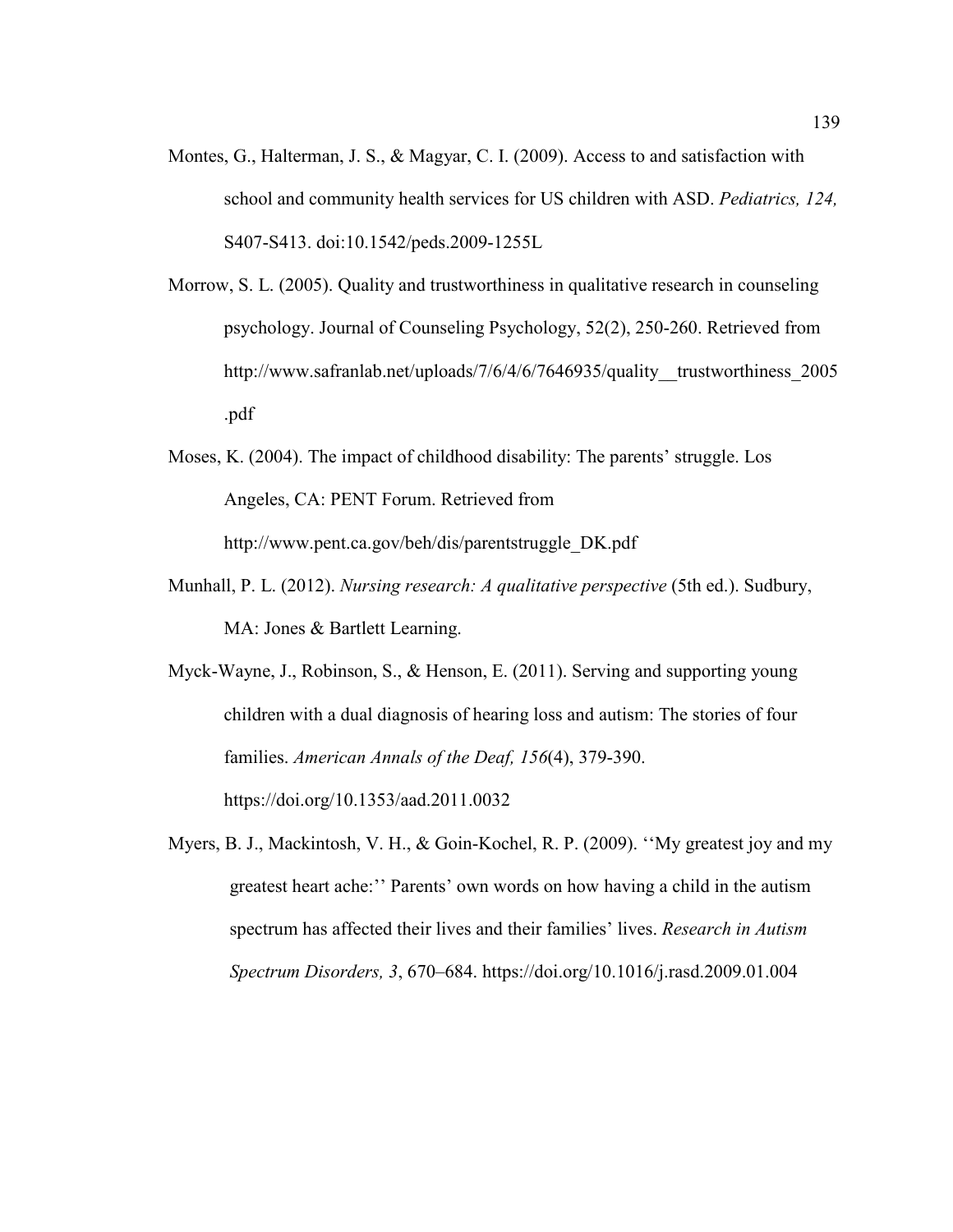- Nadon, G., Ehrmann Feldman, D., Dunn, W., & Gisel, E. (2011). Association of sensory processing and eating problems in children with autism spectrum disorders. *Autism Research & Treatment,* 1-8. doi:10.1155/2011/541926
- Nease, L. S., & Austin, M. W. (2010). Fatherhood: The dao of daddy. Wiley-Blackwell. http://dx.doi.org/10.10029781444324464
- Neely-Barnes, S., Hall, H., Roberts, R., & Graff, J. C. (2011). Parenting a child with an autism spectrum disorder: Public perceptions and parental conceptualizations. *Journal of Family Social Work, 14*, 208-225.
- Nolin, S. L., Brown, W. T., Glicksman, A., Houck, George, E., Gargano, A. D., Sullivan, A., Sherman, S. L. (2003). Expansion of the fragile X CGG repeat in females with premutation or intermediate alleles. *American Journal of Human Genetics, 72*(2), 454-464. Retrieved from http://www.cell.com/ajhg/home
- Nowell, L., Norris, J., White, D., & Moules, N. (2017). Thematic Analysis. Striving to Meet the Trustworthiness Criteria. *International Journal of Qualitative Studies, https://doi.org/10.1177%2F1609406917733847.*
- O'Brien, M. (2007). Ambiguous loss in families of children with autism spectrum disorders. *Family Relations, 56*, 135–146. https://doi.org/10.1111/j.1741- 3729.2007.00447.x
- Oelofsen, N. & Richardson, P. (2006). Sense of coherence and parenting stress in mothers and fathers of preschool children with developmental disability. *Journal of Intellectual and Developmental Disability, 31(1)*, 1-12.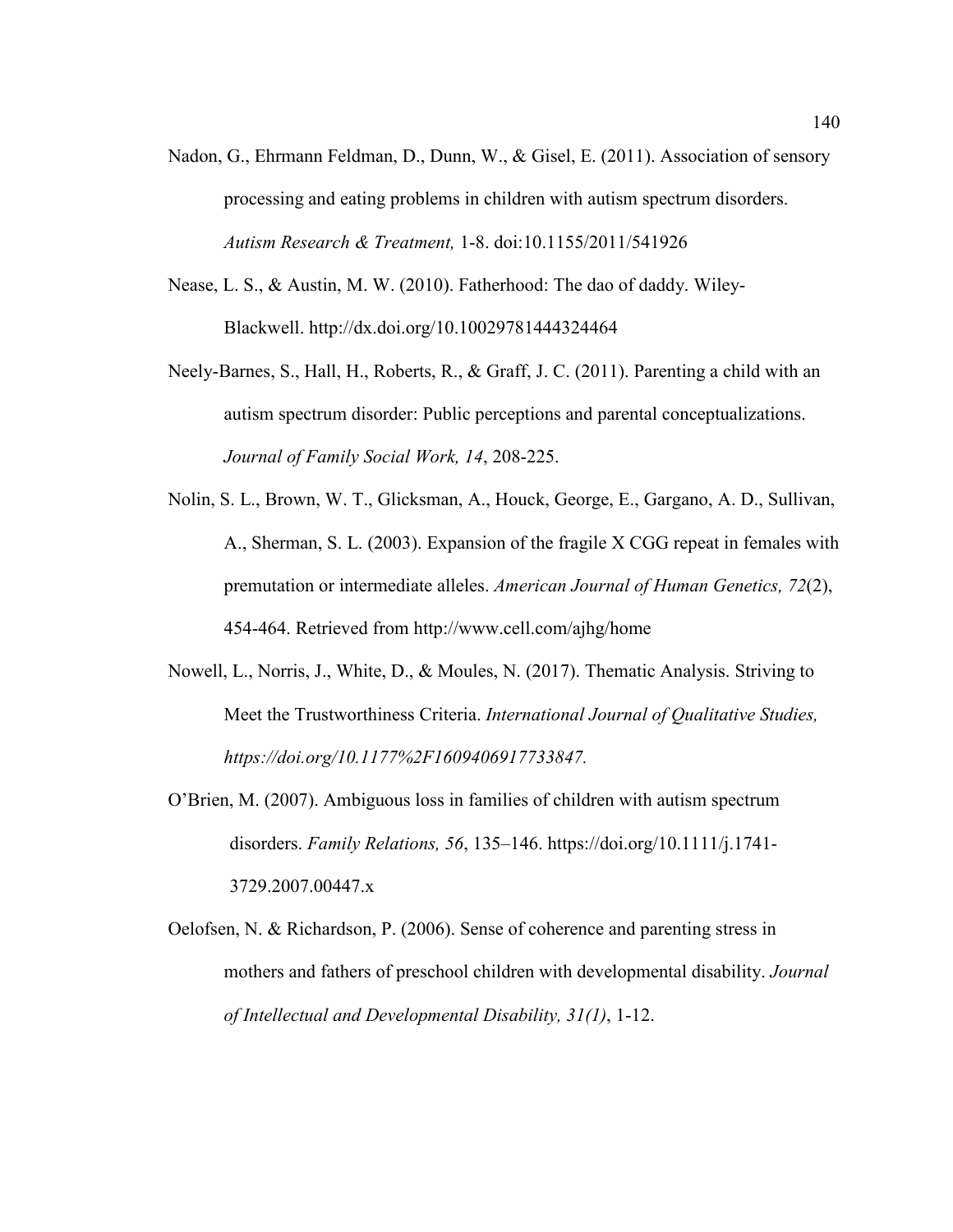- Ogston, P., Mackintosh, V. H., & Myers, B. J. (2011). Hope and worry in mothers of children with an autism spectrum disorder or down syndrome. *Research in Autism Spectrum Disorders, 5*(4), 1378-1384. https://doi.org/10.1016/j.rasd.2011.01.020
- Orsmond, G. I., Kuo, H., & Seltzer, M. M. (2009). Siblings of individuals with an autism spectrum disorder: Sibling relationships and wellbeing in adolescence and adulthood. *Autism, 13*(1), 59–80. https://doi.org/10.1177/1362361308097119
- Pang, Y. (2010). Facilitating family involvement in early intervention to preschool transition. *School Community Journal, 20*(2), 183-198. Retrieved from http://www.schoolcommunitynetwork.org/SCJ.aspx
- Papageorgiou, V., & Kalyva, E. (2010). Self-reported needs and expectations of parents of children with autism spectrum disorders who participate in support groups. *Research in Autism Spectrum Disorders, 4*(4), 653-660. doi:

10.1016/j.rasd.2010.01.001

- Parks, A. (2012). Autism Rises: More Children than Ever Have Autism, but Is the Increase Real? *Time Magazine*. Retrieved from http://healthland.time.com/2012/03/29/autism-rises-more-u-s-children-than-everhave-autism-is-the-increase-real/
- Parks, S. (2017). Parenting Autism: An Exploratory Study of The Culture and Experience of African-American Parents of Children Diagnosed with Autism. (Unpublished master's thesis). Creighton University, Omaha, NE.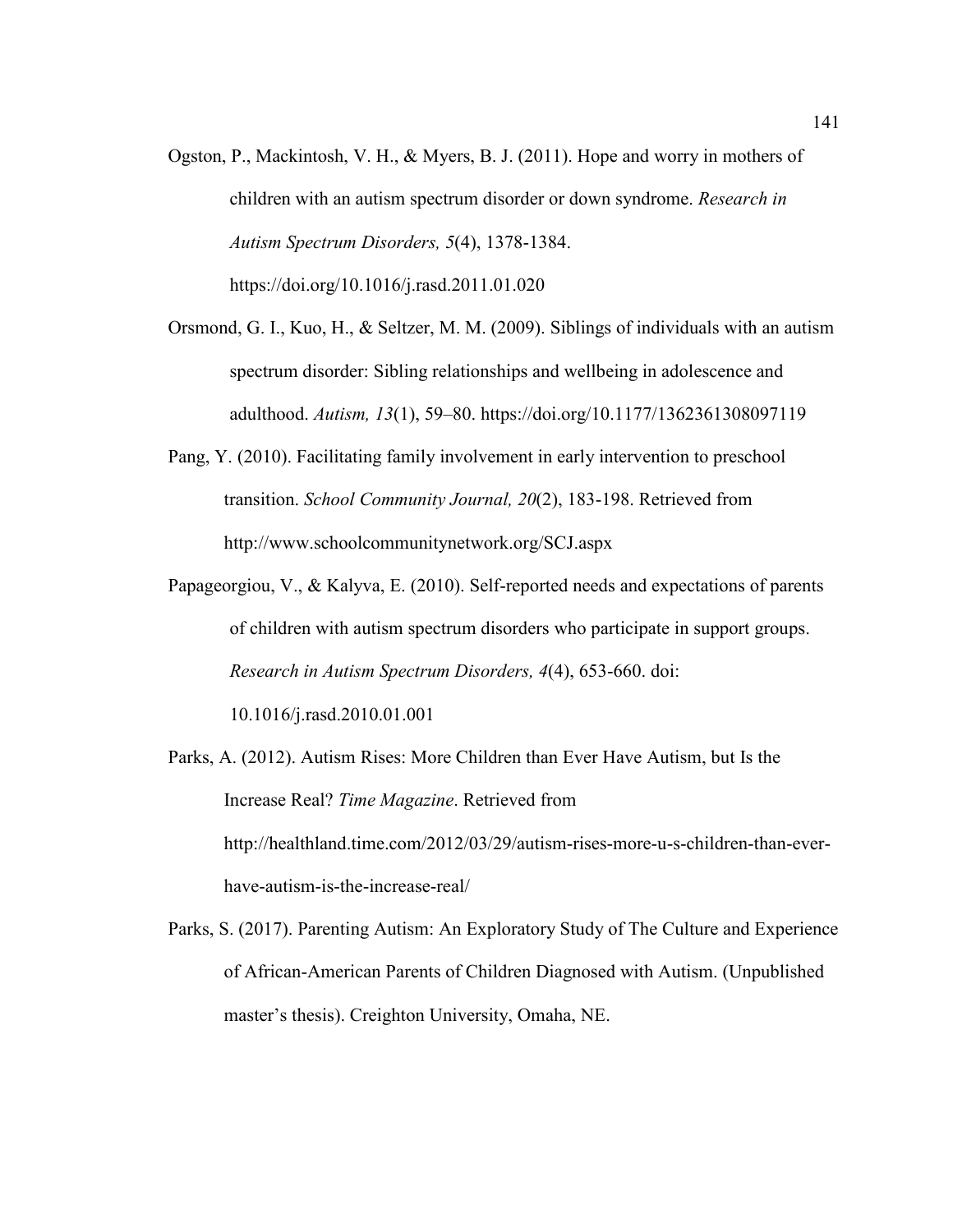- Paterson, H., & Peck, K. (2011). Sensory processing ability and eating behaviour in children with autism. *Journal of Human Nutrition & Dietetics, 24*(3), 301-301. doi:10.1111/j.1365-277X.2011.01175\_31.x
- Patton, M. Q. (2002). *Qualitative research and evaluation methods.* Thousand Oaks, CA: Sage Publications, Inc.
- Phelps, K. W., Hodgson, J. L., McCammon, S. L., & Lamson, A. L. (2009). Caring for an individual with autism disorder: A qualitative analysis. *Journal of Intellectual & Developmental Disability, 34*(1), 27-35. doi:10.1080/13668250802690930
- Phetrasuwan, S., & Miles, M. (2009). Parenting stress in mothers of children with autism spectrum disorders. *Journal of Pediatric Nursing*, *14*(3), 157–165. https://doi.org/10.1111/j.1744-6155.2009.00188.x
- Pleck, J. H. (2010). Fatherhood and masculinity. In M. E. Lamb (Ed.) *The role of the father in child development* (pp. 27-57). Hoboken, NJ: John Wiley & Sons, Inc.
- Porter, L. S., Marco, C. A., Schwartz, J. E., Neale, J. M., Shiffman, S., & Stone, A. A. (2000). Gender differences in coping: A comparison of and momentary assessments. Journal of Social and Clinical Psychology, 19, 480-498.
- Pottie, C. G. & Ingram, K. M. (2008). Daily stress, coping, and well-being in parents of children with autism: A multilevel modeling approach. Journal of Family Psychology.22 (6), 855-864.
- Raina, P. O'Donnell, M., Rosenbaum, P., Brehaut, J., Walter, S. D., Russell, D.,... Wood, E (2005).The health and well-being of caregivers of children with cerebral palsy. Pediatrics, 115, 626-636.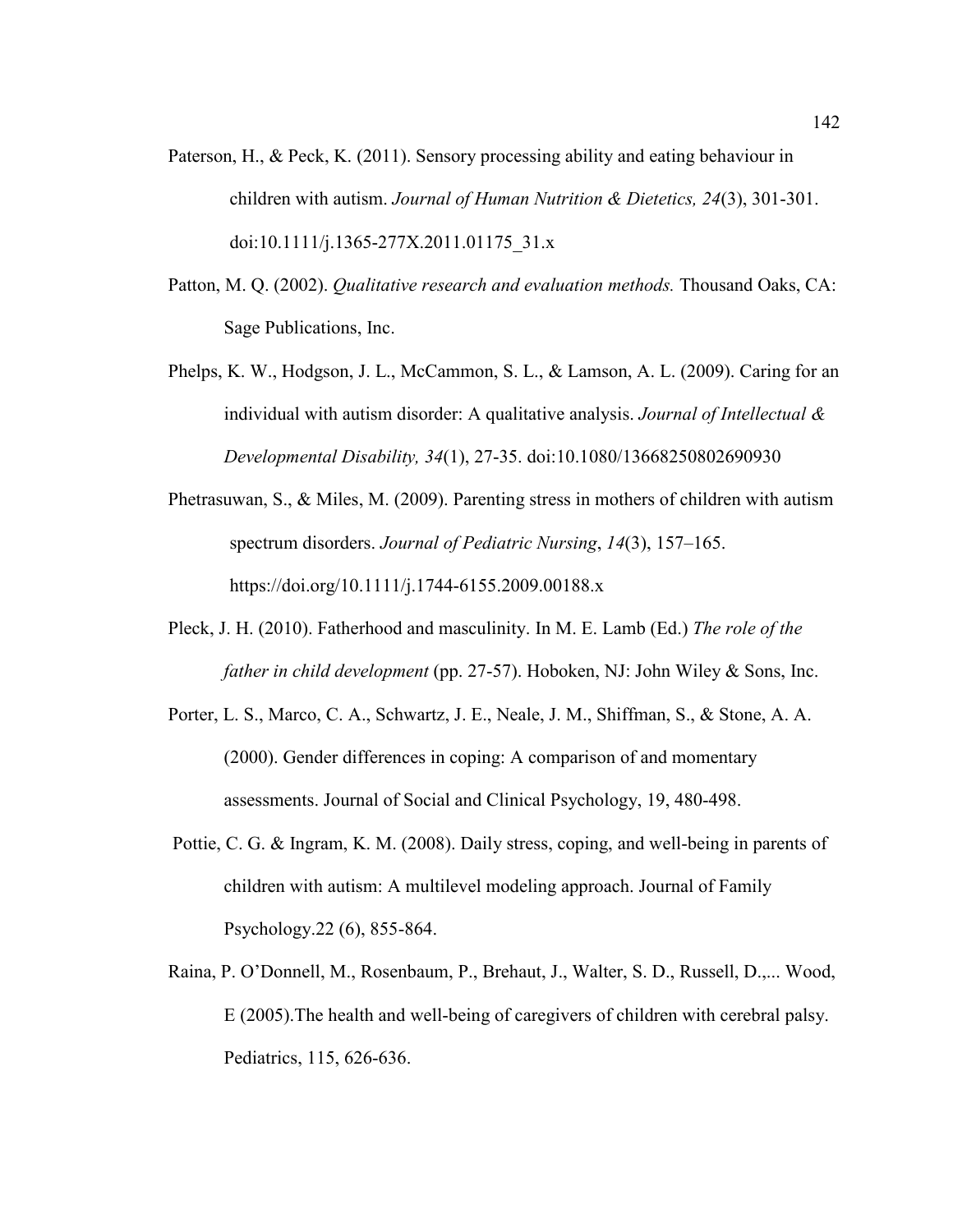- Ramchandani, P., & McConachie, H. (2005). Mothers, fathers, and their children's health. *Child: Care, Health and Development, 31*, 5-6. https://doi.org/10.1111/j.1365-2214.2005.00499.x
- Ramisch, J. (2012). Marriage and family therapists working with couples who have children with autism. *Journal of Marital & Family Therapy, 38*(2), 305-316. doi:10.1111/j.1752-0606.2010. 00210.x
- Reid, D. K., & Knight, M. (2006). Disability justifies exclusion of minority students: A critical history grounded in disability studies. *Educational Researcher. 35*(6), 18- 23. https://doi.org/10.3102/0013189x035006018
- Rice, C. E. (2011). The changing prevalence of the autism spectrum disorders. *American Family Physician, 83*(5), 515-520. Retrieved from http://www.aafp.org/journals/afp.html
- Richler, J., Bishop, S. L., Kleinke, J. R., & Lord, C. (2007). Restricted and repetitive behaviors in young children with autism spectrum disorders. *Journal of Autism and Developmental Disorders, 37*, 73-85. https://doi.org/10.1007/s10803-006- 0332-6
- Richmond, M. K., Stocker, C. M., & Rienks, S. L. (2005) Longitudinal associations between sibling relationship quality, parental differential treatment, and children's adjustment. *Journal of Family Psychology, 19*(4), 550-559. https://doi.org/10.1037/0893-3200.19.4.550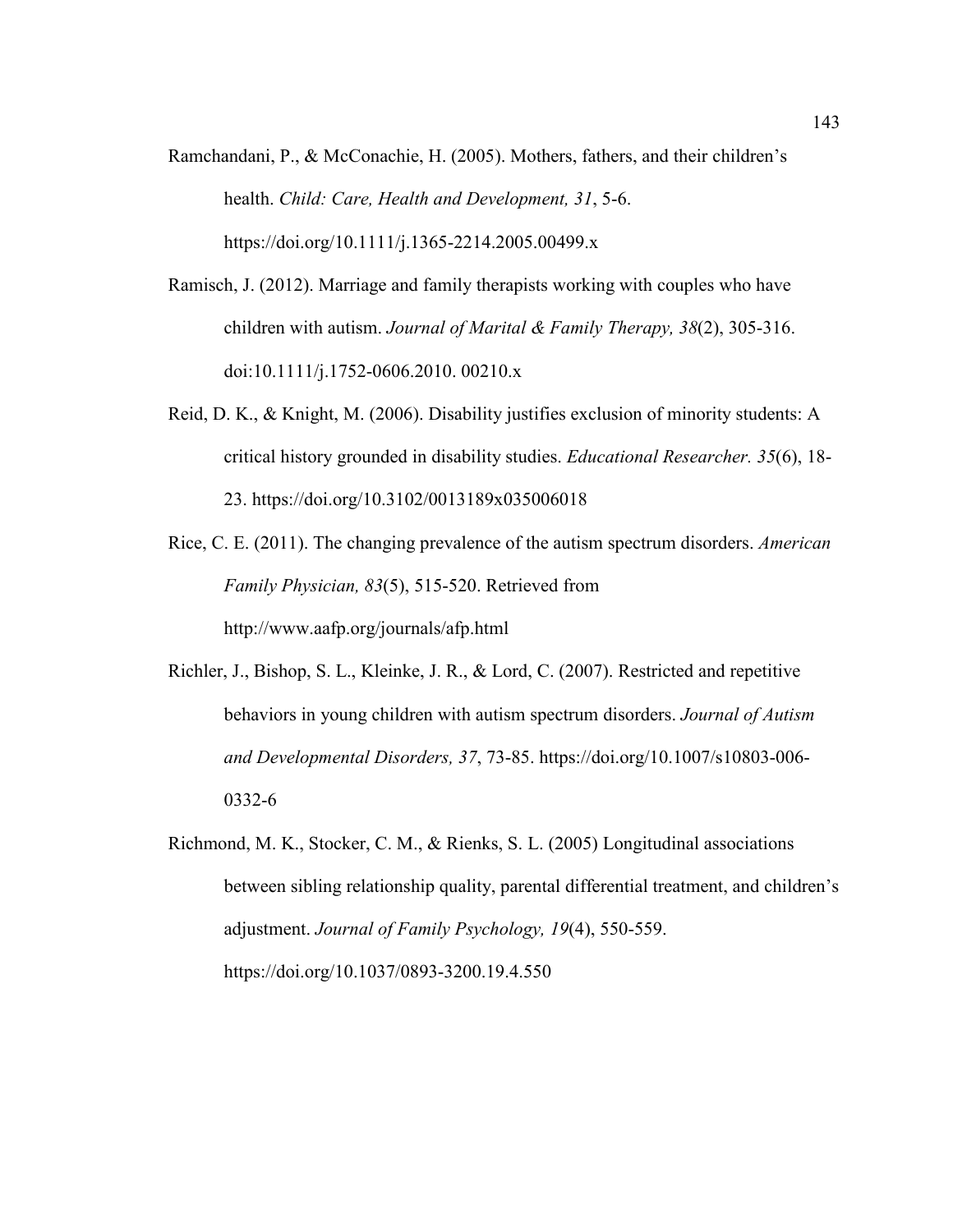- Risdal, D., & Singer, G. H. (2004). Marital adjustment in parents of children with disabilities: A historical review and meta-analysis. *Research & Practice for Persons with Severe Disabilities, 29*(2), 95–103. doi:10.2511/rpsd.29.2.95
- Rivard, M., Terroux, A., Parent-Boursier, C., & Mercier, C. (2014). Determinants of stress in parents of children with autism spectrum disorders. *Journal of Autism and Developmental Disorder, 44*(1), 1-12. https://doi.org/10.1007/s10803-013- 2028-z
- Rodrigue, J., Morgan, S., & Geffken, G. (1992). Psychosocial adaptation of fathers of children with ASD, Down syndrome, and normal development. *Journal of ASD and Developmental Disorders*, *22*(2), 249–263. https://doi.org/10.1007/bf01058154
- Rogers, C. R. (1949). The attitude and orientation of the counselor in client-centered therapy. Journal of Consulting Psychology, 13(2), 82-94. doi:10.1037/h0059730
- Rogers-Dulan, J., & Blacher, J. (1995). African American families, religion and disability: A conceptual framework. Mental Retardation, 33, 226-238.
- Ross, P., & Cuskelly, M. (2006). Adjustment, sibling problems and coping strategies of brothers and sisters of children with autistic spectrum disorder. *Journal of 175 Intellectual & Developmental Disability, 31*(2), 77-86. doi:10.1080/13668250600710864
- Ryan, S., & Runswick, C., K. (2009). From advocate to activist? Mapping the experiences of mothers of children on the autism spectrum. *Journal of Applied Research in Intellectual Disabilities, 22*(1), 43-53. doi:10.1111/j.1468-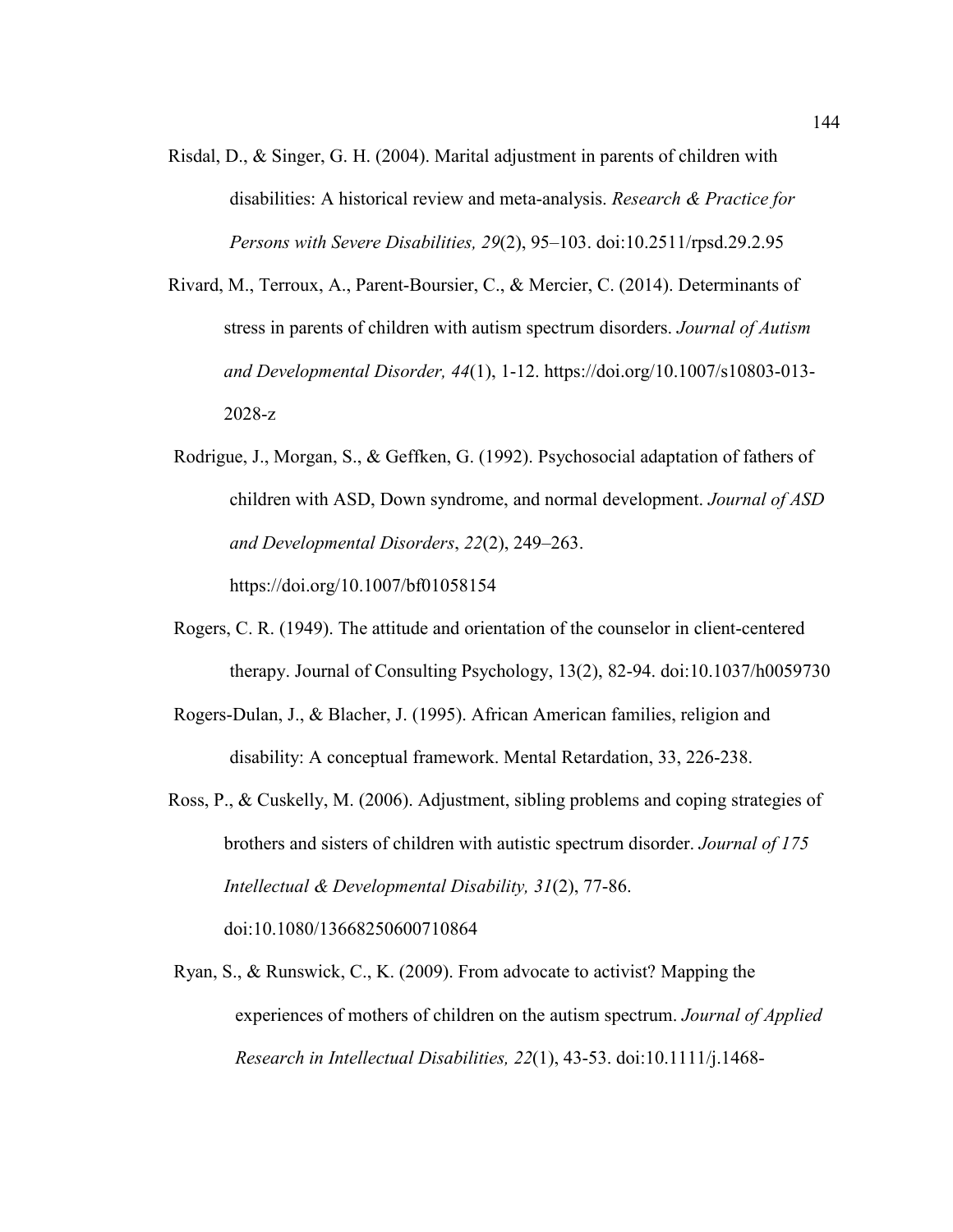3148.2008.00438.x

Saldana, J. (2015). The Coding Manual for Qualitative Researchers.

- Santarelli, G., Koegel, R. L., Casas, J. M., & Koegel, L. K. (2001). Culturally diverse families participating in behavioral therapy parent education programs for children with developmental disabilities. *Journal of Positive Behavior Interventions, 3*(2), 120-123. https://doi.org/10.1177/109830070100300209
- Schopler, E., & Mesibov, G. B. (1986). Introduction to social behavior in autism. In E. Schopler & G. B. Mesibov (Eds.), *Social behavior in autism* (pp. 1-14). New York, NY: Plenum Press.
- Schopler, E. (1994). Neurobiologic correlates in the classification and study of autism. In S. H. Broman & J. Grafman (Eds.), *Atypical cognitive deficits in developmental disorders: Implications for brain function*. Hillsdale, NJ: Erlbaum.

Schreibman, L. (1988). *Autism: A historical perspective*. Newbury Park, CA: Sage.

- Seligman, M., & Darling, R. B. (2007). *Ordinary families, special children: A systems approach to childhood disability* (3rd ed.). New York, NY: Guilford Press.
- Seltzer, M. M., Greenberg, J. S., Floyd, F. J., Pettee, Y., & Hong, J. (2001). Life course impacts of parenting a child with a disability. *American Journal on Mental Retardation, 106*(3), 265-286. doi:10.1352/0895-8017(2001)106<0265: LCIOPA>2.0.CO;2
- Seung, H., Ashwell, S., Elder, J., & Valcante, G. (2006). Verbal communication outcomes in children with ASD after in-home father training. *Journal of*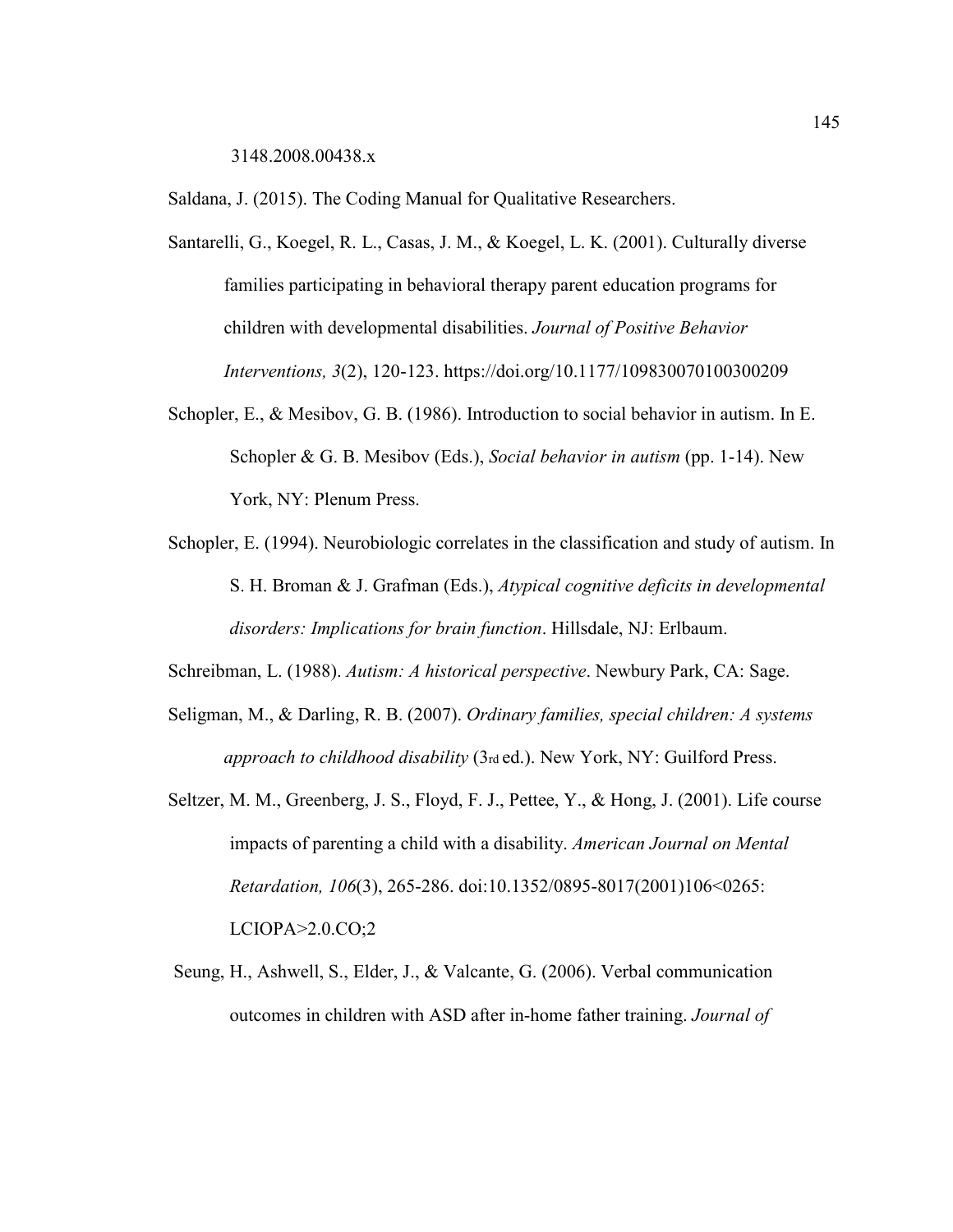*Intellectual Disability Research*, *50*(2), 139–150. doi: 10.1007/s10803-012-1685- 7

- Shivers, C., Diesenroth, L., & Taylor, J. (2013). Patterns and predictors of anxiety among siblings of children with autism spectrum disorders. *The Journal of Autism, 43*(6), 1336-1346. https://doi.org/10.1007/s10803-012-1685-7
- Simon, J. (2013). *African American families and autism: A phenomenological investigation of the lived experiences of African American parents who care for children with Autism Spectrum Disorder (ASD)*. Retrieved from ProQuest Dissertations and Theses. (Accession Order No. AAT 3567151)
- Simpson, R. L., de Boer-Ott, S. R., & Smith-Myles, B. (2003). Inclusion of learners with autism spectrum disorders in general education settings. *Topics in Language Disorders, 23*, 116-133. https://doi.org/10.1097/00011363-200304000-00005
- Sivberg, B. (2002). Family system and coping behaviors: A comparison between parents of children with autistic spectrum disorders and parents with non-autistic children. *Autism, 6*, 397–409. https://doi.org/10.3402/ijch.v61i0.17501
- Smith, J. A., & Dunworth, F. (2003). Qualitative methods in the study of development. In K.Connolly & J. Valsiner (Eds.), *The handbook of developmental psychology* (pp. 603–621). London: Sage.
- Smith, J. A., Flowers, P., & Larkin, M. (2009). *Interpretative phenomenological analysis: Theory, method and research*. Thousand Oaks, CA: Sage.
- Sparrow, S., Balla, D., & Cicchetti, D. (1984). *Vineland Adaptive Behavior Scales.* Circle Pines, MN: American Guidance Service.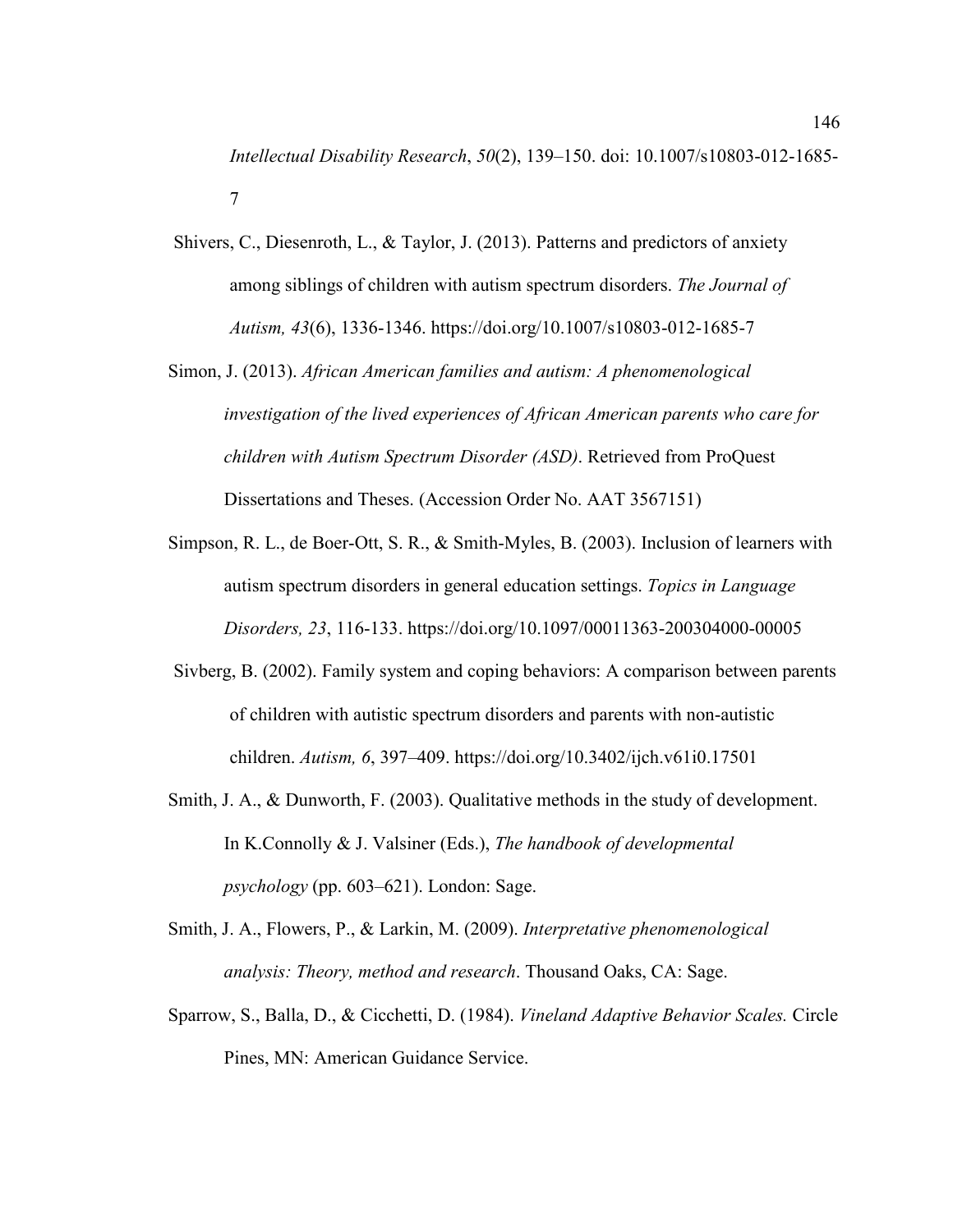Stake, R. E. (2006). *Multiple case study analysis*. New York, NY: The Guilford Press.

- Shawler, P. & Sullivan, M. (2017). Parental stress, discipline strategies, and child behavior problems in families with young children with autism spectrum disorders. *Developmental Disorders & Autism, 32 (2),* p. 141-152.
- Tager-Flusberg, H. (1999). A psychological approach to understanding the social and language impairments in autism. *International Review of Psychiatry, 11*, 325- 334. https://doi.org/10.1080/09540269974203
- Tager-Flusberg, H., Paul, R., & Lord, C. (2005). Language and communication in autism. In F. Volkmar, R. Paul, A. Klin, & D. Cohen (Eds.), *Handbook of autism and pervasive developmental disorders, Volume 1: Diagnosis, development, neurobiology, and behavior* (3rd ed., pp. 335-364). Hoboken, NJ: John Wiley & Sons.
- Texas Department of Assistive & Rehabilitative Services. (2016). Early childhood intervention services. Retrieved from http://www.dars.state.tx.us/ecis/index.shtml.
- Thomas, E., & Magilvy, J. K. (2011). Qualitative rigor or research validity in qualitative research. *Journal for Specialists in Pediatric Nursing, 16*(2), 151-155. https://doi.org/10.1111/j.1744-6155.2011.00283.x
- Tipton, L. & Blacher, J. (2014). Brief Report: Autism Awareness: Views from a Campus Community. Journal of Autism and Developmental Disorders, 44(2), p. 477-483. 10.1007/s10803-013-1893-9
- Tröster, H. (2001). Sources of stress in mothers of young children with visual impairment. *Journal of Visual Impairment & Blindness, 95*, 623-638.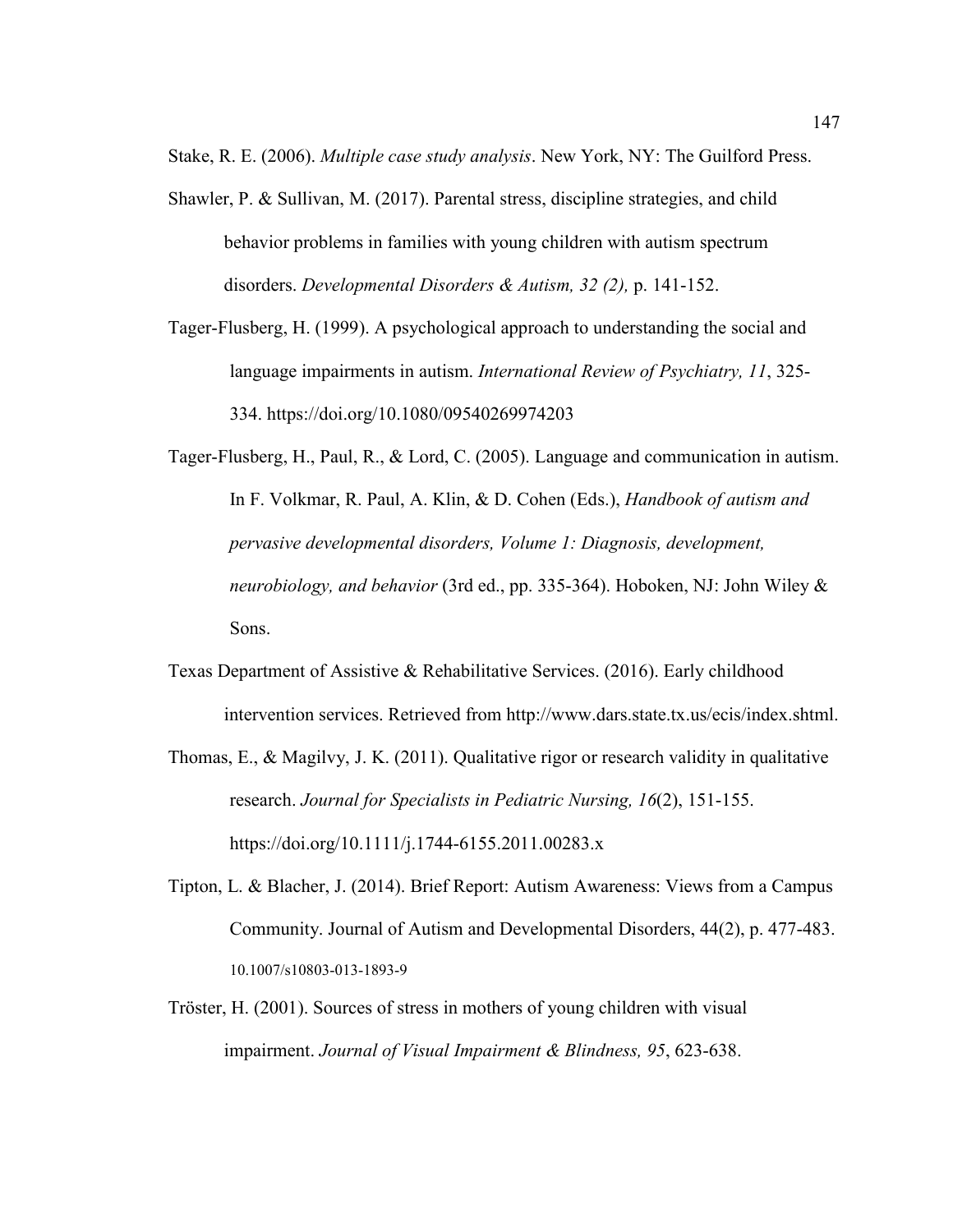- Turnbull, A., Turnbull, H., Erwin, E., & Soodak, L. (2006). *Families, professionals, and exceptionality: Positive outcomes through partnerships and trust (5th ed.). Upper* Saddle River, NJ: Prentice Hall.
- U. S. Census Bureau. (2010). *U*.S. Department of Commerce Economics and Statistics Administration. Retrieved December 5, 2011, from http://www.census gov/prod/cen2010/ briefs/c2010br-06.pdf.
- U. S. Department of Health & Human Services. (2013) The Affordable Care Act and autism and related conditions. Retrieved October 1, 2013, from http://www.hhs.gov/autism/factsheet-aca-autism.html.
- Vacca, J. (2013). The parenting process from the father's perspective: Analysis of perceptions of fathers about raising their child with autism spectrum disorder. *Best Practices in Mental Health: An International Journal, 9*(2), 79-93.
- Wall, K. (2010). *Autism and early years of practice*. Los Angeles, CA: Sage.
- Watson, L. R. (1998). Following the child's lead: Mothers; interaction with children with autism. *Journal of Autism and Developmental Disorders, 28*(1), 51-59. Retrieved from

http://www.springer.com/psychology/child+%26+school+psychology/journal/108 03

Wehman, T. (1998). Family-centered early intervention services: Factors contributing to increased parent involvement and participation. *Focus on Autism and Other Developmental Disabilities, 13*(2), 80-86.

https://doi.org/10.1177/108835769801300203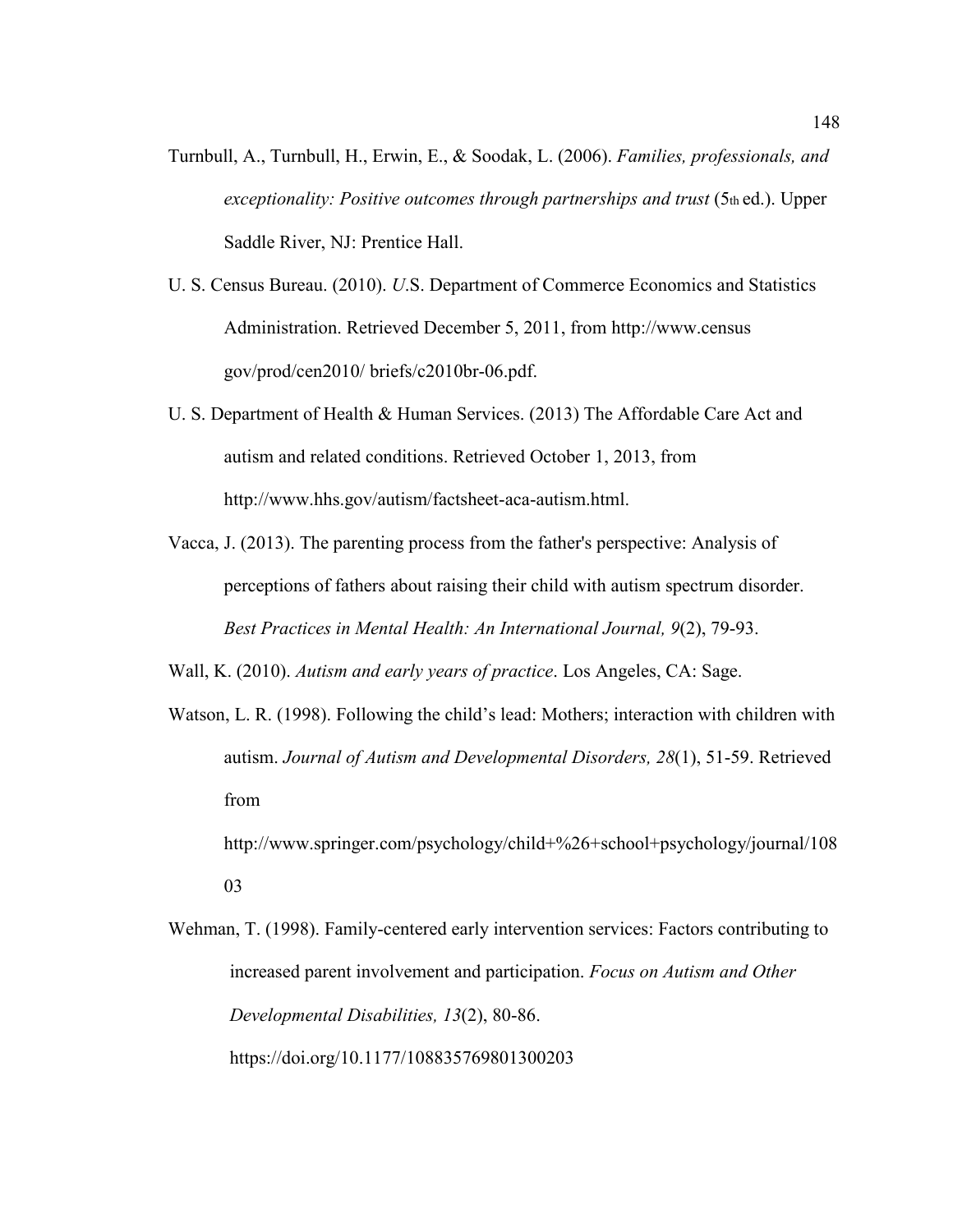Wetherby, A. M., & Woods, J. J. (2006). Early social interaction project for children with autism spectrum disorders beginning in the second year of life: A preliminary study. *Topics in Early Childhood Special Education*, *26*(2), 67-82. https://doi.org/10.1177/02711214060260020201

Wetherby, A. M., Watt, N., Morgan, L., & Shumway, S. (2006). Social communication profiles of children with autism spectrum disorders late in the second year of life. *Journal of Autism and Developmental Disorders*, *37*(5), 960-975. https://doi.org/10.1007/s10803-006-0237-4

- Wetherby, A. M., Woods, J., Allen, L., Cleary, J., Dickinson, H., & Lord, C. (2004). Father speaks 78 Early indicators of autism spectrum disorders in the second year of life. *Journal of Autism and Developmental Disorders*, *34*(5), 473-493. Retrieved from http://www.springer.com/psychology/child+%26+school+psychology/journal/10 803
- Wiggins, L. D., Robins, D. L., Bakeman, R., & Adamson, L. B. (2009). Brief report: Sensory abnormalities as distinguishing symptoms of autism spectrum disorders in young children. *Journal of Autism and Developmental Disorders, 39*(7), 1087- 1091. doi:10.1007/s10803-009-0711-x
- Woodgate, R. L., Ateah, C., & Secco, L. (2008). Living in a world of our own: The experience of parents who have a child with autism. *Qualitative Health Research, 18*, 1075–1083. https://doi.org/10.1177/1049732308320112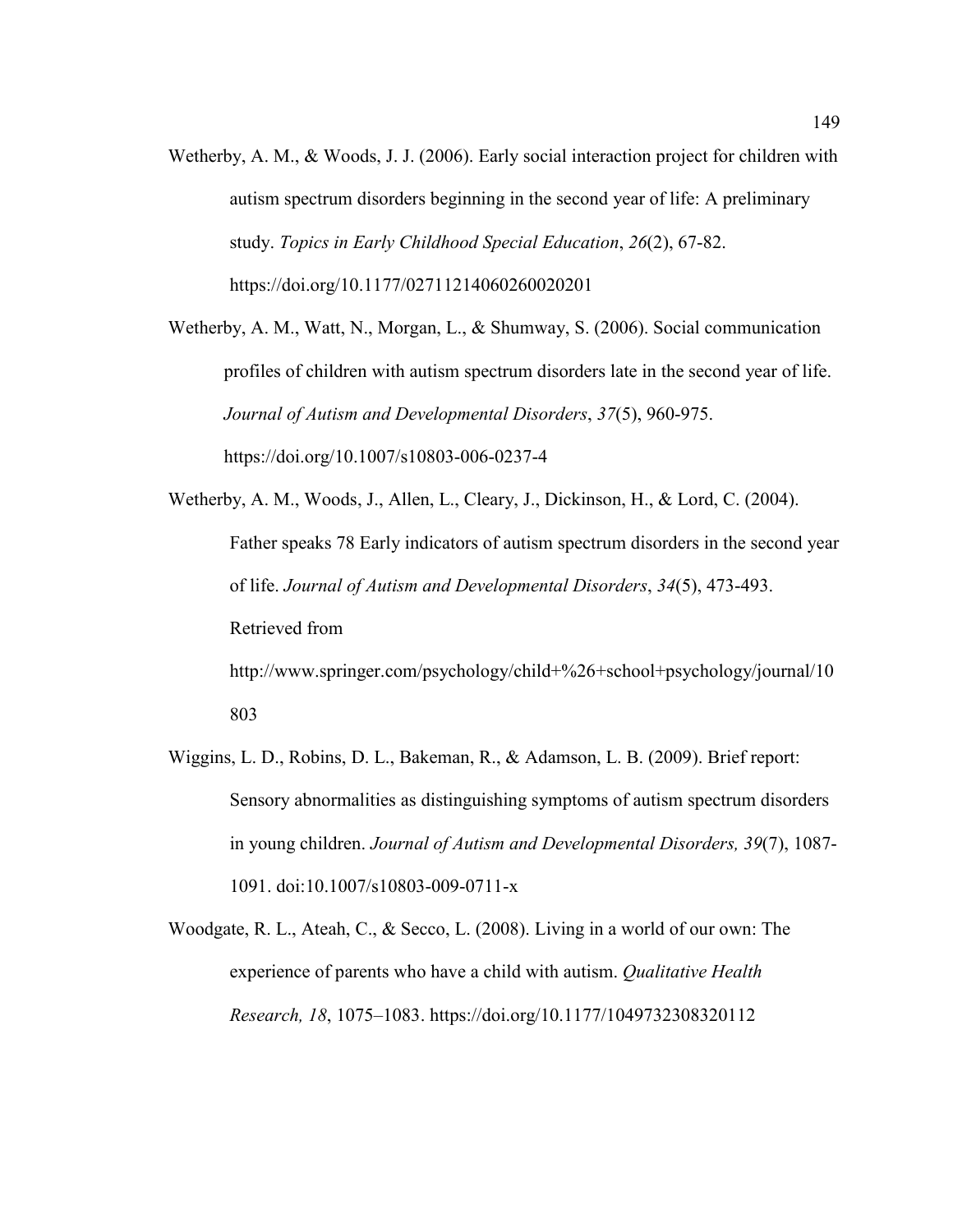- Yin, R. K. (2003a). *Applications of case study research* (2nd ed.). Thousand Oaks, CA: Sage.
- Yin, R. K. (2003b). *Case study research: Design and methods* (3rd ed.). Thousand Oaks, CA: Sage.
- Zionts, L., P. Zionts, P., Harrison, S., & Bellinger, O. (2003). Urban African American families' perceptions of cultural sensitivity within the special education system. *Focus on Autism and Developmental Disorders, 18*(1), 41-50. https://doi.org/10.1177/108835760301800106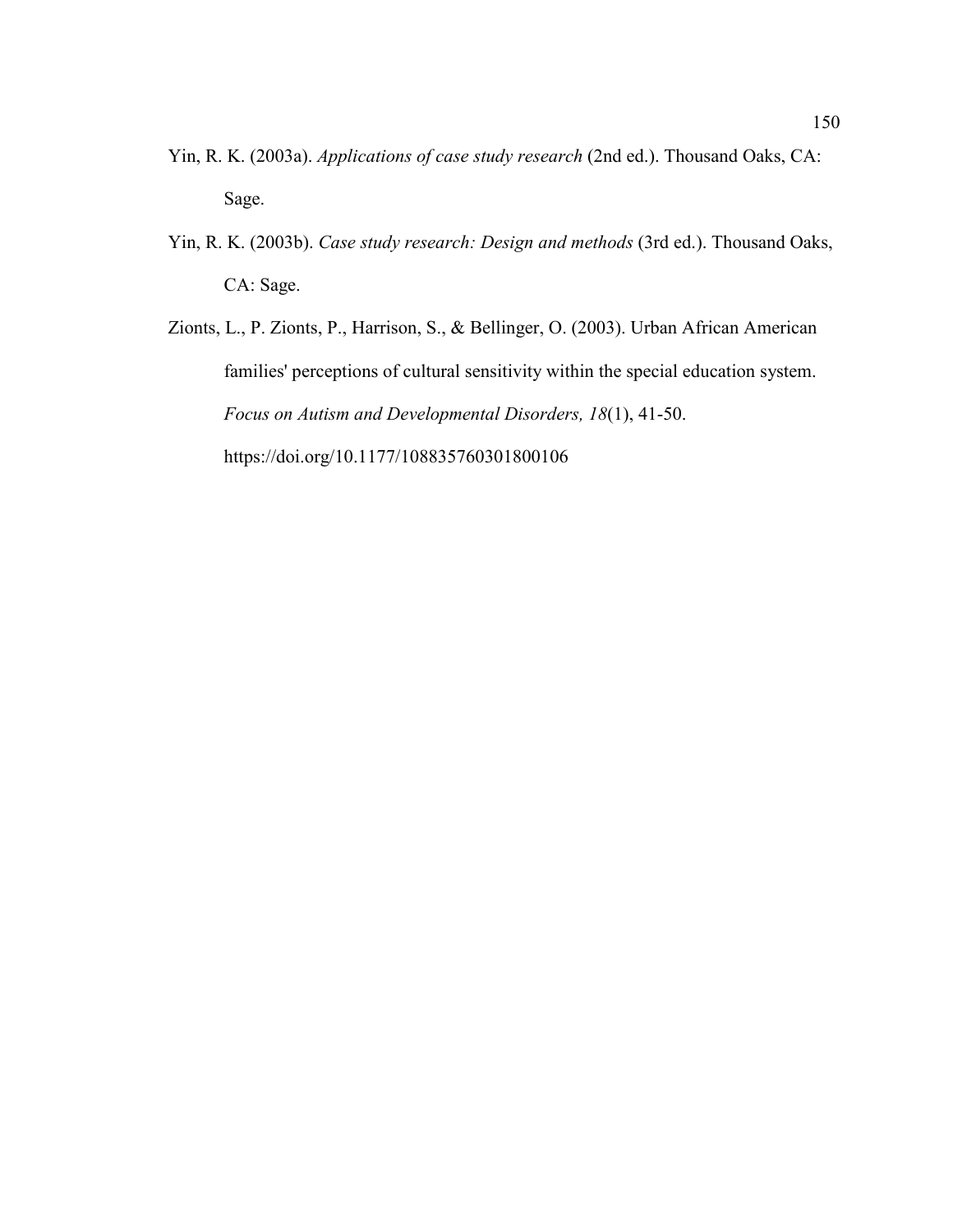# Appendix A: Research Guidelines

## Research Guidelines

Researcher will inform the Interviewees of the following:

- Participation in the research study is voluntary. All aspects of the research study will be informed to the Interviewee before they consent.
- Interviewees will understand the research process
- Interviewee can withdraw from the research at any point
- All data will be treated with confidentiality and storage of the data will be

conducted as per legal and ethical standards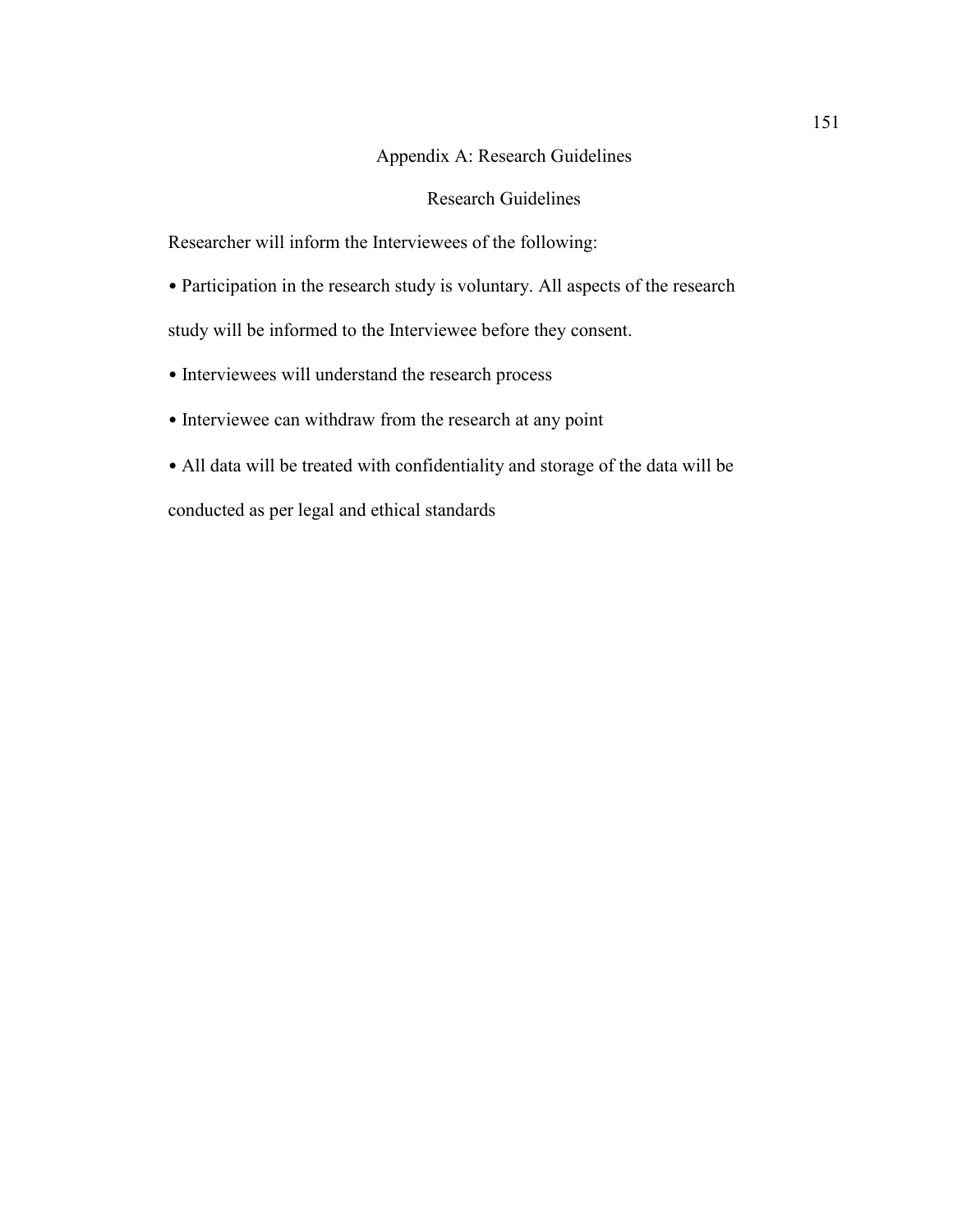#### Appendix B: Invitation to Participate

Dear Mr.

My name is Shannon Burns-Darden and I am a PhD Candidate at Walden University. I am writing to you today to invite you to participate in my research project entitled: African American Fathers Raising an Autistic Child. African American Fathers are severely under-represented in the current literature with regards to being caregivers and this researcher would like to give you as an African American father of a child diagnosed with autism, the chance to share your everyday experiences, to give you a voice and to take this opportunity and recognize your importance within the family dynamic with regards to care-giving.

For this study, I am looking for African American fathers who meet the following criteria: Male, age 18 and older, has a biological child diagnosed with autism that resides in the home with them, (ages six months to 18 years of age), and who are fluent in English. If you meet the criteria and are interested in participating, please respond to this e-mail stating you are interested in participating in this study. If you agree to be in this study, you will be asked to partake in an audio-taped interview lasting anywhere from 30- 60 minutes. The interview is a data collection tool used to conduct my study. After you complete the interview, we will meet two more times: one, to go over the data collected (30-60 minutes) and two, to review or disseminate the findings of this study (30-60 minutes). Once the study is complete, a 1-2-page summary of the results will be e-mailed to you.

All information will be kept confidential. I will not use your personal information for any purposes outside of this research project. Your participation in this study will be voluntary. Each participant will be provided a \$25 Starbuck gift card. If you have any questions, concerns, etc. about this research project you can contact me at: 678-770-1523 or e-mail me at Shannon.burns@Waldenu.edu. Thank you for your time and attention to this matter. I look forward to hearing from you soon. I will be in contact with you to set up the initial meeting.

Thank you.

Respectfully yours,

Shannon Burns-Darden, MS Doctoral Candidate-Clinical Psychology Walden University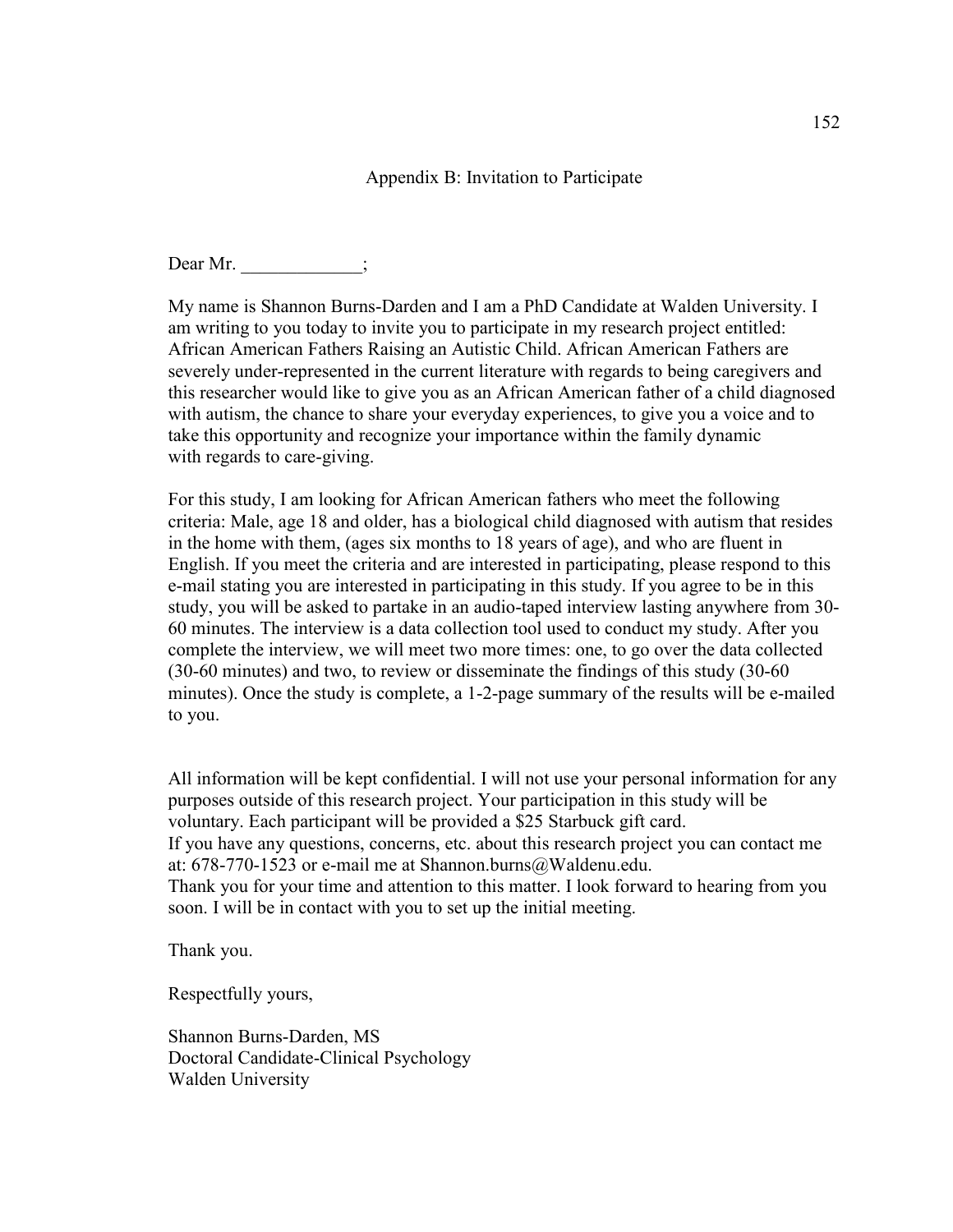#### Appendix C: Interview Questions

RQ1: What are the experiences of African American fathers raising an autistic child? Interview Questions RQ1:

- 1. Please tell me about your child with autism
- 2. Please describe how your family is composed (e.g. how many members they are, how many members interact with you and your child on a daily basis).
- 3. How would you describe him/her?
- 4. What things do you like to do with him/her?
- 5. What activities do you do with your child?
- 6. How do you see yourself as father of him/her?
- 7. How would you describe your relationship with him/her?

RQ2: What are the emotional reactions of African American fathers after they have learned of their child's diagnosis?

#### Interview Questions RQ2

- 1. Please tell me about how you learned that your child was diagnosed with an autism spectrum disorder.
- 2. Please describe to me how you reacted immediately after you learned your child was diagnosed with autism, what were your feelings?
- 3. In what ways do you cope with the emotions relating to knowing your child has autism?

RQ3: How do African American fathers describe their parenting experiences with their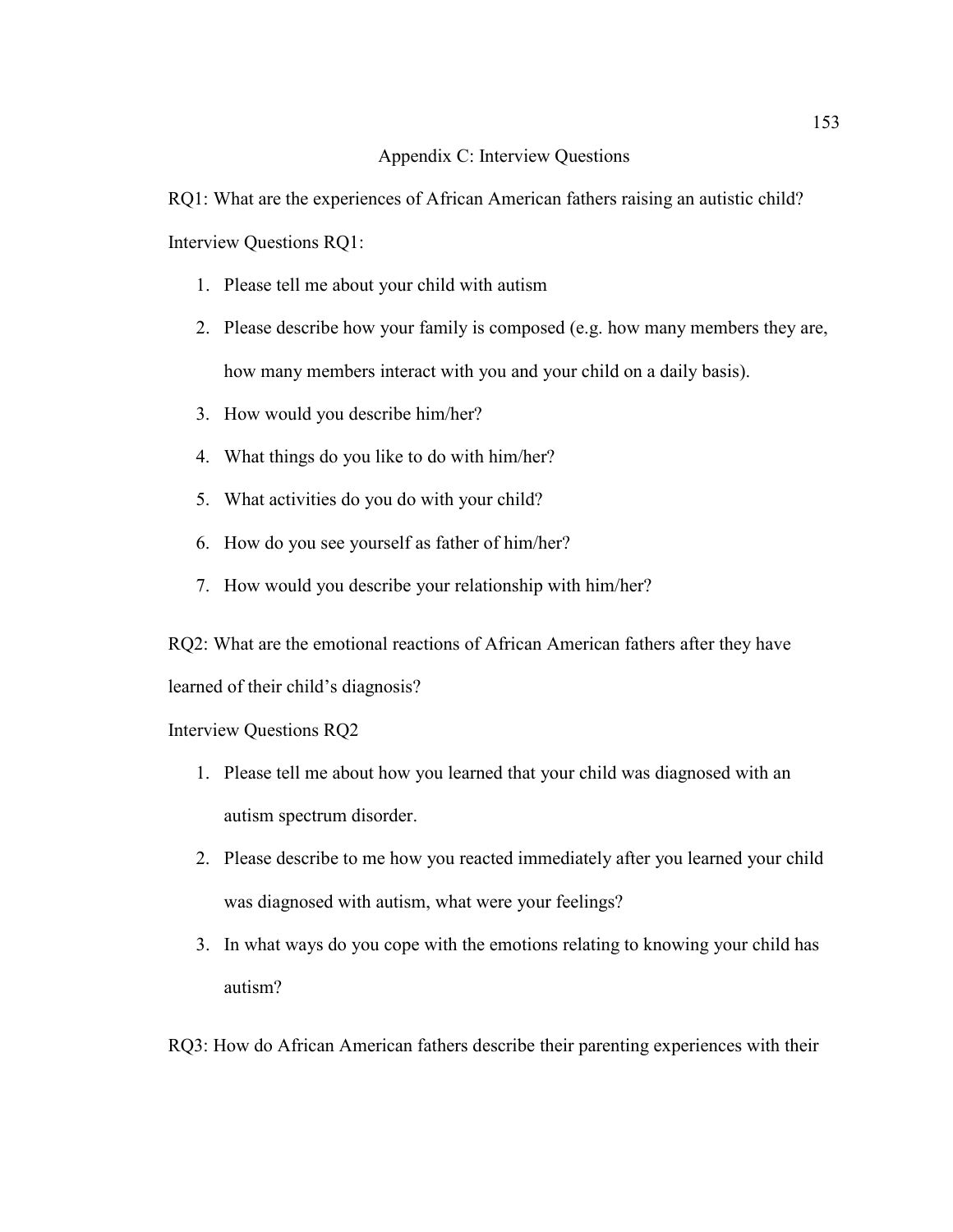autistic child?

Interview Questions RQ3

- 1. What are the experiences of African American fathers raising an autistic child?
	- a. How do you relate to him/her?
	- b. How do you discipline him/her?
	- c. How do you play with him/her?
- 2. How does having a child diagnosed with autism affect your day-to-day experiences?
- 3. How has the diagnosis affected your role as a father?

RQ 4: What are the challenges that African American fathers experience when raising an autistic child?

Interview Questions RQ4

- 1. What are the challenges you face in raising your child?
- 2. What is it like providing care for a child diagnosed with autism?
- 3. What are your thoughts regarding the need for social support?
- 4. In what ways have you and your family received social support?
- 5. What impact has it had on your life (e.g. financially, emotionally, and socially)?
- 6. What advice would you give to other fathers raising their children with autism?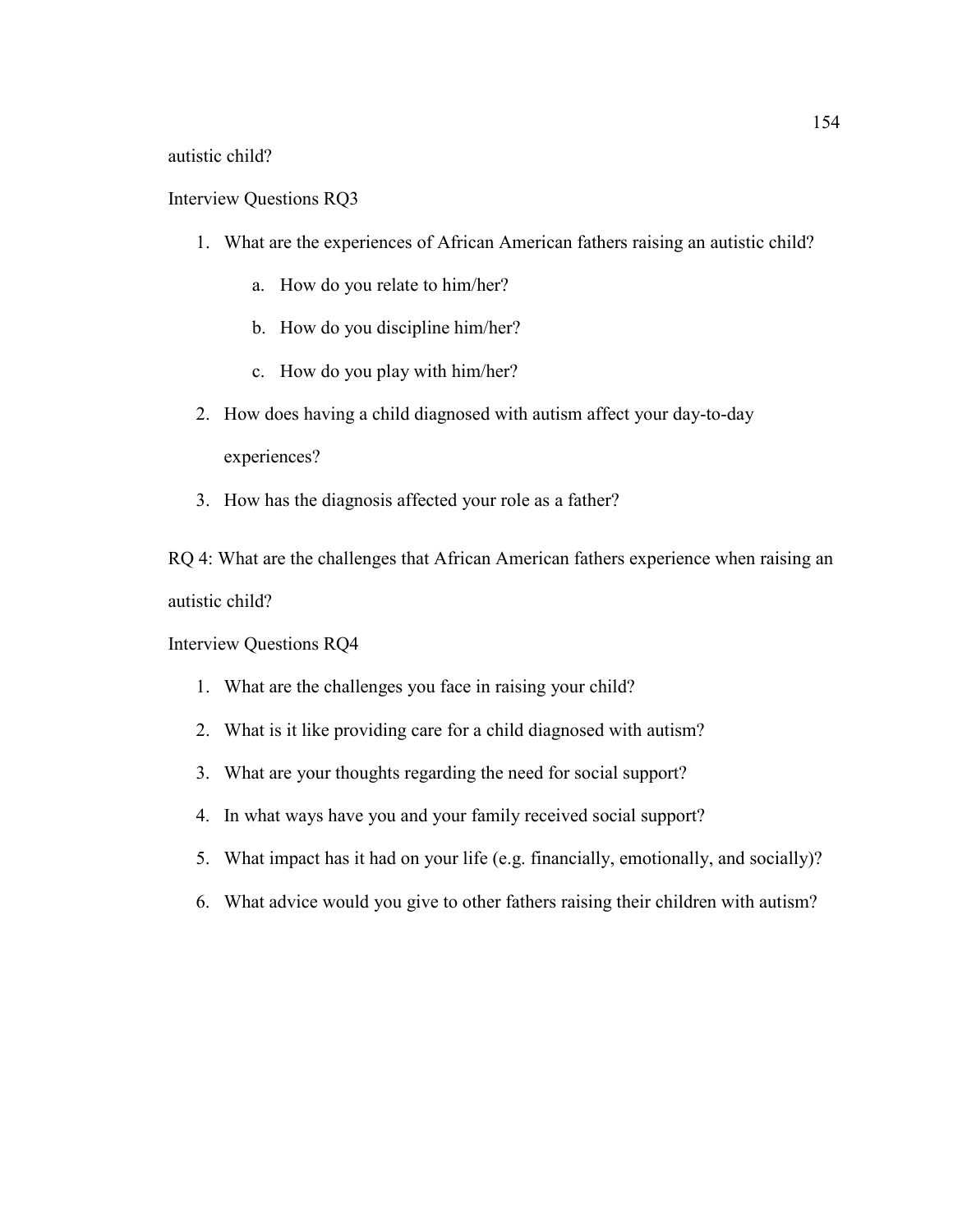Appendix D: Participant Flyer

# AFRICAN AMERICAN FATHERS RAISING AN AUTISTIC CHILD NEEDED FOR A RESEARCH STUDY TO RAISE AWARENESS AND INCREASE RESOURCES & SUPPORTS IN THE AFRICAN AMERICAN COMMUNITY….



If you meet these criteria, I am looking for you:

- African American Male
- Speaks fluent English
- Must be 18 years of age and older
- Must Have a Child Diagnosed with Autism between ages 6 months to 18 years of age (residing in the home with the father).

Participation is completely voluntary and confidential. Interviews will be conducted by phone or in-person.

A \$25 Starbuck's gift card will be given to all participants.

I, Shannon Burns-Darden, am conducting this research for a dissertation at Walden University.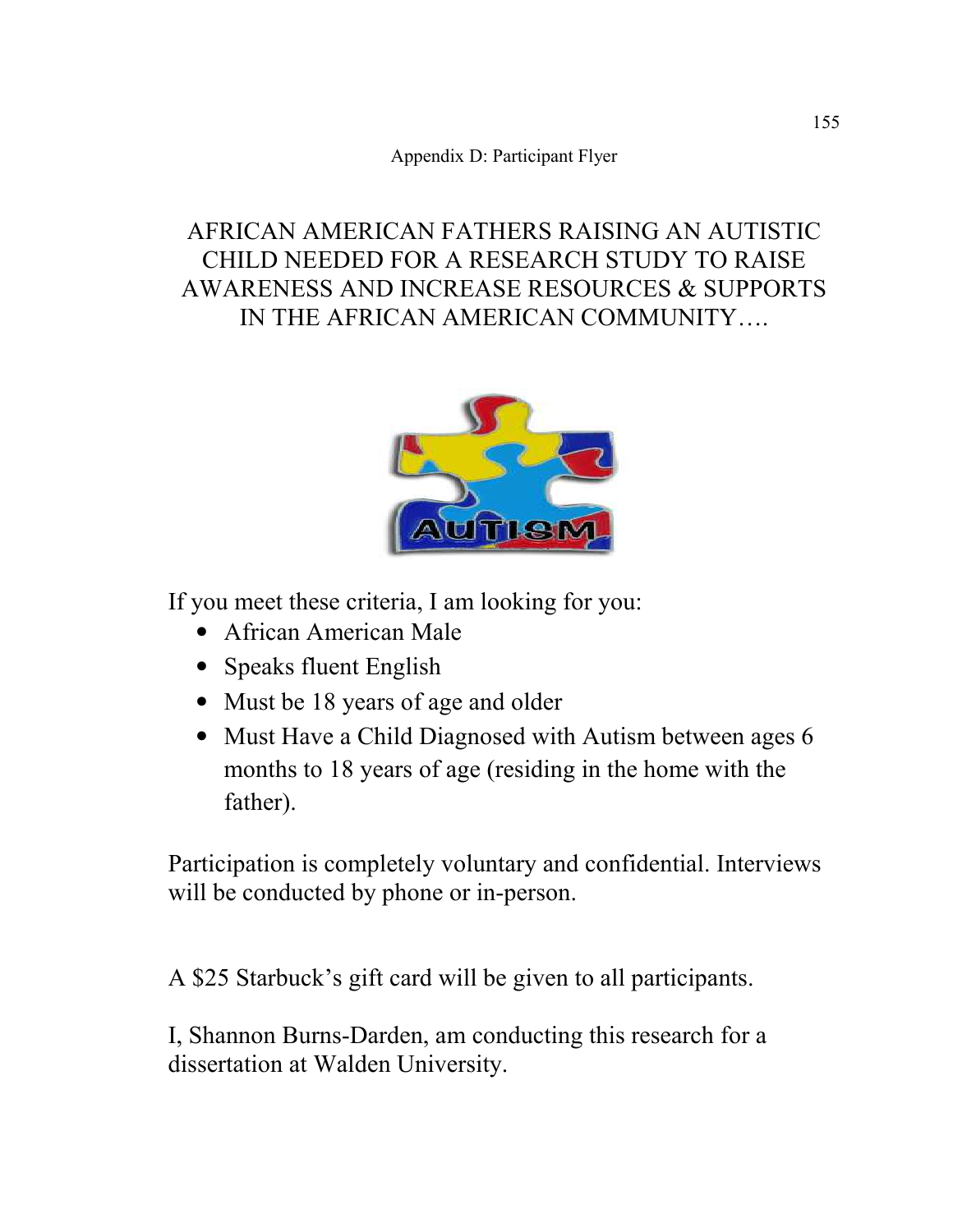Interested individuals please contact Shannon Darden, at Shannon.burns@Waldenu.edu for more information.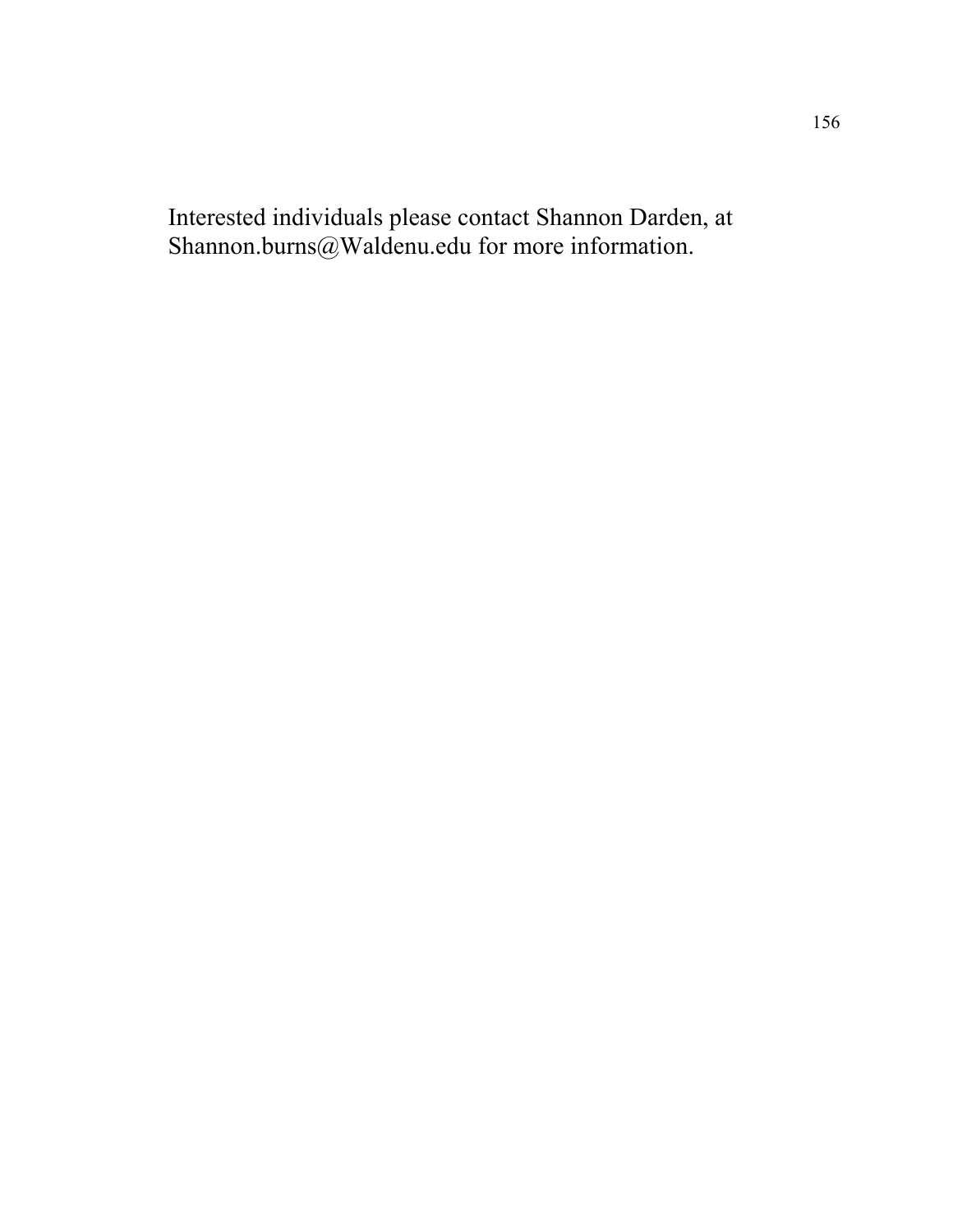# Appendix E: Demographic Questionnaire

1. Name :

2. Date of birth:

3. Age:

4. What is your race/ethnicity?

\_\_\_\_\_ African/African American \_\_\_\_\_ Hispanic/Hispanic American \_\_\_\_\_

Asian/Asian American \_\_\_\_\_ Native American \_\_\_\_\_ Caucasian/European American

 $\_$  , and the set of the set of the set of the set of the set of the set of the set of the set of the set of the set of the set of the set of the set of the set of the set of the set of the set of the set of the set of th

 $\_$  , and the set of the set of the set of the set of the set of the set of the set of the set of the set of the set of the set of the set of the set of the set of the set of the set of the set of the set of the set of th

 $\_$  , and the set of the set of the set of the set of the set of the set of the set of the set of the set of the set of the set of the set of the set of the set of the set of the set of the set of the set of the set of th

 $\mathcal{L}_\text{max} = \mathcal{L}_\text{max} = \mathcal{L}_\text{max} = \mathcal{L}_\text{max} = \mathcal{L}_\text{max} = \mathcal{L}_\text{max}$ 

\_\_\_\_\_ Other (please indicate)

5. What is your gender?

6. What is the age of your child?

7. Please indicate the type of disability your child has been diagnosed with.

8. What is your language preference?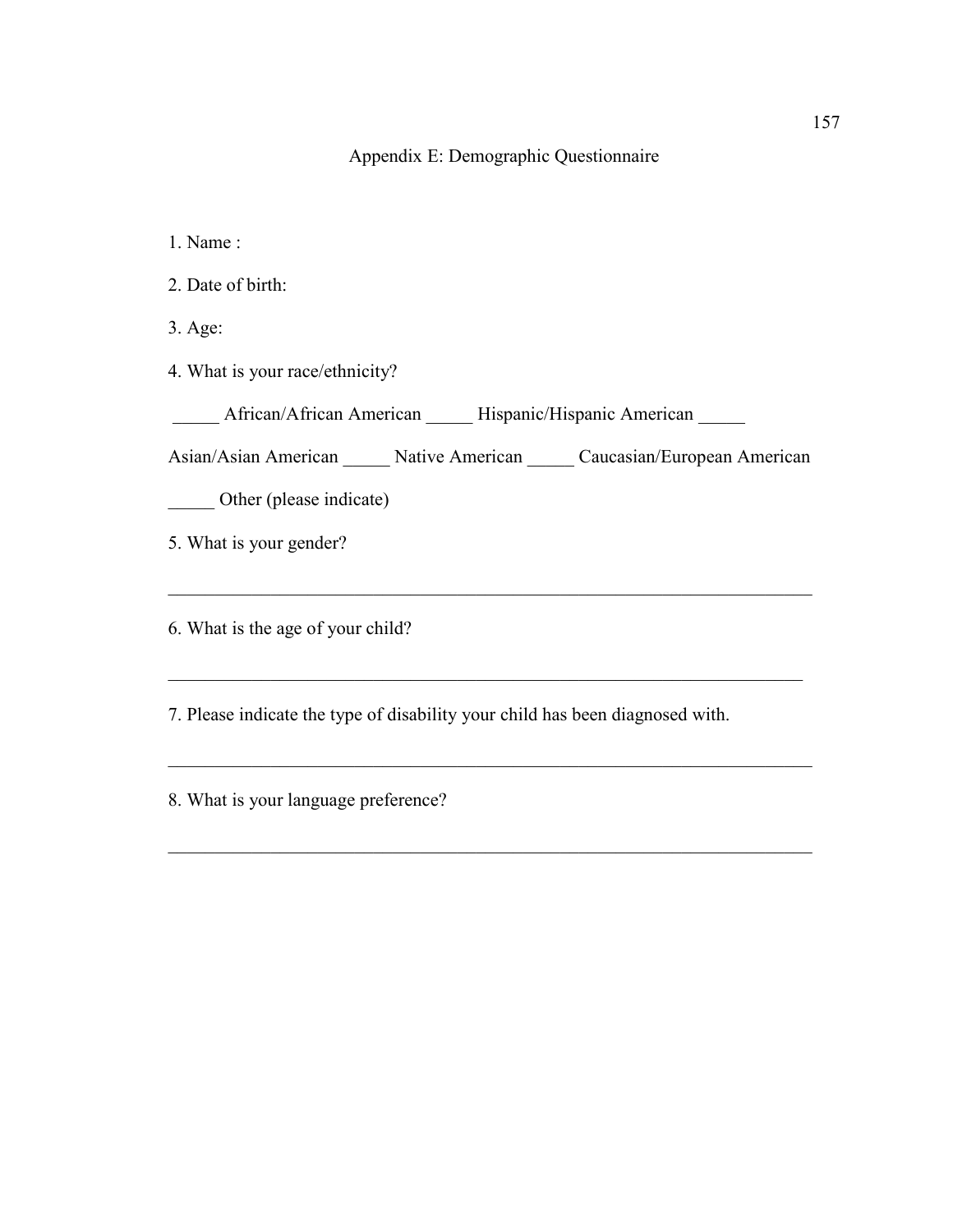Appendix F: Large Codebook

| <b>CODE</b>                             | # TIMES IT APPEARS | # OF INTERVIEWS IT             |
|-----------------------------------------|--------------------|--------------------------------|
|                                         |                    | <b>APPEARS</b>                 |
| <b>SYMPTOMS OF</b>                      | 47                 | <b>FATHERS; INTERVIEW:</b>     |
| AUTISM:                                 |                    | $1 - 12$                       |
| The overarching theme                   |                    |                                |
| refers to fathers identifying           |                    |                                |
| such descriptions as: anti-             |                    |                                |
| social behaviors, repetitive            |                    |                                |
| movements, lack of eye                  |                    |                                |
| contact, lack of emotions               |                    |                                |
| towards others, lack of                 |                    |                                |
| speech etc.                             |                    |                                |
|                                         |                    |                                |
| <b>FATHER INTERACTION</b>               | 48                 | <b>FATHERS; INTERVIEW:</b>     |
| W CHILD:                                |                    | $1 - 12$                       |
| This overarching theme                  |                    |                                |
| refers to fathers describing            |                    |                                |
| the significance of                     |                    |                                |
| spending time and                       |                    |                                |
| interacting with the autistic           |                    |                                |
| child to build rapport.                 |                    |                                |
| <b>FATHER &amp; CHILD</b>               | 15                 | <b>FATHERS; INTERVIEW:</b>     |
| <b>RELATIONSHIP:</b>                    |                    | $1,3,4.5,6,7,8,9,10,11, \& 12$ |
| This overarching theme                  |                    | (NOT FATHER 2)                 |
| refers to the bond all                  |                    |                                |
|                                         |                    |                                |
| fathers (except 1), reported            |                    |                                |
| having with the child                   |                    |                                |
| diagnosed with autism.<br>PROTECTION OF |                    |                                |
|                                         | 3                  | <b>FATHERS; INTERVIEW</b>      |
| CHILD: This overarching                 |                    | :1 (ONLY FATHER 1)             |
| theme refers to the                     |                    |                                |
| responsibility of the father            |                    |                                |
| describing the need to                  |                    |                                |
| protect the child with                  |                    |                                |
| autism.                                 |                    |                                |
| <b>DISCIPLINE OF CHILD:</b>             | 28                 | FATHERS; INTERVIEW:            |
| This overarching theme                  |                    | $1 - 12$                       |
| refers to fathers reporting             |                    |                                |
| struggling with knowing                 |                    |                                |
| when and how to discipline              |                    |                                |
| the child with autism.                  |                    |                                |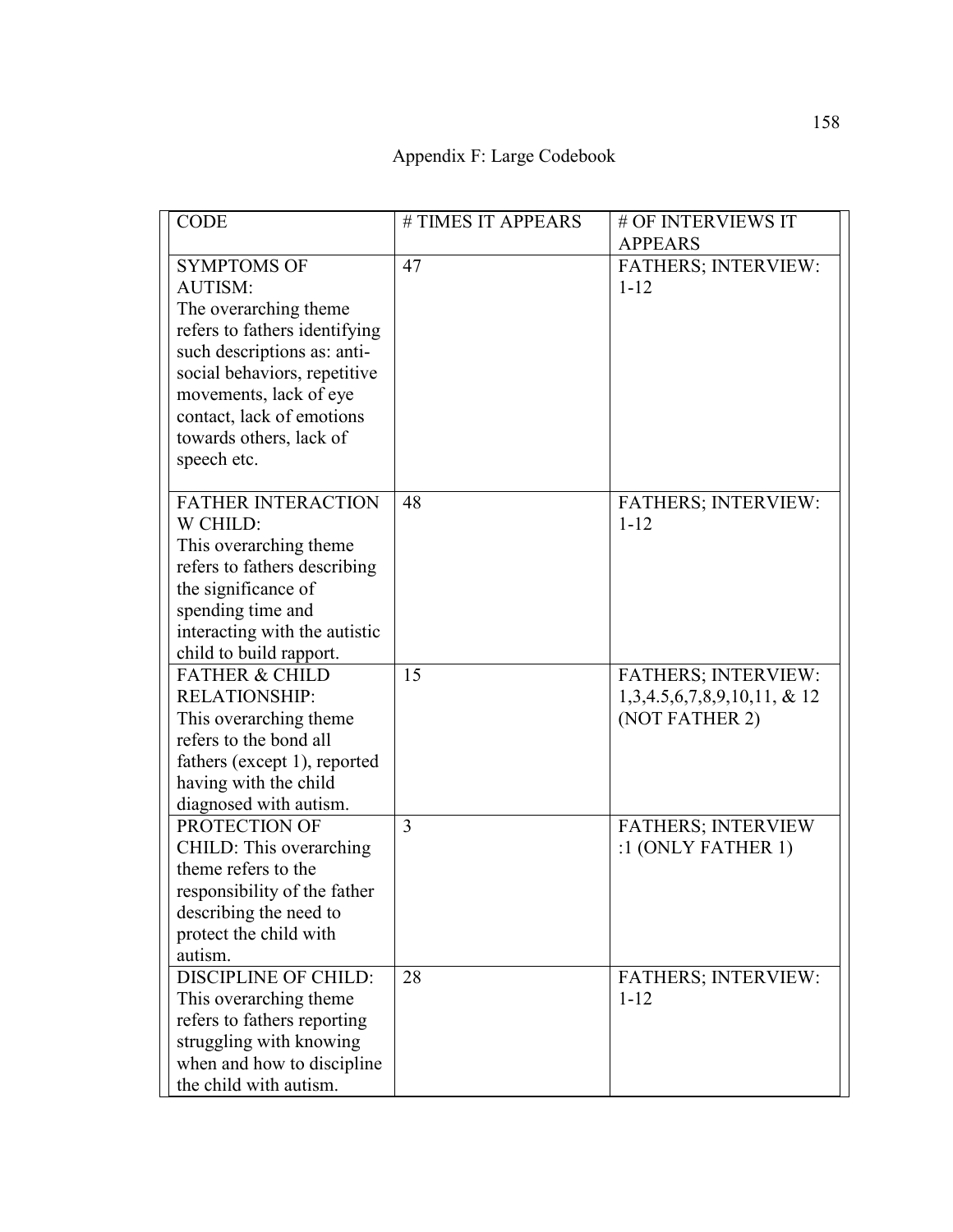| <b>MARITAL CONFLICT</b>         | 12 | <b>FATHERS; INTERVIEW:</b> |
|---------------------------------|----|----------------------------|
| <b>DUE TO RAISING A</b>         |    | $6 - 12$                   |
| CHILD W/AUTISM: This            |    | (NOT FATHERS:              |
| overarching theme refers to     |    | 1,2,3,4,5                  |
| the marital conflict between    |    |                            |
| the father and mother           |    |                            |
| regarding raising a child       |    |                            |
| with autism.                    |    |                            |
| <b>REACTION TO AUTISM</b>       | 67 | <b>FATHERS; INTERVIEW:</b> |
| <b>DIAGNOSIS: This</b>          |    | $1 - 12$                   |
| overarching theme refers to     |    |                            |
| emotional reactions             |    |                            |
| experienced by ALL              |    |                            |
| fathers; anger, sadness,        |    |                            |
| guilt, frustrated, happy,       |    |                            |
| blessed etc.                    |    |                            |
| <b>MARITAL</b>                  | 7  | <b>FATHERS; INTERVIEW</b>  |
| <b>SATISFACTION</b>             |    | (ONLY FATHERS:             |
| <b>DESPITE HAVING A</b>         |    | 1,2,6,7                    |
| CHILD W/AUTISM: This            |    | <b>NOT FATHERS:</b>        |
| overarching theme refers to     |    | $3,8,9,10,11, \& 12$       |
| parents expressing marital      |    |                            |
| satisfaction despite raising    |    |                            |
| a child with autism.            |    |                            |
| <b>FATHER'S SACRIFICE:</b>      | 1  | <b>FATHERS; INTERVIEW</b>  |
| This overarching theme.         |    | (ONLY FATHER 1)            |
| refers to fathers expressing    |    |                            |
| the many sacrifices it takes    |    |                            |
| to raise a child with autism.   |    |                            |
| <b>AWARENESS OF</b>             | 46 | <b>FATHERS; INTERVIEW</b>  |
| <b>AUTISM: This overarching</b> |    | FATHERS: 1-12              |
| theme refers to fathers         |    |                            |
| expressing the importance       |    |                            |
| of being aware of what the      |    |                            |
| autism disorder is.             |    |                            |
| <b>SUPPORTS FOR</b>             | 49 | <b>FATHERS; INTERVIEW</b>  |
| <b>AUTISM:</b> This overarching |    | FATHERS: 1-12              |
| theme refers to fathers         |    |                            |
| expressing the importance       |    |                            |
| of supports (respite) needed    |    |                            |
| for fathers raising an          |    |                            |
| autistic child.                 |    |                            |
| <b>COPING SKILLS WHILE</b>      | 20 | <b>FATHERS; INTERVIEW</b>  |
| <b>RAISING A CHILD W/</b>       |    | FATHERS: 1-12              |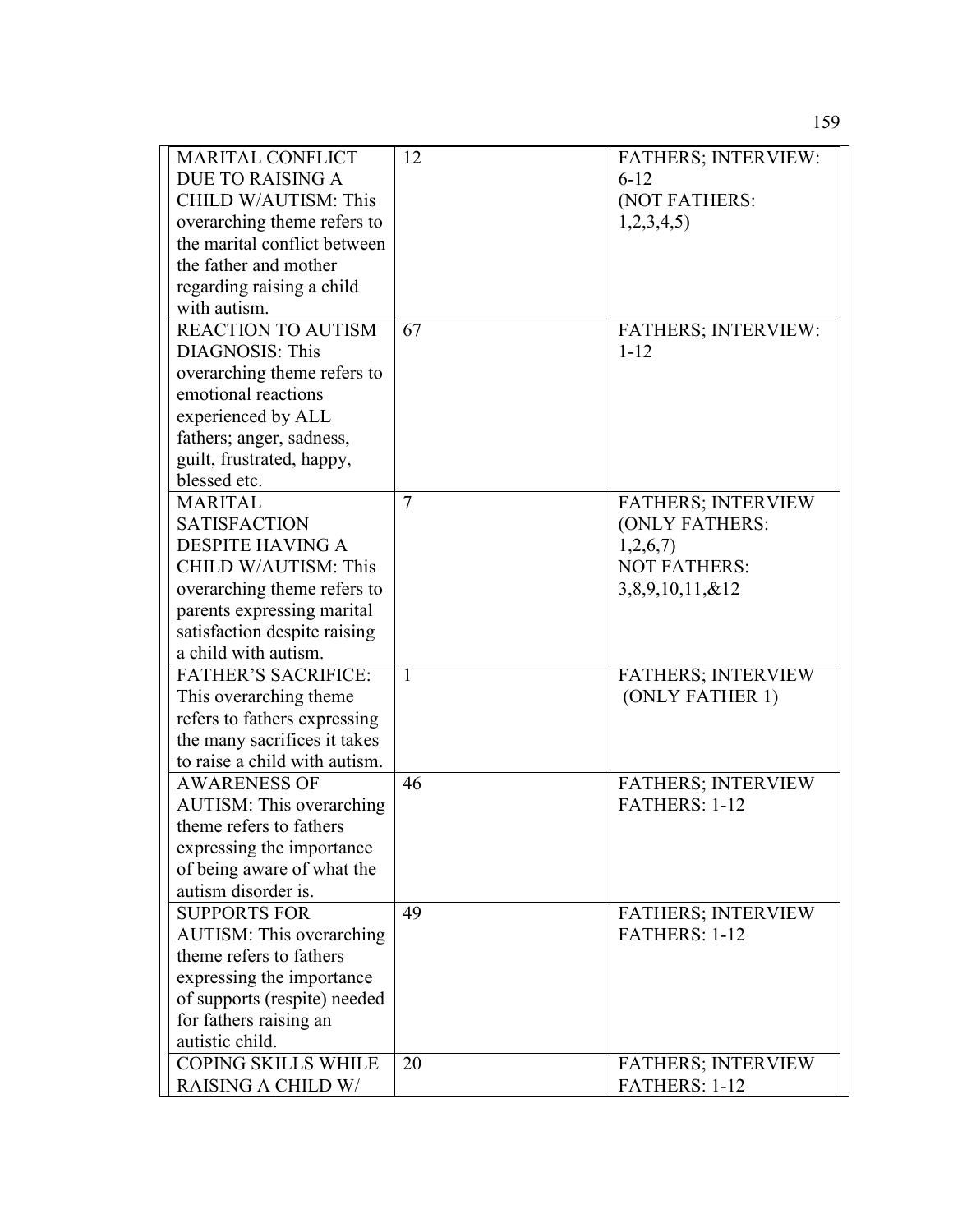| <b>AUTISM:</b> This overarching<br>theme refers to fathers<br>expressing the need for<br>identifying coping skills. |    |                            |
|---------------------------------------------------------------------------------------------------------------------|----|----------------------------|
| <b>EARLY INTERVENTION</b>                                                                                           | 30 | <b>FATHERS; INTERVIEW</b>  |
| <b>TO PREVENT</b>                                                                                                   |    | <b>ALL FATHER'S</b>        |
| <b>SYMPTOMS OF</b>                                                                                                  |    | 1,2,3,5,6,7,8,9,10,11,712; |
| <b>AUTISM:</b> This overarching                                                                                     |    | (NOT FATHER'S: 4,          |
| theme refers to fathers                                                                                             |    |                            |
| expressing the need to                                                                                              |    |                            |
| know early and begin                                                                                                |    |                            |
| interventions regarding                                                                                             |    |                            |
| autism.                                                                                                             |    |                            |
|                                                                                                                     |    |                            |

## DEFINITIONS:

DESCRIPTION OF CHILD'S FEATURES/CHALLENGES: This code refers to how the participant described his child. Participant described what the challenges were, for example, "non-sociable," or slow moving.

FAMILY COMPOSITION: Refers to the make-up of the household.

FATHER INVOLVEMENT IN CHILD ACTIVITY: It refers on how the father described his involvement (and connection) in his child's life. For example, with hygiene, homework, help him remember things.

CHILD'S DIFFICULTY/FRUSTRATION: Refers to the communication deficits experienced by the child; lack of self-expression

FATHERS FRUSTRATION: Refers to the father's difficulty regarding his son's communication deficits and other's around him not understanding his autism disorder and its' symptoms.

FATHER SUPPORT: The father assists the son with self-esteem by way of having him state self-affirmations to show he loves him and to build confidence.

FATHER TRAINED TO HELP CHILD/STRATEGY TO HELP CHILD: This refers to the interventions the father uses to help the child despite his disorder. The father was taught the self-affirmations through therapy.

ACTIVITIES FATHER SHARES WITH CHILD: This refers to the activities the father engages in with the son such as playing video games and play basketball.

STRONG INVOLVEMENT: This refers to the father's consistent self-education of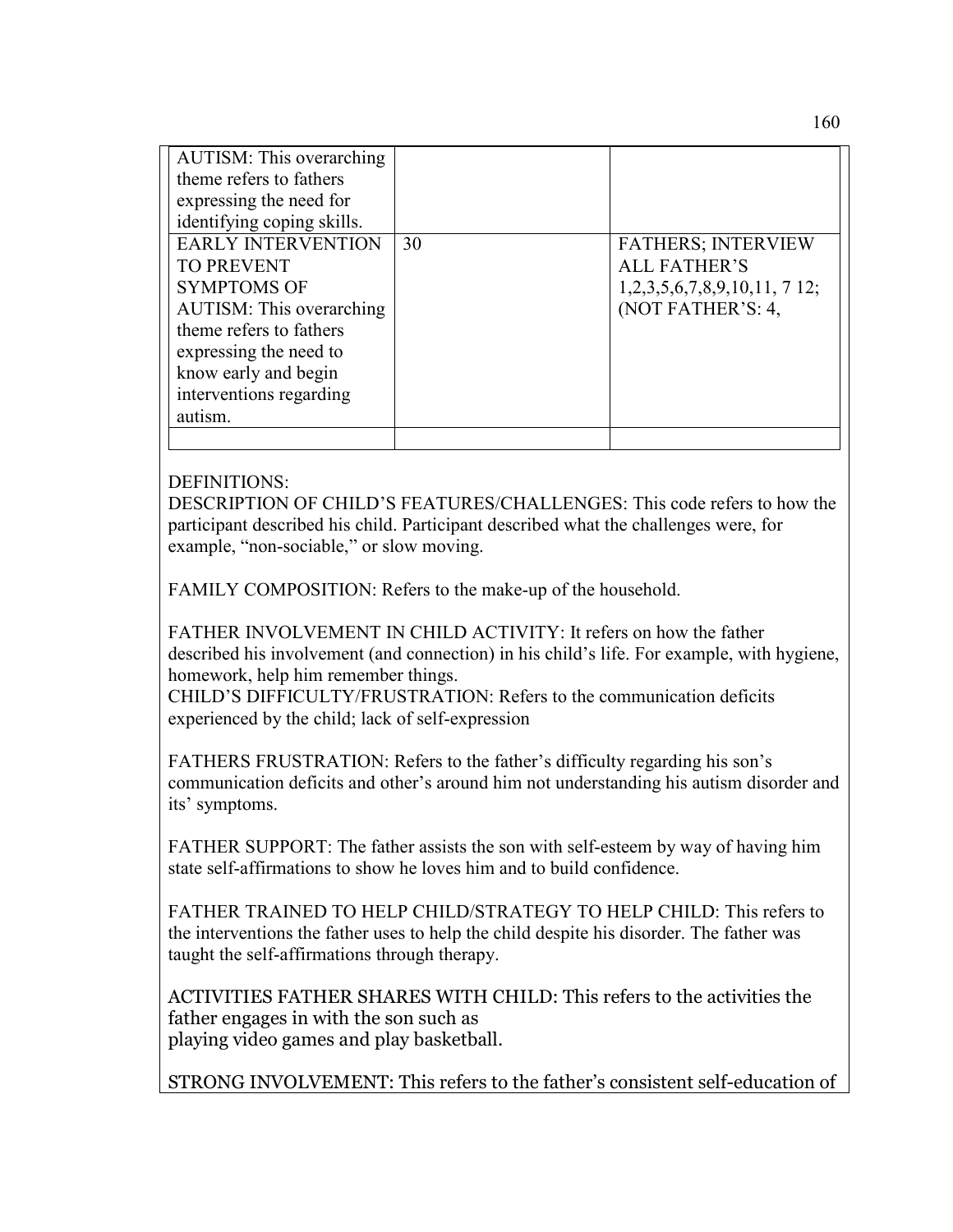the child's diagnosis and it's symptoms.

CONFIDENCE: The father displayed a sense of confidence as he became aware of the disorder, but knew despite the challenges his son would overcome them.

INVOLVEMENT/TEACHER OF HIS CHILD: This refers to the father being involved in his son's diagnosis and his will to learn about the disorder.

RAPPORT WITH CHILD: The father refers to himself as being his son's number one person on his list and doing whatever it takes to make him happy.

ENTITY WHO FIRST IDENTIFIED AUTISM: SCHOOL: The father reported the school first identified his son's symptoms of autism at the age of nine.

NOT KNOWING ABOUT WHAT AUTISM WAS: The father reported when his son was diagnosed with autism, he was not aware of the diagnosis or what it entailed.

FATHER'S EMOTIONAL REACTION: The father reports feeling sadness, crying and being distraught when he found out details of the diagnosis. NOT KNOWING ABOUT WHAT AUTISM WAS: The father reported again how he was not familiar with the diagnosis as he was given a simple print-out of the disorder.

SOCAL/SCHOOL SUPPORTS: The father identified supports provided to him by the school such as; father school programs, work being accommodated, physical and speech therapy.

COPING SKILLS: The father identified the school also offered a pamphlet of ways to cope with the stressors of raising a child with autism.

FATHER'S LACK OF AWARENESS: The father reported due to him not knowing about the diagnosis caused frustration.

HEALTHY BOND WITH CHILD: The father identified his son as being his bestfriend.

PARENTS SHARED EXPERIENCES: The father stated he attends peer sessions with other parents that also have a child diagnosed with autism. The father reported sharing experiences with others like him helps to lighten the load.

SOCIAL SUPPORTS: The father identified supports to aid with having a child diagnosed with autism such as; autism organizations and counseling for parents.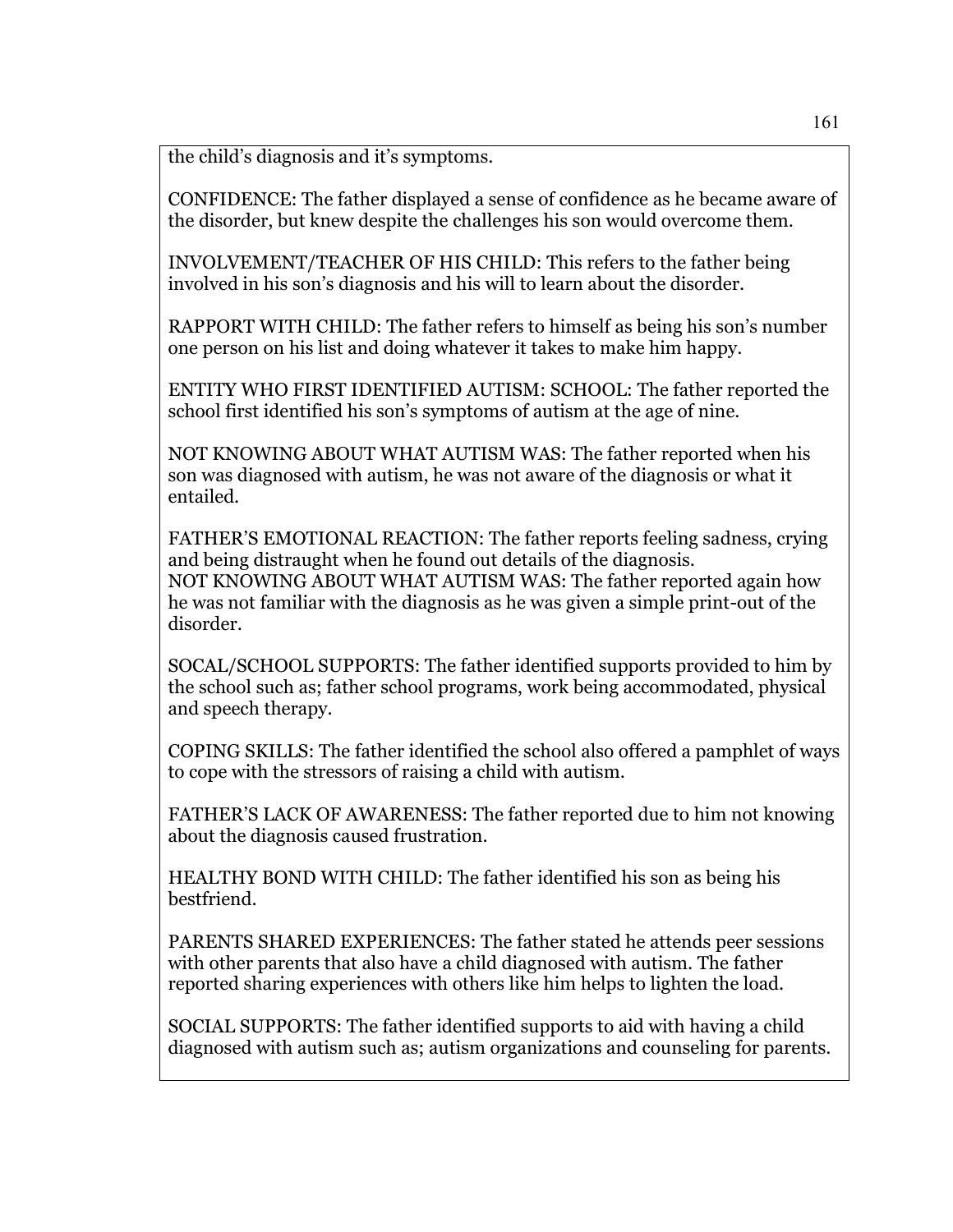COPING SKILLS: The father reported he and his wife often take trips without the kids and reads his Bible to cope with raising his son.

OPTIMISM FOR CHILD'S FUTURE: The father expressed he son will be successful in the future despite being diagnosed with autism.

CHILD'S SAFETY: The father states he is always concerned about his son's safety when he is not with him.

FATHERS SACRIFICE: The father identified taking steps to be sure his son feels safe such as taking him to school; rather than making him ride the school bus. The father reported he son does not like riding the bus in fear of being around many kids.

CHILD'S SAFETY: The father gives an example of actions he takes to make sure his son is safe and comfortable such as sitting at a corner or back table as he does not like being around many people at restaurants. FATHER INVOLVEMENT IN CHILD'S ACTIVITY: The father reports he plays video games with his son to increase his communication with the family.

DISCIPLINE: The father reports discipline is the most challenging aspect of raising his son with autism.

FATHER'S VULNERABILITY: The father reports he has to really assess his son's behavior when he misbehaves to be sure the behavior is not a result of his disability. The father reports his son tries to take advantage of being autistic when he knows he has misbehaved.

ATTENTION: The father explains how his son will act out at times for attention.

DISCIPLINE: The father explains ways he disciplines his son such as taking items away from him nor not allowing him to play his favorite video game.

AUTISM AWARENESS/RESOURCES: The father reports he became more aware of the autism diagnosis as his son's pediatrician provided more information. The father feels more aware of the disorder by his research and details by the medical professional.

ACTIVITY SHARED WITH SON: The father reported he payed attention to his son interest in this certain game and asked him if he wanted to play it. The father stated he purchased the game and began playing the game with him. The father stated this is an activity they engage in together often.

FATHER'S FRUSTRATION: The father reported he gets frustrated with his son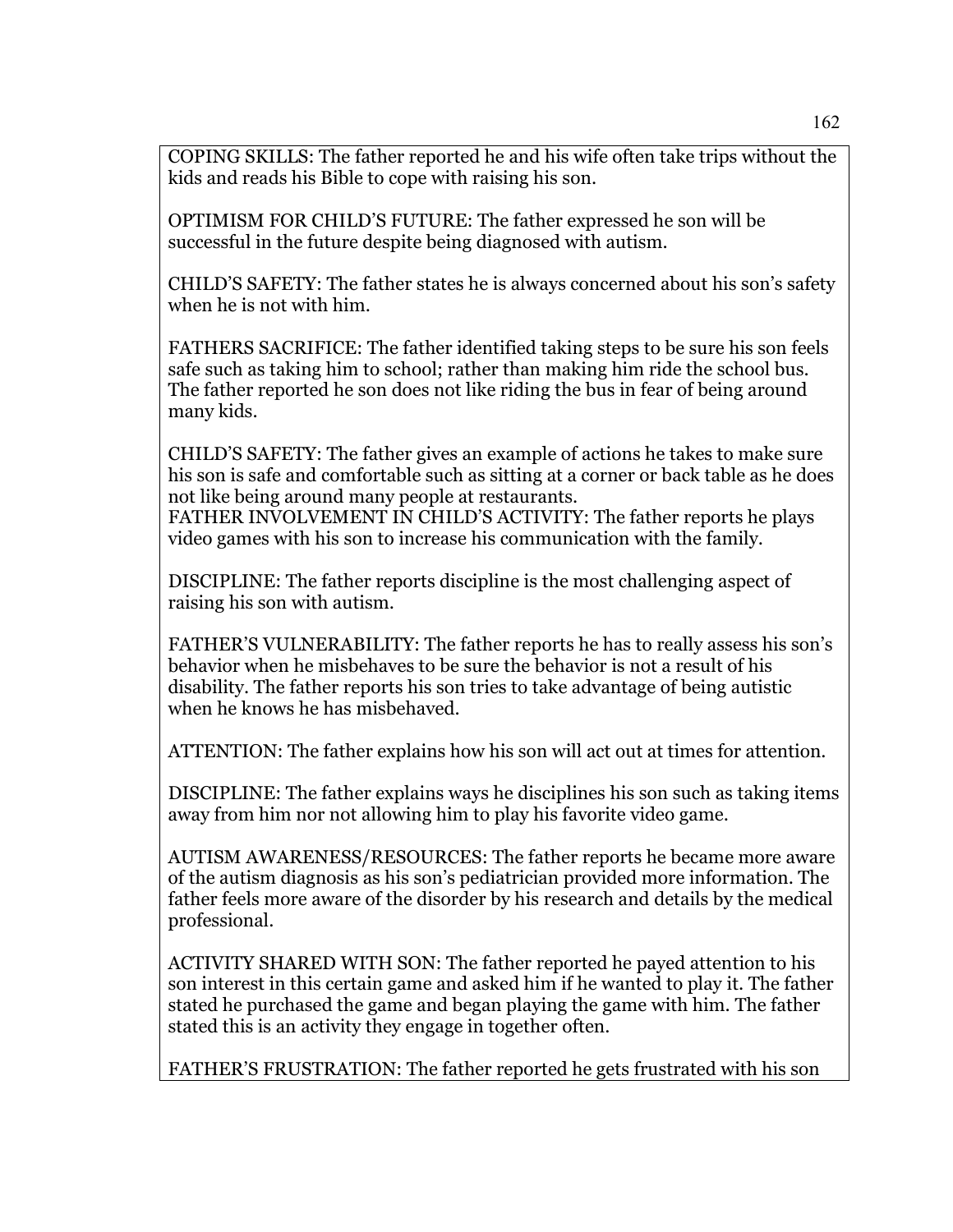as he forgets things he just knew the day before. The father reported this is a symptom of the disorder.

INTERVENTIONS: The father reported he and his wife write notes around the house to remind his son of things he often forgets. The father reports he also allows his son to communicate by computer to increase his communication as well. The father reports these are very helpful interventions.

STRENGTH OF THE FATHER/ ROLE OF THE FATHER: The father reports he has become stronger as a father by knowing more about the autism disorder and his son's needs.

FAMILY BONDING: The father reported he and his wife have become closer as they are forced to lean on each other as they parent their son with autism. PROTECTION: The father stated he has a fear of not being with son as he knows his son as a lack of communication. The father reports others may not understand this deficit and may judge him.

CHILD'S INABILITIES/ FAMILY AWARENESS: The father further explained his son's lack of communicating with others that are not aware of his autism disorder. The father reported his family members not understanding his son's autism disorder and how it affects him communicating.

PROTECTION: The father explains how he informs others of his son's autism disorder so they won't expect him to respond in a way he is not capable of doing.

CHILD'S INABILITIES: The father explains a symptom of his son's autism disorder such as him speaking very soft and slow where others are not able to hear or understand him.

INTERVENTIONS: The father explains how he tries to increase his son's vocabulary to help with his lack of communication.

RESOURCES: The father identifies resources he son has to help with his autism such as; self-contained classes where he receives extra help to the physical education teacher being trained to teach kids with autism. The father explained how the PE teacher has activities where his son is not forced to interact with so many kids.

PHYSICAL DEFICITS: The father reports his son has some physical difficulty with his limbs as they become stiff. However, his son received physical therapy for such handicap.

CHILD'S PROGRESS: The father explained his son is now speaking louder and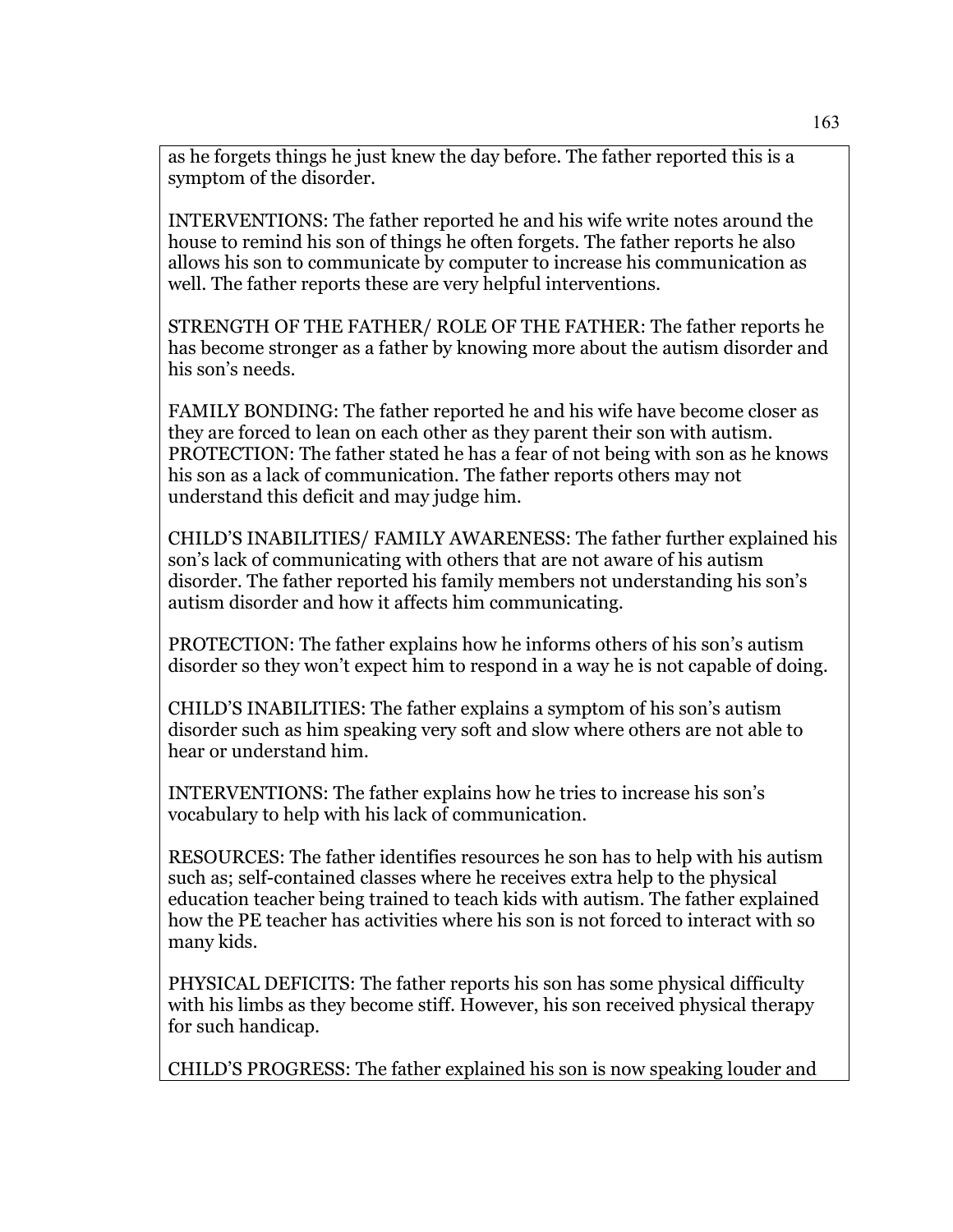more because of speech therapy and his counseling sessions.

EMOTIONAL REACTIONS: The father reports feeling guilty as he wishes and and his wife would have identified the signs of autism earlier. The father also reported the guilt of having a child diagnosed with autism and one not.

EARLY INTERVENTIONS: The father reported he wish his son would have began services earlier and at an earlier age.

FAMILY AFFECTED: The father reported his eldest son is affected by the autism disorder as his friends often ask what is wrong with his brother as they are not aware of the signs and symptoms of autism.

ADVICE FOR OTHERS The father reported his advice to other fathers would be to take time for your yourself, getting your child tested early, building trust and a bond with the child.

AWARENESS OF DISORDER: This code refers to the father stating his daughter is aware of her symptoms of her disorder. The father explains how he is aware of his daughter's autism symptoms, but others around her may not be aware of them.

FAMILY INTERACTION : Refers to the way in which the father and other family members interacts with her. The father described how the daughter and brother play together like a typical 11  $\&$  15-year-old. The father stated they have the typical sibling relationship.

FAMILY INVOLVEMENT:CHILD'S INTEREST:: Ok, well during school hours we definitely help her with school work, she's kind of a techy she loves gadgets. She loves pets, we had a little cat, but we had to get rid of him because of her allergies. CHARACTERISTICS OF AUTISM: Refers to the father stating she would much rather be inside, if it's up to her. She has no issues being to herself.

FATHER AND CHILD INTERACTION: This refers to the father explaining how they like to play games and she is a little bit of a sore loser.

FAMILY INTERACTION WITH CHILD/FAMILY INVOLVEMENT The father explains she loves family board games and the movies.

SYMPTOMS OF AUTISM: This refers to the child not being fond of very loud sounds due to her sensory deficit. The father explains how the child will cover her ears whenever the movies get too loud.

AWARENESS OF DISORDER: This refers to the father being aware when the sounds are too much for her due to him knowing his daughter and the signs and symptoms of autism.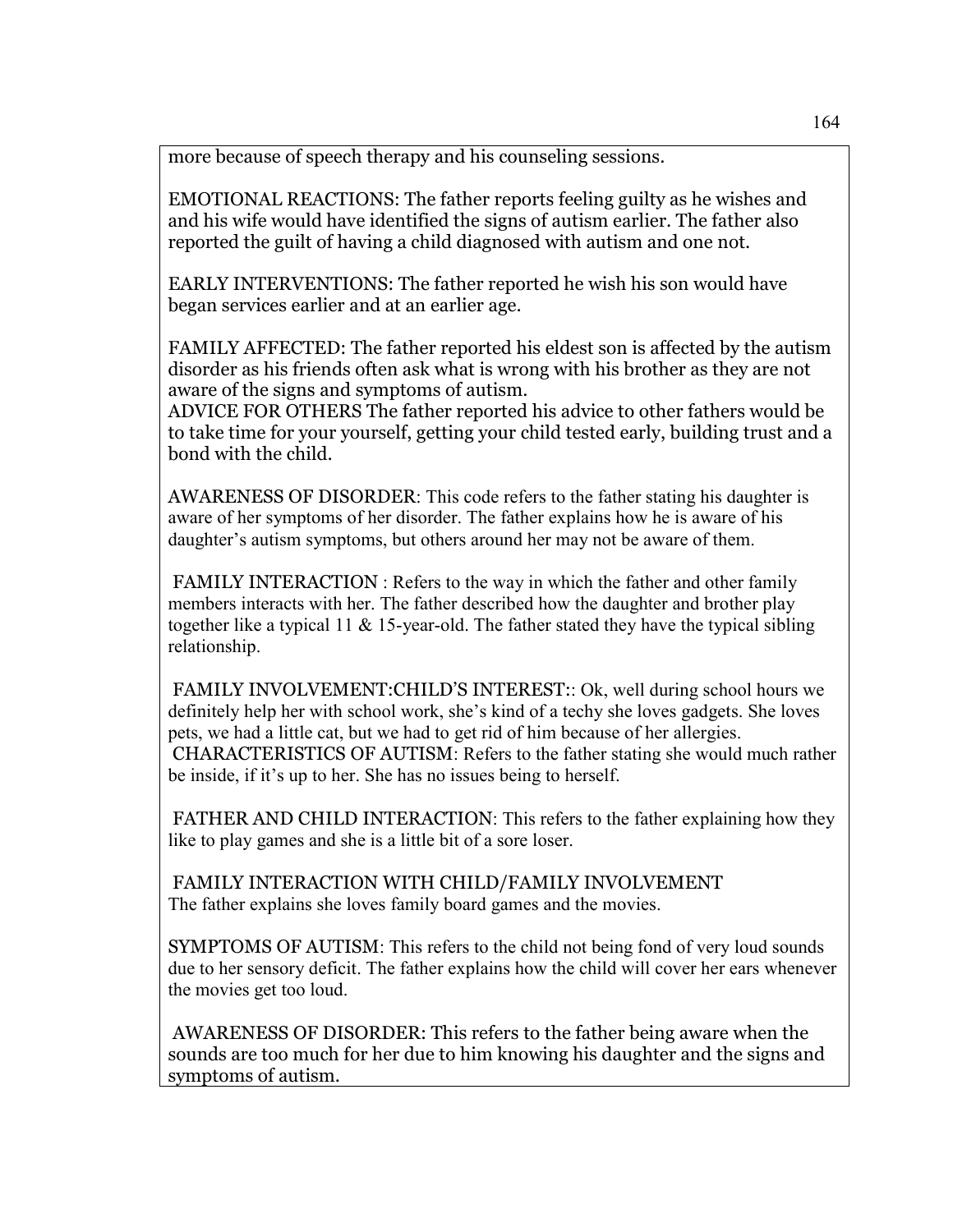## FATHER'S INVOLVEMENT

: This refers to the father stating he is patient with his daughter and her diagnosis.

 FATHER'S INVOLVEMENT: The father also states he shows his daughter right from wrong and what and what not to say.

 PROTECTION: This refers to the father being aware of those around his daughter.

 FATHER'S INVOLVEMENT: This refers to the father wanting his daughter to become more independent, although he recently stopped engaging in hygiene tasks for her such as putting lotion on her when she gets out of the tub.

 DISCIPLINE: The father states his daughter will try to take advantage of authoritative figures if they don't hold her accountable.

LACK OF AWARENESS: The father explained how it is at times difficult to differentiate between her disorder and her simply being defiant.

 CHARACTRISTICS OF AUTISM: The father reported his daughter has issues knowing when she hurting someone's feeling by her bluntness.

FATHER INVOLVEMENT: The father reported his daughter has a communication deficit, but he tries to teach her how to communicate effectively with others.

 EARLY SIGNS OF AUTISM : The father reported he and his wife saw signs at the age of four or five.

POSITIVE-THINKING: The father reported although he knew something was wrong with his daughter he never viewed the disorder as a negative. The father stated he always knew she would be fine.

FATHER'S EMOTIONS:The father admitting experiencing feelings of anger when his daughter's autism diagnosis was confirmed.

 FATHER'S EMOTIONS:The father stated he was unsure about his daughter's future because of her challenges she faced due to the disorder.

LACK OF AWARENESS: This refers to the father stating his family and in most Black families, the response to such children is" ain't nothing wrong with that child, she just stubborn". However, the father states despite such comments he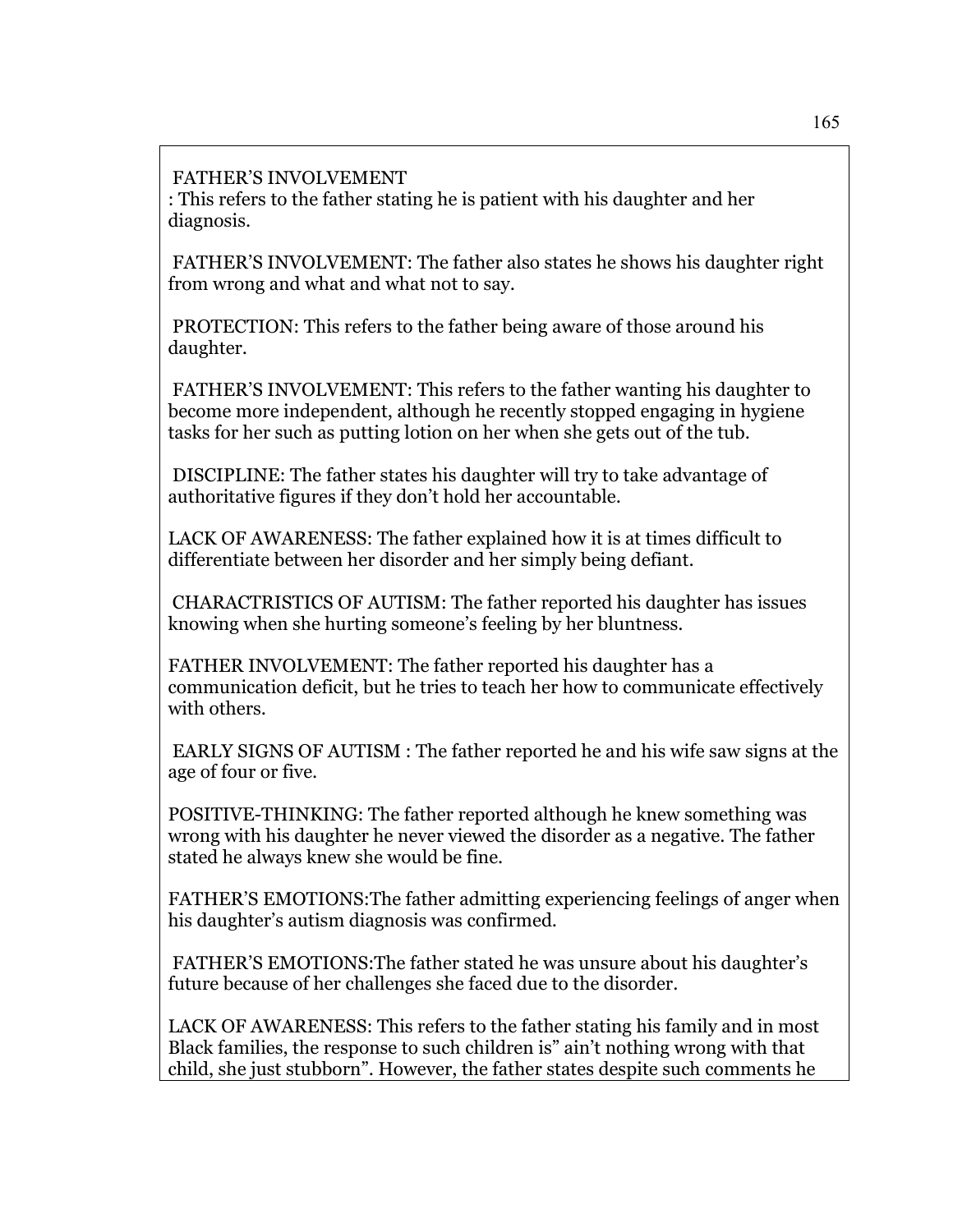knew something was not right with his child.

FATHER'S EMOTIONS: The father stated he felt relieved when he finally found out his daughter was diagnosed with autism.

SUPPORTS: The father stated his daughter began being involved in therapy and he could really notice a difference.

LACK OF AWARENESS: The father stated he and his wife had challenges within their marriage as he allowed his daughter to get away with certain things because of her diagnosis.

 SUPPORTS: The father reported when his daughter was diagnosed, the medical professionals simply gave him a long print-out of information which was basically information he had given them of his daughter.

LACK OF AWARENESS: The father stated when he finally begin finding out more information about the disorder, he noticed a lot of the signs were there, but they didn't know what they were.

 SUPPORTS: The father states following the diagnosis, he was pointed in the right direction for supports and other resources.

 FATHER'S EMOTIONS: This refers to the father being optimistic for his daughter's future and thankful of the progress his daughter has made

DISCIPLINE: This refers to the father being unsure of his daughter's manipulative behaviors and when to discipline her.

AWARENESS OF AUTISM:: The father stated he is aware of his daughters symptoms as he can tell her something and it is possible she will forget within a couple of days.

DISCIPLINE TECHNIQUES: This refers to the father stating he takes items away from his daughter when she misbehaves

 FATHER'S INVOLVEMENT: This refers to the father stating he is more handson with his daughter because she is diagnosed with autism and he knows he would not be as hands-on with her if she didn't have the diagnosis.

FATHER'S INVOLVEMENT: This refers to the father admitting he has to do more for his daughter as she is not as other children and she is not as selfsufficient. The father also explains how he helps his daughter with her homework.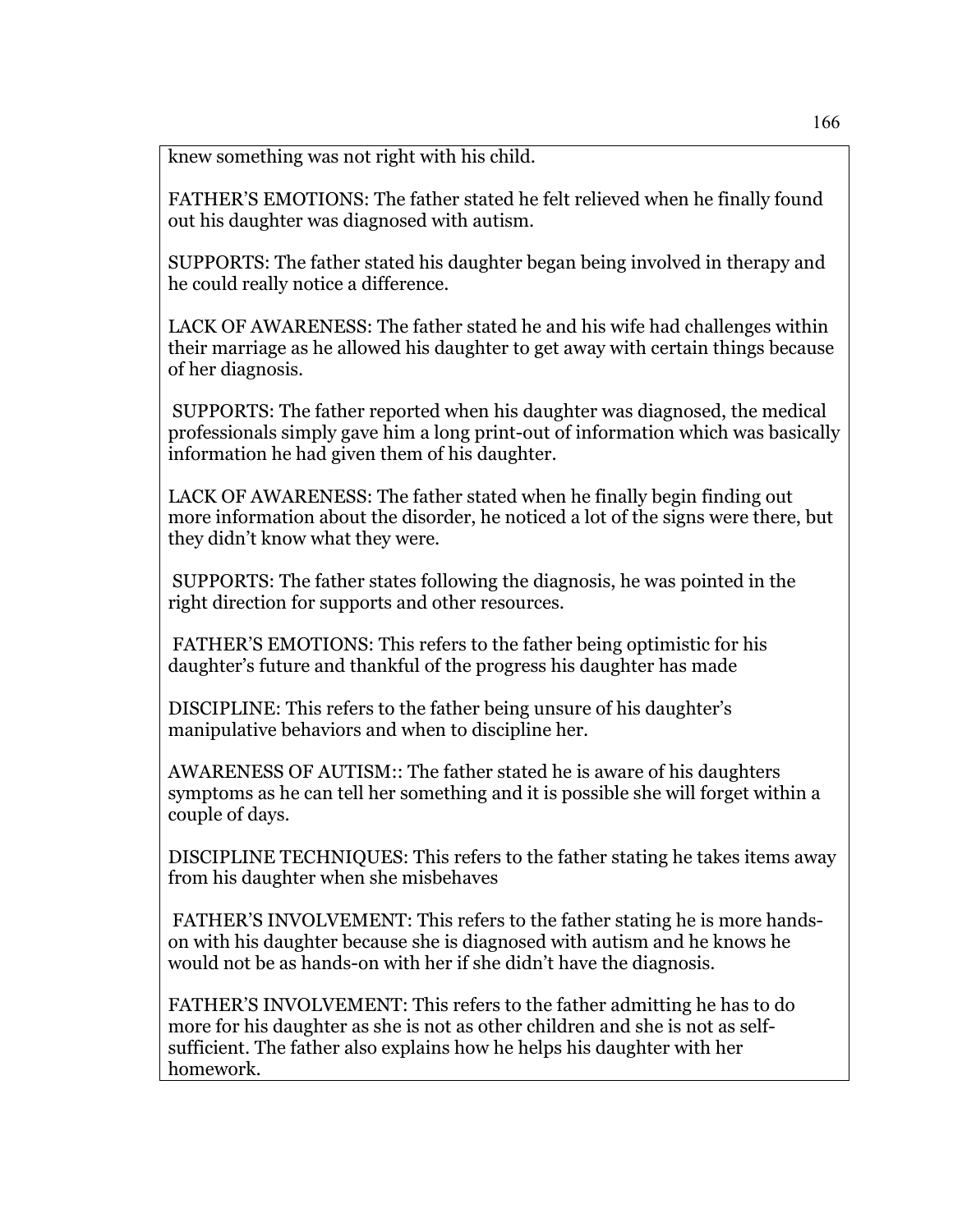FATHER'S EMOTIONS: This refers to the father identifying his daughter's autism diagnosis has having a positive effect on him.

 LACK OF AWARENESS: This refers to the father admitting his family members are not aware of what autism is and also its' symptoms.

 SYMPTOM OF AUTISM: This refers to the father stating being around his daughter, one may not know she has autism. However, someone may wonder why she does not show eye-contact when she is being spoken to. Or why she repeats the same thing repeatedly.

 AWARENESS OF AUTISM: This refers to the father admitting at times he wants to tell other people his daughter has autism, but then he wants others to also see her as a normal child.

 LACK OF AWARENESS: The father explains his mother is not aware of his daughter's symptoms and it is a challenge when she keeps her due to the daughter's communication.

 SYMPTOM OF AUTISM: The father explains how he has purchased his daughter a cell phone, but she rarely calls them and only speaks a few words she returns their calls.

SUPPORTS: This refers to the father explaining how much his daughter has improved since she started therapy.

 SYMPTOM OF AUTISM: The father reports his daughter use to sit in random men laps before therapy and she didn't know any better.

 FAMILY INVOLVEMENT: The father explained how the family interacts with his daughter and they all get along well.

 POSTIVES OF AUTISM: The father stated there have been no financial or social issues because of his daughters autism diagnosis.

COPING SKILL: The father stated he advises other men raising an autistic child to seek help from medical professionals and to reach out to others raising an autistic child.

INCREASED AWARENESS: The father reported he began teaching and researching himself about autism.

EARLY DIAGNOSIS: The father advises fathers to get their child tested as early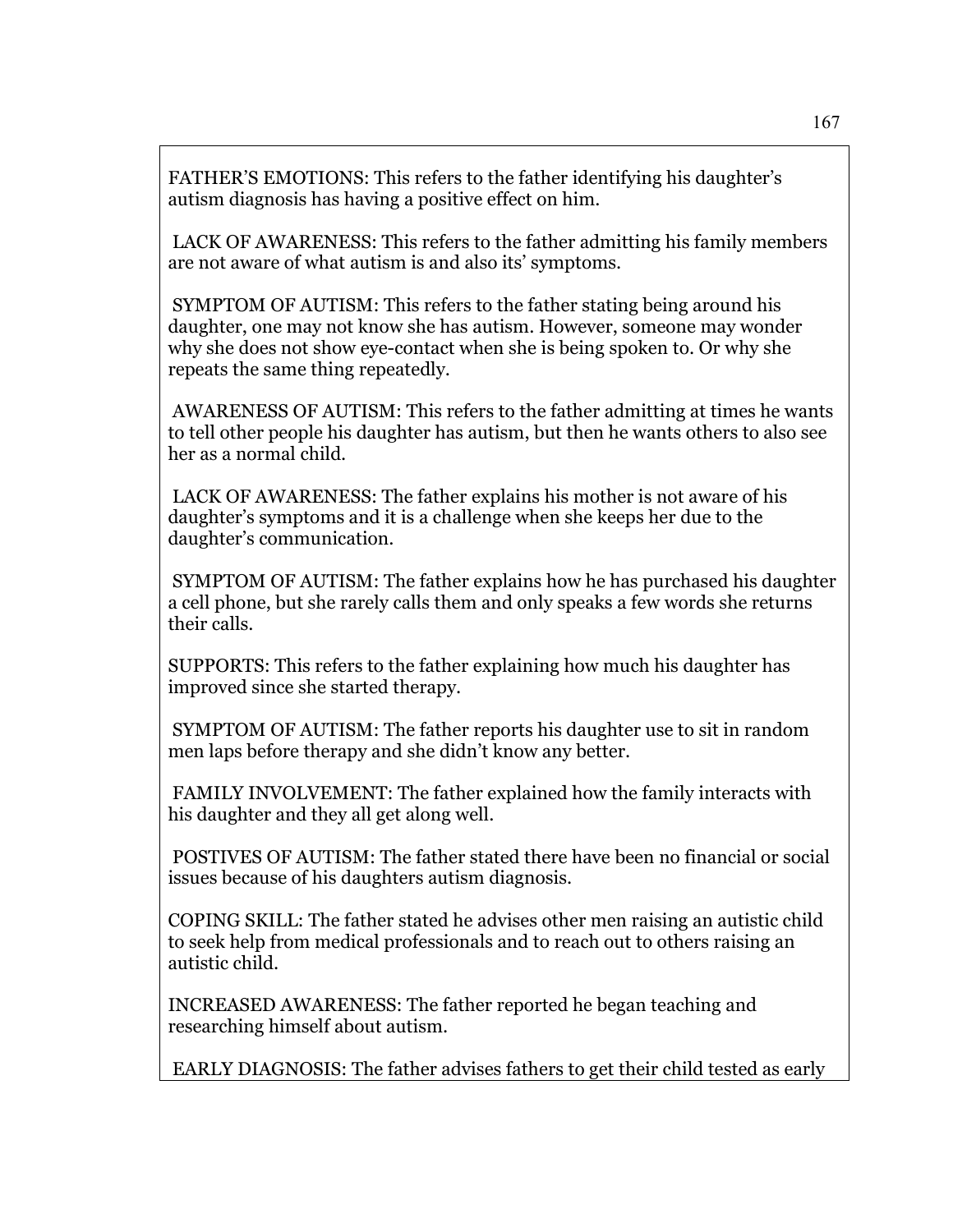as possible and to start interventions early.

 COPING SKILL/PARENTS SHARED EXPERIENCES: The father states he helps other parents raising autistic children

SYMPTOM OF AUTISM: The father advised other fathers to know their child, what autism looks like and don't be in denial of the symptoms.

 SYMPTOM OF AUTISM: The father explains how they knew at the age of 2 something was wrong with their child

SYMPTOM OF AUTISM DISORDER: This refers to the child's symptom of repetitive speech.

 SYMPTOM OF AUTISM DISORDER: This refers to the child's lack of eye contact.

 FATHER NORMALIZING BEHAVIORS: The father states his child is just as other kids.

 FATHER AND CHILD BONDING: This refers to the father stating he and his son like to watch and play football.

 FATHER INTERACTION W/CHILD: The father states he is a very hands-on father with his son.

 FAMILY INVOLVMENT W/ CHILD: The father states he and his son are very close.

 FATHER'S INTERACTION W/CHILD: The father states his son is not bad at all and he listens to him.

 FATHER'S REACTION: This refers to the father admitting he was afraid his son was going to be on medication.

 FATHER FEARED MEDS: This refers to the father stating he really didn't want his son on meds bc he didn't know what autism was.

 SOCIETY'S LACK OF AWARENESS: This refers to the father stating he was concerned about other people's not knowing what autism was.

 PROTECTION OF CHILD: The father stated he always wants to be able to protect his son.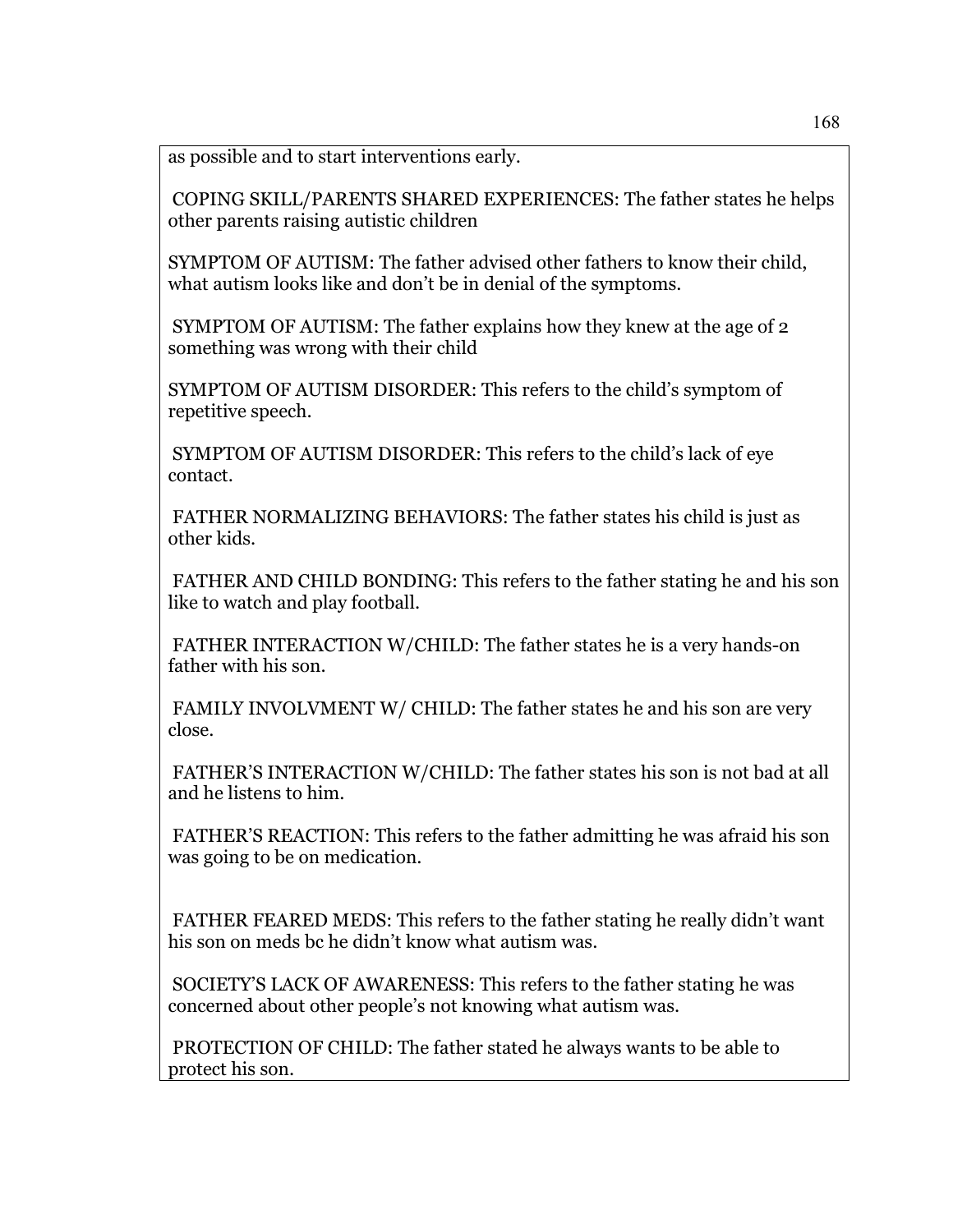FATHER'S EMOTIONAL REACTION: This refers to the father stating he was relieved when he found out about the diagnosis.

 AWARENESS OF DISORDER: This refers to the father stating he likes to tell others about the progress his son makes.

 CHILD'S ABILITIES: This father sated he son makes him frustrated at times, but it's fine.

 NORMALIZING BEHAVIORS: This refers to the father stating his son is like other kids.

 EARLY IDENTIFICATION OF DIAGNOSIS: The father stated his son was diagnosed early in school.

FATHERS REACTION: The father stated he accepted the diagnosis on his son.

DISCIPLINE : The father stated his biggest challenge is disciplining his son.

DISCIPLINE : The father stated he uses corporal pusnishment with his son.

 PARENTING: The father stated the uses the same method of discipline as his daughter.

 DISCIPLINE: The father states he also takes toys away from his son as a punishment.

STRATEGY OF PUNISHMENT: This refers to the father stating he gives his son a warning before a punishment.

 FATHER'S REACTION TO AUTISM: This refers to the father stating his son having autism does not affect him daily.

 FAMILY'S AFFECTION W/ CHILD: This refers to the father stating he makes sure to show love towards his son.

 POSITIVES OF AUTISM ON FATHER: The father stated his son having autism is a positive.

 ROUTINE FOR CHILD: This refers to the father stating his son has a routine he does daily and it works well for him.

POSITIVES OF AUTISM: This refers to the father stating he has not had many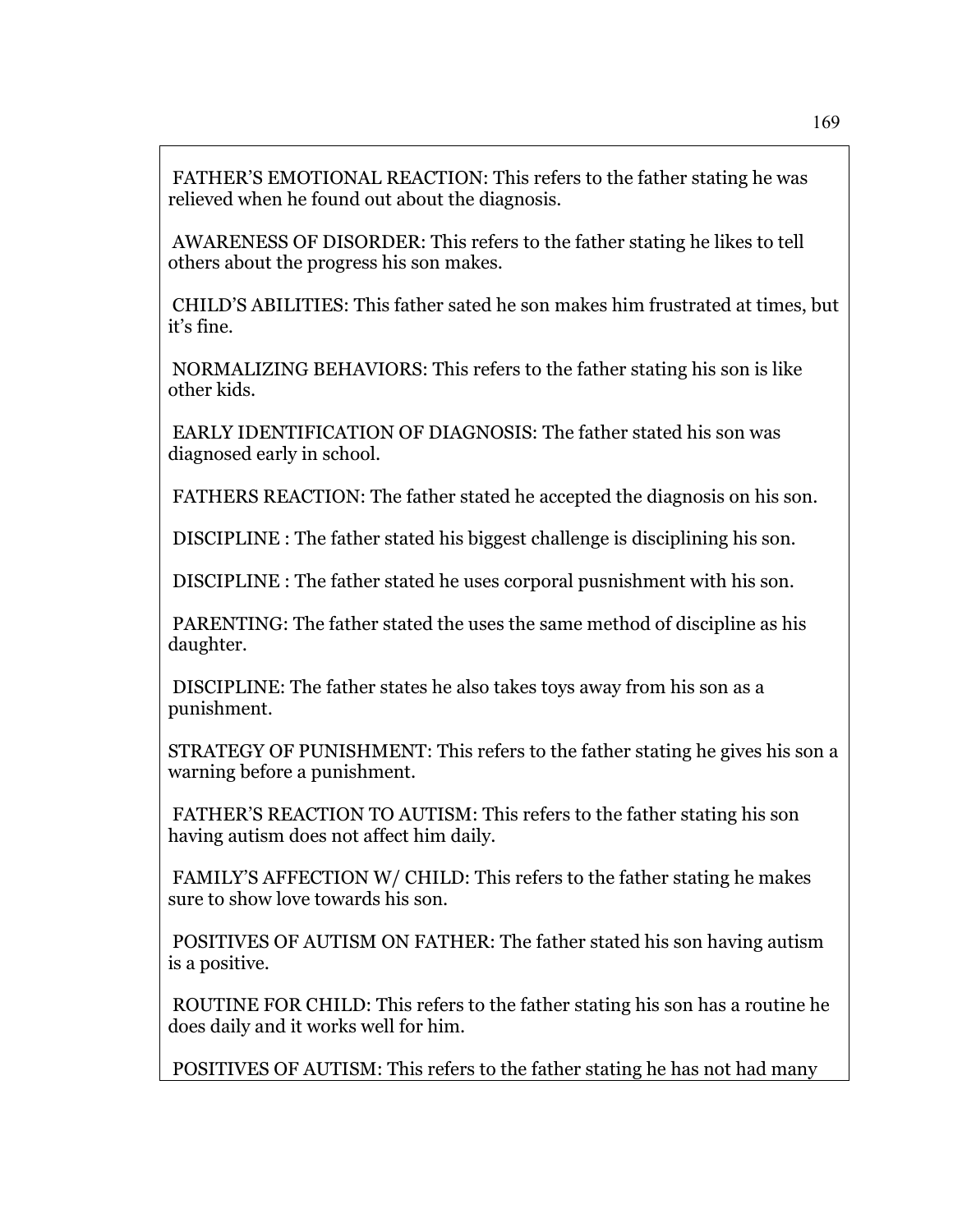challenges with his son being autistic.

 DISCIPLINE: The father stated he struggles with knowing when to discipline his son.

 LACK OF AWARENESS: The father stated bc he didn't know much about autism, discipline is a problem at times.

 SUPPORTS: This refers to the father stating when his son was diagnosed they received services immediately.

SCHOOL SUPPORTS: This refers to the father stating his son has a therapist at school.

POSITIVES OF AUTISM: This refers to the father stating their family has not been affected by autism.

 COPING SKILLS: This refers to the father stating all fathers should take time for themselves.

SUPPORTS: This refers to the father stating all fathers should have a support system.

PARENTING: This refers to the father describing his way of parenting his son is easy to him. The father does not identify with any negatives.

FATHER'S INTERACTION W/CHILD: The father describes how he interacts with his son such as going to the movies.

FATHER'S INTERACTION W/CHILD: The father describes how he interacts with his son such as going to the playground and eating at restaurants.

 SYMPTOM OF DIAGNOSIS: This refers to the father describing how his son does not like going out much, but then he doesn't either.

 FATHER AND CHILD BONDING: This refers to the father describing the way in which his son hugs him daily.

 EARLY IDENTIFICATION: This refers to the father stating his wife identified developmental issues in his son at a young age. The father didn't know it was autism, but they knew something was not normal.

 SYMPTOM OF AUTISM: This refers to the father stating his son was not interacting with other kids and this was not normal for a child.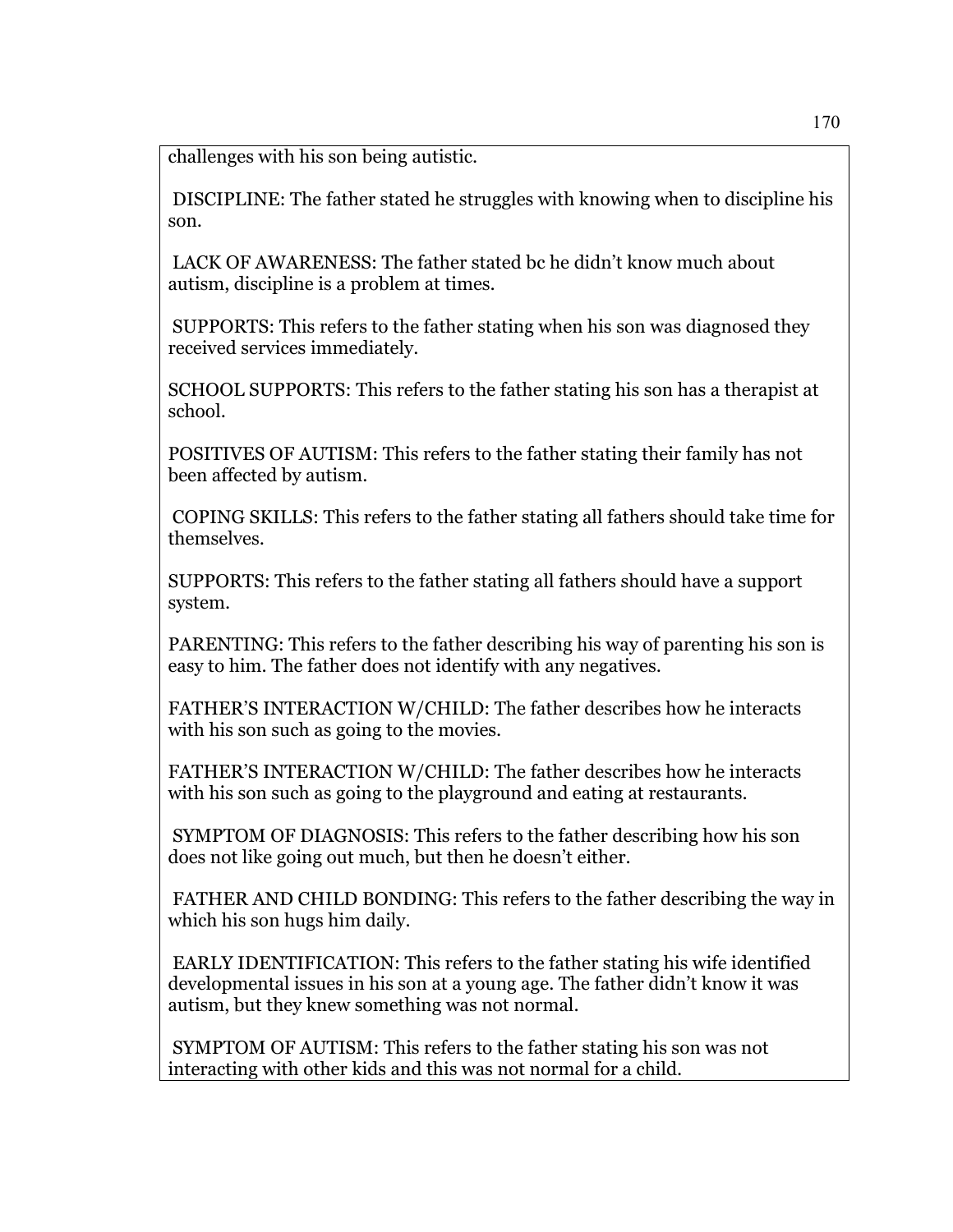FIRST DETECTION OF AUTISM: The father reported his son did not talk much at home with family.

 LACK OF AWARENESS: This refers to the father stating although he had some experience working with special need kids, he did not know his son had autism.

 EARLY IDENTIFICATION: This refers to the father stating the child received the autism diagnosis.

 FATHER'S REACTION: This refers to the father reporting he experienced sadness when diagnosed with autism.

 FATHER UNAWARE OF AUTISM: The father stated although the diagnosis was confirmed, he had no clue of what autism was.

 FATHER'S ACCEPTANCE: This refers to the father accepting the autism diagnosis.

 FATHER AND SON INTERACTION: This refers to the father stating he looks forward to his son giving him hugs when he gets off of work.

 POSITIVE PERSPECTIVE OF SON: This refers to the father knowing his son would be fine despite the autism diagnosis.

 EARLY IDENTIFICATION OF DIAGNOSIS: This refers to the father stating his son was 5 when he was diagnosed with autism.

COPING SKILLS: This refers to the father stating he goes to the movies to cope with having a child diagnosed with autism.

PARENTING: The father stated he son is good and rarely gets in trouble.

PARENTING: The father stated his son is a normal child to him, but he does try to ignore him at times.

 DISCIPLINE: The father refers to taking items away from his son rather than spanking.

 INCREASED AWARENESS: This refers to the father having a new desire to research and learn more about autism.

 CONFIDENCE: This refers to the father feeling as though he is a better father since the autism diagnosis.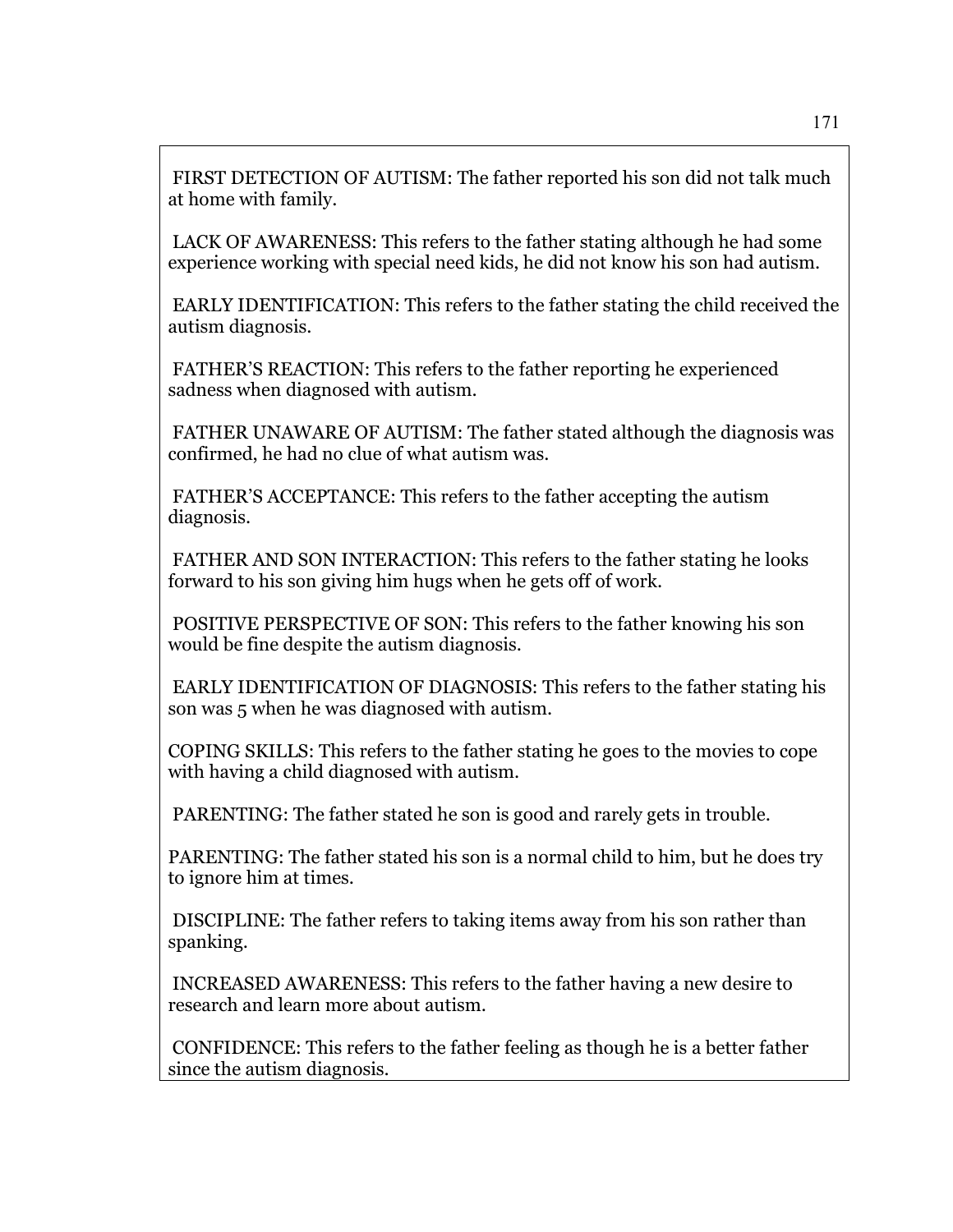FAMILY DYNAMICS CHANGING: This refers to the father having plans to have another child, but being hesitant due to his son being diagnosed with autism.

 SCHOOL SUPPORTS: This refers to the father stating his son receives supports from his school and the teachers love him.

SCHOOL SUPPORTS: This refers to the school having a love for his school.

 FATHER'S EMOTIONS: This refers to the father stating he feels blessed to be his son's father.

 COPING SKILLS: This refers to the father advising others to read the Bible, stay faithful and find a church to stay in the word.

EMOTIONS: This refers to the father describing his son as being "amazing". The father appears to be proud of his son despite him being diagnosed with autism.

 SYMPTOM OF DIAGNOSIS: The father describes how he interacts with his son does not like being out much; this is a characteristic of autism.

 FATHER AND CHILD BONDING: The father describes how he interacts with his son such as playing video games with him as he completes his homework.

 FIRST DETECTION OF AUTISM: This refers to the father describing how his son was noticed having signs of autism by his Dr.

 SUPPORT: This refers to the father describing the Dr. suggesting he makes a visit with a psychologist.

 FATHER'S EMOTIONS: This refers to the father stating he was in denial regarding his son being diagnosed with autism.

FIRST DETECTION OF AUTISM: This refers to the father stating the psychologist he was referred to diagnosed his son with autism.

 FATHER'S EMOTIONS: The father appears to felt relief abt the diagnosis. However, the father stated he wish they would have found out abt the diagnosis earlier.

 FATHER'S EMOTIONS: This refers to the father stating he felt guilt when he found out abt the diagnosis.

SUPPORT SUGGESTED BY DR: This refers to the father stating the psychologist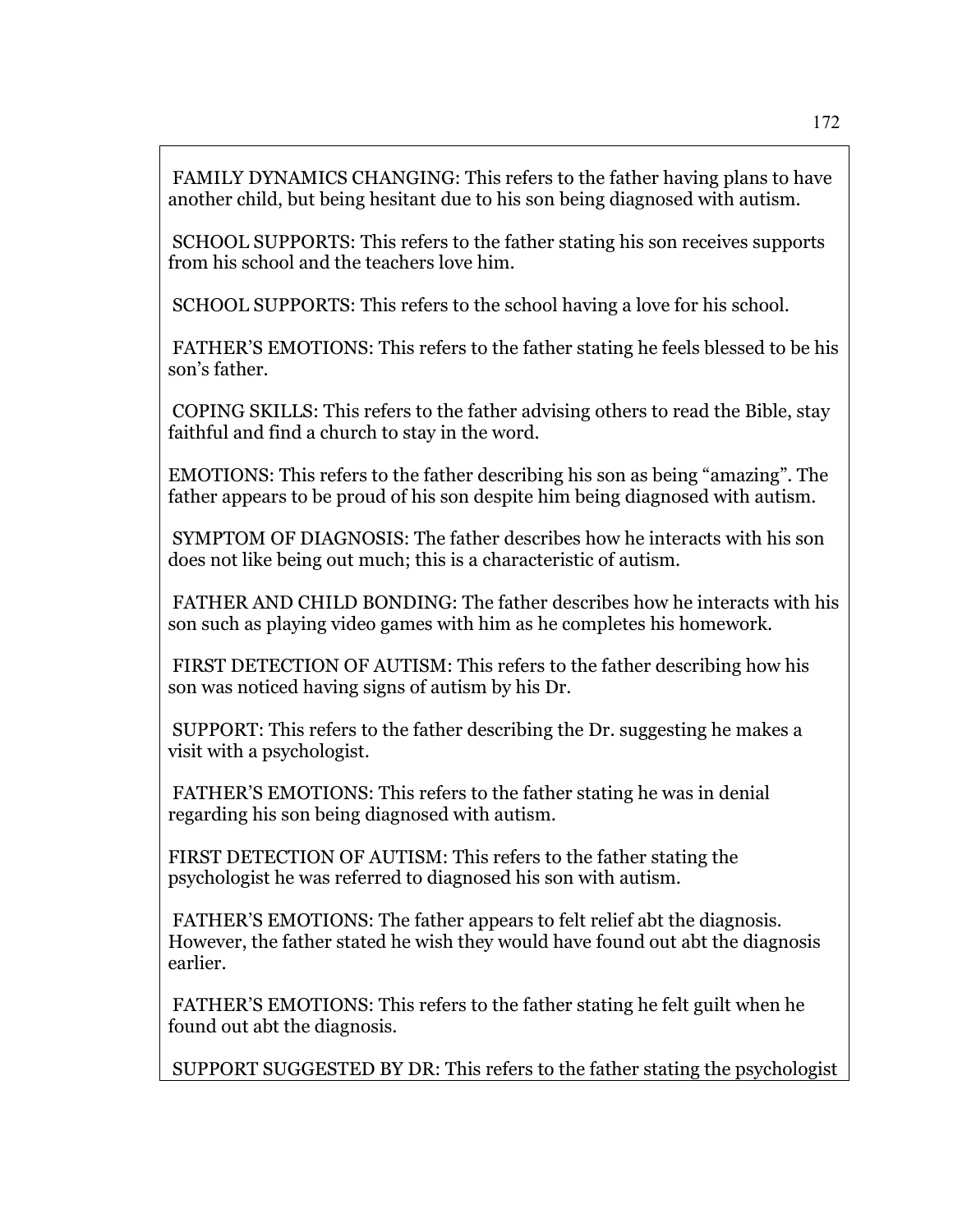suggested he is more hands-on with his son for more positive results.

 FATHER'S EMOTIONS: This refers to the father stating he feels blessed to have his son.

 FATHER/SON INTERACTION: The father stated he sacrifices time with his friends to spend time and bond with his son.

 EARLY IDENTIFICATION OF DIAGNOSIS: This refers to the father stating his son was diagnosed at the age of 5.

 COPING SKILLS: This refers to the father stating his coping skills are playing pool.

 FATHER/SON INTERACTION: This refers to the father admitting he brings his son with he and his friends at times.

 DISCIPLINE: This refers to the father stating he disciplines both of his children in the same manner despite the disorder.

 AWARENESS: This refers to the father stating the daughter understands she is somewhat different from her brother bc of the autism diagnosis.

INTERACTION W/ CHILD: The father stated he interacts with both his kids in the same manner and is sure not to show more child attention than the other.

 FATHER'S EMOTIONS: The father stated he loves both his kids the same and wants to always feel this from him as a father.

FATHER'S EMOTIONS: The father stated he is a better father bc of his son.

 FATHER/SON SHARED HOBBIES: This refers to the father stating he and his son play games and just hang out together.

 EMOTIONS: This refers to the father stating since his son has been diagnosed, he dosen't take too many things that seriously.

 PARENTING: This refers to the father stating he has noticed he is not as patient with his daughter.

 DISCIPLINE: This refers to the father stating his son tries to manipulate him at times.

MARITAL CONFLICT: This refers to the father stating he and his wife would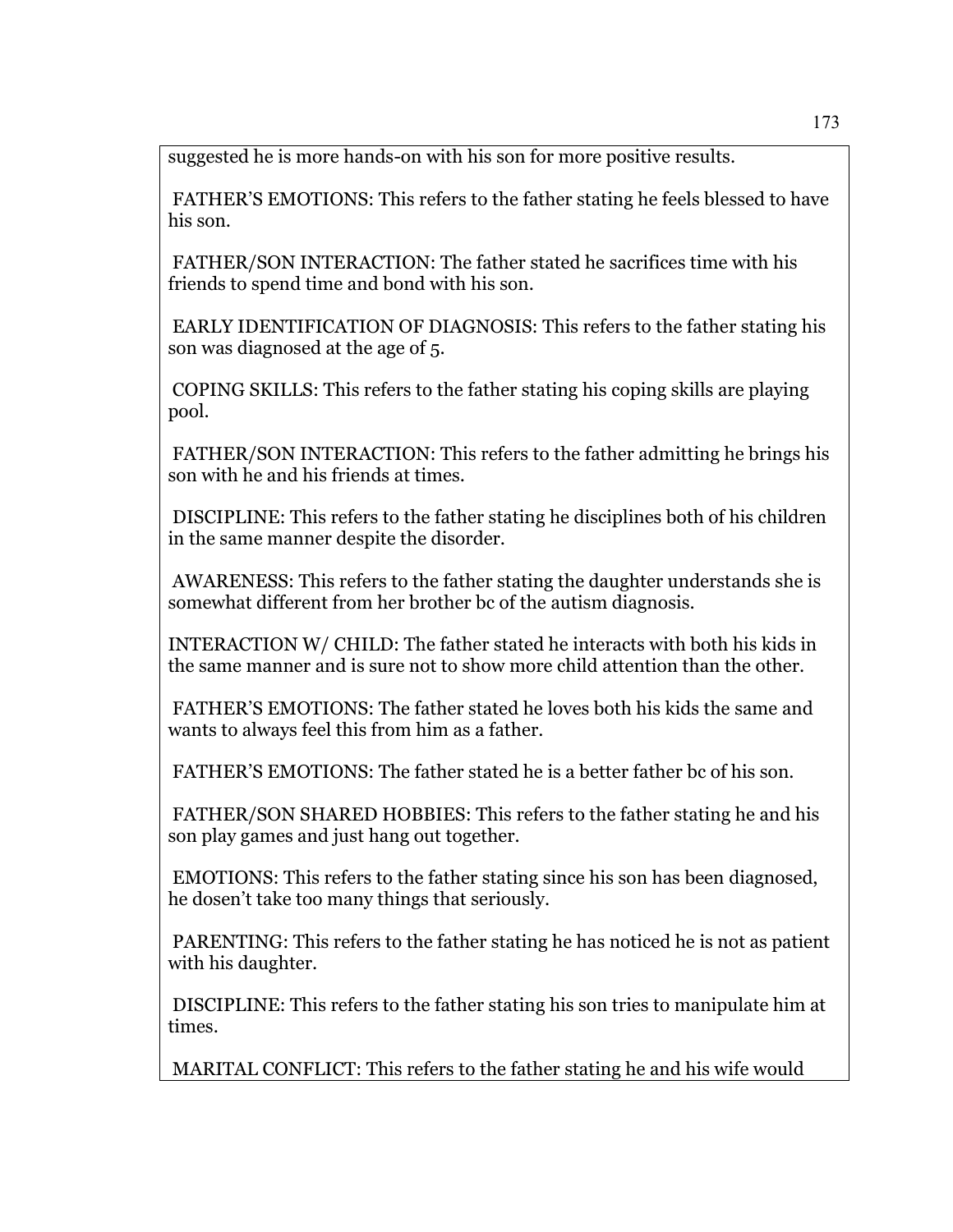have arguments abt when to give his son consequences.

 MARITAL CONFLICT: This refers to the father stating when it comes to discipline, he would say one thing and his wife would say another.

 MARITAL CONFLICT: This refers to the father stating his wife would feel like he was allowing his son to get away with thing he should have received a consequence for.

 MARITAL SATISFACTION: This refers to the father stating he and his wife found ways to compromise and come to an agreed decision regarding their son.

 COPING SKILLS: This refers to the father stating his wife has to make him get out of the house at times for self-care.

 SPOUSE SUPPORT: This refers to the father stating his wife is there for him and understands she has to encourage him to cope.

 SIBILNG AWARENESS: This refers to the daughter being aware of her brother's autism diagnosis.

 AWARENESS OF DISORDER: This refers to the father not allowing his house to be rules by autism. The father states there are days his house runs like a sewing machine and other days is like war.

 FATHER EMOTIONS FOR FAMILY: This refers to the father stating how much he loves his family and is sure to show them. The father stated he wouldn't trade them for the world.

 SON'S FUTURE/INDEPENDENCE: This refers to the father stating his son has expressed a desire to move-out as he gets older.

 FATHER'S/SON BOND: The father stated if and when his son does move-out, he will be right there for him as he is now.

SCHOOL SUPPORT: This refers to the son's school therapist

AUXILLARY SUPPORT: This refers to the son's outpatient therapist.

 POSITIVE OF DISORDER: The father stated his son having autism has made him a better person/father.

 COPING SKILL: The father advised other fathers to remember to take care of yourself and get out of the house.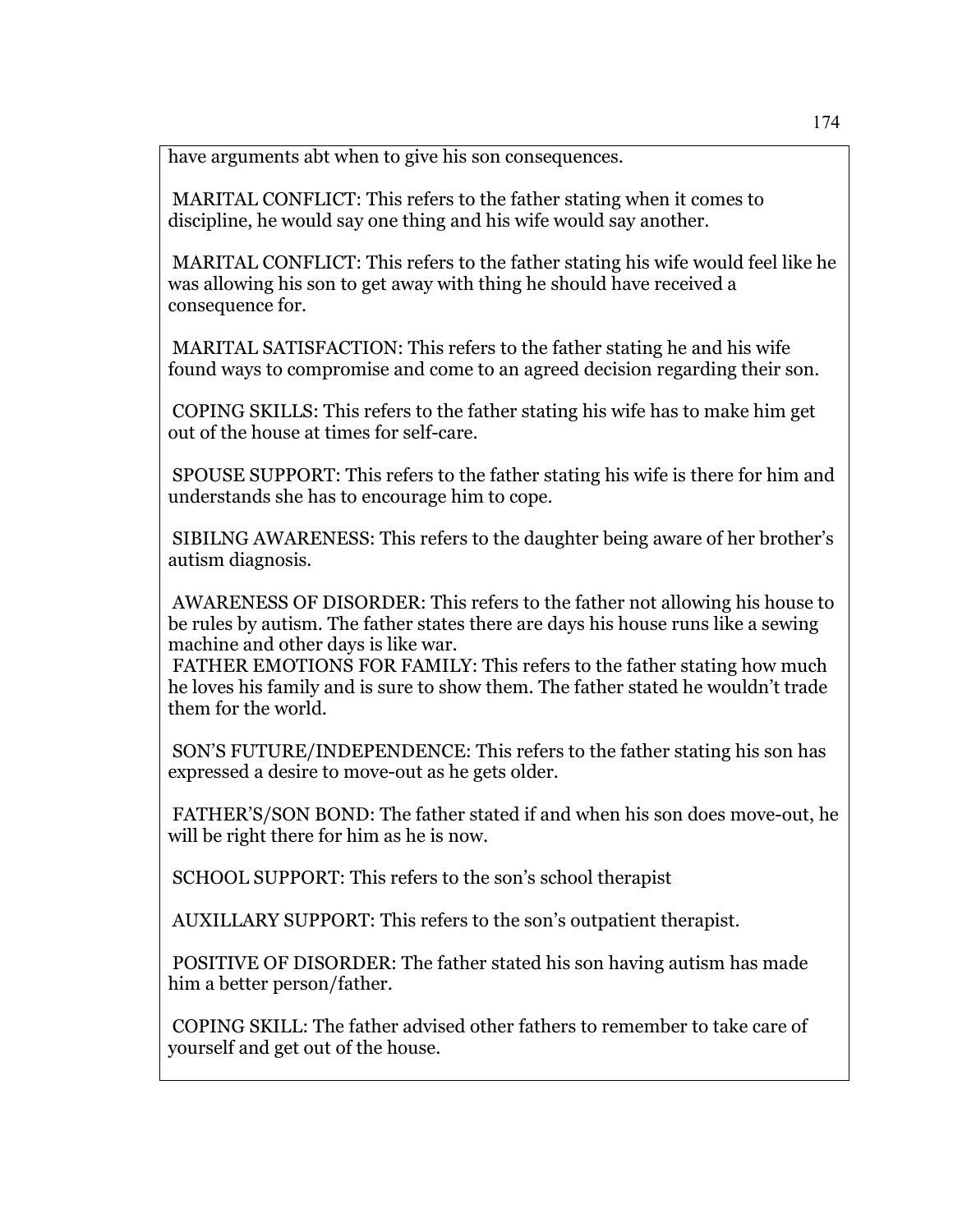EARLY IDENTIFICATION: The father advised other fathers to try and get their child tested and diagnosed at an early age.

FATHER/SON INTREACTION: This refers to the father sating he and his son rule the house and also that it's usually the girls against the boys.

EMOTIONS TO FATHERHOOD: This refers to the father stating he was happy to find out he was going to be a daddy' and to a boy.

EMOTIONS ABT DIAGNOSIS: The father stated when he found out about the diagnosis, he felt sad and angry.

EMOTIONS ABT DIAGNOSIS: The father stated the diagnosis made him feel some type of "way".

EMOTIONS ABT DIAGNOSIS: The father reminisces about the type of sports he wish his son could play one day, but may never do.

FATHER'S FEELINGS ABT AUTISM: The father stated he came to reality and remembered his son has autism and may never do these things.

EMOTIONS ABT RELIGION: This refers to the father admitting he questioned God and why he give him a son that was autistic.

UNWANTED DIAGNOSIS: The father stated he did not want his son to be autistic.

AWARENESS: The father stated he started reading information about autism. FATHER'S FEELINGS ABT AUTISM: The father stated again he started realizing all the things he loved, his son may not be able to do as him.

AWARENESS OF AUTISM: By reading, the father is aware he can't play God and there is nothing he can do make his child not have autism.

FATHER/SON INTERACTION: This refers to the father despite autism, his son actually does like a few of things he does.

SYMPTOM OF AUTISM: This refers to the father stating his son does not like loud noises.

SYMPTOM OF AUTISM: This refers to the father stating his son can be a bit antisocial at times.

FATHER'S ENJOYMENT: This refers to the father stating he enjoys spending time with his son.

FATHER/SON BOND: The father stated he sacrifices time with his friends to be with his son.

MARITAL SATISFACTION: This refers to the father stating he does not spend as much time with his wife, but she understands.

FATHER/SON BOND: The father stated when he gets off of work and his son thinks something is wrong with him, he tell him everything will be ok.

FATHERS LOVE: This refers to the father quoting " that's my man right there". FATHER'S REACTION: The father stated he'll never forget when he found out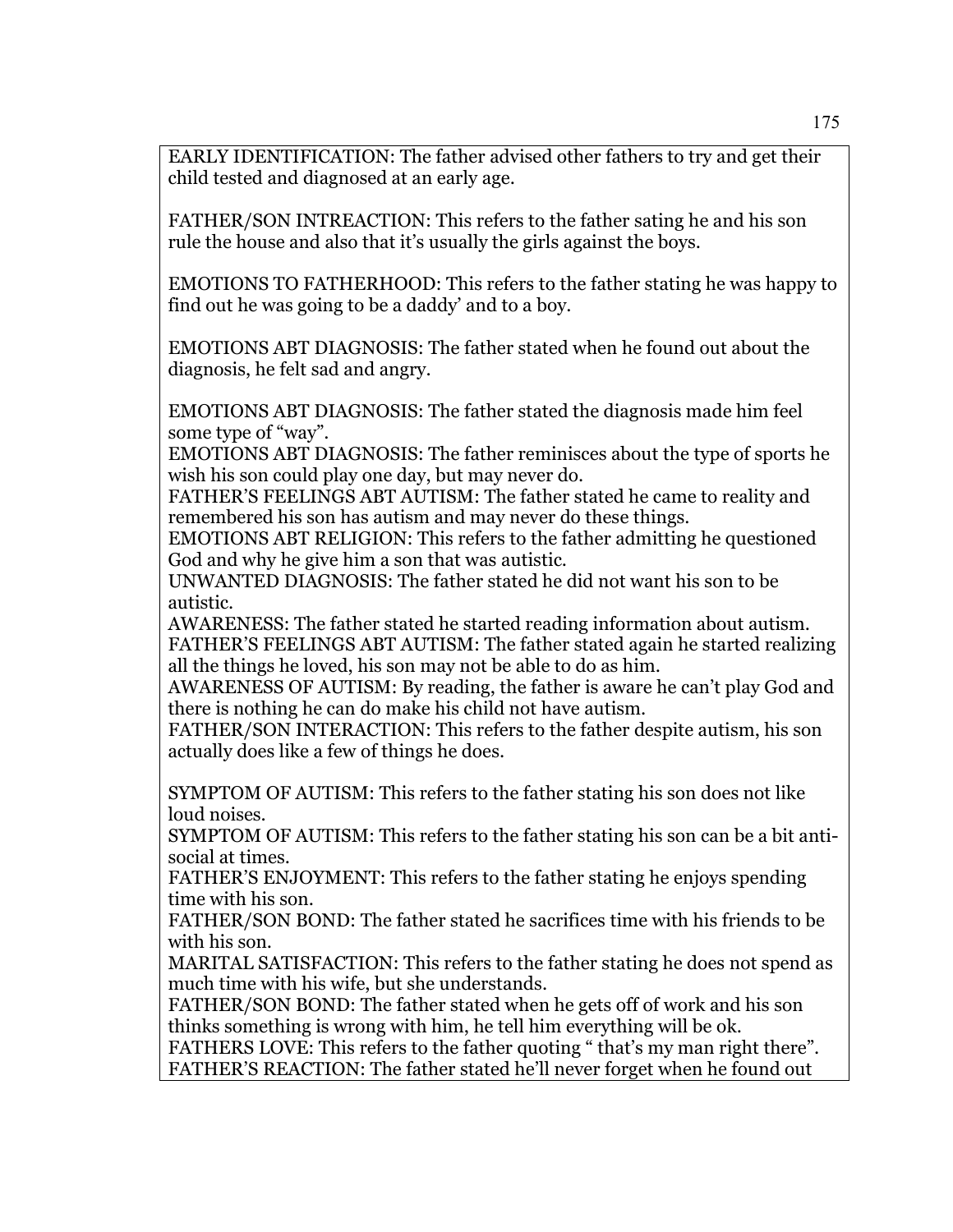his son was diagnosed with autism.

FIRST DETECTION OF AUTISM: The father states his son teacher started asking them questions about his son in the home.

TEACHER'S OBSERVATION: The teacher asked if he showed eye contact with us in the home.

AUTISM CHARACTERISTICS: This refers to the teacher referring to eye contact and talking to us in the home.

PARENTS LACK OF AWARENESS: The father stated they never paid attention to see if he was looking at them in the eye.

LACK OF INFORMATION: The father stated they just figured he was a shy child. LACK OF AWARENESS: The father stated they didn't think these signs were a big deal.

EARLY DIAGNOSING: This refers to the father stating, before he knew it he was signing permission slips to have his son tested by the school.

LACK OF AWARENESS: The father admitted he didn't know what they were talking about.

LACK OF AWARENESS: The father stated he thought it was something his son could get rid of.

PARENT'S REACTION: This refers to the father stating he asked his wife how could they have missed this; and they should have caught it.

EARLY DETECTION: This refers to the father stating he wish he would have caught it earlier so his son could have been diagnosed earlier.

EARLY DETECTION: The father stated he begin to think of things his son would do that would appear autistic.

LACK OF INFORMATION: The father stated how could he have missed it if he didn't know what he was looking for.

SUPPORT:

LACK OF AWARENESS: The father stated he wish they would have caught it first rather than the teachers telling them.

OPTIMISM: The father stated his son want to become an Olympic runner.

SYMPTOM OF AUTISM: The father states his son can tell you everything about an Olympic runner.

COPING SKILL: The father stated his son gets running from because he likes to run too.

DIAGNOSING: This refers to the age this son was diagnosed with autism.

COPING SKILL: The father stated he runs and gets out of the house to cope. SELF-CARE: This refers to the father stating he likes to run and it makes him feel

better.

FAMILY TIME: The father stated he likes to spend time with his family. MARITAL CONFLICT: The father stated he and his wife don't spend time together as they use to.

SUPPORT: The father stated they don't like leaving his son with just anyone. RESPITE: The father stated his mother watches his son to help them out. NORMALCY: The father stated his son was having a temper-tantrum.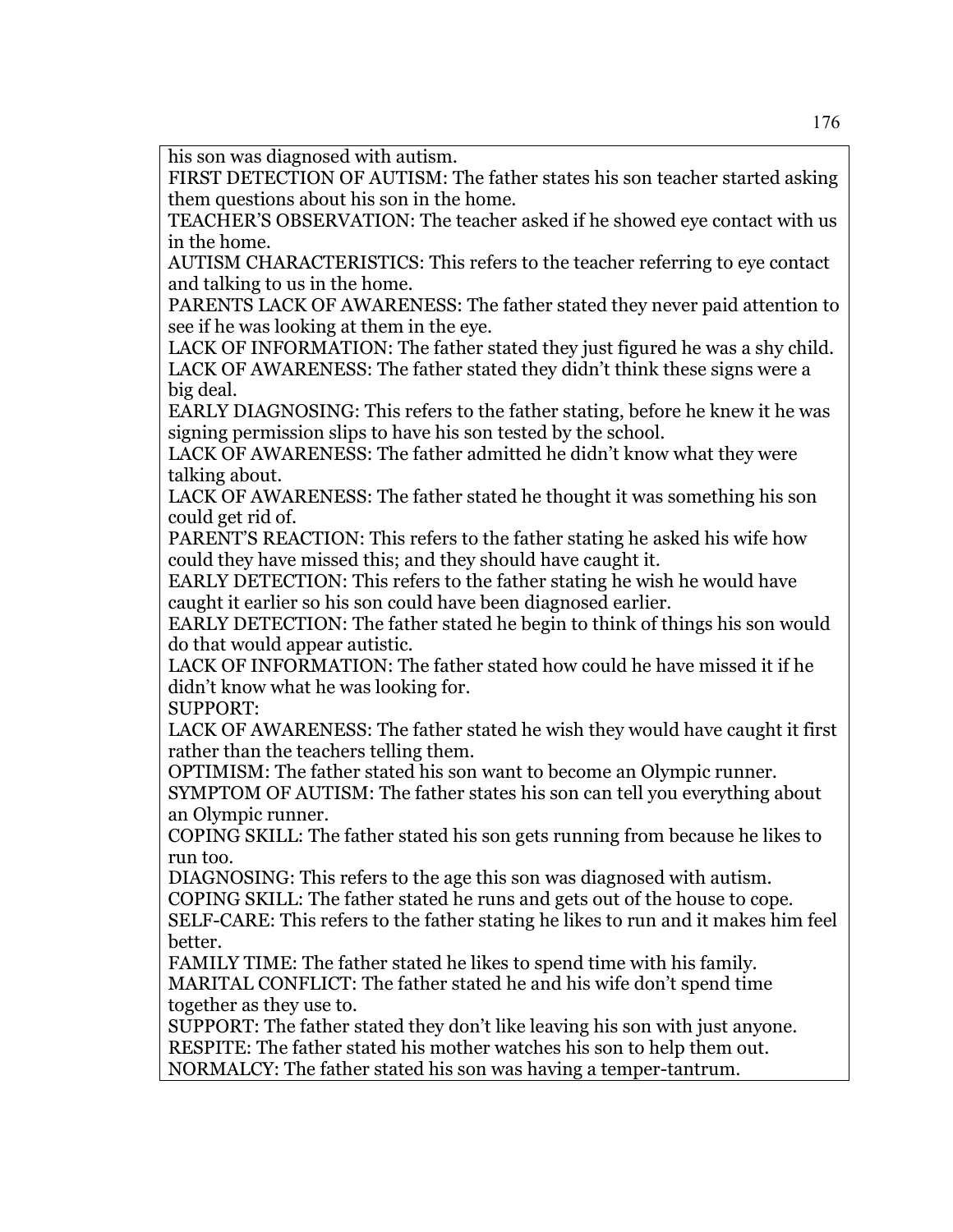PATIENCE W/ SON: The father stated the tantrums use to get on his nerves, but not anymore because he now has patience with him.

FATHER'S BLESSING: The father stated his son is a blessing to him.

DISCIPLINE: The father explains his son is spoiled and it's his wife's faught. MOTHER LACKS INTERVENTIONS: The father explains how his wife does not know how to control him when he acts out.

FATHER'S RAPPORT : The father stated his son listens to him and his wife often calls him.

DISCIPLINE : The father stated he makes his son get in the corner when he misbehaves.

DISCIPLINE : The father stated his son's sisters, his wife and other family spoils him.

DISCIPLINE : The father stated he talk to his son to try and calm him down.

DISCIPLINE : The father stated he also takes his toys away.

DISCIPLINE: The father stated he does not spank his son.

NORMALIZATION: The father stated his son is just like other kids.

NORMALCY: The father stated his family is like all others; his son just has autism.

NORMALCY: The father stated his son is a good kid.

PATIENCE W/SON: The father stated he knows he has to be patient with his son. BALANCING TIME: The father stated he makes sure he balances time with all of his kids.

SIBLING'S EMOTIONS: This refers to the father stating his daughter told him she felt forgotten.

FATHER'S EMOTIONS: The father stated he felt sad when thinking about the way his daughter felt.

FATHER'S SHARED TIME: The father stated he knew then he needed to be sure all kids had time with him

SIBLING REACTION TO AUTISM: The father stated his daughter started acting out.

SUPPORTS: The father stated his son has a therapist at school.

SUPPORT FOR FATHERS: The father stated he advises father to seek help. MARITAL SATISFACTION: This refers to the father stating he advises father t be sure to spend time with your staff.

CLOSENESS: This refers to the father admitting his son is spoiled by him. EMOTIONS TO FATHERHOOD: This refers to the father stating he enjoys be a father.

FATHER & SON BOND: This refers to the father interrupting the interview to inform the interviewer his son was spoiled.

FATHER & SON BOND: This refers to the father stating his wife and others always remind him how spoiled his son is by him.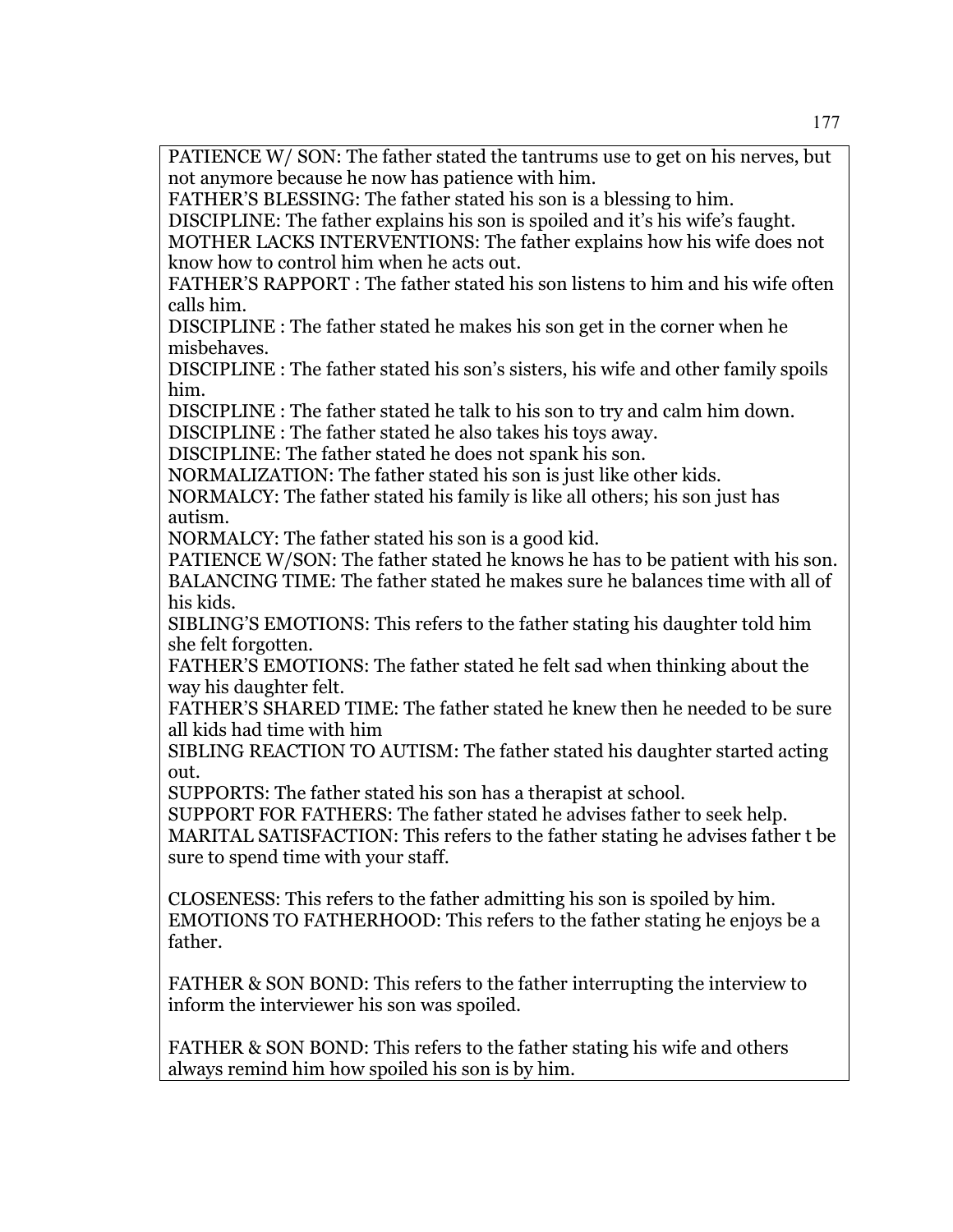FATHER'S LOVE FOR ONLY SON: This refers to the father stating his wife wants more kids, but the father is hesitant as he fears he may not love another child as his son.

FATHER'S LOVE: The father states again how much he loves his son and fears he it won't be the same for another child.

FATHER & SON INTERESTS: The father explains how his son loves water and so does he.

CHILD'S HOBBIES: This refers to the father stating his son likes to go to the playground

FATHER AND SON HOBBIES: This refers to the father stating he has been going to the playground with his son for a long time.

COPING SKILL: The father states he now likes the water as he feared it in the past.

FATHER'S CONFIDENCE: This refers to the father stating he is a better person because of his son.

PATIENCE: This refers to the father stating he has patience with his son now, but in the past he did not.

SYMPTOM OF DISORDER: This refers to the father explaining his son will ask the same question repetitiously.

SUPPORT: This refers to the father stating his wife supports him by giving him a break with his son.

FATHER & SON CLOSENESS: This refers to the father stating his son would always rather be with him.

FATHER'S LOVE: This refers to the father stating he loves his son so much despite how much he talks.

CHARACTERISTIC ON AUTISM: There was a time his son would not talk to him.

LACK OF AWARENESS: This refers to the father stating he and his wife didn't know what to look for with autism.

SYMPTOM OF AUTISM: This refers to the father stating their church friend identified the autism signs.

EARLY DETECTION: This refers to the father stating they took the child to get tested.

EARLY SIGNS : This refers to the father stating in the beginning there were signs such as a lack of eye contact with other kids.

EARLY DETECTION: This refers to the father stating he and his wife took his son to get tested following advice from the church friend.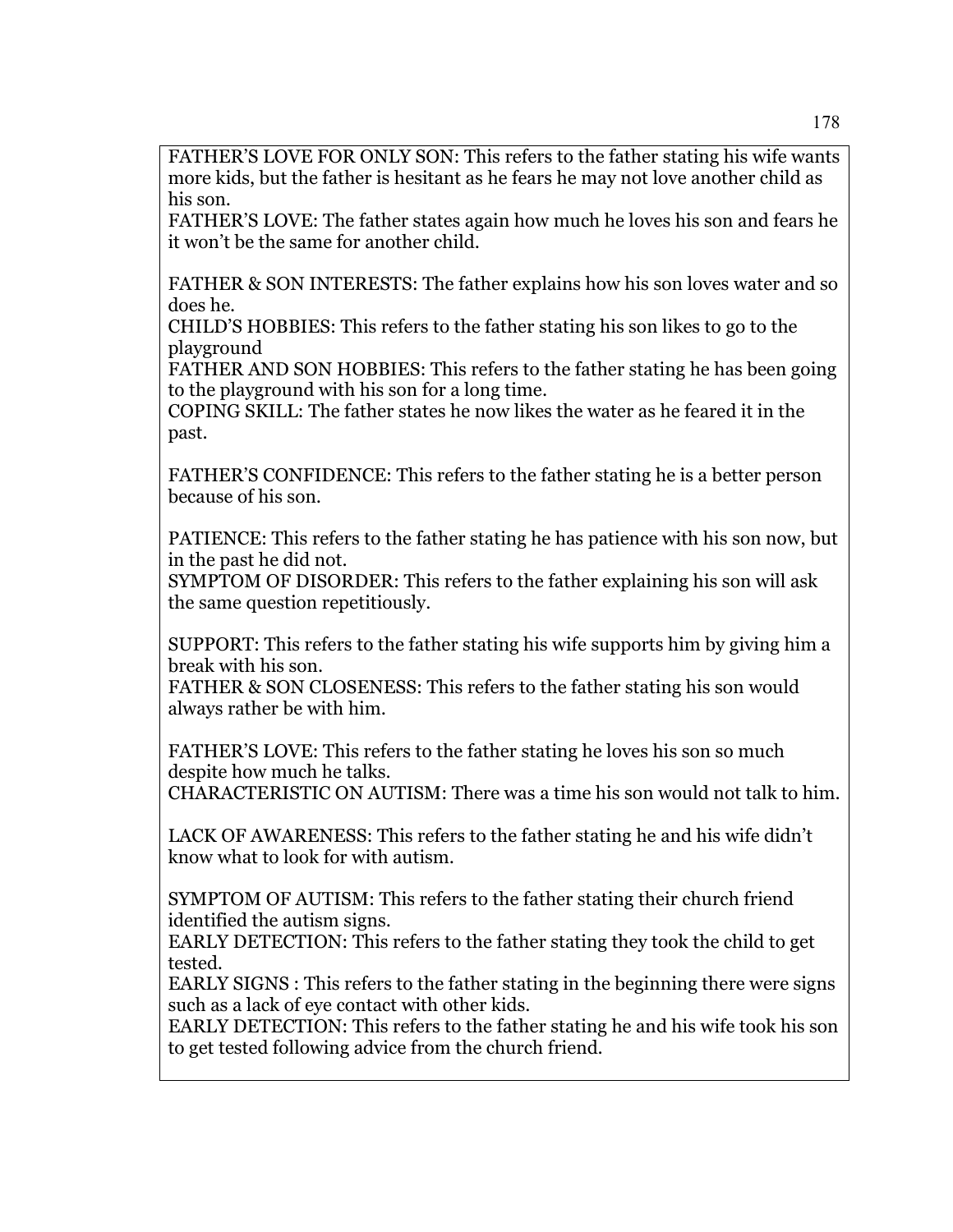DEFICIT OF AUTISM: This refers too the father stating when his son was diagnosed, he immediately though of all the things he thought he would not be able to do.

FATHER'S INVOLVEMENT: This refers to the father stating as soon as his son was diagnosed, he knew he would be involved with him. FATHER'S HANDS-ON: This refers to the father stating he takes his son to all of his appts.

EARLY DIAGNOSIS: This refers to the father stating the child was 4 at the age of diagnosing.

COPING SKILL: This refers to the father stating he jogs, plays basketball and drink a few beers to cope.

FAMILY INTERACTION: This refers to the father stating he makes sure he spends time with his family

MARITAL SATISFACTION: This refers to the father stating he is sure to spend time with his wife.

LOVE OF FATHERHOOD: The father states he loves being a father to his son.

POSITIVES OF AUTISM: This refers to the father stating he enjoys his role as a father.

FATHER'S REACTION: This refers to the father stating he does get frustrated at times with his son when he is being manipulative.

SUPPORT: This refers to the father stating his wife supports and helps him with his son.

FATHER'S INTERVENTIONS: The father stated he knows how to handle his son.

NEGATIVE COPING SKILL: This refers to the father stating he drinks beer at times, but his wife will only allow him to have 2-3.

NORMALCY: This refers to the father stating many times, his son tries to be manipulative and is aware of what he is doing.

DISCIPLINE: This refers to the father stating he takes his toys away from him as a discipline.

AUTISM AWARENESS: The father stated he begin reading more about autism.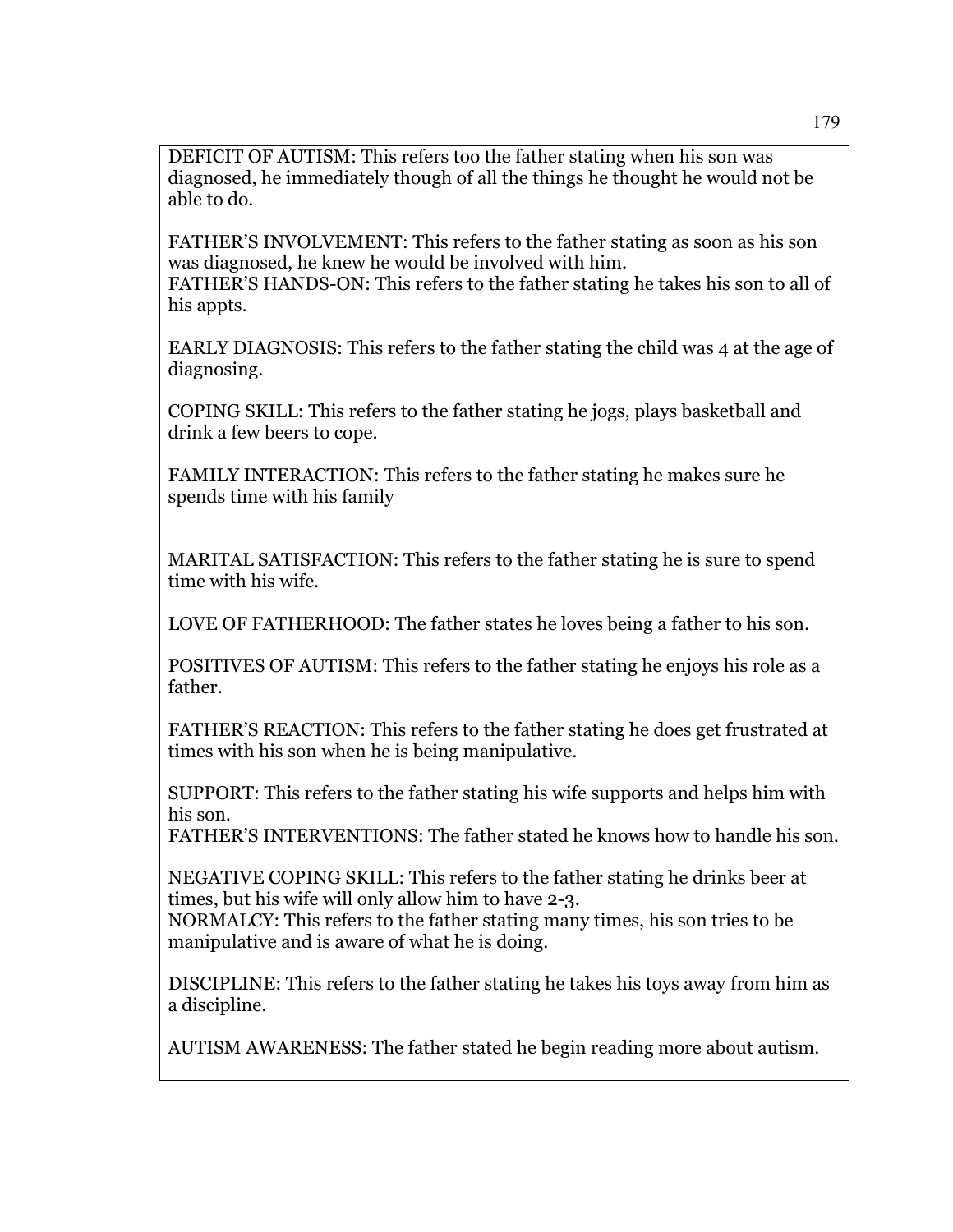SACRIFICE: This refers to the father stating he takes off of work so his wife dosen't have to.

SACRIFICE: This refers to the father stating he and his wife have different work schedules.

SUPPORT: This refers to the father stating they wish they had more support.

FINANCIAL STRESS: This refers to the father stating they are not in a position for only one person to work.

SUPPORTS: This refers to the father stating he appreciates the support they receive and it is very much needed.:

SCHOOL SUPPORTS: This refers to the father stating his son has a school therapist.

RESISTANCE TO SUPPORTS: This refers to the father stating in the beginning, he did not want an in-home therapist.

APPRECIATES SUPPORTS: This refers to the father stating he now sees the need for his son to have an in-home therapist.

SON'S SOCIAL: This refers to the father stating his son is sociable with others.

SUPPORTS: This refers to the father stating his son is involved in a support group.

SON GIVES BACK: This refers to the father stating his son is involved in community service.

RESPITE: This refers to the father stating he knows his son needs time away from them.

FATHER/SON CLOSENESS: This refers to the father advising other fathers to spend time with their son to increase bond.

EARLY DETECTION: This refers to the father advising others to get their child tested as early as possible.

FATHER'S JOY TO FATHERHOOD: This refers to the father's over joy of being a father to a baby girl for the first time. The father stated he feels blessed to be his daughter's father.

SIBLINGS INTERACTION: This refers to the father stating his daughter has the normal sibling conflict with her brothers.

FATHER & DAUGHTER BOND: The father stated his daughter makes him smile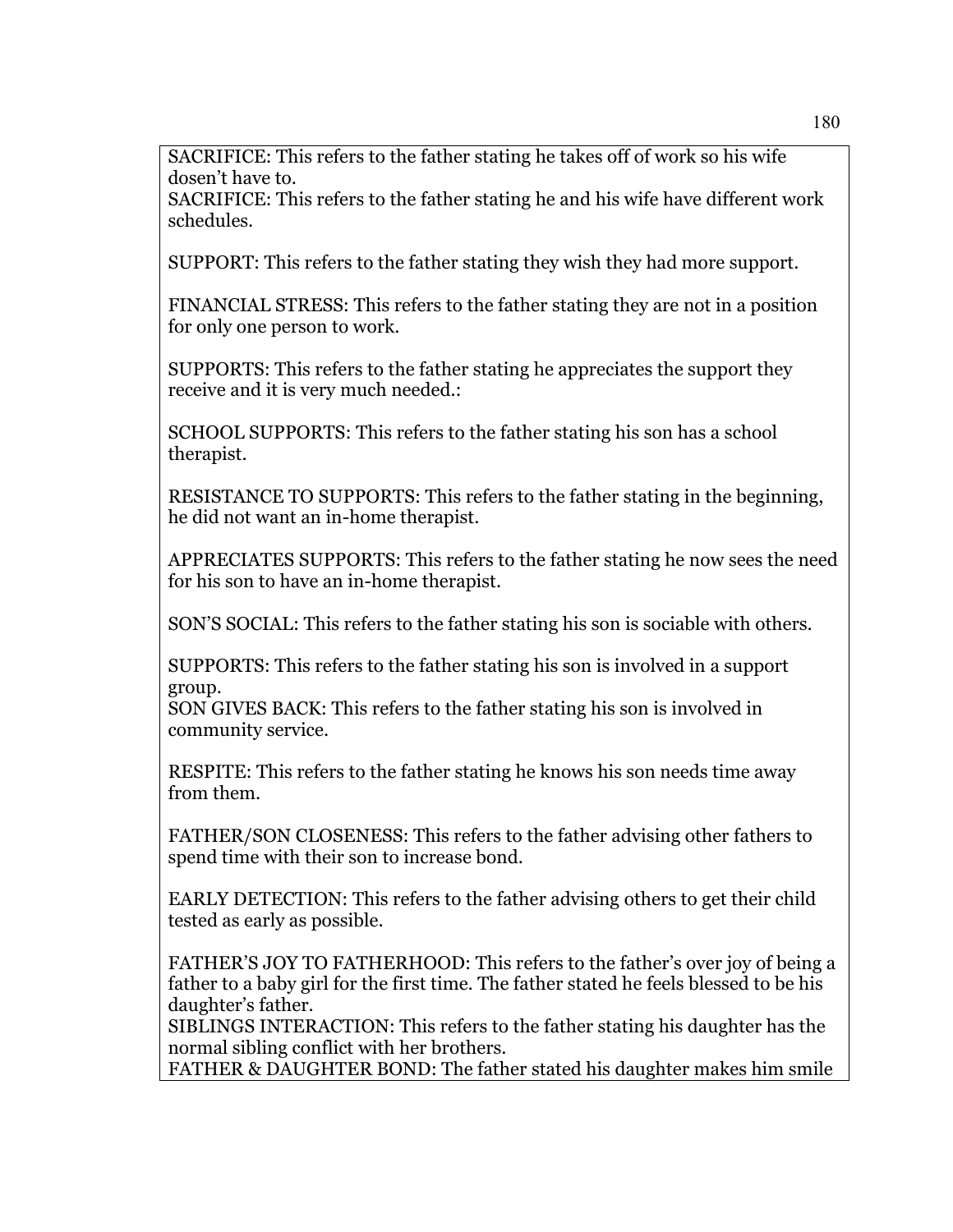and she knows it.

FAMILY INTERACTION: The father stated they all attend church as a family.

BLESSED: The father quoted again how he blessed he is to have his daughter.

CHARACTERISTIC OF AUTISM: This refers to the child having a dislike for church; due to the noise level.

SYMPTOM OF AUTISM: The father stated his daughter covers her ears at church.

PROTECTION: The father stated he is now more concerned of how and what others say abt his daughter.

CHILD'S HOBBIES: The father stated his daughter loves to eat chicken nuggets and at times that's all she'll eat.

SUPPORTS/PROGRESS: The father stated his daughter has come a long way in church as she use to have bad meltdowns.

CONFIDENCE: The father stated he will do whatever it takes to make his daughter comfortable.

OPTIMISM: The father reported he knows his daughter will have a great future.

FATHER/DAUGHTER ACTIVITIES: This refers to the father stating he and his daughter color and eat together.

DISCIPLINE: The father stated he gives in to his daughter often.

SACRIFICE: This refers to the father stating he has taken on a part-time job.

HANDS-ON: The father stated he likes to be there so he can be with his daughter at her appts

FATHERS EMOTIONS: The father stated at first he felt he was tool old to be a dad again.

FATHERS GUILT: The father felt his daughter had autism bc of his age.

AUTISM AWARENESS: The father found out his age could not be a factor for his child having autism.

FATHER'S EMOTIONS ABT AUTISM: The father stated in the beginning, he felt mad at God for giving his daughter autism.

EARLY SYMPTOMS: The father stated his sister-in law noticed signs first.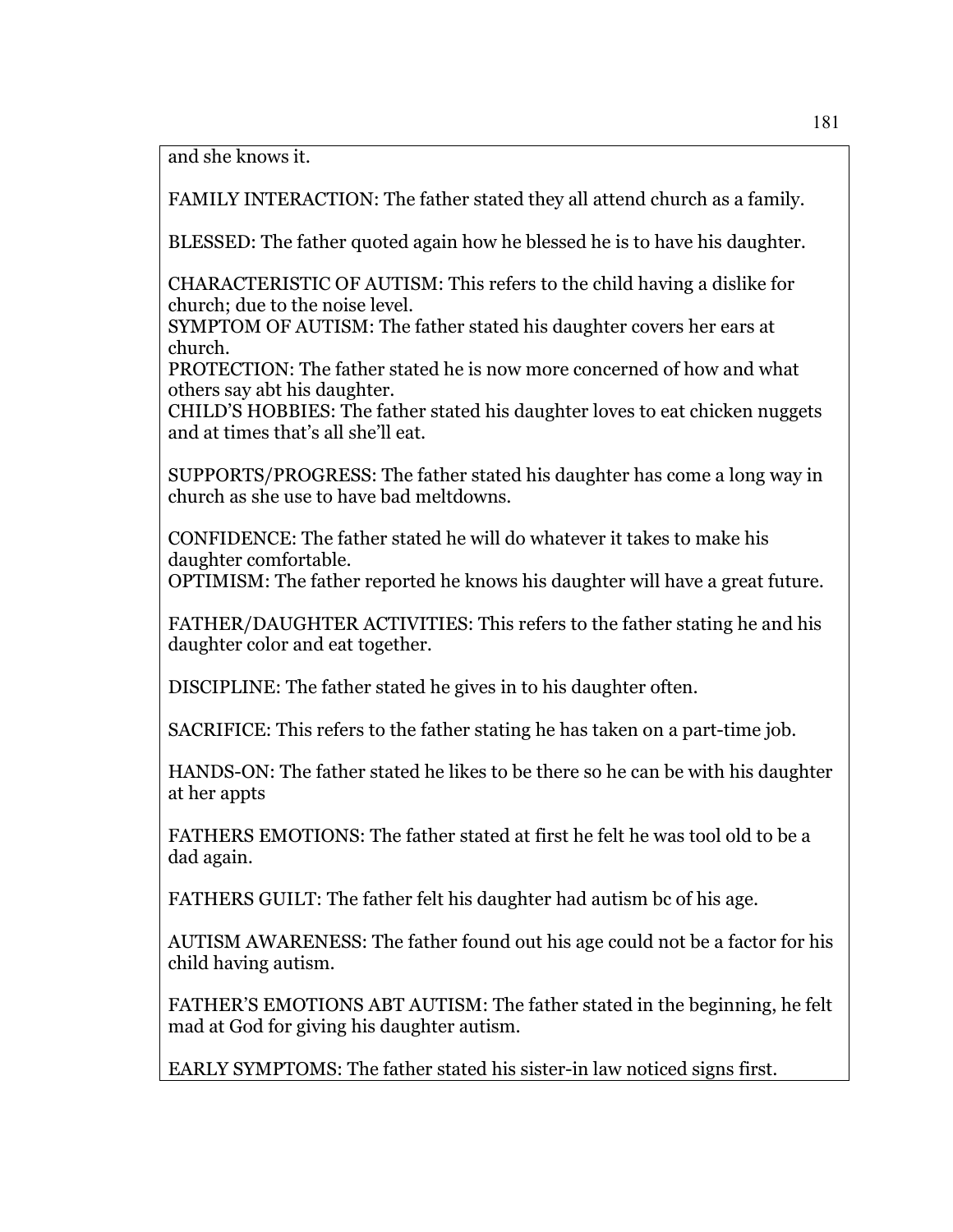FAMILY SUPPORT: The father stated his sister-in law and himself didn't have the best relationship, but he had to listen to her abt his daughter.

EARLY DIAGNOSIS: The father stated he and his wife had his daughter assessed at 5.

EARLY SIGNS: The mother noticed signs as well, but was in denial.

LACK OF AWARENESS: The father stated his wife mentioned it to him, but he didn't know what she was talking abt.

MARITAL CONFLICT: The father admitted he was angry at this wife.

SUPPORTS: The father stated his wife was there to support him during his daughter's diagnosis

COPING SKILLS: The father stated he likes to write to cope with stress in the home.

DISCIPLINE: Again, the father stated he gives in to his daughter a lot.

PROTECTIVE: The father stated he describe his parenting style as their protector

PROTECTIVE: The father stated he often looks around to be sure the family is safe.

FATHER'S EMOTIONS: The father stated he is blessed to be a dad.

FATHER/DAUGHTER BOND: The father state he will always be there for his daughter and he is her protector.

JOY: The father states he feels nothing but joy when he thinks of his daughter.

VULNERABILITY: The father states he is vulnerable when it comes to his daughter.

ACCEPTANCE: The father stated he has accepted the fact his daughter is autistic and it's ok.

FATHER'S EMOTIONS: The father stated in the beginning he use to cry all the time, now he does not.

DISCIPLINE: This refers to the father stating his wife has told him he spoils his daughter; he knows it.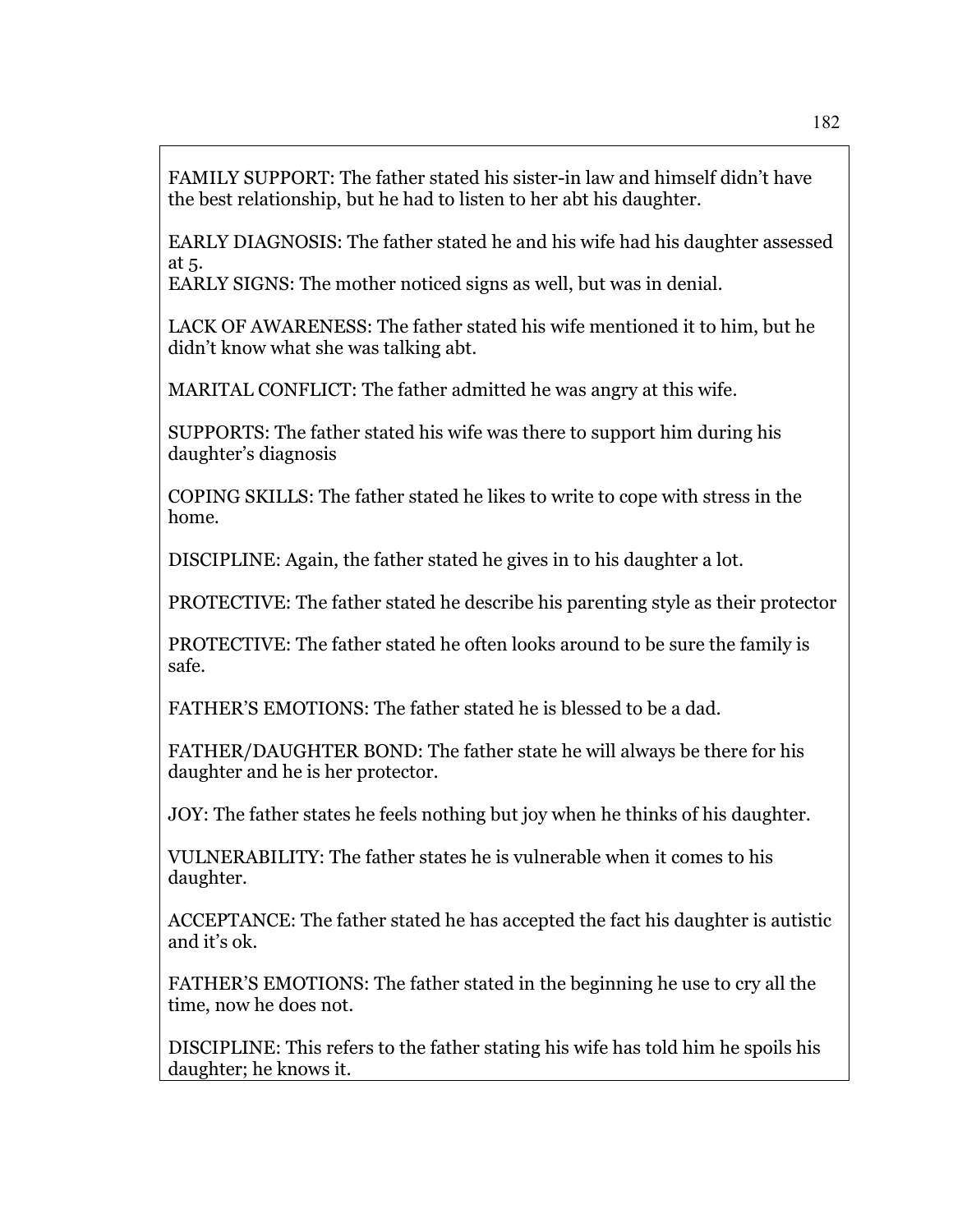FATHER AND DAUGHTER BOND: The father stated his daughter makes him feel like a whimp, but no one else can.

FATHER/SON CLOSENESS: This refers to the father stating he has a close relationship with his son.

FATHER AND SON INTERACTION: The father stated he spends a lot of time with his son.

FATHER& SON BOND: This refers to the father stating he is closer to his son with autism than the other kids.

SIBLING AWARENESS: This refers to the father stating the kids in the home are aware of autism.

HANDS-ON: The father stated his son gets irritated fast, but he helps him.

SIDE-EFFECT OF AUTISM: This refers to light sensitivity SYMPTOM OF AUTISM: This refers to sounds sensitivity CHARACTERISTIC OF AUTISM: This refers to body sensitivity

FAMILY INTERACTION: The father stated his daughter aggravates his son on purpose and that's normal aggravation.

DENIAL: The father stated he could not accept something was wrong with his son.

SYMPTOM OF AUTISM: The father stated he had thought of his son not being as other boys bc of autism.

ANGER: The father stated he was mad with God for his son being autistic.

FEAR: The father stated he was afraid bc of the autism diagnosis. LACK OF AWARENESS: The father stated he though him drinking beer was the cause of the autism.

COPING SKILL: The father admitted he drinks to calm himself.

FRUSTRATION: The father admits he gets frustrated at times. SCHOOL SUPPORT: The father stated the teacher was the first person to encourage testing.

ALCOHOLISM: The father admitted he started drinking heavily bc of stress.

RELIEF: The father admitted he was relieved to find out his son was autistic.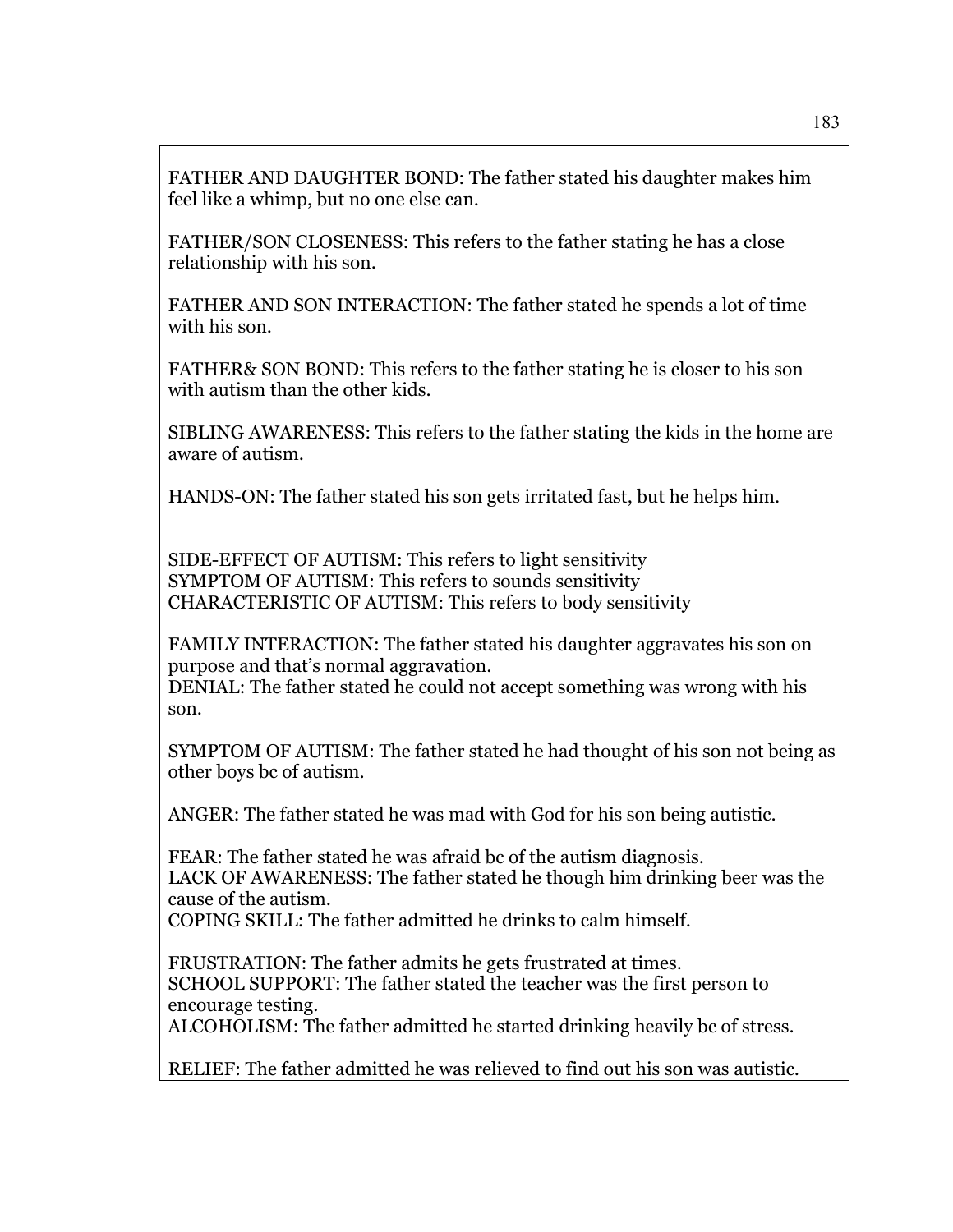INCREASED AWARENESS: The father stated he wanted to know more about the disorder.

PROGRESS: The father stated his son has really progressed verbally with time.

CHARACTERISTIC OF AUTISM: The father stated in the past his son was nonverbal.

EARLY SIGNS: The father stated his wife thought she noticed signs in the past.

DENIAL: The father admitted he was in denial when his wife tried to tell him.

SYMPTOM OF AUTISM: The father stated his son was non-verbal

SIDE EFFECT OF AUTISM: Sound sensitivity DIAGNOSIS: The child was diagnosed at age 6. COPING SKILL: The father stated they take trips to cope with life.

COPING SKILL: The father stated he reads a lot now.

DISCIPLINE: The father stated he does not spank his son.

INTERVENTION: The father stated he takes his toys or items he likes away from him.

COMPREHENSION: The father stated he knows his son understands when he tells him a demand.

TEACHERS SUPPORT: The father stated his son's teacher spoils him.

MARITAL CONFLICTS : The father stated he and his wife argue abt discipline.

DISCIPLINE : The father stated his son tries to manipulate his wife.

INCREASED DISCIPLINE: The father stated he has told his wife she has to increase discipline with their son.

MARRIAGE THERAPY: The father stated he and his wife have stated they want therapy.

OPTIMISTIC: The father stated his son wants to move out one day. SCHOOL RESOURCES: the father stated his son has a school therapist.

COMMUNITY RESOURCES: The father stated they have family therapy.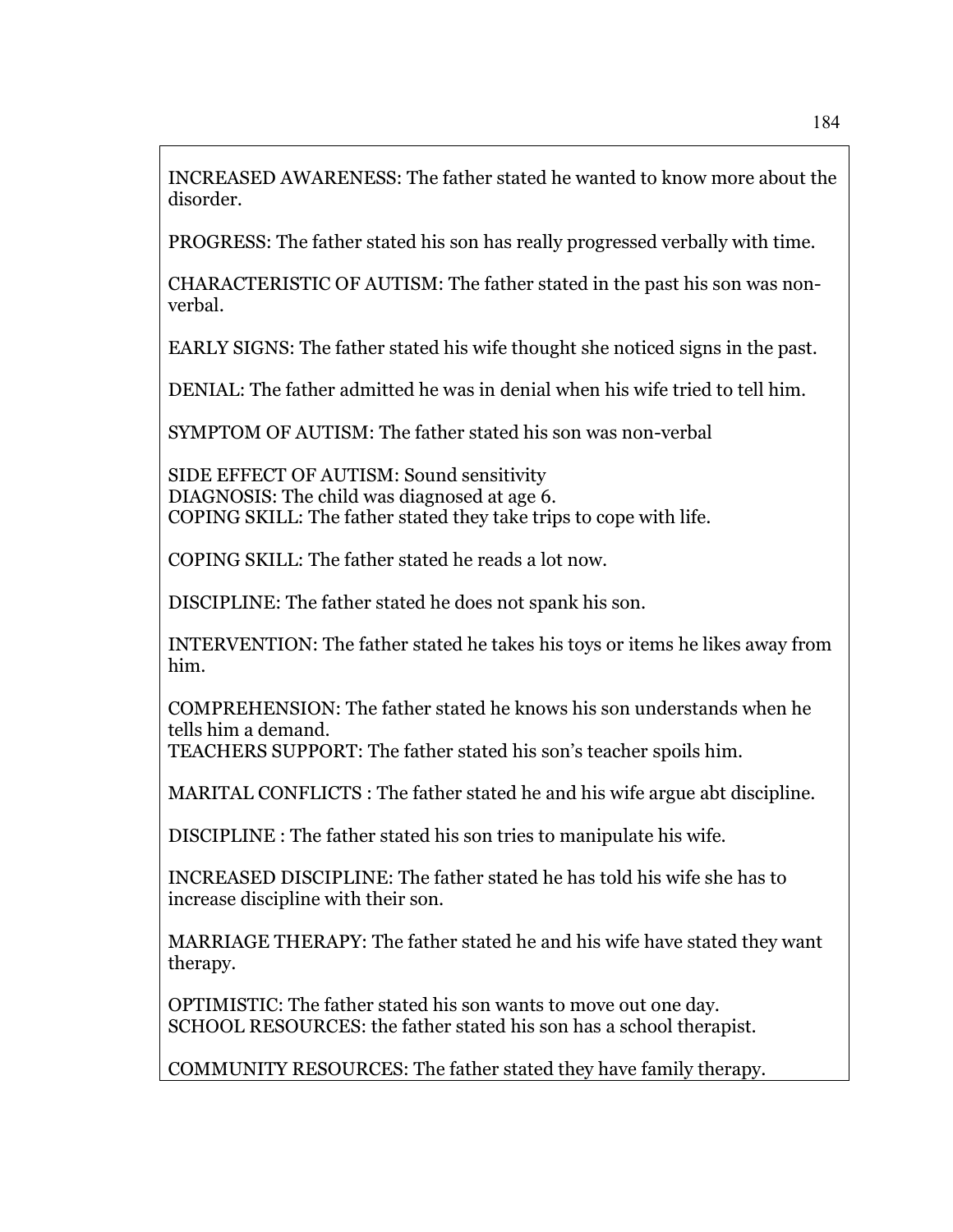INDIVIDUAL THERAPY: the father stated his son also has his therapist that comes to the home.

ADVICE: The father advises other fathers to drink, but not excessively. FAMILY RESPITE: The father advises others to allow family members to help.

FATHER/SON BOND: the father stated he and his son are very close

FATHER AND SON INTERACTION: The father stated he and his son spend a lot of time together.

FATHER/PRIMARY PARENT: The father stated he spends most of his time with his son.

CHILD'S INTEREST: The father stated his son likes to play video games

INTERVENTION: The father stated he talk to his child so he can talk more to others.

HANDS-ON: The father stated his won would rather be with him than anyone else.

CHARACTERISTIC OF AUTISM: The father stated his son does not like loud music.

SYMPTOM OF AUTISM: The father stated his son would often Ignore father at times

SYMPTOM OF AUTISM: The father stated his son does not like being around others a times.

OPTIMISM: the father stated he is hopeful abt his son's future

BLESSED: The father stated he is blessed to have his son. EARLY SIGN: The father stated the neighbor first noticed signs of autism.

INCREASED AWARENESS: The father stated he wanted to learn more about autism.

DIAGNOSIS: The father stated he was hesitant abt the diagnosis.

DENIAL: This refers to the father being in denial abt his son's autism diagnosis.

GUILT: The father stated he thought it was his fault and karma for him being in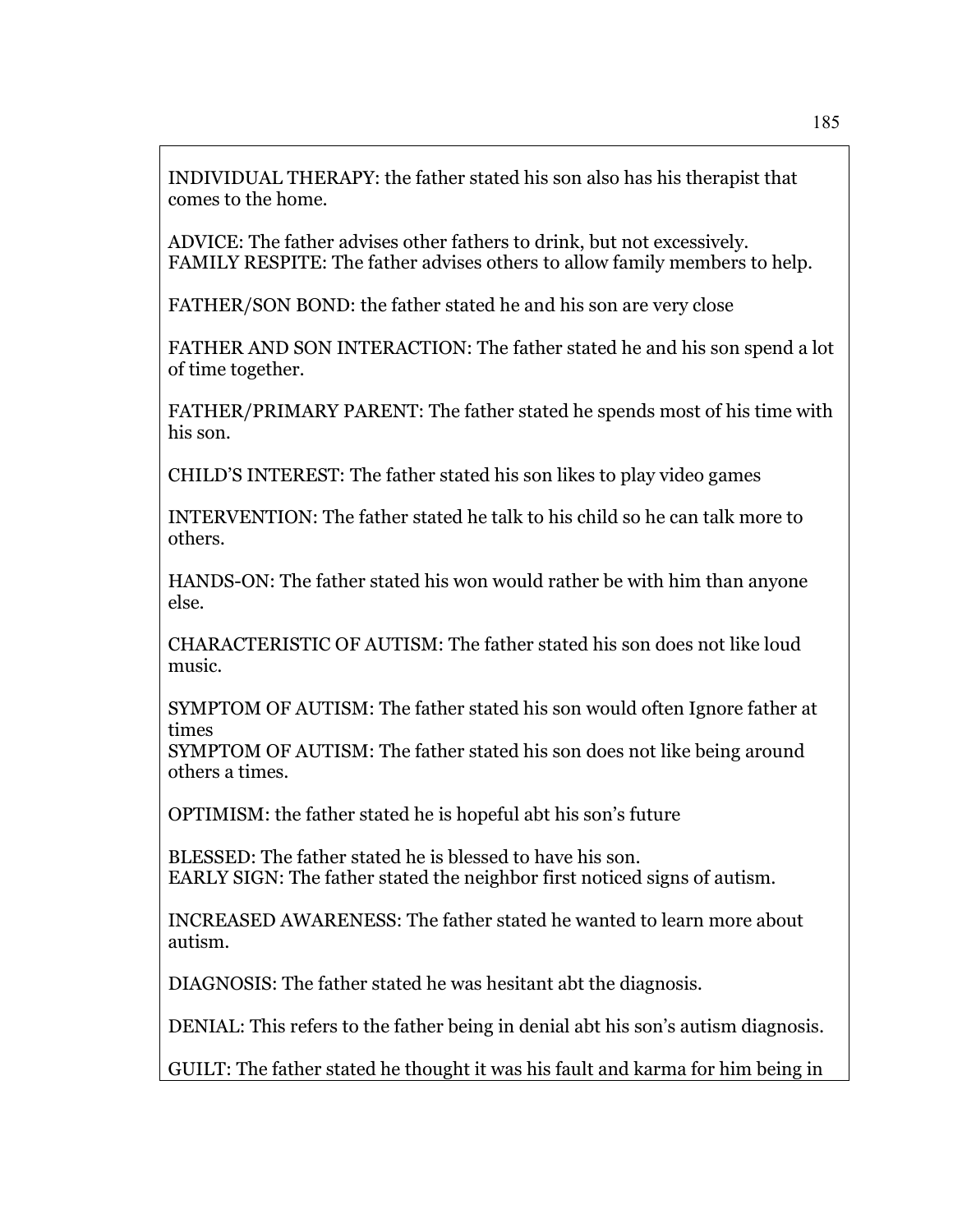and out of jail.

RELIEF: The father stated they were relieved to finally get the diagnosis.

DIAGNOSIS: The child was diagnosed at 6.

COPING SKILL: The father stated he likes playing video games.

FAMILY INTERACTION: The father stated they all play a lot and ppl say their house is always fun.

EXCITEMENT: The father stated he was excited to learn he was having a boy when his wife was pregnant.

FAMILY DYNAMICS : the father stated in the past he hesitated abt having more kids, but he felt his child w/ autism was enough.

HANDS-ON: The father stated he wanted to be sure he is hands-on w/ all of his kids if there are more.

DISCIPLINE: The father stated his son gets in trouble mostly for his mouth.

DISCIPLINE: The father admits he gives in to his son at times.

SCHOOL RESOURCES: the father stated his son has a therapist at school.

SCHOOL NON-COMPLIANCE: The father stated the school use to be noncompliant w/ his son's IEP.

ADVOCATE FATHER: the father stated he is at the school often

HANDS-ON: The father stated he takes his son to all of his appts.

FINANCES: the father stated they have issues with money with taking their son to all of his appts.

FATHER'S JOY OF DAUGHTER: The father stated he is very close to his daughter.

FATHER AND DAUGHTER BOND: The father state he and his daughter are like best friends.

FAMILY INTERACTION: The father admits he spoils his daughter.

HANDS-ON: The father stated he is hands-on w his daughter.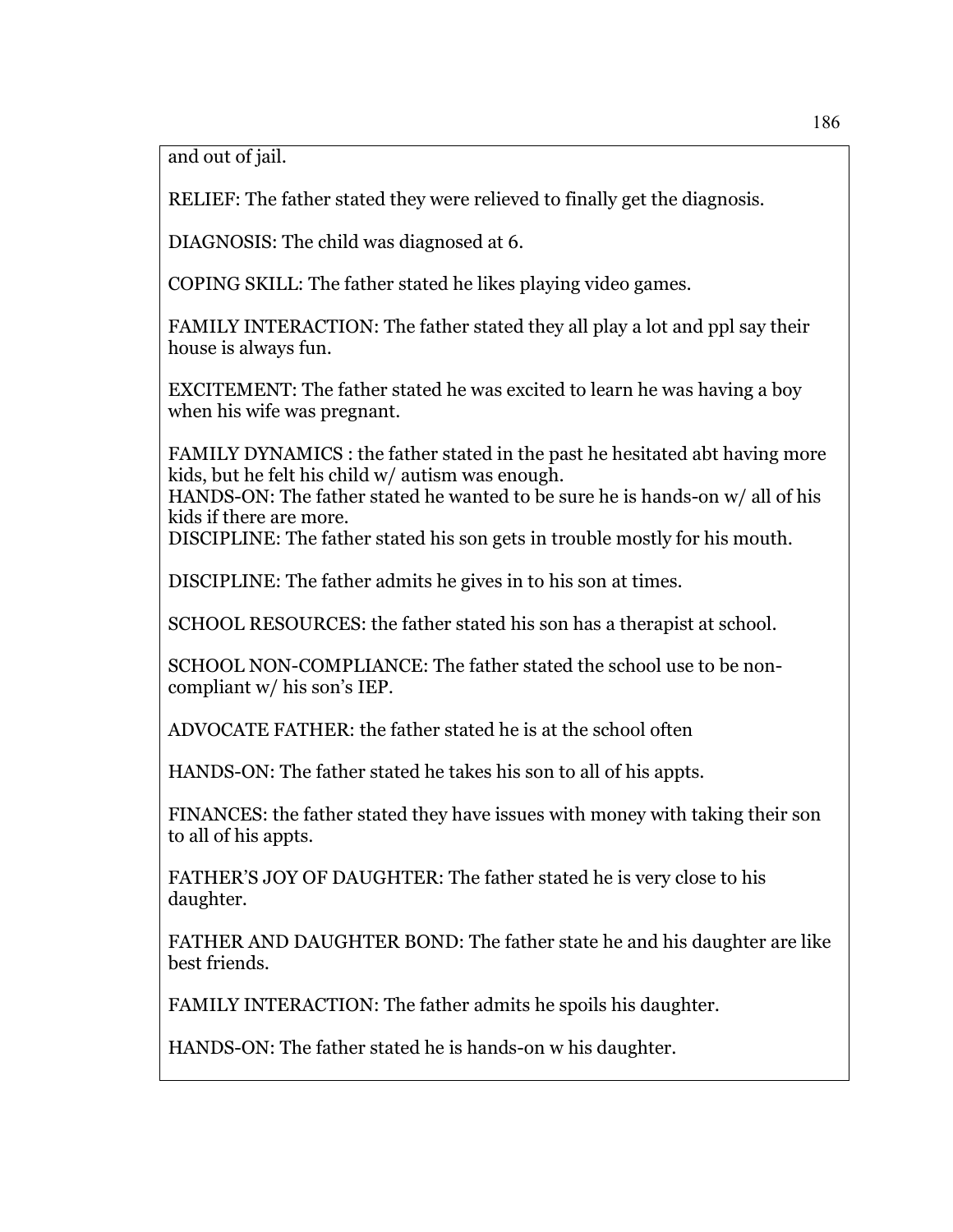BLESSED: The father stated he is very thankful for his daughter. DIAGNOSIS: The father stated his daughter was 3 when she was diagnosed w autism.

SCHOOL SUPPORTS: The father stated his daughter's teacher noticed the signs first.

SYMPTOM OF AUTISM: the father stated the teacher noticed she didn't show eye-contact

CHARACTERISTIC OF AUTISM: The teacher also noticed she began to rock back and forth

SYMPTOM OF AUTISM: The father stated his daughter is awesome with numbers

OPTIMISM:The father stated he is optimistic abt her future

INCREASED AWARENESS: The father stated he begin researching autism RELIEVED: The father stated he was relieved to finally get the diagnosis

DIAGNOSIS: The father stated she was diagnosed at the age of 3.

COPING SKILL: The father stated he plays the piano to cope with stress FATHER INTERACTION W/ DAUGHTER: The father stated he now paint nails to engage w his daughter

CHILD'S INTEREST: The father stated his daughter likes boys now!

AFFECTION : The father stated his daughter likes giving him hugs

DISCIPLINE : The father stated his daughter will have a meltdown at times

DISCIPLINE : The father stated he takes his daughters phone away.

DISCIPLINE : The father admits he has issues giving consequences to his girls.

DISCIPLINE: The father stated his daughter gets in the most trouble due to her smart mouth

PROTECTION: The father stated he knows his daughter will be leaving the home soon and he is nervous

TEACHER OF CHILD: The father stated he tries to teach all of her girls the tools to survive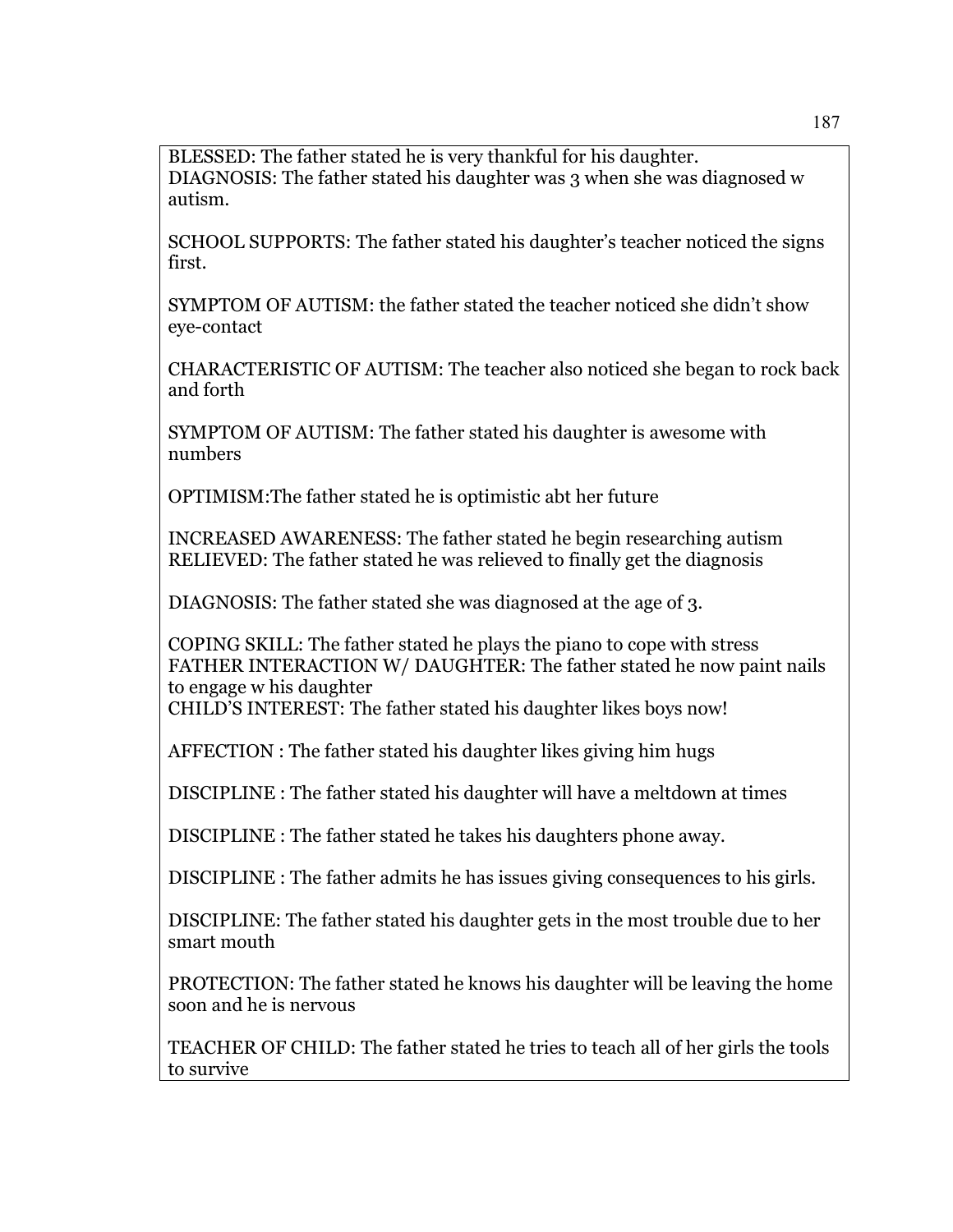OUTPATIENT THERAPY: The father stated his daughter likes horses during therapy

SOCIAL SKILLS THERAPY: The father stated his daughter is a part of Girl's Inc.

INCREASED SOCIALIZATON: The father stated they now talk more as a family

COPING SKILLS: The father advises fathers to spend time with all of their children.